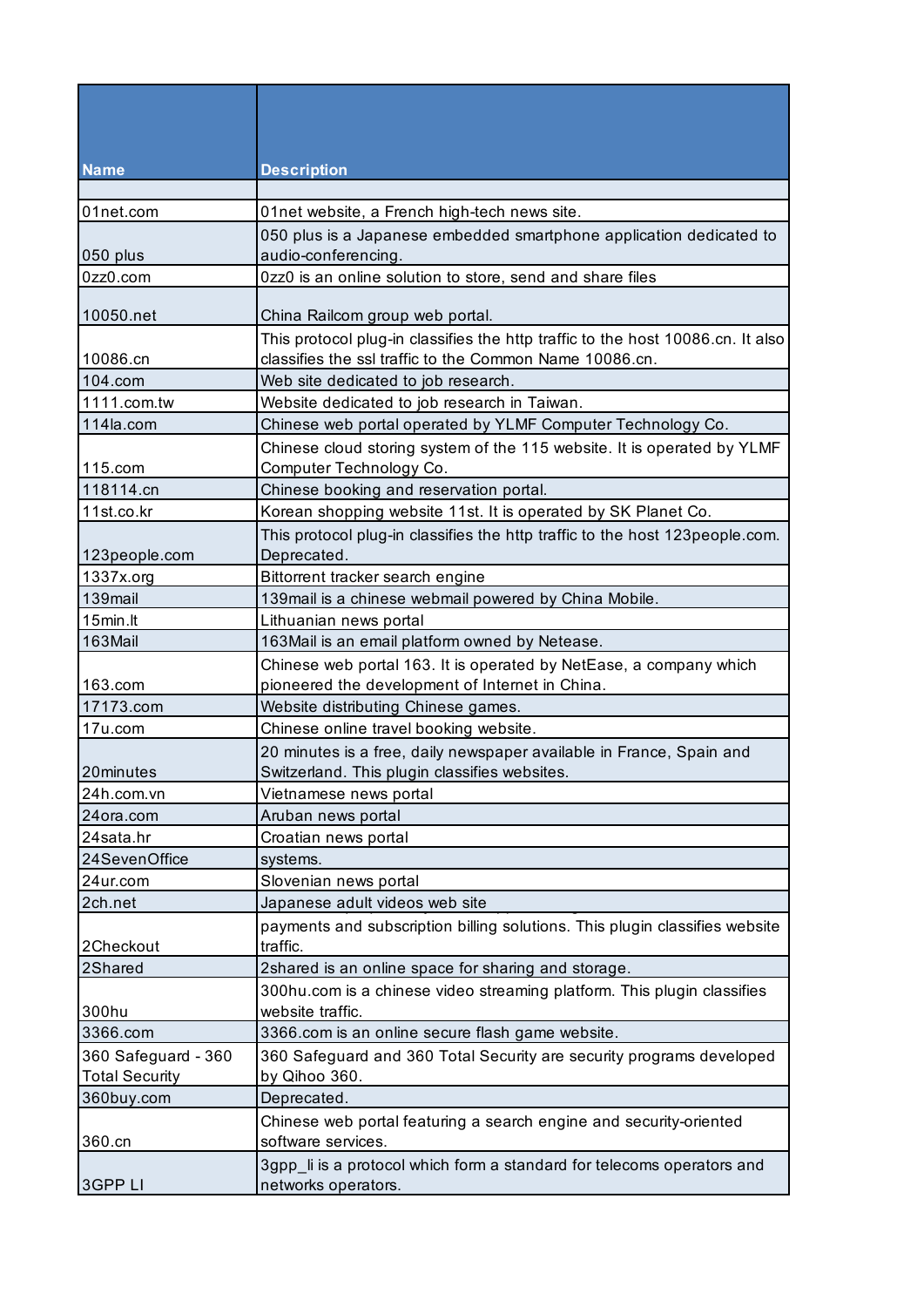| Third Party Connect              | The 3pc protocol (Third Party Connect Protocol) is found over the IP                                                                   |
|----------------------------------|----------------------------------------------------------------------------------------------------------------------------------------|
|                                  | layer (IANA protocol number: 34).                                                                                                      |
| 4399.com                         | Chinese game platform 4399.                                                                                                            |
| 4CHAN                            | 4chan is an image-based bulletin board where people can share and<br>comment on images.                                                |
| 4shared.com                      | 4shared is an online space for sharing and storage.                                                                                    |
| 4sync                            | 4Sync is a cloud storage service.                                                                                                      |
|                                  | 4tube is a free pornographic video sharing Web site, similar in concept,                                                               |
| 4TUBE                            | but unrelated to YouTube.                                                                                                              |
|                                  | Provide social networking applications ( http://www.51.com ), IM, music,                                                               |
| 51.com                           | photo albums.                                                                                                                          |
| 51.com BBS                       | BBS, Forum (bbs.51.com)                                                                                                                |
| 51.com Music                     | Music streaming (http://music.51.com)                                                                                                  |
| 51.com Posting                   | Collaboration web site ( http://home.51.com/posting )                                                                                  |
| 51job.com                        | Search engine for job-seekers in China.                                                                                                |
| 51.la                            | Chinese website that provides website statistics to its users.                                                                         |
| 56.com                           | Chinese video-hosting website.                                                                                                         |
| 58.com                           | Chinese classified ads website.                                                                                                        |
| 591.com.tw                       | Taiwanese real estate web site.                                                                                                        |
| 5pm - project                    | 5pmweb is a web-based project and task management software for                                                                         |
| management on time               | teams.                                                                                                                                 |
| 6alabat                          | talabat.com.                                                                                                                           |
|                                  | French mobile application providing live and replay television programs of                                                             |
| 6play                            | the M6 media group.                                                                                                                    |
|                                  | 7 digital is a digital music and radio services platform. For example, it is                                                           |
| 7digital                         | used by Trebel application. This plugin classifies website traffic.                                                                    |
| 7k7k.com                         | Chinese game portal.                                                                                                                   |
|                                  | 802.1ad is a protocol which allows sending VLAN membership                                                                             |
| <b>IEEE 802.1ad</b>              | information of a frame.                                                                                                                |
| 802.1Q Ethernet VLAN of a frame. |                                                                                                                                        |
|                                  | The 802.11 protocol is used to carry data (at MAC level) on IEEE 802.11                                                                |
| 802.11                           | Wireless Local Area Networks.                                                                                                          |
| 8tracks                          | playlists streaming.                                                                                                                   |
| 91.com                           | The TQ game entertainment portal.                                                                                                      |
| 999.md                           | Moldavian classified ads                                                                                                               |
| 99ACRES                          | 99Acres is a popular Real Estate portal in India.                                                                                      |
|                                  | 9gag is a humorous website or application based on the sharing of                                                                      |
| 9GAG                             | images and videos.                                                                                                                     |
| 9game.com                        | Chinese game distribution platform.                                                                                                    |
| Plan 9 Filesystem                | 9P is a network protocol developed by Bell Labs and distributed in their                                                               |
| Protocol                         | Operating System Plan 9.                                                                                                               |
| A.dakar                          | Senegalese news portal                                                                                                                 |
| <b>AAJTAK</b>                    | AAJTAK is a popular site in India used for streaming videos.                                                                           |
| Aastocks                         | Chinese financial services and stock market website                                                                                    |
| <b>ABC Bittorrent client</b>     | ABC is a Bittorrent client based on BitTornado                                                                                         |
| Australian Broadcasting          |                                                                                                                                        |
| Corporation                      | News streaming website of Australian Broadcasting Corporation.                                                                         |
| ABC.com.py                       | Paraguayan news portal                                                                                                                 |
| <b>ABCNews</b>                   | ABC News is one of the major news outlets in the United States.                                                                        |
| Abidjan.net                      | Ivorian news site.                                                                                                                     |
|                                  |                                                                                                                                        |
| <b>ABN AMRO</b>                  | ABN AMRO is a Dutch bank with headquarters in Amsterdam. This plugin<br>classifies the traffic on abnamro.nl, its online banking site. |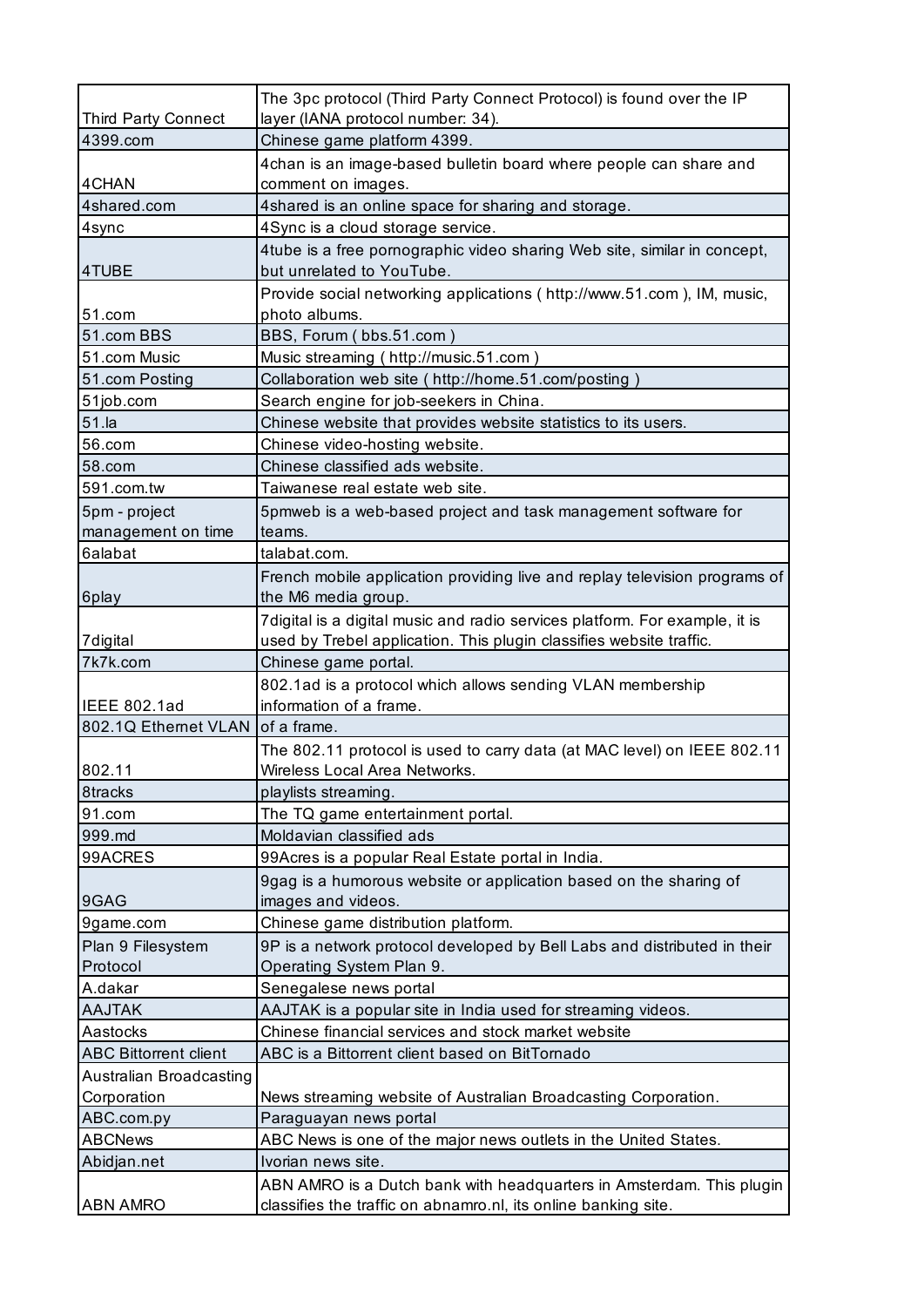| Abola.pt               | Portugese sports news portal                                                |
|------------------------|-----------------------------------------------------------------------------|
| About.com              | Deprecated.                                                                 |
| Entertainment          | Philippino TV channel website.                                              |
| Abs.cbnnews            | Filipino news portal.                                                       |
| Abv.bg                 | Bulgarian webmail                                                           |
| Academie La Reunion    | Ministerial web portal of La Reunion island.                                |
|                        | Acast is a podcast platform. This plugin classifies listening, browsing and |
| Acast                  | downloading podcasts traffic for free account.                              |
| Acbar                  | Afgan NGO information and activities related website.                       |
|                        | Account Kit is a product of Facebook that lets people quickly register for  |
|                        | and log in to some registered apps by using just their phone numbers or     |
| <b>Account Kit</b>     | email addresses without needing a password.                                 |
| AccuWeather            | worldwide.                                                                  |
|                        | AceProject is a free collaboration-oriented project management software     |
| <b>ACEPROJECT</b>      | with features such as Gantt charts, time tracking and expense tracking.     |
| Acer                   | Taiwan.                                                                     |
| Adobe Acrobat DC       | Cloud services of Adobe, the American software company. Includes            |
| (Document Cloud)       | online collaborative office applications.                                   |
| Acronis                | This plugin classifies flows related to Acronis products.                   |
|                        | can save multiple hosts using agents. Online storage is classified as       |
| Acronis Backup         | acronis cloud                                                               |
|                        | Acronis Cloud is the cloud platform used by Acronis product, including      |
| Acronis Cloud          | Acronis Backup.                                                             |
| Service                | ISO 8650-1/X.227 OSI Association Control SErvice (ACSE).                    |
|                        | The activenet protocol (Active Networks) is found over the IP layer (IANA   |
| <b>Active Networks</b> | protocol number: 107).                                                      |
|                        | and protocol developed by Microsoft, originally released in 1996. This      |
| Exchange ActiveSync    | protocol is designed for the synchronization of email, contacts, calendar,  |
| (EAS)                  | tasks and notes.                                                            |
| Activision-Blizzard    | website traffic.                                                            |
| ActuNiger              | News web portal in Niger about politics, economy, sports, etc.              |
| Adaderana              | Srilankan news portal                                                       |
| <b>Advanced Direct</b> | superseeds the protocol NMDC and corrects many flaws identified in this     |
| Connect                | older protocol.                                                             |
| Network                | Adcash is an international Ad network providing Internet publishers         |
| AdColony               | AdColony is a mobile video advertising platform.                            |
| <b>Addicting Games</b> | Media.                                                                      |
|                        | AddThis is a social bookmarking service that can be integrated into a       |
|                        | website with the use of a web widget, founded in 2004 and acquired by       |
| AddThis                | Oracle Corporation in 2016.                                                 |
| AdF.ly                 | links.                                                                      |
| Adform                 | Adform is a global digital media advertising technology company.            |
| Adjara                 | Global internet portal in Georgia.                                          |
|                        | Pirate Video Direct DownLoad website from Georgia, featuring top series     |
| Adjaranet              | and movies.                                                                 |
| Adjust.com             | Adjust is a business intelligence platform for mobile app marketers.        |
| Adk2                   | Adk2 enables ad networks to maximize their revenue.                         |
| Performance (Virus)    | programs.                                                                   |
| ADNStream.tv           | ADNstream is a Spanish streaming platform.                                  |
|                        | Adobe Systems is a computer software company. It develops graphic           |
|                        | designer software and Andio and Video editing and visual effects. This      |
| Adobe                  | plug-in classifies traffic to the website.                                  |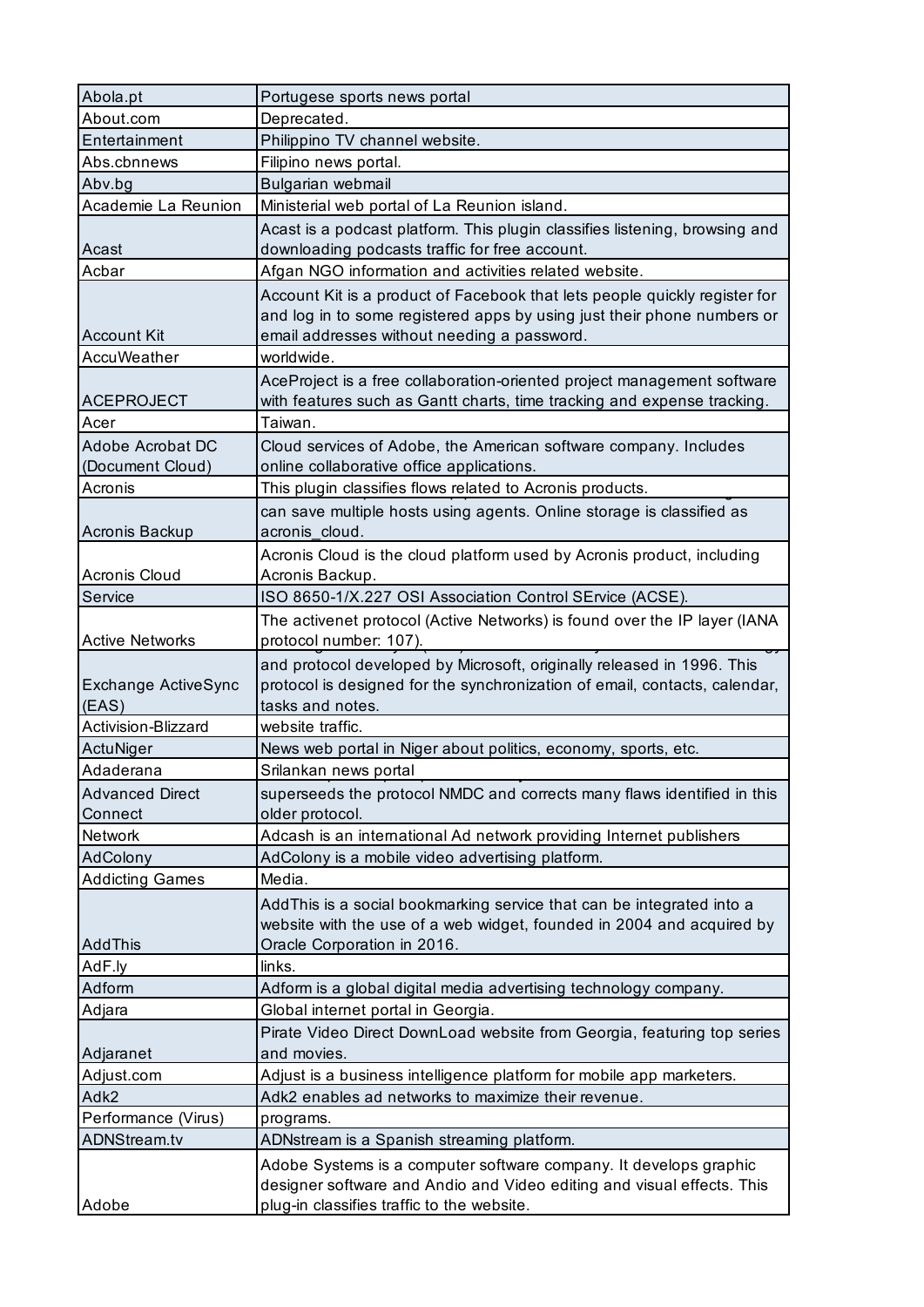|                              | Adobe Connect is a web communication system for the training, the                                                  |
|------------------------------|--------------------------------------------------------------------------------------------------------------------|
| <b>Adobe Connect</b>         | marketing, the conferences and the online collaboration.                                                           |
| Control                      | Adobe Meeting Remote   conferencing and presentation-sharing software from the American<br>software company Adobe. |
| Adobe online office          | http://www.acrobat.com/main/fr_FR/home.html)                                                                       |
| Adobe Update                 | The Adobe Update Manager is a program which maintains up-to-date                                                   |
| Manager                      | versions of Adobe Acrobat Reader software.                                                                         |
| Processing (ADP)             | Provider of human resources management software.                                                                   |
| Adplex Media                 | Advertising network traffic by Adplex Media.                                                                       |
| adRise                       | traffic.                                                                                                           |
| Adrive.com                   | ADrive LLC.                                                                                                        |
|                              | Ad Safe Protected is a service provided by Integral Ad Science, used to                                            |
| Ad Safe Protected            | determine if ad views and clicks are high-quality and valid.                                                       |
| Adserverplus                 | Online advertisement.                                                                                              |
|                              | Integrated ad serving solutions enabling web publishers, ad networks,                                              |
|                              | agencies and advertisers to manage, serve and report on their online                                               |
| <b>ADTECH</b>                | advertising campaigns. Adtech is a division of AOL platforms.                                                      |
| Adtelligent                  | Adtelligent Inc. is an advertising technology company. Vertamedia has<br>been rebranded to Adtelligent.            |
|                              | Advertising network for adult content websites, launched in 2008 by                                                |
| AdultAdWorld.com             | AdWorld Media Corp.                                                                                                |
| AdultFriendFinder            | Social and dating network for adults.                                                                              |
|                              | Advection.NET is a video delivery network with live and on-demand paid                                             |
| Advection.net                | media features.                                                                                                    |
| ADventori                    | ADventori is a data-driven adserver.                                                                               |
|                              | million global unique visitors, programmatic buying, a proprietary DSP,                                            |
|                              | and network-exclusive access to AOL inventory. Advertising.com is a                                                |
| Advertising.com              | division of AOL platforms.                                                                                         |
| Advogato                     | Social network for free software editors.                                                                          |
| Aerserv                      | AerServ is a free mobile SSP and monetization platform. Deprecated.                                                |
| <b>AFL</b>                   | Australian Footy League website                                                                                    |
| Apple Filing Protocol        | Apple Filing Protocol (AFP) is a file sharing protocol used on Mac.                                                |
|                              | Afreeca TV (Any FREE broadCAsting TV) is a P2P-based video                                                         |
| Afreeca TV                   | streaming service based in South Korea, launched in 2005.                                                          |
| Africa Guinee                | Information web portal on Guinea and Africa.                                                                       |
|                              | African news website featuring articles about politics, cultural events,                                           |
| AfrikMag.com                 | economy, sports, etc.                                                                                              |
| Aftenposten                  | Norvegian news portal.                                                                                             |
| Aftonbladet.se               | Swedish news portal                                                                                                |
| Agame.com                    | Gaming portal operated by the Dutch company Spilgames.                                                             |
| Age Of Magic                 | Age of Magic is a single player video game for mobile platforms.                                                   |
| Agora                        | Agora SDK is a WebRTC framework.                                                                                   |
|                              | The ah protocol (Authentication Header) is found over the IP layer (IANA                                           |
| <b>Authentication Header</b> | protocol number: 51). Deprecated.                                                                                  |
| <b>Advanced Hosting</b>      | Advanced Hosting is a hosting, cloud services and CDN platform.                                                    |
| AiAiGame.com                 | Aurora Interactive, a Chinese vendor of 3D games.                                                                  |
| Aib                          | Irish banking website                                                                                              |
|                              | AICCU (Automatic IPv6 Connectivity Client Utility) is a cross-platform utility                                     |
| AICCU-TIC IPv6               | for automatic IPv6 tunnels configuration, initially released in 2004 and                                           |
| Tunneling                    | available under a BSD license.                                                                                     |
| Aili.com                     | Chinese fashion shopping website.                                                                                  |
|                              |                                                                                                                    |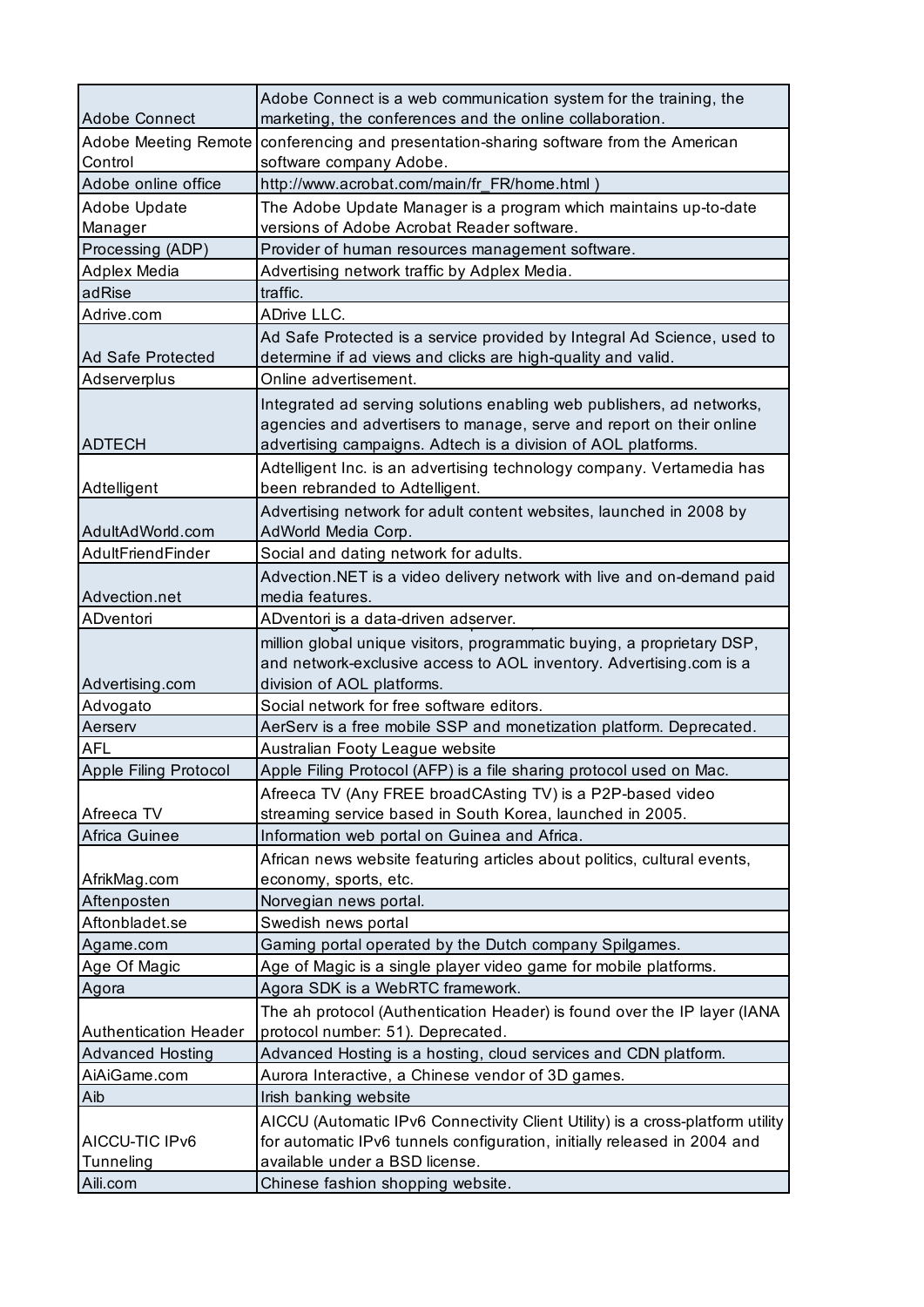| (formerly OSCAR)                  | application. The protocol name is OSCAR (Open System for<br>CommunicAtion in Realtime) and is used in both ICQ and AIM services. [<br>AOL Instant Messenger aim is also known as oscar.] Note: In Basic-DPI, Partial classification<br>over http. |
|-----------------------------------|---------------------------------------------------------------------------------------------------------------------------------------------------------------------------------------------------------------------------------------------------|
| AIM express                       | AOL Instant Messaging Express supports many of the standard features<br>included in AIM, but does not provide advanced features like file transfer,<br>audio chat or video conferencing. Deprecated.                                              |
|                                   | AIM is an instant messaging protocol. This plug-in classifies download                                                                                                                                                                            |
| <b>AIM Transfer</b>               | flows of files that are exchanged between AIM application users.                                                                                                                                                                                  |
| Aimini.net                        | Aimini is an online solution to store, send and share files.                                                                                                                                                                                      |
| Secure AIM                        | AIMS is the secure version of AIM.                                                                                                                                                                                                                |
| Air Video                         | 2010.                                                                                                                                                                                                                                             |
| AirWatch                          | Air Watch is a Mobile Device Management solution (MDM). This plugin<br>classifies traffic generated by the cloud solution.                                                                                                                        |
| AirAIM.com                        | This protocol plug-in classifies the http traffic to the host airaim.com. It<br>also classifies the ssl traffic to the Common Name airaim.com.                                                                                                    |
| Airbnb                            | individuals.                                                                                                                                                                                                                                      |
| Airfocus                          | Airfocus is a tool to help Product managers to prioritize task and manage<br>roadmap of their product.                                                                                                                                            |
| AirKast                           | AirKast is one of the largest mobile publishers and ad networks for<br>broadcasters and media companies in the US.                                                                                                                                |
| Aizhan.com                        | Chinese website.                                                                                                                                                                                                                                  |
| Akamai Technologies<br><b>CDN</b> | Akamai is a major content delivery network (CDN) and distributed services<br>provider, including cloud, etc. This CDN is specialized in local content<br>distribution, based on cache mechanisms.                                                 |
| Akamai Video                      | Akamai Video is the Akamai cloud service for video streaming (used for<br>Media Services Live, the Old HD Flash 1.0 Solution, and Media Services<br>On-Demand technologies).                                                                      |
| Akatsuki Inc                      | Akatsuki Inc is a mobile game and a live experience platform. This plugin<br>classifies website traffic.                                                                                                                                          |
| <b>Akinator the Genie</b>         | Akinator is an online game and mobile app based on Twenty Questions,<br>released in 2007.                                                                                                                                                         |
| Akipress                          | Kyrgyzstani news portal.                                                                                                                                                                                                                          |
| Akoam                             | Famous pirate movie streaming website in Yemen.                                                                                                                                                                                                   |
| Aktuality.sk                      | Slovak news portal                                                                                                                                                                                                                                |
| Alakhbar.info                     | Mauritanian news portal                                                                                                                                                                                                                           |
| Alaraby                           | Quatari news portal.                                                                                                                                                                                                                              |
| Alayam24                          | News website in Morocco.                                                                                                                                                                                                                          |
| Albawabhnews                      | Egyptian news portal.                                                                                                                                                                                                                             |
| Alexa                             | Alexa provides web analytics and statistics.                                                                                                                                                                                                      |
| Assistant                         | Alexa is the Amazon virtual assistant.                                                                                                                                                                                                            |
| Alfajertv.com                     | Palestinian news portal                                                                                                                                                                                                                           |
| Alibaba.com                       | businesses.                                                                                                                                                                                                                                       |
| Alibaba Cloud                     | Alibaba Cloud, also known as Aliyun, is a Chinese cloud computing<br>company, a subsidiary of Alibaba Group.                                                                                                                                      |
| Alibaba Group                     | specializing in e-commerce, retail, Internet, AI and technology. This<br>plugin is the default classification of domain names owned by Alibaba<br>Group.                                                                                          |
| Alicall                           | feature.                                                                                                                                                                                                                                          |
| AliExpress.com                    | Chinese ecommerce website                                                                                                                                                                                                                         |
| Alimama.com                       | Alibaba Group.                                                                                                                                                                                                                                    |
| Alipay                            | AliPay is an online-payment platform owned by the Alibaba Group.                                                                                                                                                                                  |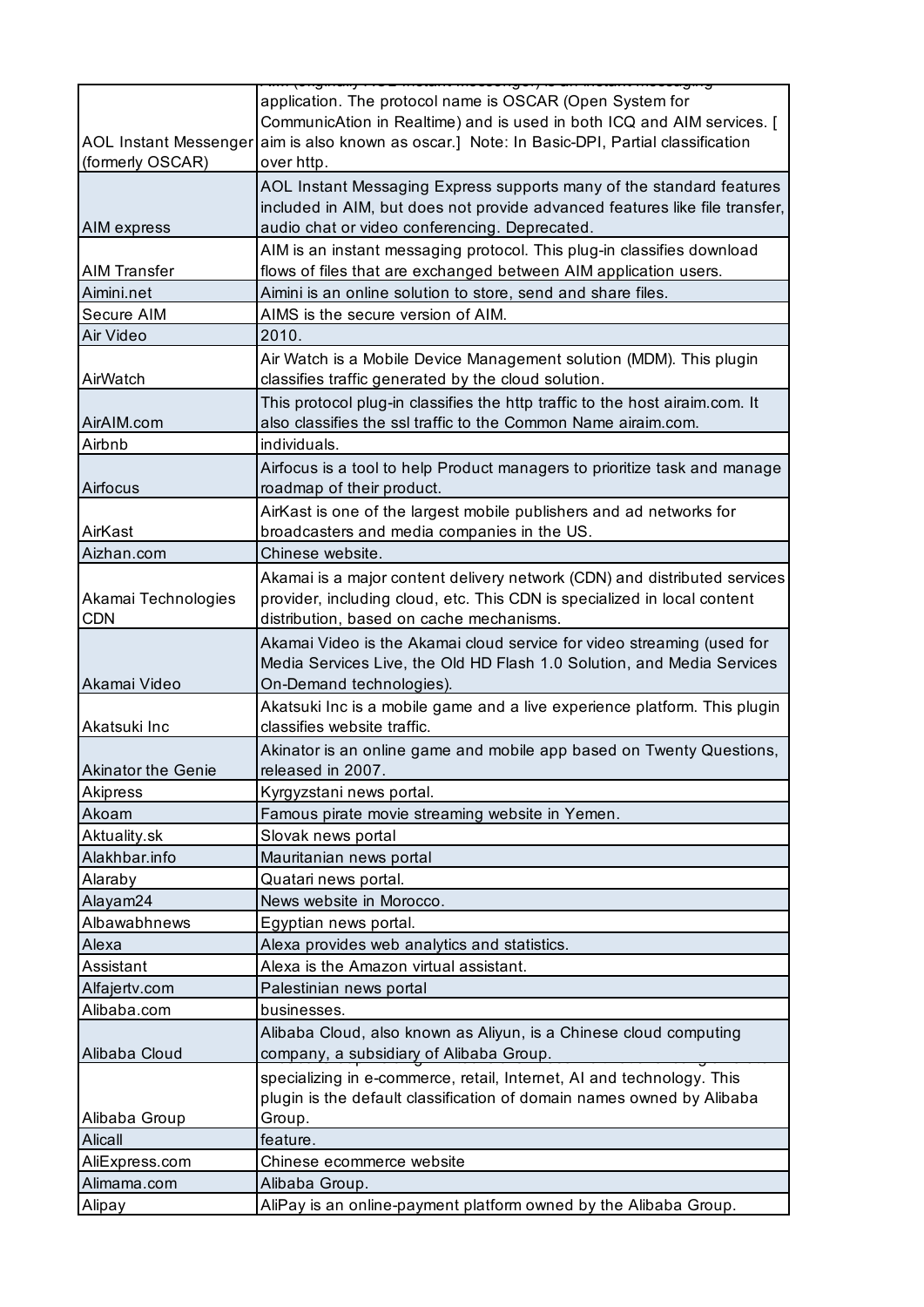| Al Jaras            | Lebanese entertainment website/magazine.                                 |
|---------------------|--------------------------------------------------------------------------|
| Aljarida            | Kuwaiti news portal.                                                     |
|                     | Aljazeera Media Group website (not to be confused with aljazeera.com,    |
| AlJazeera.net       | the English speaking news channel).                                      |
| Alkawnnews          | Jordanian news portal                                                    |
| All Slots Casino    | Online casino.                                                           |
| Allegro.pl          | Polish shopping web portal                                               |
|                     | the world wide web). This plug-in classifies navigation on the AllMusic  |
|                     | web service, and MP3 music playback. Video clip streaming is handled     |
| AllMusic.com        | by youtube.                                                              |
|                     | French website Allocine, a reference for movie showtimes, reviews, and   |
| <b>AlloCine</b>     | movie/series news.                                                       |
| AlManar.com         | Lebanese news portal                                                     |
| Almashhad           | Yemenite news portal.                                                    |
| Almasryalyoum       | Egyptian news portal.                                                    |
| Alnilin.com         | Sudanese news portal                                                     |
| Alquds              | Palestinian news portal.                                                 |
| Alrakoba.net        | Sudanese news portal                                                     |
| Alsjl               | Yemenite news portal.                                                    |
|                     | managing IT infrastructures. Altiris was founded in 1998 and acquired by |
| <b>Altiris</b>      | Symantec in 2007.                                                        |
| Alwafd              | Egyptian news portal.                                                    |
| Alwakeelnews.com    | Jordanian news portal                                                    |
| Alwasatnews         | Bahraini news portal.                                                    |
| Alwatanvoice.com    | Palestinian news portal                                                  |
| Alyamanalaraby      | Worlwide news website famous in the Yemen. Deprecated.                   |
| Alyaoum24           | Moroccan news portal.                                                    |
| Amazon Generic      | This protocol is a generic layer used as a base for all the services     |
| Services            | running on top of Amazon platforms.                                      |
| Amazon Ad System    | services.                                                                |
| Services/Cloudfront | includes Amazon Elastic Compute Cloud (EC2) and Amazon Simple            |
| <b>CDN</b>          | Storage Service (S3).                                                    |
| Amazon Chime        | Amazon Chime is a fully-managed communications service in the cloud.     |
| Amazon Cloud Drive  | videos storage.                                                          |
| Amazon Cognito      | Cognito is an Amazon AWS server allowing to keep track of user.          |
|                     | Amazon MP3 is an online music store owned and operated by                |
| Amazon MP3          | Amazon.com. Deprecated                                                   |
| Amazon Music        | Amazon Music is an online music store.                                   |
|                     | Amazon Prime Now is the Amazon platform for independent contractors      |
| Amazon Prime Now    | to provide delivery services.                                            |
|                     | Amazon Prime Video is an online video on demand service owned and        |
| Amazon Prime Video  | operated by Amazon.                                                      |
| Ambebi.ge           | Georgian news portal                                                     |
|                     | Amber weather is a weather forecast application. This plugin classifies  |
| Amber Weather       | the website and the android application traffic.                         |
|                     | Ameba is a Japanese web and mobile portal, launched in 2009,             |
| Ameba.jp            | providing a blogging platform, a virtual community, and social gaming.   |
|                     | Websites of American Express, a company that issues credit cards and     |
| AmericanExpress     | provides various financial and commercial services.                      |
| Ami                 | Institutional news web portal in Mauritania.                             |
| AmieStreet.com      | Deprecated.                                                              |
| Amjilt              | Mongolian news portal.                                                   |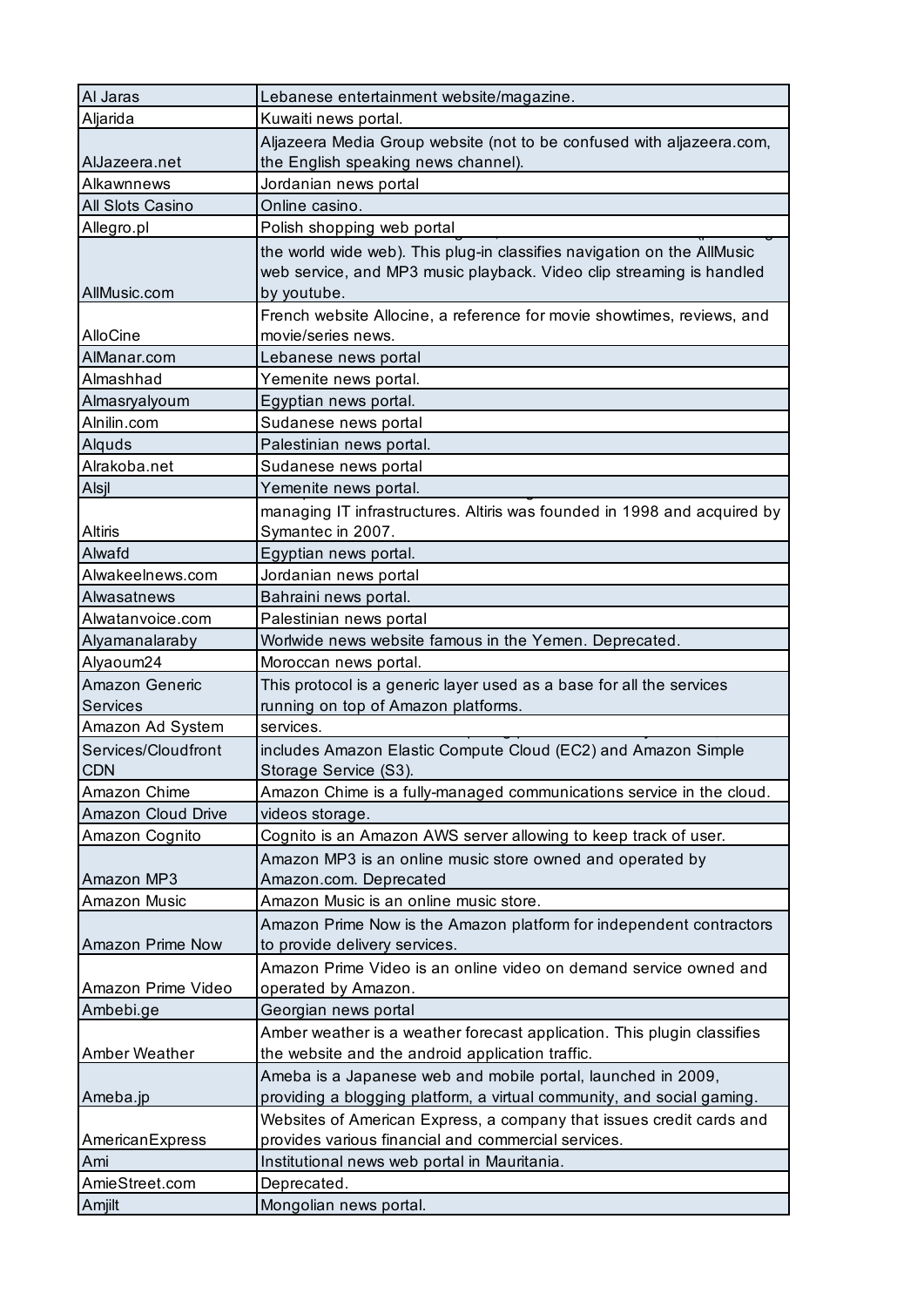| Ammonnews                           | Jordanian news portal.                                                                                                                                                                 |
|-------------------------------------|----------------------------------------------------------------------------------------------------------------------------------------------------------------------------------------|
| AMMYY-ADMIN                         | Ammyy Admin is a remote desktop application.                                                                                                                                           |
| <b>AMOEBAOS</b>                     | desktop.                                                                                                                                                                               |
| Amplitude                           | Amplitude is a web and mobile analytics platform.                                                                                                                                      |
| Advance Message<br>Queuing Protocol | AMQP (Advanced Message Queuing Protocol) is an open standard<br>application layer protocol for message-oriented middleware, originated in<br>2003 by JP Morgan Chase in London.        |
| AnchorFree                          | AnchorFree/Pango is a company that owns several popular vpn software<br>and sells vpn solutions.                                                                                       |
| Andornet                            | Web services provider in Andorra.                                                                                                                                                      |
| Android connectivity<br>Manager     | Android connectivity manager is used by an android device to<br>periodically check and manage internet connection.                                                                     |
| Anghami                             | Anghami application provides an audio streaming service.                                                                                                                               |
| Angry Birds                         | Angry Birds is a mobile game edited by Rovio (a Finnish company),<br>initially released in December 2009 for iOS.                                                                      |
| tracker                             | Bittorrent tracker search engine                                                                                                                                                       |
| <b>ANIMOTO</b>                      | and music.                                                                                                                                                                             |
| Anipang                             | Anipang for Kakao is a South Korean mobile puzzle game launched in<br>2012 based on the Kakao Talk social networking system. Note: In Basic-<br>DPI, Partial classification over http. |
| Annapurnapost                       | etc.                                                                                                                                                                                   |
| Annonces.nc                         | Classified ads web portal from New Caledonia.                                                                                                                                          |
| Anobii                              | service.                                                                                                                                                                               |
| AnonyTun                            | AnonyTun is an android VPN client offering to their users to customize a<br>few parameters related to tunnel.                                                                          |
| Anspress                            | Azerbadjani news portal                                                                                                                                                                |
| Answers                             | American knowledge-sharing website for internet users.                                                                                                                                 |
| Ant1iwo                             | Cypriot news portal.                                                                                                                                                                   |
| Anten                               | Anten is an Iranian sport live streaming platform.                                                                                                                                     |
| ANts P2P client                     | Ants is a distributed third-generation peer-to-peer client, allowing<br>anonymisation by hiding IP addresses and encrypting transmitted data.                                          |
| Any 0-hop                           | The any_0hop protocol (Any 0-hop protocol) is found over the IP layer<br>(IANA protocol number: 114).                                                                                  |
| AnyDesk                             | bidirectional remote access between Windows, Mac OS, Linux and<br>FreeBSD computers.                                                                                                   |
| AnywhereUSB (DIGI)                  | out by AnywhereUSB devices connected to it. Those data are in clear<br>text.                                                                                                           |
| Zealand Banking<br>Group            | Offers home, car, and business loans, as well as internet banking, and<br>insurance.                                                                                                   |
| Anzhi.com                           | Chinese mobile device games and forums.                                                                                                                                                |
| Aol                                 | This protocol plug-in classifies the traffic related to the AOL portal or to<br>the AOL advertising services.                                                                          |
| Aol.On                              | AOL On is a video streaming web site.                                                                                                                                                  |
| <b>AOL One</b>                      | by AOL.                                                                                                                                                                                |
| APA.az                              | Azerbaijani news portal                                                                                                                                                                |
| Aparat                              | Iranian multimedia website                                                                                                                                                             |
| APC Agent protocol                  | APC Agent protocol allows to monitor and manage APC devices in LAN<br>network. This protocol uses UDP port 9950.                                                                       |
| <b>Apex Legends</b>                 | Apex Legends is an online shooting video game available on PC and<br>consoles (ps4, xbox one), published by Electronic Arts.                                                           |
| <b>Apple Push Notification</b>      | Apple Push Notification Service is an Apple service which forwards                                                                                                                     |
| Service                             | notifications from the servers of third party applications to iOS devices.                                                                                                             |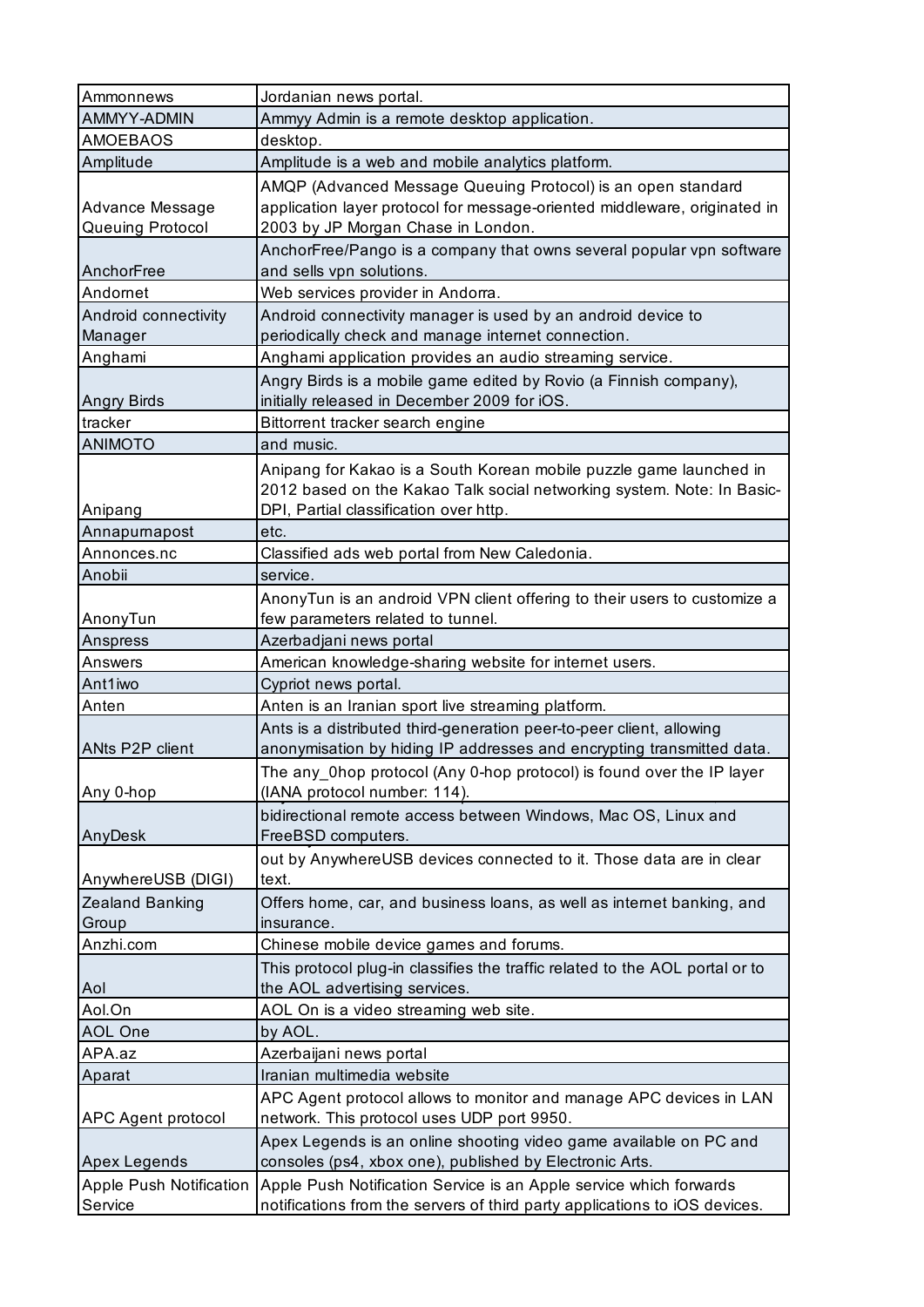| Apollo Domain: XEROX                   | Apollo is the routing protocol implemented natively in Apollo workstations.                                                                                                                                         |
|----------------------------------------|---------------------------------------------------------------------------------------------------------------------------------------------------------------------------------------------------------------------|
| Apollo.lv                              | Latvian news portal                                                                                                                                                                                                 |
| Appbot                                 | Appbot aggregates app store reviews for all countries on the iTunes,<br>Google Play and Amazon app stores.                                                                                                          |
| APPChina.com                           | Chinese Android application market.                                                                                                                                                                                 |
| Apple Generic Services                 | This protocol plug-in classifies the generic traffic related to Apple's web<br>portal and content delivery services.                                                                                                |
| Apple AirPlay                          | Apple airplay is a protocol for display picture and video to a connected tv<br>from a device connected to the same private network                                                                                  |
| Apple Airport                          | Apple Airport is a protocol aiming to configure a wireless device.                                                                                                                                                  |
| <b>Apple AirPrint</b>                  | Apple Airprint is a network printing feature for Apple systems. It's based<br>on the Dns Service Discovery protocol and IPP(needs URF format<br>support). Note: In Basic-DPI, partial classification over http/ipp. |
| Apple HTTP Live<br>Streaming           | Apple implementation of the HTTP Live Streaming IETF draft. Used on<br>Apple iOS devices.                                                                                                                           |
| <b>Apple Location</b>                  | Apple device.                                                                                                                                                                                                       |
| <b>Apple Maps</b>                      | Apple Maps is a proprietary map application for iOS 6 devices.                                                                                                                                                      |
| Apple Music                            | Apple Music is an on-demand music streaming service by Apple.                                                                                                                                                       |
| <b>Apple News</b>                      | Inc.                                                                                                                                                                                                                |
| Apple SIRI                             | devices.                                                                                                                                                                                                            |
|                                        | the video streams related to Apple TV Plus option and web site<br>tv.apple.com. This plugin does not cover streams related to Apple TV                                                                              |
| Apple TV Plus<br>Apple Update          | application.<br>Apple_update is the protocol used for apple software updates.                                                                                                                                       |
| AppleDaily.com.tw                      | Taiwanese news portal.                                                                                                                                                                                              |
| AppleJuice                             | to E-Donkey.                                                                                                                                                                                                        |
| Applovin                               | Applovin is a mobile marketing company.                                                                                                                                                                             |
| Appnext                                | platform.                                                                                                                                                                                                           |
| AppNexus                               | AppNexus is an internet advertising technology and solution.                                                                                                                                                        |
|                                        | AppsFlyer provides measurement and tracking services for mobile                                                                                                                                                     |
| AppsFlyer                              | platform application developers.                                                                                                                                                                                    |
| AppShopper.com                         | Mac Apps, Mac App Store, iPad, iPhone and iPod touch app store<br>listings, news, and price drops.                                                                                                                  |
|                                        | The Apple App Store is a digital application distribution platform for iOS                                                                                                                                          |
| Apple App Store                        | developed and maintained by Apple Inc.                                                                                                                                                                              |
| Amazon AppStream                       | This plug-in used to classify Amazon AppStream, a remote desktop uses<br>to manage applications running in virtual machines on Amazon platform.                                                                     |
|                                        | Apptimize provides tools for A/B Testing, Feature Release Management,                                                                                                                                               |
| Apptimize                              | and Optimization for Mobile, Web, and OTT apps.                                                                                                                                                                     |
| Aprod.hu (now Olx.hu)                  | Hungarian free classifieds website. Deprecated.<br>Apsalar provides analytics and advertising solutions for mobile                                                                                                  |
| Apsalar                                | application developers.<br>Android mobile apps, allowing users to setup and manage their own                                                                                                                        |
| Aptoide                                | Android stores.                                                                                                                                                                                                     |
| Aqlame                                 | Mauritanian news portal.                                                                                                                                                                                            |
| Arabiaweather                          | Jordanian meteorological portal                                                                                                                                                                                     |
|                                        | Archive.org is the site of the Internet Archive, a non-profit digital library                                                                                                                                       |
|                                        | offering free universal access to books, movies & music, as well as more                                                                                                                                            |
| Archive.org                            | than 300 billion archived web pages.                                                                                                                                                                                |
| Apple Remote Desktop<br>Arena of Valor | Apple Remote Desktop allows to manage Mac computers remotely.<br>Arena of Valor is a multiplayer online battle arena (MOBA) mobile game.                                                                            |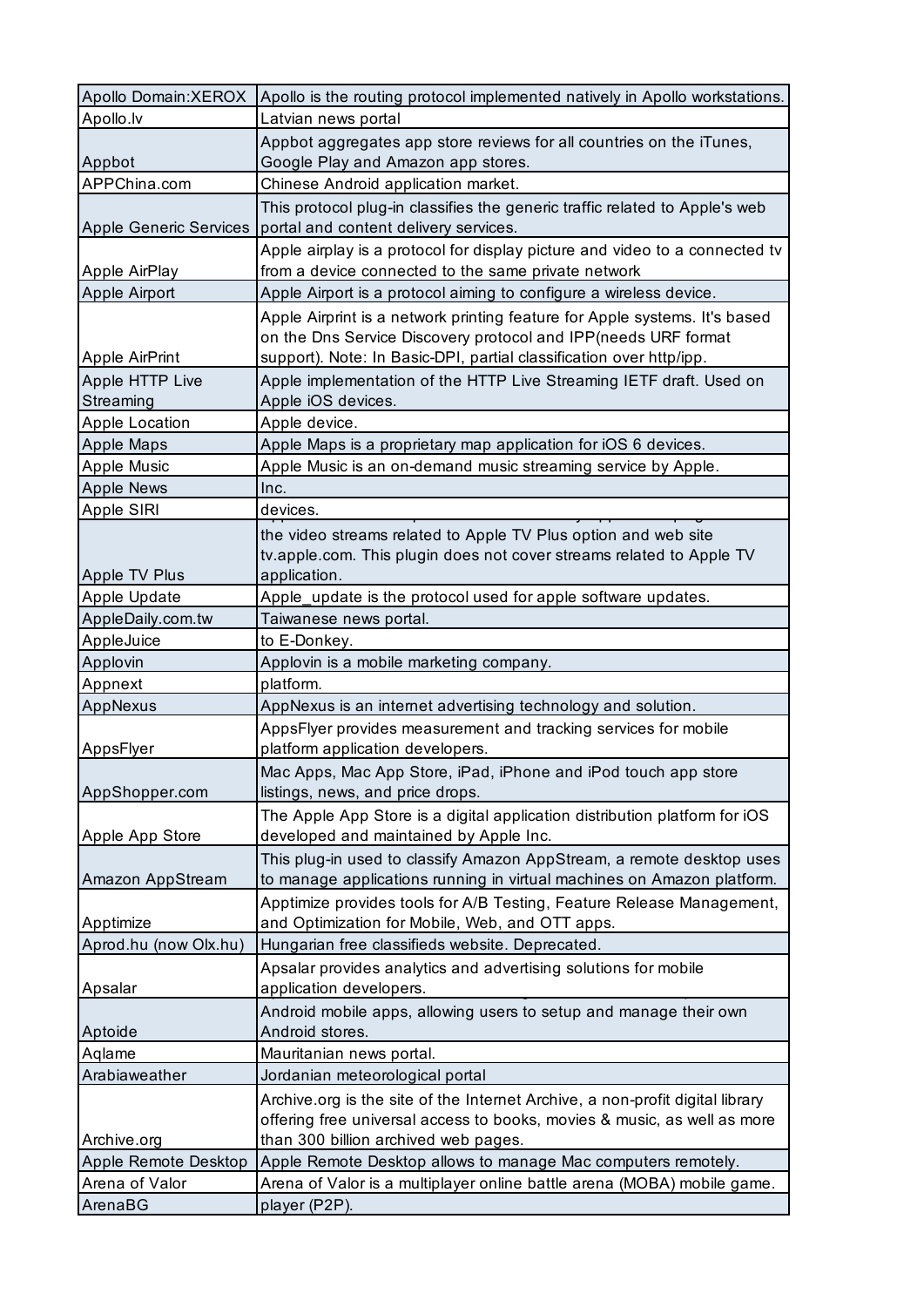|                                | off of the Gnutella network in 2002. This signature classifies flows of Ares                                                                                                                                                                                                  |
|--------------------------------|-------------------------------------------------------------------------------------------------------------------------------------------------------------------------------------------------------------------------------------------------------------------------------|
| Ares                           | update checking.                                                                                                                                                                                                                                                              |
| Are You a Human                | Real time human input detection service for websites and applications.                                                                                                                                                                                                        |
| Argaam                         | Saudi stock exchange information web site.                                                                                                                                                                                                                                    |
| <b>ARGUS</b>                   | number: 13).                                                                                                                                                                                                                                                                  |
| <b>ARIS</b>                    | number: 104).                                                                                                                                                                                                                                                                 |
| Armorgames                     | ArmorGames.com is a free on-line flash-based video game site.                                                                                                                                                                                                                 |
| Play                           | Classifies requests to play games on ArmorGames.com.                                                                                                                                                                                                                          |
| Address Resolution<br>Protocol | The ARP protocol is used to determine the MAC Address of a PC for<br>which the IP address is known.                                                                                                                                                                           |
|                                | Arte TV is a Franco-German television channel. This plugin classifies                                                                                                                                                                                                         |
| Arte TV                        | traffic generated by the website.                                                                                                                                                                                                                                             |
|                                | Asana is a web and mobile application designed to improve the way                                                                                                                                                                                                             |
| <b>ASANA</b>                   | teams communicate and collaborate.                                                                                                                                                                                                                                            |
| Asiae.co.kr                    | Korean investment and market news website.                                                                                                                                                                                                                                    |
| AsianDVDClub.org               | Bittorrent tracker search engine                                                                                                                                                                                                                                              |
|                                | American website with a search engine which lists answers to internet                                                                                                                                                                                                         |
| Ask.com                        | users questions.                                                                                                                                                                                                                                                              |
| Ask.fm                         | International Social network                                                                                                                                                                                                                                                  |
| Askcom                         | Global news website popular in Algeria.                                                                                                                                                                                                                                       |
| ASmallWorld                    | ASmallworld is an American private social club about travel.                                                                                                                                                                                                                  |
|                                | surf the net anonymously. This plug-in classifies the usage of this proxy                                                                                                                                                                                                     |
|                                | for web browsing, as a fallback to other recognized                                                                                                                                                                                                                           |
| ASProxy                        | applications/protocols.                                                                                                                                                                                                                                                       |
|                                | The AppleTalk Protocol Suite implements services for routing, file                                                                                                                                                                                                            |
| AppleTalk                      | transfer, printer sharing and emails in Apple environments.                                                                                                                                                                                                                   |
| <b>Athlinks</b>                | Athlinks is an American social network for athletes, swimmers and more.                                                                                                                                                                                                       |
| Atlasinfo.info                 | Mauritanian news portal                                                                                                                                                                                                                                                       |
| Atlassian                      | Atlassian is an Australian enterprise software company founded in 2002<br>that develops products geared towards software developers and project<br>managers, known for its issue-tracking application named Jira. This<br>plugin classifies the websites and hosted services. |
| <b>Atlas Solutions</b>         | Atlas Solutions is a subsidiary of Facebook which provides services in<br>online advertising.                                                                                                                                                                                 |
| ATT.com (AT&T)                 | AT&T is an American telecommunications company.                                                                                                                                                                                                                               |
| Atwiki.jp                      | Japanese web site design service and wiki hosting                                                                                                                                                                                                                             |
|                                | Auction website service operated by Auction Co, a South Korean                                                                                                                                                                                                                |
| Auction.co.kr                  | company (bought by the eBay group in 2001).                                                                                                                                                                                                                                   |
|                                | Audible Inc. is a seller and producer of spoken audio entertainment                                                                                                                                                                                                           |
| Audible                        | owned by Amazon.                                                                                                                                                                                                                                                              |
| Aufeminin.com                  | particular.                                                                                                                                                                                                                                                                   |
|                                | AUMIX Internet Solutions is a service provider and a hosting company,                                                                                                                                                                                                         |
| <b>AUMIX</b>                   | founded in 1998 and based in the United Kingdom.                                                                                                                                                                                                                              |
| Auone.jp                       | Multi services web portal owned by KDDI                                                                                                                                                                                                                                       |
| Auto24                         | parts.                                                                                                                                                                                                                                                                        |
| Autodesk Fusion 360            | This signature classifies the flows generated both by the Web and<br>Desktop versions of the application. It also classifies generic web access<br>to Autodesk's website.                                                                                                     |
| Avamar                         | deduplication. System with data deduplication is able to backup only<br>once a duplicated object like an email or file that has been copied<br>several times on a system. Classification focus on classification of traffic<br>between client and server.                     |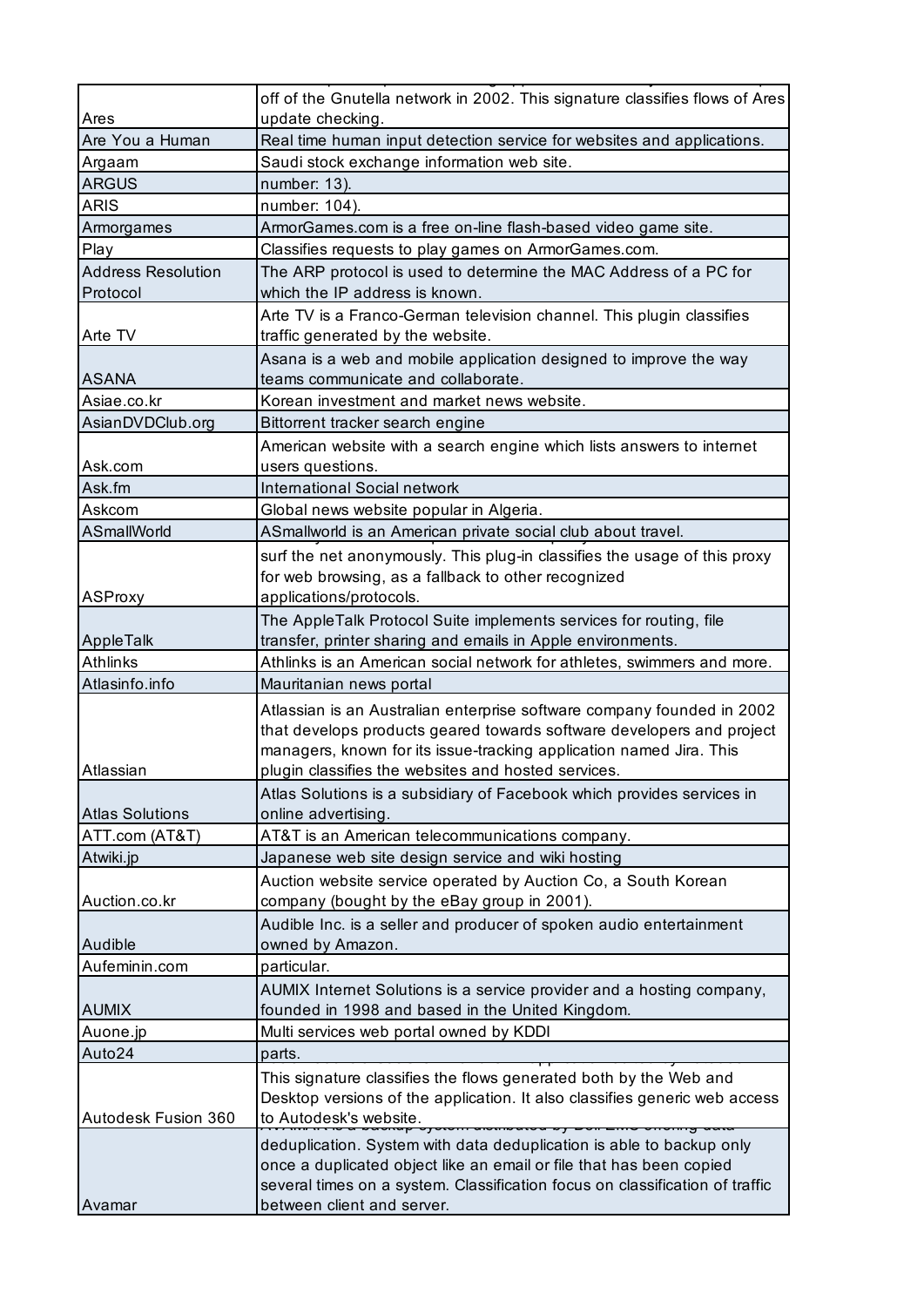| Avas                        | Web news portal from Maldives.                                                         |
|-----------------------------|----------------------------------------------------------------------------------------|
| Avast                       | Family of internet security applications developed by Avast Software.                  |
| AvatarsUnited.com           | Deprecated.                                                                            |
| Avaz.ba                     | Croatian news portal                                                                   |
| AVG.com                     | Antivirus and security software products for home and business users.                  |
|                             | Protocol used for AVG antivirus software updates; since 2016 AVG is a                  |
| <b>AVG Update</b>           | subsidiary of the Czech security software company Avast.                               |
|                             | Avira Update is the protocol used for Avira software updates, powered by               |
| Avira Update                | the German security software company of the same name.                                 |
| Avito.ma                    | Free Moroccan classified ads                                                           |
| Avito.ru                    | Free Russian classified ads                                                            |
| <b>Avoidr Web Proxy</b>     | Avoidr is a free web proxy.                                                            |
| Avto.net                    | Slovenian vehicle related classifieds                                                  |
| Awempire                    | Awempire is an adult affiliate program for webmasters.                                 |
| <b>AWS Console</b>          | AWS Console is a web application for managing Amazon Web Services.                     |
|                             | The ax25 protocol (AX.25 Frames) is found over the IP layer (IANA                      |
| AX.25 Frames                | protocol number: 93).                                                                  |
|                             | AXifile is a file sharing service. ( http://www.axifile.com ). This protocol           |
| AxiFile.com                 | plug-in is deprecated.                                                                 |
| Azet.sk                     | Slovak web portal                                                                      |
|                             | Azetone is a complete platform that allows to fully analyze, optimize and              |
| Azetone                     | personalize mobile applications.                                                       |
| Services                    | platform.                                                                              |
|                             | Azure Right Management Service is a Microsoft right management                         |
|                             | service for files and Office documents which acts like a DRM license                   |
| Azure Right                 | server. It is part of Azure Information Protection and is the on-line version          |
| <b>Management Service</b>   | of MS AD RMS. Support of this protocols covers client-to-server requests.              |
| Azure Speech Speech-        | Speech-To-Speech is the Speech (Azure Cognitive Services) service for                  |
| To-Speech                   | translation.                                                                           |
|                             | Speech is an Azure Cognitive Service that transcribes spoken audio to                  |
| Azure Speech                | text, and translates and converts text to realistic speech.                            |
|                             | Azure Speech Speech- Azure Speech-To-Text is Microsoft's speech recognition service to |
| To-Text                     | transcribe spoken audio to text.                                                       |
| Azure Speech Text-To-       | Azure Text-To-Speech is the Speech service for translation and                         |
| Speech                      | conversion of text into realistic speech.                                              |
| B92.net                     | Serbian news portal                                                                    |
| Babelgum.com                | Deprecated.                                                                            |
|                             | BabyCenter is a parenting web platform providing help about pregnancy,                 |
| BabyCenter (My Baby         | birth, etc. for future parents. Note: In Basic-DPI, Partial classification of          |
| Today)                      | streaming data over rtmp.                                                              |
| BabyHome.com.tw             | diaries.                                                                               |
| Babylon.com                 | Babylon is a leading global provider of language and search solutions                  |
|                             | Taiwanese most popular tourist site, backpacking forum, cheap flights                  |
| Backpackers.com.tw          | parity Reservation parity.<br><u>1999 tot Banang Matemation and</u>                    |
|                             | (BAC) networks defined by the standard ISO 16484-5. The BACnet stack                   |
|                             | defines different layers, the BACnet Application Layer (bacnet_app)                    |
| <b>BACnet Application</b>   | manages access to objects exposed by BACnet devices and operations                     |
| layer                       | done on them.                                                                          |
|                             | (BAC) networks defined by the standard ISO 16484-5. The BACnet stack                   |
|                             | defines different layers, the BACnet Network Layer (bacnet_net) contains               |
|                             | the network addresses required for routing BACnet messages to BACnet                   |
| <b>BACnet Network Layer</b> | devices.                                                                               |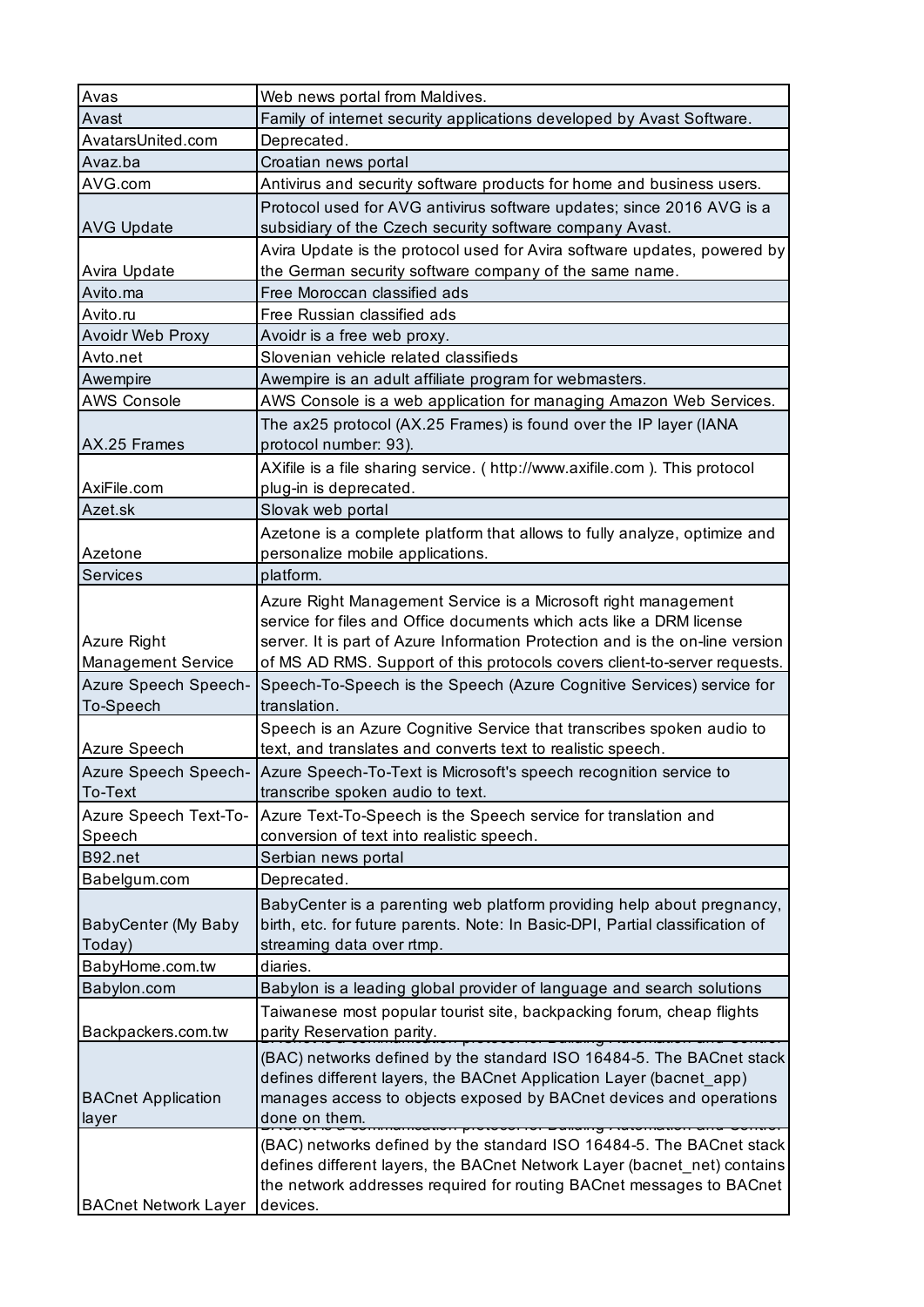|                            | היחסי אי היידומי של היידומים את היידומים היידומים היידומים היידומים או היידומים היידומים היידומים היידומים היי |
|----------------------------|----------------------------------------------------------------------------------------------------------------|
|                            | (BAC) networks defined by the standard ISO 16484-5. The BACnet stack                                           |
|                            | defines different layers, the BACnet Virtual Link Control layer                                                |
|                            | (bacnet_vlc) is used by BACnet devices over IP networks. It formalizes all                                     |
| <b>BACnet Virtual Link</b> | the services that a BACnet device might require from the link layer but                                        |
| Control                    | are not readily available from the underlying IP layer.                                                        |
| Badongo.com                | Badongo is an online solution to store, send and share files                                                   |
| Badoo.com                  | Badoo is a dating oriented social networking website.                                                          |
| BaganMart                  | Myanmar B2B ecommerce platform for trading and business networking.                                            |
|                            | Baidu is a Chinese search engine for websites, audio files and images.                                         |
|                            | Baidu means "One hundred degrees"in English. Note: In Basic-DPI,                                               |
| Baidu.com                  | Partial classification of image and video searches.                                                            |
| (youxi.baidu.com)          | http://youxi.baidu.com)                                                                                        |
| <b>Baidu Input</b>         | Baidu Input is a Chinese input method editor developed by Baidu.                                               |
|                            | Baidu Maps is a web mapping service application and technology                                                 |
|                            | provided by Baidu akin to Google Maps. Also classifies the Baidu Total                                         |
| <b>Baidu Maps</b>          | View service, similar to Google Street View.                                                                   |
| <b>Baidu Player</b>        | videos.                                                                                                        |
|                            | Baidu Tieba is the Baidu forum platform. This plugin only classifies                                           |
| <b>Baidu Tieba</b>         | website and applications browsing.                                                                             |
| Baidu wallet               | Baidu Wallet is an application of money management.                                                            |
| Baike.com                  | Wikipedia.                                                                                                     |
| BalkanWeb.com              | Albanian news portal                                                                                           |
|                            | BambooHR is an American technology company that provides human                                                 |
| <b>BambooHR</b>            | resources software as a service.                                                                               |
|                            | BAMTech is a VOD technology provider owned by Walt Disney Company,                                             |
|                            | Major League Baseball Advanced Media and National Hockey League.                                               |
| <b>BAMTech</b>             | This plugin classifies its streaming technology as used by Disney Plus.                                        |
| <b>Banco Industrial</b>    | Banking website in Guatemala.                                                                                  |
| <b>BancoEstado</b>         | Website of a bank in Chile.                                                                                    |
| Bancopopular               | Puertorican online banking website.                                                                            |
| Banesc.online              | Venezualian online banking website.                                                                            |
| Banggood                   | Banggood is a chinese online shopping website and application                                                  |
| Banglanews24.com           | Bangladeshi news portal                                                                                        |
| Bankmellat.ir              | Iranian Banking website                                                                                        |
| <b>Banvenez</b>            | Web portal of a bank in Venezuela.                                                                             |
| Baofeng.com                | over http.                                                                                                     |
|                            | and storage products based on network appliances and cloud services.                                           |
|                            | This plugin classifies traffic related to Barracuda web site and its Could                                     |
| <b>Barracuda Networks</b>  | Control service.                                                                                               |
|                            | Appliance edited by Barracuda and providing VPN service. This plugin                                           |
| Barracuda VPN SSL          | classifies TINA protocol.<br>יו.<br>טיו, סטסטווט נט וא⊏וועוווט, מומרוס מוזימץס טוססטוורמר                      |
|                            | the beginning of the protocol path (e.g. base.eth.ip.tcp.http). It provides                                    |
|                            | attributes unrelated to any protocols, such as information about the Flow                                      |
|                            | (like flow_id). Note: the attributes of Base are not supported in ixEngine                                     |
|                            | version 5, except for office365_endpoint_category (which is not available                                      |
| Base virtual protocol      | in ixEngine version 4).                                                                                        |
| Basecamp                   | Basecamp is a web project management tool (ERP).                                                               |
| battlenet                  | Online multiplayer gaming server.                                                                              |
|                            | Bazaarvoice provides to companies solutions to gather consumer reviews                                         |
| Bazaarvoice                | and boost their sales.                                                                                         |
| <b>Bazos</b>               | Classified ads website in czech republic.                                                                      |
| <b>BBC</b>                 | The BBC Homepage providing News and Broadcast.                                                                 |
|                            |                                                                                                                |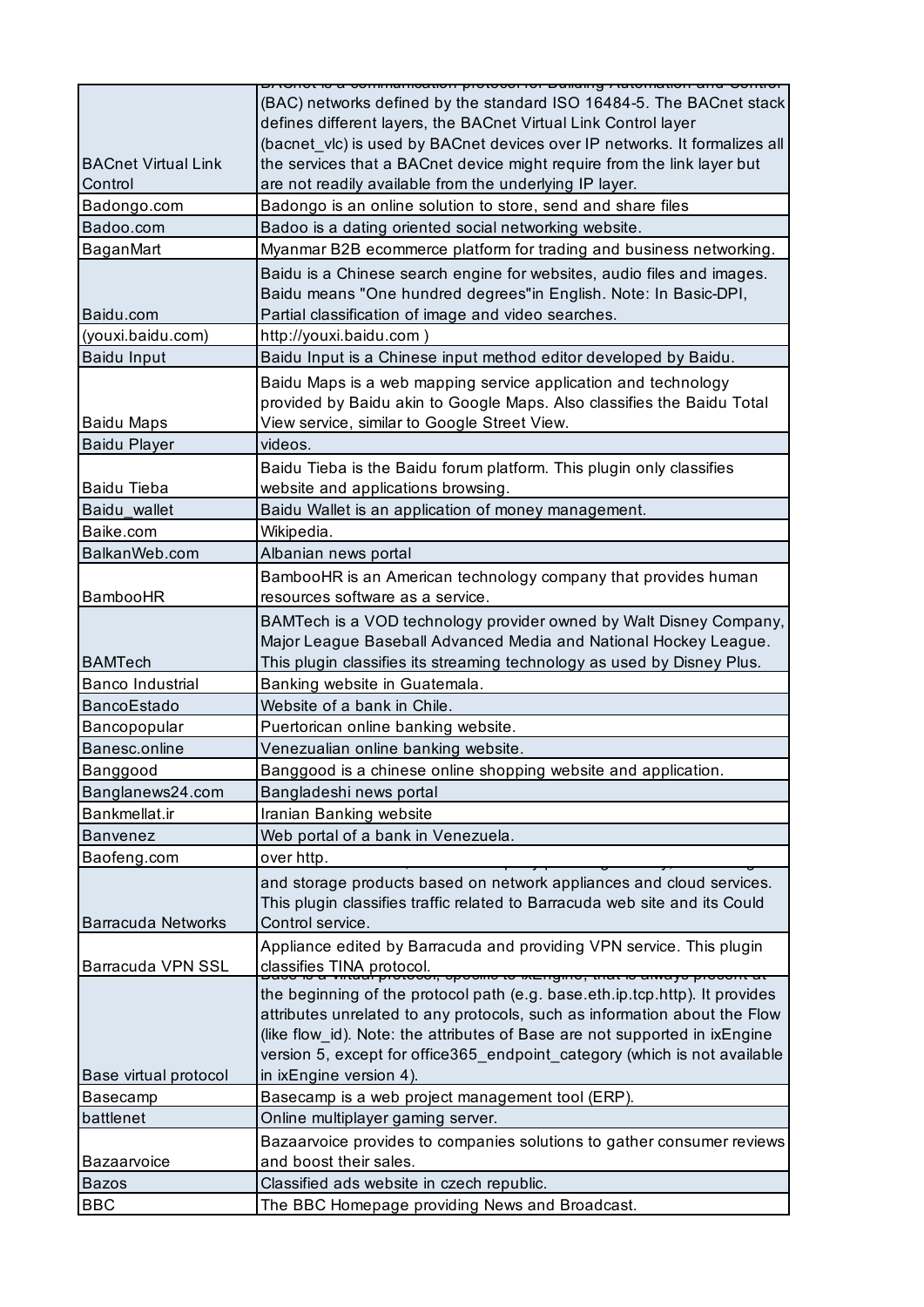| <b>BBC Player</b>           | BBC Player is an in-browser live video streaming service.                  |
|-----------------------------|----------------------------------------------------------------------------|
|                             | BBM is the messenger/voip/Video protocol for blackberry. This plug-in      |
| <b>BlackBerry Messenger</b> | classifies the audio and video data flows of BlackBerry Messenger.         |
| <b>BlackBerry Messenger</b> | bbm_audio is the voip layer of the BlackBerry's messenger. Note: In        |
| Audio                       | Basic-DPI, Partial classification over stun/bbm.                           |
| <b>BlackBerry Messenger</b> | BBM_video is the video layer of the BlackBerry's messenger. Note: In       |
| Video                       | Basic-DPI, Partial classification over stun.                               |
|                             | The bbn_rcc_mon protocol (BBN RCC Monitoring) is found over the IP         |
| <b>BBN RCC Monitoring</b>   | layer (IANA protocol number: 10).                                          |
| <b>Bhutan Broadcasting</b>  |                                                                            |
| Service (BBS)               | News portal of a National TV and radio broadcast agency from Bhutan.       |
| (BCA)                       | Central Asia.                                                              |
| Bd24live                    | Online news portal in Bangladesh.                                          |
| <b>Bdjobs</b>               | Largest job site in Bangladesh for job seeking and career counseling.      |
| Bdnews24.com                | Bangladeshi news portal                                                    |
| Beanfun.com                 | Taiwanese largest game portal, a single account to log into all games.     |
|                             | On-line music shop website. This plug-in classifies both search and music  |
| <b>Beatport</b>             | download workflows.                                                        |
|                             | Bebo is a social networking website, enabling users to connect to          |
| Bebo.com                    | relatives, friends, or unknown people.                                     |
| Bebo mail                   | Bebo is a social networking website. (www.bebo.com)                        |
| beetalk                     | beetalk is an instant messaging software for mobile.                       |
| <b>Be Forward</b>           | Classified ads of japanese used cars.                                      |
|                             | countries and BeIN Sports website. BeIn Sports is a Qatari network of      |
| <b>BeIN SPORTS</b>          | sports television channels.                                                |
| <b>BeirutPress</b>          | News web portal located in Lebanon.                                        |
| tracker                     | Bittorrent tracker search engine                                           |
| <b>Bernews</b>              | Bermudan news portal.                                                      |
| Berniaga.com                | Deprecated.                                                                |
|                             | Classifies web browsing on the bestsharing.com Direct DownLoad links       |
| bestsharing.com             | service. Deprecated.                                                       |
| Bet365.com                  | Online betting site.                                                       |
| Bet9ja                      | Most famous sport betting website in Nigeria.                              |
|                             | Battlefield 1 is a first-person shooter video game published by Electronic |
| <b>Battlefield 1</b>        | Arts and released in October 2016.                                         |
|                             | Battlefield 4 is a first-person shooter video game published by Electronic |
| <b>Battlefield 4</b>        | Arts and released in October 2013.                                         |
| <b>Border Gateway</b>       | Border Gateway Protocol (BGP) is an inter Autonomous Systems routing       |
| Protocol                    | protocol used by most ISPs.                                                |
| Bidorbuy.co.za              | South African auction and shopping website                                 |
|                             | Bidswitch provides immediate and seamless real-time access for Supply      |
| <b>Bidswitch</b>            | and Demand Partners across all media types.                                |
| <b>BIG5 Sporting Goods</b>  | Online sport goods store.                                                  |
| BigAdda.com                 | Deprecated.                                                                |
| <b>Big Big Channel</b>      | Big Big Channel is an online video platform operated by TVB.               |
| <b>Bigeye</b>               | Ugandan entertainment website.                                             |
| Biglobe.ne.jp               | Japanese web portal and search site                                        |
| <b>Bigo</b>                 | BIGO Technology is a Singapore-based social media company.                 |
|                             | Australian video streaming platform owned by Telstra Media, that streams   |
| <b>BigPond Movies</b>       | live and on-demand services like BigPond Movies, AFL, or NRL.              |
| BigTent (by Care.com)       | Social network for parents operated by Care.com, an American company.      |
| Bigupload                   | Adult video hosting website.                                               |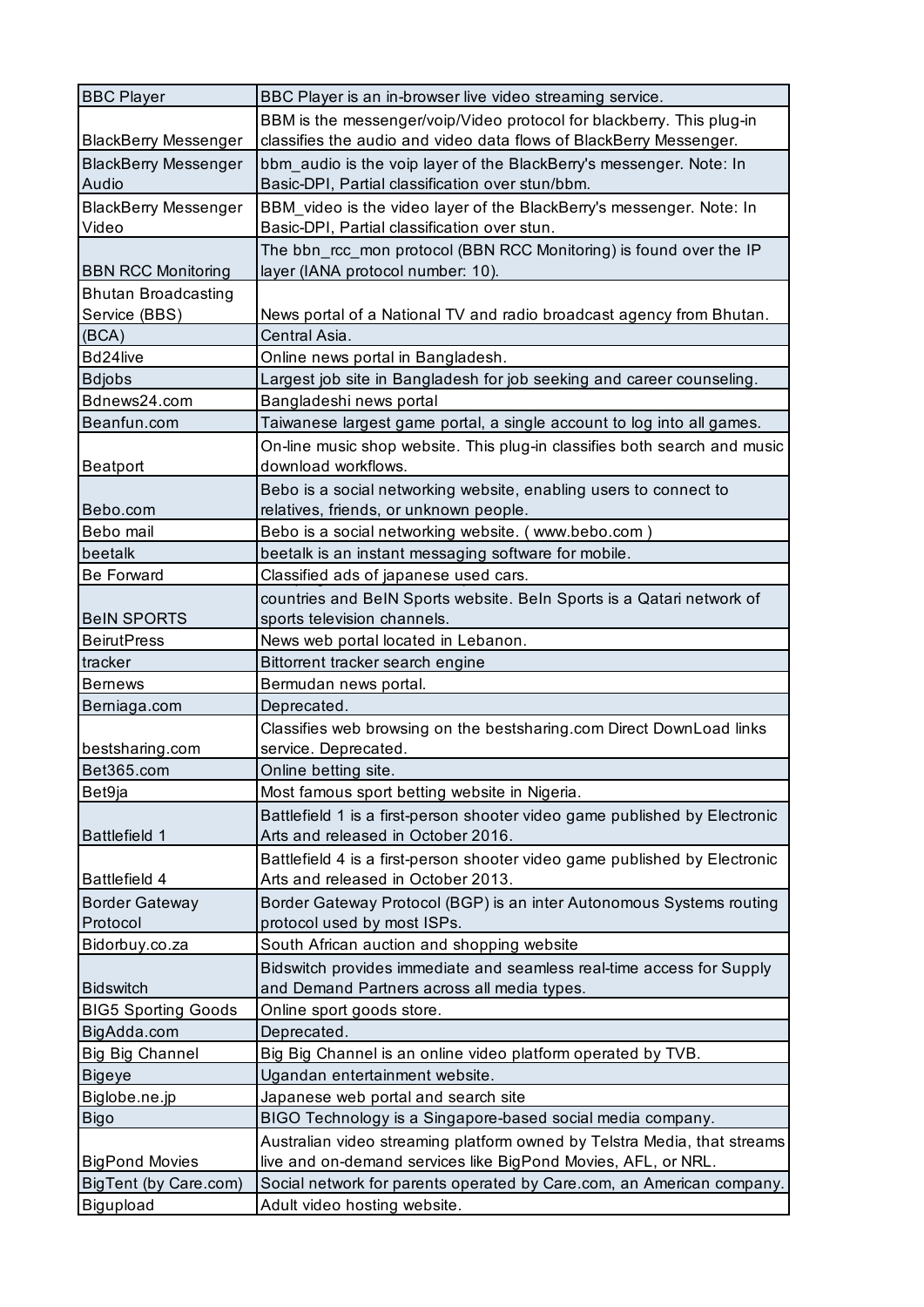| Biip.no                                                  | Television company.                                                                                    |
|----------------------------------------------------------|--------------------------------------------------------------------------------------------------------|
| Bikhir.ma                                                | Moroccan classified ads                                                                                |
| Bild.de                                                  | German news portal                                                                                     |
| <b>Bilibili</b>                                          | Bilibili is a Chinese video sharing platform.                                                          |
|                                                          | Bill.com is a U.S. provider of cloud-based billing software that serves to                             |
| Bill.com                                                 | track purchases and create and receive payments for invoices.                                          |
| Search)                                                  | This protocol is used for sending user queries to the Bing search engine.                              |
| <b>Bint-Jbeil</b>                                        | Lebanon news website.                                                                                  |
| <b>Biobiochile</b>                                       | Chilian news portal                                                                                    |
| <b>Bitbucket</b>                                         | Bitbucket is a free code DVCS hosting site for Git and Mercurial.                                      |
| <b>Bitcoin client</b>                                    | Bitcoin is a distributed payment system.                                                               |
|                                                          | In a bitcomet file sharing networks, this Peer Exchange (PEX) protocol is                              |
| <b>BitComet Peer</b>                                     | used to help maintain a swarm of peers that are collaborating to share a                               |
| Exchange (PEX)                                           | given torrent. This plugin implements the Bitcomet specific PEX protocol.                              |
|                                                          | BitDefender_update is the protocol used for BitDefender software                                       |
| <b>BitDefender Update</b>                                | updates, cloud services and downloads.                                                                 |
| tracker                                                  | Bittorrent tracker search engine                                                                       |
| <b>BitHQ Bittorrent tracker</b>                          | Bittorrent tracker search engine Deprecated.                                                           |
|                                                          | software company website. The generated traffic by this software is                                    |
| <b>BitLord</b>                                           | classified as bittorrent.                                                                              |
| <b>BitMe Bittorrent tracker</b>                          | Bittorrent tracker search engine                                                                       |
| Bitmedianetwork                                          | Bitmedianetwork is the advertising service provided by BitTorrent.                                     |
| tracker                                                  | Bittorrent tracker search engine                                                                       |
|                                                          |                                                                                                        |
|                                                          | Background Intelligent Transfer Service (BITS) transfers files (downloads                              |
| <b>Background Intelligent</b><br><b>Transfer Service</b> | or uploads) between a client and server and provides progress<br>information related to the transfers. |
| tracker                                                  | Bittorrent tracker search engine                                                                       |
|                                                          |                                                                                                        |
| tracker                                                  | Bittorrent tracker search engine                                                                       |
| tracker                                                  | Bittorrent tracker search engine                                                                       |
| <b>Bitstrips</b>                                         | BitStrips allows to design cartoon versions of yourself and your friends.                              |
|                                                          | kadmelia.] Note: In Basic-DPI, Partial classification on certain file-                                 |
| <b>BitTorrent</b>                                        | download sessions using encryption.                                                                    |
| <b>Bittorrent Apps</b>                                   | BitTorrent Apps web resources access from the BitTorrent application.                                  |
| <b>BitTorrent Bundle</b>                                 | platform.                                                                                              |
| tracker                                                  | Bittorrent tracker search engine                                                                       |
| <b>BitWarden</b>                                         | BitWarden is an online passwords manager.                                                              |
| tracker                                                  | Bittorrent tracker search engine                                                                       |
|                                                          | company that is part of a network of sites, cookies, and other                                         |
|                                                          | technologies used to track you, what you do and what you click on, as                                  |
| <b>Bizographics</b>                                      | you go from site to site, surfing the Web.                                                             |
| <b>BJNP</b>                                              | BJNP refers to a printer protocol used by printers made by Canon.                                      |
|                                                          | This protocol refers to all Blackberry mobile device communications over                               |
| BlackBerry.com                                           | wifi. This includes the chat flows of BlackBerry Messenger.                                            |
|                                                          | This protocol refers to all Blackberry mobile device communications about                              |
| <b>BlackBerry Locate</b>                                 | localization over wifi.                                                                                |
| <b>BlackBerry OS Updates</b>                             | This protocol classifies the Blackberry 10 family OS software updates.                                 |
|                                                          | structures. This plugin classifies website and free trial services (meeting                            |
| Blackboard                                               | through web browser).                                                                                  |
|                                                          | Blackplanet is a social network service for African-Americans in particular.                           |
| BlackPlanet.com                                          | It is also a radio streamed by AirKast.                                                                |
| <b>Blastingnews</b>                                      | Blasting News is a global social news web magazine.                                                    |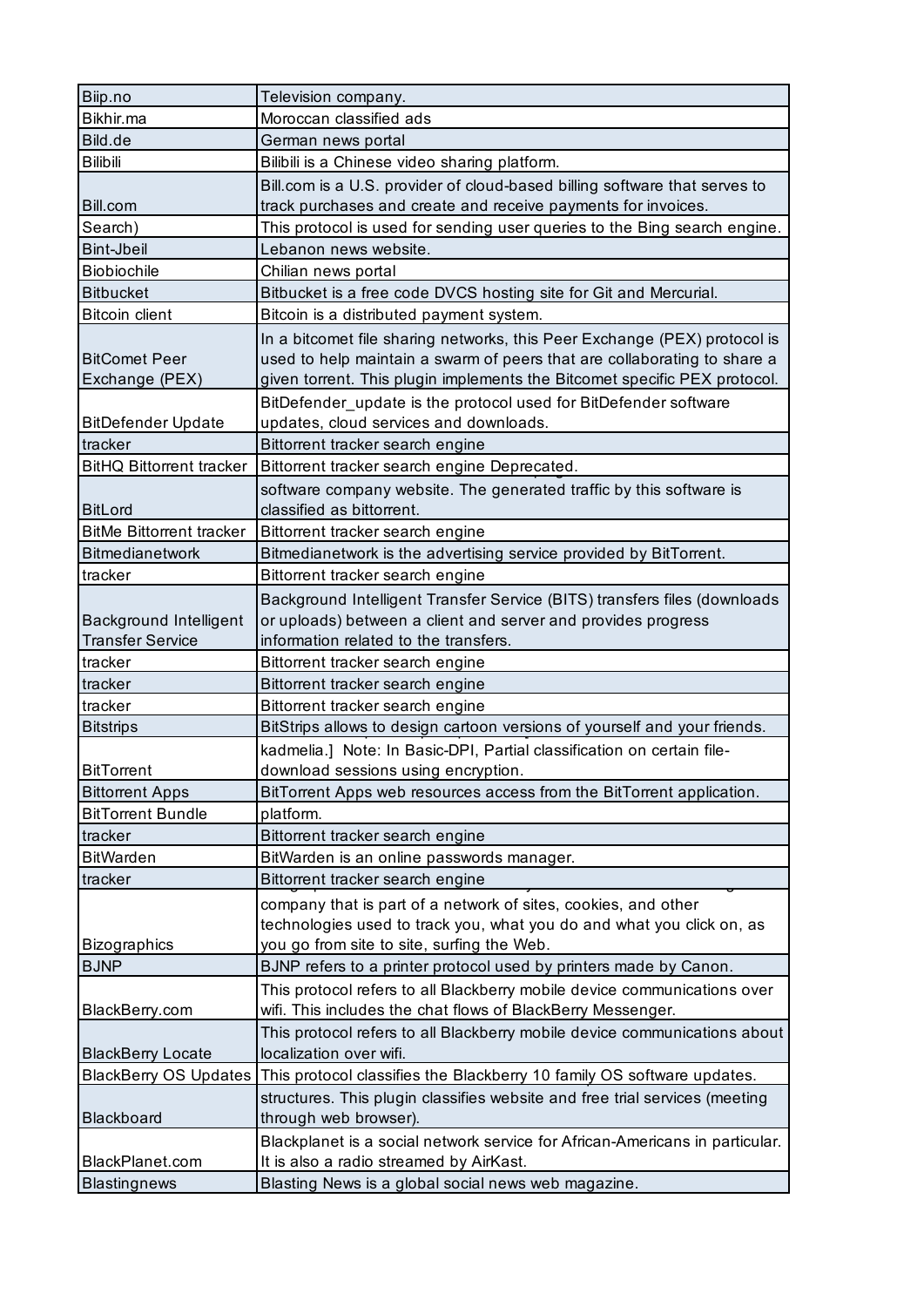|                                                         | The Blaze is a news and opinion website. This plugin classifies browsing                           |
|---------------------------------------------------------|----------------------------------------------------------------------------------------------------|
| The Blaze                                               | of home page http://theblaze.com.                                                                  |
| <b>Bleacher Report</b>                                  | Bleacher Report is a sports news website.                                                          |
| <b>BitTorrent Bleep (aka</b><br><b>BitTorrent Chat)</b> | created by the BitTorrent team. This protocol plug-in supports both text<br>and voice discussions. |
| Blic.rs                                                 | Serbian news portal                                                                                |
| Blick.ch                                                | Swiss news portal                                                                                  |
|                                                         | This protocol plug-in classified the traffic to the Blip video streaming                           |
| <b>Blip.tv TV Series</b>                                | service (shut down in August 2015)                                                                 |
| Blockbuster.com                                         | This protocol plug-in classifies the http traffic to the host<br>blockbuster.com. Deprecated.      |
| Blocket.se                                              | Swedish local classified ads                                                                       |
| Blog.hu                                                 | Hungarian blog hosting website                                                                     |
| BlogDetik.com                                           | Deprecated.                                                                                        |
| Blogfa.com                                              | Persian Blog Hosting                                                                               |
|                                                         | Blogger (formerly Blogspot) is a blog-publishing service that allows multi-                        |
| Blogger                                                 | user blogs with time-stamped entries. It was bought by Google in 2003.                             |
| Blogpark.jp                                             | Japanese blog site                                                                                 |
| <b>Blog Phong Thuy</b>                                  | Specialized classified ads website in Vietnam.                                                     |
| Blogspot.com                                            | This protocol plug-in classifies the http traffic to the host blogspot.com.                        |
| <b>Blogster</b>                                         | Website that offers blogging services and resources for bloggers.                                  |
| <b>Blokus</b>                                           | Website for a popular family board game of Mattel, Inc.                                            |
| Bloomberg.com                                           | Bloomberg is a website about business and financial news.                                          |
|                                                         |                                                                                                    |
| <b>Blubster</b>                                         | Manolito protocol, therefore a part of its traffic is classified as Manolito.<br>Deprecated.       |
|                                                         | Bluehost is a website hosting providers. This plugin classifies web site                           |
| <b>Bluehost</b>                                         | management traffic.                                                                                |
|                                                         | Web page operated by a Portland Oregon based company focused on                                    |
| <b>Blue Jay Films</b>                                   | producing films.                                                                                   |
| <b>BlueJeans</b>                                        | BlueJeans is a cloud video conferencing platform.                                                  |
| Bluewin.ch                                              | Swiss news portal                                                                                  |
| <b>ISO Base Media File</b>                              | The ISO BMFF (Base Media File Format) format, as described in ISO/IEC                              |
| Format                                                  | 14496-12:2008 (MPEG-4 Part 12).                                                                    |
| <b>BNA</b>                                              | number: 49).                                                                                       |
|                                                         | Bodet is a French company specialized in time monitoring in managing.                              |
| <b>Bodet</b>                                            | This plugins classifies web traffic related to Bodet.                                              |
| Bodet Time &                                            | This module manages protocol related to Bodet Time and Attendance                                  |
| Attendance                                              | software.                                                                                          |
| <b>Bank of America</b>                                  | service.                                                                                           |
| <b>BoldChat Live Chat</b>                               | BoldChat is an instant messaging platform for businesses (by LogMeIn).                             |
| Bolha.com                                               | Slovenian local classified ads                                                                     |
| Bolt                                                    | Electronic payments website.                                                                       |
| Bomb01                                                  | Website about hong kongese youth interest and lifestyle related content                            |
| Bondisk.com                                             | Site for downloading videos.                                                                       |
| <b>Bongacams</b>                                        | Adult video content website.                                                                       |
| <b>BonMarche</b>                                        | Online shopping site in Madagascar.                                                                |
| (discontinued)                                          | Online photo-sharing service (discontinued)                                                        |
| Booking.com                                             | Lodging reservations website.                                                                      |
| Books.com.tw                                            | Taiwanese on-line books store.                                                                     |
|                                                         | This protocol plug-in classified the http traffic to the host weread.com.                          |
| Books iRead                                             | Moved to flipkart.com/books service.                                                               |
| BootstrapCDN                                            | BootstrapCDN is a free and public content delivery network.                                        |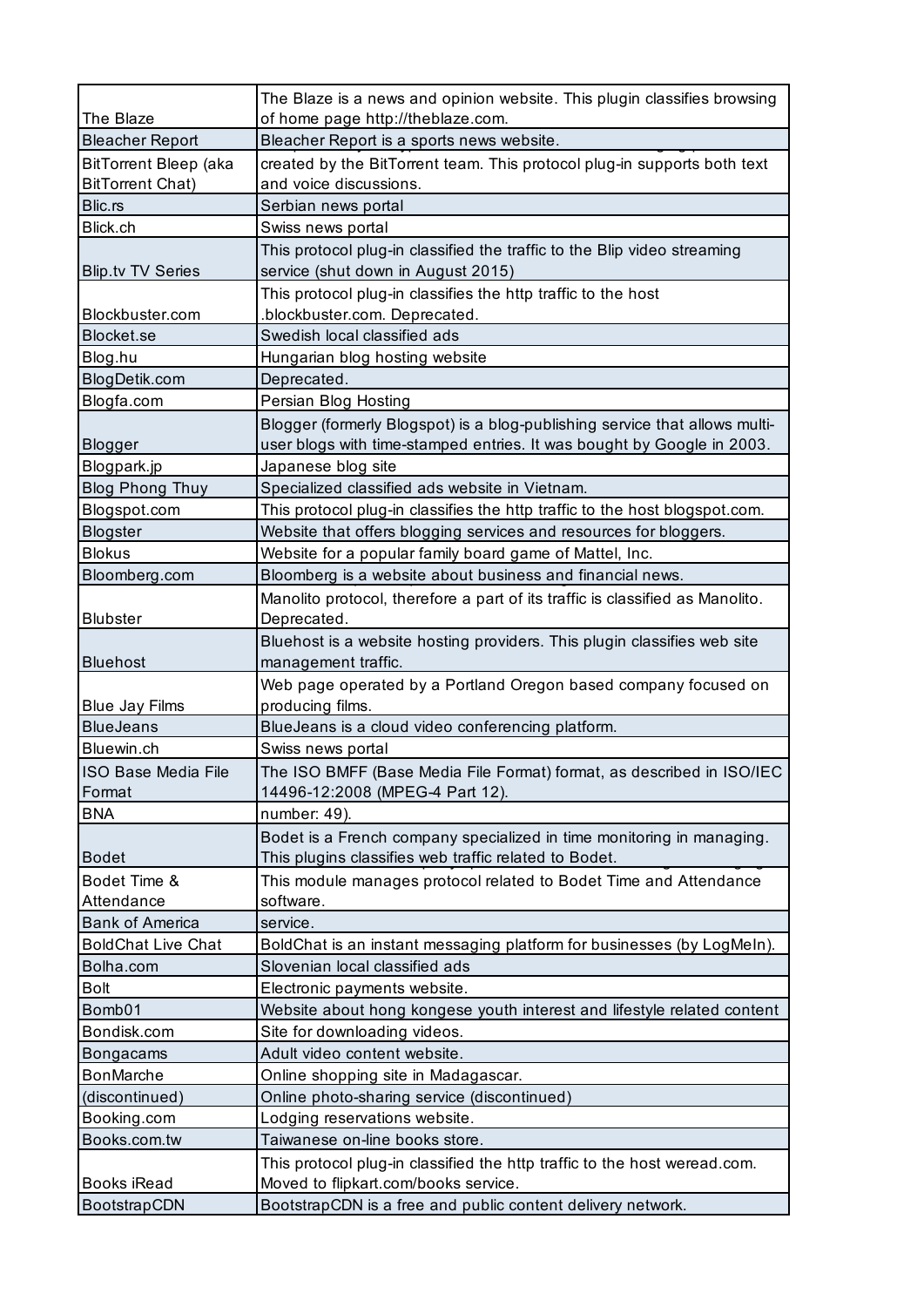| tracker                               | Bittorrent tracker search engine                                                |
|---------------------------------------|---------------------------------------------------------------------------------|
| <b>BOTIM</b>                          | and chat.                                                                       |
|                                       | Box is a secured file hosting and sharing web service, available from           |
| Box                                   | desktop and mobile platforms.                                                   |
| <b>Boxopus</b>                        | cloud.                                                                          |
| <b>BPI</b>                            | web site.                                                                       |
|                                       | BPI is the bank of the Philippine island. This plugin classifies traffic to the |
| <b>BPI Mobile</b>                     | mobile application.                                                             |
|                                       | B&R Industrial Automation is a manufacturer for the industry. This plugin       |
| <b>B&amp;R</b> Automation             | classifies a plastic molding machinery.                                         |
| <b>Backroom SATNET</b>                | The br_sat_mon protocol (Backroom SATNET Monitoring) is found over              |
| Monitoring                            | the IP layer (IANA protocol number: 76).                                        |
|                                       | Braintree is a PayPal company which provides payment processing                 |
| <b>Braintree</b>                      | options for many devices.                                                       |
|                                       | Branch Metrics is a deep linking and business analytics platform offering       |
| <b>Branch Metrics</b>                 | developer tools for large and independent mobile application companies.         |
|                                       | Brawlhalla is a free to play battle arena on-line multiplayer game edited       |
| <b>Brawlhalla</b>                     | by Blue Mammoth Games and published by Ubisoft.                                 |
| <b>Brazzers</b>                       | Brazzers is an adult website.                                                   |
| Bredbandskollen                       | Bredbandskollen is a swedish speedtest service.                                 |
|                                       | BridTV is a video monetization solution platform. This plugin classifies        |
| <b>BridTV</b>                         | only website traffic.                                                           |
| <b>Brightcove</b>                     | Brightcove is a provider of cloud services for video.                           |
|                                       | BrightRoll is a video advertising software system developed by a                |
| <b>BrightRoll</b>                     | company that became a subsidiary of Yahoo.                                      |
| <b>BrightTALK</b>                     | Video site of webinars from business experts.                                   |
|                                       |                                                                                 |
| <b>Bittorrent tracker</b>             | Bittorrent tracker search engine                                                |
|                                       | providing non-professional VPN service. This plugin classifies the browser      |
|                                       | extension and mobile applications. Applications may generate                    |
| <b>Browsec VPN</b>                    | ISAKMP/IPSEC traffic.                                                           |
| <b>Bank South Pacific</b>             | Popular banking web portal in South Pacific.                                    |
| <b>BSS Application Part</b>           | BSSAP is a telephony protocol used in SS7 networks.                             |
|                                       | Bhutan Telecom Limited (BTL) is the leading provider of                         |
| Bhutan Telecom (bt.bt)                | telecommunications and Internet services in the Kingdom of Bhutan.              |
| tracker                               | Bittorrent tracker search engine. Deprecated.                                   |
| Bt.dk                                 | Danish news portal                                                              |
| tracker                               | Bittorrent tracker search engine. Deprecated.                                   |
| tracker                               | Bittorrent tracker search engine                                                |
| BuddyBuddy.co.kr                      | buddybuddy.co.kr.                                                               |
| Bugs!                                 | Korean music platform operated by Bucks Ltd.                                    |
|                                       | Bugsnag detects crashes and other errors in real-time from web and              |
| <b>Bugsnag</b>                        | mobile applications.                                                            |
| <b>News</b>                           | News agency blog in Burundi.                                                    |
| <b>Bukalapak</b>                      | Indonesian classified ads website.                                              |
| Bulawayo24                            | Breaking News from Bulawayo, Zimbabwe and worldwide updates.                    |
| <b>Bumble</b>                         | Bumble is social networking and dating application.                             |
| <b>Burt</b>                           | Burt is a web analytics platform.                                               |
|                                       | Classifies HTTP traffic to the host businessweek.com (bloomberg media           |
| Businessweek.com                      | family of sites). Deprecated.                                                   |
|                                       | information, enterprise Interviews, enterprise stories, financial news and      |
| Businessweekly.com.tw<br>BuzzFeed.com | other content.<br>International news webportal.                                 |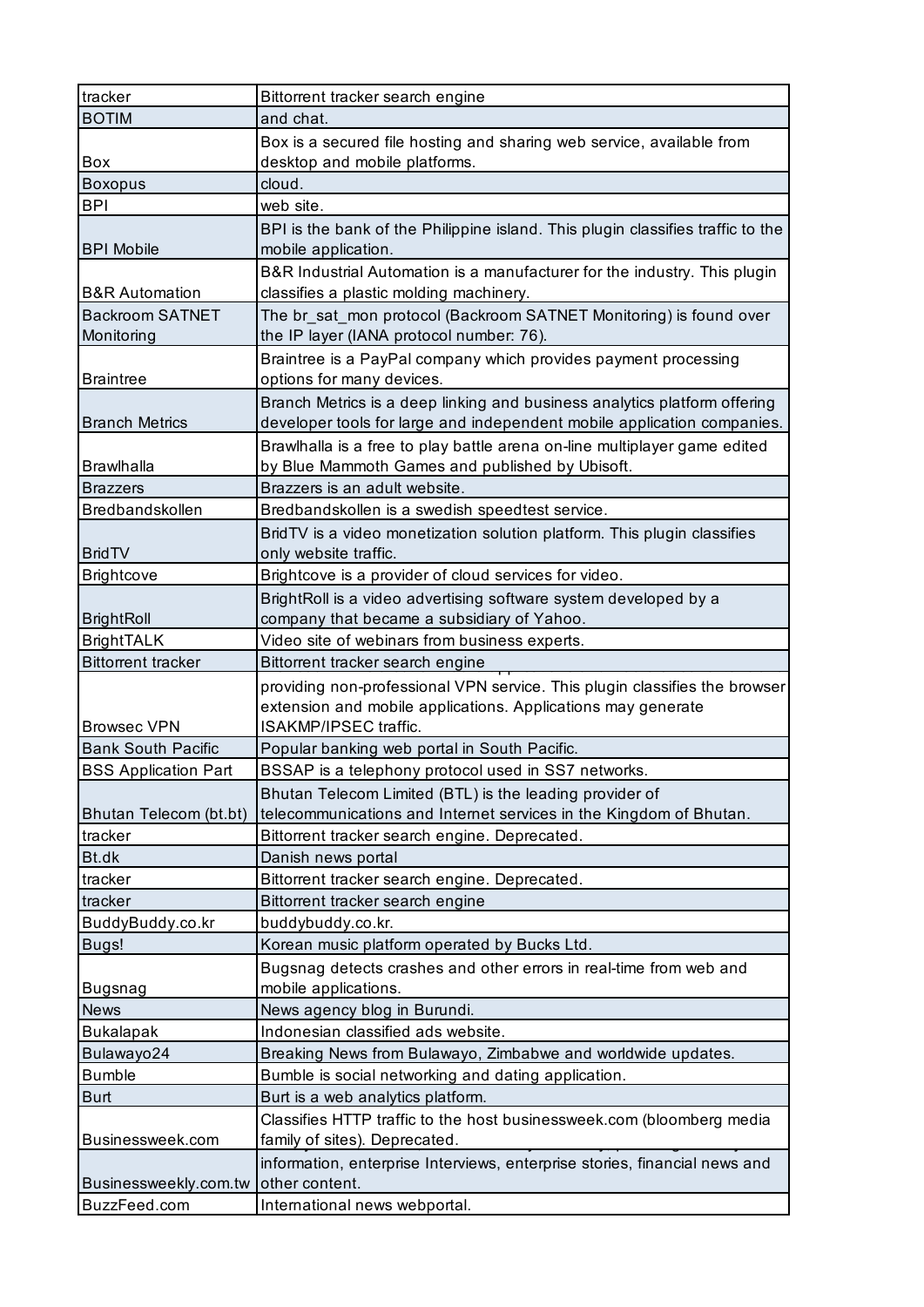| <b>Buzzhand</b>                      | Bermudan news portal.                                                       |
|--------------------------------------|-----------------------------------------------------------------------------|
| <b>Buzznet</b>                       | Social media website owned by an American company, Spinmedia.               |
| <b>Buzz Senegal</b>                  | Viral news and videos website from Senegal.                                 |
| Bwiza                                | Local news portal in Rwanda.                                                |
|                                      | The WAP Binary XML protocol defines an encoding scheme for the              |
| <b>WAP Binary XML</b>                | binary data used in WAP environments.                                       |
| <b>BypassThat</b>                    | Free web proxy. Deprecated.                                                 |
| <b>Byte</b>                          | Byte (byte.co) is a mobile app allowing to create and share short video.    |
|                                      | ByteDance is a Chinese company that publishes several applications          |
|                                      | including TikTok (aka Musically), BuzzVideo and Vigo Video. This plugin     |
| <b>ByteDance</b>                     | classifies traffic from web site.                                           |
| Caak.mn                              | Mongolian news portal                                                       |
| Caasimadda Online                    | News webportal in Somalia.                                                  |
|                                      | Cabify is an international transportation network company. This plugin      |
| Cabify                               | classifies only website browsing.                                           |
| Familiales                           | familiale)                                                                  |
| Cafe Bazaar                          | Android.                                                                    |
| CafeMom                              | Social network based in New York City targetting mothers.                   |
| CakeHR                               | CakeHR is an online HR management software.                                 |
| Caliente                             | Famous gambling website, featuring sports and online games, in Mexico.      |
|                                      | Call of duty (aka COD) is a video game First Personal Shooter (FPS)         |
|                                      | available on Xbox, PS4, Microsoft Windows and published by Activision.      |
| Call of Duty                         | This plugin classifies the World War II edition.                            |
|                                      | Call of Duty: Mobile is a free to play mobile videogame. This plugin        |
| Call of Duty Mobile                  | classifies only the traffic generated by the online playing.                |
|                                      | Callstats.io enables users to monitor their WebRTC metrics in real time.    |
| Callstats.io                         | This plugin classifies website traffic.                                     |
| CAM4                                 | Adult-webcam video website.                                                 |
| Cameroon.info                        | Cameroonian news portal                                                     |
|                                      | campfirenow.com. It also classifies the ssl traffic to the Common Name      |
| Campfire.com                         | campfirenow.com.                                                            |
|                                      | channel webcam chat rooms for strangers to chat simultaneously.             |
| Campzap.com                          | Deprecated.                                                                 |
| Canal RCN                            | Columbian private RCN Television web site.                                  |
| Candy Crush Saga                     | Entertainment                                                               |
| Canvas Student                       | Canvas Student is an educational application.                               |
|                                      | Caochen Weather Live is a weather forecast application. This plugin         |
| Caochen Weather Live                 | classifies only free account traffic.                                       |
| Capital One                          |                                                                             |
|                                      | American Credit card company and bank.                                      |
| <b>Control And</b>                   | It is a standard, interoperable protocol that enables a controller to       |
| Provisioning of Wireless             | manage a collection of wireless access points. Note: In Basic-DPI, Partial  |
| <b>Access Points</b>                 | classification on eth over capwap.                                          |
|                                      | This plugin classifies the website of Carbon Black Inc., editor of security |
| CarbonBlack website                  | products. Carbon Black is owned by VmWare.                                  |
| <b>CARBONITE</b>                     | Carbonite is a service that manages online backups.                         |
| Care2.com                            | Social network for citizens and activists.                                  |
| Cari                                 | Popular portal providing information about Malaysia.                        |
| Carsales                             | Australian online portal to search for new and used cars for sale.          |
| CartoonNetwork                       | Websites of an American TV channel for children.                            |
| CAS.sk                               | Slovak news portal                                                          |
| CatchOfTheDay<br>Cayman News Service | Online shopping site in Australia.<br>Cayman Islands news website.          |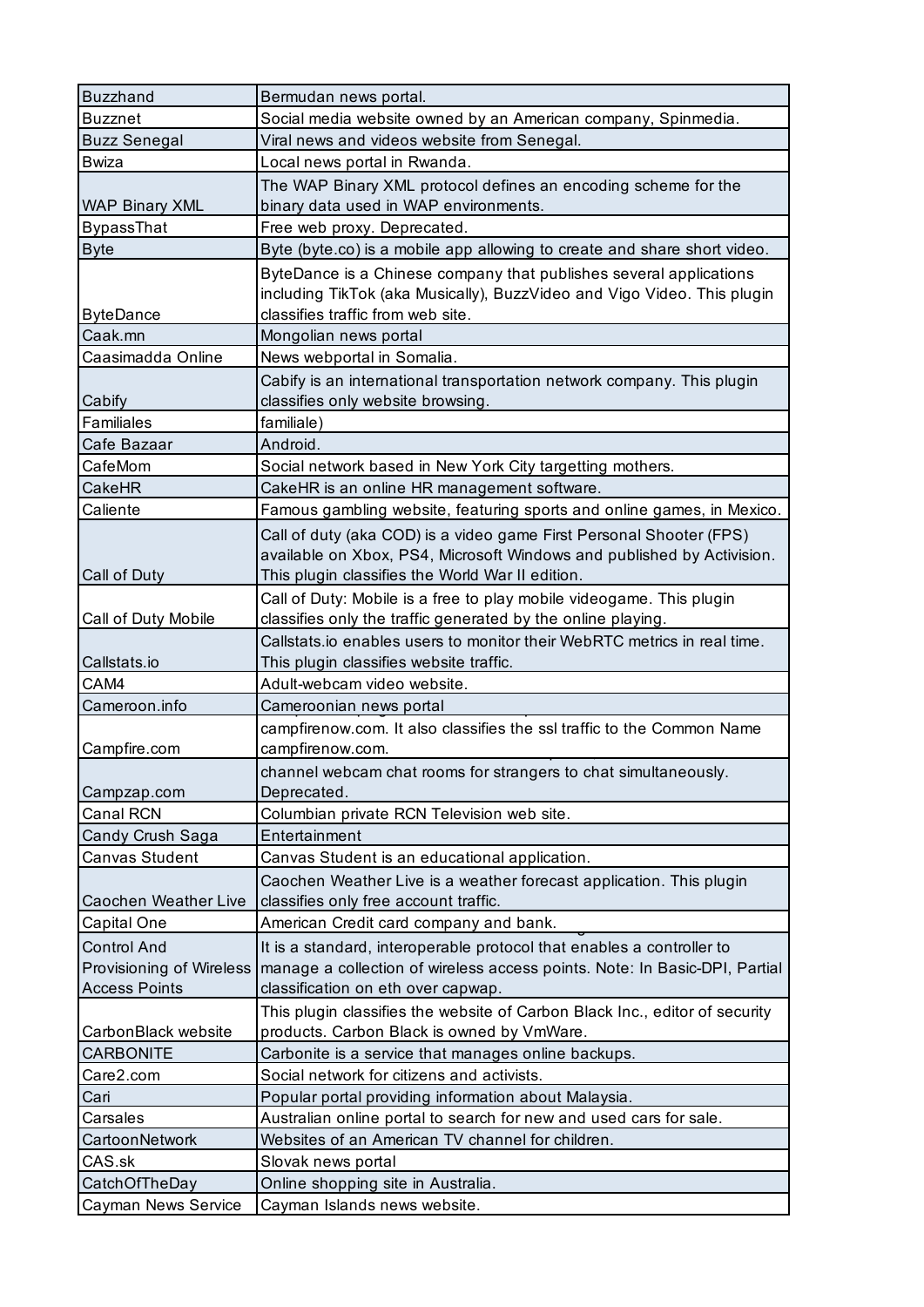| CarbonBlack Protection                 | CarbonBlack Protection, formerly known as Bit9 or Parity, is a monitoring<br>and access control application for critical systems and software. This<br>plugin classifies flows between the agent and its servers.    |
|----------------------------------------|----------------------------------------------------------------------------------------------------------------------------------------------------------------------------------------------------------------------|
| <b>CBS Video</b>                       | CBS Video is a site which streams movies, tv series, etc. It also classifies<br>the web accesses to the "CBS Interactive" video delivery network, used<br>by many video providers like CNET, Gamespot, Last.fm, etc. |
| Core-based trees                       | The cbt protocol (Core-based trees) is found over the IP layer (IANA<br>protocol number: 7).                                                                                                                         |
| <b>Compression Control</b><br>Protocol | The Compression Control Protocol (CCP) is responsible for configuring<br>data compression algorithms on a point-to-point link.                                                                                       |
| <b>CCProxy</b>                         | CCProxy is a windows based software proxy.                                                                                                                                                                           |
| VodCCTV                                | VodCCTV provides a web on-line video and video on demand client for<br>the CCTV Chinese television network.                                                                                                          |
| CDiscount                              | Major French e-commerce website.                                                                                                                                                                                     |
| CdM.me                                 | Montenegrin news portal                                                                                                                                                                                              |
| <b>CDNetworks</b>                      | CDNetworks is a global Content Delivery Network.                                                                                                                                                                     |
| Cisco Discovery<br>Protocol            | network equipments to discover other Cisco network equipments present<br>on a link.                                                                                                                                  |
| Cedexis                                | Cedexis provides analytics solutions for CDN and Clouds services.                                                                                                                                                    |
| Cellufun (Tylted)                      | Cellufun, also known as Tylted, is a social gaming community accessible<br>from any mobile device, and developer of Java-based games.                                                                                |
| <b>Bittorrent tracker</b>              | Bittorrent tracker search engine                                                                                                                                                                                     |
| Centrum.cz                             | Czech web portal                                                                                                                                                                                                     |
| Centrum.sk                             | Slovakian web portal                                                                                                                                                                                                 |
| <b>Cross File Transfer</b>             | CFT (Cross File Transfer) is a file transfer software developed by Axway                                                                                                                                             |
| Protocol                               | number: 62).                                                                                                                                                                                                         |
|                                        | Interface) Proxy is a proxy that appears as a web page allowing the user                                                                                                                                             |
| <b>CGIProxy</b>                        | access to all sites through it.                                                                                                                                                                                      |
|                                        |                                                                                                                                                                                                                      |
| Cisco Group                            | Cisco Group Management Protocol (CGMP) limits the forwarding of IP                                                                                                                                                   |
| <b>Management Protocol</b>             | multicast packets to only those ports associated with IP multicast clients.                                                                                                                                          |
| <b>Champion Football</b>               | Mobile game.                                                                                                                                                                                                         |
| Channel 4 (Channel<br>Four Television) | British TV channel Channel4's website.                                                                                                                                                                               |
| Channel Myanmar                        | Burmese movie download platform and web blog service.                                                                                                                                                                |
| Chaos                                  | number: 16).                                                                                                                                                                                                         |
| Challenge Handshake                    | The CHAP protocol is used to verify the identity of a peer on a point-to-<br>point link.                                                                                                                             |
| <b>Authentication Protocol</b>         | ChatON was a global mobile communication service introduced by                                                                                                                                                       |
| ChatON                                 | Samsung Electronics.                                                                                                                                                                                                 |
| Chatroulette.com                       | Chatroulette is an online video chat website.                                                                                                                                                                        |
| Checkout.com                           | Checkout.com offers payment and fraud detection services and API. This<br>plugin classifies the website and calls to the API from other applications.                                                                |
| <b>Cheetah Mobile</b>                  | Cheetah Mobile is a mobile application editor (launcher, tools, etc.).                                                                                                                                               |
| China-airlines.com                     | China-airlines booking site.                                                                                                                                                                                         |
| China Youth League                     | Chinese news web portal.                                                                                                                                                                                             |
| China.com                              | Chinese news website.                                                                                                                                                                                                |
| China.com.cn                           | Chinese news website.                                                                                                                                                                                                |
|                                        | Chinese website providing articles on topics such as communication,                                                                                                                                                  |
| China Daily                            | lifestyle, work, money, health or technology.                                                                                                                                                                        |
| ChinaNetCenter                         | ChinaNetCenter is an Internet service platform provider and a CDN.                                                                                                                                                   |
| Chinanews.com<br>ChinaRen.com          | Chinese news portal.<br>class.chinaren.com                                                                                                                                                                           |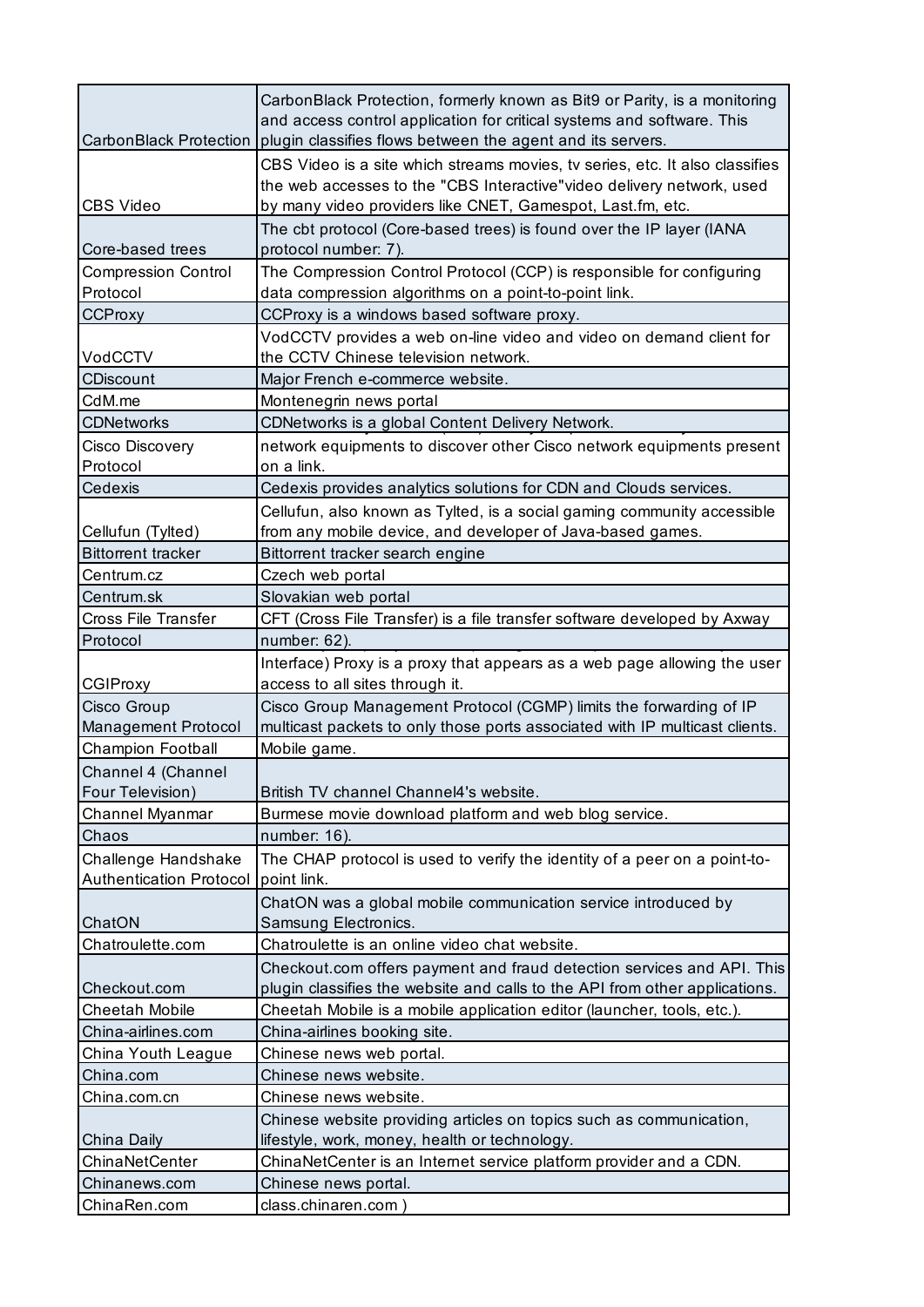| Chinatimes.com                                              | One of Taiwan top news portal.                                                                                                                                                                                                                                                                                                               |
|-------------------------------------------------------------|----------------------------------------------------------------------------------------------------------------------------------------------------------------------------------------------------------------------------------------------------------------------------------------------------------------------------------------------|
| Chinaz.com                                                  | Chinese news website.                                                                                                                                                                                                                                                                                                                        |
|                                                             | News websites and web services belonging to a famous newspaper in                                                                                                                                                                                                                                                                            |
| Chosun services                                             | South Korea, Chosun Ilbo.                                                                                                                                                                                                                                                                                                                    |
| (duplicata)                                                 | Chosun Ilbo.                                                                                                                                                                                                                                                                                                                                 |
| Chouftv                                                     | Moroccan tv portal with live broadcasts and VoD.                                                                                                                                                                                                                                                                                             |
| Google Chrome                                               | This signature classifies chrome remote desktop based on DNS caching                                                                                                                                                                                                                                                                         |
| Remote Desktop                                              | and SSL common name on PC as well as on Mobile                                                                                                                                                                                                                                                                                               |
| Chrome Update                                               | browser.                                                                                                                                                                                                                                                                                                                                     |
| Chunghwa Telecom                                            | Services and websites provided by Chunghwa Telecom.                                                                                                                                                                                                                                                                                          |
| Cibercuba                                                   | News website in Cuba.                                                                                                                                                                                                                                                                                                                        |
| <b>Broadcasting Network</b><br>(CIBN)                       | China International Broadcasting Network (CIBN) is an internet TV<br>platform. This plugin classifies website traffic.                                                                                                                                                                                                                       |
| <b>Bittorrent tracker</b>                                   | Bittorrent tracker search engine Deprecated.                                                                                                                                                                                                                                                                                                 |
| Common Industrial<br>Protocol                               | The Common Industrial Protocol (CIP) is an industrial protocol for<br>industrial automation applications.                                                                                                                                                                                                                                    |
|                                                             | Cisco Systems, Inc. is an American multinational technology. This plugin                                                                                                                                                                                                                                                                     |
| Cisco                                                       | classifies the website browsing.                                                                                                                                                                                                                                                                                                             |
| Cisco UCM Alert<br>Manager and Collector<br>service         | Communications Alert Manager and Collector). This service is used by<br>CUC (Cisco Unified Communications) or the RTMT (Real-Time Monitoring<br>Tool) to provide performance monitoring, data collection, logging, and<br>alerting.                                                                                                          |
| Point                                                       | Points devices.                                                                                                                                                                                                                                                                                                                              |
| <b>Cisco Connected</b><br>Mobile Experiences<br>(CMX) Cloud | Cisco Connected Mobile Experiences (CMX) Cloud is a cloud-delivered<br>version of the on-premises CMX 10 software. CMX Cloud is used in the<br>delivery of wireless services, integrating with the Cisco wireless<br>infrastructure and creating out-of-the-box capabilities.                                                                |
| Cisco Corporate TV                                          | shows platform.                                                                                                                                                                                                                                                                                                                              |
| Cisco IP SLA (Service                                       |                                                                                                                                                                                                                                                                                                                                              |
| Level Agreement)                                            | Cisco IP SLA is used to monitor IP applications by using active traffic.                                                                                                                                                                                                                                                                     |
| <b>Services Protocol</b>                                    | This protocol is used for data exchange between the Cisco Mobility                                                                                                                                                                                                                                                                           |
| (NMSP)                                                      | Service Engine (MSE) and the Cisco Wireless LAN Controller (WLC).                                                                                                                                                                                                                                                                            |
| <b>Cisco Wireless LAN</b><br>controller                     | Cisco Wireless LAN controller coordinates a set of Cisco wireless LAN<br>access points. This plugin classifies the NDP packets and the protocol<br>used between WLC instances for the Radio Resource Management<br>functionality. The WLC also communicates with the APs using capwap<br>tunnels, this will be classified as that protocol.s |
|                                                             | Cisco Software-Defined AVC (SD-AVC) is a component of Cisco<br>Application Visibility and Control (AVC). It works as a centralized network                                                                                                                                                                                                   |
| CISCO-SD-AVC                                                | service, operating with specific participating devices in a network.                                                                                                                                                                                                                                                                         |
| Cisco PfRv3 Smart                                           | This are packets sent by Cisco PfRv3 enabled routers to measure link                                                                                                                                                                                                                                                                         |
| Probe packets                                               | quality.                                                                                                                                                                                                                                                                                                                                     |
| Cisco Webex Teams                                           | collaboration service, delivered from the Cisco Collaboration Cloud. This<br>traffic is now classified as webex                                                                                                                                                                                                                              |
| Cisco Unified                                               | plugin classifies Cisco specific protocols between Cisco Unified                                                                                                                                                                                                                                                                             |
| Communication                                               | Communication components and devices, and also classifies the                                                                                                                                                                                                                                                                                |
| Manager                                                     | administration web interface.                                                                                                                                                                                                                                                                                                                |
| Citizen TV                                                  | and lifestyle.                                                                                                                                                                                                                                                                                                                               |
| Citrix                                                      | Citrix is a cloud computing company. This plugin also classifies website<br>traffic.                                                                                                                                                                                                                                                         |
| <b>Citrix Cloud</b>                                         | products.                                                                                                                                                                                                                                                                                                                                    |
| Citrix Online                                               | On-line collaboration suite for small businesses.                                                                                                                                                                                                                                                                                            |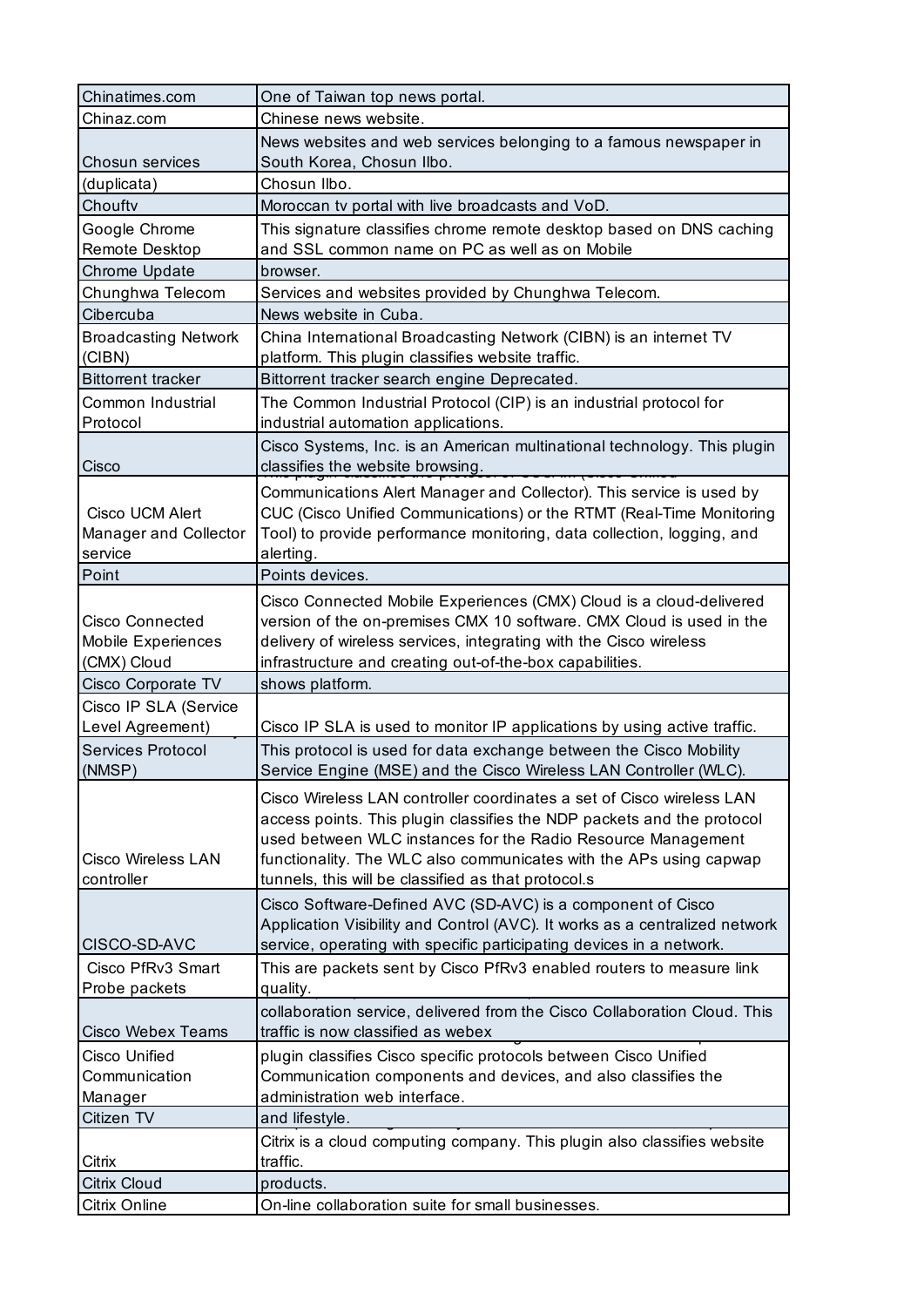|                            | Citrix PVS provides an infrastructure to stream shared Xen Virtual                                                               |
|----------------------------|----------------------------------------------------------------------------------------------------------------------------------|
| <b>Citrix Provisioning</b> | Machine images (vDisk) to hosts. This protocol plug-in classifies the Soap                                                       |
| Services (PVS)             | to Stream Process Manager communication protocol used by Citrix PVS.                                                             |
| CJ Mall                    | South Korean e-commerce website belonging to the CJ Corporation.                                                                 |
| CK101.com                  | ck101 is one of the major forum sites in Taiwan.                                                                                 |
| Clarin.com                 | Argentinian news portal                                                                                                          |
|                            | Clash of Clans is a free-to-play mobile MMO strategy video game                                                                  |
| Clash of Clans             | developed by Supercell.                                                                                                          |
| Clash Royale               | Clash Royale is an online mobile game by Supercell.                                                                              |
| ClasificadosOnline.com     | Puerto Rican classified ads                                                                                                      |
| Classmates                 | American social network based on finding high-school alumni.                                                                     |
| <b>Rational ClearCase</b>  | ClearCase is a source control / configuration management tool from<br><b>IBM's "Rational"division</b>                            |
| Jive                       | https://jiveon.com)                                                                                                              |
| Clicanoo                   | Reunion island news portal.                                                                                                      |
| Clicktale                  | Clicktale is a customer experience analytics platform.                                                                           |
| ClickUp                    | ClickUp is a project management application delivered as a SaaS. It<br>provides task management and shared documents.            |
|                            | the android application. ClickView is an educational videos and                                                                  |
| <b>ClickView</b>           | resources platform.                                                                                                              |
| Clickyab                   | Iranian web advertising services portal.                                                                                         |
| Clien                      | Southern Korean website for exchanges and posts about several topics.                                                            |
| Clip                       | Vietnamese multimedia streaming website.                                                                                         |
| Clip2net                   | Website which allows users to capture and share images online.                                                                   |
| Cloob.com                  | Persian-speaking social network popular in Iran.                                                                                 |
|                            | CloudFlare CDN is a content delivery network with advanced security and                                                          |
| CloudFlare CDN             | analytics features. Cloudflare also provides a DDoS prevention tool.                                                             |
| Cloudinary                 | Cloudinary is a cloud service.                                                                                                   |
| CloudMe                    | Free on-line file storage service.                                                                                               |
|                            | Korean file sharing web site that requires installing a P2P client called                                                        |
| <b>CLUBBOX</b>             | zmlauncher.exe.                                                                                                                  |
| Clubic                     | French High-tech news website.                                                                                                   |
| Clumsy Ninja               | Mobile game.                                                                                                                     |
| C More                     | C More Entertainment AB is a pay television company. It targets Nordic<br>countries. This plugin classifies only website access. |
|                            | CNET is a media website publishing news, reviews, blog posts and                                                                 |
| Cnet.com                   | videos about technology.                                                                                                         |
| TV)                        | CNET Video is a web television network.                                                                                          |
|                            | Channel News Maldives Web portal offering the latest breaking news from Maldives.                                                |
| <b>CNN (Cable News</b>     | CNN is an international TV network, broadcasting news to the web and                                                             |
| Network)                   | to mobile device applications.                                                                                                   |
| <b>Television</b>          | Chinese Central Television and China Network Television web site.                                                                |
|                            | cnYES.com is the most trusted and consulted leading financial portal                                                             |
| cnYES.com                  | among the Chinese online professionals.                                                                                          |
| cnzz.com                   | users.                                                                                                                           |
|                            | Constrained Application protocol for use with constrained nodes and constrained networks in the                                  |
| Protocol                   | Internet of Things.                                                                                                              |
| Coccoc.com                 | Vietnamese search engine                                                                                                         |
| COCO                       | Coco is an instant messaging application with VoIP feature.                                                                      |
| Cocolog-nifty.com          | Japanese blog web site                                                                                                           |
|                            | Code42 is an American software company that develops and markets                                                                 |
| Code42                     | the CrashPlan backup software and services suite.                                                                                |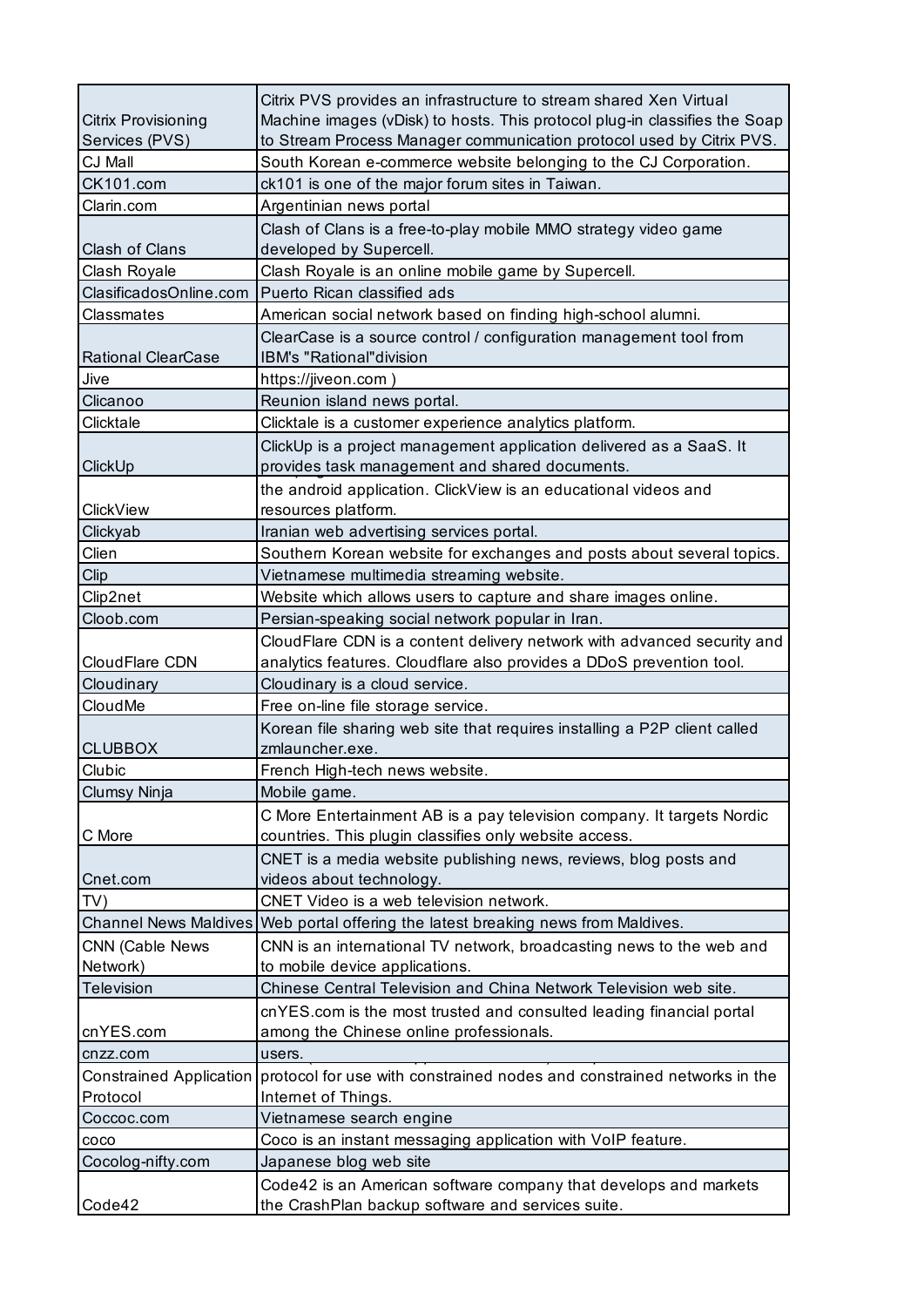| Wibu Codemeter             | Wibu Codemeter is a license server (Software Asset Management). This<br>plugins classifies this product as used in FactoryTalk Activation Manager.                                        |
|----------------------------|-------------------------------------------------------------------------------------------------------------------------------------------------------------------------------------------|
|                            | CodePen is an online community for testing and showcasing user-<br>created HTML, CSS and JavaScript code snippets. This plugin classifies                                                 |
| Codepen                    | only traffic generated by the free plan.                                                                                                                                                  |
| Codesignal                 | skills.                                                                                                                                                                                   |
| Codingwerft                | Codingwerft develops SaaS products as Airfocus.                                                                                                                                           |
| <b>COINIMP Javascript</b>  | Classification of traffic related to cryptocurrency Monero (XMR) mining<br>and web traffic from web site.                                                                                 |
| CollegeBlender.com         | American website that provides resources and articles about College life.                                                                                                                 |
| Comcast                    | and is the largest broadcasting and cable television company. This<br>signature also classifies the website access to the Comcast Technology<br>Solutions (incl. thePlatform, etc.).      |
| <b>COMM</b>                | COMM is a VoIP and Instant messaging application for mobile phones<br>commonly used in Japan. Deprecated.                                                                                 |
| Australia                  | Commonwealth Bank of Australian online personal banking, business solutions, institutional<br>banking, company information, etc.                                                          |
|                            | CommentCaMarche.net is a french website providing technical<br>CommentCaMarche.net explanations as well as forums.                                                                        |
| <b>COMP</b>                | COMP protocol is used for data compression over PPP.                                                                                                                                      |
|                            | The compaq_peer protocol (Compaq Peer Protocol) is found over the IP                                                                                                                      |
| Compaq Peer                | layer (IANA protocol number: 110).                                                                                                                                                        |
|                            | SaaS business management solutions owned by SAP, which provides                                                                                                                           |
| Concur                     | expense, travel and invoice management.                                                                                                                                                   |
| <b>Conduit Services</b>    | Conduit provides services for web sites audience increase.                                                                                                                                |
| Connatix                   | Connatix is a video syndication and monetization platform for publishers.<br>This plugin classifies website traffic.                                                                      |
| <b>Constant Contact</b>    | businesses, nonprofit organizations, and membership associations. The<br>company offers email marketing, social media marketing, online survey,<br>and event marketing tools.             |
| ContentABC                 | sites.                                                                                                                                                                                    |
| Contentful                 | Contentful is a content management platform. This plugin classifies<br>website browsing.                                                                                                  |
| <b>CONTPAQi</b>            | CONTPAQi is a Mexican accounting software editor. This plugin classifies<br>the websites and on-line API endpoints of the software.                                                       |
| <b>Control-M Agent</b>     | Control-M is an orchestration software form BMC. This plugin classifies<br>communication between the server and the agent when TLS is disabled<br>and persistent connections is disabled. |
| Conversant                 | Conversant is an online advertising company.                                                                                                                                              |
| Conviva                    | Conviva is a video streaming optimization and analytics solution provider<br>for audio/video content web services.                                                                        |
|                            | Coral Content Distribution Network (also known as CoralCDN) provided                                                                                                                      |
| CoralCDN user              | free and open content distribution through peer-to-peer networking.                                                                                                                       |
| Corotos                    | Classified ads website in Dominican Republic.                                                                                                                                             |
| Corriere                   | Global news website from Italy.                                                                                                                                                           |
| <b>Connection Oriented</b> | COTP (Connection Oriented Transport Protocol) is a protocol ensuring                                                                                                                      |
| <b>Transfer Protocol</b>   | the transport service in the OSI model.                                                                                                                                                   |
| CouchSurfing               | Social and travelling network that relies on users' hospitality.                                                                                                                          |
|                            | Couchbase Server is a distributed, open source NoSQL database                                                                                                                             |
| Couchbase                  | engine, storing key/values or JSON documents.                                                                                                                                             |
| Coupang                    | Korean e-commerce website.                                                                                                                                                                |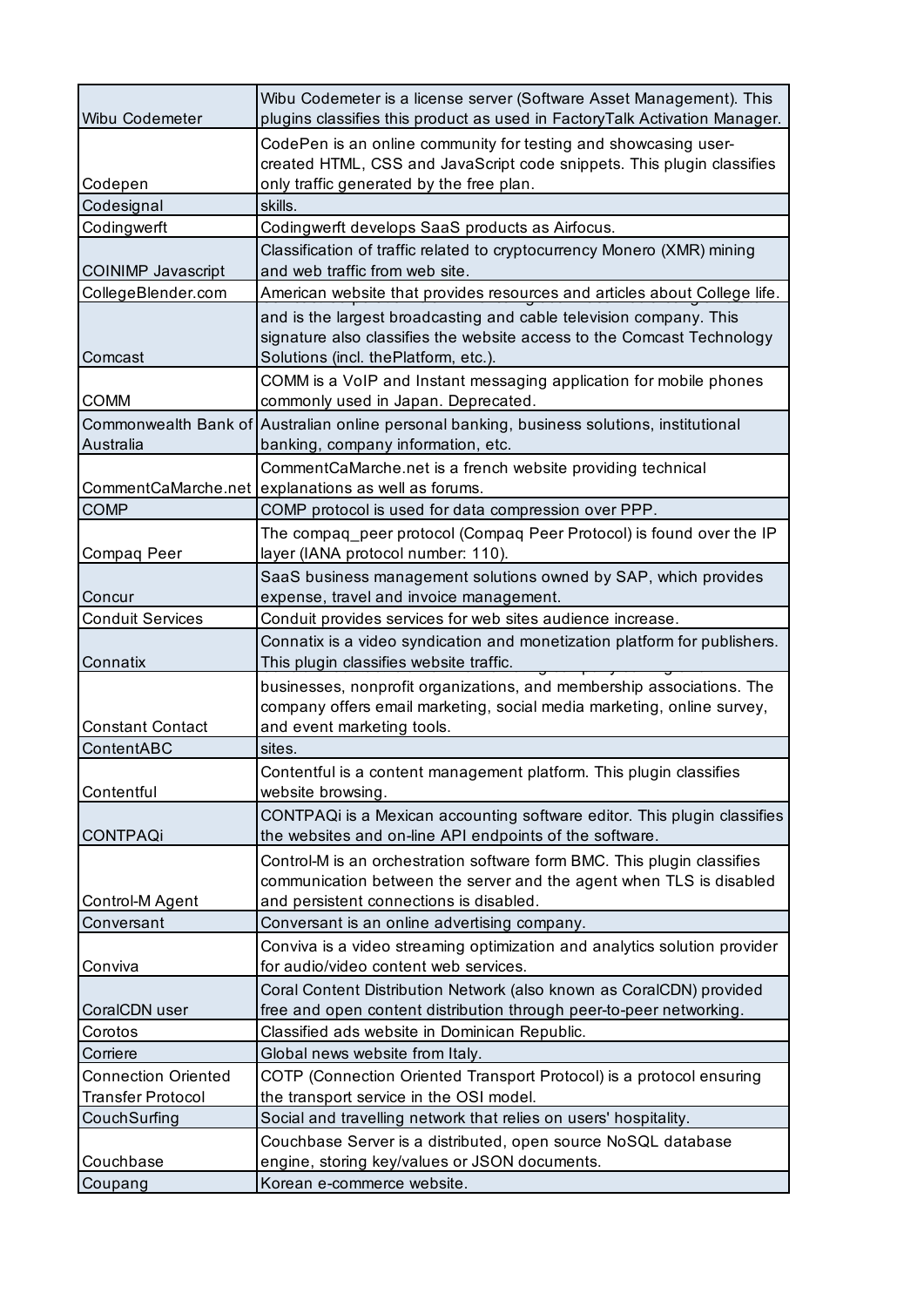|                                               | Coursera is an educational site, offering online courses from top                                              |
|-----------------------------------------------|----------------------------------------------------------------------------------------------------------------|
| Coursera                                      | universities. This plugin classifies Coursera website and iOS application.                                     |
| Cozy                                          | Cozy is an application of cloud storage.                                                                       |
| Cpasbien                                      | Famous french torrent website.                                                                                 |
| <b>Computer Protocol</b><br><b>Heart Beat</b> | The cphb protocol (Computer Protocol Heart Beat) is found over the IP<br>layer (IANA protocol number: 73).     |
| <b>CPMSTAR</b>                                | Advertising platform for videogames.                                                                           |
| <b>Computer Protocol</b>                      | The cpnx protocol (Computer Protocol Network Executive) is found over                                          |
| <b>Network Executive</b>                      | the IP layer (IANA protocol number: 72).                                                                       |
|                                               | crackle is an entertainment network and studio that distributes free                                           |
| Crackle                                       | movies, television shows and original programming.                                                             |
| craigslist<br>Crashlytics                     | Online classified ads mostly used in the US and Canada<br>Android.                                             |
|                                               |                                                                                                                |
| Crashplan<br>tracker                          | Crashplan is an online backup service provided by Code42.<br>Bittorrent tracker search engine Deprecated.      |
| Crhoy                                         | Coasta rican news portal                                                                                       |
| Criteo                                        | Criteo is a personalized retargeting company.                                                                  |
| Crittercism                                   | Crittercism is a mobile application for performance management.                                                |
| Crnobelo.com                                  | Macedonian news portal                                                                                         |
| (CROCKOTEC)                                   | CROCKOTec is a Direct Download (DDL file sharing website).                                                     |
| <b>Combat Radio</b>                           |                                                                                                                |
| <b>Transport Protocol</b>                     | The crtp protocol (Combat Radio Transport Protocol) is found over the IP<br>layer (IANA protocol number: 126). |
| <b>Combat Radio User</b>                      | The crudp protocol (Combat Radio User Datagram) is found over the IP                                           |
| Datagram                                      |                                                                                                                |
|                                               | layer (IANA protocol number: 127).                                                                             |
|                                               | (XMR) and to be rewarded in bitcoin. This software also seems to install                                       |
|                                               | two malware (redirector.gvt1, msftconnecttest). It runs its own                                                |
| Crypto browser                                | 'cleanbrowser' search engine visually comparable to the google search<br>engine.                               |
| crypto pool.fr                                | Mining pool for cryptocurrency named Monero (blockchain).                                                      |
| CryptoHeaven.com                              | Secure email and online file storage service.                                                                  |
|                                               | Free web service where users can collect free cryptocoins for some of the                                      |
| Cryptospout                                   | largest cryptocurrencies available.                                                                            |
| Crystalbet                                    | Georgian online betting and gaming platform.                                                                   |
| <b>Chinese Software</b>                       |                                                                                                                |
| Developer Network                             | One of the largest application-developer's networks in China.                                                  |
|                                               | Proprietary protocol developed by Allen-Bradley, used on programmable                                          |
| CSP AB/Ethernet                               | logical controllers (PLC).                                                                                     |
| CounterStrike                                 | Cstrike is a protocol used by CounterStrike game, by Steam.                                                    |
| Ctrip.com                                     | Travel Destination Guide, online booking of hotels, flights and holiday.                                       |
| Cubadebate                                    | Cuban news portal.                                                                                             |
|                                               | printing solution for UNIX environments. It is based on the "Internet                                          |
| <b>Common Unix Printer</b>                    | Printing Protocol"and it is compatible with Microsoft operating systems                                        |
| System                                        | since Windows 2000.                                                                                            |
| Cura Pela Natureza                            | Blog dedicated to health and wellness, popular in Brazil.                                                      |
|                                               | Curse is an on-line game portal and a game add-on and modifications                                            |
| Curse Inc.                                    | management application.                                                                                        |
| <b>Cutey Honey Flash</b>                      |                                                                                                                |
| <b>Bittorrent tracker</b>                     | Bittorrent tracker search engine Deprecated.                                                                   |
| CV-Online                                     | Estonian job hunting website.                                                                                  |
| CV bankas                                     | Lithuanian job hunting website.                                                                                |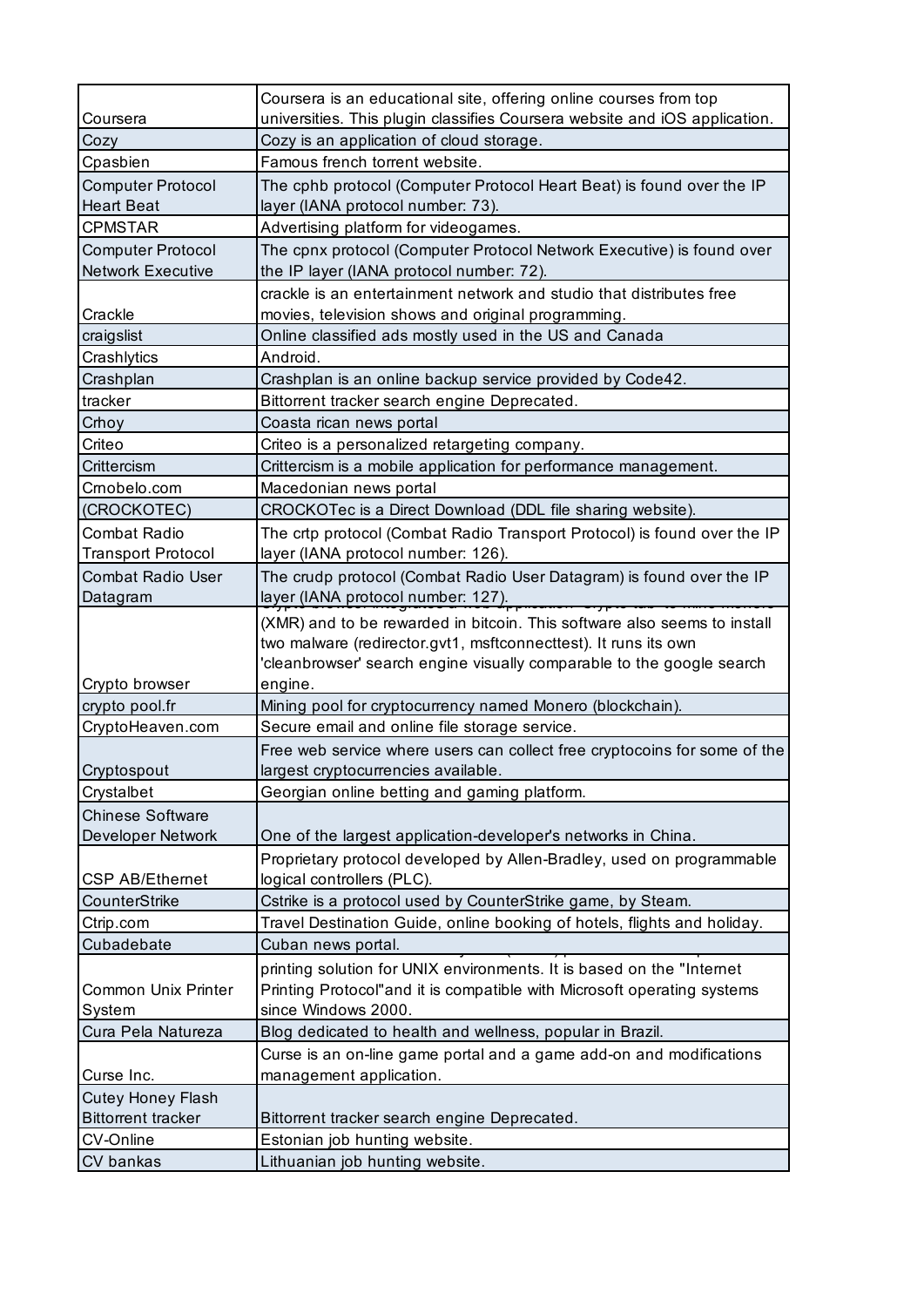| <b>Concurrent Versions</b>               | The Concurrent Versions System keeps track of all work and all changes<br>in a set of files, typically the implementation of a software project, and                                                                     |
|------------------------------------------|--------------------------------------------------------------------------------------------------------------------------------------------------------------------------------------------------------------------------|
| System                                   | allows several developers to collaborate.                                                                                                                                                                                |
| Seychelles                               | hosting services.                                                                                                                                                                                                        |
| tracker                                  | Bittorrent tracker search engine                                                                                                                                                                                         |
| CyberCTM.com                             | Chinese news portal                                                                                                                                                                                                      |
|                                          | CyberGhost is a VPN service used to unblock sites and browse privately                                                                                                                                                   |
| CyberGhost                               | and anonymously.                                                                                                                                                                                                         |
|                                          | CYworld is a South Korean social network service which belongs to                                                                                                                                                        |
| Cyworld.com                              | nate.com. (http://www.nate.com/cymain/?f=auto_cymain)                                                                                                                                                                    |
| Da7ye                                    | News website in Lebanon.                                                                                                                                                                                                 |
| Dagbladet.no                             | Norwegian news portal                                                                                                                                                                                                    |
|                                          | Dagens Nyheter a Swedish news paper. This plugin classifies website                                                                                                                                                      |
| Dagens Nyheter                           | and mobile applications traffic.                                                                                                                                                                                         |
| Dai Ky Nguyen                            | Global news web portal located in Vietnam.                                                                                                                                                                               |
|                                          | Classifies the HTTP traffic to the host dailybooth.com. DailyBooth was a                                                                                                                                                 |
| DailyBooth.com                           | photo-blogging site. Deprecated.                                                                                                                                                                                         |
| Daily Pakistan                           | Daily newspaper web portal from Pakistan.                                                                                                                                                                                |
| DailyStrength                            | American social network that relies on support groups.                                                                                                                                                                   |
| Daily Mail                               | application, from UK.                                                                                                                                                                                                    |
| Dailymotion.com                          | Dailymotion is a website where users can send or watch videos.                                                                                                                                                           |
| Dakaractu.com                            | Senegalese news portal                                                                                                                                                                                                   |
|                                          | systems troubleshooting. This signature classifies the DMRC (DameWare                                                                                                                                                    |
|                                          | Mini Remote Control) native protocol, as well as basic web access                                                                                                                                                        |
| DameWare Mini                            | performed by the DameWare platform. DameWare also uses the RFB                                                                                                                                                           |
| Remote Control (DMRC) and RDP protocols. |                                                                                                                                                                                                                          |
|                                          |                                                                                                                                                                                                                          |
| Dangdang.com                             | site.                                                                                                                                                                                                                    |
| tracker                                  | Bittorrent tracker search engine                                                                                                                                                                                         |
| Dantri.com.vn                            | Vietnamese news portal                                                                                                                                                                                                   |
| Dap-News.com                             | Cambodian news portal                                                                                                                                                                                                    |
| Daraz                                    | Alibaba Group.                                                                                                                                                                                                           |
| Dassault Group                           | Classify web sites of Dassault group subsidiaries.                                                                                                                                                                       |
| data.hu                                  |                                                                                                                                                                                                                          |
|                                          | Classifies web browsing on the data.hu Direct DownLoad links service.<br>Data Saver is an optional reature in Chrome. When activated, HTTP<br>traffic will go through Google's proxy servers that will reduce traffic by |
|                                          | compressing and optimizing data. By default, the connection to Google                                                                                                                                                    |
|                                          | proxy servers is over HTTP/2 and encrypted. If the URL                                                                                                                                                                   |
|                                          | http://check.googlezip.net/connect is blocked, the connection to the                                                                                                                                                     |
|                                          | proxy servers will be over HTTP/1.1 and unencrypted. HTTPS and traffic                                                                                                                                                   |
|                                          | generated from Incognito mode won't be proxied. Data Saver can be                                                                                                                                                        |
|                                          | activated in Chrome's settings on Android or through a Chrome                                                                                                                                                            |
| Data Saver                               | extension on PC. Data Saver is not available on iOS.                                                                                                                                                                     |
| Datadog                                  | website traffic.                                                                                                                                                                                                         |
| Daum.net                                 | Korean web portal that features integrated web-messagery services.                                                                                                                                                       |
| Daum Mail                                | Webmail for daum.net ( http://mail.daum.net )                                                                                                                                                                            |
| Davidov.do.am                            | This protocol plug-in classifies the traffic to davidov.do.am.                                                                                                                                                           |
| Day.az                                   | Azerbaijani news portal                                                                                                                                                                                                  |
| <b>DAZN</b>                              | DAZN is a video streaming service for sports.                                                                                                                                                                            |
|                                          | the early 1980s. It runs on IBM mainframes and is also available for                                                                                                                                                     |
| DB <sub>2</sub>                          | Linux/Unix/Windows.                                                                                                                                                                                                      |
| Dba                                      | Danish classified ads website.                                                                                                                                                                                           |
| DBS Bank (dbs.com.sg)<br><b>DCARD</b>    | Singaporian online banking website<br>Dcard is a social network application on mobile devices.                                                                                                                           |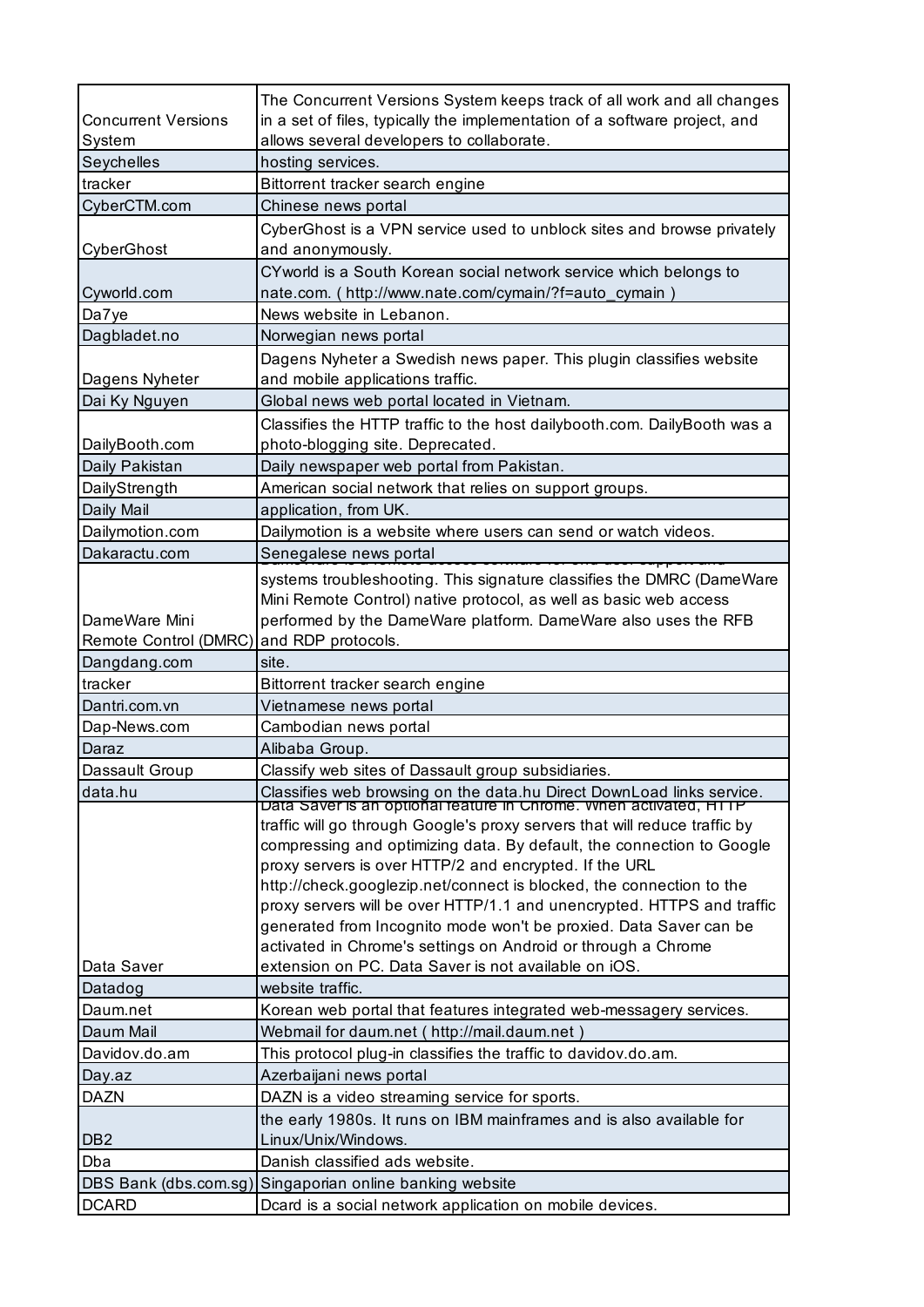| Datagram Congestion<br><b>Control Protocol</b>                                | The dccp protocol (Datagram Congestion Control Protocol) is found over<br>the IP layer (IANA protocol number: 33).                                                              |
|-------------------------------------------------------------------------------|---------------------------------------------------------------------------------------------------------------------------------------------------------------------------------|
| <b>Distributed Computing</b><br><b>Environment - Remote</b><br>Procedure Call | The DCERPC protocol is an RPC implementation used in Distributed<br>Computing Environments. This protocol is used by many software<br>applications including Microsft Exchange. |
| DCinside.com                                                                  | Information portal (www.dcinside.com)                                                                                                                                           |
| <b>DCN Measurement</b><br>Subsystems                                          | The dcn_meas protocol (DCN Measurement Subsystems) is found over<br>the IP layer (IANA protocol number: 19).                                                                    |
| Datagram Delivery<br>Protocol                                                 | The ddp protocol (Datagram Delivery Protocol) is found over the IP layer<br>(IANA protocol number: 37).                                                                         |
| D-II Data Exchange                                                            | The ddx protocol (D-II Data Exchange (DDX) is found over the IP layer<br>(IANA protocol number: 116).                                                                           |
| Dealdey                                                                       | Online shopping site in Nigeria.                                                                                                                                                |
| Dealfish.co.th                                                                | Thai classified ads                                                                                                                                                             |
| Debian                                                                        | This protocol plug-in classifies the traffic on debian.org.                                                                                                                     |
| Debian/Ubuntu Update                                                          | Update protocol of APT, the Debian/Ubuntu package manager.                                                                                                                      |
| Corporation                                                                   | DEC is a Digital Equipment Corporation's proprietary network protocol.                                                                                                          |
| Decayenne.com                                                                 | This protocol plug-in classifies the http traffic to the host decayenne.com.                                                                                                    |
| tracker                                                                       | Bittorrent tracker search engine                                                                                                                                                |
| Deer Hunter 2014                                                              | Mobile game.                                                                                                                                                                    |
|                                                                               | Deezer is a french music streaming service which can run in web                                                                                                                 |
| Deezer                                                                        | browsers and mobile applications.                                                                                                                                               |
| Defimedia.info                                                                | Mauritian news portal                                                                                                                                                           |
| Delfi                                                                         | Estonian news portal, also accessible from Latvia and Lituania.                                                                                                                 |
| Delicious.com                                                                 | bookmarking web service for storing, sharing, and discovering web<br>bookmarks.                                                                                                 |
| Delta Search                                                                  | Browser toolbar search engine                                                                                                                                                   |
|                                                                               | Traffic related to DeltaV, a distributed control system used in industrial                                                                                                      |
| DeltaV                                                                        | process control (Emerson Process Management).                                                                                                                                   |
| Demandbase                                                                    | DemandBase is an advertising company. This plugin classifies traffic to<br>demandbase.com.                                                                                      |
| Demonware                                                                     | DemonWare is a software development company and a subsidiary of<br>Activision Blizzard, Inc.                                                                                    |
| <b>DepositFiles</b>                                                           | DepositFiles is a file sharing web service.                                                                                                                                     |
| derStandard.at                                                                | Austrian news portal                                                                                                                                                            |
| DeskAway                                                                      | makes it easy to organize, manage and track projects from a central<br>location.                                                                                                |
|                                                                               | Destiny is a first-person shooter video game developed by Bungie and                                                                                                            |
| Destiny                                                                       | published by Activision.                                                                                                                                                        |
| Detik.com                                                                     | Detik.com is an indonesian news portal.                                                                                                                                         |
| Detiknews.com                                                                 | Indonesian news portal.                                                                                                                                                         |
| DeviantArt.com                                                                | DevianArt is an online social community for artists.                                                                                                                            |
| Distributed File System                                                       | The dfs protocol (Any distributed file system) is found over the IP layer<br>(IANA protocol number: 68).                                                                        |
| Dissimilar Gateway<br>Protocol                                                | The dgp protocol (Dissimilar Gateway Protocol) is found over the IP layer<br>(IANA protocol number: 86).                                                                        |
| Dynamic Host<br><b>Configuration Protocol</b>                                 | The DHCP protocol is used to configure automatically the network<br>parameters of a station.                                                                                    |
|                                                                               |                                                                                                                                                                                 |
| <b>Dynamic Host</b><br><b>Configuration Protocol</b><br>for IPv6              | parameters of a station in an IPv6 network. Support for extracting<br>metadata is limited to the DHCPv6 header and top level DHCPv6<br>options.                                 |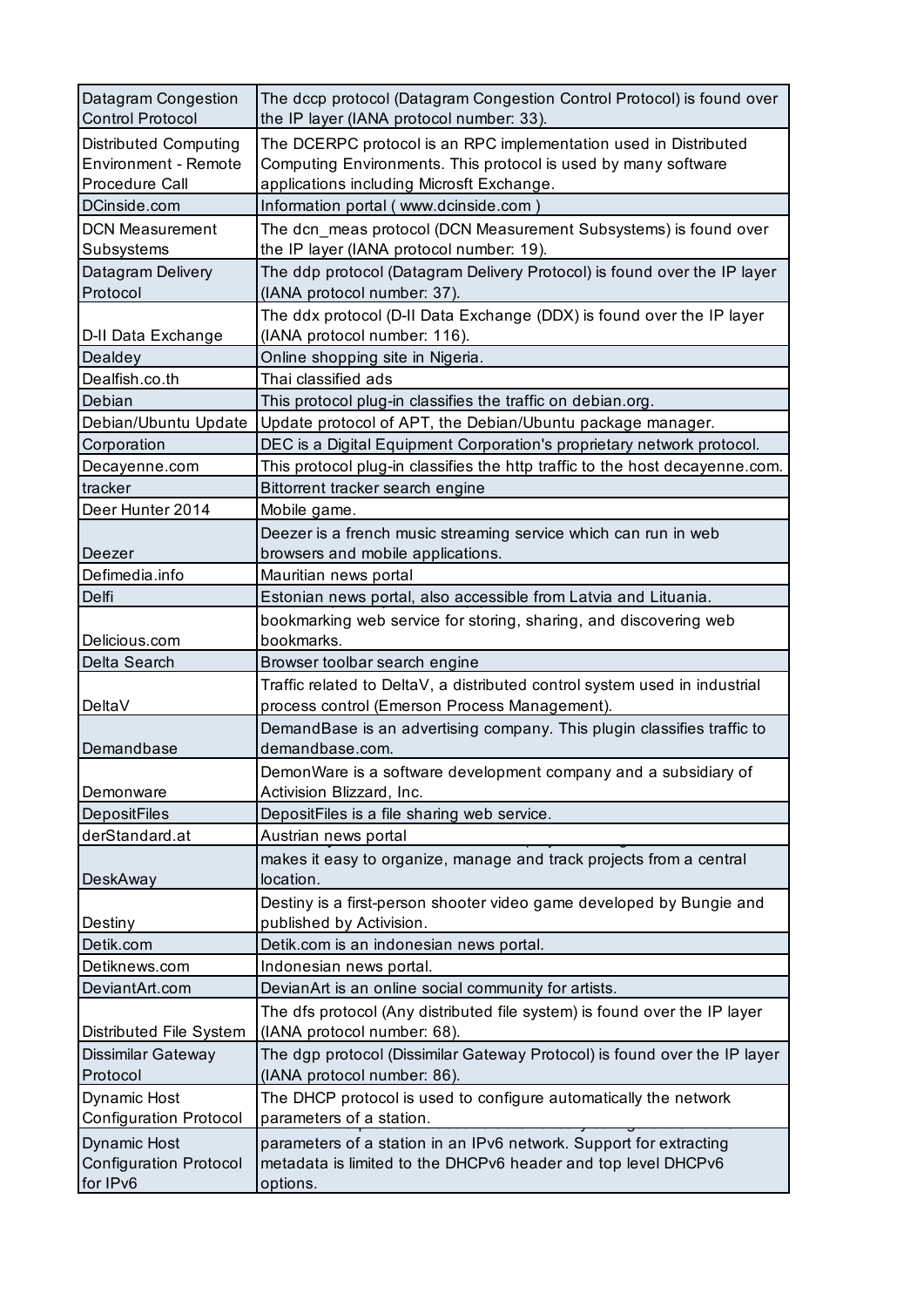| Diablo III                            | Diablo III is a hack and slash action role-playing video game developed<br>and published by Blizzard Entertainment.                                                                                                                    |
|---------------------------------------|----------------------------------------------------------------------------------------------------------------------------------------------------------------------------------------------------------------------------------------|
| Diameter                              | Diameter is an AAA (authentication, authorization and accounting)<br>protocol for computer networks and an alternative to RADIUS.                                                                                                      |
| Dianping                              | entertainment.                                                                                                                                                                                                                         |
| <b>DICOM</b>                          | DICOM stands for Digital Imaging and Communications in Medicine,<br>supported traffic on usual TCP port 104, 11112 (decrypted traffic, no<br>support of DICOM-TLS or DICOM-ISCL).                                                      |
| <b>Dictionary Server</b>              | The DICT protocol is a TCP transaction based query/response protocol<br>that enables a client to access dictionary definitions from a set of natural<br>language dictionary databases.                                                 |
| Dida Chuxing                          | Dida Chuxing provides taxi booking services.                                                                                                                                                                                           |
| Didi                                  | Didi is a shared transport application. This plugin add classification of<br>traffic generated by Android and iOS platforms.                                                                                                           |
| Digg.com                              | digg.com.                                                                                                                                                                                                                              |
| Digicert                              | DigiCert is a digital security company.                                                                                                                                                                                                |
| Digikala                              | Iranian electronics and tech review website                                                                                                                                                                                            |
| Digioh                                | Digioh is a lead generation and marketing company. This plugin classifies<br>the web site access.                                                                                                                                      |
| <b>Digital Turbine</b>                | Digital Turbine is a mobile delivery & app advertising solutions. This<br>plugin classifies web site traffic.                                                                                                                          |
| <b>Digital River</b>                  | services.                                                                                                                                                                                                                              |
| DigitalVerse.org                      | This protocol plug-in classifies the http traffic to the host digitalverse.org.                                                                                                                                                        |
| Diino                                 | Diino is an online drive allowing users to upload and share their files.                                                                                                                                                               |
| Dynamic Internet<br>Messaging Program | DIMP is a Webmail protocol Note: In Basic-DPI, Partial classification over<br>http.                                                                                                                                                    |
| Diodeo.com                            | Information portal (www.diodeo.com)                                                                                                                                                                                                    |
| Datagram Inter-ORB<br>Protocol        | DIOP is a GIOP implementation over UDP which aims to be more efficient<br>than the TCP one.                                                                                                                                            |
| <b>Diply</b>                          | Entertainment website powered by user's posts.                                                                                                                                                                                         |
| Dir.bg                                | Bulgarian news portal                                                                                                                                                                                                                  |
| DirectConnect (NMDC)                  | nmdc.]                                                                                                                                                                                                                                 |
| DirectDownload Links                  | community. It is used to describe a hyperlink that points to a location<br>within the Internet where the user can download a file. This protocol<br>used to contain a list of DDL websites, that was split into multiple<br>protocols. |
| DirectREV.com                         | that connects publishers with agencies, ad networks and third-party<br>technology providers.                                                                                                                                           |
| DirecTV.com                           | DirecTV is a satellite television service.                                                                                                                                                                                             |
| DirecTV GO                            | This plugin classifies loading of DirecTV GO home page. DirecTV GO is<br>video streaming platform proposed by AT&T in latina America.                                                                                                  |
| DireTube.com                          | Ethiopian media website                                                                                                                                                                                                                |
| Disaboom.com                          | This protocol plug-in classifies the http traffic to the host disaboom.com.                                                                                                                                                            |
| <b>Discord</b>                        | Discord is a chat, audio and video call application for gaming.                                                                                                                                                                        |
| <b>Discourse</b>                      | Discourse is an open source Internet forum and mailing list management<br>software application.                                                                                                                                        |
| Discovery Inc                         | Discovery Inc, is an American global media and entertainment company.<br>This plugin classifies website traffic.                                                                                                                       |
| <b>Discuss</b>                        | Hong Kongese forum about media and lifestyle.                                                                                                                                                                                          |
| The Walt Disney                       | The Walt Disney Company, commonly known as Disney is an American<br>diversified multinational mass media and entertainment conglomerate.                                                                                               |
| Company                               | This plugin classifies website traffic.                                                                                                                                                                                                |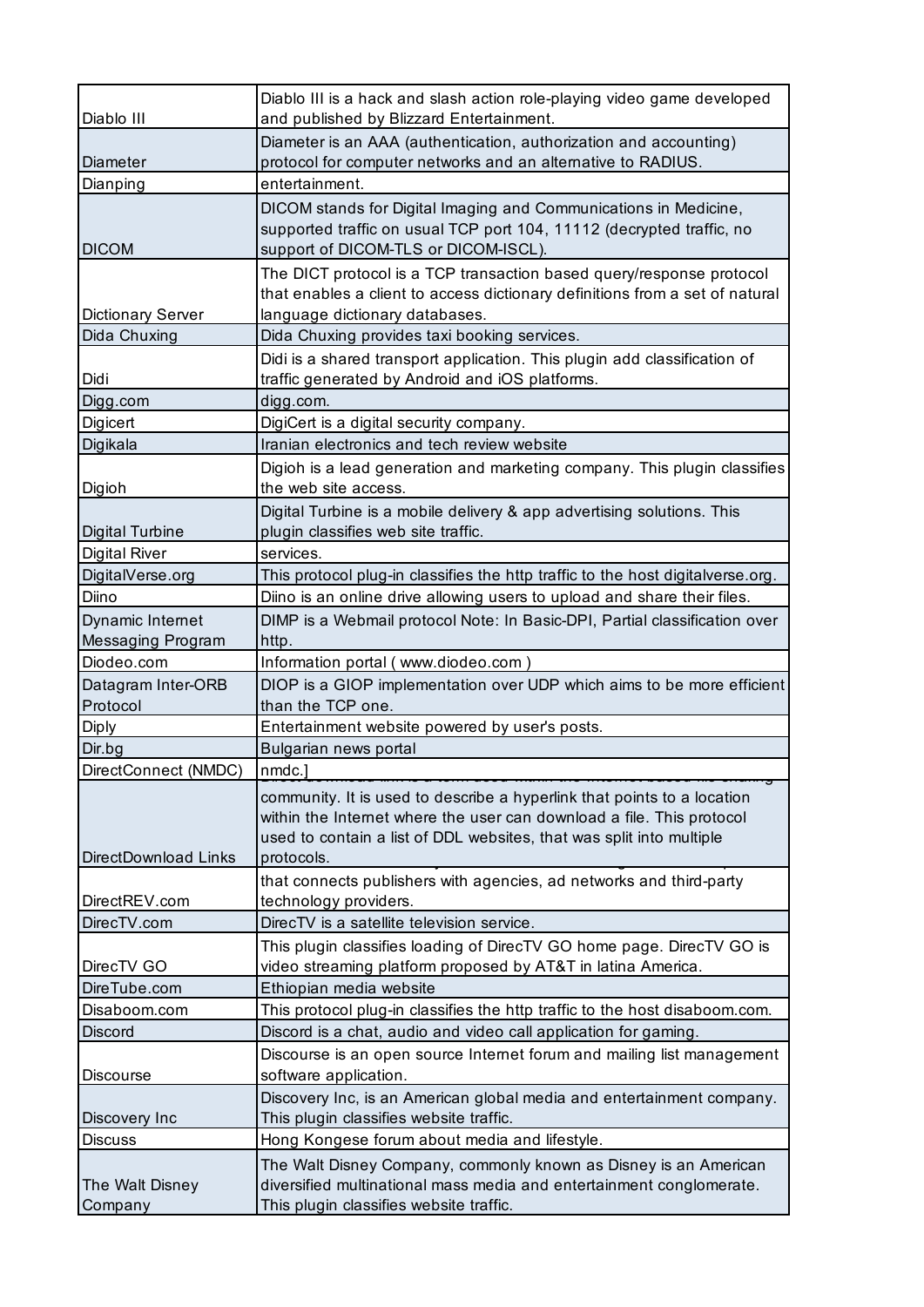| Disney Channel             | Disney Channel website.                                                                                                                                                                                     |
|----------------------------|-------------------------------------------------------------------------------------------------------------------------------------------------------------------------------------------------------------|
| Disney Junior              | This is the Disney Channel website for kids between 3 to 7 years.                                                                                                                                           |
| <b>Disney Plus</b>         | Disney Plus is a Video On Demand (VOD) service.                                                                                                                                                             |
| Disney XD                  | Disney XD Channel VoD website.                                                                                                                                                                              |
| Disqus                     | communities.                                                                                                                                                                                                |
| <b>DISTCC</b>              | Distributed C Compiler protocol.                                                                                                                                                                            |
| Divar                      | Classified ads platform in Iran.                                                                                                                                                                            |
|                            | This protocol plug-in classifies the http traffic to the host divshare.com. It                                                                                                                              |
| DivShare.com               | also classifies the ssl traffic to the Common Name divshare.com.                                                                                                                                            |
|                            | meters. This plugin classifies DLMS above the UDP or wrapper_dlms                                                                                                                                           |
| DLMS/COSEM over IP         | (WPDU).                                                                                                                                                                                                     |
| Dmm.co.jp                  | Japanese adult videos web site                                                                                                                                                                              |
| Dnevnik                    | News webportal from Croatia.                                                                                                                                                                                |
| <b>Distributed Network</b> | DNP3 (Distributed Network Protocol) is a set of protocols used between                                                                                                                                      |
| Protocol                   | components in process automation systems (SCADA).                                                                                                                                                           |
|                            | IP address and vice versa. This protocol plug-in classifies DNS and its<br>'children' LLMNR, mDNS and DNSSEC (RFC 4033, RFC 3225), which are<br>recognizable by the value of the Q_DNS_NAME_RESOLUTION_TYPE |
| Domain Name Service        | attribute. [ dns is also known as llmnr.]                                                                                                                                                                   |
| dns2tcp                    | protocol.                                                                                                                                                                                                   |
| Domain Name Service        | The DNScrypt protocol is used to translate FQDN (Fully Qualified Domain                                                                                                                                     |
| Crypt                      | Name) into address IP and vice versa with encrypted communication                                                                                                                                           |
| Dnshop.com                 | This protocol plug-in classifies the traffic to the host dnshop.com.                                                                                                                                        |
| Dnx Live                   | Dnx Live is a live webcam platform.                                                                                                                                                                         |
| Docker                     | images.                                                                                                                                                                                                     |
|                            | This protocol plug-in classifies the http traffic to the hosts                                                                                                                                              |
| Docstoc.com                | docstoccdn.com and docstoc.com.                                                                                                                                                                             |
|                            | transaction services for facilitating electronic exchanges of contracts and                                                                                                                                 |
| DocuSign                   | signed documents.                                                                                                                                                                                           |
| Doisongphapluat.com        | Vietnamese news portal                                                                                                                                                                                      |
| Dol2day.com                | This protocol plug-in classifies the http traffic to the host dol2day.com.                                                                                                                                  |
|                            | solutions. Also contains info for buyers, investors, sellers, renters and                                                                                                                                   |
| Domain                     | agents Australia wide.                                                                                                                                                                                      |
|                            | Domo is a Business Intelligence application delivered as a SaaS. This                                                                                                                                       |
| Domo                       | plugin classify the SaaS and the connection of local agent to the cloud.                                                                                                                                    |
| DoneDeal.ie                | Irish classified ads website                                                                                                                                                                                |
| Donga.com                  | donga.com.                                                                                                                                                                                                  |
| DontStayIn.com             | Deprecated.                                                                                                                                                                                                 |
| Doodle Jump                | http                                                                                                                                                                                                        |
|                            | This protocol plug-in classifies the http traffic to the host doorblog.jp. It                                                                                                                               |
| Doorblog.jp                | also classifies the ssl traffic to the Common Name doorblog.jp.                                                                                                                                             |
|                            | Doordash is a food delivery service platform. This plugin classifies traffic                                                                                                                                |
| DoorDash                   | generated on Chrome and iOS.                                                                                                                                                                                |
| Doostihaa                  | Doostihaa is an Iranian download website.                                                                                                                                                                   |
| Dorgio.mn                  | Mongolian news portal                                                                                                                                                                                       |
| Dostor                     | News web portal popular in Egypt.                                                                                                                                                                           |
|                            | Dota2 2 is a free-to-play multiplayer online battle arena (MOBA) video                                                                                                                                      |
|                            | game developed and published by Valve Corporation. UDP streams will                                                                                                                                         |
| Dota 2                     | be classified as steam only                                                                                                                                                                                 |
| Douban.com                 | This protocol plug-in classifies the http traffic to the host douban.com.                                                                                                                                   |
|                            | DoubleVerify provides online media verification and campaign                                                                                                                                                |
| DoubleVerify               | effectiveness solutions for marketers, advertisers and digital publishers.                                                                                                                                  |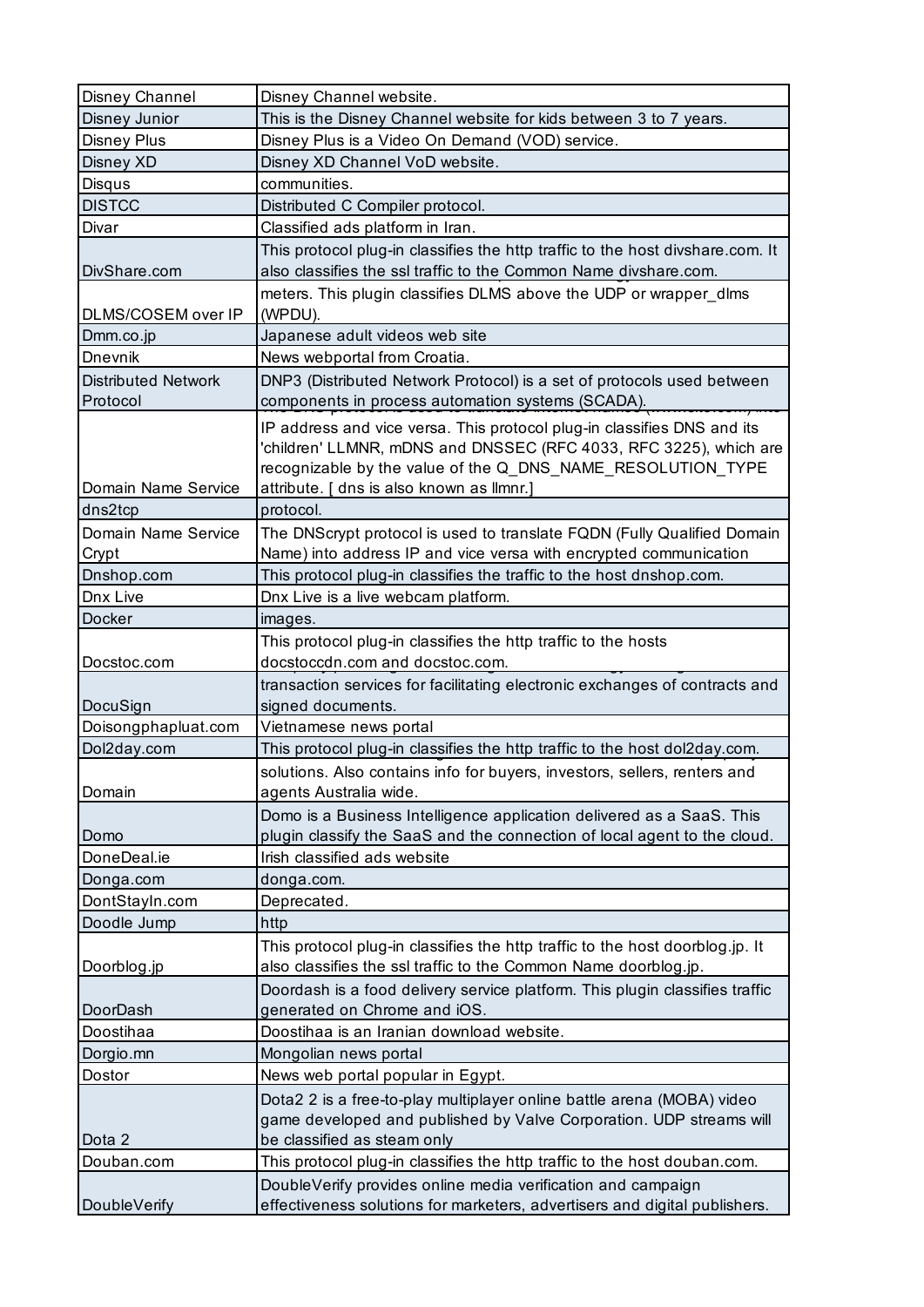| Douyin                                      | Douyin, by ByteDance, is the Chinese version of TikTok, a video sharing<br>social network.                                                                                              |
|---------------------------------------------|-----------------------------------------------------------------------------------------------------------------------------------------------------------------------------------------|
| Douyu                                       | Douyu is a live gaming video site.                                                                                                                                                      |
| Dplay                                       | account.                                                                                                                                                                                |
| Dr.dk                                       | Danish news and content portal                                                                                                                                                          |
|                                             | This plugin classifies traffic generated by DRAGON BALL FighterZ video                                                                                                                  |
| Dragon Ball                                 | game.                                                                                                                                                                                   |
| Draugas.lt                                  | Lithuanian web portal                                                                                                                                                                   |
| Draugiem.lv                                 | draugiem.lv.                                                                                                                                                                            |
| <b>Distributed Relational</b>               |                                                                                                                                                                                         |
| Database Architecture                       | DRDA is a protocol for carrying out SQL queries and commands.                                                                                                                           |
| tracker                                     | Bittorrent tracker search engine                                                                                                                                                        |
| DreamWiz.com                                | This protocol plug-in classifies the http traffic to the host dreamwiz.com.                                                                                                             |
| <b>Dropbox</b>                              | providing both web and smart application interfaces. Note: any dropbox<br>traffic that is encrypted will be classified as dropbox and not<br>dropbox_upload or dropbox_download.        |
|                                             | File downloading service of Dropbox. The classification of this service                                                                                                                 |
| Dropbox Download                            | requires non-encrypted traffic to be injected.                                                                                                                                          |
| Dropbox Upload                              | File uploading service of Dropbox. The classification of this service<br>requires non-encrypted traffic to be injected.                                                                 |
| <b>Dropshots</b>                            | Website for sharing photos, videos, etc.                                                                                                                                                |
| Telecom)                                    | <b>Buthan Telecom website</b>                                                                                                                                                           |
|                                             | This protocol plug-in classifies the http traffic to the host drupal.org. It                                                                                                            |
| Drupal.org                                  | also classifies the ssl traffic to the Common Name .drupal.org.                                                                                                                         |
| Data Stream Interface                       | The Data Stream Interface (DSI) is a session layer used to carry Apple<br>Filing Protocol traffic over Transmission Control Protocol (TCP).                                             |
| <b>Dynamic Source</b>                       | The dsr protocol (Dynamic Source Routing Protocol) is found over the IP                                                                                                                 |
| Routing                                     | layer (IANA protocol number: 48).                                                                                                                                                       |
| Dstv                                        | platform.                                                                                                                                                                               |
| Datagram Transport<br><b>Layer Security</b> | DTLS stands for Datagram Transport Layer Security protocol. It provides<br>communications privacy for datagram protocols, and prevents<br>eavesdropping, tampering, or message forgery. |
| Dynamic Trunking<br>Protocol                | DTP (Dynamic Trunk Protocol) is a proprietary networking protocol<br>developed by Cisco Systems for the purpose of negotiating trunking on a<br>link between two VLAN-aware switches.   |
| Dubizzle.com                                | Dubizzle is your free classifieds website to buy, sell and find anything in<br>your local community. It is covering Arabian Peninsula and Maghreb.                                      |
| <b>DuckDuckGo</b>                           | devices                                                                                                                                                                                 |
| <b>Duodecad IT Services</b>                 | multimedia services.                                                                                                                                                                    |
| Duowan.com                                  | Chinese online game media.                                                                                                                                                              |
| DV.is                                       | Icelandic news portal                                                                                                                                                                   |
| dwarfpool.com                               | Mining pool for cryptocurrency named Monero (blockchain).                                                                                                                               |
| Dwarozh                                     | Iraqi news and live radio webportal.                                                                                                                                                    |
| De Ware Tijd Online                         | Daily Surinamese newspaper web portal.                                                                                                                                                  |
| Divine Word University                      | Website of a Catholic university in Papua New Guinea.                                                                                                                                   |
| DynamicIntranet.com                         | dynamicintranet.com. It also classifies the ssl traffic to the Common Name<br>dynamicintranet.com.                                                                                      |
|                                             |                                                                                                                                                                                         |
|                                             | Microsoft Dynamics is the enterprise resource planning (ERP) and<br>customer relationship management (CRM) platform. This plugin classifies                                             |
| Microsoft Dynamics                          | Cloud version of Microsoft Dynamics.                                                                                                                                                    |
| E.boks                                      | Free online secured digital mailbox service for individuals and companies,<br>popular in Denmark.                                                                                       |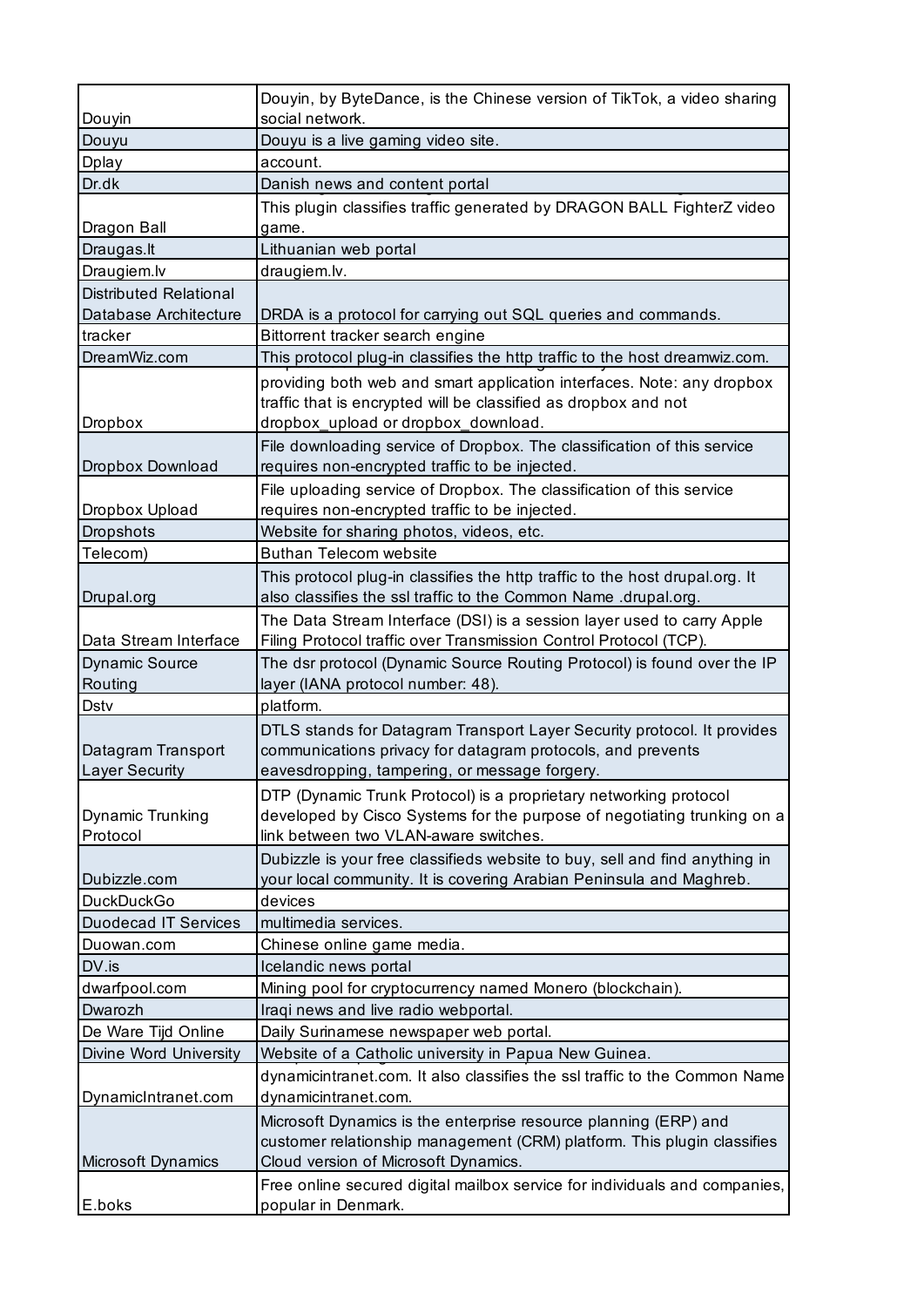|                                     | E! Online is an online entertainment news platform. This plugin classifies                                                                                                                                                                                               |
|-------------------------------------|--------------------------------------------------------------------------------------------------------------------------------------------------------------------------------------------------------------------------------------------------------------------------|
| E! Online                           | website and iOS application traffic.                                                                                                                                                                                                                                     |
| EarthCam.com                        | EarthCam is a network of live streaming webcams.                                                                                                                                                                                                                         |
| Earthlink Telecom                   | Internet, cloud, enterprise network and cloud services provider.                                                                                                                                                                                                         |
| Eastmoney.com                       | One of Chinese most influential financial media, providing comprehensive<br>financial news and financial market information, covering stocks, finance,<br>securities, finance, market, funds, Hong Kong stocks, foreign exchange,<br>futures, bonds, insurance, banking. |
| Easy Anti-Cheat                     | Easy Anti-Cheat is an anti-cheat service for multiplayer PC games.                                                                                                                                                                                                       |
| Easytravel.com.tw                   | Taiwanese travel booking agency.                                                                                                                                                                                                                                         |
| eBay.com                            | Ebay is a famous online auction and shopping website.                                                                                                                                                                                                                    |
| Ebay.classifieds                    | Ebay related website specialized in classified ads per geographic region.                                                                                                                                                                                                |
| eBuddy.com                          | messaging.                                                                                                                                                                                                                                                               |
| Ecaytrade                           | Classified ads web portal from Cayman Islands.                                                                                                                                                                                                                           |
| Echo                                | receives.                                                                                                                                                                                                                                                                |
| Echo360                             | Echo360 application allows user to build online courses and plan/share<br>them with students.                                                                                                                                                                            |
| Echoroukonline.com                  | Algerian news portal                                                                                                                                                                                                                                                     |
| Ecuavisa                            | Ecuadorian TV channel website                                                                                                                                                                                                                                            |
| <b>CDN</b>                          | services.                                                                                                                                                                                                                                                                |
|                                     | Edonkey is a peer-to-peer protocol. Classification is not guaranteed<br>when the protocol obfuscation feature is enable (feature appeared in                                                                                                                             |
| Edonkey<br>Edu365                   | eMule version 0.47b). [edonkey is also known as kadmelia and emule.]                                                                                                                                                                                                     |
| Educarriere                         | Schools management information system provider.<br>Ivory Coast Job portal                                                                                                                                                                                                |
|                                     |                                                                                                                                                                                                                                                                          |
| Egloos                              | Egloos is a South Korean blog hosting website.                                                                                                                                                                                                                           |
| Egnyte Enterprise File<br>Sharing   | Enterprise online file sharing ( https://www-                                                                                                                                                                                                                            |
|                                     | am2.egnyte.com/corp/registration/lp-join-the-thousands.html)                                                                                                                                                                                                             |
| <b>Exterior Gateway</b><br>Protocol | The egp protocol (Exterior Gateway Protocol) is found over the IP layer<br>(IANA protocol number: 8).                                                                                                                                                                    |
| <b>Gateway Routing</b>              | The Enhanced Interior Gateway Routing Protocol (EIGRP) is an                                                                                                                                                                                                             |
| Protocol                            | improved version of its predecessor IGRP, a Cisco proprietary protocol.                                                                                                                                                                                                  |
| Ekantipur.com                       | Nepalese news portal                                                                                                                                                                                                                                                     |
| Eksisozluk                          | Turkish forum on various topics. Includes occasional video streaming.                                                                                                                                                                                                    |
| Ekskluziva                          | Bosnian showbiz related news website.                                                                                                                                                                                                                                    |
| EkstraBladet.dk                     | Danish news portal                                                                                                                                                                                                                                                       |
| El.balad                            | Egyptian news portal.                                                                                                                                                                                                                                                    |
| El Nacional                         | Famous Venezuelan newspaper web portal.                                                                                                                                                                                                                                  |
|                                     | Elasticsearch is a search engine. It provides a distributed, multitenant-                                                                                                                                                                                                |
|                                     | capable full-text search engine. This signature supports TCP binary API,                                                                                                                                                                                                 |
| Elasticsearch                       | HTTP REST API but not UDP Zen discovery protocol.                                                                                                                                                                                                                        |
| Elblog                              | El Salvadorian news portal.                                                                                                                                                                                                                                              |
| Elbotola                            | Moroccan football-related news and social website.                                                                                                                                                                                                                       |
| ElCat.kg                            | Kyrgyzstanese internet service provider                                                                                                                                                                                                                                  |
| Elcomercio.pe                       | Peruvian news portal.                                                                                                                                                                                                                                                    |
| Eldeber                             | Bolivian news portal.                                                                                                                                                                                                                                                    |
| <b>Electronic Arts</b>              | Arts.                                                                                                                                                                                                                                                                    |
| Elfagr                              | Egyptian news portal.                                                                                                                                                                                                                                                    |
| Elftown.com                         | This protocol plug-in classifies the http traffic to the host elftown.com.                                                                                                                                                                                               |
| Elhawd                              | Mauritania.                                                                                                                                                                                                                                                              |
| ElHeddaf.com                        | Algerian sports new portal                                                                                                                                                                                                                                               |
| Elheraldo.hn                        | Honduran news portal                                                                                                                                                                                                                                                     |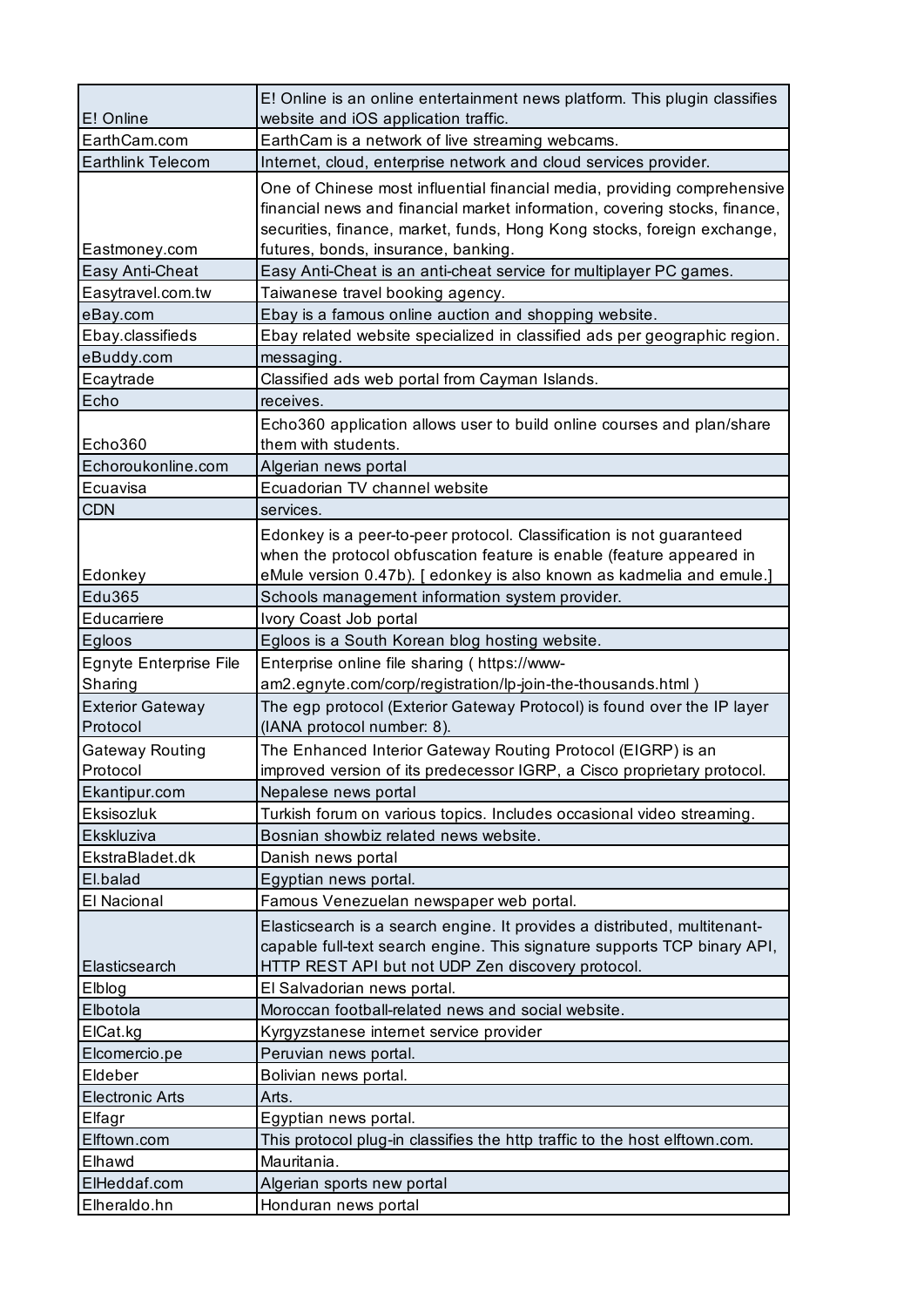| Elhourriya                           | Mauritanian news portal                                                                                                                                                                       |
|--------------------------------------|-----------------------------------------------------------------------------------------------------------------------------------------------------------------------------------------------|
| Elkhadra                             | Business, Money and Financial news website popular in Algeria.                                                                                                                                |
| Elle.com.tw                          | astrology, reader forums and supplemental content from the print<br>publication.                                                                                                              |
| Elluminate.com                       | Rent virtual rooms where people can hold classes and meetings (<br>http://try.bbcollaborate.com/trial/register.go).                                                                           |
| Elmogaz                              | Egyptian news portal.                                                                                                                                                                         |
| Elmundo.es                           | Spanish news portal.                                                                                                                                                                          |
| Elnashra.com                         | Lebanese news portal                                                                                                                                                                          |
| El Noticiero                         | Ecuadorian general news website owned by TC Television.                                                                                                                                       |
| ElNuevoDia.com                       | Puerto Rican news portal                                                                                                                                                                      |
| ElNuevoDiario.com.ni                 | Nicaraguan news portal                                                                                                                                                                        |
| Elnuevoherald                        | Cuban news portal.                                                                                                                                                                            |
|                                      | Elong is an online travel booking application. This plugin classifies only                                                                                                                    |
| eLong                                | website and applications browsing                                                                                                                                                             |
| ElPais.com                           | Spanish news web portal, also accessed from Uruguay and Colombia.                                                                                                                             |
| Elsalvador.com                       | EL Salvadorian news portal                                                                                                                                                                    |
| Eltiempo                             | Colombian news portal                                                                                                                                                                         |
| Eluniverso                           | Ecuadorian news portal                                                                                                                                                                        |
| Elwatannews                          | Egyptian news portal.                                                                                                                                                                         |
| Emag                                 | Romanian classified ads website.                                                                                                                                                              |
| Emansion.gov                         | Official government site of Liberia.                                                                                                                                                          |
| Empas                                | This protocol plug-in classifies the http traffic to the host empas.com.                                                                                                                      |
| <b>EMC Clariion</b><br>NaviSphere    | Clariion is a SAN product line from EMC. NaviSphere is its remote<br>configuration interface. This plugin classifies the internal communication<br>protocols and web interface of NaviSphere. |
| <b>EMCON</b>                         | number: 14).                                                                                                                                                                                  |
| <b>Emisoras Unidas</b>               | Online radio and news portal from Guatemala.                                                                                                                                                  |
| Emol.com                             | Chilean news portal                                                                                                                                                                           |
| Emoo                                 | Local online community website from Bermuda, featuring classified ads,<br>directory, guides, etc.                                                                                             |
| Empire: Four Kingdoms   Mobile game. |                                                                                                                                                                                               |
| <b>Encapsulation Header</b>          | The encap protocol (Encapsulation Header) is found over the IP layer<br>(IANA protocol number: 98).                                                                                           |
| Encuentra24.com                      | Official Panama Classifieds Portal. Publish ads for rent or sale real<br>estate, or jobs, cars, pet                                                                                           |
| <b>Bittorrent tracker</b>            | Bittorrent tracker search engine                                                                                                                                                              |
| Engage Digital                       | Engage Digital is a digital customer engagement platform. It was<br>previously Dimelo acquired by Ring Central.                                                                               |
| Ethernet/IP                          | ENIP (EtherNet/IP) is an industrial network protocol that adapts the<br>Common Industrial Protocol to standard Ethernet.                                                                      |
| Ensighten                            | technology vendor.                                                                                                                                                                            |
| En Son Haber                         | News portal popular in Turkey.                                                                                                                                                                |
| Eons.com                             | Deprecated.                                                                                                                                                                                   |
| Epa                                  | Paraguayan celebrity news website.                                                                                                                                                            |
|                                      |                                                                                                                                                                                               |
| ePDG tunnel                          | This plugin classifies the traffic coming from WLAN between a user<br>equipment (UE) and the ePDG (evolved Packet Data Gateway) in order<br>to access the IMS (IP Multimedia Subsytem).       |
| Epernicus.com                        | This protocol plug-in classifies the http traffic to the host epernicus.com.<br>It also classifies the ssl traffic to the Common Name epernicus.com.                                          |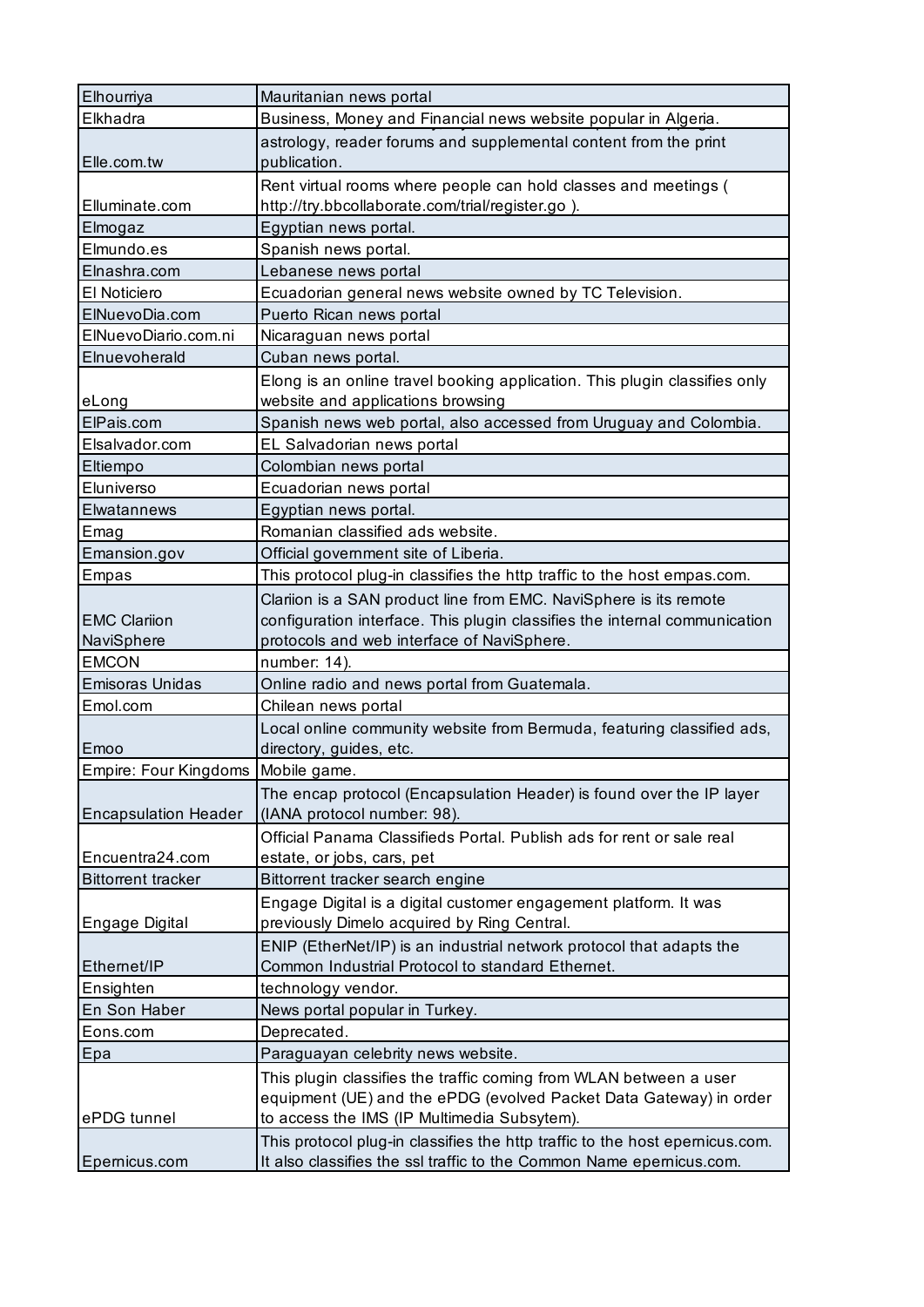|                                                    | Epic Browser is a privacy-centric web browser edited by Hidden Reflex.<br>This plugin classifies the website. There are 2 additional plugins for                                               |
|----------------------------------------------------|------------------------------------------------------------------------------------------------------------------------------------------------------------------------------------------------|
| Epic Browser                                       | updates (epic_browser_update) and VPN extension (epic_browser_vpn).                                                                                                                            |
| <b>Epic Browser Update</b>                         | This plugin classifies the update and extension store provided with this<br>browser.                                                                                                           |
|                                                    | Epic Browser is a privacy-centric web browser edited by Hidden Reflex.                                                                                                                         |
| Epic Browser VPN                                   | This plugin classifies the VPN extension provided with this browser.                                                                                                                           |
| Epic_games                                         | corporation.                                                                                                                                                                                   |
| <b>Epic Hosting</b>                                | Epic Systems is an healthcare software editor. This plugin classifies their<br>websites and their hosting service known as Epic Hosted.                                                        |
| <b>English Premier</b>                             | (Australian Mobile Operator). Subscribers can watch the football English                                                                                                                       |
| League                                             | Premier League tournament.                                                                                                                                                                     |
|                                                    | End Point Mapper is a protocol used by Exchange to determine the ports                                                                                                                         |
| <b>EndPoint Mapper</b>                             | used by various services.                                                                                                                                                                      |
| Epom                                               | agencies                                                                                                                                                                                       |
| eProxy                                             | Eproxy is a VPN for forward proxies with custom payload and optional<br>ssh support. This plugin classifies automatically generated fake HTTP<br>headers and the embedded ssh clients.         |
|                                                    | This layer classifies EquipCommand protocol from TotalTrax equipment                                                                                                                           |
| EquipCommand                                       | (SX/VX series), it solely handles the non-ciphered part of this protocol.                                                                                                                      |
|                                                    | Erlang distribution protocol allows several node to communicate together                                                                                                                       |
| <b>Erlang Distribution</b>                         | and exchange information.                                                                                                                                                                      |
| eRoom.net                                          | This protocol plug-in classifies the ssl traffic to the Common Name<br>project1.eroom.net.                                                                                                     |
| <b>Encapsulated Remote</b><br>Switch Port ANalyzer | implemented by Cisco hardware allowing to mirror traffic from a switch to<br>another machine for analysis. Traffic is encapsulated in ERSPAN on top<br>of GRE (Generic Routing Encapsualtion). |
| ESK M3                                             | This plugin classifies the control protocol between ESK M3 Access<br>Control module for forklifts and the P106 software that manage them.                                                      |
| Eskimi                                             | Eskimi is an advertising platform.                                                                                                                                                             |
| eSnips.com                                         | This protocol plug-in classifies the http traffic to the host esnips.com.                                                                                                                      |
| <b>Encapsulating Security</b><br>Payload           | The esp protocol (Encap Security Payload) is found over the IP layer<br>(IANA protocol number: 50). See IPsec.                                                                                 |
| ESPN.go.com                                        | American news website/resources about sports.                                                                                                                                                  |
| ESPNCricinfo.com                                   | profiles.                                                                                                                                                                                      |
| Essada                                             | News web portal popular in Tunisia.                                                                                                                                                            |
| Essaha                                             | Infotainment web portal popular in Mauritania.                                                                                                                                                 |
| Essahraa                                           | Mauritanian news portal.                                                                                                                                                                       |
| EssirageNet                                        | Mauritanian news portal                                                                                                                                                                        |
| <b>Established TCP</b>                             | connections already established before starting analyzing the traffic (no                                                                                                                      |
| Connection<br>Estadio                              | SYNC).                                                                                                                                                                                         |
|                                                    | Ecuadorian news portal specialized in sports.<br>Etahub is an analytics service mainly focused on adult web sites. This                                                                        |
| Etahub                                             | plugin classifies traffic to etahub.com.                                                                                                                                                       |
| Etajakhabar                                        | Nepali news portal.                                                                                                                                                                            |
| Etao.com                                           | eTao is the most comprehensive shopping search engine in China in<br>terms of product and merchant information.                                                                                |
| Telecomunicaciones de                              |                                                                                                                                                                                                |
| Cuba S.A.                                          | Government owned telco service provider for the Island of Cuba.                                                                                                                                |
|                                                    | The Ethernet protocol enables the addressing and sending of data                                                                                                                               |
| <b>Ethemet</b>                                     | between stations of an Ethernet segment.                                                                                                                                                       |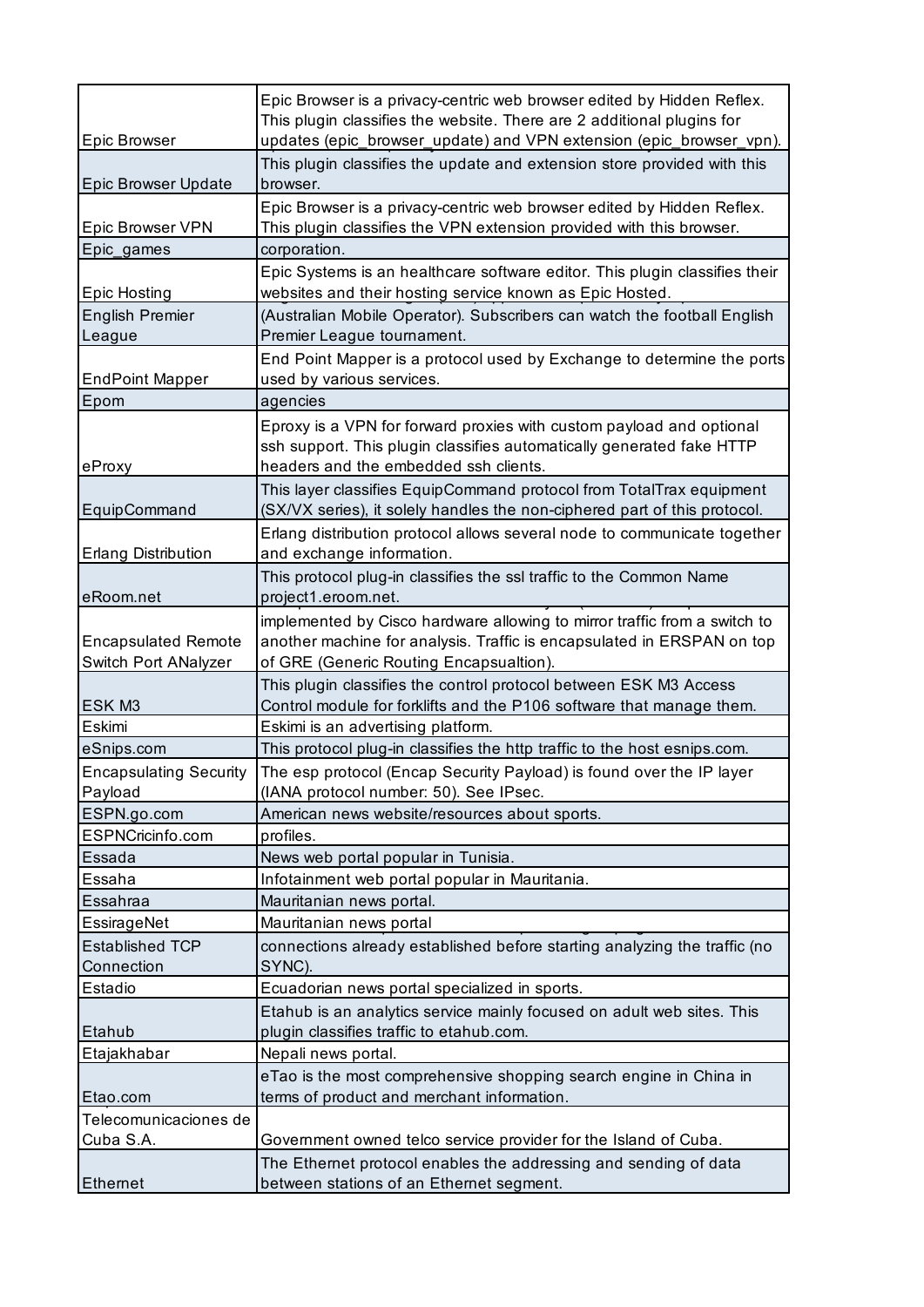|                                       | Ethereum (ETH 1.X) is a cryptocurrency based on a decentralized                                                                           |
|---------------------------------------|-------------------------------------------------------------------------------------------------------------------------------------------|
|                                       | blockchain with Proof of Work (PoW). This plugin handles version 63                                                                       |
| Ethereum                              | (Eth/63) of Ethereum Wire protocol and traffic to its official web site.                                                                  |
| <b>Ethereum Node</b>                  | which it has to interract with to mine or get any information about                                                                       |
| Discovery                             | Ethereum blockchain.                                                                                                                      |
|                                       | The EtherIP protocol is used to encapsulate Ethernet frames in IP                                                                         |
| <b>Ethernet Over IP</b>               | packets (IANA protocol number: 97).                                                                                                       |
| Ethiojobs<br>EthioTube.net            | Ethiopian job ads.                                                                                                                        |
|                                       | Ethiopian video hosting website                                                                                                           |
| <b>EtiSalat C'Me</b>                  | C'Me, developed by Etisalat, is a mobile application offering voice and<br>video calls along with instant messaging.                      |
|                                       | ETtoday.net provide real-time news, including political, financial, social                                                                |
|                                       | and international news, as well as life, consumption, pets, novelty,                                                                      |
| Ettoday.net                           | entertainment, sports, travel information and related news stories.                                                                       |
|                                       | Europa.eu is the official website for European Union. This plugin                                                                         |
| <b>European Union</b>                 | classifies website traffic.                                                                                                               |
| Eurosport                             | browsing.                                                                                                                                 |
| <b>Eurosport Player</b>               | Eurosport Player is the Eurosport service for playing videos streaming<br>(live and replay).                                              |
|                                       | applications. Those mechanisms can be shared by several different                                                                         |
| Evasive protocol                      | applications.                                                                                                                             |
| Eve Online                            | Eve Online is a multiplayer online game edited by CCP.                                                                                    |
|                                       | Eventbrite is an event organization and invite platform. This plugin                                                                      |
| Eventbrite                            | classifies website and iOS application traffic.                                                                                           |
| <b>Everest Technologies</b>           | Everest Technologies is an Information Technology solutions provider.                                                                     |
| Evernote                              | Web-based portal for note taking.                                                                                                         |
| EverQuest - EverQuest<br>$\mathsf{I}$ | (MMORPG), for Windows platforms, developed by Sony Online<br>Entertainment(SOE).                                                          |
| Evony.com                             | This protocol plug-in classifies the traffic to the host evony.com.                                                                       |
|                                       | Evozi is an apk downloader website and also a mobile apps developer.                                                                      |
| Evozi                                 | This plugin classifies website traffic.                                                                                                   |
| exacqvision                           | Exacqvision is a software used for video surveillance.                                                                                    |
|                                       | Exalead is a software company, that provided search platforms and<br>search-based applications (SBA) for consumer. This plugin classifies |
| <b>Exalead</b>                        | traffic generated by the search engine.                                                                                                   |
| Exblog.jp                             | Japanase blog hosting services owned by Excite                                                                                            |
| Microsoft Excel Online                |                                                                                                                                           |
| (Office 365)                          | On-line version of Microsoft Excel.                                                                                                       |
| eXelate                               | eXelate is a provider of data technology powering the digital marketing.                                                                  |
| <b>Expatriates</b>                    | International Classified Ads website for expatriates.                                                                                     |
| Expedia Inc                           | Expedia Inc. is an online travel agency.                                                                                                  |
| ExperienceProject.com                 | experienceproject.com.                                                                                                                    |
| <b>Experion product</b>               | This plugin classifies of Experion Control Builder for Server LX.                                                                         |
| Exploroo.com                          | This protocol plug-in classifies the http traffic to the host exploroo.com.                                                               |
| Expressen                             | Swedish news portal.                                                                                                                      |
|                                       | 140 countries, a wide range of supported clients, and several standards                                                                   |
|                                       | or obfuscated protocols. This plugin classifies the website, the provided                                                                 |
|                                       | software, and manual setups using the ExpressVPN's provided                                                                               |
| ExpressVPN                            | configuration file.                                                                                                                       |
| tracker                               | Bittorrent tracker search engine                                                                                                          |
| tracker                               | Bittorrent tracker search engine. Deprecated.                                                                                             |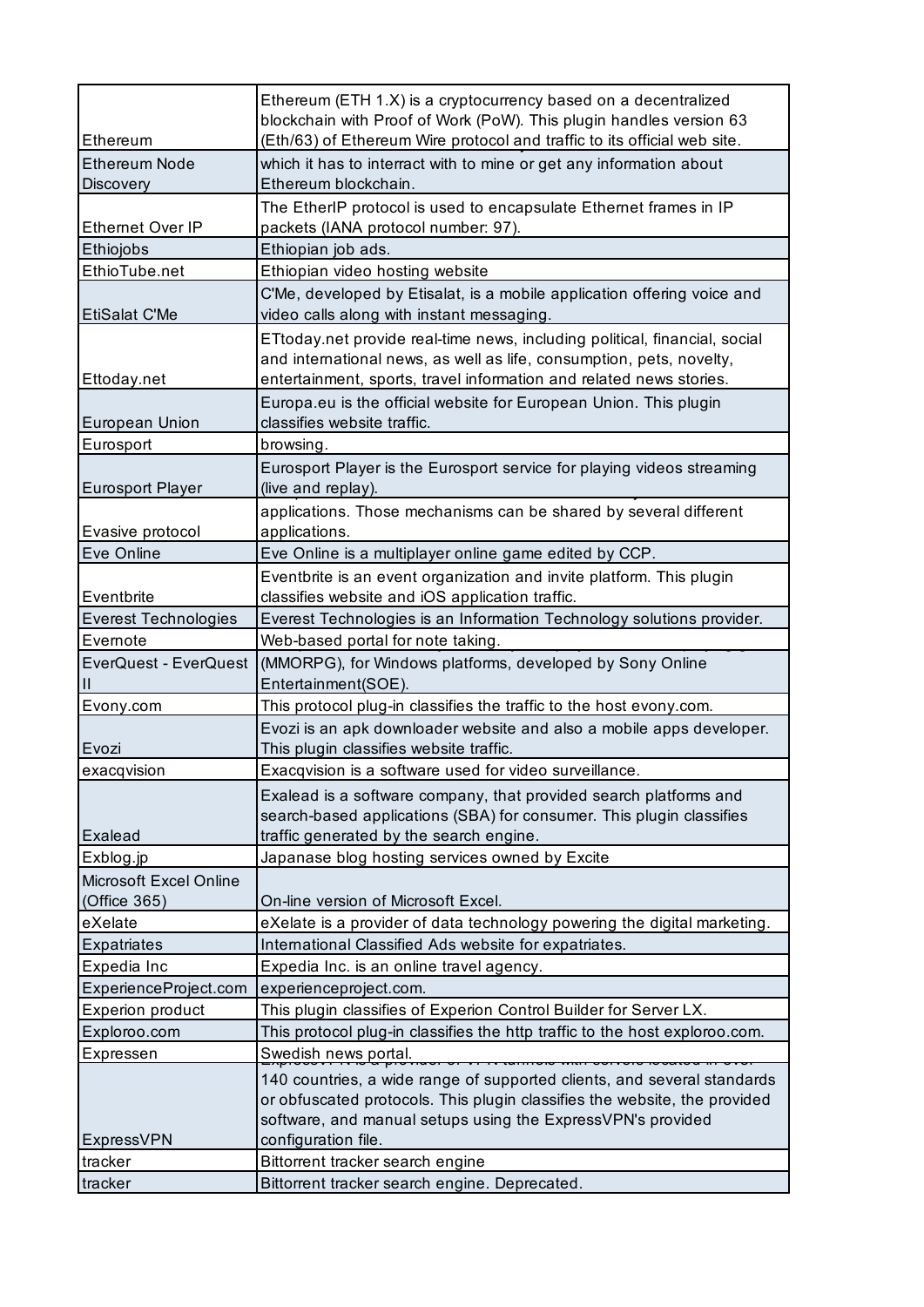| Eyejot.com                        | This protocol plug-in classifies the http traffic to the hosts eyejot.com,<br>eyejot.typepad.com and eyejot.uservoice.com. It also classifies the ssl<br>traffic to the Common Name .eyejot.com.                                                                                                                                                                                                                                                                                                                                 |
|-----------------------------------|----------------------------------------------------------------------------------------------------------------------------------------------------------------------------------------------------------------------------------------------------------------------------------------------------------------------------------------------------------------------------------------------------------------------------------------------------------------------------------------------------------------------------------|
| Eyny.com                          | Hot topic, leisure and entertainment, academic, computer, information<br>exchange forum.                                                                                                                                                                                                                                                                                                                                                                                                                                         |
| Ezfly.com                         | Taiwanese online travel agency.                                                                                                                                                                                                                                                                                                                                                                                                                                                                                                  |
| myMusic (ezPeer)                  | P2P service for music files downloading (aka ezPeer).                                                                                                                                                                                                                                                                                                                                                                                                                                                                            |
| EzTravel.com.tw                   | Taiwanese online travel agency.                                                                                                                                                                                                                                                                                                                                                                                                                                                                                                  |
| FaceApp                           | plugin classifies traffic from free version. Picture uploads to the mobile<br>application use separate cloud storage services and are classified<br>separately.                                                                                                                                                                                                                                                                                                                                                                  |
| Facebook                          | Facebook is a social network.                                                                                                                                                                                                                                                                                                                                                                                                                                                                                                    |
| Facebook Apps                     | Facebook Applications platform, and the launching of applications. The<br>flows generated by the applications themselves may not be classified as<br>facebook apps.                                                                                                                                                                                                                                                                                                                                                              |
| <b>Facebook Games</b>             | Facebook games is a feature to play games and discover apps on<br>Facebook. This plugin does not classify traffic that may be generated by<br>games/applications to their own servers.                                                                                                                                                                                                                                                                                                                                           |
| Facebook Lite                     | Facebook Lite is an official Facebook client that allows to use this<br>popular social network through a much lighter app.                                                                                                                                                                                                                                                                                                                                                                                                       |
|                                   | classifies the live video streaming making (upload) from the official<br>Facebook mobile application. The live video watching is classified as                                                                                                                                                                                                                                                                                                                                                                                   |
| Facebook Live                     | facebook video.                                                                                                                                                                                                                                                                                                                                                                                                                                                                                                                  |
| Facebook Mail                     | Facebook Mail is a webmail environment in Facebook. Encrypted traffic is<br>classified as Facebook.<br>racepook messenger is a text and voice messaging application for                                                                                                                                                                                                                                                                                                                                                          |
| Facebook Messenger                | mobile devices, and also a web application for desktop or mobile web<br>browsers. Facebook Messenger provides both text chat and audio/video<br>communication. On mobile devices, this plug-in classifies Audio flows,<br>Video flows, as well as Text Chat-related flows. On the web application,<br>when running Internet Explorer, this plug-in only classifies the browsing<br>and chat flows. On all platforms, photos and file transfers are classified<br>as facebook. This plugin also classifies the Lasso application. |
| <b>Facebook Embedded</b><br>Video | Facebook Embedded Video is a Facebook service allowing to watch,<br>upload and share videos. This signature also classifies the live video play<br>feature, aka Facebook Live.                                                                                                                                                                                                                                                                                                                                                   |
| Workplace By<br>Facebook          | Workplace by Facebook is a social network for enterprises. Workplace by<br>Facebook is mostly classified as Facebook on mobile devices.                                                                                                                                                                                                                                                                                                                                                                                          |
| Facenama.com                      | Iranian social network                                                                                                                                                                                                                                                                                                                                                                                                                                                                                                           |
| Faceparty.com                     | Faceparty.com is a social network.                                                                                                                                                                                                                                                                                                                                                                                                                                                                                               |
| Faces.com                         | This protocol plug-in classifies the traffic to faces.com.                                                                                                                                                                                                                                                                                                                                                                                                                                                                       |
| Apple FaceTime                    | mobile devices. Note: In Basic-DPI, Partial classification of SIP audio call<br>sessions.                                                                                                                                                                                                                                                                                                                                                                                                                                        |
| Fandom                            | A free Wiki website hosting service.                                                                                                                                                                                                                                                                                                                                                                                                                                                                                             |
| Fanpage                           | Greek website that deals with topics based around society and lifestyle.                                                                                                                                                                                                                                                                                                                                                                                                                                                         |
| fanuc gen                         | This layer gathers signatures of protocols used by Fanuc equipment.<br>This layer does not cover ALL protocols generated by Fanuc equipment.                                                                                                                                                                                                                                                                                                                                                                                     |
| FarmVille                         | Zynga.                                                                                                                                                                                                                                                                                                                                                                                                                                                                                                                           |
| FarsNews.com                      | Iranian news portal                                                                                                                                                                                                                                                                                                                                                                                                                                                                                                              |
| FashionGuide.com.tw               | Fashion, beauty, discount information guide, fashion and beauty forum,<br>cosmetic reviews.                                                                                                                                                                                                                                                                                                                                                                                                                                      |
| Fast Adaptative and               | Fast Adaptative and Secure Protocol (FASP) is developped by the                                                                                                                                                                                                                                                                                                                                                                                                                                                                  |
| Secure Protocol                   | company Aspera. It's a transfer protocol of high performance.                                                                                                                                                                                                                                                                                                                                                                                                                                                                    |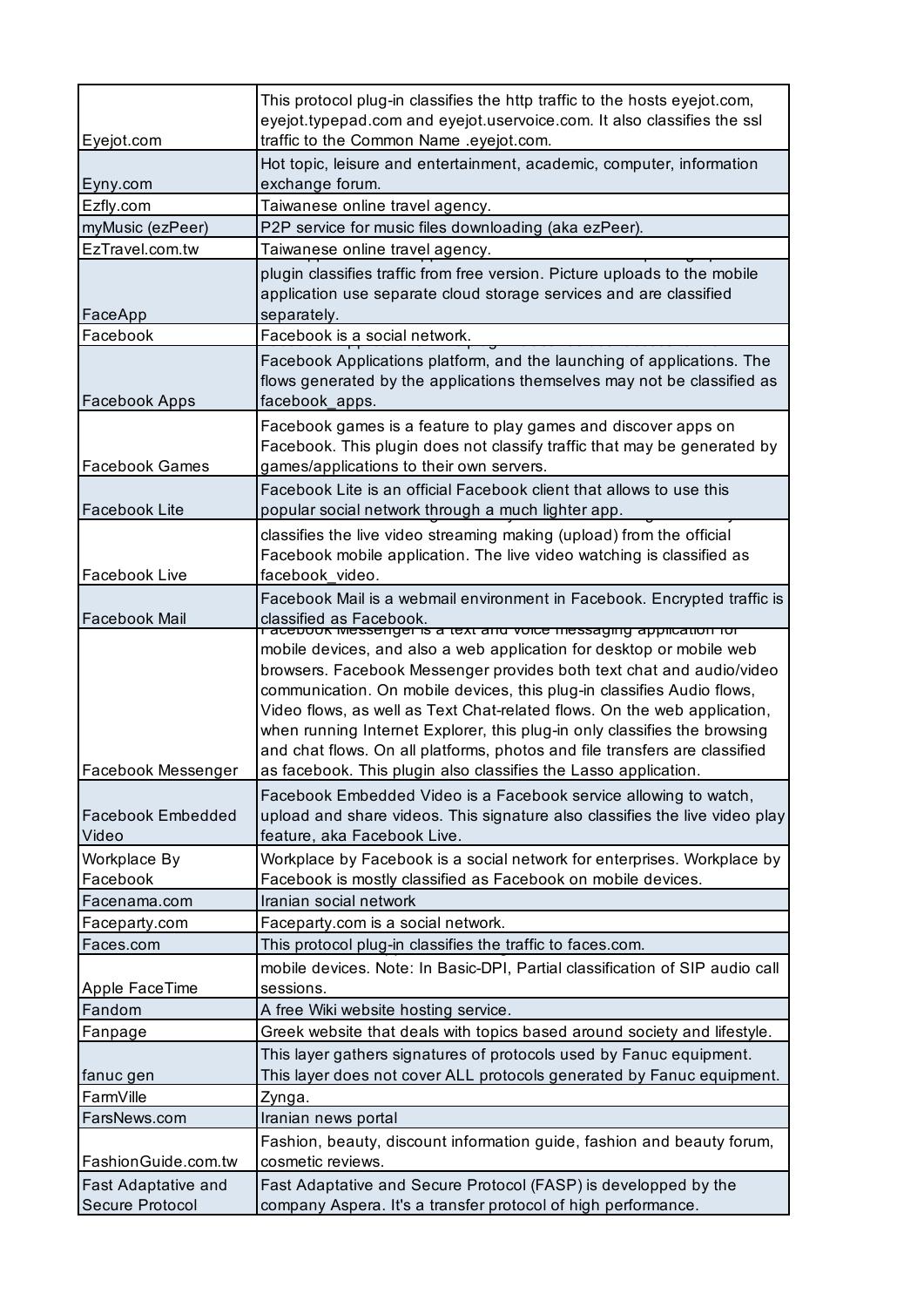| Fast                      | Fast is a web service allowing to assess Internet throughput. This service<br>is provided by Netflix. |
|---------------------------|-------------------------------------------------------------------------------------------------------|
| Fastly                    | Fastly is a real-time CDN.                                                                            |
| Fatakat.com               | Egyptian portal targeted to arab women lifestyle                                                      |
| The Fatu Network          | Popular news and entertainment portal in Gambia.                                                      |
|                           | FBCDN is the Facebook Content Delivery Network (CDN) service, mostly                                  |
| Facebook CDN              | used for static content access such as photos.                                                        |
| FC2.com                   | Japanese free blog platform and social website                                                        |
| Firebase Cloud            | Firebase Cloud Messaging (FCM) is the new version of GCM. FCM is a                                    |
| Messaging                 | cross-platform messaging solution by Google.                                                          |
|                           | FedEx is a delivery services platform. This plugin classifies website and                             |
| FedEx                     | iOS application traffic.                                                                              |
|                           | feiliao is a Chinese instant messaging application. This plug-in classifies                           |
| feiliao                   | file transfers and chats.                                                                             |
| Femina                    | Women news, trends and gears specialized websites.                                                    |
| tracker                   | Bittorrent tracker search engine                                                                      |
|                           | Personal Video recorder and Pay TV service delivered over broadband                                   |
| Fetch TV                  | connection to the TV via a Fetch TV box.                                                              |
|                           | Fetion is a Chinese instant messaging application provided by China                                   |
| Fetion                    | Mobile. This plug-in classifies file transfers, chat and audio calls.                                 |
|                           | This protocol plug-in classifies the http traffic to the host fetlife.com. It                         |
| FetLife.com               | also classifies the ssl traffic to the Common Name fetlife.com.                                       |
|                           | The fibre_channel protocol (Fibre Channel) is found over the IP layer                                 |
| <b>Fibre Channel</b>      | (IANA protocol number: 133).                                                                          |
|                           | Fifa is a football video game edited by EA Sports. This plugin classifies                             |
| Fifa                      | video game online traffic.                                                                            |
| FijiTimes.com             | Fijian news portal                                                                                    |
|                           | Fiji web portal containing news, announcements, community information,                                |
| Fijivillage               | business and shopping directory and radio stations.                                                   |
| File Dropper              | File hosting and sharing website.                                                                     |
| FileHost                  | File hosting and sharing website from Romania.                                                        |
| FileFactory               | service.                                                                                              |
| FileFlyer                 | FileFlyer is an online solution to store, send and share files                                        |
| Fileguri                  | File sharing web site and P2P client.                                                                 |
| Filei (aka Daoki)         | P2P website.                                                                                          |
| Filelist.ro               | Romanian torrent indexing website                                                                     |
|                           | File transfer service for private business. Uses Microsoft Cloud (                                    |
| Filemail.com              | http://www.filemail.com                                                                               |
|                           | FileMaker Pro is a relational database application from FileMaker Inc and                             |
| FileMaker Pro             | which runs on Microsoft Windows as well as Mac OS.                                                    |
| <b>FilePOST</b>           | Classifies web browsing on the filepost.ru Direct DownLoad links service.                             |
| 2015)                     | This protocol plug-in classifies the http traffic to the host filer.cx.                               |
| filer.net                 | Classifies web browsing on the filer.net Direct DownLoad links service.                               |
| <b>FileRIO</b>            | FileRIO is a file sharing service.                                                                    |
| Files.to                  | This protocol plug-in classifies the http traffic to the host files.to.                               |
| FilesAnywhere             | File hosting and backup web service.                                                                  |
| (discontinued)            | service.                                                                                              |
|                           | Fileserve is a file share service for personal use. (                                                 |
| FileServe.com             | http://www.fileserve.com ). Deprecated.                                                               |
| <b>WWW File Share Pro</b> | File transfer application, allowing file sharing on a LAN network, or on the                          |
| (wfshome.com)             | Internet.                                                                                             |
|                           |                                                                                                       |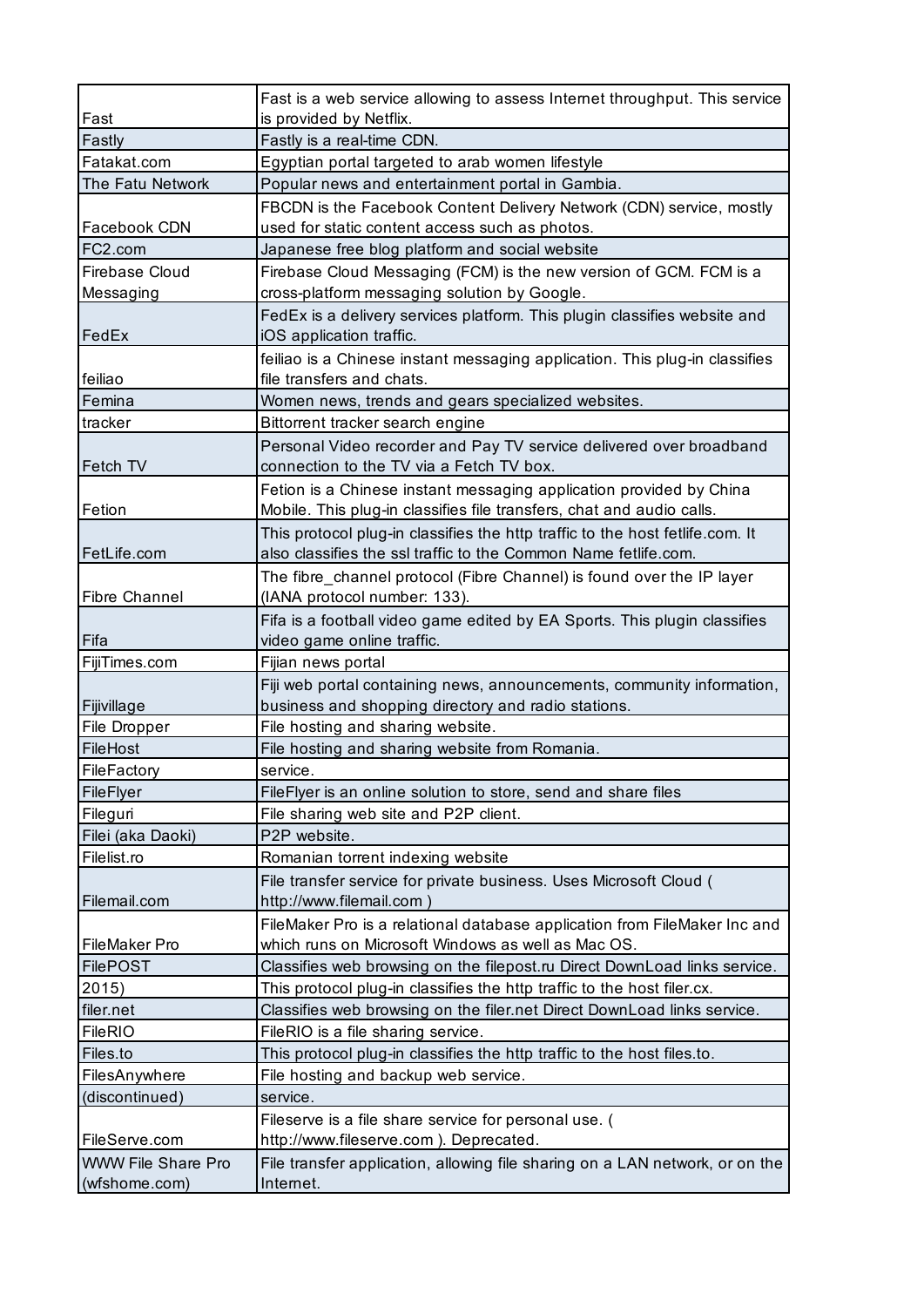| Filesovermiles.com             | from a browser page (blocking use case is supported but flow<br>classification is limited to web).                                                                                                                                                                                    |
|--------------------------------|---------------------------------------------------------------------------------------------------------------------------------------------------------------------------------------------------------------------------------------------------------------------------------------|
| (discontinued as of            | This protocol plug-in used to classify web access to the FilesTube                                                                                                                                                                                                                    |
| 2014-12-13)                    | metasearch engine. Now replaced by Viewster.                                                                                                                                                                                                                                          |
|                                |                                                                                                                                                                                                                                                                                       |
|                                | uses an encrypted protocol for all its communications. In addition to the<br>usual peer-to-peer features, Filetopia provides a chat, a buddy search                                                                                                                                   |
|                                | and a message board. Note: In Basic-DPI, Partial classification over                                                                                                                                                                                                                  |
| Filetopia.org                  | https.                                                                                                                                                                                                                                                                                |
| (fillos.org)                   | This protocol plug-in classifies the http traffic to the host fillos.org.                                                                                                                                                                                                             |
| Film2Serial                    | Film2Serial is an Iranian download website.                                                                                                                                                                                                                                           |
| FilmAffinity.com               | This protocol plug-in classifies the traffic to the host filmaffinity.com.                                                                                                                                                                                                            |
| Find My iPhone                 | Application developed by Apple to find a lost iOS device.                                                                                                                                                                                                                             |
| FINN.no                        | Norwegian web portal                                                                                                                                                                                                                                                                  |
| <b>FIRE</b>                    |                                                                                                                                                                                                                                                                                       |
|                                | $125$ ).                                                                                                                                                                                                                                                                              |
| <b>Firefox Update</b>          | applies to updates made from the browser and not those manually<br>downloaded.                                                                                                                                                                                                        |
| <b>Firefox Private Network</b> | Firefox Private Network is a Firefox extension which provides a secure<br>and encrypted tunnel.                                                                                                                                                                                       |
| Firework                       | Firework is a a social network application for video-sharing similar to<br>TikTok (ByteDance).                                                                                                                                                                                        |
|                                | and markets information exchange. This signature classifies all the FIX                                                                                                                                                                                                               |
| <b>Financial Information</b>   | protocol versions, from FIX 4.0 (13 jan 1996) to FIX 5.0 SP2 (1st march                                                                                                                                                                                                               |
| eXchange (FIX)                 | 2008) and FIXT 1.1.                                                                                                                                                                                                                                                                   |
| Flash Media Playback           | Adobe Flash Media Playback is a dynamic HTTP streaming protocol used<br>to access video contents (Flash Media PlayBack, Flow Player, ) from a<br>smart client application. (In case of known server application, we will favor<br>its classification instead of classify it as Flash) |
| Update                         | Flash exchanges plug-in version numbers with Adobe servers.                                                                                                                                                                                                                           |
| Flashtalking                   | Flashtalking is an ad serving, tracking and technology company.                                                                                                                                                                                                                       |
| FledgeWing.com                 | This protocol plug-in classifies the http traffic to the host fledgewing.com.                                                                                                                                                                                                         |
| Fleetsmith                     | Fleetsmith is Apple's fleet management SaaS for Apple devices,<br>leveraging the MDM feature of their OS.                                                                                                                                                                             |
| Flexera                        | This plugin classifies FLEXNet license servers and Flexera website.                                                                                                                                                                                                                   |
| Flickr                         | Image hosting and sharing website with social and blogging services.                                                                                                                                                                                                                  |
| Flipagram                      | Flipagram is a tool to create, share and discover photos and videos.                                                                                                                                                                                                                  |
|                                | Flipboard is a social-network aggregation web service for browsers and                                                                                                                                                                                                                |
| Flipboard                      | mobile devices.                                                                                                                                                                                                                                                                       |
| Flipkart.com                   | Indian ecommerce website                                                                                                                                                                                                                                                              |
| Flixster.com                   | flixster.com.                                                                                                                                                                                                                                                                         |
|                                | Flumotion is a streaming video solutions platform. This plug-in classifies                                                                                                                                                                                                            |
| Flumotion.com                  | the http and ssl traffic to flumotion.com.                                                                                                                                                                                                                                            |
|                                | Flurry provides services to optimize customer's mobile experience through                                                                                                                                                                                                             |
| Flurry                         | apps and personalized ads.                                                                                                                                                                                                                                                            |
|                                | This protocol plug-in classifies the http traffic to the host fluxiom.com. It                                                                                                                                                                                                         |
| Fluxiom.com                    | also classifies the ssl traffic to the Common Name fluxiom.com.                                                                                                                                                                                                                       |
|                                | also classifies the ssl traffic to the Common Names flyproxy.com and                                                                                                                                                                                                                  |
| FlyProxy.com                   | SD259.slicebox.net.                                                                                                                                                                                                                                                                   |
| Flycell.ec                     | SMS alerts service based in Ecuador                                                                                                                                                                                                                                                   |
| Flycell.pe                     | Peruvian ringtone, wallpaper and mobile game portal                                                                                                                                                                                                                                   |
| Fnb                            | South African banking website                                                                                                                                                                                                                                                         |
| Fiji National University       | Website of the Fiji National University.                                                                                                                                                                                                                                              |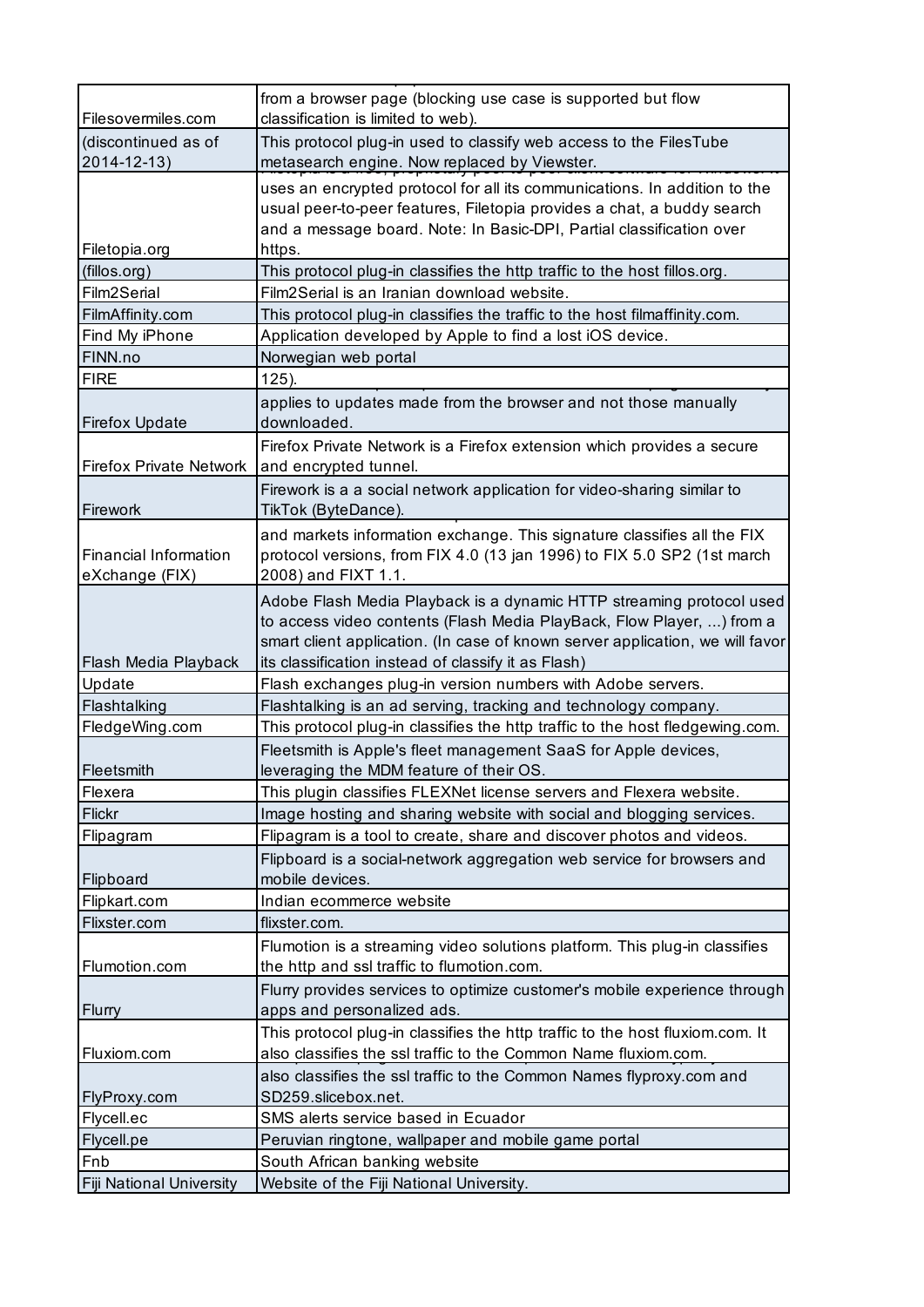| FogCreek.com                | This protocol plug-in classifies the http traffic to the host fogbugz.com. It<br>also classifies the ssl traffic to the Common Name fogbugz.com.            |
|-----------------------------|-------------------------------------------------------------------------------------------------------------------------------------------------------------|
| Folding@Home                | Folding@Home is software allowing to run distributed computed<br>algorithms for research projects.                                                          |
|                             | Font Awesome is a font and icon toolkit platform. This plugin classifies                                                                                    |
| Font Awesome                | the website traffic.                                                                                                                                        |
| ForeningsSparbanken         |                                                                                                                                                             |
| (swedbank.se)               | Swedish web portal. Deprecated.                                                                                                                             |
| Fortnite                    | Fortnite is a game developed by Epic Games.                                                                                                                 |
| Fortunechina.com            | Chinese top fortune news portal.                                                                                                                            |
| Forum.ge                    | Tbilisis Forumi.                                                                                                                                            |
| Fotki.com                   | fotki.com.                                                                                                                                                  |
| Fotolog.com                 | This protocol plug-in classifies the http traffic to the host fotolog.com.                                                                                  |
| Fotoweb.fotoware.com        | http://fotoweb.fotoware.com)                                                                                                                                |
| Foursquare.com              | Foursquare is a local search-and-discovery service mobile app which<br>provides search results for its users.                                               |
| <b>Fox Business Network</b> | news television channel that is owned by the Fox Entertainment Group<br>division of 21st Century Fox. The network discusses business and<br>financial news. |
| Foxmovies.jp                | Group.                                                                                                                                                      |
| <b>Fox Networks</b>         | Fox Networks Group is a subsidiary of Fox Entertainment Group for<br>television and cable.                                                                  |
|                             | Fox News is an American news television channel, which allows news                                                                                          |
| Fox News                    | reports browsing and video watching on its web site.                                                                                                        |
|                             | Fox Plus is a streaming platform that let people watch Fox Networks'                                                                                        |
| Fox Plus                    | group latest TV series, documentaries, Hollywood & Asian movies.                                                                                            |
| FoxSports.com               | Foxsports.com is an American sports live video streaming website.                                                                                           |
|                             | Australian sports live video streaming of Footy, Rugby, Soccer, Cricket,                                                                                    |
| <b>Foxsports Australia</b>  | Motorsport, Tennis and much more.                                                                                                                           |
| Foxtel                      | Foxtel is a Video streaming website, proposing live stream or VOD.                                                                                          |
| Foxy                        | Foxy is a peer-to-peer protocol based on GnucDNA.                                                                                                           |
| Free                        | French ISP and mobile operator website.                                                                                                                     |
| Garena Free Fire            | Free Fire is a mobile video game published by Garena.                                                                                                       |
| Pro - Downloader and        |                                                                                                                                                             |
| Player                      | Download, play, sort, organize media files.                                                                                                                 |
| <b>FreeBSD Updates</b>      | This protocol is used for FreeBSD updates.                                                                                                                  |
| Freedom Newspaper           | Online newspaper portal popular in Gambia.                                                                                                                  |
| FreeeTV.com                 | This protocol plug-in classifies the http traffic to the host freeetv.com.                                                                                  |
| tracker                     | Bittorrent tracker search engine                                                                                                                            |
| Freemail.hu                 | Hungarian webmail                                                                                                                                           |
| freenet                     | Freenet is an application that intends to provide online anonymity. SPID<br>over UDP shall be activated to classify reliably this protocol.                 |
| FreePP                      | international calls feature. This plugin only classifies the instant<br>messaging traffic.                                                                  |
|                             | Proxy hosting service (redirector and anonymizer) that uses the CGI<br>Proxy script. Main features are SSL support and Youtube.com video                    |
| Freeproxies.org             | streaming proxying. It hosts several proxy websites, like Vtunnel.com.                                                                                      |
| tracker                     | Bittorrent tracker search engine                                                                                                                            |
| FreeWheel                   | marketplace for premium television inventory, and advisory services for<br>video streaming industry.                                                        |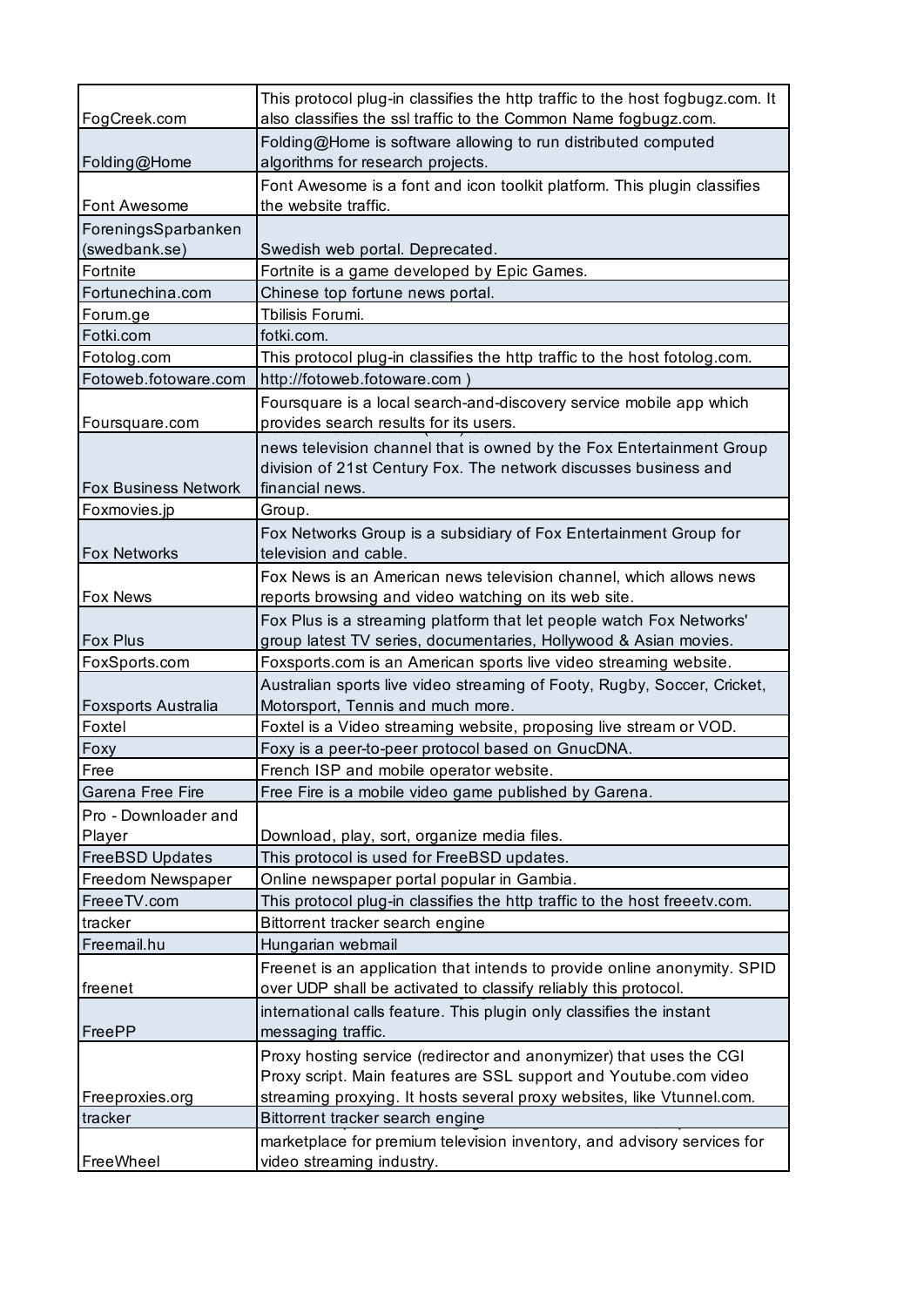| FreshBooks                                               | FreshBooks is an ERP SaaS for small businesses. It provides invoicing,<br>basic project management, and expense reports functions, as well as<br>access to additional functionalities provided by third parties extensions<br>such as payment with Stripe or PayPal. |
|----------------------------------------------------------|----------------------------------------------------------------------------------------------------------------------------------------------------------------------------------------------------------------------------------------------------------------------|
| <b>FRESH NEWS Asia</b>                                   | Cambodian news feed website.                                                                                                                                                                                                                                         |
| FriendsReunited.com                                      | friendsreunited.com.                                                                                                                                                                                                                                                 |
| Friendster                                               | Friendster was a social networking website, enabling users to connect to<br>relatives, friends, or unknown people.                                                                                                                                                   |
| FriendVox.com                                            | This protocol plug-in classifies the http traffic to the host friendvox.com.                                                                                                                                                                                         |
| Mobile VOIP                                              | Deprecated.                                                                                                                                                                                                                                                          |
| <b>FrostWire Bittorrent</b><br>client                    | FrostWire is a BitTorrent client. This signature classifies flows to the<br>official software website.                                                                                                                                                               |
| Fruhstuckstreff.de                                       | fruehstueckstreff.de.                                                                                                                                                                                                                                                |
| Fruit Ninja                                              | Mobile game.                                                                                                                                                                                                                                                         |
| <b>Fsecure</b>                                           | F-Secure Corporation is a Finnish computer security company                                                                                                                                                                                                          |
| <b>Fsecure Update</b>                                    | Fsecure_update is the protocol used for fsecure software updates.                                                                                                                                                                                                    |
|                                                          | The FTP protocol is used for reliable data transfer between a client and a                                                                                                                                                                                           |
| <b>File Transfer Protocol</b>                            | server. Note: In Basic-DPI, Partial classification over HTTP.                                                                                                                                                                                                        |
| Data                                                     | communication.                                                                                                                                                                                                                                                       |
| Secure                                                   | Secure version of the FTP protocol.                                                                                                                                                                                                                                  |
| ftps_data                                                | <b>TCP/IP</b>                                                                                                                                                                                                                                                        |
| Fubar.com                                                | fubar.com.                                                                                                                                                                                                                                                           |
| <b>FullStory</b>                                         | FullStory is a digital analytics platform. This plugin classifies website traffic                                                                                                                                                                                    |
| funCaptcha                                               | Funcaptcha is a software to stop spam, verify humans and earn revenue.                                                                                                                                                                                               |
| Funshion video player                                    | movies.                                                                                                                                                                                                                                                              |
|                                                          | Furk.net is a cloud file storage service. This plugin classifies the traffic                                                                                                                                                                                         |
| Furk.net                                                 | generated by servers hosted by Furk.net                                                                                                                                                                                                                              |
| Future_plc                                               | Future Plc is a British publisher media company.                                                                                                                                                                                                                     |
| Fuze                                                     | Fuze (formerly known as ThinkingPhones) is a provider of cloud-based<br>Unified Communications as a Service (UCaaS).                                                                                                                                                 |
| Fuze meeting                                             | transfer)                                                                                                                                                                                                                                                            |
| Gaana                                                    | Gaana is an application of musical streaming.                                                                                                                                                                                                                        |
| Gabonreview                                              | Daily news website in Gabon.                                                                                                                                                                                                                                         |
| Gadu-Gadu                                                | Gadu Gadu is a Polish instant messaging protocol.                                                                                                                                                                                                                    |
| GaiaOnline.com                                           | This protocol plug-in classifies the http traffic to the host gaiaonline.com.<br>It also classifies the ssl traffic to the Common Name .gaiaonline.com.                                                                                                              |
| Apple Game Center                                        | Online multiplayer social gaming network by Apple.                                                                                                                                                                                                                   |
| Gamebase.com.tw                                          | cheats.                                                                                                                                                                                                                                                              |
| <b>Gameloft Games</b>                                    | Games for mobile devices by Gameloft.                                                                                                                                                                                                                                |
| Gamer.com.tw                                             | Taiwanese game portal providing game reviews, forum, news.                                                                                                                                                                                                           |
| GamerDNA.com                                             | Deprecated.                                                                                                                                                                                                                                                          |
| Games.co.id                                              | games.co.id is a video games platform.                                                                                                                                                                                                                               |
| Gamesmomo.net                                            | Selection of fun games, Flash Games.                                                                                                                                                                                                                                 |
| Ganji.com                                                | This protocol plug-in classifies the http traffic to the host ganji.com.                                                                                                                                                                                             |
|                                                          | Gaode Map is a chinese online mapping service. Gaode Map belongs to<br>Alibaba Group which has acquired AutoNavi which offers its map services                                                                                                                       |
| Gaode Map<br>GaraaNews.com                               | at Amap.com. It is also known as Gaode in China.                                                                                                                                                                                                                     |
|                                                          | Jordanian news portal<br>communication tools.                                                                                                                                                                                                                        |
| Garena                                                   |                                                                                                                                                                                                                                                                      |
| <b>Generic Attribute</b><br><b>Registration Protocol</b> | The Generic Attribute Registration Protocol (GARP) provides a generic<br>framework whereby devices in a bridged LAN can register or delete<br>attribute values between each other.                                                                                   |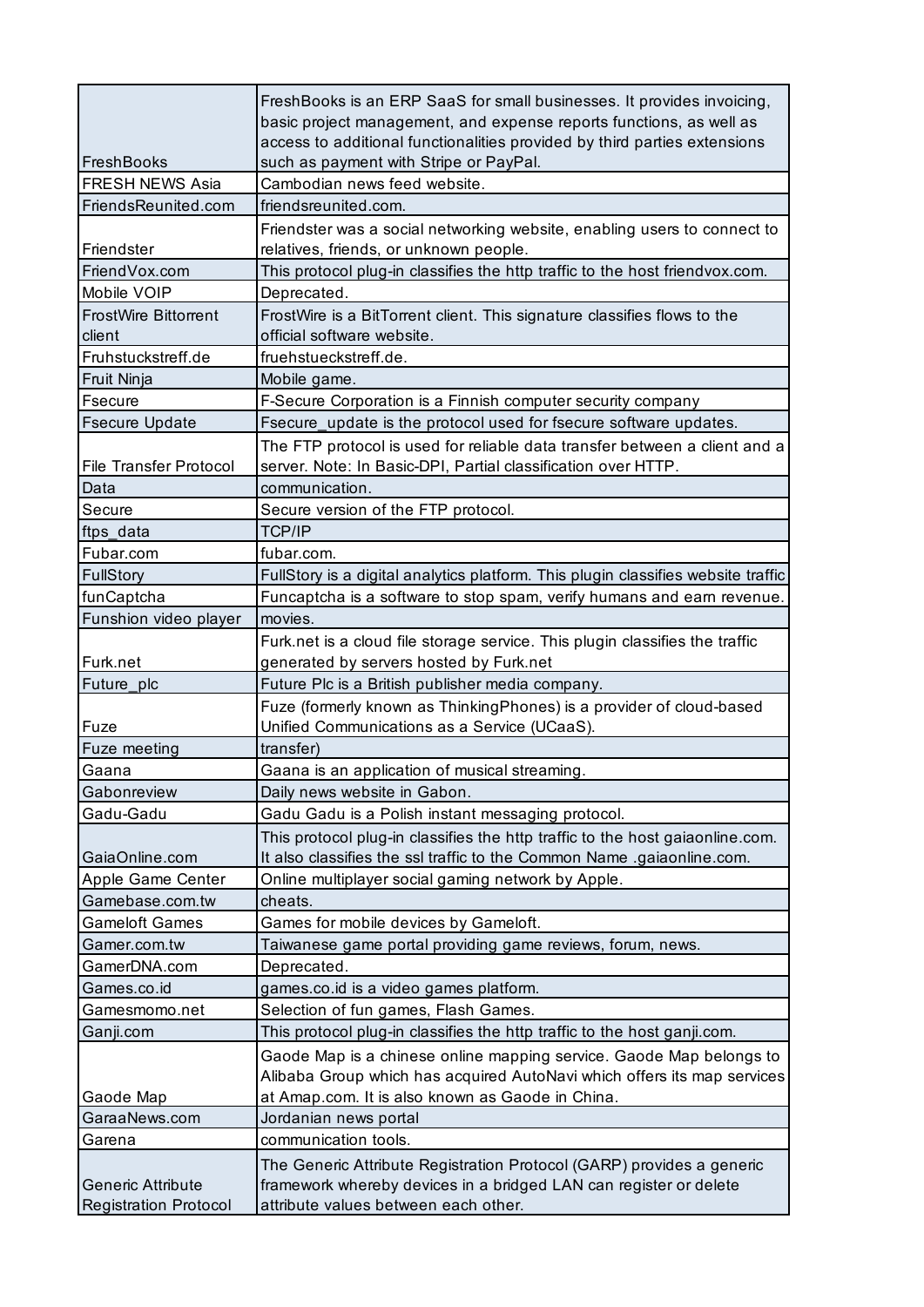| Web portal featuring breaking news, analysis, commentary from Kosovo,                                                                               |
|-----------------------------------------------------------------------------------------------------------------------------------------------------|
|                                                                                                                                                     |
|                                                                                                                                                     |
|                                                                                                                                                     |
|                                                                                                                                                     |
|                                                                                                                                                     |
|                                                                                                                                                     |
|                                                                                                                                                     |
|                                                                                                                                                     |
|                                                                                                                                                     |
|                                                                                                                                                     |
|                                                                                                                                                     |
|                                                                                                                                                     |
|                                                                                                                                                     |
|                                                                                                                                                     |
|                                                                                                                                                     |
|                                                                                                                                                     |
|                                                                                                                                                     |
|                                                                                                                                                     |
|                                                                                                                                                     |
| GDB Remote is a serial protocol used connect gdb to a remote running                                                                                |
|                                                                                                                                                     |
|                                                                                                                                                     |
|                                                                                                                                                     |
|                                                                                                                                                     |
|                                                                                                                                                     |
|                                                                                                                                                     |
|                                                                                                                                                     |
|                                                                                                                                                     |
|                                                                                                                                                     |
|                                                                                                                                                     |
|                                                                                                                                                     |
| Gfycat is a web platform for uploading and hosting short video content.                                                                             |
|                                                                                                                                                     |
|                                                                                                                                                     |
|                                                                                                                                                     |
|                                                                                                                                                     |
|                                                                                                                                                     |
|                                                                                                                                                     |
|                                                                                                                                                     |
|                                                                                                                                                     |
|                                                                                                                                                     |
|                                                                                                                                                     |
|                                                                                                                                                     |
| The General Inter-Orb protocol (GIOP) is used to make requests or return                                                                            |
|                                                                                                                                                     |
|                                                                                                                                                     |
| Giphy is a service which allows to share and discover animated GIFs in                                                                              |
|                                                                                                                                                     |
|                                                                                                                                                     |
| operators and also video contents. This plugin classifies traffic to gitv.tv                                                                        |
| on the same infrastructure that Google uses internally for its end-user<br>Online file storage web service for applications by Google. This plug-in |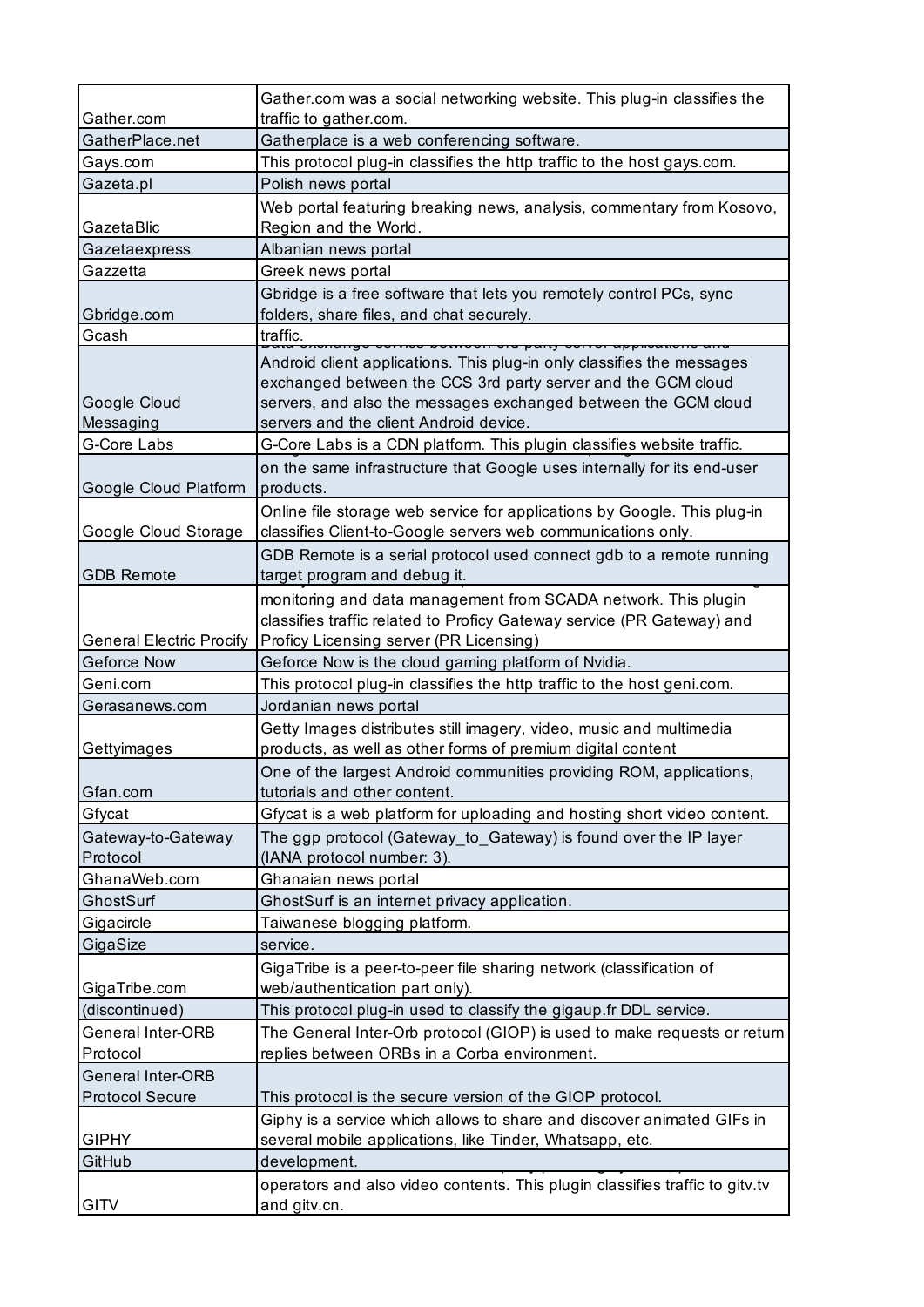| Gizmo               | Google.                                                                                                                                                                                                            |
|---------------------|--------------------------------------------------------------------------------------------------------------------------------------------------------------------------------------------------------------------|
|                     | desktop.glidesociety.com. It also classifies the ssl traffic to the Common                                                                                                                                         |
| Glide services      | Name_glidesociety.com.                                                                                                                                                                                             |
| Globalpublishers    | Tanzanian news portal                                                                                                                                                                                              |
|                     | Globe Telecom is a provider of telecommunications services in the                                                                                                                                                  |
| Globe telco         | Philippines. The plugin classifies website traffic.                                                                                                                                                                |
| Globo.com           | Brazilian news portal                                                                                                                                                                                              |
| Glympse             | time.                                                                                                                                                                                                              |
| Google Mail         | Gmail is the Google webmail service. This plugin also classifies Gmail<br>image proxy server. Google Inbox is now part of Gmail. Note: In Basic-<br>DPI, gmail is sometimes classified as gmail_chat.              |
| <b>Gmail Basic</b>  | Gmail basic is the HTML version of the Google Webmail service.<br>Encrypted traffic is classified as Gmail.                                                                                                        |
| Google Chat         | Google chat is an online Webmessenger from Google.                                                                                                                                                                 |
| Gmail drive         | GMAIL Drive is a Shell Namespace Extension that creates a virtual file<br>system around a Google Mail account, allowing Gmail as a storage<br>medium. GMAIL Drive is only classified over http and not over https. |
| <b>Gmail Mobile</b> | Gmail_mobile is the Google webmail for mobile phones. This protocol<br>decodes only the non-ciphered version.                                                                                                      |
| Gmanetwork          | Filipino website about news and entertainment.                                                                                                                                                                     |
| Gmarket.co.kr       | gmarket.co.kr.                                                                                                                                                                                                     |
| <b>GMTP</b>         | number: 100).                                                                                                                                                                                                      |
| Gmw                 | Chinese news portal.                                                                                                                                                                                               |
| <b>GMX</b> webmail  | GMX is a German webmail. GMX is owned by United Internet.                                                                                                                                                          |
| <b>GNUnet</b>       | GNUnet is a framework for secure peer-to-peer networking mainly used<br>for anonymous file sharing. It is part of the GNU project.                                                                                 |
| Gnutella            | Gnutella is a peer-to-peer protocol. [ gnutella is also known as kadmelia.]<br>Note: In Basic-DPI, Partial classification during file download on Android.                                                         |
| Go90                | Internet TV service owned by Verizon. Deprecated.                                                                                                                                                                  |
| Go Daddy            | Go Daddy is a web hosting service that provides DNS reservation, files<br>transfer through SFTP or FTP and professional emails.                                                                                    |
| Goal.com            | New media company that provides soccer news and entertainment                                                                                                                                                      |
| Gob.bo              | Bolivian government portal                                                                                                                                                                                         |
| GoBoogy             | GoBoogy is a peer-to-peer (p2p) application used to share files with<br>other GoBoogy users over the Internet.                                                                                                     |
| GodTube             | Christian content.                                                                                                                                                                                                 |
| Gogo.mn             | Mongolian search engine and web portal                                                                                                                                                                             |
| Gogobox.com.tw      | Cloud file storage web service.                                                                                                                                                                                    |
| Gogoyoko.com        | This protocol plug-in classified the http traffic to the host gogoyoko.com.                                                                                                                                        |
| Gohappy.com.tw      | Taiwanese E-commerce web portal.                                                                                                                                                                                   |
|                     | This plug-in classifies some web sites developed with go language                                                                                                                                                  |
| Go Lang             | (https://golang.org/)                                                                                                                                                                                              |
| Golden Village      | Singaporian online cinema ticket booking.                                                                                                                                                                          |
| Golden Frog         | and security.                                                                                                                                                                                                      |
| Gomeetnow           | Gomeetnow is a web conferencing software.                                                                                                                                                                          |
| GOMTV.net (VOD)     | Gom TV is a social video website designed for gamers.                                                                                                                                                              |
| Goo.ne.jp           | Japanese web portal owned by NTT                                                                                                                                                                                   |
|                     | Goodnight is a simple voice-chat app for calling and chatting for free,                                                                                                                                            |
| Goodnight           | focused on the Korean, Chinese, and Anglophone markets.                                                                                                                                                            |
| Goodreads.com       | This protocol plug-in classifies the http traffic to the host goodreads.com.                                                                                                                                       |
| Google Search       | engine. This signature only classifies non-encrypted queries to the<br>Google servers.                                                                                                                             |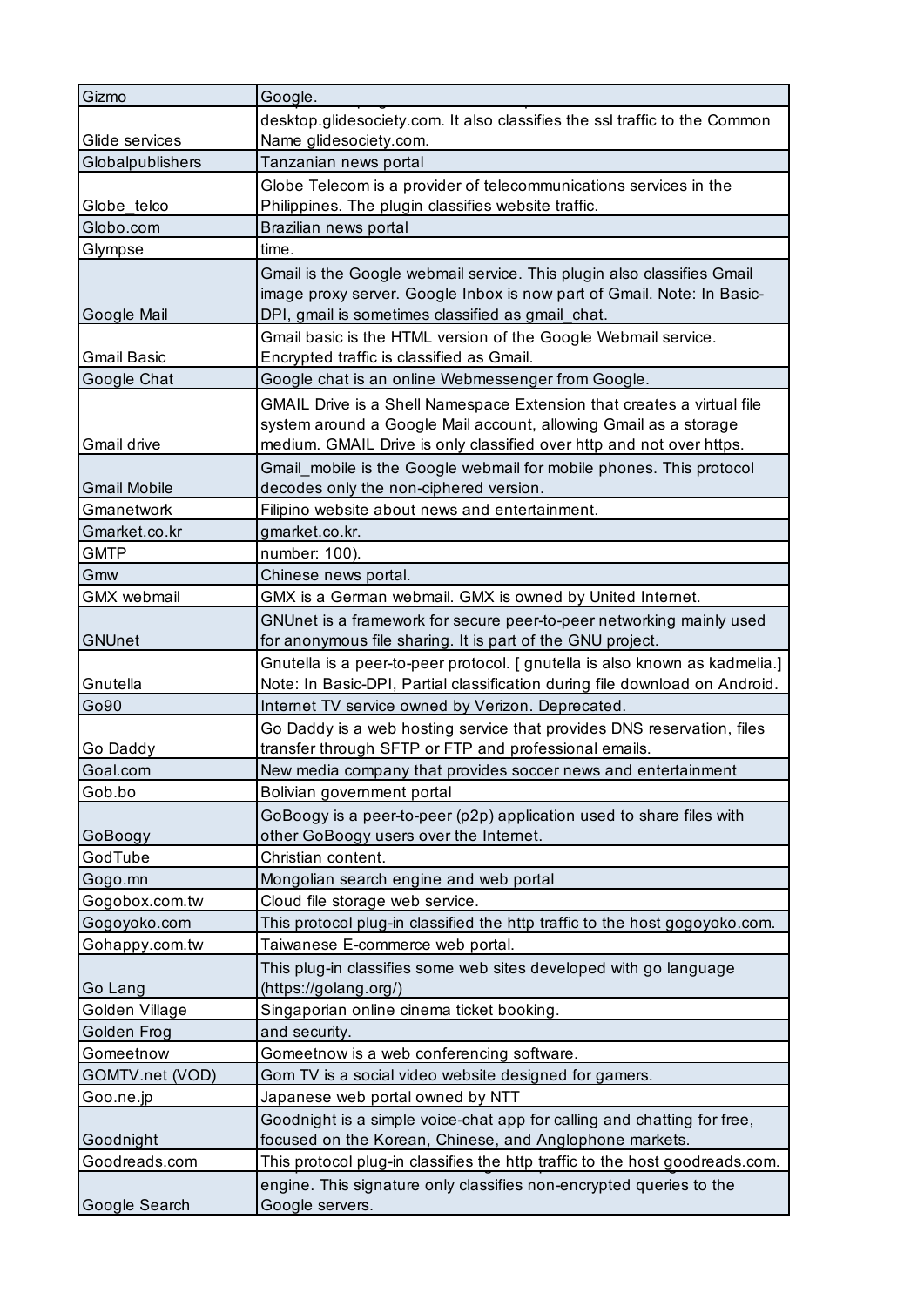| Google Accounts                         | This plugin classifies traffic to the Google Accounts server.                                                                                                                                                                                                                                                                                                            |
|-----------------------------------------|--------------------------------------------------------------------------------------------------------------------------------------------------------------------------------------------------------------------------------------------------------------------------------------------------------------------------------------------------------------------------|
| Google Ads                              | signature includes classification of DoubleClick, Google AdSense and<br>Google AdWords technologies. Note: In Basic-DPI, Partial classification<br>over http/google_gen.                                                                                                                                                                                                 |
| Analytics, Google<br>Marketing Platform | Google Analytics is the enterprise-class web analytics solution that gives<br>you rich insights into your website traffic and marketing effectiveness.                                                                                                                                                                                                                   |
| Google APIs                             | Google APIs is a set of application programming interfaces (APIs)<br>developed by Google which allow communication with Google Services<br>and their integration to other services.                                                                                                                                                                                      |
| Google App Engine                       | platform for developing and hosting web applications in Google-<br>managed data centers.                                                                                                                                                                                                                                                                                 |
| Google Blog                             | blog.google is the public blog of Google (products, news, ).                                                                                                                                                                                                                                                                                                             |
| Google Play Books                       | of the traffic is encrypted with generic Google certificates. The<br>classification of this service then needs non-encrypted traffic to be<br>injected. Classification is also correct for traffic under a proxy and some<br>limited workflows.                                                                                                                          |
| Google Cache                            | Google Cache saves a copy of the webpages which were found by the<br>Google search engine.                                                                                                                                                                                                                                                                               |
| Google Calendar                         | Google Calendar is a Google free online calendar.                                                                                                                                                                                                                                                                                                                        |
| Google Classroom                        | Learning management system for schools by Google.                                                                                                                                                                                                                                                                                                                        |
| Google Code                             | Google.                                                                                                                                                                                                                                                                                                                                                                  |
| (discontinued as of<br>2011-09-14)      | Google Desktop is a desktop search software made by Google, with<br>indexed document metadata.                                                                                                                                                                                                                                                                           |
| Google Documents<br>(aka Google Drive)  | On-line file storage and sharing web-service by Google. Important: most<br>of the traffic is encrypted with generic Google certificates. The<br>classification of this service then needs non-encrypted traffic to be<br>injected. Classification is also correct for traffic under a proxy and some<br>limited workflows. [ google_docs is also known as google_drive.] |
| Google Earth                            | Google Earth is a program used to view a virtual Earth in 3D. Part of the<br>traffic generated on Windows and Mac is classified as google_maps.                                                                                                                                                                                                                          |
| Google Generic                          | running on top of Google platforms. Note: In Basic-DPI, Partial<br>classification over http.                                                                                                                                                                                                                                                                             |
| Google Groups                           | Google Groups allows the user to create and post in forums and email-<br>based groups.                                                                                                                                                                                                                                                                                   |
| Google Inbox                            | improving email productivity and organization. Deprecated (Closed since<br>April 2, 2019).                                                                                                                                                                                                                                                                               |
| <b>Google Local Guides</b>              | Local Guides is a global community of explorers sharing their discoveries<br>on Google Maps.                                                                                                                                                                                                                                                                             |
| Google Maps                             | encrypted traffic is classified as google. This plug-in also classifies the<br>traffic destined to the Google Location service or third-party applications<br>using its API, to locate a device.                                                                                                                                                                         |
| Google Messages                         | interface is also available that can be synchronized in both ways with<br>mobile application. Classification of RCS traffic may depend on<br>telecommunication service provider.                                                                                                                                                                                         |
| Google News                             | Google.                                                                                                                                                                                                                                                                                                                                                                  |
| Google One                              | applications.                                                                                                                                                                                                                                                                                                                                                            |
| Google Pay                              | Google Pay is an application that centralizes payment cards, loyalty<br>cards, and gift cards. Payments can be made on line or in stores through<br>NFC (Near Field Communication).                                                                                                                                                                                      |
|                                         |                                                                                                                                                                                                                                                                                                                                                                          |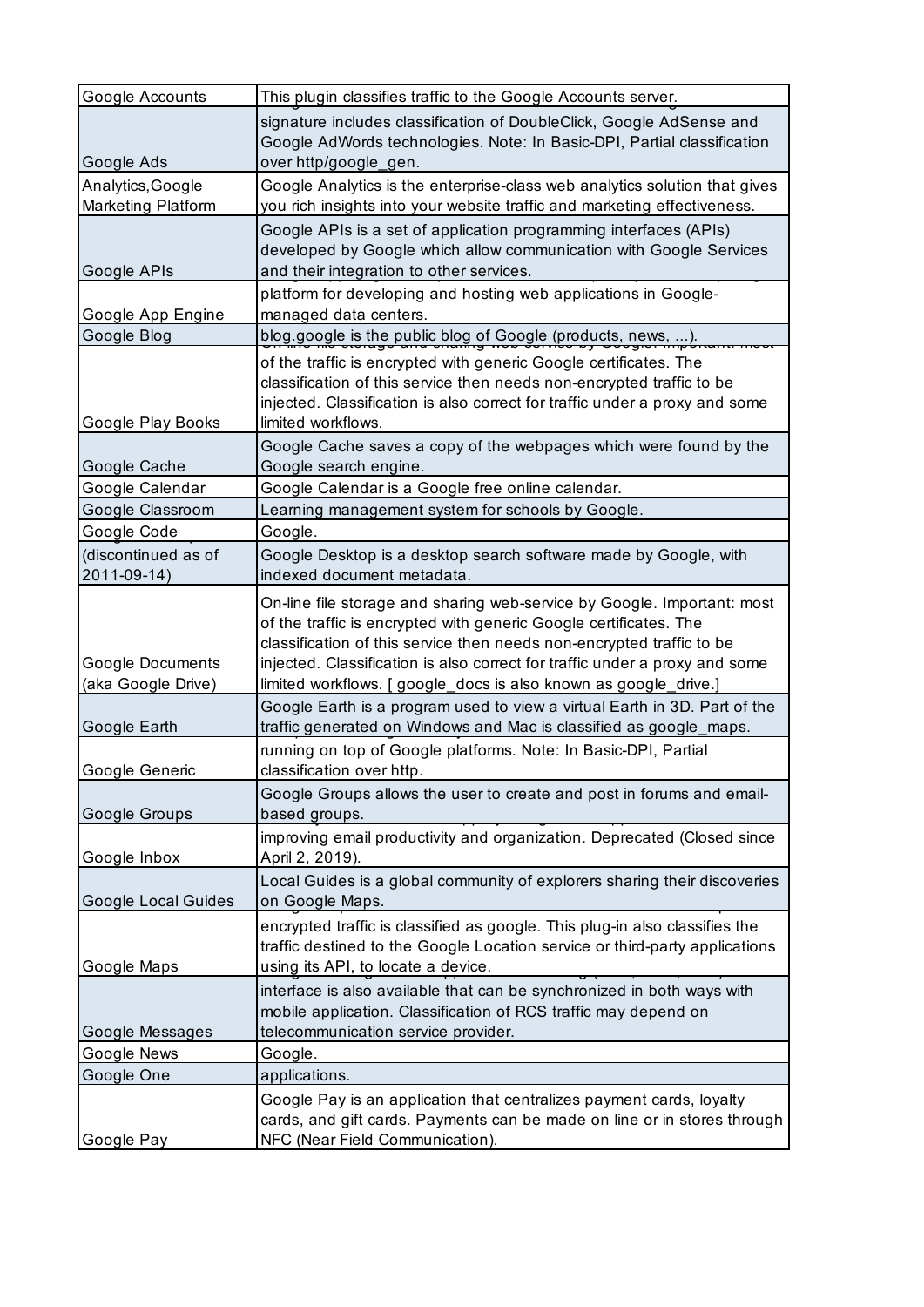| Google Photos<br>(formerly Google<br>Picasa)           | synchronize pictures or videos over the web. It replaces Google Picasa.<br>This signature only classifies a small portion of the application access.<br>This plugin also classifies Google hosting photos services. The other<br>streams are classified as generic Google flows. |
|--------------------------------------------------------|----------------------------------------------------------------------------------------------------------------------------------------------------------------------------------------------------------------------------------------------------------------------------------|
| Google Picasa                                          | Google Picasa is a digital photo and video organizer used to edit and<br>synchronize pictures or videos over the web.                                                                                                                                                            |
| Google Play Store                                      | Google Play Store (formerly Android Market) is an online software store<br>developed by Google for Android OS devices.                                                                                                                                                           |
| Google Play Music                                      | Google Play Music is a music streaming service and online music locker<br>operated by Google.                                                                                                                                                                                    |
| Google Plus                                            | Google Plus is a social network. It is classified when sharing from an<br>external link. Other traffic is classified as google or google_cache.                                                                                                                                  |
| Google Safe Browsing                                   | against threats. This signature detects a Google Safebrowse<br>Submission.                                                                                                                                                                                                       |
| Google Sky                                             | Google Sky Map is an outer space viewer Android mobile application.                                                                                                                                                                                                              |
| Google Spaces                                          | A cross-platform application for group messaging and sharing. One of<br>many Google services.                                                                                                                                                                                    |
| Google Sprayscape                                      | Sprayscape is a photo application for mobile devices running Android,<br>developed by Google.                                                                                                                                                                                    |
| Google Stadia                                          | Google Stadia is a platform of cloud gaming allowing players to play<br>within Web browsers.                                                                                                                                                                                     |
| Google Secure User<br><b>Plane Location</b>            | Google SUPL is the Secure User Plane Location (SUPL) generated by<br>Android.                                                                                                                                                                                                    |
| Google Tag Manager                                     | applications.                                                                                                                                                                                                                                                                    |
| Google Takeout                                         | Google Takeout allows users of Google products to export their data to a<br>downloadable archive file. The download is classified as gstatic.                                                                                                                                    |
| Google Toolbar                                         | The Google Toolbar is an extension for Internet Explorer and Mozilla<br>Firefox which provides a search box, a pop-up blocker, a translator, etc                                                                                                                                 |
| Google Translate                                       | Google Translate is the Google translation tool.                                                                                                                                                                                                                                 |
| Google Trusted Store<br>(Google Commerce)              | Google Trusted Store classifies access to the Google Trusted Store web<br>API.                                                                                                                                                                                                   |
| Google Video hosting<br>service                        | Youtube applications (Youtube, Kids, Music and Google Program such<br>Youtube Premium).                                                                                                                                                                                          |
| Google Web Light                                       | Allows to get a faster loading of web pages by browsing a lightweight<br>version of websites. Google Web Light acts like a web proxy.                                                                                                                                            |
| GoogleBot                                              | Web crawler (spider) used by the Google Search engine. This plug-in will<br>classify the bot HTTP requests, but the ixEngine won't detect web<br>services that are crawled by the bot.                                                                                           |
| Generic Object<br><b>Oriented Substation</b><br>Events | GOOSE (Generic Object Oriented Substation Events) is a controlled<br>model mechanism in which any format of data (status, value) is grouped<br>into a data set and transmitted within a time period of 4 millisecond.                                                            |
| Goplan                                                 | Goplan is an online project management and collaboration tool for<br>individuals and teams. Deprecated.                                                                                                                                                                          |
| GossipLankaNews.com                                    | Srilankan news portal                                                                                                                                                                                                                                                            |
| <b>GoToDevice Remote</b><br>Administration             | GoToDevice is a remote control and administration tool.                                                                                                                                                                                                                          |
| GoToMeeting Online<br>Meeting                          | GoToMeeting is an online meeting service developed by Citrix. Note: In<br>Basic-DPI, Partial classification over https.                                                                                                                                                          |
| GoToMyPC Remote                                        | Citrix GoToMyPC is a secured web-based remote access solution,                                                                                                                                                                                                                   |
| Access                                                 | enabling to take control of a PC/MAC from a web browser.                                                                                                                                                                                                                         |
| Gougou.com                                             | Gougou is a chinese web search engine.                                                                                                                                                                                                                                           |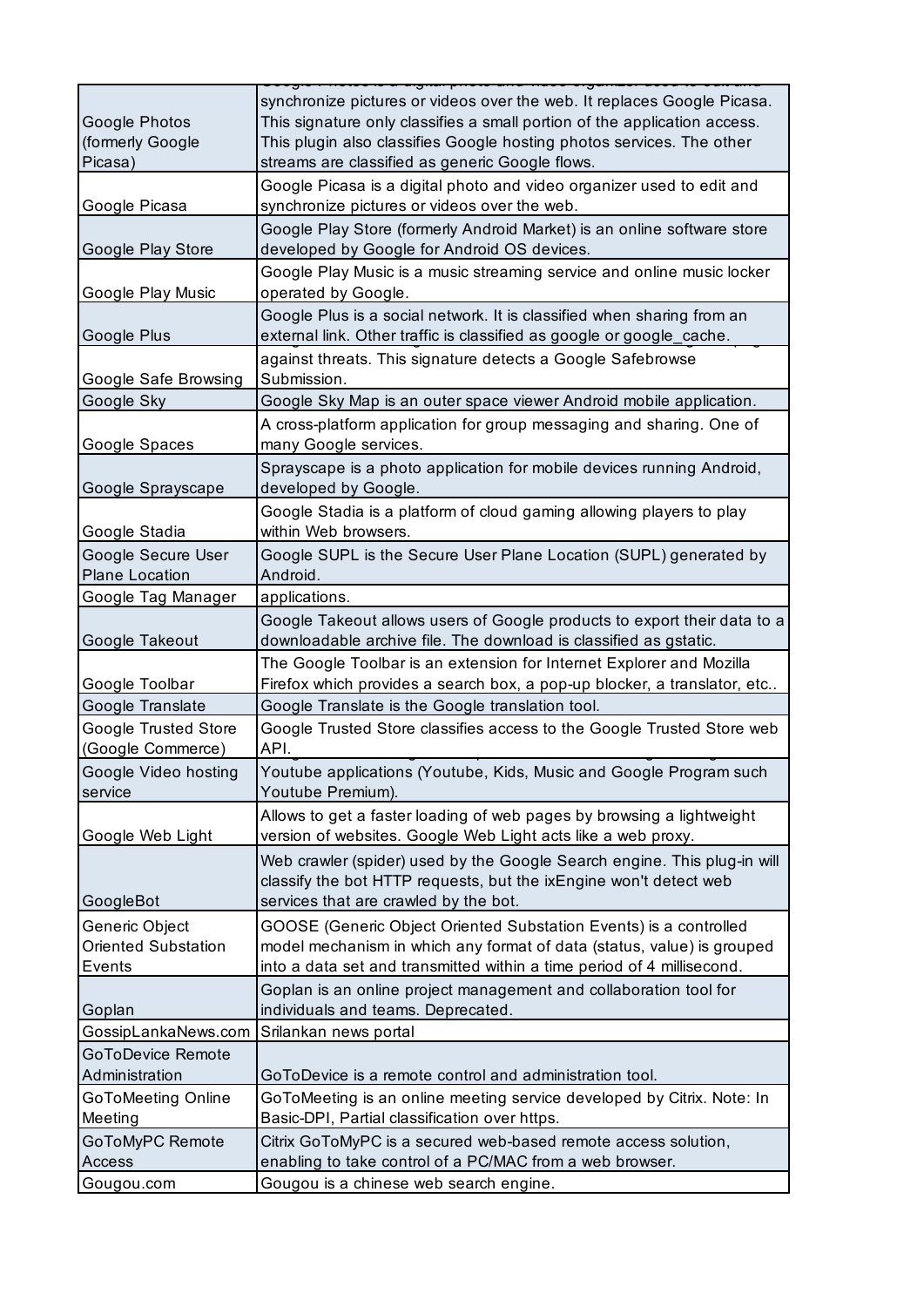|                                   | Gov.sg is the web portal for Singapore Government. This plugin classifies                                              |
|-----------------------------------|------------------------------------------------------------------------------------------------------------------------|
| Singapore Government              | the website traffic.                                                                                                   |
| GoZambia JOBS                     | Job seeking website in Zambia.                                                                                         |
| <b>Grab Transport Food-</b>       | Grab Taxi is a company offering ride hailing service in South East of                                                  |
| <b>Delivery Payments</b>          | Asia.                                                                                                                  |
| Graboid                           | Graboid Video is an application for downloading and watching videos.                                                   |
| Grammarly                         | platform.                                                                                                              |
| Granma                            | The official website for the PCC (Partido Comunista De Cuba).                                                          |
| Gratisindo.co.id                  | This protocol plug-in classifies the gratisindo http traffic.                                                          |
| Gravatar                          | Gravatar allows picture-based user identification.                                                                     |
| <b>Generic Routing</b>            | The Generic Routing Encapsulation protocol (GRE) is used to                                                            |
| Encapsulation                     | encapsulate a protocol into another one generically.                                                                   |
| <b>GREE Games</b>                 | Japanese web portal dedicated to smartphone games                                                                      |
|                                   | Lebanon news website publishing Environmental, Political, Social,                                                      |
| Greenarea                         | Science, Technology and varieties news.                                                                                |
| Grid.mk                           | Macedonian news portal                                                                                                 |
|                                   | GridFTP is an extension to the FTP protocol for the grid computing                                                     |
| GridFTP                           | platform Globus to allow peer-to-peer transfers of large files                                                         |
| Grono.net                         | Deprecated.                                                                                                            |
|                                   | Microsoft Office Groove is a desktop application designed for document                                                 |
|                                   | collaboration in teams with members who are regularly off-line or who do                                               |
| Microsoft Office Groove           | not share the same network security clearance.                                                                         |
|                                   | Grooveshark was an online unlimited service for music (closed on 2015-                                                 |
| Grooveshark                       | 04-30). This plug-in classifies the Grooveshark.io clone.                                                              |
| Groupon                           | Groupon is a e-commerce marketplace platform.                                                                          |
|                                   | Novell Groupwise is a groupware, instant-messaging and mail-                                                           |
| Groupwise (Novell)                | application. Note: In Basic-DPI, Partial classification over http.                                                     |
|                                   | and delivery service that connects diners with local takeout restaurant.                                               |
|                                   | This plugin classifies traffic from France even if the service is not yet                                              |
| Grubhub                           | available.                                                                                                             |
| Gsshop.com                        | gsshop.com.                                                                                                            |
|                                   | GStatic is a download server providing static resources (like CSS) or                                                  |
| Google GStatic                    | scripts for Google web applications.                                                                                   |
|                                   | This plugin classify GSuite's administration panel and requests to GMail                                               |
| Google GSuite                     | using GSuite accounts.                                                                                                 |
| GT Racing 2: The Real             | Mobile game, edited by Gameloft. Most of the traffic should be classified                                              |
| Car Experience                    | as gameloft.                                                                                                           |
| <b>Grand Theft Auto 5</b>         | GTA5 is video game, with online play mode.<br>בתחום Signature classines part or tile flows related to tile Google חוזר |
|                                   | audio/video calls applications both for PC and mobile devices. The                                                     |
|                                   | Google Hangouts, Google Allo, and Google Duo applications are                                                          |
|                                   | partially classified by this signature. The RTP audio/video flows of Google                                            |
| Google Talk (incl.                | Hangouts and Google Duo are classified using DNS Caching and STUN                                                      |
| Hangouts and Allo and             | metadata. [ gtalk is also known as google_hangouts, google_allo and                                                    |
| Duo)                              | google_duo.]                                                                                                           |
|                                   | The GPRS Tunneling Protocol (GTP) is used to create a tunnel between                                                   |
| <b>GPRS Tunneling</b>             | the SGSN and GGSNs of a mobile operator network, thus allowing                                                         |
| Protocol                          | mobile station data to be transmitted.                                                                                 |
|                                   | networks (LTE). Its purpose is to exchange control message between the                                                 |
|                                   | MME, the SGW and the PGW. These messages lead to the creation of                                                       |
| <b>GPRS Tunneling</b>             | an IP data tunnel between the eNodeB, the SGW and the PGW, thus                                                        |
|                                   |                                                                                                                        |
| Protocol version 2<br>GuamPDN.com | allowing mobile station data to be transmitted.<br>Guamanian news portal                                               |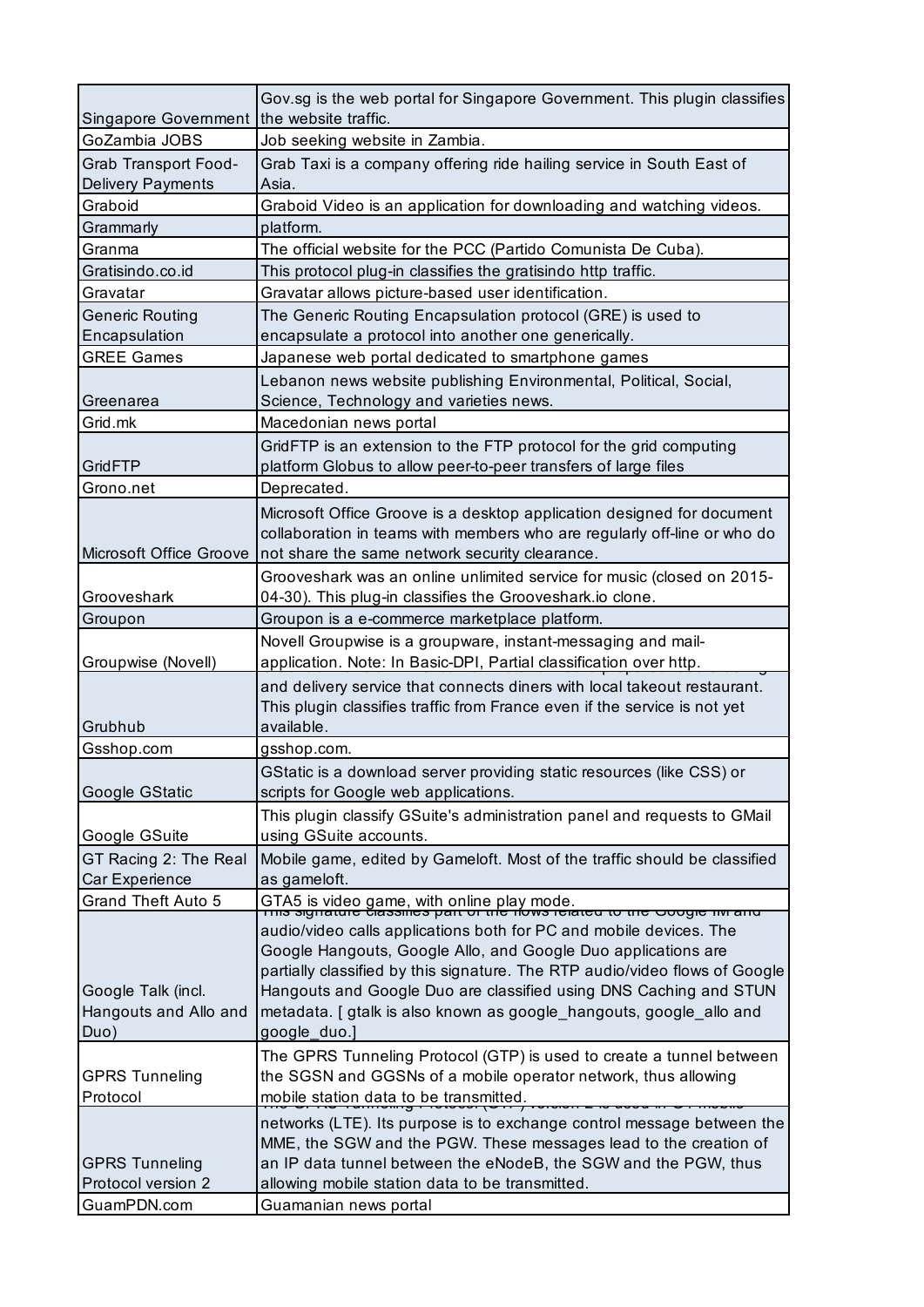| Guatevision                            | Guatemalan television channel website.                                                                                                                                                                 |
|----------------------------------------|--------------------------------------------------------------------------------------------------------------------------------------------------------------------------------------------------------|
|                                        | This protocol plug-in classifies the http traffic to the host                                                                                                                                          |
| Gudanglagu.com                         | gudanglagu.com. Deprecated.                                                                                                                                                                            |
| Guineenews                             | News and classified ads website popular in Guinea.                                                                                                                                                     |
| Gulfup.com                             | the Gulf                                                                                                                                                                                               |
| Gumtree.com                            | Gumtree is the first site for free classifieds ads in the UK for buying and<br>selling items, cars, properties, and find or offer jobs. It's also accessed<br>from South Africa, Australia and Poland. |
| <b>Gige Vision Control</b><br>Protocol | GVCP stands for Give Vision Control Protocol a standard for industrial<br>cameras supported by several companies. This plugin classifies GVCP<br>traffic related to control and discovery.             |
| <b>GYAO</b>                            | GyaO is a video website operated by Yahoo Japan.                                                                                                                                                       |
|                                        | The H225 Protocol is a VoIP protocol, used for call signaling and RAS                                                                                                                                  |
| H <sub>225</sub>                       | (Registration, Admission and Status).                                                                                                                                                                  |
| H <sub>245</sub>                       | H245 is a VoIP protocol, used for call signaling codec negotiation.                                                                                                                                    |
| (Megaco) in binary<br>mode             | h248 Protocol (Megaco) in binary mode.                                                                                                                                                                 |
| h248 Protocol                          |                                                                                                                                                                                                        |
| (Megaco) in text mode                  | h248 Protocol (Megaco) in text mode.                                                                                                                                                                   |
| Habbo.com                              | Habbo is a is a social-networking site that offers games and chat.                                                                                                                                     |
| Haber7                                 | Turkish tv streaming website                                                                                                                                                                           |
| Apache Hadoop                          | processing of huge amounts of data across servers that both store and<br>process the data.                                                                                                             |
|                                        | Half-Life and Half-Life 2 are two first-person shooter video games                                                                                                                                     |
| Half-Life                              | developed by Valve Corporation and provide on-line gaming features.                                                                                                                                    |
| Halo                                   | Halo is a video game First Personal Shooter (FPS) available on Microsoft<br>platforms (PC, Xbox) and published by Microsoft. This plugin classifies<br>the Halo 5 game exclusive to XboxOne.           |
| LogMeln Hamachi                        | traffic to the LogMeIn servers used by Hamachi. The P2P VPN streams<br>between users are using IPSEC, and won't be classified as hamachi, but<br>ipsec instead.                                        |
| Hamariweb                              | Infotainment web portal in Pakistan.                                                                                                                                                                   |
| Hambastagi                             | Web portal of the Solidarity Party of Afghanistan (small political party).                                                                                                                             |
| Hami Book                              | Traffic from hamibook website.                                                                                                                                                                         |
| Hami Cloud                             | Traffic from hamicloud website.                                                                                                                                                                        |
| Hami Music                             | Traffic from Hami Music website.                                                                                                                                                                       |
|                                        | Cyber Internet Cafe management software including monitoring,                                                                                                                                          |
| Handy Cafe                             | membership accounting, firewall, etc.                                                                                                                                                                  |
| Hangame.com                            | Hangame is an online game portal.                                                                                                                                                                      |
| Hankooki.com                           | This protocol plug-in classifies the http traffic to the host hankooki.com.                                                                                                                            |
| Hankyung.com                           | This protocol plug-in classifies the traffic to the host hankyung.com.                                                                                                                                 |
| Hao123                                 | This protocol plug-in classifies the http traffic to the host hao123.com.                                                                                                                              |
| <b>HAProxy</b>                         | load balancer and proxy server for TCP and HTTP-based applications.<br>This plugin classifies Proxy Protocol for TCP encapsulation over<br>IPv4/IPv6.                                                  |
| Haqqin                                 | Armenian news website.                                                                                                                                                                                 |
| Hardsextube.com                        | hardsextube.com is a adult videos website.                                                                                                                                                             |
| Hardwarezone                           | Singaporean website about hitec gears. Includes product guides and<br>classified ads as well.                                                                                                          |
| Harry Potter                           | Niantic Labs.                                                                                                                                                                                          |
|                                        | Sentinel is a license manager from Thales. This plugin classifies the                                                                                                                                  |
| Sentinel HASP                          | version delivered with MasterCam, a CNC software, version 2019.                                                                                                                                        |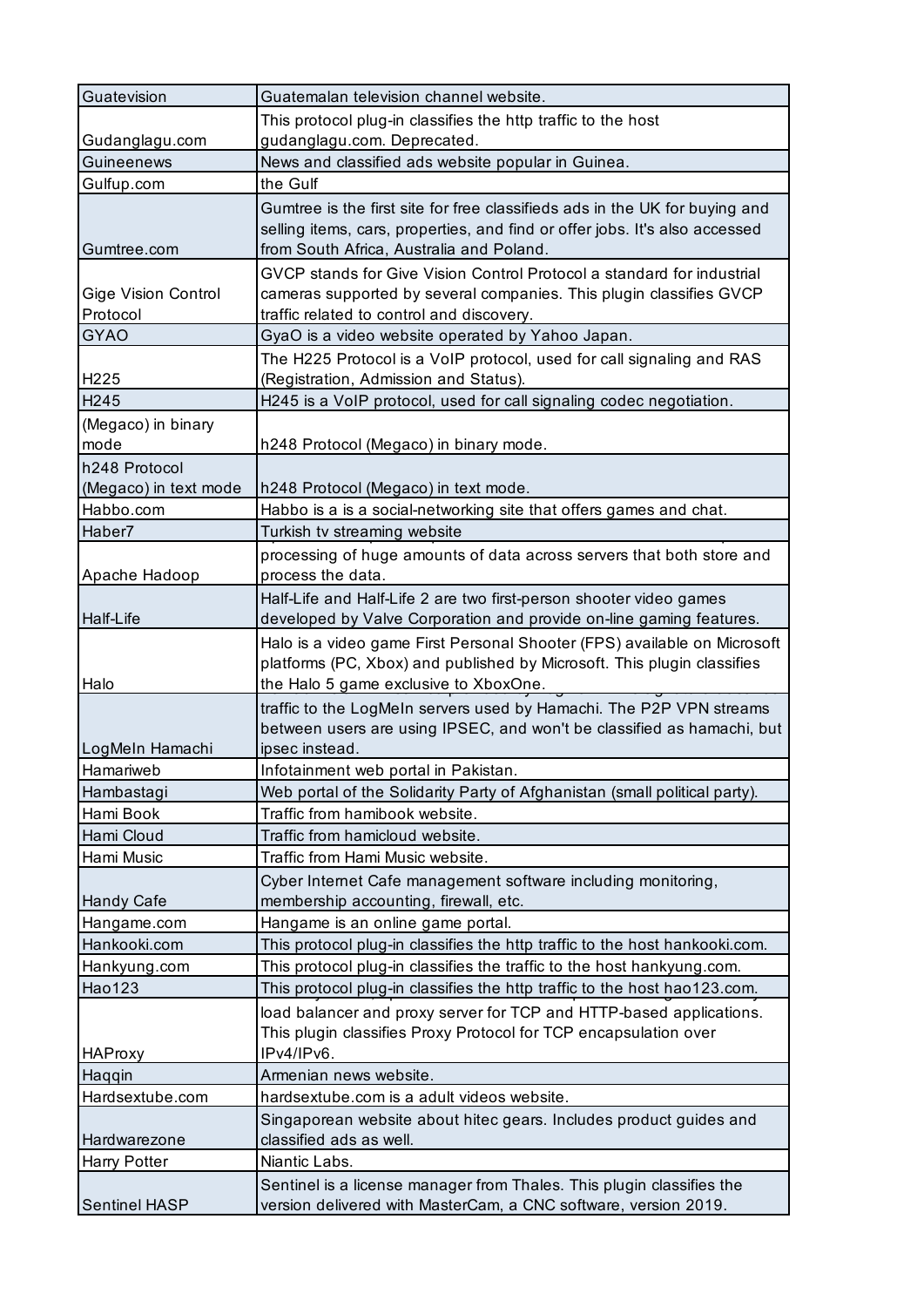| Hatena.ne.jp                   | Japanese web portal dedicated to social networking                                                                     |
|--------------------------------|------------------------------------------------------------------------------------------------------------------------|
| Haveeru.com.mv                 | Maldivian news portal                                                                                                  |
| Hadoop Base                    | Hbase is a distributed database based on Google Bigtable.                                                              |
|                                | Home Box Office (or HBO) is an American pay TV channel. This plugin                                                    |
| <b>HBO</b>                     | classifies website traffic.                                                                                            |
|                                | On-demand video streaming website powered by the HBO American TV                                                       |
| HBO GO                         | channel. This plugin classifies HBO GO and HBO NOW traffic.                                                            |
|                                | On-demand video streaming website powered by the HBO american TV                                                       |
| <b>HBO Nordic</b>              | channel but only available in Sweden, Norway, Denmark and Finland.                                                     |
| System                         | Protocol used by Hadoop to store and exchange data across a cluster.                                                   |
|                                | High-Level Data Link Control (HDLC) is a data link layer protocol                                                      |
| High-Level Data Link           | standardized by ISO/IEC 13239:2002. This plugin classifies Frame Type                                                  |
| Control                        | 3 when transported over TCP/IP.                                                                                        |
|                                | Heap is web and mobile analytics software library that automatically                                                   |
| Heap                           | captures every user action in a Web or iOS app.                                                                        |
|                                | Hearthstone is an online multiplayer card game, developed and                                                          |
| Hearthstone                    | published by Activision-Blizzard.                                                                                      |
| Heavy.com                      | News website.                                                                                                          |
| Helpshift                      | Helpshift is a support desk platform for native apps.                                                                  |
| Hemnet                         | Hemnet is a Swedish Real Estate application and website.                                                               |
|                                | also classifies the ssl traffic to the Common Name                                                                     |
| Heraldm.com                    | emember.heraldcorp.com.                                                                                                |
|                                | On-line maps and localization service brought by NAVTEQ and Nokia                                                      |
|                                | Maps. This plug-in both classifies the "here.com" maps website browsing,                                               |
| Nokia Here API                 | and the Nokia NLP API (REST) usage by third party applications.                                                        |
| Heroku                         | Heroku is a cloud Platform-as-a-Service.                                                                               |
|                                |                                                                                                                        |
| Hespress.com                   | Moroccan news portal                                                                                                   |
| Heureka.cz                     | Czech e-commerce website                                                                                               |
|                                | Hexatech is an anonymous VPN software released by Betternet (formerly                                                  |
| Hexatech                       | vpnintouch) company. Betternet was bought by AnchorFree in 2015.                                                       |
| Hexun.com                      | Chinese finance news portal.                                                                                           |
| HGTV.com                       | This protocol plug-in classifies the http traffic to the host hgtv.com.                                                |
|                                | Hi5 is a social networking website, enabling users to connect to relatives,                                            |
| Hi <sub>5</sub> .com           | friends, or unknown people.                                                                                            |
| Hibapress                      | Moroccan news portal.                                                                                                  |
| <b>Hideman VPN</b>             | features.                                                                                                              |
| HideMyAss                      | HideMyAss is a popular anonymizing web proxy.                                                                          |
|                                | High Entropy is a virtual protocol used to detect potentially encrypted                                                |
|                                | payloads. Important note: the classification of this layer is effective since                                          |
|                                | the 4.18.0 version of the ixEngine framework. The classification is based                                              |
|                                | on two methods: entropy value computation, and printable strings                                                       |
| <b>High Entropy</b>            | detection. This concerns only unknown sessions over TCP and UDP.                                                       |
| Highwinds<br>Hihi <sub>2</sub> | Highwinds is a content delivery network.                                                                               |
|                                | Website specialized in international soccer.                                                                           |
|                                | Hiido (Haidu Cloud) is a chinese self-service big data service to make                                                 |
| Hiido - Haidu Cloud            | analytics and statistics platform used for example by yy. This plugin<br>classifies traffic to hiido.com and hiido.cn. |
| Hike Messenger                 | Hike Messenger is an Indian instant messaging application.                                                             |
| (games.hinet.net)              | Taiwanese game portal providing game reviews, forum, news.                                                             |
|                                | The hip protocol (Host Identity Protocol) is found over the IP layer (IANA                                             |
| <b>Host Identity Protocol</b>  | protocol number: 139).                                                                                                 |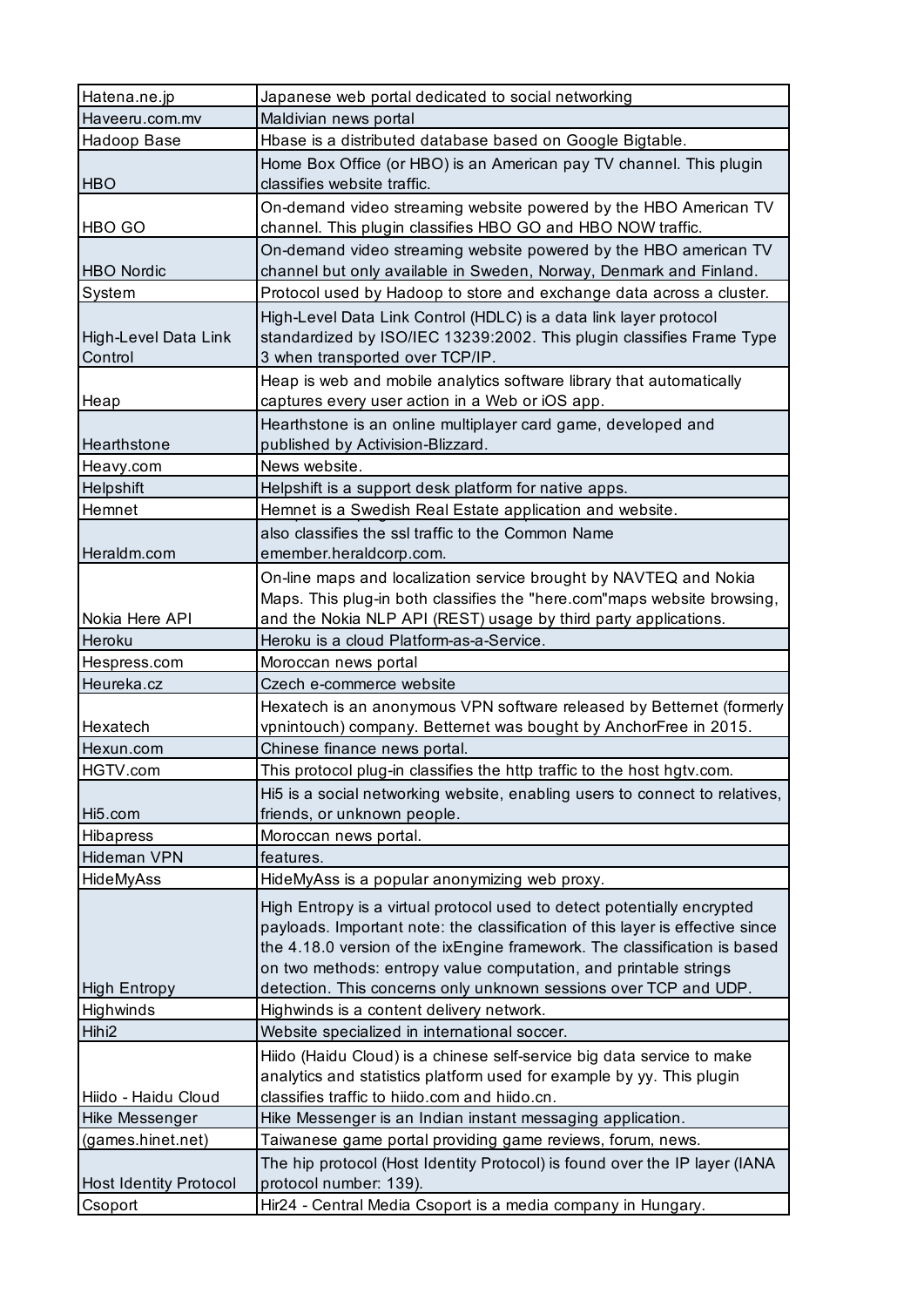| Hirufm                             | Srilankan radio website                                                                                                                                            |
|------------------------------------|--------------------------------------------------------------------------------------------------------------------------------------------------------------------|
| <b>Hiru News</b>                   | News Portal in Sri Lanka, broadcasting in Sinhalese, Tamil and English.                                                                                            |
| <b>Hitbox</b>                      | Hitbox is a gaming and eSports live streaming platform. Deprecated.                                                                                                |
| <b>HK Observatory</b>              | HK Observatory is a weather forecast service in Hong Kong.                                                                                                         |
| Hkgolden.com                       | Game and electonics news portal based in Hong Kong                                                                                                                 |
| HLN.be                             | Belgian news portal                                                                                                                                                |
| <b>Host Monitoring</b><br>Protocol | The hmp protocol (Host Monitoring) is found over the IP layer (IANA<br>protocol number: 20).                                                                       |
| HockeyApp                          | mobile platforms. Some traffic may consist of crash logs, analytic reports,<br>new-version notifications and updates. HockeyApp has been acquired by<br>Microsoft. |
| Hockey Curve                       | Hockey Curve is a marketing technology service provider.                                                                                                           |
| Hola                               | News and lifestyle webportal popular in Andorra.                                                                                                                   |
| Hola Web Proxy                     | Free web proxy enabling users to browse the web without censorship or<br>bandwidth throttling.                                                                     |
| <b>Honeywell Process</b>           |                                                                                                                                                                    |
| <b>History Database</b>            | Traffic related to Honeywell Process History Database (PHD).                                                                                                       |
| <b>HOOQ</b>                        | HOOQ is a video on demand streaming service deployed in Asia (2018).                                                                                               |
| Hootsuite                          | Hootsuite is a social media management system.                                                                                                                     |
| IPv6 Hop-by-Hop                    | The hopopt protocol (IPv6 Hop-by-Hop Option) is found over the IP layer                                                                                            |
| Option                             | (IANA protocol number: 0).                                                                                                                                         |
|                                    | Horizon GO provides live TV, streams movies and series on demand.                                                                                                  |
| Horizon GO                         | This plugin classifies the traffic on horizon.tv and ziggogo.tv.                                                                                                   |
| HospitalityClub.org                | This protocol plug-in classifies the traffic to the host hospitalityclub.org.                                                                                      |
|                                    | The host protocol (Any host internal protocol) is found over the IP layer                                                                                          |
| Host internal protocol             | (IANA protocol number: 61).                                                                                                                                        |
|                                    | Hot VPN is a free unlimited VPN proxy and WiFi security. This plugin is                                                                                            |
| Hot VPN                            | deprecated and now classified as springtech_vpn.                                                                                                                   |
| Hotels.com                         | Hotels.com is an online booking or finding hotels platform. This plugin<br>classifies website and iOS application traffic.                                         |
| Hotfile.com                        | On-line file sharing service.                                                                                                                                      |
| hotjar                             | Hotjar is a web and mobile website analytics services, providing heatmap,<br>survey, feedback, etc                                                                 |
|                                    | The Hotline protocol is used to upload/download files, to chat and to get                                                                                          |
| HotLine                            | news about chatters (it is not a peer-to-peer protocol).                                                                                                           |
|                                    | The Hotspot Shield application secures internet connections made from                                                                                              |
| <b>Hotspot Shield</b>              | public access points using a VPN network.                                                                                                                          |
| Houseparty                         | Houseparty is a social network with video capabilities.                                                                                                            |
| Hands On Video Relay               | HOVRS is a Hands On Video Relay Service. This plugin classifies traffic                                                                                            |
| Services                           | to i711.com, hovrs.com, purple.us and purplevrs.com.                                                                                                               |
| Howcast.com                        | .howcast.com.                                                                                                                                                      |
| HowStuffWorks.com                  | howstuffworks.com.                                                                                                                                                 |
| Hoxx VPN                           | Hoxx VPN is a popular anonymizing web proxy.                                                                                                                       |
|                                    | HP WebJet Admin (WjA) is a printer management software for HP                                                                                                      |
| HP Webjet Admin (WjA)              | printers. This plugin classifies secured web services of HP WjA.                                                                                                   |
|                                    | collecting metrics and applying configurations. It may be connected to                                                                                             |
| <b>HPE operation Agent</b>         | <b>HPE Operation Bridge</b>                                                                                                                                        |
| <b>HPE Operation Bridge</b>        | IT teams                                                                                                                                                           |
|                                    | HPE Insight Manager is an inventory and health monitoring software for                                                                                             |
|                                    | HP enterprise class hardware and have basic support for other vendors.                                                                                             |
|                                    | This plugin classify flows to the web UI, iLo, Linux servers running                                                                                               |
| <b>HPE Insight Manager</b>         | WBEM, and Windows servers with WMI.                                                                                                                                |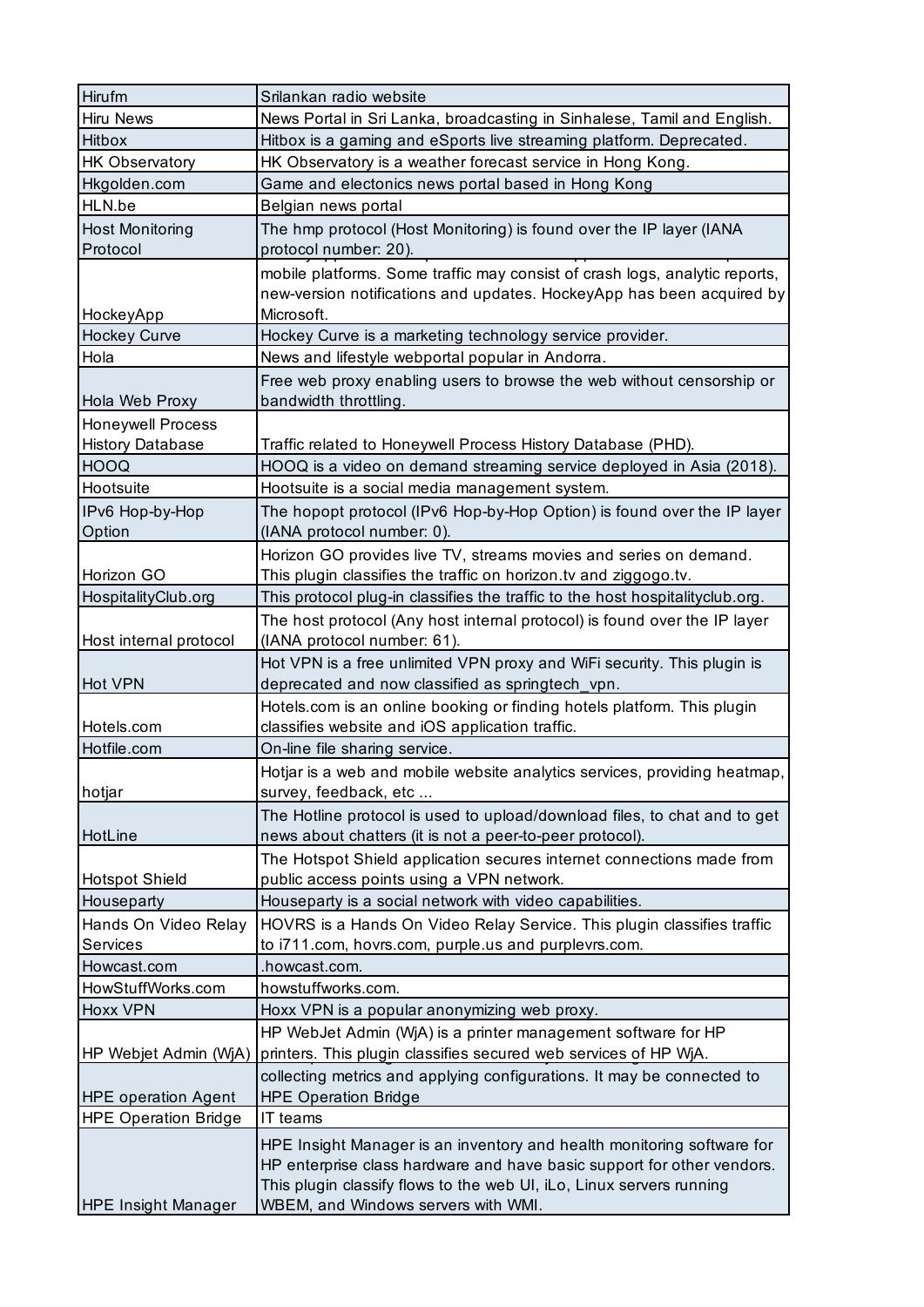| HP Extended Local-<br><b>Link Control</b>        | HP Extended Local-Link Control is an LLC protocol enhancement. It is<br>HP proprietary.                                                                                                                                                        |
|--------------------------------------------------|------------------------------------------------------------------------------------------------------------------------------------------------------------------------------------------------------------------------------------------------|
| Procedure Call                                   | HPRC is used between client and NameNode machine.                                                                                                                                                                                              |
| Sanomat)                                         | Finnish news portal                                                                                                                                                                                                                            |
| <b>HSBC Bank</b>                                 | <b>HSBC banking website</b>                                                                                                                                                                                                                    |
| High-availability<br>Seamless Redundancy         | High-Availability Seamless Redundancy provides redundancy for<br>industrial Ethernet networks. This headers is used for packet duplication<br>removal. The ixEngine doesn't run the duplication removal algorithm.                             |
| <b>Hot Standby Router</b><br>Protocol            | The Cisco Hot Standby Router Protocol (HSRP) enables you to manage<br>router redundancy in a network.                                                                                                                                          |
| HSR/PRP supervision<br>frame                     | High-Availability Seamless Redundancy (HSR) and Parallel Redundancy<br>Protocol (PRP) provide redundancy for industrial Ethernet networks. This<br>plugin classifies supervision frames.                                                       |
| Protocol                                         | The Hypertext Transfer Protocol (HTTP) is used for browsing the web.                                                                                                                                                                           |
| HyperText Transfer<br>Protocol version 2         | HTTP/2 is the second major version of the HTTP network protocol used<br>by the World Wide Web.                                                                                                                                                 |
| <b>HTTP</b> Injector                             | HTTP Injector is a VPN tool. This plugin classifies the ssh tunneling.<br>high_entropy plugin must be enabled to get shadowsocks classification.                                                                                               |
| <b>HyperText Transfer</b>                        |                                                                                                                                                                                                                                                |
| Protocol proxy                                   | Indicates that a flow is proxied through HTTP CONNECT mechanism.                                                                                                                                                                               |
|                                                  | HTTP Tunnel protocol is used to tunnel protocols inside an HTTP stream.                                                                                                                                                                        |
| <b>HTTP Tunnel</b>                               | Note: In Basic-DPI, http_tunnel is sometimes classified as http.                                                                                                                                                                               |
| <b>HyperText Transfer</b>                        |                                                                                                                                                                                                                                                |
| <b>Protocol Secure</b>                           | HTTPS is the secure version of HTTP.                                                                                                                                                                                                           |
|                                                  | Huawei is a Chinese multinational networking and telecommunications                                                                                                                                                                            |
| Huawei                                           | equipment and services company.                                                                                                                                                                                                                |
| Huawei Update                                    | Huawei Update classifies Huawei mobile device updates.                                                                                                                                                                                         |
| Huazhu                                           | Huazhu is a chinese hotel management company. This plugin classifies<br>website and application browsing.                                                                                                                                      |
| HubSpot                                          | HubSpot is a CRM provided as a SaaS, that can be integrated on a<br>website, including chat and marketing emails.                                                                                                                              |
| Hudong.com                                       | This protocol plug-in classifies the http traffic to the host hudong.com.                                                                                                                                                                      |
| <b>Huffington Post</b>                           | The Huffington Post is an American online news aggregator and blog.                                                                                                                                                                            |
| Hulkshare                                        | sharing.                                                                                                                                                                                                                                       |
| Hulu                                             | Hulu is a free Video-On-Demand and video sharing service. Note: In<br>Basic-DPI, Partial classification over http.                                                                                                                             |
| hungrygowhere                                    | Singaporean food website.                                                                                                                                                                                                                      |
|                                                  | Huomao is a streaming video platform for gamers. This plugin classifies                                                                                                                                                                        |
| Huomao                                           | web browsing and video playing. Deprecated.                                                                                                                                                                                                    |
| Hurriyet.com.tr                                  | Turkish news portal                                                                                                                                                                                                                            |
| Hvg.hu                                           | Football related egyptian news portal.                                                                                                                                                                                                         |
| <b>HYPERS</b>                                    | browsing.                                                                                                                                                                                                                                      |
| <b>Hyves Games</b>                               | This protocol plug-in classifies the http traffic to the host hyves.nl.                                                                                                                                                                        |
| I2P Invisible Internet<br>Project                | network within a network. It is intended to protect communication from<br>dragnet surveillance and monitoring by third parties such as ISPs.<br>Classification of UDP flows requires activating SPID detection for UDP<br>(see spid protocol). |
| iGamer.com                                       | Online games and manga website.                                                                                                                                                                                                                |
| Integrated Net Layer<br><b>Security Protocol</b> | The i_nlsp protocol (Integrated Net Layer Security TUBA) is found over<br>the IP layer (IANA protocol number: 52).                                                                                                                             |
| i-Part.com.tw                                    | Taiwanese online dating site.                                                                                                                                                                                                                  |
|                                                  |                                                                                                                                                                                                                                                |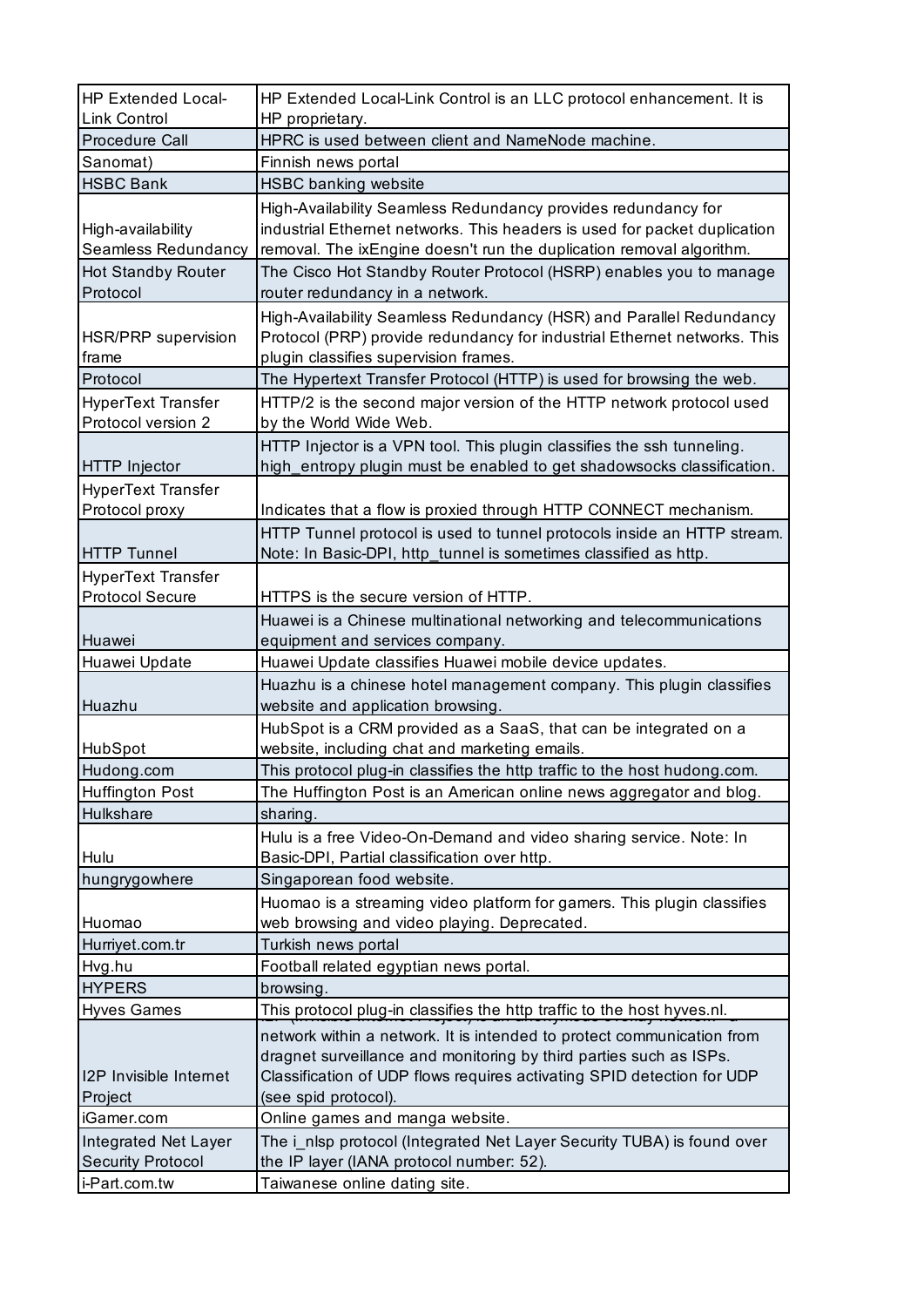| I Want TFC                                            | IWant TFC is an over-the-top content (OTT) platform exclusively available<br>in the Philippines. It is the merge of IWant TV and TFC services.                                                                                                                                                                                              |
|-------------------------------------------------------|---------------------------------------------------------------------------------------------------------------------------------------------------------------------------------------------------------------------------------------------------------------------------------------------------------------------------------------------|
| lapp.com.tw                                           | News site about mobile applications.                                                                                                                                                                                                                                                                                                        |
| <b>Interactive Agent</b>                              | The iatp protocol (Interactive Agent Transfer Protocol) is found over the                                                                                                                                                                                                                                                                   |
| <b>Transfer Protocol</b>                              | IP layer (IANA protocol number: 117).                                                                                                                                                                                                                                                                                                       |
| <b>Inter Asterisk</b>                                 | Inter Asterisk eXchange (IAX2) is a data exchange protocol between                                                                                                                                                                                                                                                                          |
| eXchange                                              | Asterisk servers.                                                                                                                                                                                                                                                                                                                           |
| iBackup.com                                           | ibackup is an online file backup protocol.                                                                                                                                                                                                                                                                                                  |
| Ibay.com.mv                                           | Maldivian online classified ads                                                                                                                                                                                                                                                                                                             |
| Ibibo.com                                             | This protocol plug-in classifies the http traffic to the host ibibo.com.                                                                                                                                                                                                                                                                    |
|                                                       | IBM (International Business Machines Corporation) is an American                                                                                                                                                                                                                                                                            |
| <b>IBM</b>                                            | multinational technology company.                                                                                                                                                                                                                                                                                                           |
| <b>IBM Application System</b>                         | This plugin classifies traffic related to the IBM i Access server mapper                                                                                                                                                                                                                                                                    |
| - Server Mapper                                       | service.                                                                                                                                                                                                                                                                                                                                    |
| <b>IBM Tealeaf</b>                                    | Tealeaf, a provider of digital customer experience management and<br>customer behavior analysis solutions, is now part of Customer Analytics<br>at IBM. Tealeaf customer experience management solutions provide<br>critical visibility, insight and answers to help companies meet online<br>conversion and customer retention objectives. |
| iBooks                                                | books.                                                                                                                                                                                                                                                                                                                                      |
| <b>Computing Architecture</b><br>(Citrix)             | and a property of the Citrix Company. Note: In Basic-DPI, Partial<br>classification over http.                                                                                                                                                                                                                                              |
| icall                                                 | icall is proprietary voice/video over IP protocol.<br>The interfect content ridgeration in to local (ror in ) is a lightweight                                                                                                                                                                                                              |
|                                                       | like protocol which is used to extend transparent proxy servers, thereby<br>freeing up resources and standardizing the way in which new features<br>are implemented. ICAP is generally used to implement virus scanning                                                                                                                     |
| <b>Internet Content</b><br><b>Adaptation Protocol</b> | and content filters (including censorware) in transparent HTTP proxy<br>caches.                                                                                                                                                                                                                                                             |
| Inter-Control Center<br>Communications<br>Protocol    | (ICCP) provides data exchange over Wide Area Networks (WANs)<br>between utility control centers, utilities, power pools, regional control<br>centers, and Non-Utility Generators.                                                                                                                                                           |
| icecast                                               | Icecast is a protocol used to stream audio files over HTTP.                                                                                                                                                                                                                                                                                 |
| <b>ICF Technology</b>                                 | ICF Technology is a provider of high-definition video streaming and credit<br>card processing services. Numerous adult content services have<br>icf_technology as a subflow.                                                                                                                                                                |
| iCloud (Apple)                                        | to store and share data, from an iOS mobile (iPhone, iPad, iPod Touch<br>or a Macintosh). Note: the classification of this service is maximized if non<br>encrypted traffic is injected.                                                                                                                                                    |
| <b>Internet Control</b>                               | The icmp protocol (Internet Control Message) is found over the IP layer                                                                                                                                                                                                                                                                     |
| Message Protocol                                      | (IANA protocol number: 1).                                                                                                                                                                                                                                                                                                                  |
| Message Protocol for                                  |                                                                                                                                                                                                                                                                                                                                             |
| IP <sub>6</sub>                                       | ICMPv6 is the diagnostic protocol used in IPv6 networks.                                                                                                                                                                                                                                                                                    |
|                                                       | icq.net. It also classifies the ssl traffic to the Common Names icq.com and                                                                                                                                                                                                                                                                 |
| Web-ICQ                                               | icq.net.                                                                                                                                                                                                                                                                                                                                    |
| Icrt                                                  | Cuban institute of radio and television website.                                                                                                                                                                                                                                                                                            |
| ICY (I Can Yell)                                      | ICY is the former version of the SHOUTCast streaming protocol,<br>developed by Nullsoft.                                                                                                                                                                                                                                                    |
| id.net                                                | Id.net is highly secure login system used for managing accounts for<br>multiple websites.                                                                                                                                                                                                                                                   |
|                                                       | The Identification Protocol provides a means to determine the identity of                                                                                                                                                                                                                                                                   |
| <b>Identification Protocol</b>                        | a user of a specific TCP connection.                                                                                                                                                                                                                                                                                                        |
| iDNES.cz                                              | Czech news portal                                                                                                                                                                                                                                                                                                                           |
|                                                       |                                                                                                                                                                                                                                                                                                                                             |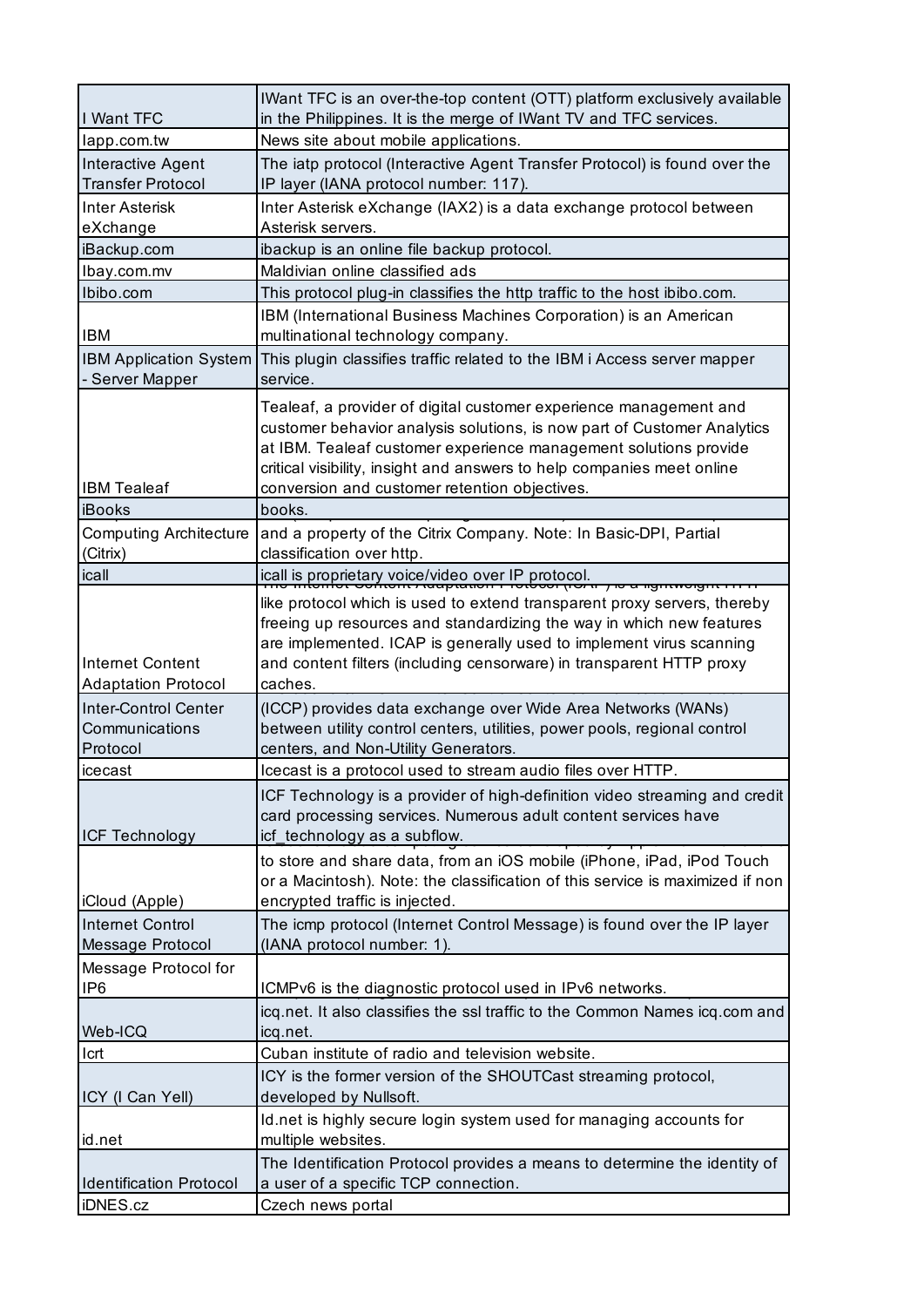| Idokep                         | Hungarish famous weather forecast website.                                                                                                   |
|--------------------------------|----------------------------------------------------------------------------------------------------------------------------------------------|
|                                |                                                                                                                                              |
| <b>Inter Domain Policy</b>     | The idpr protocol (Inter_Domain Policy Routing Protocol) is found over                                                                       |
| Routing                        | the IP layer (IANA protocol number: 35).                                                                                                     |
| <b>IDPR Control Message</b>    | The idpr_cmtp protocol (IDPR Control Message Transport Proto) is found                                                                       |
| <b>Transport Protocol</b>      | over the IP layer (IANA protocol number: 38).                                                                                                |
| Inter Domain Routing           | The idrp protocol (Inter_Domain Routing Protocol) is found over the IP                                                                       |
| Protocol                       | layer (IANA protocol number: 45).                                                                                                            |
|                                | IEC 60870-5-104 protocol (aka IEC 104) is a part of IEC Telecontrol                                                                          |
|                                | Equipment and Systems Standard IEC 60870-5 that provides a                                                                                   |
|                                | communication profile for sending basic telecontrol messages between                                                                         |
| IEC 60870-5-104                | two systems in electrical engineering and power system automation.                                                                           |
|                                | IEC 61850 Sampled Measured Values (SMV or SV) is protocol used in                                                                            |
| IEC 61850 Sampled              | Electrical substations to share data between Intelligent Electronic Device                                                                   |
|                                |                                                                                                                                              |
| values                         | (IED) under hard real time constraints (IEC 61850-9-2).                                                                                      |
| Ifeng.com, Fenghuang           | The leading new media company providing content on an integrated                                                                             |
| <b>News</b>                    | platform across Internet, mobile and TV channels in China.                                                                                   |
| Ifeng finance                  | Ifeng finance news portal.                                                                                                                   |
| ifile.it)                      | Filecloud is a free cloud storage and content delivery web service.                                                                          |
|                                | iFilmTV is an iranian television portal, featuring Live TV streaming. This                                                                   |
| <b>iFilmTV</b>                 | signature classifies live TV, as well as video trailers and clips playing.                                                                   |
| <b>Ifix</b>                    | formerly Proficy HMI/SCADA iFIX, is a industrial automation system.                                                                          |
| <b>Iflix Video</b>             | Iflix is a video streaming application based on the Akamai cloud service.                                                                    |
| Ipsilon Flow                   | The ifmp protocol (Ipsilon Flow Management Protocol) is found over the                                                                       |
| Management Protocol            | IP layer (IANA protocol number: 101).                                                                                                        |
| iFolder.ru                     | Classifies web browsing on the ifolder.ru Direct DownLoad links service.                                                                     |
| iFood                          | traffic.                                                                                                                                     |
|                                |                                                                                                                                              |
|                                |                                                                                                                                              |
| iFunny                         | Ifunny is a videos, memes, and pictures platform.                                                                                            |
| Igihe.com                      | Rwandan news website                                                                                                                         |
| Internet Group                 | The Internet Group Management Protocol (IGMP) is used by IP hosts to                                                                         |
| Management Protocol            | report their multicast group membership to routers.                                                                                          |
| <b>Interior Gateway</b>        | The igp protocol (any private interior gateway (used by Cisco for their                                                                      |
| Protocol                       | IGRP)) is found over the IP layer (IANA protocol number: 9).                                                                                 |
| <b>iHeartRADIO</b>             | iHeartRadio is an Internet radio service owned by iHeartMedia.                                                                               |
| Protocol                       | IIOP is the GIOP implementation over TCP.                                                                                                    |
| IKEA.com                       | ikea.com.                                                                                                                                    |
| Ikman.lk                       | Sri Lankan free online classified ads                                                                                                        |
| Ikon                           |                                                                                                                                              |
|                                | Mongolian free news portal site                                                                                                              |
| Ikub.al                        | Albanian web portal                                                                                                                          |
| Internet Link (Transport       | The il protocol (IL Transport Protocol) is found over the IP layer (IANA                                                                     |
| protocol)                      | protocol number: 40).                                                                                                                        |
| <b>Ilivid</b>                  | Browser toolbar search engine and video player                                                                                               |
| IloveIM.com                    | This protocol plug-in classifies the http traffic to the host iloveim.com.                                                                   |
| Iltalehti.fi                   | Finnish news portal                                                                                                                          |
| Ilta-Sanomat.fi                | Finnish news portal                                                                                                                          |
| <b>ImageShack</b>              | On-line free image sharing service.                                                                                                          |
| <b>Access Protocol version</b> | enables a client to access and manipulate electronic mail messages on a                                                                      |
| 4                              | server.                                                                                                                                      |
| Internet Message               |                                                                                                                                              |
|                                | Access Protocol Secure   IMAPS is the secure version of the IMAP protocol.                                                                   |
| Database                       | On-line information database related to movies and tv-shows.                                                                                 |
| Imeem.com                      |                                                                                                                                              |
| iMeet.com                      | This protocol plug-in classifies the http traffic to the host imeem.com.<br>On-line video-conferencing service using cloud-based technology. |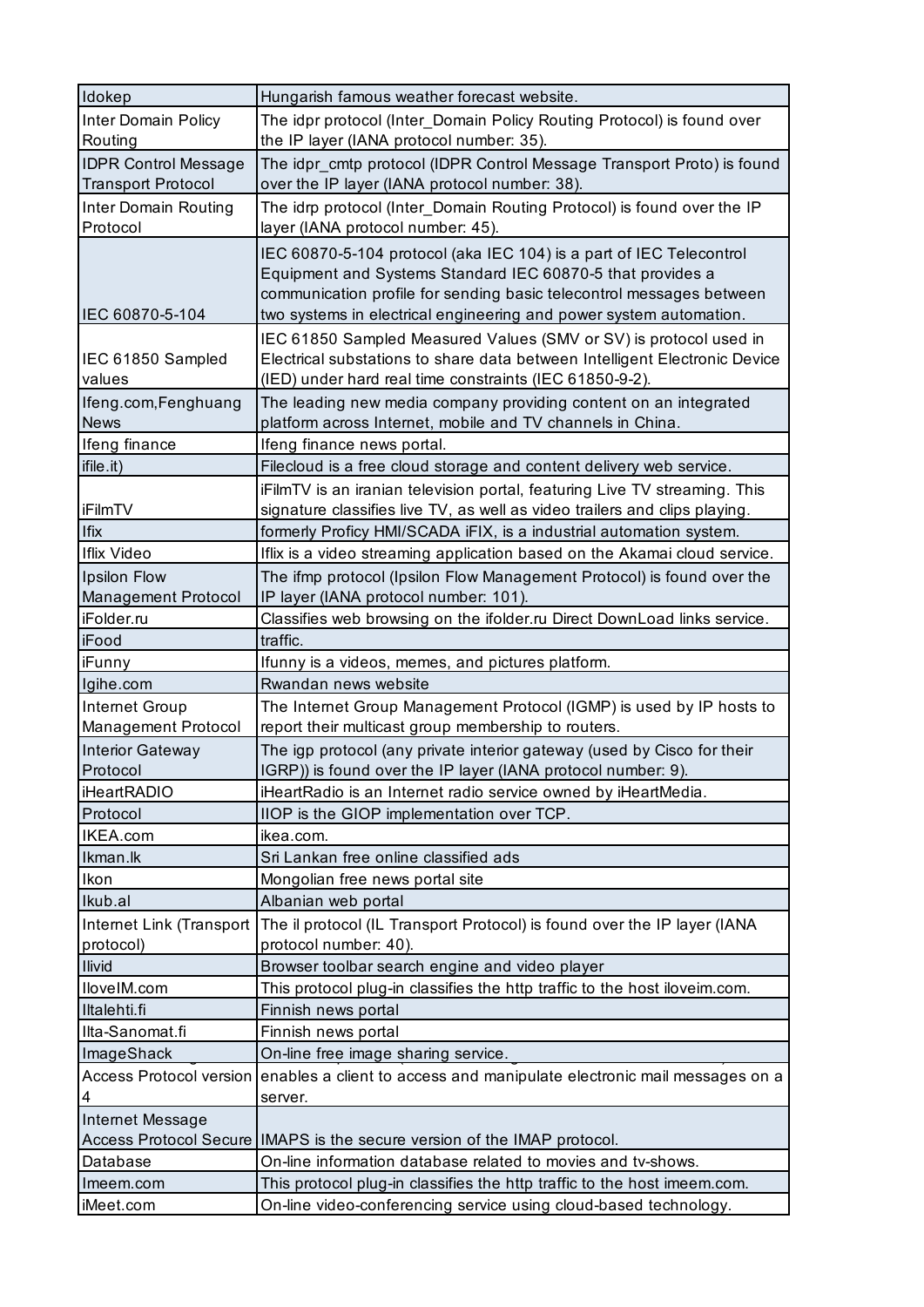| Imesh                                   | iMesh is a peer-to-peer protocol.                                                                                                                                                                                                                                                           |
|-----------------------------------------|---------------------------------------------------------------------------------------------------------------------------------------------------------------------------------------------------------------------------------------------------------------------------------------------|
| iMessage File<br>Download               | Apple Web Service used to retrieve video messages sent between two<br>iOS devices via the iMessage application. This signature only classifies<br>video download from the message receiver device. The video upload<br>from the sender will be classified as apns (Apple Push Notification) |
| Imgur.com                               | A free online image hosting service.                                                                                                                                                                                                                                                        |
| Iminent.com                             | Website providing add-ons for most messengers                                                                                                                                                                                                                                               |
|                                         |                                                                                                                                                                                                                                                                                             |
| <b>IMO Video Calling</b><br>Application | exchange messages without having to pay for SMS, share photos and<br>videos.                                                                                                                                                                                                                |
| Program                                 | IMP is the IMAP webmail of the Horde project                                                                                                                                                                                                                                                |
| Impress.co.jp                           | Japanese IT news web site                                                                                                                                                                                                                                                                   |
| Message Virtual                         |                                                                                                                                                                                                                                                                                             |
| Universe)                               | This protocol plug-in classifies the http traffic to the host imvu.com.                                                                                                                                                                                                                     |
| Imyanmarhouse                           | Classified ads website in Myanmar.                                                                                                                                                                                                                                                          |
| Inbox.lv                                | Latvian webmail and wep portal                                                                                                                                                                                                                                                              |
| protocol                                | Incomplete is used when the protocol signature is too long.                                                                                                                                                                                                                                 |
| Indaba Music                            | indabamusic.com.                                                                                                                                                                                                                                                                            |
| Indeed                                  | Indeed is an online job search platform. This plugin classifies website<br>and iOS application traffic.                                                                                                                                                                                     |
| Indeksonline                            | Albanian news portal.                                                                                                                                                                                                                                                                       |
| Independent                             | Irish news portal.                                                                                                                                                                                                                                                                          |
| Index.hr                                | Croatian web portal                                                                                                                                                                                                                                                                         |
| Index.hu                                | Hungarian web portal                                                                                                                                                                                                                                                                        |
| (previously Casale                      | Index Exchange (Casale Media) is a Canadian online advertising                                                                                                                                                                                                                              |
| Media)                                  | technology provider.                                                                                                                                                                                                                                                                        |
|                                         | Indiatimes is one of the most popular Internet and mobile value-added                                                                                                                                                                                                                       |
| Indiatimes                              | services web portal in India.                                                                                                                                                                                                                                                               |
|                                         | Indiegogo is an online fund raiser platform for new ideas or product. This                                                                                                                                                                                                                  |
| Indiegogo                               | plugin classifies website traffic.                                                                                                                                                                                                                                                          |
| Indonetwork.co.id                       | indonetwork.co.id.                                                                                                                                                                                                                                                                          |
| Indowebster.com                         | Indowebster.com or idws.id is an indonesian website.                                                                                                                                                                                                                                        |
| Inewsmalta                              | News webportal in Malta.                                                                                                                                                                                                                                                                    |
| Infinity Blade II                       | Mobile game.                                                                                                                                                                                                                                                                                |
| Infobae                                 | News website localized in Argentina.                                                                                                                                                                                                                                                        |
| <b>IBM</b> Informix                     | developed by IBM. IBM acquired the Informix technology in 2001 but it<br>dates back to 1981. It runs on IBM mainframes and is also available for<br>Linux/Unix/Windows.                                                                                                                     |
| <b>ING Bank</b>                         | ING online banking website                                                                                                                                                                                                                                                                  |
| Inilah.com                              | This protocol plug-in classifies the traffic to the host inilah.com.                                                                                                                                                                                                                        |
|                                         | This plugin classify injustice 2 web site. Injustice 2 is an online game                                                                                                                                                                                                                    |
| Injustice 2                             | edited by NetherRealm Studios and published by Warner Bros.                                                                                                                                                                                                                                 |
| <b>InMobi</b>                           | InMobi provides advertising services for mobile platforms.                                                                                                                                                                                                                                  |
| Inmoji                                  | Inmoji provides advertising emojis. This plugin classifies traffic generated<br>by the web site.                                                                                                                                                                                            |
| Inneractive                             | Inneractive is a monetizer for cross-platform mobile applications.                                                                                                                                                                                                                          |
| Innfrad                                 | News website in Egypt.                                                                                                                                                                                                                                                                      |
|                                         | Innovid is a video platform for advertisers to measure video experience                                                                                                                                                                                                                     |
| Innovid                                 | (QoE) on several devices.                                                                                                                                                                                                                                                                   |
| Inquirer                                | Philippino news portal.                                                                                                                                                                                                                                                                     |
| Inskin                                  | Inskin is a media advertising company.                                                                                                                                                                                                                                                      |
|                                         | Instagram is an online mobile photo-sharing and social networking                                                                                                                                                                                                                           |
| Instagram                               | service. Instagram direct flows are classified as facebook_messenger.                                                                                                                                                                                                                       |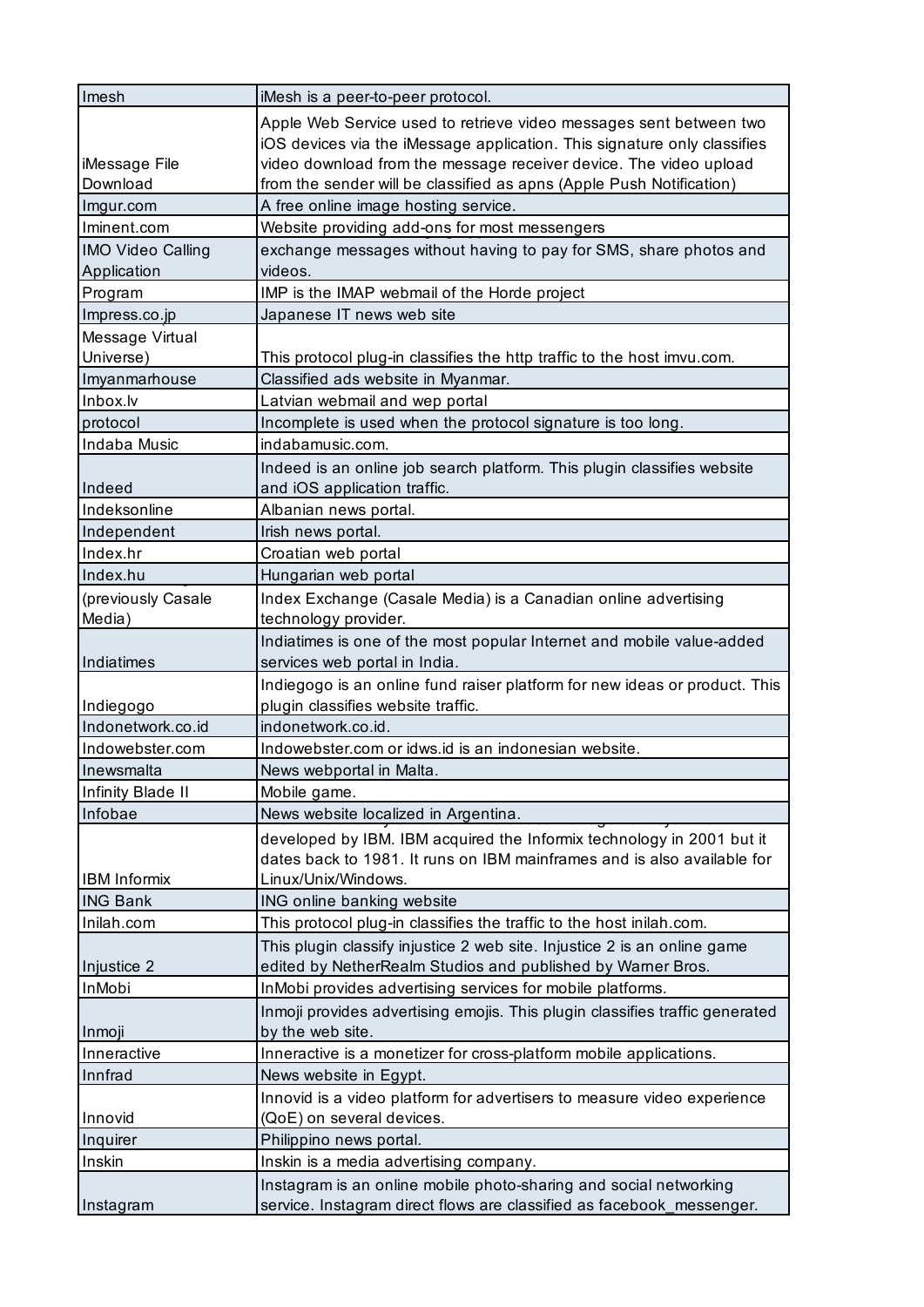| Instructure                       | Instructure is a learning technology company and the creator of the<br>Canvas learning management system.                                          |
|-----------------------------------|----------------------------------------------------------------------------------------------------------------------------------------------------|
| Intalking.com                     | Taiwanese beauty, makeup portal.                                                                                                                   |
|                                   | Intercom provides a messaging platform for customers. This plugin                                                                                  |
| Intercom                          | classifies the website traffic.                                                                                                                    |
| Interia.pl                        | Polish news portal                                                                                                                                 |
| Intermec SmartSystem              | Intermec (Honeywell subsidiary) SmartSystem is a barcode scanner fleet                                                                             |
| Foundation                        | management software.                                                                                                                               |
|                                   | This protocol plug-in classifies the http traffic to the host internations.org.                                                                    |
| InterNations.org                  | It also classifies the ssl traffic to the Common Name .internations.org.<br>miemer.org is a partnersing between social networking services company |
|                                   | Facebook and six companies (Samsung, Ericsson, MediaTek, Opera                                                                                     |
|                                   | Software, Nokia and Qualcomm) that plans to bring affordable access to                                                                             |
|                                   | selected Internet services to less developed countries by increasing                                                                               |
|                                   | efficiency, and facilitating the development of new business models                                                                                |
|                                   | around the provision of Internet access. Note: In Basic-DPI, Partial                                                                               |
| Internet.org                      | classification over http.                                                                                                                          |
|                                   | www.interpark.com. It also classifies the ssl traffic to the Common Name                                                                           |
| Interpark.com                     | .interpark.com.                                                                                                                                    |
| Intertrust.com                    | distributed computing. This plug-in classifies the http and ssl traffic to<br>intertrust.com.                                                      |
| Intuit.com                        | This protocol plug-in classifies the http traffic to the host intuit.com.                                                                          |
| Investigator.co.ug                | Ugandan news portal. Deprecated                                                                                                                    |
| Inwi                              | Moroccan mobile operator website                                                                                                                   |
| Inyarwanda                        | etc.                                                                                                                                               |
|                                   | protocol. This plugin classifies only raw UDP mode and some DNS                                                                                    |
|                                   | Resource Records (NULL, PRIVATE, CNAME, A, MX, SRV and TXT) in                                                                                     |
| iodine                            | bidirectional mode.                                                                                                                                |
| iOS over-the-air (OTA)            | iOS OTA Update is the protocol used for iOS and embedded speech                                                                                    |
| update                            | updates Over The Air.                                                                                                                              |
|                                   | The Internet Protocol allows logical addressing of stations over an                                                                                |
| <b>Internet Protocol</b>          | interconnected system of networks.                                                                                                                 |
|                                   | IPv6 is the next generation protocol designed by the IETF to replace the                                                                           |
| Internet Protocol V6              | current version Internet Protocol, IP Version 4 (IPv4).                                                                                            |
| <b>IANA Internet Protocol</b>     | experimentation and testing) is found over the IP layer (IANA protocol                                                                             |
| Number 253                        | number: 253).                                                                                                                                      |
| <b>IANA Internet Protocol</b>     | experimentation and testing) is found over the IP layer (IANA protocol                                                                             |
| Number 254                        | number: 254).                                                                                                                                      |
|                                   | The ip_in_ip protocol (IP_within_IP Encapsulation Protocol) is found over                                                                          |
| IP-in-IP tunneling                | the IP layer (IANA protocol number: 94).                                                                                                           |
| Reliable Data Protocol<br>over IP | The ip_rdp protocol (Reliable Data Protocol over IP) is found over the IP<br>layer (IANA protocol number: 27).                                     |
| <b>IANA Reserved Internet</b>     | The ip_reserved protocol (IANA Reserved Internet Protocol Number) is                                                                               |
| <b>Protocol Number</b>            | found over the IP layer (IANA protocol number: 255).                                                                                               |
| IP Payload                        | The ipcomp protocol (IP Payload Compression Protocol) is found over                                                                                |
| <b>Compression Protocol</b>       | the IP layer (IANA protocol number: 108).                                                                                                          |
| <b>Internet Protocol</b>          | The IP Control Protocol (IPCP) is used to configure IP parameters of a                                                                             |
| <b>Control Protocol</b>           | station on a Point To Point link.                                                                                                                  |
| <b>IPCV Internet Packet</b>       | The ipcv protocol (Internet Packet Core Utility) is found over the IP layer                                                                        |
| Core Utility                      | (IANA protocol number: 71).                                                                                                                        |
| iperf                             | measures.                                                                                                                                          |
| <b>IPDS MES Physical</b>          | The iplt protocol (IPDS MES Physical Layer Tester) is found over the IP                                                                            |
| Layer Tester                      | layer (IANA protocol number: 129).                                                                                                                 |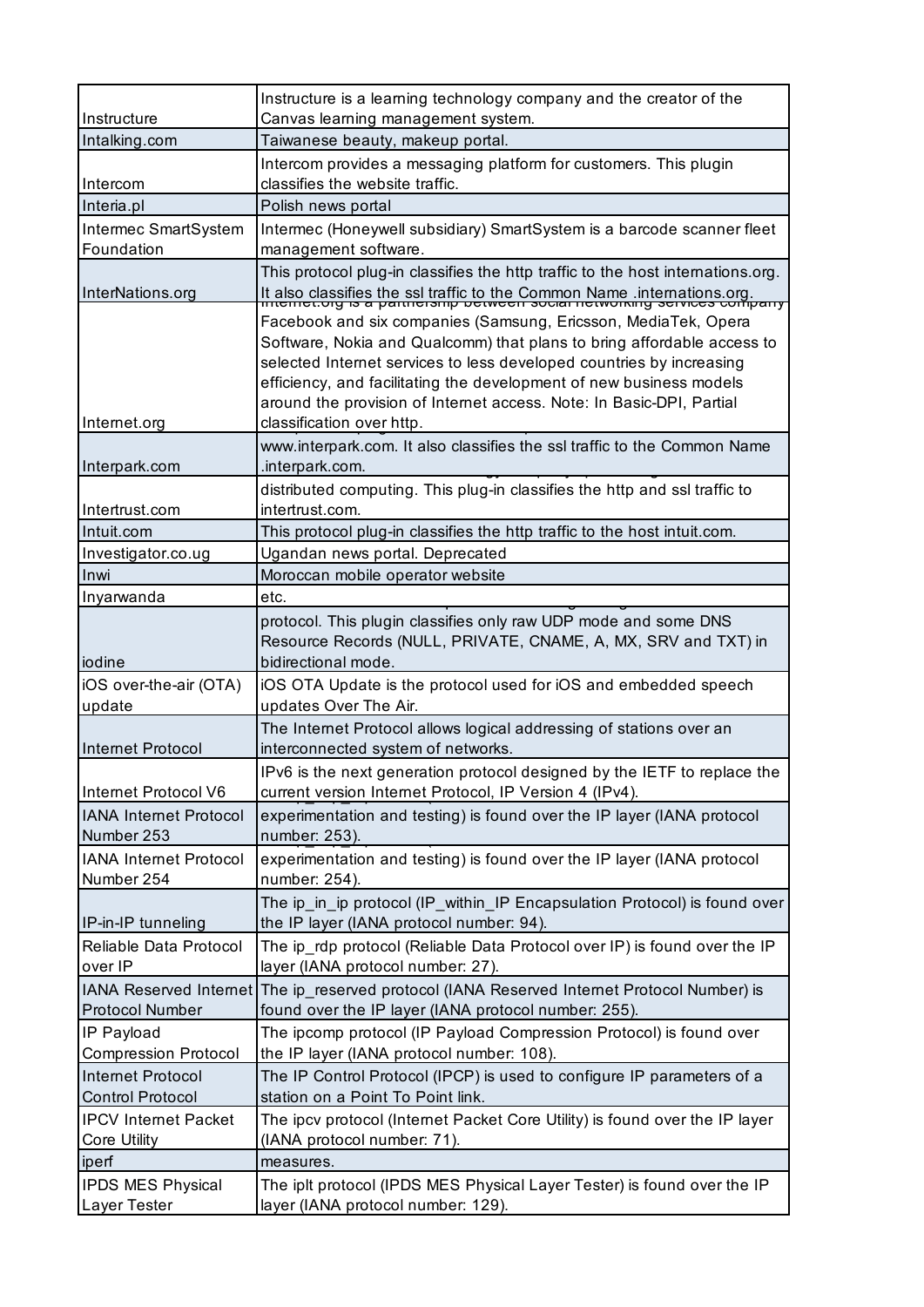| <b>Internet Printing</b><br>Protocol           | Internet Printing Protocol (IPP) is a standard used for remote printing<br>using Internet tools and technologies.                               |
|------------------------------------------------|-------------------------------------------------------------------------------------------------------------------------------------------------|
| Internet Pluribus<br>Packet Core               | The ippc protocol (Internet Pluribus Packet Core) is found over the IP<br>layer (IANA protocol number: 67).                                     |
|                                                | The IPsec protocol suite includes Encapsulation Security Payload (ESP)                                                                          |
| IPsec (AH and ESP)                             | and Authentication Header (AH) protocols.                                                                                                       |
| <b>Internet Protocol Traffic</b>               | The iptm protocol (Protocol Internet Protocol Traffic Manager) is found                                                                         |
| Manager                                        | over the IP layer (IANA protocol number: 84).                                                                                                   |
| IPv6 Control Protocol                          | This Protocol is used for establishing and configuring IPv6 over PPP.                                                                           |
| eXchange                                       | Internet Protocol Exchange (IPX) is Novell's network layer 3 protocol.                                                                          |
| <b>Internet Protocol</b>                       | The ipx_in_ip protocol (IPX in IP) is found over the IP layer (IANA                                                                             |
| eXchange in IP<br>Routine Information          | protocol number: 111).                                                                                                                          |
| Protocol over IPX                              | RIPIPX is the equivalent of the RIP protocol in Novell networks.                                                                                |
| <b>IPX Service</b>                             | Service Advertisement Protocol (SAP) allows servers to advertise their                                                                          |
| <b>Advertisement Protocol</b>                  | services to clients in a Novell network.                                                                                                        |
| iQiyi                                          | Online video publishing platform very popular in China.                                                                                         |
| Internet Relay Chat                            | IRC (Internet Relay Chat) is an instant messaging protocol.                                                                                     |
| IRC-Galleria.net                               | This protocol plug-in classifies the http traffic to the host irc-galleria.net.                                                                 |
| <b>IRC File Transfer Data</b>                  | This protocol is used to transport data in IRC file transfer.                                                                                   |
| Secure                                         | IRCs is the secure version of the IRC protocol.                                                                                                 |
| and Tourism                                    | Online rail ticket booking, reservation status checking and travel planner                                                                      |
| Corporation                                    | in India.                                                                                                                                       |
|                                                | iRODS (Integrated Rule-Oriented Data System) is an open source data                                                                             |
| iRODS protocol                                 | management software.                                                                                                                            |
| IronSource                                     | IronSource is a digital content company.                                                                                                        |
| Internet Reliable                              | The irtp protocol (Internet Reliable Transaction) is found over the IP layer                                                                    |
| <b>Transaction Protocol</b>                    | (IANA protocol number: 28).                                                                                                                     |
| <b>Internet Security</b>                       | The Internet Security Association and Key Management Protocol                                                                                   |
| Association and Key                            | (ISAKMP) defines procedures and packet formats to establish, negotiate,                                                                         |
| Management Protocol<br><b>Computer Systems</b> | modify and delete Security Associations (SA).<br>Internet Small Computer Systems Interface (iSCSI), as described in                             |
| Interface                                      | RFC3720.                                                                                                                                        |
| <b>ISIS</b>                                    | The isis protocol (ISIS for ipv4) is found over the IP layer (IANA protocol<br>number: 124).                                                    |
|                                                | between network equipment of a LAN to transmit VLAN membership                                                                                  |
| InterSwitch Link                               | information of a frame.                                                                                                                         |
| <b>ISO Internet Protocol</b>                   | The iso ip protocol (ISO Internet Protocol) is found over the IP layer<br>(IANA protocol number: 80).                                           |
| <b>ISO Transport Protocol</b>                  | The iso_tp4 protocol (ISO Transport Protocol Class 4) is found over the                                                                         |
| Class 4                                        | IP layer (IANA protocol number: 29).                                                                                                            |
| Issuu.com                                      | Digital publishing website. (http://issuu.com/)                                                                                                 |
| <b>ISDN User Part</b>                          | ISUP (ISDN User Part) is a telephony protocol used in SS7 networks.                                                                             |
| Italki.com                                     | This protocol plug-in classifies the http traffic to the host italki.com. It also<br>classifies the ssl traffic to the Common Name .italki.com. |
|                                                | Itsmy.com is a social network and community site with the typical features                                                                      |
| Itsmy.com                                      | such as profiles, forums, media-sharing and chat.                                                                                               |
| Itsup                                          | time.                                                                                                                                           |
|                                                | iTunes is an Apple proprietary digital media player application, used for                                                                       |
| iTunes                                         | playing and organizing digital music and video files.                                                                                           |
|                                                | Proprietary iOS application and website for VOD content (TV catch up)                                                                           |
| <b>ITV Player</b>                              | and live channels streaming.                                                                                                                    |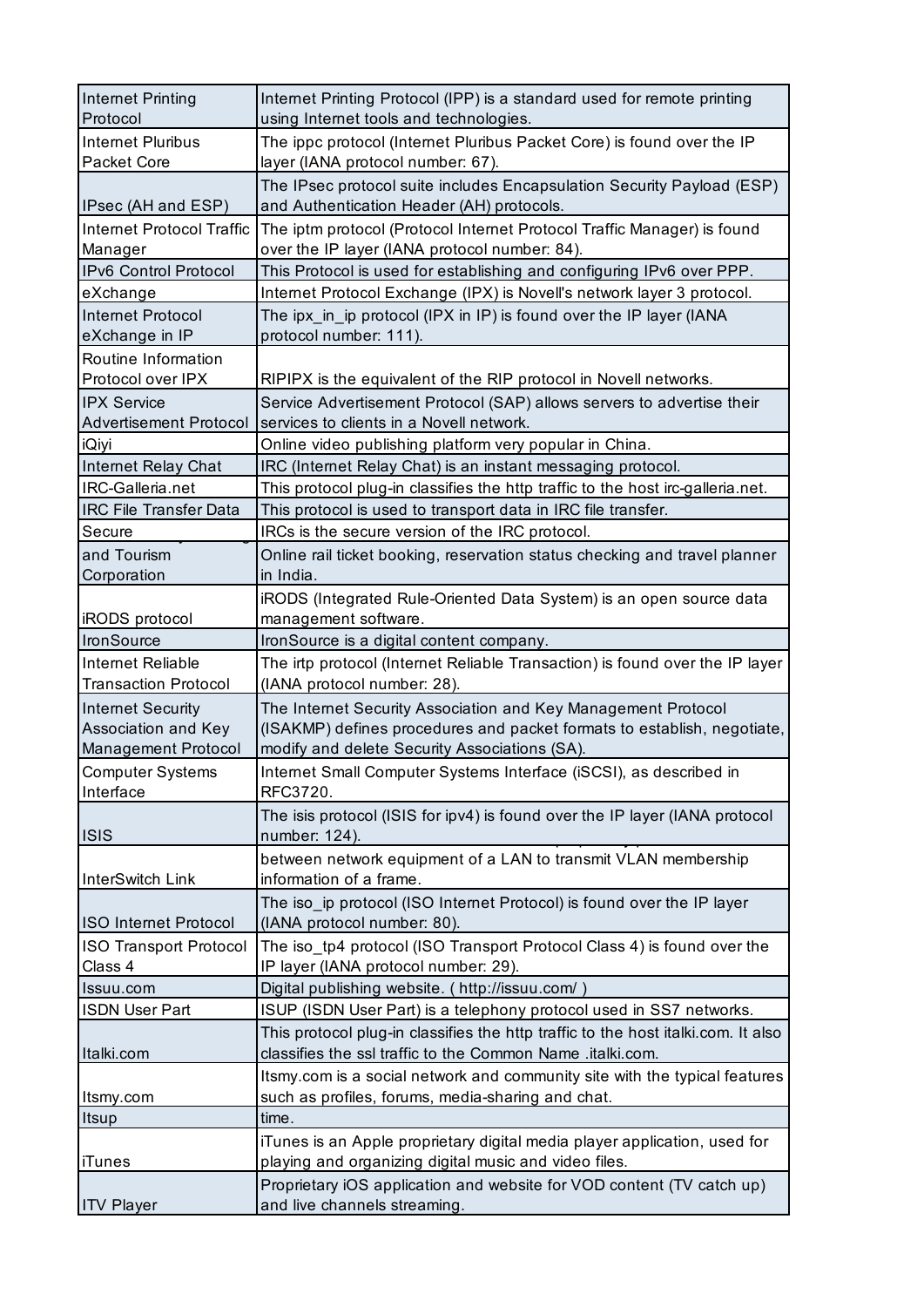|                                            | iWarehouse is the fleet and warehouse management system of<br>Raymond Corporation (a subsidiary of Toyota Industries that<br>manufactures and distributes electric lift trucks). This plugin classifies the |
|--------------------------------------------|-------------------------------------------------------------------------------------------------------------------------------------------------------------------------------------------------------------|
| iWarehouse                                 | protocol of the on-board device, named Monitor.                                                                                                                                                             |
| Internet Wide Area<br><b>RDMA Protocol</b> | IWARP (Internet Wide Area RDMA Protocol) is a protocol suite that<br>implements Remote Direct Memory Access for efficient data transfer.                                                                    |
| iWiW.hu                                    | Deprecated.                                                                                                                                                                                                 |
| Xigua Video                                | Xigua Video is a video platform of Bytedance.                                                                                                                                                               |
| Ja.is                                      | Icelandic web portal                                                                                                                                                                                        |
| <b>XMPP Protocol</b><br>(Jabber)           | Jabber is an open standard instant messaging and presence system<br>involving the XMPP protocol. [ jabber is also known as xmpp.] Note: In<br>Basic-DPI, Partial classification over http.                  |
| Jabber File Transfer                       | clients.                                                                                                                                                                                                    |
| Jaiku.com                                  | This protocol plug-in classifies the http traffic to the host jaiku.com.                                                                                                                                    |
| Jajah                                      | Jajah was a VoIP provider owned by Telefonica Europe; Telefonica has<br>shut down Jajah on January 31, 2014.                                                                                                |
| Jamaica Gleaner                            | Jamaican news portal.                                                                                                                                                                                       |
| Jamaicaobserver                            | Jamaican news portal                                                                                                                                                                                        |
| JamiiForums.com                            | Tanzanian forum and blog hosting site                                                                                                                                                                       |
| JammerDirect.com                           | iammerdirect.com.                                                                                                                                                                                           |
| Jango.com                                  | This protocol plug-in classifies the traffic to the host jango.com.                                                                                                                                         |
| Jap                                        | VPN/Anonymizer application.                                                                                                                                                                                 |
| Jasmin                                     | Jasmin is an adult webcams website.                                                                                                                                                                         |
| <b>JAVA-RMI</b>                            | Classifies the Java Remote Method Invocation (RMI) protocol.                                                                                                                                                |
| Java Update                                | Version type of updated Java.                                                                                                                                                                               |
| Javedch                                    | News web portal in Bahrain.                                                                                                                                                                                 |
| <b>JAVHD</b>                               | JAVHD is an asian adult website.                                                                                                                                                                            |
| Jawabkom                                   | Question and answer web service in the Arab World.                                                                                                                                                          |
| Jawhara FM                                 | Tunisian news and multimedia website.                                                                                                                                                                       |
|                                            | JEDI is the name of the CITRIX streaming connection protocol. Note: In                                                                                                                                      |
| JEDI (Citrix)                              | Basic-DPI, Partial classification over https.                                                                                                                                                               |
| Jeta Osh Qef                               | Albanian site providing viral news and humoristic facts.                                                                                                                                                    |
| Language                                   | The Jetdirect protocol is used by HP network printers.                                                                                                                                                      |
| Jfranews.com                               | New portal popular in Jordan and Palestinian Territory                                                                                                                                                      |
| Jibe                                       | (RCS) named Jibe Cloud. This plugin only handles traffic related to web<br>page promoting Jibe Cloud, while Jibe Cloud platform is classified by<br>jibe_cloud plugin.                                      |
| Jibe cloud                                 | Jibe Cloud is a platform implementing Rich Communication Services<br>(RCS) distributed by google to telecom operators integrating RCS.                                                                      |
|                                            |                                                                                                                                                                                                             |
| Jibjab                                     | Video streaming website.                                                                                                                                                                                    |
| JingDong                                   | JD.com, Inc., also known as Jingdong and formerly called 360buy, is a<br>Chinese e-commerce company.                                                                                                        |
|                                            | This protocol plug-in classifies the http traffic to the host onjira.com. It                                                                                                                                |
| Onjira.com (JIRA)                          | also classifies the ssl traffic to the Common Name onjira.com.                                                                                                                                              |
| Jitsi                                      | Jitsi is a VOIP and a Video Conferencing platform.                                                                                                                                                          |
| JNE.co.id                                  | This protocol plug-in classifies the http traffic to the host jne.co.id.                                                                                                                                    |
| Jobs.af                                    | Online job search in Afghanistan                                                                                                                                                                            |
| Jobs.bg                                    | Bulgarian online job search                                                                                                                                                                                 |
| jobsDB                                     | Job seeking website.                                                                                                                                                                                        |
| JobStreet.co.id                            | This protocol plug-in classifies the traffic to the host jobstreet.co.id.                                                                                                                                   |
| Jofogas                                    | Hungarian classified ads website.                                                                                                                                                                           |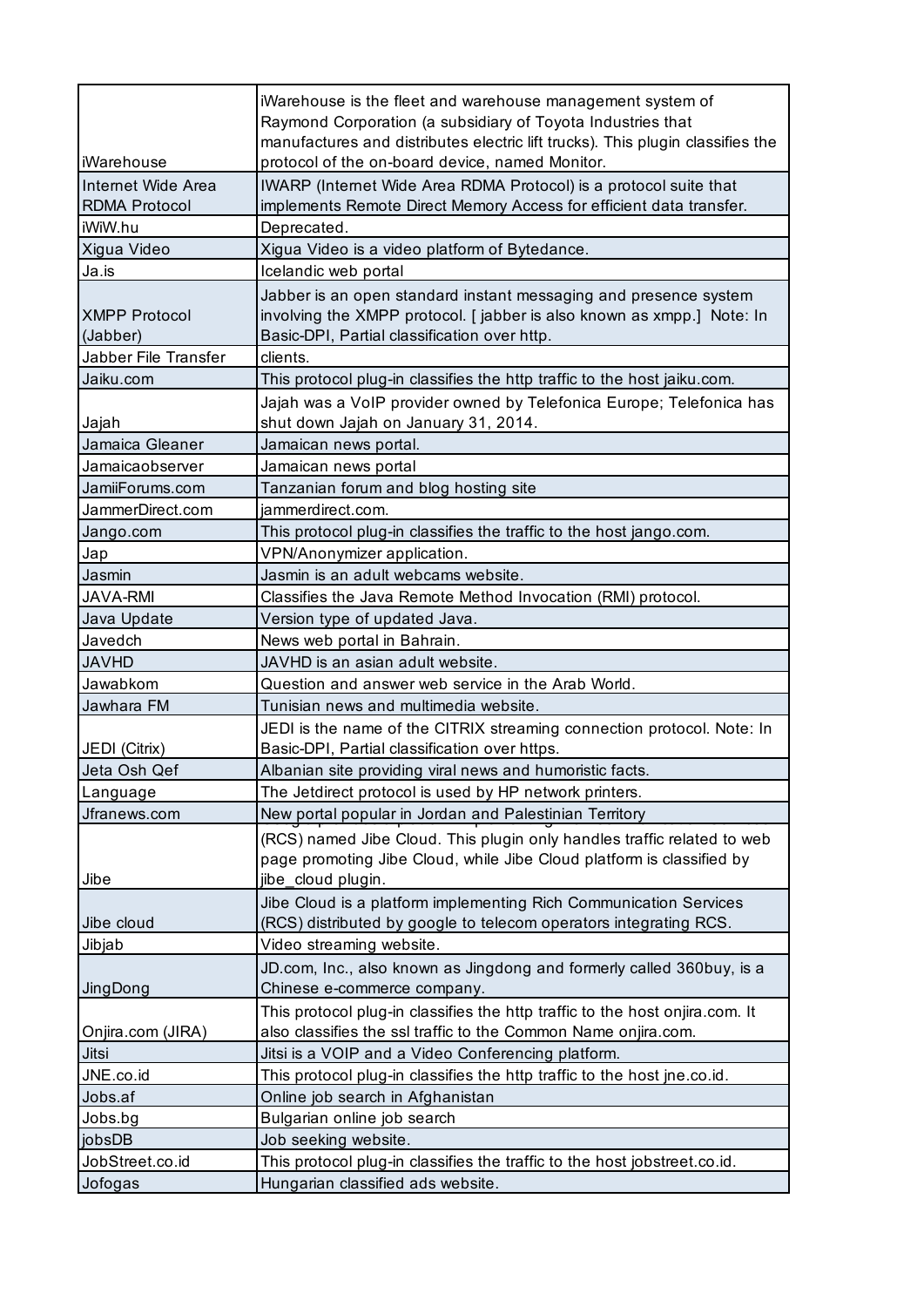| Join me                    | This signature detects Join.me, a free service that allows to share a<br>desktop instantly with others. |
|----------------------------|---------------------------------------------------------------------------------------------------------|
|                            | This protocol plug-in classifies the http traffic to the hosts joins.com and                            |
| Joongang Daily             | joinsmsn.com and the ssl traffic to the host joins.com.                                                 |
| Jeta Osh Qef (JOQ)         | Entertainment blog articles from Albania.                                                               |
|                            | JPush is a push notification platform owned by Jiguang. This plugin                                     |
| JPush                      | classifies traffic to jpush.cn and jpush.io.                                                            |
| jQuery                     | jQuery is a javascript library.                                                                         |
|                            | JsCount is a real-time website monitoring service for web server                                        |
| <b>JsCount</b>             | performance measurement. This plugin classifies website traffic.                                        |
| <b>JSFiddle</b>            | JSFiddle is an Online web tools development.                                                            |
| Jubii.dk                   | This protocol plug-in classifies the http and ssl traffic to the host jubii.dk.                         |
| Jumia                      | Popular online shopping website in Kenya and Ivory Coast.                                               |
|                            | Jumpshare is a file sharing service. This plugin classifies traffic generated                           |
| Jumpshare                  | by the basic offer.                                                                                     |
| Juniper                    | This plugin classifies traffic going to Juniper Web interface.                                          |
| Junkmail                   | South African classified ads website.                                                                   |
|                            | Justin.tv was a video-on-demand platform. It was closed in Feb. 2014                                    |
| Justin.tv                  | and replaced by Twitch.                                                                                 |
| Jutarnji.hr                | Croatian news portal                                                                                    |
| <b>JWPLAYER</b>            | JWPLAYER is a video-hosting and a video management platform.                                            |
| Juxtapose                  | Open source peer-to-peer protocol launched by Sun Microsystems.                                         |
| kafka                      | High throughput distributed messaging system                                                            |
| Kahoot!                    | Kahoot! is a free game-based learning platform.                                                         |
| Kaieteur News Online       | Guyanese newspaper blog.                                                                                |
| Kaioo.com                  | This protocol plug-in classifies the http traffic to the host kaioo.com.                                |
| Kaixin001.com              | This protocol plug-in classifies the traffic to the host kaixin001.com.                                 |
| Kajgana.com                | Macedonian news portal                                                                                  |
| Kakaku.com                 | Website dedicated to price comparisons and product tests.                                               |
| Kakao                      | Kakao is a Korean company specializing in internet services.                                            |
| Kakaocdn                   | KakaoStory                                                                                              |
| KakaoStory                 | users                                                                                                   |
|                            | KakaoTalk is an instant messaging platform for mobile devices; users or                                 |
|                            | group of users can send messages, share photos, videos and contact                                      |
| KakaoTalk                  | information. Audio flows are classified as RTP only.                                                    |
| Kalerkantho                | Bangladeshi news portal.                                                                                |
| Kankan.com                 | Chinese video streaming website.                                                                        |
|                            | Kapanlagi Network is an Indonesian media group. It is the owner of                                      |
|                            | websites like kapanlagi.com, merdeka.com, otosia.com, bola.net,                                         |
| KapanLagi Network          | vemale.com, fimela.com, famous.id, sooperboy.com, dream.co.id.                                          |
| Kapook.com                 | Thailandese web portal                                                                                  |
| Karos                      | Online multiplayer game popular in Russia.                                                              |
| Kaskus.co.id               | Kaskus is an indonesian forum hosting platform.                                                         |
| Kaspersky.com              | This protocol plug-in classifies the http traffic to the host kaspersky.com.                            |
| Kaspersky Update           | Kaspersky_update is the protocol used for Kaspersky software updates.                                   |
| Kasvyksta                  | Web news portal about cultural events happening in Lithuania.                                           |
|                            | Kayak is an online flight and hotel reservation and deals platform. This                                |
| Kayak                      | plugin classifies website and iOS application traffic.                                                  |
| protocol)                  | KaZaA is a peer-to-peer protocol. [ kazaa is also known as fasttrack.]                                  |
| Kookmin Bank               | Website of one of the most famous banks in South Korea.                                                 |
| <b>Khmer Breaking News</b> | Breaking news website in Cambodia.                                                                      |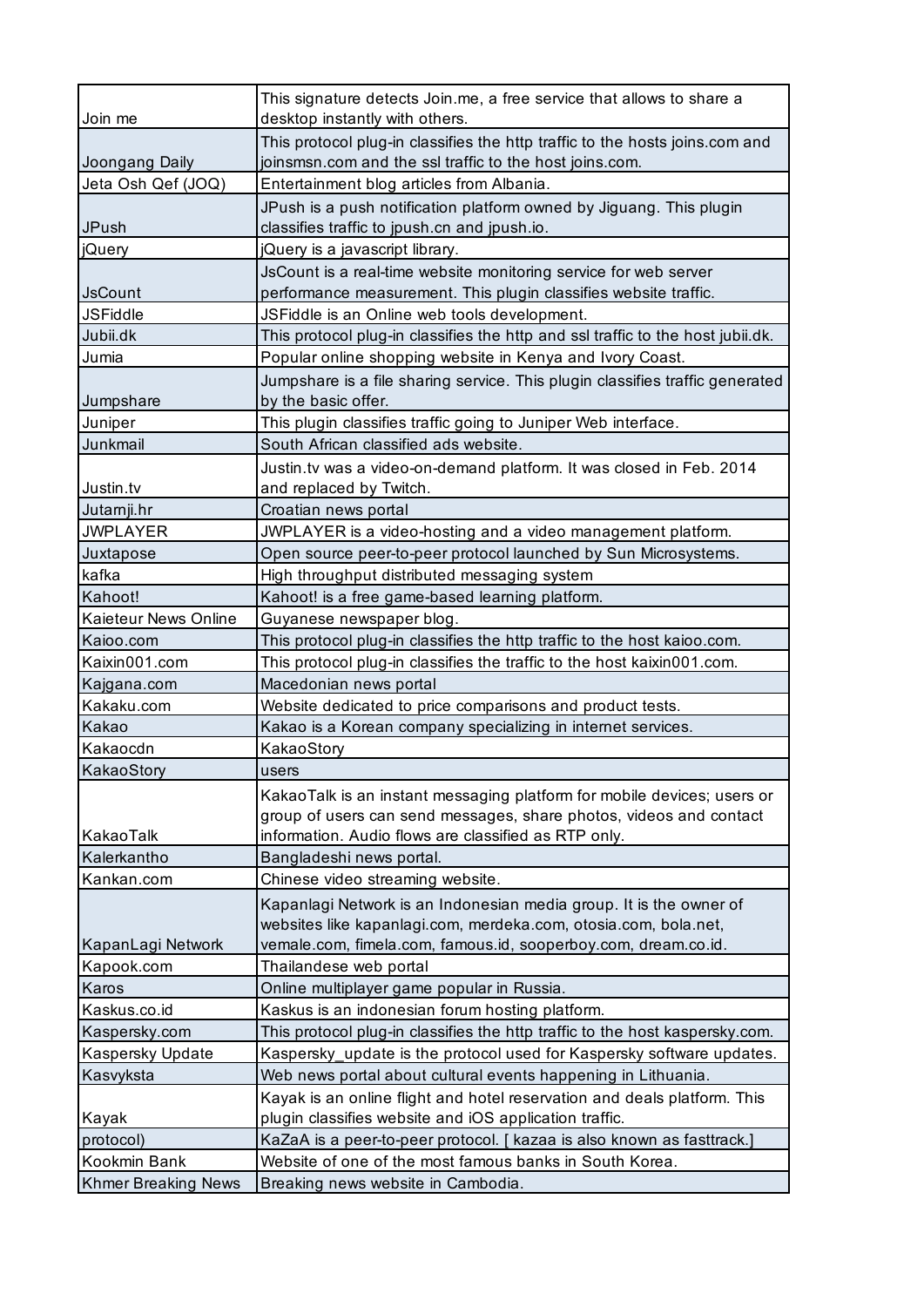| <b>KBS</b> (Korean<br><b>Broadcasting System)</b> | KBS is a national public broadcaster in South Korea, operating radio,<br>television and online services. |
|---------------------------------------------------|----------------------------------------------------------------------------------------------------------|
| <b>KB Star</b>                                    | This web service is closed.                                                                              |
|                                                   | Kdslife is a portal and forum for Shanghai's urban life. This plugin                                     |
| kdslife                                           | classifies website and application browsing.                                                             |
| KeezMovies.com                                    | Adult movie streaming website.                                                                           |
|                                                   | KeKu provides virtual phone numbers to make and receive calls, send                                      |
| KeKu                                              | and receive SMS.                                                                                         |
| Kementerian Hukum                                 | Website of the Ministry of Justice and Human Rights of the Republic of                                   |
| dan Hak Asasi Manusia                             | Indonesia.                                                                                               |
|                                                   | Keyence is a manufacturer of industrial imaging devices. This plugin                                     |
| Keyence                                           | classifies the protocol used for image retrieval from KV-X cameras.                                      |
| Keyence Barecode                                  | This plugin classifies the control protocol of Keyence Barecode scanners,                                |
| Reader                                            | that is also used by AutoID Network Navigator, their setup software.                                     |
| Khaberni                                          | Jordanian news portal.                                                                                   |
| Shinmun                                           | Korean news web portal.                                                                                  |
| Khmer.news                                        | Cambodian news portal. Deprecated.                                                                       |
| Khmer.note                                        | lifestyle.                                                                                               |
| Khmer.press                                       | lifestyle.                                                                                               |
| <b>KhmeRead</b>                                   | Cambodian news portal.                                                                                   |
| Khmerload.com                                     | Cambodian web portal                                                                                     |
| <b>Kickass Torrents</b>                           | Kickass Torrents is a popular torrent and magnet search engine.                                          |
|                                                   | Kickstarter is a platform for creative projects with funding goal and                                    |
| Kickstarter                                       | deadline. This plugin classifies website and iOS application traffic.                                    |
| KigaliToday.com                                   | Rwandese news portal                                                                                     |
| Kijiji.ca                                         | Canadian free local classifieds                                                                          |
|                                                   | KIK Messenger is a Chinese Instant Messaging service. KIK now also                                       |
| <b>KIK Messenger</b>                              | includes the Rounds service which is a a live social platform.                                           |
| King Digital                                      | King is a mobile game editor. This plug-in handles King games content                                    |
| Entertainment                                     | delivery traffic and King.com website access.                                                            |
| tracker                                           | Bittorrent tracker search engine. Deprecated.                                                            |
| Kino                                              | This protocol plug-in classifies the http traffic to the host kino.to.                                   |
| Kinogo                                            | Pirate movie streaming and download blog popular in Armenia.                                             |
| kiwibox                                           | Kiwibox is a social network, featuring mobile applications.                                              |
| <b>KKBOX</b>                                      | Traffic from KKBOX website.                                                                              |
| <b>BCA KlikPay</b>                                | Internet banking service of the Bank Central Asia (BCA).                                                 |
| Klix.ba                                           | Bosnian news portal.                                                                                     |
| <b>KOCHAVA</b>                                    | kochava.com.                                                                                             |
| Kodi                                              | application.                                                                                             |
| Koha                                              | Albanian news portal.                                                                                    |
| Kohsantepheapdaily                                | Cambodian news portal                                                                                    |
| Kolektiv                                          | Montenegrien website on media and lifestyle.                                                             |
| Kompass.com                                       | Indonesian national newspaper web portal.                                                                |
| Kompasiana                                        | Blog platform provider and blog directory in Indonesia.                                                  |
|                                                   | This protocol plug-in classifies the http traffic to the host konaminet.jp. It                           |
| Konaminet.jp                                      | also classifies the ssl traffic to the Common Name konaminet.jp.                                         |
| Konga                                             | Nigerian online shopping website.                                                                        |
| KoollM.com                                        | This protocol plug-in classifies the http traffic to the host koolim.com.                                |
| Kooora.com                                        | Arabic sports news portal                                                                                |
|                                                   | kpasswd is the protocol used to change a Kerberos password. Partial                                      |
| kpasswd                                           | classification over TCP                                                                                  |
| <b>KPN Tunnel Revolution</b>                      | injection.                                                                                               |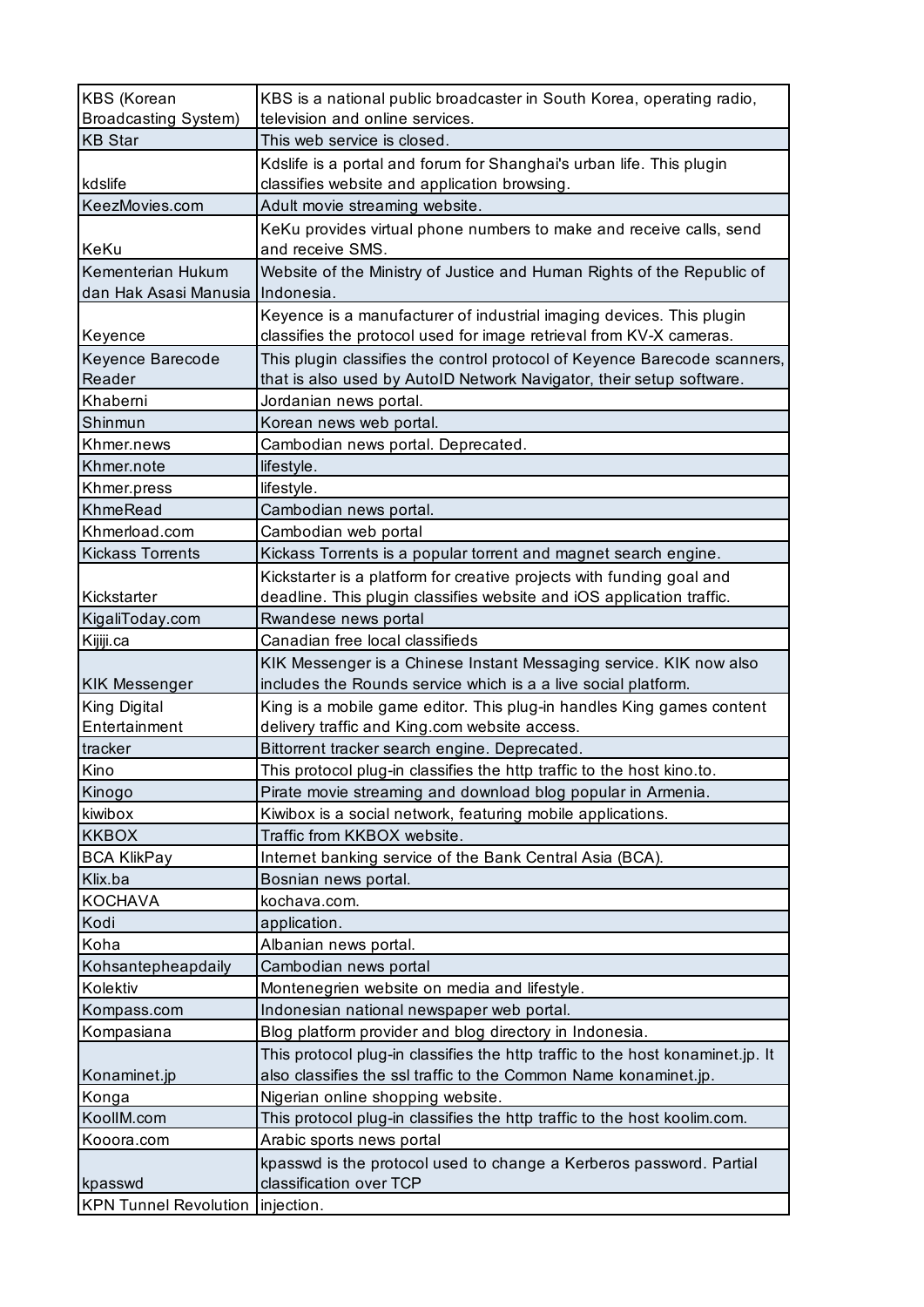| <b>KProxy</b>                 | KProxy is an anonymizing proxy used for private browsing, firewall<br>bypassing and evasion. This signature classifies both the web proxy<br>usage and the KProxy browser extensions.                                                                                                                                                                       |
|-------------------------------|-------------------------------------------------------------------------------------------------------------------------------------------------------------------------------------------------------------------------------------------------------------------------------------------------------------------------------------------------------------|
| Kerberos                      | Kerberos provides a means to verify the identities of the different<br>workstations on an open (unprotected) network.                                                                                                                                                                                                                                       |
| krcom                         | krcom.cn is a chinese video website.                                                                                                                                                                                                                                                                                                                        |
| Krux                          | data security but also (and this is where krxd comes in) visitor tracking<br>and monetization services.                                                                                                                                                                                                                                                     |
| Kryptolan                     | The kryptolan protocol (Kryptolan) is found over the IP layer (IANA<br>protocol number: 65).                                                                                                                                                                                                                                                                |
| Kstna                         | Jordanian job offer website.                                                                                                                                                                                                                                                                                                                                |
| Ku <sub>6</sub> .com          | Ku6 Media, an online video company, was established in 2006 and now<br>is based in Beijing, China. The company operates ku6.com, an online<br>brand and online video Website that provides online video uploading<br>and sharing services, and Chinese-language content. This protocol plug-<br>in classifies the http and ssl traffic to the host ku6.com. |
| Kuaishou                      | (making a Live streaming and chat are not supported). Kuaishou is a<br>content community and social platform and owned many applications<br>(Kuaishou Flagship, Kuaishou Express, Kuaishou Concept, Yitian<br>Camera, Kmovie, AcFun, Kuaikandian). Kwai is the international version<br>of the Kuaishou                                                     |
| KuenselOnline.com             | Bhutanese news portal                                                                                                                                                                                                                                                                                                                                       |
|                               | Kugou is a multimedia peer-to-peer application providing file sharing,                                                                                                                                                                                                                                                                                      |
| Kugou/Kugoo                   | chat or broadcasting services.                                                                                                                                                                                                                                                                                                                              |
| Kundo                         | Kundo offers simple and powerful tools for customer service.                                                                                                                                                                                                                                                                                                |
| Kupujemprodajem               | Serbian classified ads website.                                                                                                                                                                                                                                                                                                                             |
| Kurir                         | Serbian news portal.                                                                                                                                                                                                                                                                                                                                        |
| Kurir Info                    | Serbian news portal                                                                                                                                                                                                                                                                                                                                         |
| Kuwo                          | Kuwo provides music streaming services.                                                                                                                                                                                                                                                                                                                     |
| Kuxun.cn                      | Chinese travel website.                                                                                                                                                                                                                                                                                                                                     |
| Kwejk                         | Polish multimedia website                                                                                                                                                                                                                                                                                                                                   |
| Layer 2 Tunneling<br>Protocol | Point Tunneling Protocol (PPTP) used by an Internet service provider<br>(ISP) to enable the operation of a virtual private network (VPN) over the<br>Internet.                                                                                                                                                                                              |
| Laacib.net                    | Sports news portal dedicated to football in Somalia.                                                                                                                                                                                                                                                                                                        |
| LaBanquePostale.fr            | French bank offering insurance an banking services                                                                                                                                                                                                                                                                                                          |
| Lady8844.com                  | Chinese fashion and beauty website.                                                                                                                                                                                                                                                                                                                         |
| Lajmi                         | Albanian news portal.                                                                                                                                                                                                                                                                                                                                       |
|                               | The lan protocol (Any local network) is found over the IP layer (IANA                                                                                                                                                                                                                                                                                       |
| Local Area Network            | protocol number: 63).                                                                                                                                                                                                                                                                                                                                       |
| Lanacion.com.ar               | Argentinian news portal                                                                                                                                                                                                                                                                                                                                     |
| Lankadeepa                    | Srilankan news portal.                                                                                                                                                                                                                                                                                                                                      |
| LanShark                      | Lanshark is a p2p client for LAN.                                                                                                                                                                                                                                                                                                                           |
| Lapagina                      | El salvadorian news portal                                                                                                                                                                                                                                                                                                                                  |
| Lapatilla                     | Venezuelian news portal                                                                                                                                                                                                                                                                                                                                     |
| La Poste Webmail              | Laposte Webmail is a webmail protocol.                                                                                                                                                                                                                                                                                                                      |
| Laprensa.com                  | Nicaraguan news portal, also accessed from Honduras.                                                                                                                                                                                                                                                                                                        |
| Laprensagrafica               | El salvadorian news portal                                                                                                                                                                                                                                                                                                                                  |
| LaRedoute.fr                  | La Redoute is a French multi-channel retailer founded by Joseph Pollet<br>in 1837. This protocol plug-in classifies the website traffic.                                                                                                                                                                                                                    |
| <b>Locus Address</b>          | The larp protocol (Locus Address Resolution Protocol) is found over the                                                                                                                                                                                                                                                                                     |
| <b>Resolution Protocol</b>    | IP layer (IANA protocol number: 91).                                                                                                                                                                                                                                                                                                                        |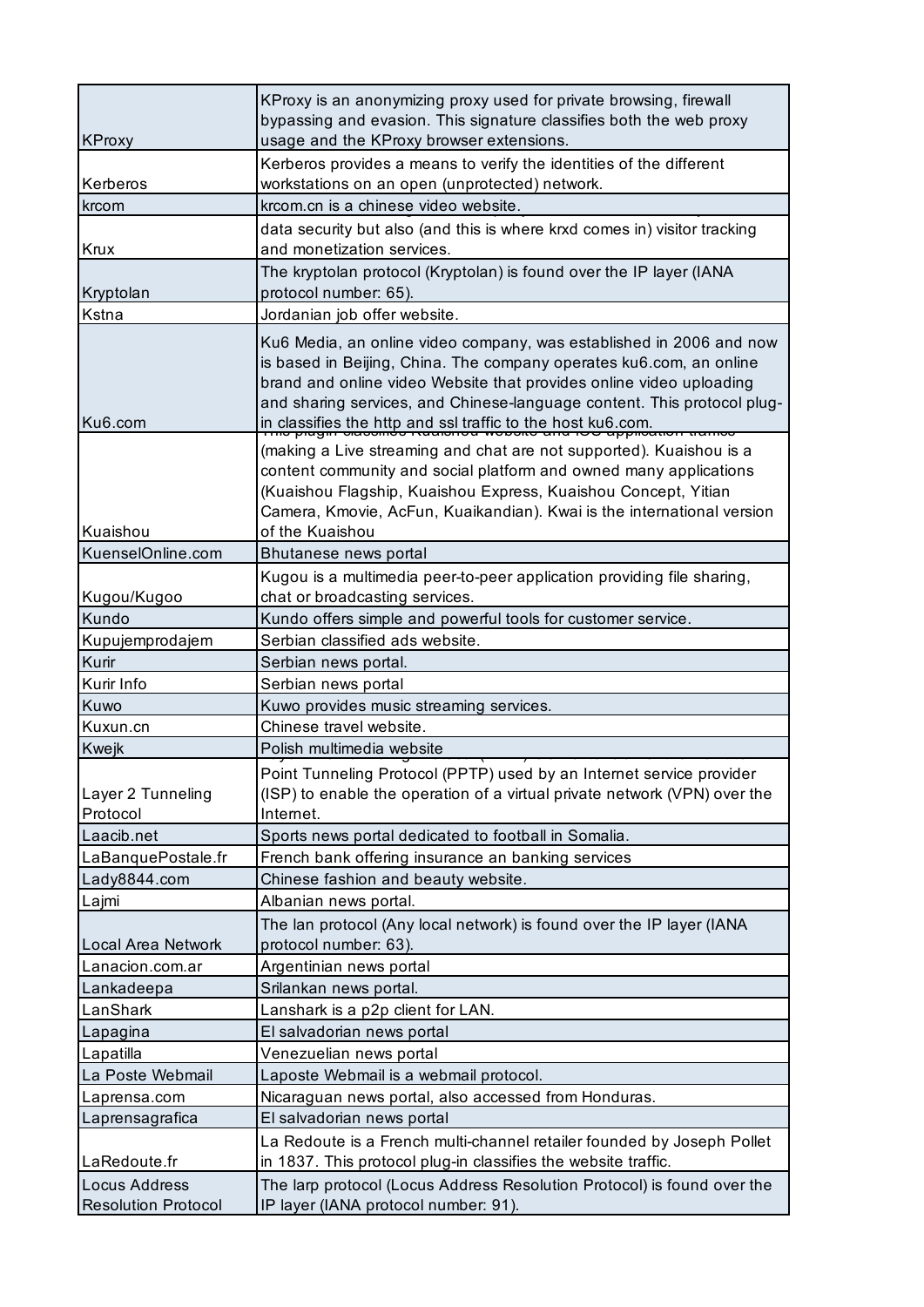| Last.fm                                               | Last.fm is a web-radio service, featuring a music recommendation system<br>(called Audioscrobbler).                                                                                                                                                                                                                                                |
|-------------------------------------------------------|----------------------------------------------------------------------------------------------------------------------------------------------------------------------------------------------------------------------------------------------------------------------------------------------------------------------------------------------------|
| LastPass.com                                          | Password manager application.                                                                                                                                                                                                                                                                                                                      |
| Lativ.com.tw                                          | Taiwanese online clothes shop.                                                                                                                                                                                                                                                                                                                     |
| Lava Lava                                             | Lava Lava is a Chinese language based Instant Messaging application.                                                                                                                                                                                                                                                                               |
| Lazada                                                | Online shopping mall popular in Southeast Asia.                                                                                                                                                                                                                                                                                                    |
| Line Control Protocol                                 | a PPP link. This protocol is used to automatically agree upon the<br>encapsulation format options, handle varying limits on sizes of packets,<br>detect a looped-back link and other common misconfiguration errors, and<br>terminate the link. This protocol is used to establish, configure and test<br>the data-link connection for a PPP link. |
| <b>Lighweight Directory</b><br><b>Access Protocol</b> | LDAP (Lightweight Directory Access Protocol) is a protocol used for<br>accessing directory services. Windows environments use this protocol to<br>send queries to Active Directory. [ Idap is also known as cldap.]                                                                                                                                |
| <b>Lighweight Directory</b>                           |                                                                                                                                                                                                                                                                                                                                                    |
|                                                       | Access Protocol Secure Secure LDAP is the Secure version of the LDAP protocol.                                                                                                                                                                                                                                                                     |
| Livedoor Blog                                         | Japanese blog dedicated to IT and Hacking                                                                                                                                                                                                                                                                                                          |
| Le360                                                 | Infotainment website in Morocco.                                                                                                                                                                                                                                                                                                                   |
| Leaf 1                                                | number: 25).                                                                                                                                                                                                                                                                                                                                       |
| Leaf <sub>2</sub>                                     | number: 26).                                                                                                                                                                                                                                                                                                                                       |
| LeapFILE                                              | service.                                                                                                                                                                                                                                                                                                                                           |
|                                                       | Learnet2.ns.sg is an online training website for Singaporean soldiers.                                                                                                                                                                                                                                                                             |
| Learnet                                               | This plugin classifies only the SSL traffic on learnet2.ns.sg.                                                                                                                                                                                                                                                                                     |
| LeBonCoin.fr                                          | Leboncoin is a french classified ads website.                                                                                                                                                                                                                                                                                                      |
| LeFaso                                                | News website in Burkina Faso.                                                                                                                                                                                                                                                                                                                      |
| Lent                                                  | Azerbaijani news portal.                                                                                                                                                                                                                                                                                                                           |
| Leral.net                                             | Senegalese news portal                                                                                                                                                                                                                                                                                                                             |
| leteckaposta.cz                                       | service.                                                                                                                                                                                                                                                                                                                                           |
| Let's Encrypt                                         | Let's Encrypt is a free SSL/TLS certification authority. This plugin<br>classifies website traffic.                                                                                                                                                                                                                                                |
| LeTV.com                                              | letv.com is a chinese online video portal.                                                                                                                                                                                                                                                                                                         |
| Level 3<br><b>Communications CDN</b>                  | Tier 1 telecom acquired by CenturyLink in 2016. This plugin classifies<br>website traffic.                                                                                                                                                                                                                                                         |
| lexpress.mu                                           | Mauritian news portal                                                                                                                                                                                                                                                                                                                              |
| Lgeshop.com                                           | Chinese shopping portal for LG electronic products. This protocol plug-in<br>classifies the http traffic to the host Igeshop.com.                                                                                                                                                                                                                  |
| Libero.it                                             | more. This protocol plug-in classifies the http traffic to the hosts libero.it<br>and video.libero.it.                                                                                                                                                                                                                                             |
| <b>Transmission Control</b>                           | This signature classifies Pseudo Tcp used by the libjingle on PC as well                                                                                                                                                                                                                                                                           |
| Protocol                                              | as on Mobile                                                                                                                                                                                                                                                                                                                                       |
| Libon                                                 | Libon is an application that provides international audio call feature. This<br>application is owned by Orange.                                                                                                                                                                                                                                    |
| LibraryThing.com                                      | Library Thing is a social web application for storing and sharing book<br>catalogs and various types of book metadata. This protocol plug-in<br>classifies the http traffic to the host librarything.com.                                                                                                                                          |
| Libsyn                                                | Libsyn provides audio & podcasts streaming services.                                                                                                                                                                                                                                                                                               |
| Lider Bet                                             | Georgian online betting and gaming platform.                                                                                                                                                                                                                                                                                                       |
| Life                                                  | Taiwanese media and lifestyle website.                                                                                                                                                                                                                                                                                                             |
| LifeKnot.com                                          | interests and hobbies. This protocol plug-in classifies the http traffic to<br>the host lifeknot.com.                                                                                                                                                                                                                                              |
| Lifesize                                              | Lifesize is a video and audio telecommunications company. This plugin<br>classifies traffic generated on Android and Chrome platforms.                                                                                                                                                                                                             |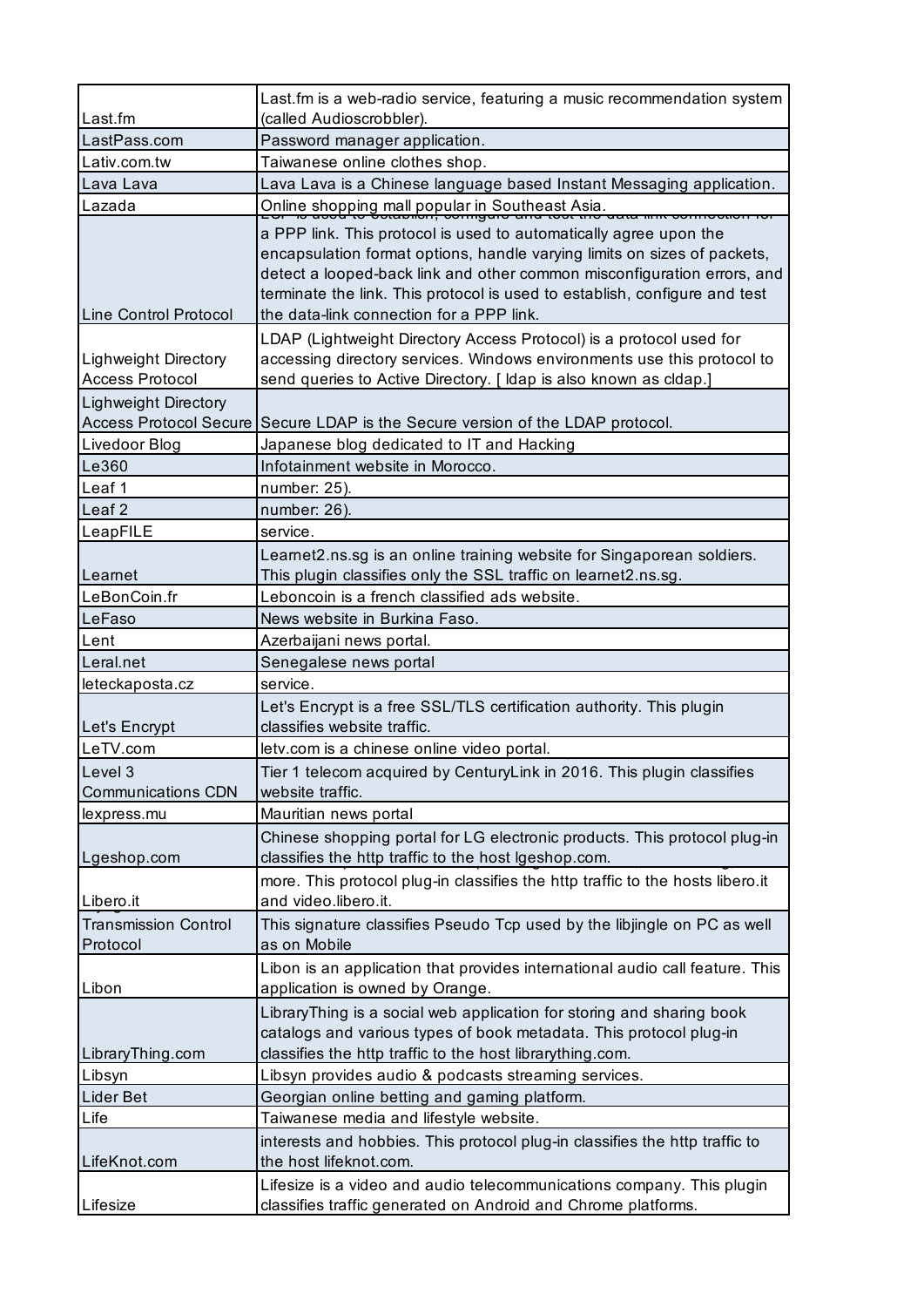| Liftoff                                    | Liftoff is a mobile app marketing and retargeting platform.                                                                                                                              |
|--------------------------------------------|------------------------------------------------------------------------------------------------------------------------------------------------------------------------------------------|
| <b>LIGATUS</b>                             | Ligatus provides advertising solutions for websites.                                                                                                                                     |
| Lightstreamer                              | Lightstreamer is a real-time engine that delivers data over HTTP and<br>WebSockets. This signature only classifies the HTTP flows.                                                       |
| Likee                                      | Likee is a short video creation and sharing platform owned by Bigo.                                                                                                                      |
| Line                                       | smartphones and PCs. Please note : the parent attribute 'call' and its<br>children are deprecated for Line (since mid-2014) but can be extracted<br>from SIP.                            |
| Line <sub>2</sub>                          | Line2 (formerly Toktumi) is a telecommunication company that provides a<br>second phone number for USA or Canada.                                                                        |
| LineGames.jp                               | This protocol plug-in classifies the http traffic to the host linegame.jp, the<br>portal of various Line games.                                                                          |
| <b>LINE WIND runner</b><br>application     | Line Wind Runner is a popular asian mobile device game accessible from<br>the Line application.                                                                                          |
| Lineage II                                 | Lineage2 is a MMORPG developed by NCSoft.                                                                                                                                                |
| Linio                                      | Latino American ecommerce portal.                                                                                                                                                        |
| LinkedIn                                   | LinkedIn is professional social network.                                                                                                                                                 |
| LintasBerita.com -<br>Lintas.me            | and lintas.me. It also classifies the ssl traffic to the Common Name<br>lintas.me.                                                                                                       |
| LionAir.co.id                              | Lion Air is an Indonesian low-cost airline founded in 1999 based in<br>Jakarta, Indonesia.                                                                                               |
| LionTravel.com                             | Liontravel.com is the official website of Lion Travel Service which is the<br>leading travel agency headquartered in Taipei.                                                             |
| Liputan6                                   | Indonesian news portal.                                                                                                                                                                  |
| List.am                                    | Armenian classified ads website.                                                                                                                                                         |
| Listindiario                               | Dominican republic news portal.                                                                                                                                                          |
| Listography.com                            | share list. This protocol plug-in classifies the http and ssl traffic to the<br>host listography.com.                                                                                    |
| Litres read, Litres listen                 | This plugin classifies traffic generated by e-book reader applications<br>Litres Audio and Listres Listen.                                                                               |
| <b>Windows Live Groups</b>                 | Windows Live Groups is an online service by Microsoft that enables users<br>to create their social groups for sharing, discussion and coordination.                                      |
| Windows Live Hotmail                       | Windows Live Hotmail is a free webmail service operated by Microsoft.<br>The service is now named Outlook.                                                                               |
| Microsoft Office Live<br>Meeting           | Microsoft Office Live Meeting is a commercial subscription-based web<br>conferencing service operated by Microsoft.                                                                      |
| Windows Live Mesh                          | Free on-line file storage and sharing service distributed by Microsoft.                                                                                                                  |
| <b>Windows Live File</b><br>Storage        | Windows Live File Storage is a Microsoft web service designed to be<br>used by other Microsoft web services that may need storage, for example<br>msn, skydrive, etc. Deprecated         |
| LiveChat                                   | LiveChat is an online customer service software with live support, help<br>desk software and web analytics capabilities.                                                                 |
| Livedoor.com                               | NHN in 2010, and operated by Line Corporation since 2013. This<br>protocol plug-in classifies the http traffic to the hosts livedoor.com and<br>livedoor.jp.                             |
| LiveInternet.ru                            | protocol plug-in classifies the http and ssl traffic to the host<br>liveinternet.ru.                                                                                                     |
| LiveJournal.com                            | by a Russian media company in 2007; today it is owned by Russian giant<br>Rambler Media Group. This protocol plug-in classifies the http and ssl<br>traffic to the host livejournal.com. |
| <b>Windows Live Hotmail</b><br>Attachments | Detection of the Windows Live Mail file-attachment uploads.                                                                                                                              |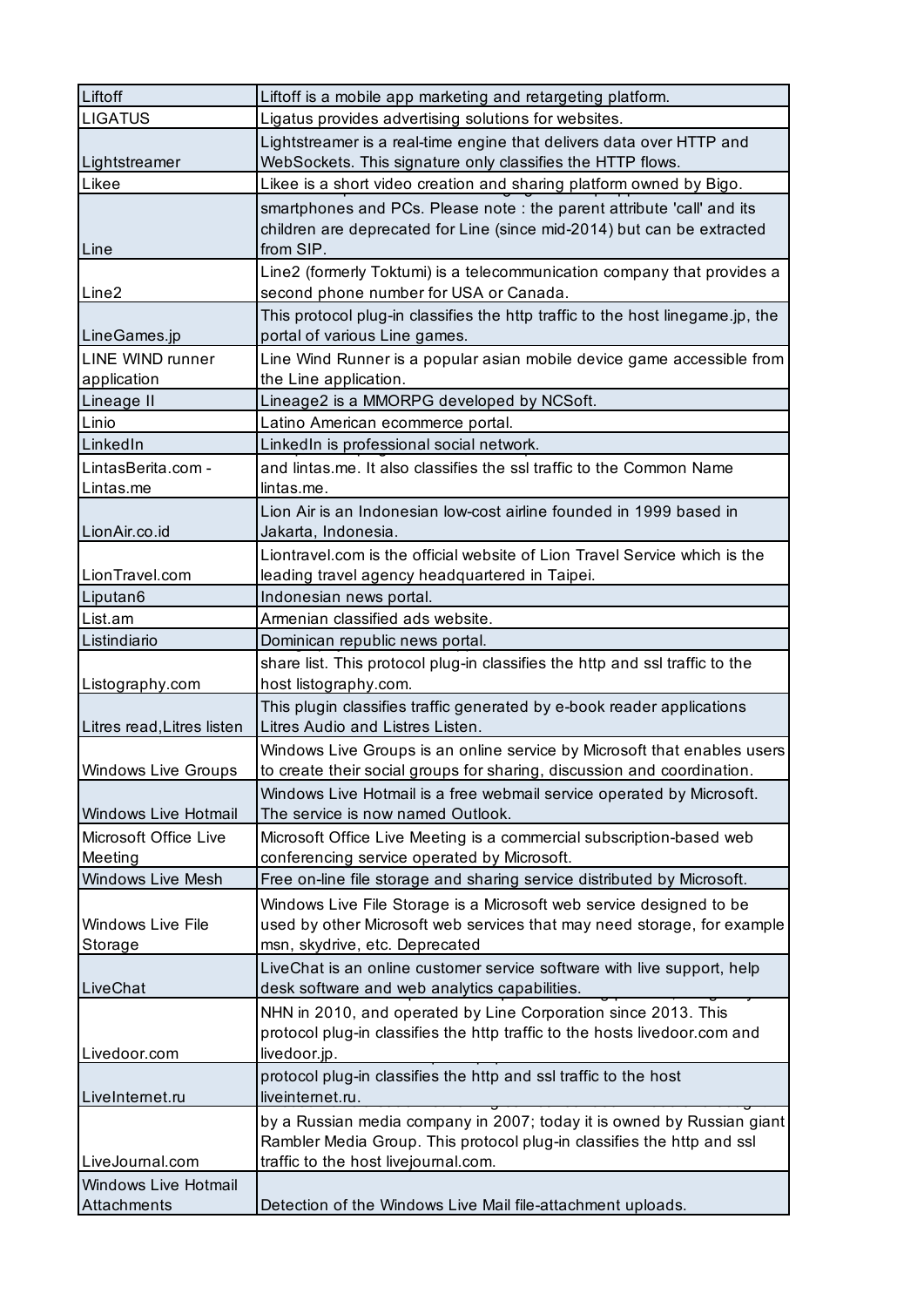| Live hotmail for mobile         | application is now named Outlook. Encrypted traffic is classified as<br>windowslive or live_hotmail.                                                                                                                                                                                         |
|---------------------------------|----------------------------------------------------------------------------------------------------------------------------------------------------------------------------------------------------------------------------------------------------------------------------------------------|
|                                 | It also classifies the ssl traffic to the Common Name .livemocha.com.                                                                                                                                                                                                                        |
| Livemocha.Com                   | Deprecated.                                                                                                                                                                                                                                                                                  |
| Liveperson                      | analytics.                                                                                                                                                                                                                                                                                   |
| LiveRail                        | advertising platform.                                                                                                                                                                                                                                                                        |
| Livescore                       | Sports web portal providing real time football match scores.                                                                                                                                                                                                                                 |
| Livingsocial.com                | LivingSocial was founded as Hungry Machine in 2007 and become a top<br>facebook application developer, and is now an online marketplace<br>focused on restaurant deals. This protocol plug-in classifies the http<br>traffic to the hosts livingsocial.co.uk and livingsocial.com.           |
| <b>LKQD</b>                     | publishers.                                                                                                                                                                                                                                                                                  |
| Logical Link Control            | The IEEE 802.2 Logical Link Control (LLC) protocol provides a link<br>mechanism for upper layer protocols encapsulated in a frame. LLC type I<br>service provides a datalink connectionless mode service, while LLC type<br>Il provides a connection-oriented service at the datalink layer. |
| Link Layer Discover<br>Protocol | Link Layer Discover Protocol (LLDP) is L2 protocol allowing device to<br>advertize their configuration to other device of a LAN.                                                                                                                                                             |
|                                 | Content Delivery Network owned by the Limelight Networks company,<br>Limelight Networks CDN providing media storage for several media content web services.                                                                                                                                  |
| <b>LLP</b>                      | Minimum Lower Layer Protocol (MLLP or LLP) is a protocol for<br>encapsulating messages. LLP is classified when it carries Health Layer 7                                                                                                                                                     |
| load.to                         | (HL7) messages version 2 or 3.<br>Classifies web browsing on the load.to Direct DownLoad links service.                                                                                                                                                                                      |
|                                 |                                                                                                                                                                                                                                                                                              |
| Load Balancing                  | Load Balancing is a protocol used in the Windows environment to<br>distribute traffic between servers.                                                                                                                                                                                       |
| Localytics                      | apps.                                                                                                                                                                                                                                                                                        |
| LocationIQ                      | website traffic.                                                                                                                                                                                                                                                                             |
| LogMeIn                         | This signature detects generic connections to remote control, remote<br>assistance and VPN servers managed by LogMeIn. It covers usage of<br>products like LogMeIn Central, Rescue, Backup, Hamachi, etc.                                                                                    |
| LogMeIn Rescue                  | Remote PC assistance software, accessible from web browser using a<br>proprietary plug-in.                                                                                                                                                                                                   |
| Lokalisten.de                   | German social networking website. ( http://www.lokalisten.de )                                                                                                                                                                                                                               |
| League of Legends               | League of Legends is a popular Multiplayer Online Battle Arena video<br>game developed by Riot Games.                                                                                                                                                                                        |
| Looker                          | It was acquired by Google in 2019 and is now part of the Google Cloud<br>Platform.                                                                                                                                                                                                           |
| Security                        | All-in-one security software for mobile devices.                                                                                                                                                                                                                                             |
| Loopback:XEROX                  | connected link.                                                                                                                                                                                                                                                                              |
| Loop PNG                        | Main news and entertainment web portal in Papua New Guinea.                                                                                                                                                                                                                                  |
| <b>LOTAME</b>                   | Platform).                                                                                                                                                                                                                                                                                   |
| Lotour.com                      | Chinese travel website.                                                                                                                                                                                                                                                                      |
| The Lord of the Rings<br>Online | The Lord of the Rings Online is a video game of type MMORPG inspired<br>of the world of The Lord of the Rings.                                                                                                                                                                               |
| Lotte.com                       | This protocol plug-in classifies the http traffic to the host lotte.com.                                                                                                                                                                                                                     |
| Lotterypost.com                 | Provides information about winning lottery numbers in the US                                                                                                                                                                                                                                 |
| <b>IBM SmartCloud</b>           | applications for enterprises, including mail, file transfer, meetings and<br>forms.                                                                                                                                                                                                          |
| <b>IBM Lotus Sametime</b>       | platform that provides real-time, unified communications and<br>collaboration for enterprises.                                                                                                                                                                                               |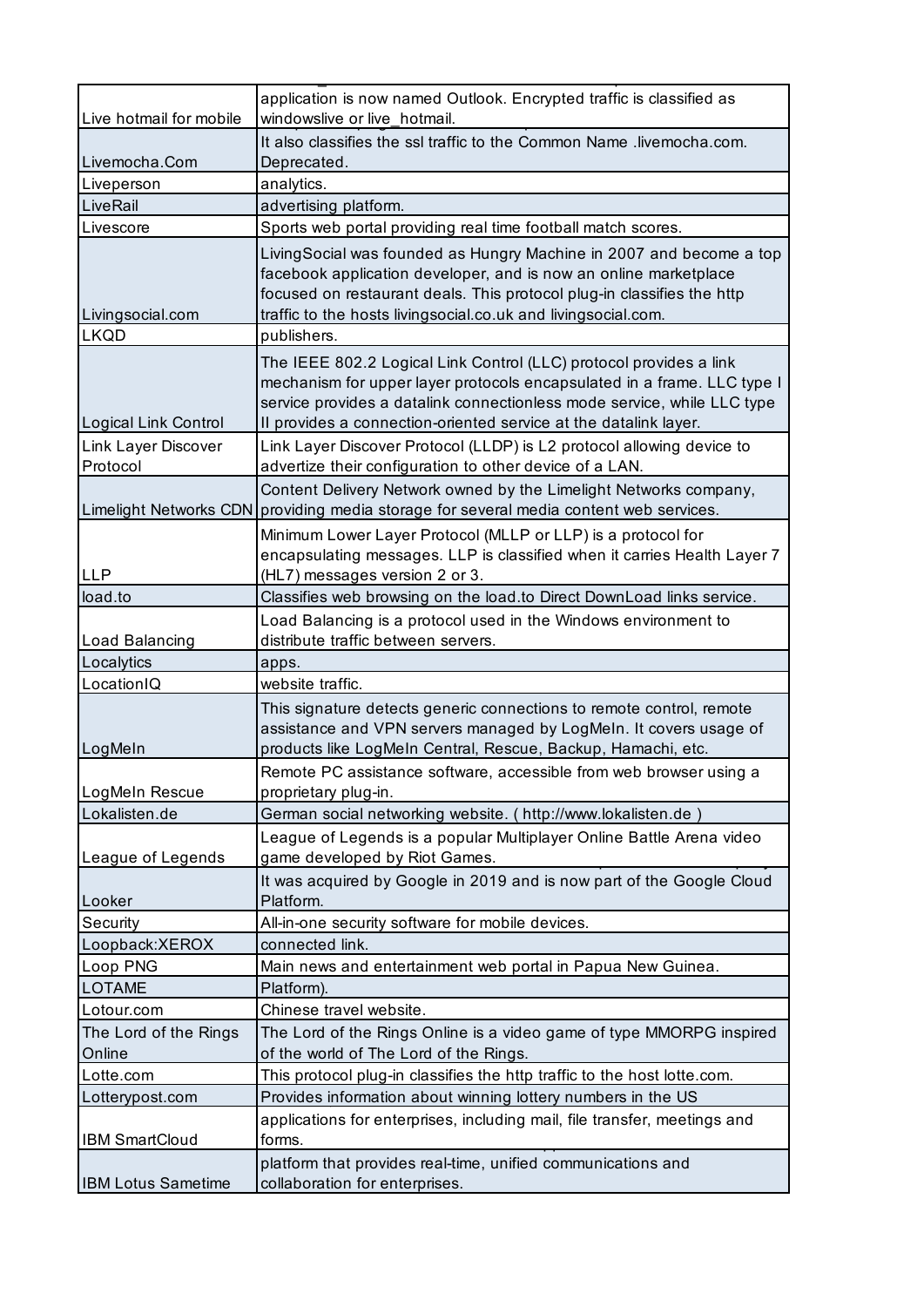| <b>Lotus Notes</b>                           | integrates various services such as web browsing, calendaring and<br>mailing.                                                                                                     |
|----------------------------------------------|-----------------------------------------------------------------------------------------------------------------------------------------------------------------------------------|
| Line Printer Remote                          | LPR is a protocol providing printing services and used in Berkeley<br>distributions of the Unix operating system.                                                                 |
|                                              | Protocol (PPP), which allows two computers to connect to each other.<br>LQR allows peers at either end of the PPP link to assess the state and                                    |
| Link Quality Report                          | quality of the PPP link.                                                                                                                                                          |
| Lrytas.lt                                    | Lithuanian news portal                                                                                                                                                            |
| <b>Liberty Times Net</b>                     | Taiwanese news portal.                                                                                                                                                            |
| <b>LTT</b>                                   | Libya Telecom and Technology company website.                                                                                                                                     |
| <b>LUKE</b>                                  | Luke is a P2P portal and software.                                                                                                                                                |
| Lun                                          | Chilian news and entertainment portal.                                                                                                                                            |
| LunarStorm.se                                | This protocol plug-in classifies the http traffic to the host lunarstorm.se.                                                                                                      |
| Lusakatimes                                  | News web portal in Zambia (politics, sports, health, etc.).                                                                                                                       |
| Lvping.com                                   | Chinese Hotel Reviews, Travel Guides, Forum and tourist guide.                                                                                                                    |
| Microsoft Skype for<br>Business (Desktop)    | Microsoft Skype for Business (formerly Microsoft Lync) IM, VoIP and<br>desktop sharing services (corporate services).                                                             |
| Microsoft Skype for<br>Business (Office 365) | On-line version of the Microsoft Skype for Business (formerly Microsoft<br>Lync Online) IM and VoIP services (Office 365). [ lync_online is also<br>known as skype_for_business.] |
| Lynda.com                                    | Lynda.com is an online education company. It is owned by Linkedin.                                                                                                                |
| MTP2 User Peer-to-                           | M2PA is a signaling peer-to-peer protocol used by MTP2 in the Signaling                                                                                                           |
| Peer Adaptation Layer                        | System 7 (SS7).                                                                                                                                                                   |
| <b>MTP2 User Adaptation</b>                  | M2UA is an SCTP adaptation layer for encapsulated MTP2 messages in                                                                                                                |
| Layer                                        | the Signaling System 7 (SS7).                                                                                                                                                     |
| Layer                                        | network.                                                                                                                                                                          |
| M800                                         | M800 provides communication products and solutions.                                                                                                                               |
| Maaii application                            | Android users to send and receive text messages and phone calls for<br>free.                                                                                                      |
| Maannews.net                                 | Palestinian news portal                                                                                                                                                           |
|                                              | MagicJack is a VoIP service for home and business use, available as a                                                                                                             |
| magicJack                                    | mobile application and also with a proprietary device (magicJack PLUS).                                                                                                           |
| Magu-Magu (aka 2013<br>for Kakao)            | 2013 for Kakao (aka Magu-Magu) is Korean baseball game, developed<br>by CJ E&M corp.                                                                                              |
| Mail2000.com.tw                              | Taiwanese Webmail and SMS services.                                                                                                                                               |
| Mail189.cn                                   | China Telecom email services.                                                                                                                                                     |
|                                              |                                                                                                                                                                                   |
|                                              | Mail.com is a web portal and web-based email service provider owned by<br>the German internet company United Internet. It offers news articles and                                |
| Mail.com                                     | a free webmail application.                                                                                                                                                       |
| Mail.ru games                                | ONline gaming site (http://games.mail.ru                                                                                                                                          |
|                                              | Love@Mail.Ru is a Russian dating web site and mobile application. It                                                                                                              |
| Mail.Ru Love                                 | uses the Wamba dating website platform.                                                                                                                                           |
| Mail.ru Moimir                               | Social networking website (http://my.mail.ru).                                                                                                                                    |
| Mail.ru Webagent                             | Mail.ru custom web browser (internet.mail.ru).                                                                                                                                    |
| Mailchimp                                    | MailChimp is a marketing email sender and website builder.                                                                                                                        |
|                                              | Mail.ru is a Russian web portal providing services such as webmail,                                                                                                               |
| Mail.ru Webmail                              | search engine, instant messaging.                                                                                                                                                 |
|                                              | Mail.ru Agent is a cross-platform mobile messaging application supporting                                                                                                         |
| Mail.ru Agent                                | text, audio and video. It is featured by Mail.ru.<br>Mailslot is an IPC (InterProcess communication) protocol available on                                                        |
| Mailslot                                     | <b>Windows Operating System.</b>                                                                                                                                                  |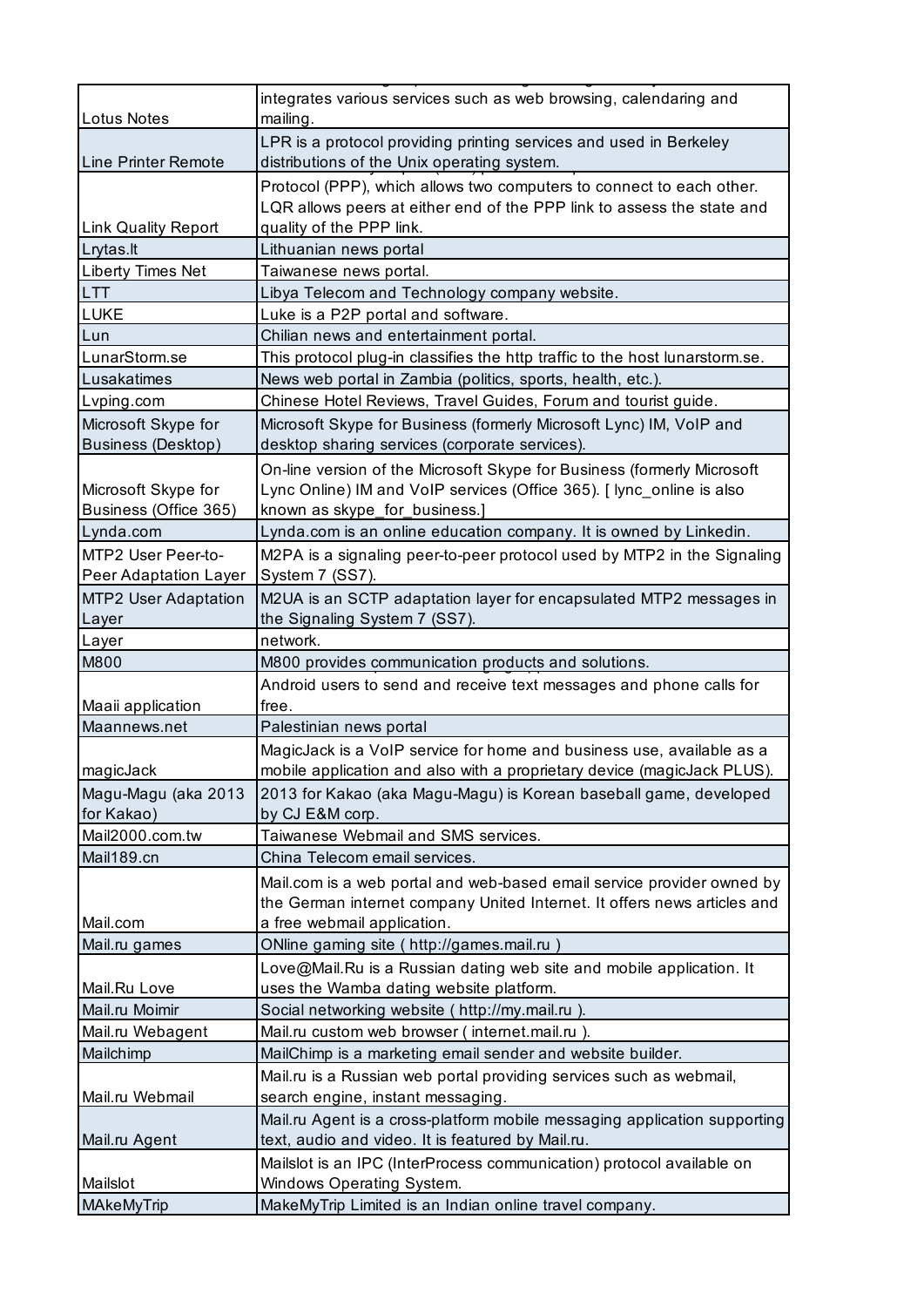| Mako.co.il                   | Israeli news portal                                                                   |
|------------------------------|---------------------------------------------------------------------------------------|
| Maktoob mail                 | Maktoob is a webmail protocol.                                                        |
| Malformed virtual            | by the lower level protocol does not correspond to the one determined                 |
| protocol                     | by the system.                                                                        |
| Malijet                      | News web portal in Mali.                                                              |
| Maliweb                      | News and classified ads portal in Mali.                                               |
| Maltapark.com                | Maltapark is the most popular trading website in Malta.                               |
| MaltaToday.com.mt            | Maltese news portal                                                                   |
| Mana.pf                      | French Polynesian internet service provider website                                   |
| Mandriva Update              | Information list about the debian archive                                             |
|                              | The manet protocol (MANET Protocols) is found over the IP layer (IANA                 |
| <b>MANET Protocols</b>       | protocol number: 138).                                                                |
| Mango TV                     | Mango TV is a chinese online video platform.                                          |
| Mangocity.com                | Chinese Travel website.                                                               |
| Mang Viec Lam                | Job seeking website in Vietnam.                                                       |
| manolito                     | Manolito is a peer-to-peer file sharing software.                                     |
| Manorama Online              | English and Malayalam language daily local news based in Kottayam.                    |
|                              | Telecom provider on the Isle of Man, also providing a portal with news,               |
| Manx Telecom                 | classifieds, features, and jobs.                                                      |
| Mapbox                       | Mapbox is an open source mapping platform for custom designed maps.                   |
|                              | MS Exchange Message MS Exchange Message API is a protocol used by Exchange clients to |
| <b>API</b>                   | retrieve their emails.                                                                |
| MapQuest.com                 | Free online web mapping service owned by AOL.                                         |
| Mapy                         | Czech republic localization website.                                                  |
| Marca.com                    | Spanish sports news portal                                                            |
| Marebpress                   | Yemeni news portal.                                                                   |
|                              | Mario Kart Tour is a video game edited by Nintendo. This plugin classifies            |
| Mario Kart Tour              | the game and its associated website.                                                  |
| Marktplaats.nl               | Dutch advertising site where you can sell, new and second-hand goods.                 |
|                              | This protocol plug-in classifies the http traffic to the host mashable.com.           |
| Mashable.com                 | It also classifies the ssl traffic to the Common Name .mashable.com.                  |
| Ma-Share.com                 | Mashare was an online solution to store, send and share files.                        |
| Match.com                    | This protocol plug-in classifies the http traffic to the host match.com.              |
| MaxCDN                       | MaxCDN is a content delivery network (CDN) provider.                                  |
| Maybank2u.com                | Malay banking website                                                                 |
| MBC (Munhwa                  |                                                                                       |
| <b>Broadcasting Corp)</b>    | MBC (aka iMBC) is a leading South-Korean television and radio network.                |
| Mbl.is                       | Icelandic news portal                                                                 |
|                              | This protocol plug-in classifies the http traffic to the host mbn.co.kr. It           |
| MBN.co.kr                    | also classifies the ssl traffic to the Common Name .mbn.co.kr.                        |
|                              | McAfee is one of the leaders in intrusion prevention and security risk                |
| McAfee Client update         | management on the web.                                                                |
| <b>MCB Home</b>              | Curacaoan online web service of the MCB Bank.                                         |
|                              | Multipoint Communication Service (MCS) is a multipoint data delivery                  |
|                              | service for use in multimedia and audiovisual conferencing service. It                |
|                              | provides the mechanism for multipoint aware applications to send data to              |
| Multipoint                   | all or a subset of the group with a single send primitive and to force, if            |
| <b>Communication Service</b> | desired, a uniformly sequenced reception of data for all users.                       |
|                              | mDNS (Multicast DNS) simplifies network configuration by allowing                     |
|                              | network devices to pick a domain name in the local DNS namespace and                  |
| Multicast DNS (mDNS)         | announce it using a subset of multicast IP address.                                   |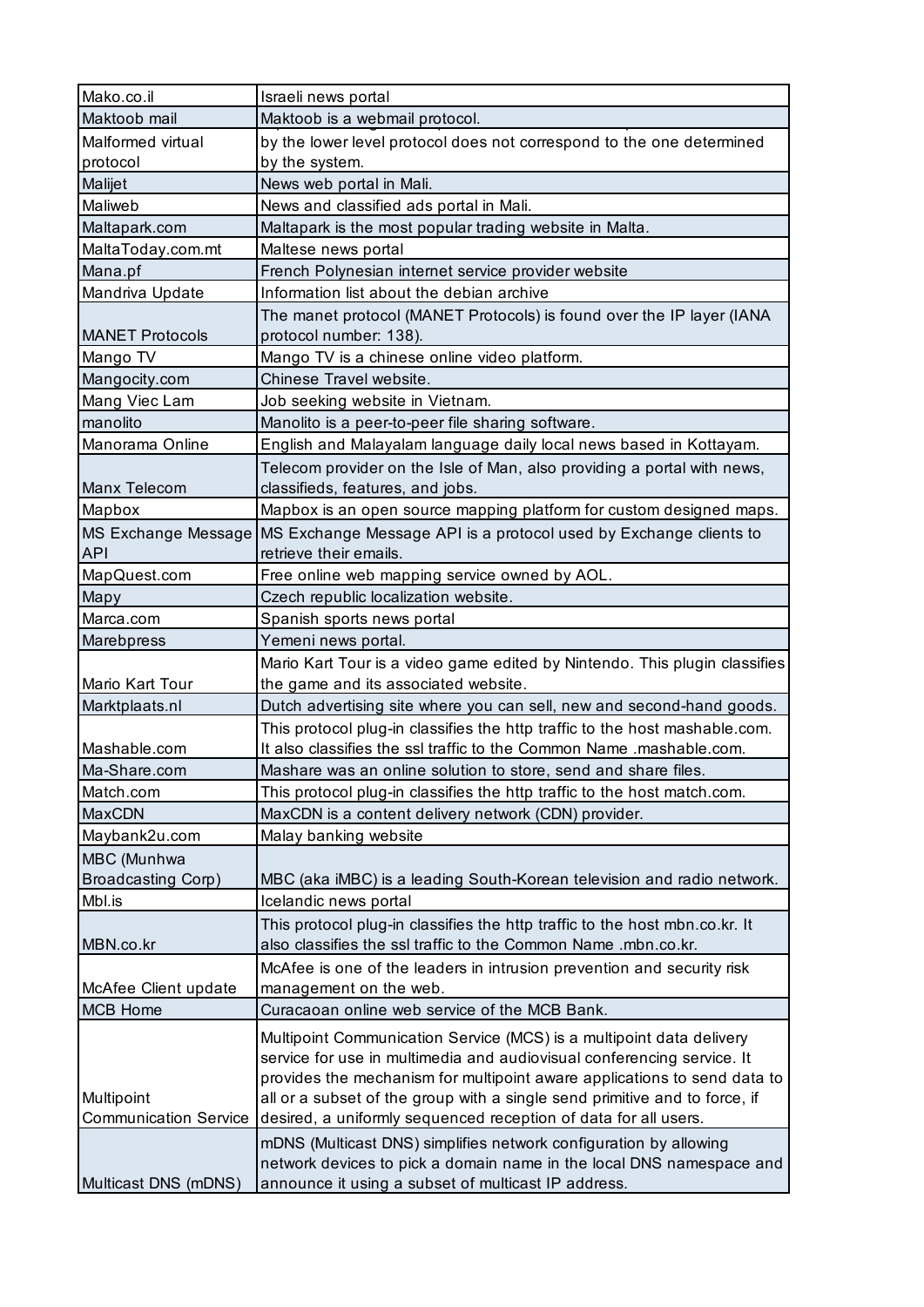| <b>Broadcasting Center</b> | The Middle East Broadcasting Center Group is a free-to-air TV                                                                                        |
|----------------------------|------------------------------------------------------------------------------------------------------------------------------------------------------|
| (MBC Group)                | broadcasting company in the Arab World.                                                                                                              |
| Media Innovation           | The Media Innovation Group is specialized in online digital advertising,                                                                             |
| Group                      | search marketing.                                                                                                                                    |
| Mediacongo                 | News and classified ads portal in the Democratic Republic of Congo.                                                                                  |
|                            | a.1521.x.akamai.net and mediafire.com. It also classifies the ssl traffic to                                                                         |
| MediaFire.com              | the Common Name mediafire.com.                                                                                                                       |
|                            | DatPiff, Manga Life and Coco e-learning. This plugin classifies website                                                                              |
| MediaLab                   | traffic.                                                                                                                                             |
|                            | MediaMath is a global provider of digital media and data management                                                                                  |
| MediaMath                  | technology for advertisers and agencies.                                                                                                             |
| Mediascope<br>Medium       | Mediascope provides media and marketing information.<br>Medium is an online publishing platform.                                                     |
|                            |                                                                                                                                                      |
| Meerkat                    | Meerkat was a mobile application allowing Twitter users to live stream<br>video to their followers.                                                  |
| MEETin.org                 | MEETin.org is a web-based social community.                                                                                                          |
|                            | Meeting Place is a protocol used by the Cisco Unified Meeting Place suite                                                                            |
| Cisco MeetingPlace         | of voice, web, and video conferencing products.                                                                                                      |
| MeetMe.com                 | Social networking web-service available on PC and mobile devices.                                                                                    |
| MeetTheBoss.tv             | meettheboss.tv.                                                                                                                                      |
| Meetup                     | Meetup is an online social networking portal for offline group meetings.                                                                             |
| MeeVee                     | Closed on-line video aggregator website.                                                                                                             |
|                            | MEGA is a online file sharing service from Kim Dotcom. This service                                                                                  |
| <b>MEGA</b>                | replaced the Megaupload file sharing service, closed on Jan 2012.                                                                                    |
|                            | Megaphone provides podcast technology for publishers and advertisers.                                                                                |
| Megaphone                  | This plugin classifies only website traffic.                                                                                                         |
| Megaproxy                  | Megaproxy is a free anonymous proxy surfing service.                                                                                                 |
|                            | Classifies web browsing on the megashares.com Direct DownLoad links                                                                                  |
| megashares.com             | service. Deprecated.                                                                                                                                 |
|                            | Megaupload was an online solution to store, send and share files.                                                                                    |
| Megaupload                 | Megaupload was shut in January 2012.                                                                                                                 |
| Megavideo                  | This protocol plug-in classifies the http traffic to the host megavideo.com.                                                                         |
|                            | MeisterLabs is a German applications editor. This plugin classifies their                                                                            |
|                            | website. MindMeister is a mind mapping tool and MeisterTask is a task                                                                                |
| MeisterLabs                | management application.                                                                                                                              |
| Meitu                      | Meitu is an online mobile photo-sharing and social networking service.                                                                               |
| Meituan                    | entertainment.                                                                                                                                       |
| Mekusharim.walla.co.il     | Social network website ( http://mekusharim.walla.co.il/ ).                                                                                           |
| Mendeley.com               | http://www.mendeley.com)                                                                                                                             |
| Menstylefashion            | Website with fashion and lifestyle articles, popular in Andorra.                                                                                     |
|                            | MercadoLibre is a technology company that provides e-commerce                                                                                        |
| MercadoLibre (aka          | solutions. Their website is accessed from Uruguay, Venezuela, Mexico,                                                                                |
| MercadoLivre)              | Columbia, Ecuador, Peru, Chile, Costa Rica and Brazil.                                                                                               |
| Mercador (now Olx.ro)      | Romanian classified ads portal                                                                                                                       |
|                            | This plugin classifies Mercury Security controllers communication protocol<br>with TLS disabled. Mercury security controllers manage physical access |
| <b>Mercury Security</b>    | control (doors and card readers) to buildings.                                                                                                       |
| <b>MERIT Internodal</b>    | The merit_inp protocol (MERIT Internodal Protocol) is found over the IP                                                                              |
| Protocol                   | layer (IANA protocol number: 32).                                                                                                                    |
| Merojax                    | Radio.                                                                                                                                               |
| MerrJep.com                | Kosovan classified ads                                                                                                                               |
| MessengerFX.com            | messengerfx.com.                                                                                                                                     |
|                            |                                                                                                                                                      |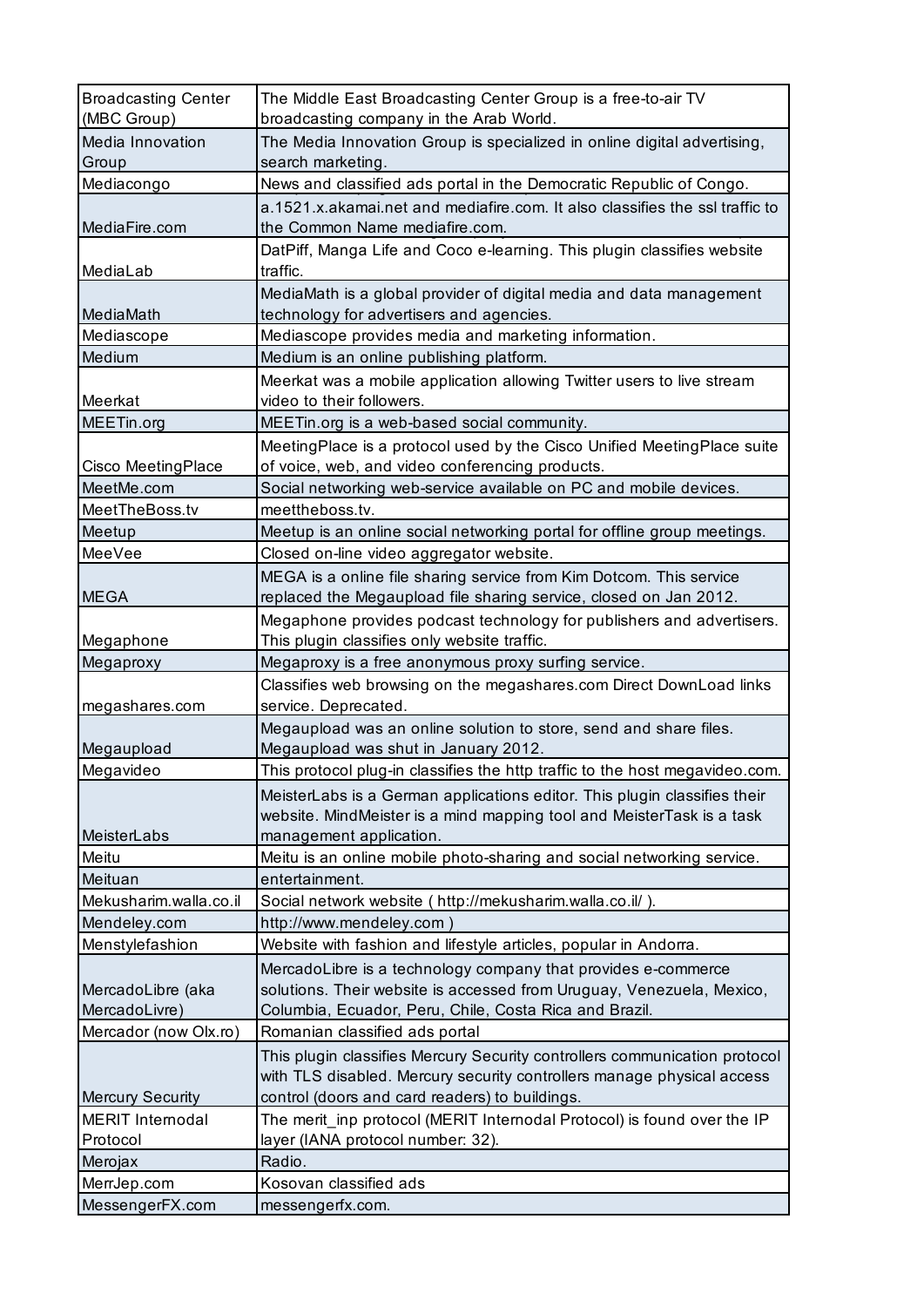| Metacafe.com                          | Metacafe is a popular video sharing website launched in 2002.<br>wildo rocus configuration warragement cystem, previously kno |
|---------------------------------------|-------------------------------------------------------------------------------------------------------------------------------|
|                                       | Enterprise CMS, does the discovery and inventory of an IT infrastructure                                                      |
|                                       | and its hosted services. The discovery is both agent less by using each                                                       |
|                                       | service own protocol and agent based. This plugin classifies, provided                                                        |
| Micro Focus                           | the default certificates are not changed, the custom protocols used                                                           |
| Configuration                         | between this product components (UD Agent, DF Probe, UCMDB Server,                                                            |
| Management System                     | UCMDB UI) and between the UI and a web browser.                                                                               |
| <b>MFE Network Services</b>           | The mfe_nsp protocol (MFE Network Services Protocol) is found over the                                                        |
| Protocol                              | IP layer (IANA protocol number: 31).                                                                                          |
| Protocol                              | MGCP protocol is used as signaling protocol for voice IP applications.                                                        |
| <b>MGID</b>                           | MGID is an ad network.                                                                                                        |
| Mgoon                                 | Website providing video streaming, and online video gaming.                                                                   |
| MiaoPai                               | Miaopai is a mobile video app software editor based in China.                                                                 |
|                                       | chat.mibbit.com. It also classifies the ssl traffic to the Common Names                                                       |
| Mibbit chat network                   | web2.mibbit.com and chat.mibbit.com.                                                                                          |
| Mobile Internetworking                | The micp protocol (Mobile Internetworking Control Pro.) is found over the                                                     |
| <b>Control Protocol</b>               | IP layer (IANA protocol number: 95).                                                                                          |
| Microsoft                             | This signature classifies hosts owned by Microsoft.                                                                           |
| Mihaaru                               | The most trusted news source in the Maldives.                                                                                 |
| Mihanblog.com                         | Persian blogging platform                                                                                                     |
| Mihanwebads                           | Iranian Internet AD company website. Deprecated.                                                                              |
| Mikogo                                | Mikogo is a free desktop sharing and web conferencing service.                                                                |
| Milad                                 | Palestinian news portal.                                                                                                      |
| <b>Milanuncios</b>                    | Spanish classified ads website.                                                                                               |
|                                       | Milestone Systems is an IP video management software platform. This                                                           |
| Milestone Systems                     | plugin classifies only website traffic.                                                                                       |
|                                       |                                                                                                                               |
| Millardayo                            | Global news portal in Tanzania.                                                                                               |
| Milli.Az                              | Azerbaijani news portal.                                                                                                      |
| Milliyet.com.tr                       | Turkish news portal                                                                                                           |
| IMP mobile version                    | MIMP is the IMP webmail for mobile phones.                                                                                    |
| Minecraft                             | Minecraft is a game about placing blocks and going on adventures.                                                             |
| Minecraft - Pocket                    | Minecraft Pocket is a game about placing blocks and going on                                                                  |
| Edition                               | adventures. This protocol plug-in is deprecated                                                                               |
| minergate.com                         | Mining pool for cryptocurrency named Monero (blockchain).                                                                     |
| minexmr.com                           | Mining pool for cryptocurrency named Monero (blockchain).                                                                     |
| Ming Pao                              | Web portal of a famous newspaper published in Hong Kong.                                                                      |
| Minute Media                          | traffic.                                                                                                                      |
| Minuto 30                             | Columbian news portal.                                                                                                        |
|                                       | Protocol by making mobility transparent to applications and higher level                                                      |
| Mobile IPv6                           | protocols like TCP.                                                                                                           |
| Miro (getmiro.com)                    | Multimedia player. ( http://www.getmiro.com )                                                                                 |
| Mistreci.com                          | Albanian movie streaming website                                                                                              |
| (Miliao)                              | Tech.                                                                                                                         |
|                                       | This protocol plug-in classifies the http traffic to the host mixi.jp. Mixi is an                                             |
|                                       | online Japanese social networking service founded in 1999, and also                                                           |
| Mixi.jp                               | publisher of the popular mobile freemium game Monster Strike.                                                                 |
| Mixpanel                              | Mixpanel provides advertising services for mobile platforms.                                                                  |
|                                       | This protocol plug-in classifies the http traffic to the host mk.co.kr. It also                                               |
| Mk.co.kr                              | classifies the ssl traffic to the Common Name member.mk.co.kr.                                                                |
| Official Major League                 | MLB.com is the official Major League Baseball website. This plugin                                                            |
| <b>Baseball</b><br><b>MMM Nigeria</b> | classifies website and iOS application traffic.<br>Social Financial Network system web portal, famous in Nigeria.             |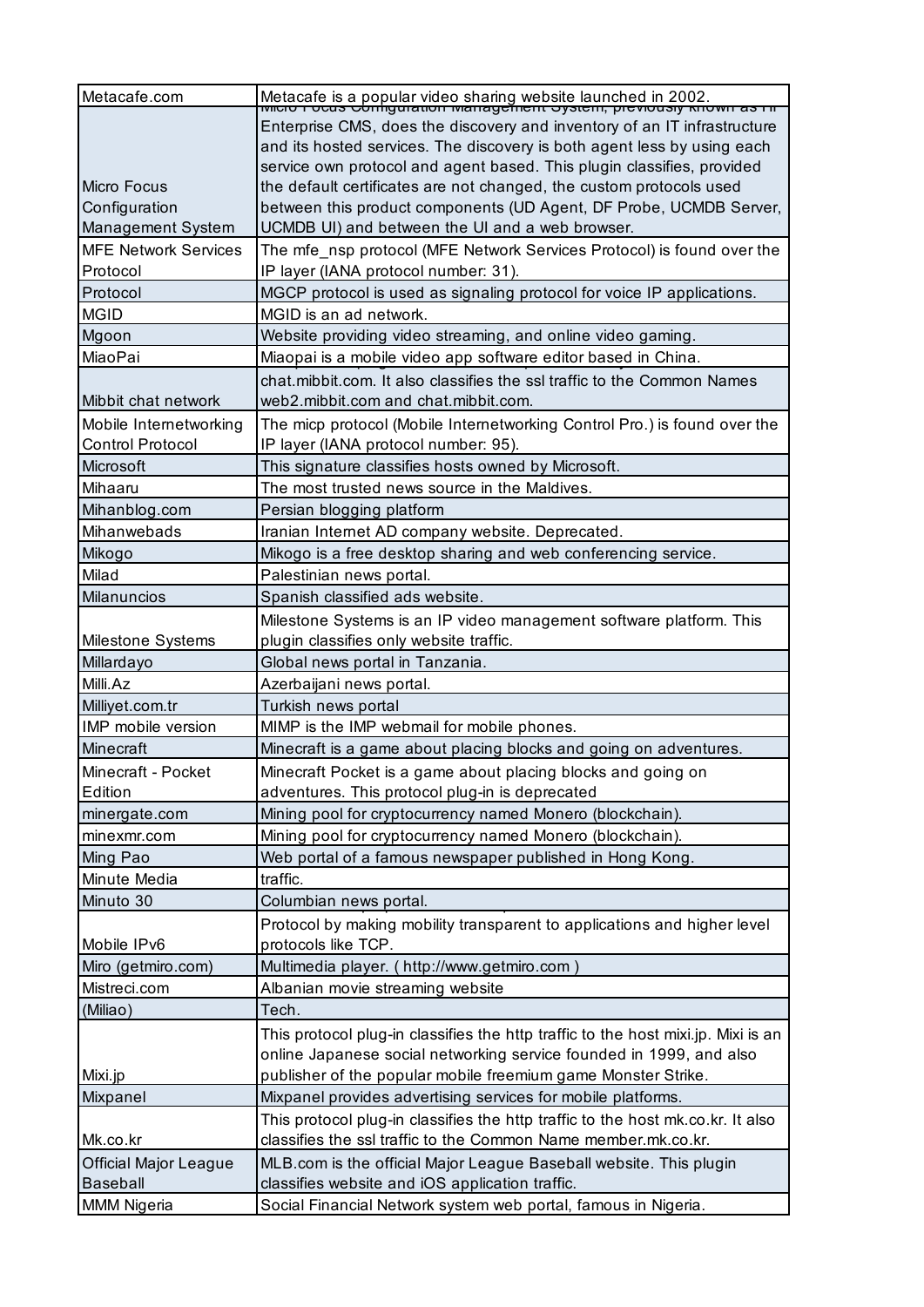| Microsoft Multimedia<br>Streaming     | servers. It enables to stream a file in real time to many simultaneous<br>viewers.                                                                                                                                                                                 |
|---------------------------------------|--------------------------------------------------------------------------------------------------------------------------------------------------------------------------------------------------------------------------------------------------------------------|
| <b>Message Specification</b>          |                                                                                                                                                                                                                                                                    |
| (ISO 9506)                            | ISO 9506 Manufacturing Message Specification (MMS).                                                                                                                                                                                                                |
| MultiMedia Messages<br>Encapsulation  | mobile stations to send multimedia messages. Note: In Basic-DPI, Partial<br>classification over http.                                                                                                                                                              |
| Discovery Protocol<br>(MNDP)          | MNDP (MikroTik Neighbor Discovery protocol) is a discovery protocol<br>allowing to identify other devices compatible with MNDP.                                                                                                                                    |
|                                       | Moat is an analytics and intelligence company focused on transforming                                                                                                                                                                                              |
| Moat                                  | brand advertising online.                                                                                                                                                                                                                                          |
| Mobage games                          | Mobile games download portal and identification services.                                                                                                                                                                                                          |
| MobFox                                | Mobfox is a mobile advertising platform.                                                                                                                                                                                                                           |
| MobiDrive                             | MobiDrive is a cloud storage platform developed by Mobisystems.                                                                                                                                                                                                    |
| IP Mobility                           | The mobile protocol (IP Mobility) is found over the IP layer (IANA protocol<br>number: 55).                                                                                                                                                                        |
| Mobile01.com                          | Taiwanese social network.                                                                                                                                                                                                                                          |
| Mobile IP                             | Mobile IP is an IETF standard communications protocol that is designed<br>to allow mobile device users to move from one network to another while<br>maintaining a permanent IP address.                                                                            |
| Mobile Legends                        | Mobile Legends is an online multi-player video game.                                                                                                                                                                                                               |
| Mobile Me                             | On-line web application suite (me.com) created by Apple and replaced by<br>iCloud in 2011.                                                                                                                                                                         |
| Mobile Header                         | The mobilehdr protocol (Mobile Header) is found over the IP layer (IANA<br>protocol number: 135).                                                                                                                                                                  |
| <b>Mobile Market</b>                  | China Mobile. This plugin classifies traffic from Mobile Market Android<br>application.                                                                                                                                                                            |
| Mobilink                              | synchronize the contents of multiple mobile client databases with a<br>central SQL Server. The clients can run on smartphones, Java applets,<br>etc., in addition to PC computers.                                                                                 |
| mobisystems                           | MobiSystems is a provider of mobile productivity and business<br>applications. This plugin classifies Mobisystems and PDF Extra (a<br>Mobisystems product) websites traffic.                                                                                       |
| MOcean                                | MOcean is a advertising agency.                                                                                                                                                                                                                                    |
| MocoSpace.com                         | network.                                                                                                                                                                                                                                                           |
| Modbus                                | Modbus is a standard communication protocol in industry for connecting<br>industrial electronic devices (SCADA). Here, we consider modbus as the<br>combination of Modbus/TCP (Transport layer for TCP/IP networks) and<br>Modbus (serial communication protocol). |
| Modbus Remote<br><b>Terminal Unit</b> | control system used in industrial process control. The Modbus RTU<br>communications can be sent to the network using a basic RS485 to TCP<br>adapter.                                                                                                              |
| Moe.gov                               | Omanian Ministry of Education portal                                                                                                                                                                                                                               |
| MOG.com                               | This protocol plug-in classifies the http traffic to the host mog.com. It also<br>classifies the ssl traffic to the Common Name mog.com.                                                                                                                           |
| Livestream (formerly                  | Livestream (Mogulus) is a video streaming platform enabling users to                                                                                                                                                                                               |
| Mogulus)                              | broadcast live video.                                                                                                                                                                                                                                              |
| Qatar                                 | Ministry of Interior of Qatar.                                                                                                                                                                                                                                     |
| Mojang                                | Mojang is a video game and software development corporation.                                                                                                                                                                                                       |
| Moji Weather                          | Moji Weather is a social, crowd-sourced application generating real-time<br>weather data from its user based around the world.                                                                                                                                     |
| MOJOMarketplace                       | MOJO Marketplace offers themes, plugins and professional services for<br>website creation on wordpress.                                                                                                                                                            |
|                                       |                                                                                                                                                                                                                                                                    |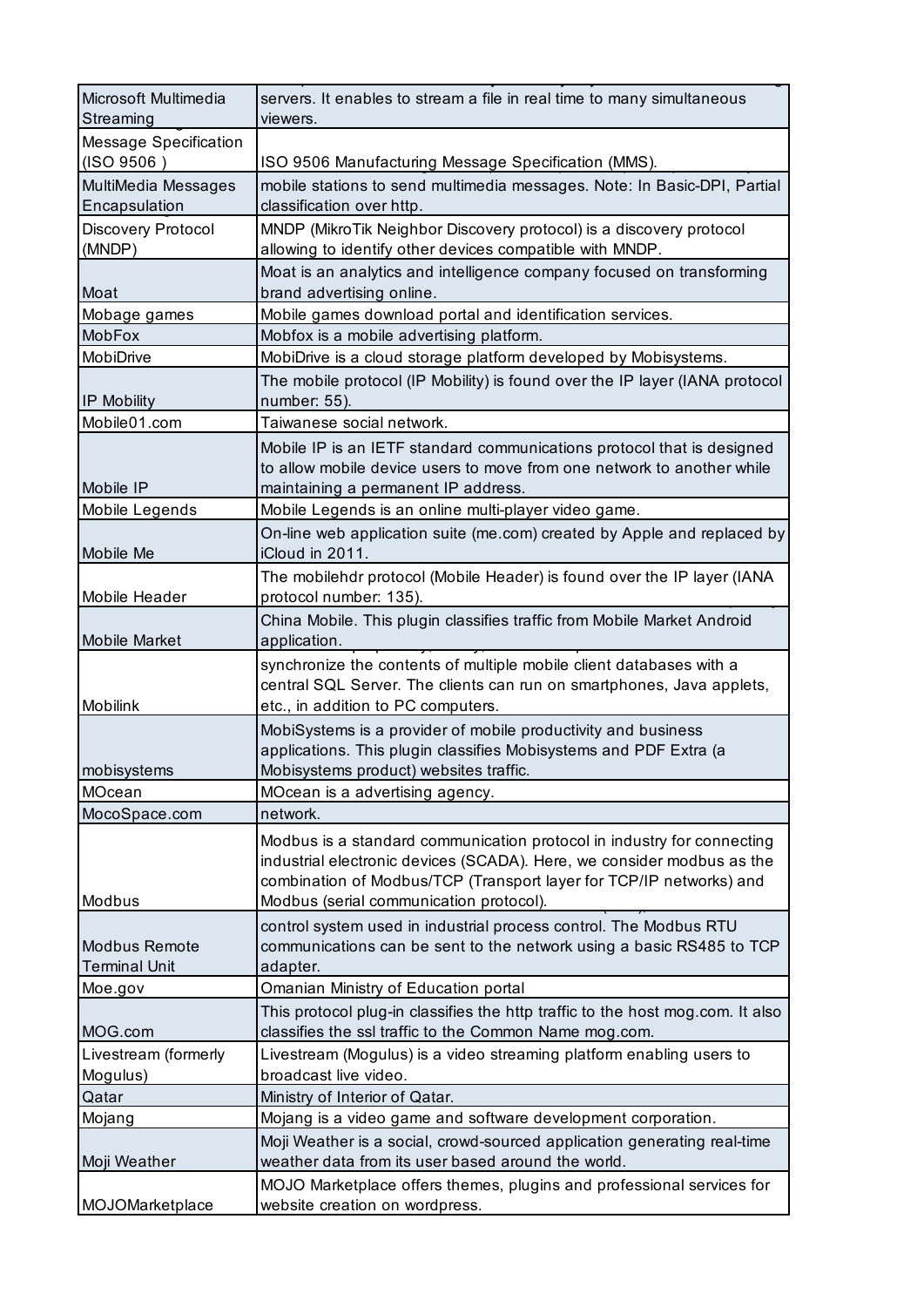| Moloco Ads                  | Moloco is an advertising platform.                                                  |
|-----------------------------|-------------------------------------------------------------------------------------|
| Momoshop.com.tw             | Taiwanese online shop.                                                              |
| Monday.com                  | Monday.com is a collaboration solution for enterprise.                              |
|                             | Mondia Media is a content and entertainment services provider. This                 |
| Mondia Media                | plugin classifies website browsing.                                                 |
|                             | Classification of traffic related to cryptocurrency Monero (XMR) mining             |
| Monero (XMR)                | and web traffic from web site.                                                      |
| monerohash.com              | Mining pool for cryptocurrency named Monero (blockchain).                           |
| Monex.com                   | Online broker.                                                                      |
| Money163.com                | Chinese finance portal.                                                             |
| MoneyDJ.com                 | Taiwanese finance portal.                                                           |
| Mongodb Protocol            | Mongodb is a relational database management system (RDBMS).                         |
| Monitor.co.ug               | Ugandan news portal                                                                 |
| Monster.com                 | Monster.com is an employment website.                                               |
| Moodle                      | classifies Moodle website, Moodle cloud instances and HTTP only local<br>instances. |
| Moonton                     | Moonton is a video game editor.                                                     |
| Moov.mg                     | Malagasy internet web portal                                                        |
|                             | mop.com is Chinese entertainment forums platform. This plug-in classifies           |
| Mop.com                     | traffic to mop.com.                                                                 |
| <b>MoPub</b>                | publishers.                                                                         |
| <b>om</b>                   | Adult live webcam site                                                              |
| Mosaiquefm                  | Tunisian radio streaming website                                                    |
| Motika.com.mk               | Macedonian video posting website.                                                   |
| Motinews                    | News and trending popular website in Mauritius.                                     |
|                             | The Mount protocol is related to the NFS protocol. It provides operating            |
|                             | system specific services to launch the NFS protocol -- looking up server            |
| Mount                       | path names, validating user identity, and checking access permissions.              |
| MouthShut.com               | mouthshut.com.                                                                      |
| Mover                       | Uzbek vide streaming website                                                        |
| Movie2Free                  | Thai movie streaming site and web blog.                                             |
| Movitel                     | Telecom and internet service provider in Mozambique.                                |
| Moxa                        | Networking).                                                                        |
| <b>Proprietary Protocol</b> | This plugin classifies ASPP (Async Server Proprietary Protocol) from                |
| (ASPP)                      | Moxa (NPort devices) without activation of encryption.                              |
| Mozilla.org                 | Mozilla is a free-software community.                                               |
| Mozzi                       | International Mobile services provider                                              |
|                             | MP3 Rocket is a music file downloader application. It uses the Youtube              |
|                             | (aka Google Video) service to search and download video clips, and                  |
|                             | then transforms them into MP3 files on the host machine using a MP3                 |
|                             | converter. This plug-in only classifies secondary flows of the application,         |
| MP3 Rocket application      | like client updates. Video clip downloads are classified as youtube.                |
| Mp3teca                     | download.                                                                           |
| <b>Stream</b>               | MPEG transport stream is a standard for audio/video streaming.                      |
|                             | Multiprotocol Label Switching (MPLS) is an Internet Engineering Task                |
| <b>Multiprotocol Packet</b> | Force (IETF) protocol. It is used for routing and allows you to define a            |
| Label Switching             | delivery path to a flow identified by a specific label.                             |
| Switching data-carrying     | The mpls_in_ip protocol (Multi Protocol Label Switching data-carrying               |
| mechanism                   | mechanism) is found over the IP layer (IANA protocol number: 137).                  |
| M+ Messenger                | feature.                                                                            |
|                             | This protocol plug-in classifies the http traffic to the hosts mapquest.com         |
| MpQuest.com                 | and mapquest.fr.                                                                    |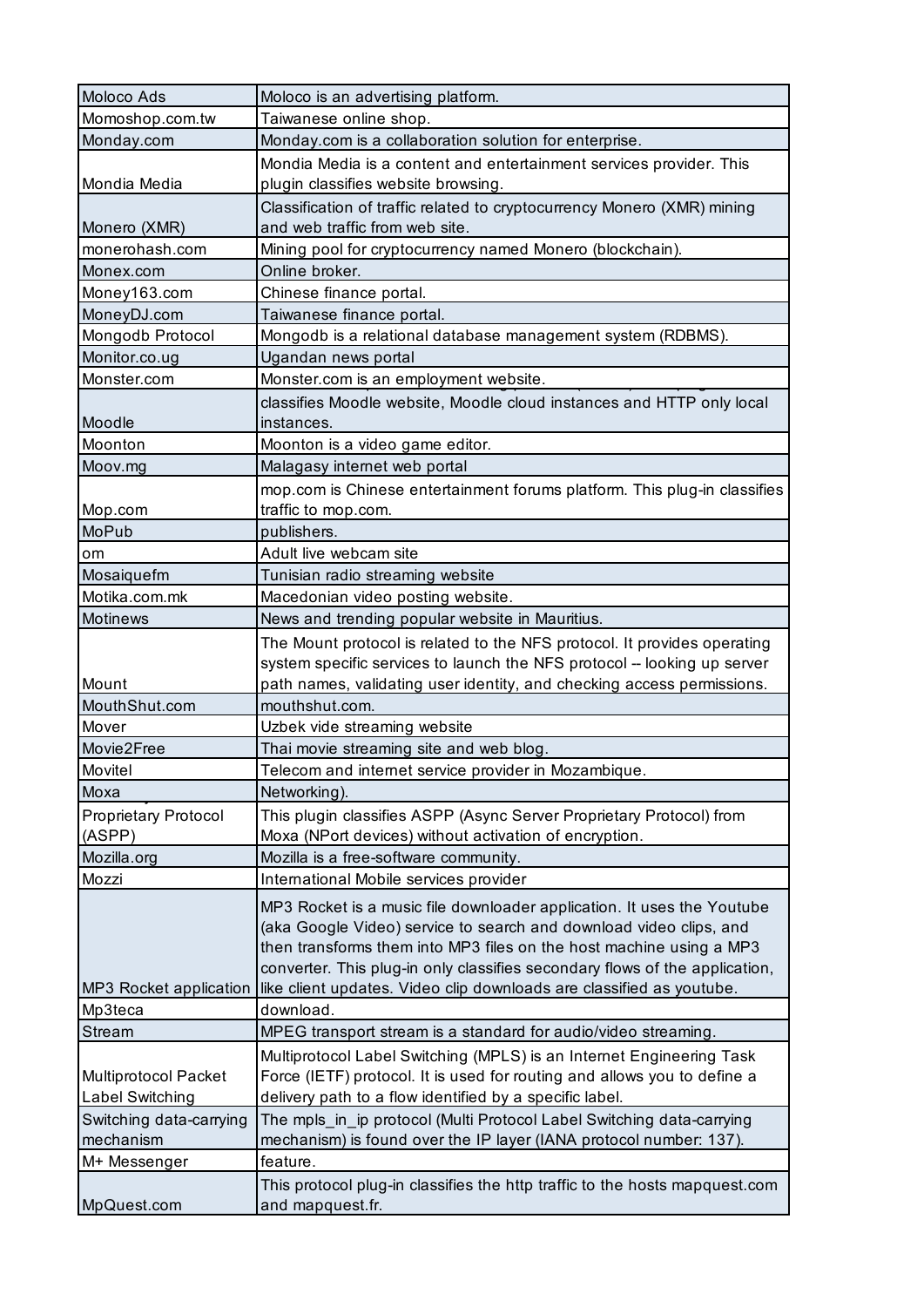| IBM Websphere MQ                                 | Mq (IBM Websphere MQ) is an inter-application communication protocol.                                                                                                                                                                                                                                                                                                                                                          |
|--------------------------------------------------|--------------------------------------------------------------------------------------------------------------------------------------------------------------------------------------------------------------------------------------------------------------------------------------------------------------------------------------------------------------------------------------------------------------------------------|
| <b>MQ Telemetry</b><br>Transport                 | MQTT (MQ Telemetry Transport) is a machine-to-machine (M2M)/"Internet<br>of Things"connectivity protocol. It was designed as an extremely<br>lightweight publish/subscribe messaging transport. It is useful for<br>connections with remote locations where a small code footprint is<br>required and/or network bandwidth is at a premium.                                                                                    |
| Microsoft AD Right<br><b>Management Service</b>  | files and Office documents based on a central server linked to the Active<br>Directory which acts like a DRM license server. Support of this protocol<br>cover both client-to-server and server-to-server requests but is limited to<br>HTTP configurations.                                                                                                                                                                   |
| <b>Active Directory Web</b><br>Services          | Microsoft Active Directory Web services are used for the administrative<br>tasks on an Active Directory.                                                                                                                                                                                                                                                                                                                       |
| Microsoft Office<br>Communicator                 | Microsoft Office Communicator is a client software launched in October<br>2007 for conferences which aims to communicate between collaborators<br>using instant messaging, VoIP and videoconference.                                                                                                                                                                                                                           |
| (Distributed File System<br>Replication)         | master replication engine that is used to keep folders synchronized on<br>multiple servers.                                                                                                                                                                                                                                                                                                                                    |
| Encapsulation (DIME)                             | Direct Internet Message Encapsulation (DIME) is a lightweight binary<br>Direct Internet Message format to encapsulate a binary payload along with its type. This plugin<br>handles version 1 of Dime.                                                                                                                                                                                                                          |
| Microsoft Hyper-V                                | Microsoft Hyper-V is a native hypervisor; it can create virtual machines on<br>x86-64 systems running Windows.                                                                                                                                                                                                                                                                                                                 |
| Key management<br>service                        | Key Management Service (KMS) activates computers on a local network,<br>eliminating the need for individual computers to connect to Microsoft. To<br>do this, KMS uses a client server topology.                                                                                                                                                                                                                               |
|                                                  |                                                                                                                                                                                                                                                                                                                                                                                                                                |
| Microsoft Message<br>Queuing                     | Message Queuing (MSMQ) technology enables applications running at<br>different times to communicate across heterogeneous networks and<br>systems that may be temporarily offline. Applications send messages to<br>queues and read messages from queues. The following illustration<br>shows how a queue can hold messages that are generated by multiple<br>sending applications and read by multiple receiving applications. |
| .NET Message Framing<br>Protocol                 | .NET Message Framing Protocol, also known as its URI scheme 'tcp.net',<br>is a Microsoft framing protocol for TCP. It also enables port sharing<br>between several applications.                                                                                                                                                                                                                                               |
| Microsoft Office<br>OneNote (Office 365)         | Windows program and web application for free-form information<br>gathering, allowing to add text, pictures, audio captures, etc.                                                                                                                                                                                                                                                                                               |
| Microsoft Planner<br>(Office 365)                | visual way to organize teamwork. (create new plans, organize and assign<br>tasks, share files, )                                                                                                                                                                                                                                                                                                                               |
| Microsoft PowerShell<br><b>Remoting Protocol</b> | Client applications use the MicroSoft PowerShell Remoting Protocol (MS<br>PSRP) to send pipelines of commands to a server system over a network<br>for execution by the server.                                                                                                                                                                                                                                                |
| Microsoft SQL Server<br><b>Analysis Services</b> | optional component for OnLine Analytical Processing (OLAP). This plugin<br>classifies XMLA (XML for Analysis) which is a SOAP protocol for<br>accessing those databases.                                                                                                                                                                                                                                                       |
| Microsoft Stream                                 | Office365.                                                                                                                                                                                                                                                                                                                                                                                                                     |
| Microsoft Sway (Office<br>365)                   | On-line application which allows to create and share polished, interactive<br>reports, presentations, personal stories, etc.                                                                                                                                                                                                                                                                                                   |
| Microsoft teams                                  | Microsoft Teams is the chat-based workspace in Office 365. Most of the<br>application traffic is classified as skype or office365.                                                                                                                                                                                                                                                                                             |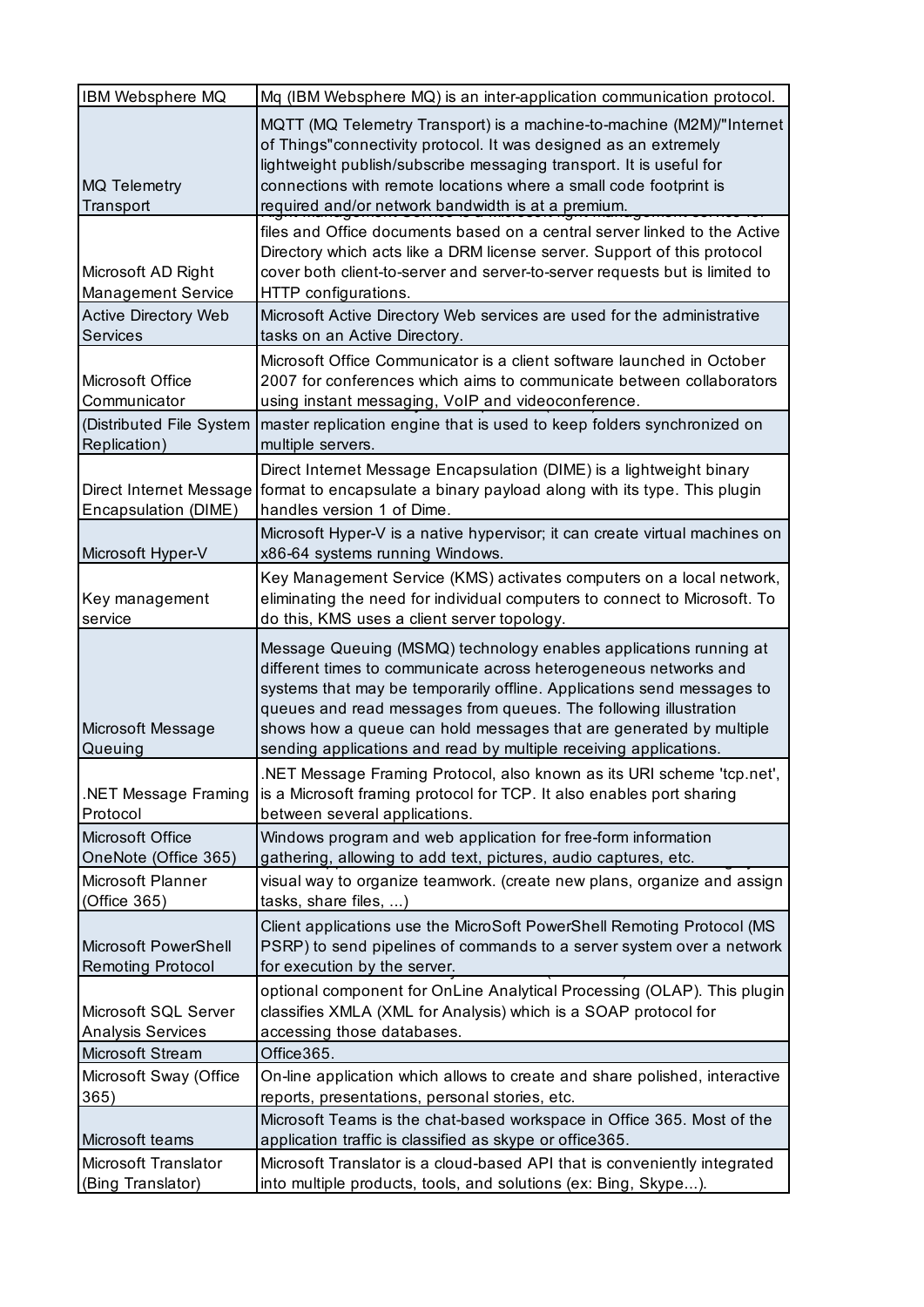| <b>MSN Messenger</b>          | protocol was used by the Microsoft Messenger Software, and is now<br>deprecated (2013).                                                                                                                                                                                             |
|-------------------------------|-------------------------------------------------------------------------------------------------------------------------------------------------------------------------------------------------------------------------------------------------------------------------------------|
|                               | MSN Groups was a website part of the MSN network which hosted online<br>communities, and which contained Web pages, hosted images, and<br>contained a message board. MSN Groups was shut down on February<br>2009 as part of a migration of online applications and services to the |
| <b>MSN</b> groups             | Windows Live brand, and later renovated as Windows Live Groups.                                                                                                                                                                                                                     |
|                               | This website was used for sending user queries to the MSN Live search                                                                                                                                                                                                               |
| <b>MSN Search</b>             | engine. Was replaced by Bing.                                                                                                                                                                                                                                                       |
|                               | This protocol is used by MSN Messenger for video conversations (is not                                                                                                                                                                                                              |
| <b>MSN Video</b>              | used anymore since MSN version 8.X).                                                                                                                                                                                                                                                |
| <b>MSN live for Mobile</b>    | MSN Mobile was the MSN instant messenger for mobile.                                                                                                                                                                                                                                |
|                               | Microsoft Notification Protocol (MSNP, also known as the Mobile Status                                                                                                                                                                                                              |
|                               | Notification Protocol) is an instant messaging protocol developed by                                                                                                                                                                                                                |
| <b>Microsoft Notification</b> | Microsoft for use by the Microsoft Messenger service and the instant                                                                                                                                                                                                                |
| Protocol                      | messaging clients that connect to it, such as Skype since 2014.                                                                                                                                                                                                                     |
| <b>Message Session</b>        | Message Session Relay Protocol (MSRP) is a protocol for transmitting                                                                                                                                                                                                                |
| <b>Relay Protocol</b>         | instant messages, defined by RFC 4975.                                                                                                                                                                                                                                              |
| <b>Microsoft Remote</b>       | Microsoft Remote Procedure Call (MSRPC) is the Microsoft                                                                                                                                                                                                                            |
| Procedure Call                | implementation of the DCE RPC mechanism.                                                                                                                                                                                                                                            |
| mt                            | mt.co.kr.                                                                                                                                                                                                                                                                           |
| Standard Interface            | Standard Interface Command Set (SICS) is a protocol to control Mettler                                                                                                                                                                                                              |
| <b>Command Set</b>            | Toledo industrial scales.                                                                                                                                                                                                                                                           |
| <b>Mtalk</b>                  | phone number.                                                                                                                                                                                                                                                                       |
| <b>MTN Group</b>              | company.                                                                                                                                                                                                                                                                            |
| Multicast Transport           | The mtp protocol (Multicast Transport Protocol) is found over the IP layer                                                                                                                                                                                                          |
| Protocol                      | (IANA protocol number: 92).                                                                                                                                                                                                                                                         |
| <b>MTV</b>                    | This protocol plug-in classifies the http traffic to the host mtv.com.                                                                                                                                                                                                              |
| Mubi                          | Mubi is a video streaming platform for mobile devices and PC.                                                                                                                                                                                                                       |
| Mudah.mi                      | Malaisian free classified ads.                                                                                                                                                                                                                                                      |
| Muhitelyemen                  | Yemenite news portal. Deprecated.                                                                                                                                                                                                                                                   |
| Multiply.com                  | This protocol plug-in classifies the http traffic to the host multiply.com.                                                                                                                                                                                                         |
| (discontinued as of           | This protocol plug-in used to classify the http traffic to the                                                                                                                                                                                                                      |
| 2012-01-01)                   | multiupload.com service.                                                                                                                                                                                                                                                            |
|                               | Mumble is an open source, low-latency, high quality voice chat software                                                                                                                                                                                                             |
| Mumble                        | primarily intended for use while gaming.                                                                                                                                                                                                                                            |
| Musica.com                    | Musica.com is a site dedicated to songs (lyrics, videos, etc ).                                                                                                                                                                                                                     |
| MusicChoice (MC)              | MusicChoice (MC) is a media streaming website.                                                                                                                                                                                                                                      |
| Mute                          | Mute is a peer-to-peer protocol.                                                                                                                                                                                                                                                    |
|                               | The mux protocol (Multiplexing) is found over the IP layer (IANA protocol                                                                                                                                                                                                           |
| Multiplexing                  | number: 18).                                                                                                                                                                                                                                                                        |
| Muxlim                        | This protocol plug-in classifies the http traffic to the host muxlim.com.                                                                                                                                                                                                           |
|                               | MXit was a free instant messaging software application developed by                                                                                                                                                                                                                 |
| Mxit                          | MXit Lifestyle in South Africa.                                                                                                                                                                                                                                                     |
| My.com                        | targeting service.                                                                                                                                                                                                                                                                  |
|                               | My Opera (my.opera.com) was a social networking service operated by                                                                                                                                                                                                                 |
| My Opera                      | Opera Software (shut down in March 2014)                                                                                                                                                                                                                                            |
| My Talking Tom                | My Talking Tom is a mobile game.                                                                                                                                                                                                                                                    |
| My Yahoo                      | A customizable web page with news, weather, etc., for Yahoo users.                                                                                                                                                                                                                  |
| MyAnimeList.net               | This protocol plug-in classifies the http traffic to the host myanimelist.net.                                                                                                                                                                                                      |
| Myanmarload                   | Infotainment website in Myanmar.                                                                                                                                                                                                                                                    |
| Myauto                        | Georgian classified ads website specialized in motor vehicles                                                                                                                                                                                                                       |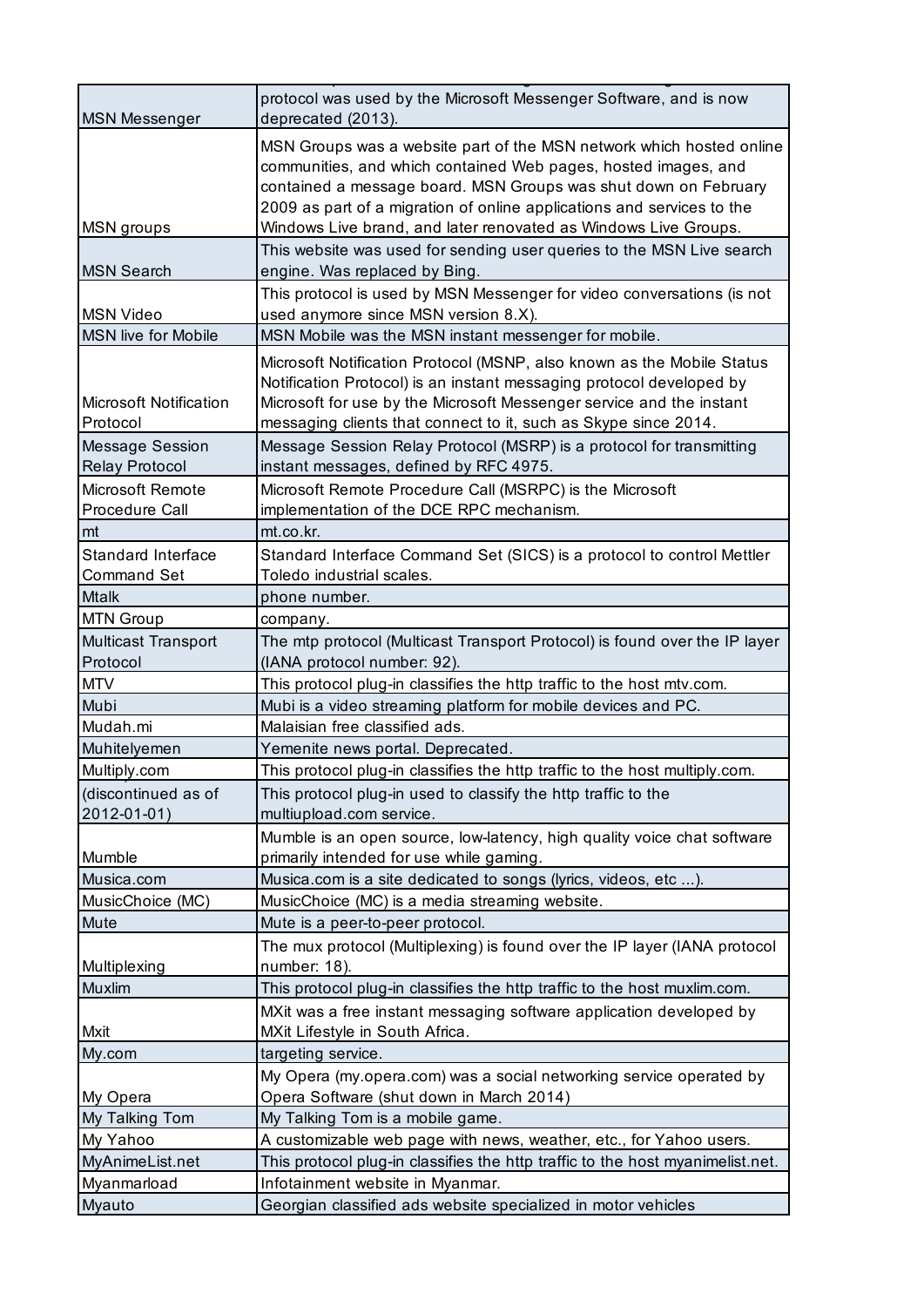| MyChurch.org       | mychurch.org.                                                                                                                                                                                                                                                                                                                                                                                                                    |
|--------------------|----------------------------------------------------------------------------------------------------------------------------------------------------------------------------------------------------------------------------------------------------------------------------------------------------------------------------------------------------------------------------------------------------------------------------------|
| <b>MyDiv</b>       | MyDiv is a Russian site for downloading software, games, drivers, scripts.                                                                                                                                                                                                                                                                                                                                                       |
| MyDownloader.net   | Download files from multiple filesharing websites.                                                                                                                                                                                                                                                                                                                                                                               |
| <b>MyDrive</b>     | Free and secure online storage service.                                                                                                                                                                                                                                                                                                                                                                                          |
| MyHeritage.com -   | This protocol plug-in classifies the http traffic to the hosts myheritage.fr                                                                                                                                                                                                                                                                                                                                                     |
| MyHeritage.fr      | and myheritage.com.                                                                                                                                                                                                                                                                                                                                                                                                              |
| Myjoyonline        | Ghanaian news portal                                                                                                                                                                                                                                                                                                                                                                                                             |
| Myket              | Myket is an Iranian Android software store.                                                                                                                                                                                                                                                                                                                                                                                      |
| MyLife.com         | This protocol plug-in classifies the http traffic to the host mylife.com.                                                                                                                                                                                                                                                                                                                                                        |
| Mymarket           | Georgian classified ads website.                                                                                                                                                                                                                                                                                                                                                                                                 |
| Mynt               | Mynt is a FinTech startup wholly-owned by Globe Telecom. The plugin<br>classifies website traffic.                                                                                                                                                                                                                                                                                                                               |
| <b>Myoptus</b>     | Optus (Australian Mobile Operator) application is used to manage mobile<br>accounts on the go. The app is used for checking data usage, viewing<br>and paying bills, recharge and for chats with customer care.                                                                                                                                                                                                                  |
| MyPeople Messenger | MyPeople Messenger is a cross-platform application providing free text,<br>picture, and video messaging.                                                                                                                                                                                                                                                                                                                         |
| My Pocket          | My Pocket is a service that enables the user to send his smartphone<br>data into the personal cloud. Data storage and sharing among users<br>form part of the services provided. On the smartphone, there's an<br>application to manage photos, videos, address book, and can be<br>accessed via the WEB browser from a computer over the internet.                                                                              |
| MySpace.com        | MySpace is one of most popular social networking sites on the Web. The<br>myspace RTMP traffic is not classifiable.                                                                                                                                                                                                                                                                                                              |
| MySpace Video      |                                                                                                                                                                                                                                                                                                                                                                                                                                  |
|                    | This signature detects usage of the video-related features of Myspace.<br>wyout is an open source felational database management system                                                                                                                                                                                                                                                                                          |
|                    | (RDBMS) that uses Structured Query Language (SQL), the most popular<br>language for adding, accessing, and processing data in a database.<br>This plug-in support Bind Variables types and values extraction<br>(Q_MYSQL_BIND_VARIABLE), using session context storage. This can<br>cause significant per-session memory consumption, depending on traffic<br>and database usage. Check mysql layer proto-tunes to define limits |
| MySQL Protocol     | related to this usage.                                                                                                                                                                                                                                                                                                                                                                                                           |
| Mystart            | Mystart.com is a web page that provides an internet search engine as<br>well as other services.                                                                                                                                                                                                                                                                                                                                  |
| myTV SUPER         | MyTV SUPER is an online video platform operated by TVB. This plugin<br>classifies only website browsing.                                                                                                                                                                                                                                                                                                                         |
| MyVideo.de         | German public video streaming website, featuring musical videos, TV<br>series, movies, etc.                                                                                                                                                                                                                                                                                                                                      |
| Myway              | Myway.com is a browser hijacker (malware) which changes web browser<br>settings acting like a browser add-on.                                                                                                                                                                                                                                                                                                                    |
| Mywebsearch.com    | mywebsearch.com.                                                                                                                                                                                                                                                                                                                                                                                                                 |
| MyYearBook         | This social networking service is closed.                                                                                                                                                                                                                                                                                                                                                                                        |
| Nabluslive         | News portal in Palestinian Territory. Deprecated.                                                                                                                                                                                                                                                                                                                                                                                |
| <b>Nablustv</b>    | Popular palestinian news portal (owned by Paltel).                                                                                                                                                                                                                                                                                                                                                                               |
| Nacion.com         | Costa Rican news portal                                                                                                                                                                                                                                                                                                                                                                                                          |
| NagarikNews.com    | Nepali news portal                                                                                                                                                                                                                                                                                                                                                                                                               |
| Naij               | Nigerian portal, providing news coverage, music, weather, jokes, job,<br>games and events.                                                                                                                                                                                                                                                                                                                                       |
| Nairaland.com      | Nigerian forum hosting site                                                                                                                                                                                                                                                                                                                                                                                                      |
| Namasha            | Namasha is an Iranian video streaming platform.                                                                                                                                                                                                                                                                                                                                                                                  |
| Namba.kg           | Kyrgyzstani forum and social networking site.                                                                                                                                                                                                                                                                                                                                                                                    |
| Namibian           | Daily Namibian newspaper.                                                                                                                                                                                                                                                                                                                                                                                                        |
|                    |                                                                                                                                                                                                                                                                                                                                                                                                                                  |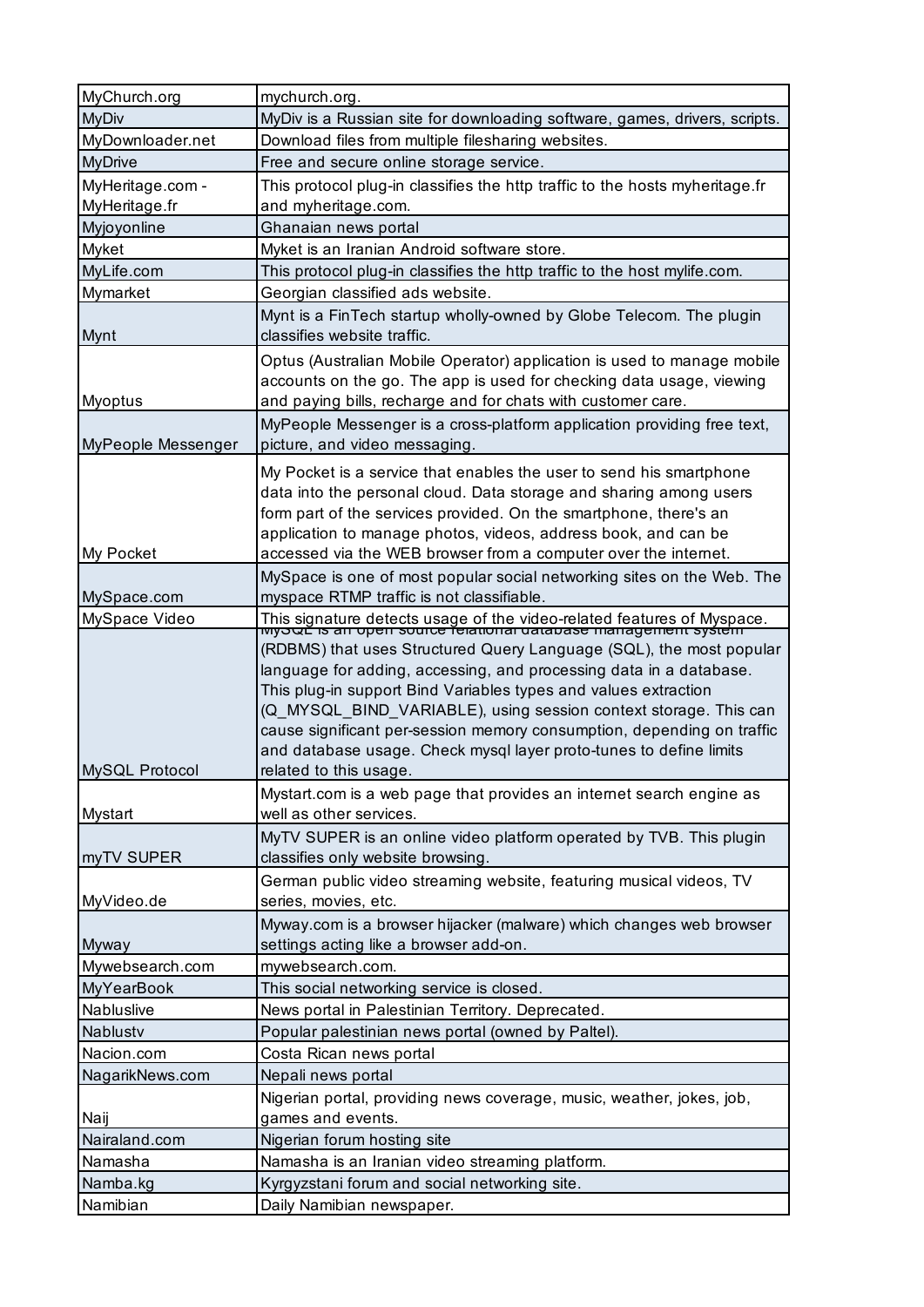| Namuwiki                     | The most popular Korean language wiki website.                                                                             |
|------------------------------|----------------------------------------------------------------------------------------------------------------------------|
|                              | napsterinc.tt.omtrdc.net, a1082.b.akamai.net and a1702.b.akamai.net. It                                                    |
|                              | also classifies the ssl traffic to the Common Name napster.com and                                                         |
| Napster.com                  | napster.de.<br><del>on 1 10 10 001 pm 11 m 7 am</del>                                                                      |
|                              | host or router), wishing to communicate over a Non-Broadcast Multi-                                                        |
|                              | Access (NBMA) link layer network, to find out the NBMA addresses of a                                                      |
| <b>NBMA Address</b>          | destination terminal if the destination terminal is connected to the same                                                  |
| <b>Resolution Protocol</b>   | NBMA network as the source.                                                                                                |
| NASA.gov                     | This protocol plug-in classifies the http traffic to the host nasa.gov.                                                    |
| Nasza Klasa (nk.pl)          | Nasza Klasa is a Polish social networking portal.                                                                          |
|                              | The NAT Port Mapping Protocol (NAT-PMP) is a network protocol for                                                          |
| <b>NAT Port Mapping</b>      | establishing network address translation (NAT) settings and port                                                           |
| Protocol                     | forwarding configurations automatically without user effort.                                                               |
| Nate Mail                    | Nate Mail is a South Korea webmail.                                                                                        |
| Nate.com                     | nate.com.                                                                                                                  |
| Nation.co.ke                 | Kenyan news portal                                                                                                         |
| m                            | Website displaying images and videos of animals, nature and cultures.                                                      |
| National-lottery.co.uk       | lottery.co.uk.                                                                                                             |
| NationNews.com               | Barbadian news portal                                                                                                      |
| Nauta                        | Popular webmail service in Cuba.                                                                                           |
| Naver Corporation            | Naver is a popular Internet content service operator in South Korea. The                                                   |
| (formerly NHN                | group features a proprietary search portal, the Line messaging                                                             |
| Corporation)                 | application, and gaming services.                                                                                          |
| Naver Blog                   | Naver Blog is a South Korean blog hosting website.                                                                         |
| Naver                        | Mobile application for Naver (Korean Search Engine).                                                                       |
| <b>Naver Drive</b>           | The file storage client of Naver.                                                                                          |
| Naver Mail                   | The webmail client of naver.com ( http://mail.naver.com/ ).                                                                |
|                              | News website dedicated to the NBA, featuring video clips. Note: In Basic-                                                  |
| NBA.com                      | DPI, No BMFF classification over nba.                                                                                      |
| Nba China                    | Chinese NBA website.                                                                                                       |
| <b>NBC</b>                   | NBC is an american TV network.                                                                                             |
|                              | NetBios Name Service (NBNS) is a protocol resulting from NetBios, and                                                      |
|                              | which makes it possible to manage the names in a Microsoft NetBios                                                         |
|                              | network. NetBios names are human readable and NBNS serves the                                                              |
| <b>Netbios Name Service</b>  | same purpose as the DNS system in IP environments.                                                                         |
| Collegiate Athletic          | The Official Website of the NCAA (National Collegiate Athletic                                                             |
| Association<br>nCore         | Association).<br>Famous hungarian BitTorrent tracker (like bitHUmen).                                                      |
|                              |                                                                                                                            |
|                              | The NetWare Core Protocol (NCP) is a network protocol used to access                                                       |
| <b>Netware Core Protocol</b> | file, print, directory, clock synchronization, messaging, remote command<br>execution and other network service functions. |
| <b>Network Data</b>          |                                                                                                                            |
| <b>Management Protocol</b>   | NDMP (Network Data Management Protocol) is an open protocol for<br>enterprise-wide network based backup over TCP.          |
| Nduoa.com                    | Chinese Android forum and applications sharing.                                                                            |
| Nefsis.com                   | Video conference website ( http://www.nefsis.com/)                                                                         |
|                              | Video conference website ( http://www.nefsis.com/ ). This traffic is now                                                   |
| Nefsys.com                   | classified as nefsis.                                                                                                      |
| Nend.net                     | Mobile in-apps ads integration service.                                                                                    |
| NeoBux.com                   | service                                                                                                                    |
| <b>NEP Worldwide</b>         | NEP Worldwide is a video broadcaster.                                                                                      |
| Net.hr                       | Croatian news portal                                                                                                       |
|                              |                                                                                                                            |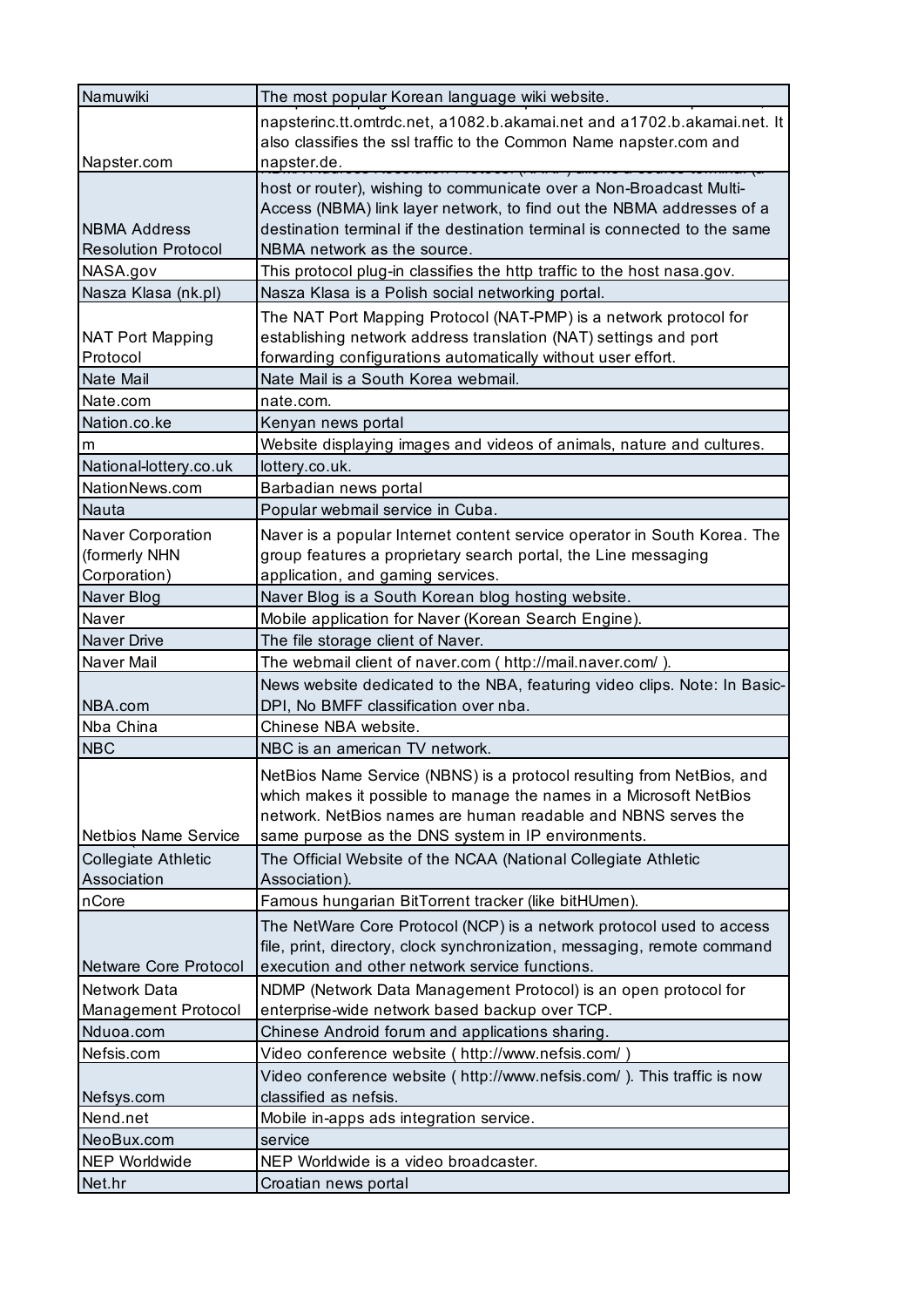|                            | Net::Proxy is a framework for creating various kinds of network proxies in                                  |
|----------------------------|-------------------------------------------------------------------------------------------------------------|
|                            | a very simple way. This plugin only classifies flows created with the                                       |
| Net-Proxy                  | connect-tunnel script of the Net::Proxy project.                                                            |
|                            | NetBIOS defines a software interface and standard methods providing a                                       |
|                            | communication interface between the application program and the                                             |
|                            | attached medium. NetBIOS is used in various LAN (Ethernet, Token Ring                                       |
| <b>Netbios</b>             | etc) as well as WAN environments such TCP/IP, PPP and X.25 networks.                                        |
| <b>Bulk Data Transfer</b>  | The netbit protocol (Bulk Data Transfer Protocol) is found over the IP                                      |
| Protocol                   | layer (IANA protocol number: 30).                                                                           |
| <b>NetBSD Updates</b>      | NetBSD update manages the updates for NetBSD. NetBSD is a Unix-like<br>Open Source operating system.        |
|                            | NetEase is a chinese internet company. Netease is the owner of                                              |
| <b>NetEase</b>             | 188.com, 126.com, 127.net and kaola.com.                                                                    |
|                            | Netease Cloud Music is a freemium music streaming service developed                                         |
| NetEase Music              | and owned by NetEase, Inc.                                                                                  |
| <b>Netease Games</b>       | Netease Games is a division of giant Chinese company Netease.                                               |
|                            | NetFlix is a producer and distributor of paid videos on demand. Note: In                                    |
| Netflix.com                | Basic-DPI, Netflix is partially classified over http.                                                       |
|                            | Classify traffic related to Netflix Streaming service. Most of that traffic                                 |
|                            | goes to Open Connect Appliances (https://openconnect.netflix.com)                                           |
|                            | which are deployed on ISP/IXP side to speed up throughput and so user                                       |
| <b>Netflix Streaming</b>   | experience. Fast.com is a Netflix application using the same servers to                                     |
| services                   | assess quality of Internet connection to Netflix service.                                                   |
|                            | NetFlow is a Cisco protocol that provides nearly real-time traffic                                          |
|                            | monitoring, aggregation and statistic evaluation, multicriteria data flow                                   |
| <b>Cisco Netflow</b>       | selection, using source/destination IP addresses, protocols, etc.                                           |
|                            |                                                                                                             |
| Neti                       | Estonian web search portal.                                                                                 |
|                            | Netigate is an enterprise feedback management platform. This plugin                                         |
| Netigate                   | classifies website traffic.                                                                                 |
| Netload.in                 | This protocol plug-in classifies the http traffic to the host netload.in.                                   |
|                            | Netlog is a social networking website, enabling users to connect to                                         |
| Netlog.com                 | relatives, friends, or unknown people.                                                                      |
| NetMarble.com              | netmarble.com.                                                                                              |
|                            | Locator Servers (ILS). Netmeeting is a VoIP and multi-point                                                 |
|                            | videoconferencing client included in many versions of Microsoft Window.                                     |
|                            | A Internet Locator Server (ILS) is a directory used to find other users and<br>facilitate rendezvous.       |
| <b>NetMeeting ILS</b>      |                                                                                                             |
| Net Perform                | Mobile application from Vodafone allowing mobile network performance<br>benchmark and data usage follow-up. |
| Nettby.no                  | This protocol plug-in classifies the http traffic to the host nettby.no.                                    |
|                            | NetVelocity enables users to test, measure, compare and share their                                         |
| NetVelocity                | network performance.                                                                                        |
|                            | Network Radar is a network scanning and managing tool. This plugin                                          |
| Network Radar              | classifies traffic on www.networkradar.eu.                                                                  |
|                            | The NeuLion Digital Platform provides digital video broadcasting,                                           |
| NeuLion                    | distribution and monetization of live and on-demand content.                                                |
| New Relic                  | Application performance monitoring and real-time analytics solutions.                                       |
|                            | This plugin classifies website traffic of nework.app. NeWork is an online                                   |
|                            | workspace that supports team communication and it is provided by NTT                                        |
| <b>NeWork</b>              | Communitcations, meetings use Jitsi services.                                                               |
| News24.com<br>News24 Nepal | South African news portal<br>Infotainment web site in Nepal.                                                |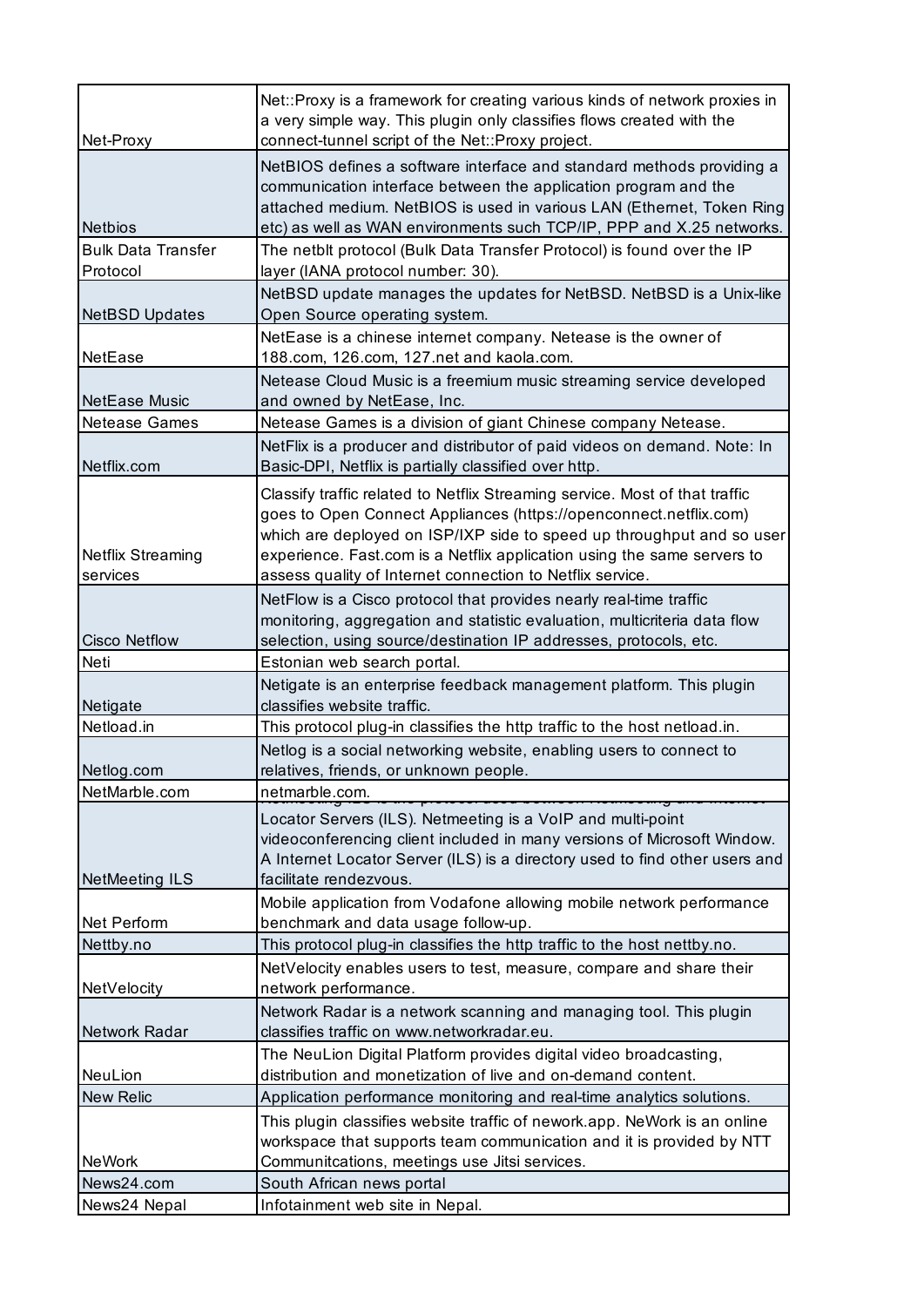| News784                      | Leading online news website from St Vincent and the Grenadines.                                                                                     |
|------------------------------|-----------------------------------------------------------------------------------------------------------------------------------------------------|
| News.am                      | Armenian news portal                                                                                                                                |
| <b>News</b>                  | Australian news portal                                                                                                                              |
| News.mn                      | Mongolian news portal                                                                                                                               |
| Newsbook                     | Maltese news portal with national coverage.                                                                                                         |
| Newsday                      | National news website from Zimbabwe.                                                                                                                |
| Newsit.gr                    | Hellenist news portal                                                                                                                               |
| Newvision                    | Ugandan news portal                                                                                                                                 |
| Nexian.co.id -               | This protocol plug-in classifies the http traffic to the hosts nexian.co.id                                                                         |
| Nexian.us.to                 | and nexian.us.to.                                                                                                                                   |
| Nexon.com                    | This protocol plug-in classifies the http traffic to the host www.nexon.com.                                                                        |
| Nexopia.com                  | nexopia.com.                                                                                                                                        |
|                              | traffic. This plugin classifies the encrypted DNS traffic when the traffic                                                                          |
| nextDNS                      | related to nextDNS.                                                                                                                                 |
| Nextmedia                    | Media and lifestyle website for Hong Kong and Taiwan.                                                                                               |
|                              | NextRoll is a SaaS for optimizing advertisements and marketing emails                                                                               |
| Nextroll                     | (AdRoll and RollWorks).                                                                                                                             |
| <b>National Football</b>     |                                                                                                                                                     |
| League (NFL.com)             | nfl.com is the NFL website.                                                                                                                         |
|                              | The NFS protocol provides transparent remote access to shared file                                                                                  |
|                              | systems across networks as described in RFC 1813. This plug-in also                                                                                 |
|                              | classifies the experimental legacy version of NFS (v1) developed by Sun,                                                                            |
| Network File System          | but does not provide attribute extraction for this version.                                                                                         |
|                              | The NFS protocol provides transparent remote access to shared file                                                                                  |
| Network File System          | systems across networks as described in RFC 7530 and 7531. This plug-                                                                               |
| version 4.0                  | in only classifies the version 4.0 of NFS.                                                                                                          |
|                              |                                                                                                                                                     |
| NGOPost.org                  | ngopost.org.                                                                                                                                        |
|                              | Platform that allows to access a local server from a public URL through                                                                             |
|                              | reverse proxying. This plug-in both classifies server stream to ngrok                                                                               |
| ngrok                        | infrastructure and client access from HTTP/HTTPS.                                                                                                   |
| Nhadatso                     | Real estates web portal located in Vietnam.                                                                                                         |
|                              | nhl.com is the National Hockey League official website. This plugin                                                                                 |
| NHL.com<br>Niantic Inc       | classifies website and iOS application traffic.                                                                                                     |
|                              | Niantic, Inc. is an American software development company.                                                                                          |
| Nicovideo.jp (aka Nico       | Nico Nico Douga is a Japanese video streaming platform for mobile<br>devices and PC.                                                                |
| Nico Douga)                  |                                                                                                                                                     |
| Nielsen                      | Nielsen is a global information and measurement company that enables                                                                                |
| Nieuwsblad                   | companies to understand consumers and consumer behavior.<br>Popular news portal in Belgium.                                                         |
|                              |                                                                                                                                                     |
| Nifty.com<br>NigerEmploi     | Japanese web portal and search site                                                                                                                 |
| Nike.com                     | Job seeking website in Niger.<br>nike.com.                                                                                                          |
| Nikkei.com                   | Online version of a Japanese newspaper for economists                                                                                               |
| Nimbuzz                      | Instant Messaging client for mobile devices.                                                                                                        |
| Ning.com                     | This protocol plug-in classifies the traffic to the host ning.com.                                                                                  |
| Nintendo                     | Japanese multinational video game company.                                                                                                          |
| Njuskalo.hr                  | Croatian online classified ads                                                                                                                      |
|                              |                                                                                                                                                     |
|                              | The network lock manager is a facility that works in cooperation with the<br>Network File System (NFS) to provide a System V style of advisory file |
| Network Lock Manager         | and record locking over the network.                                                                                                                |
| <b>Netware Link Services</b> | NetWare Link Services Protocol (NLSP) provides link state routing for                                                                               |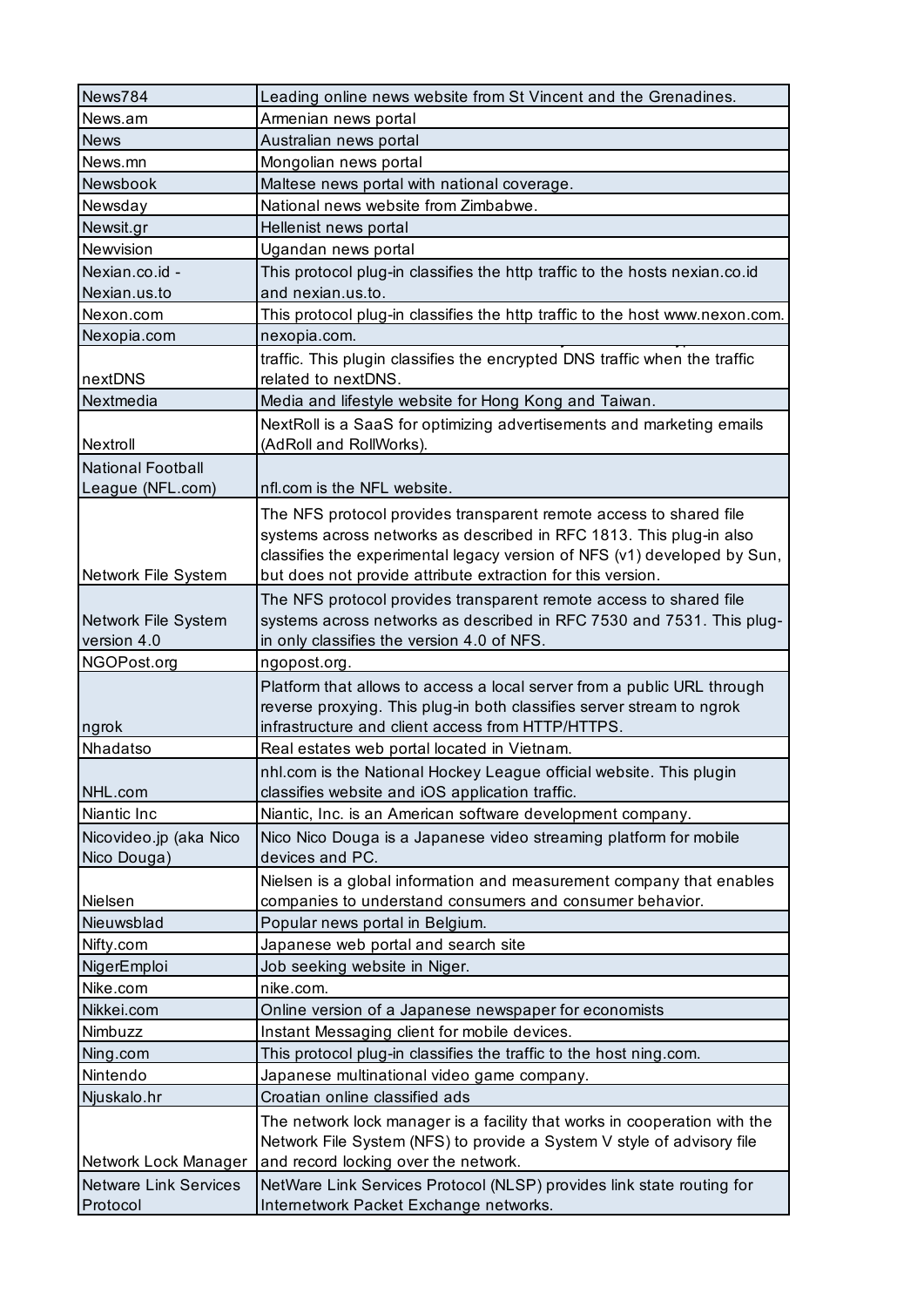| <b>Network News</b>       | inquiry, retrieval and posting of net news articles using a reliable stream-     |
|---------------------------|----------------------------------------------------------------------------------|
| <b>Transport Protocol</b> | based mechanism.                                                                 |
| <b>Transport Protocol</b> |                                                                                  |
| Secure                    | Secure version of the NNTP protocol.                                             |
| Noa                       | Macedonia, etc.                                                                  |
| Updates                   | Virus definitions and engine updates for the ESET NOD32 anti-virus.              |
|                           | Nokia is a leader in the fields of network infrastructure, location-based        |
| Nokia                     | technologies and advanced technologies.                                          |
|                           | (Deprecated) Nokia Ovi is a protocol used by customers to synchronize            |
| Nokia Ovi (Now Opera      | their personal data with their Nokia mobile phone (contacts, mail,               |
| Mobile Store)             | calendar, music). It has been replaced by Opera Mobile Store                     |
| (Nohyup.com)              | This protocol plug-in classifies the http traffic to the host nohyup.com.        |
| Nordea.dk                 | Danish online banking and investment web portal.                                 |
| <b>Symantec Norton</b>    |                                                                                  |
| AntiVirus Updates         | Virus definitions and engine updates for the Symantec Norton anti-virus.         |
| Noticias24                | Venezuelian news portal                                                          |
| Novinky.cz                | Czech news portal                                                                |
| NOWnews.com               | Taiwanese news portal.                                                           |
|                           | National Public Radio (NPR). This is an American media organization              |
| National Public Radio     | (news, music, radio content).                                                    |
| Nagios Remote Data        | Nagios Remote Data Processor (NDRP) is a flexible data transport                 |
| Processor                 | mechanism and processor for Nagios.                                              |
| NRK.no                    | Norwegian news portal                                                            |
|                           | NRL is the National Australian Rugby League website and provides                 |
| <b>NRL</b>                | articles and video streaming.                                                    |
| Nagios Remote Plugin      | remote system monitoring using scripts that are hosted on the remote             |
| Executor                  | systems.                                                                         |
|                           | Nalia company and is based in Sulaymaniyah, the Capital of                       |
| Nrttv                     | Sulaymaniyah.                                                                    |
| Singaporean National      | Ns.sg is the web portal for the National Service in Singapore. This plugin       |
| Service                   | classifies the website traffic.                                                  |
|                           | The nsfnet igp protocol (NSFNET IGP) is found over the IP layer (IANA            |
| NSFNET-IGP                | protocol number: 85).                                                            |
|                           | NSH (Network Service Header) is an encapsulation protocol used for               |
|                           | service functions chaining. This protocol is only supported when running         |
| <b>NSH</b>                | on ixE 5.1 (at least) flow manager.                                              |
| Interface                 | Name Service Provider Interface is a protocol used by Exchange.                  |
| Television                | News webportal of a television broadcaster based in New York City.               |
|                           | Network Time Protocol (NTP) is a time synchronization system for                 |
|                           | computer clocks through the Internet network. It provides mechanisms to          |
| Network Time Protocol     | synchronize time and coordinate time distribution in a large network.            |
| Ntv.co.jp                 | This protocol plug-in classifies the http and ssl traffic to the host ntv.co.jp. |
|                           | Bilingual (Bangla and English) infotainment portal covering latest news,         |
| NTV Online                | entertainment program, sports, tech, etc. news.                                  |
| Nu.nl                     | Dutch news portal                                                                |
| nuomi.com                 | Nuomi.com is a popular group-buying site in China.                               |
| Nur                       | Kazakhstani news portal.                                                         |
| Science and               | General information web site of the Namibia University of Science and            |
| Technology                | Technology.                                                                      |
| Nvidia                    | Nvidia is technology company. This plugin classifies website traffic.            |
| Network Voice Protocol    | The nvp ii protocol (Network Voice Protocol) is found over the IP layer          |
| $\mathbf{II}$             | (IANA protocol number: 11).                                                      |
|                           |                                                                                  |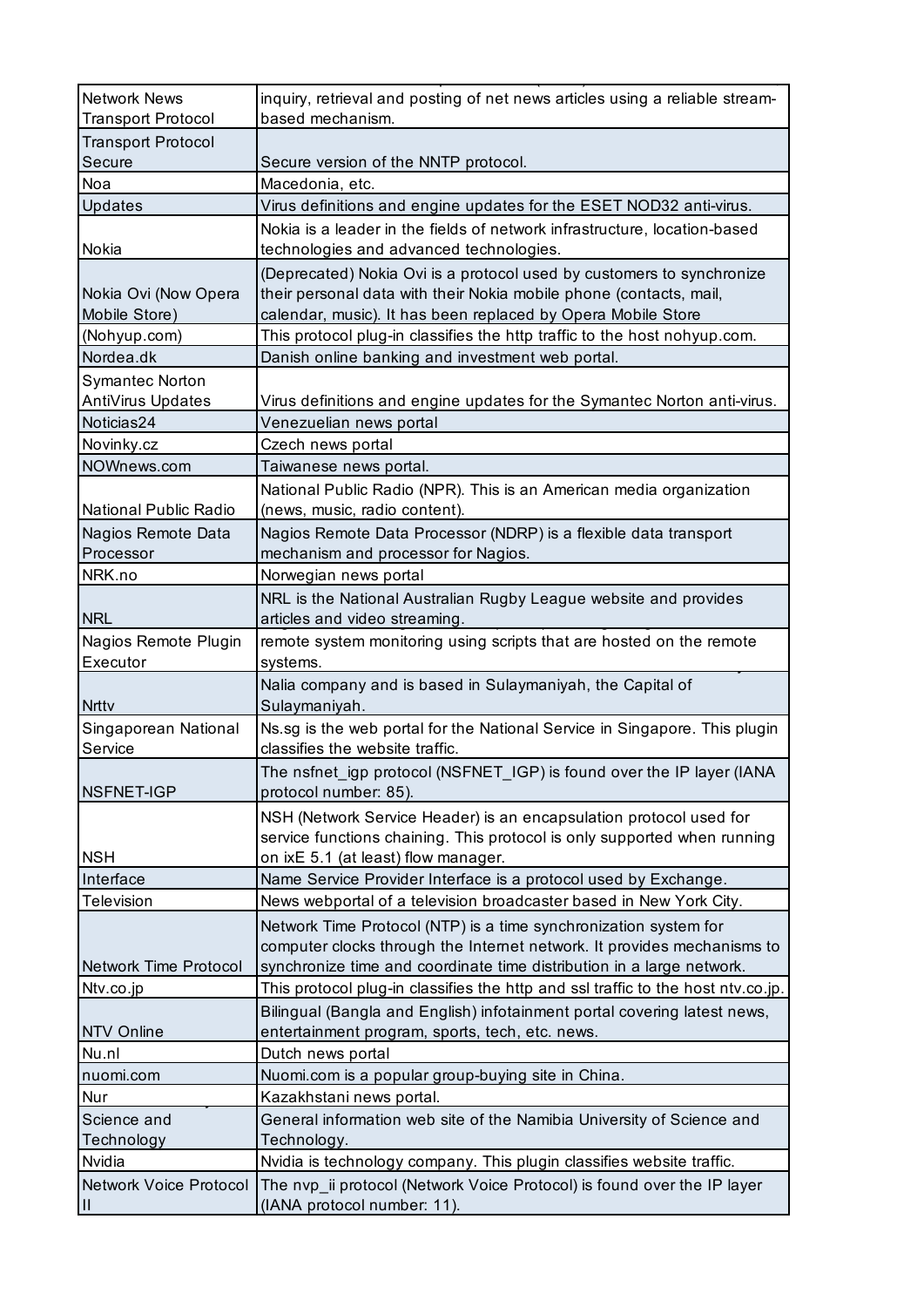| Nyasatimes                             | Malawi breaking news, business, sports, tourism.                                                                                                                                                                                                                                         |
|----------------------------------------|------------------------------------------------------------------------------------------------------------------------------------------------------------------------------------------------------------------------------------------------------------------------------------------|
| NYDailyNews.com                        | nydailynews.com.                                                                                                                                                                                                                                                                         |
| NYTimes.com                            | NYTimes.com is the website of The New York Times daily.                                                                                                                                                                                                                                  |
| NZHerald.co.nz                         | New zealander news portal                                                                                                                                                                                                                                                                |
| Series)                                | channels.                                                                                                                                                                                                                                                                                |
| <b>Status Protocol</b>                 | This network protocol is used for validating certificates.                                                                                                                                                                                                                               |
| Octopz.com                             | This protocol plug-in classifies the http traffic to the host octopz.net. It<br>also classifies the ssl traffic to the Common Name cfs1.octopz.net.                                                                                                                                      |
| OctoShape                              | Octoshape is a video streaming solution provider for web streaming<br>platforms which uses P2P technology.                                                                                                                                                                               |
| Odnoklassniki.ru                       | Odnoklassniki is a Russian social network. On audio and video flows,<br>signalization only is classified.                                                                                                                                                                                |
| odsiebie.najlepsze.net                 | links service.<br><del>an mia aarnaa; mur pay aa jaa g</del>                                                                                                                                                                                                                             |
| Microsoft Office 365                   | (monthly or annually), giving access to many Microsoft Office applications<br>from the internet, as well as cloud storage, Skype communications, etc. It<br>also gives free access to the on-line version of the most popular Office<br>applications (Word, Excel, Powerpoint).          |
| Docs.com (Office365)                   | Docs.com is a site owned by Microsoft where users can discover, upload<br>and share Office documents.                                                                                                                                                                                    |
| <b>OfficeSuite</b>                     | MobiSystems.                                                                                                                                                                                                                                                                             |
| OfficeDepot.fr                         | This protocol plug-in classifies the http and ssl traffic to the hosts<br>officedepot.com, officedepot.fr and officedepot.eu.                                                                                                                                                            |
| <b>Offnews</b>                         | Bulgarian news portal                                                                                                                                                                                                                                                                    |
| <b>OICQ</b>                            | Oicq is a proprietary messaging protocol developed by Tencent, at the<br>origin of the qq protocol.                                                                                                                                                                                      |
| OkCupid                                | OkCupid is an online dating website. This plug-in both classifies browsing<br>and file upload workflows.                                                                                                                                                                                 |
| Okezone.com                            | okezone.com is an indonesian website.                                                                                                                                                                                                                                                    |
| Okta                                   | Authentication and identity management cloud services, provided as a<br>SaaS platform.                                                                                                                                                                                                   |
| OKWave.jp                              | Decision support for professionals                                                                                                                                                                                                                                                       |
| Olark                                  | Olark is one of the leading live chat providers.                                                                                                                                                                                                                                         |
| Olx                                    | Free international classified ads website.                                                                                                                                                                                                                                               |
| Omegle                                 | randomly.                                                                                                                                                                                                                                                                                |
| Omnicast IP video<br>management system | Omnicast is an IP CCTV (closed-circuit television) collector, storage and<br>visualization product. This plugin classifies http and rtsp flows of<br>Omnicast. Protocols specific to cameras are not handled by this plugin.                                                             |
| Omron FINS protocol                    | Omron FINS Protocol is SCADA protocol to communicate with PLC.                                                                                                                                                                                                                           |
| Onclickads                             | Web traffic to Ads Media servers for targeted advertising purposes.                                                                                                                                                                                                                      |
| OneWorld.net                           | This protocol plug-in is deprecated.                                                                                                                                                                                                                                                     |
| Onedio                                 | Turkish news portal.                                                                                                                                                                                                                                                                     |
| Microsoft OneDrive                     | OneDrive (previously SkyDrive, Windows Live SkyDrive, and Windows<br>Live Folders) is a file hosting service. Important: most of the traffic is<br>encrypted with generic Microsoft certificates. The classification of this<br>service then needs non-encrypted traffic to be injected. |
| de l'Emploi et de la                   |                                                                                                                                                                                                                                                                                          |
| Formation (ONEF)                       | Job seeking website in Burkina Faso.                                                                                                                                                                                                                                                     |
| OneHub.com                             | File sharing website.                                                                                                                                                                                                                                                                    |
| OneLife.fm                             | OneLife is a service of travelling photo sharing. Users can sort their<br>Instagram photos by countries and follow other travelers.                                                                                                                                                      |
| Onet.pl                                | Polish news portal                                                                                                                                                                                                                                                                       |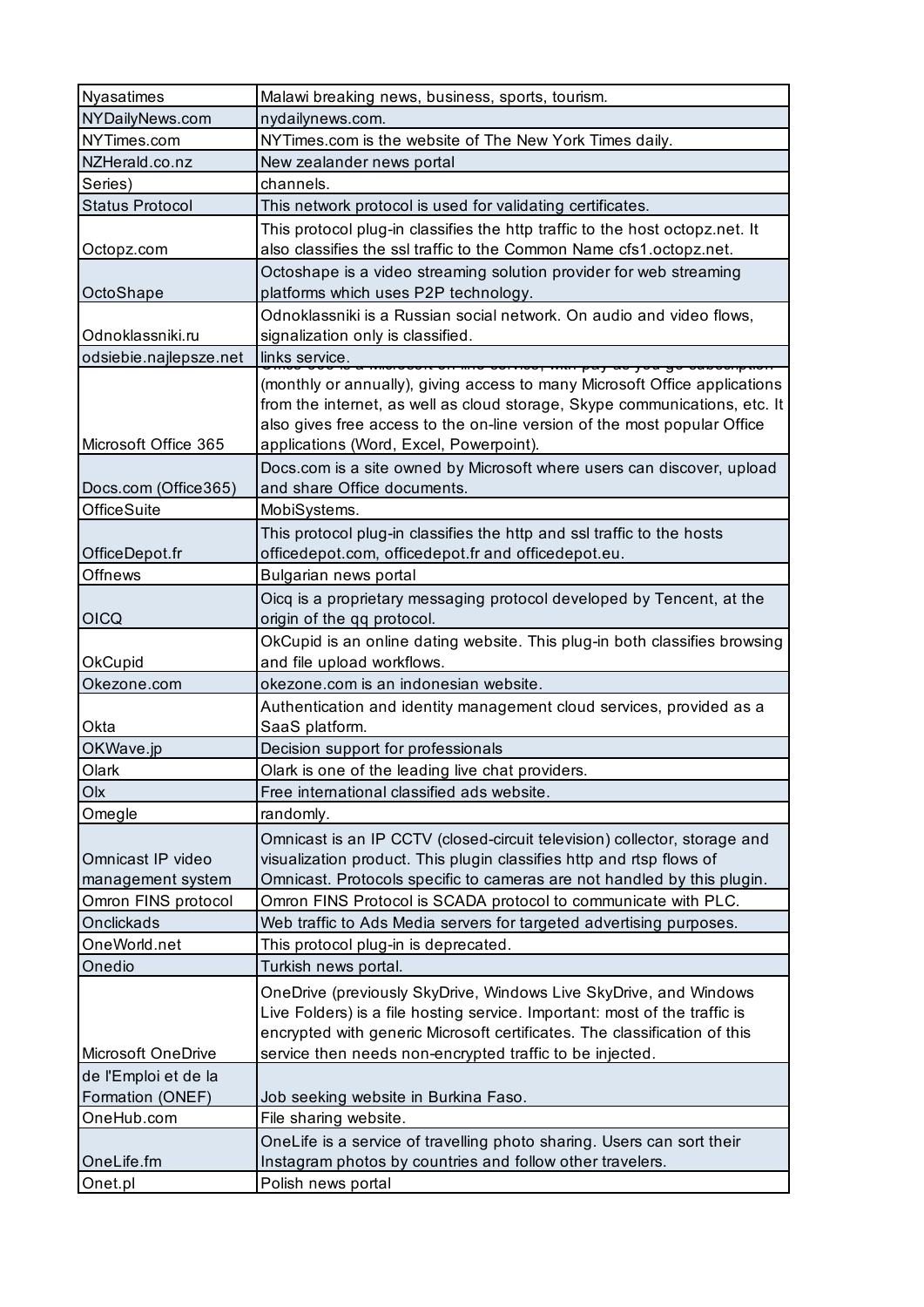| OneWorld.org                       | OneWorld is a NGO with a mission to provide internet and mobile phone<br>applications to third-world countries inhabitants                                                                                                                                   |
|------------------------------------|--------------------------------------------------------------------------------------------------------------------------------------------------------------------------------------------------------------------------------------------------------------|
| OneWorld TV                        | This protocol plug-in is deprecated.                                                                                                                                                                                                                         |
| <b>Lenel OnGuard client</b>        | buildings. This plugin classifies the connection from the client software to<br>the server.                                                                                                                                                                  |
| Onlinedown.net                     | onlinedown.net is a Chinese website for software download.                                                                                                                                                                                                   |
| Onlinekhabar.com                   | Nepali news portal                                                                                                                                                                                                                                           |
| Onliner.by                         | Belarusian ecommerce website                                                                                                                                                                                                                                 |
| Onlive                             | Onlive is a platform of cloud gaming.                                                                                                                                                                                                                        |
| OnlyFans                           | Onlyfans is a social network to share photos and videos.                                                                                                                                                                                                     |
| Ontests                            | Guessing game website connected with Facebook, popular in Bolivia.                                                                                                                                                                                           |
| Oovoo                              | oovoo is an instant messenger application, with audio/video support.                                                                                                                                                                                         |
| Ooyala.jp                          | I.player.ooyala.com and ooyala.jp. It also classifies the ssl traffic to the<br>Common Name ooyala.jp.                                                                                                                                                       |
|                                    | OPC Classic is specifications based on Microsoft Windows technology,                                                                                                                                                                                         |
| <b>OPC Classic</b>                 | using COM/DCOM for communication among software components in a<br>distributed client-server network.                                                                                                                                                        |
| <b>OPC Unified</b><br>Architecture | of data in the industrial automation space and in other industries. This<br>plug-in classifies the OPC Unified Architecture (UA) binary protocol over<br>TCP.                                                                                                |
| OpenDiary.com                      | opendiary.com.                                                                                                                                                                                                                                               |
| OpenSignal                         | This plugin classifies traffic of OpenSignal traffic on iOS and Android<br>platform.                                                                                                                                                                         |
| <b>OpenBSD Updates</b>             | This protocol manages OpenBSD updates.                                                                                                                                                                                                                       |
| OpenFT                             | OpenFT is a peer-to-peer protocol.                                                                                                                                                                                                                           |
|                                    | several VPN solutions (example: PacketiX. This service uses the                                                                                                                                                                                              |
| OpenGW (VPN Gate)                  | SoftEther VPN technology.                                                                                                                                                                                                                                    |
| Openload                           | Openload is a file host combined with a streaming site.                                                                                                                                                                                                      |
| OpenRice                           | OpenRice is an online restaurants guide in Hong Kong.                                                                                                                                                                                                        |
|                                    | OpenRTB is a protocol for the automated trading of digital media across                                                                                                                                                                                      |
| OpenRTB                            | a broad range of platforms, devices, and advertising networks.                                                                                                                                                                                               |
| OpenSesame                         | OpenSesame is an online courses platform.                                                                                                                                                                                                                    |
| Opensooq.com                       | Market place framework aimed to Arab countries                                                                                                                                                                                                               |
| OpenStreetMap                      | OpenStreetMap is an open geographical database.                                                                                                                                                                                                              |
| OpenVPN                            | private network (VPN) techniques for creating secure point-to-point or site-<br>to-site connections in routed or bridged configurations and remote<br>access facilities.                                                                                     |
| OpenX                              | OpenX is an advertising company.                                                                                                                                                                                                                             |
| Opera Mobile Store                 | than 7,500 different mobile phone models across Android, Java,<br>Symbian, BlackBerry, Windows Mobile, Windows Phone and iOS<br>platforms. In agreement with Nokia, Opera Mobile Store is also replacing<br>the former Nokia store for legacy Nokia devices. |
| Opera turbo                        | Opera turbo is the protocol used for the Opera browser.                                                                                                                                                                                                      |
| Opera Update                       | Opera Update is the protocol used for the update of the Opera browser.<br>Note: In Basic-DPI, Partial classification over https.                                                                                                                             |
| Opera VPN                          | Opera VPN is a feature provided by Opera Web Browser. This feature<br>provides VPN functionalities.                                                                                                                                                          |
| Oppet arkiv                        | Oppet arkiv (Open Archive) is a swedish television archive website and<br>belongs to the SVT company.                                                                                                                                                        |
|                                    | OptimiCDN pilots multiple CDNs in an All-in-One Multi CDN service for                                                                                                                                                                                        |
| OptimiCDN                          | optimized web performances & enhanced User Experience.                                                                                                                                                                                                       |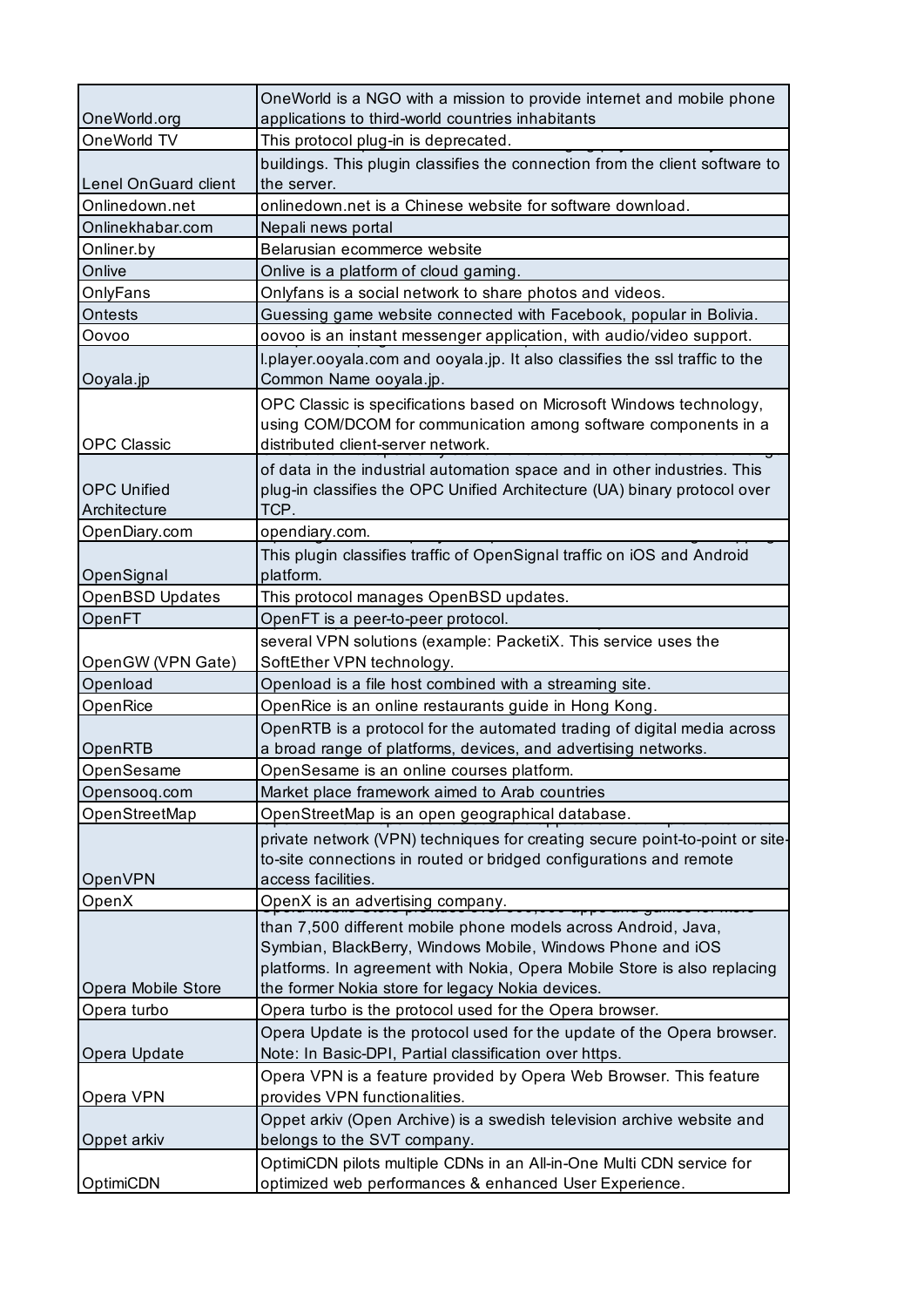| Optimizely                   | Optimizely is a firm that makes customer-experience optimization software<br>for companies.                                                                                                                                                                                                                                    |
|------------------------------|--------------------------------------------------------------------------------------------------------------------------------------------------------------------------------------------------------------------------------------------------------------------------------------------------------------------------------|
| Optus                        | related to Optus web site and likely streams generated by other<br>applications or services owned by Optus, such as MyOptus ELP (English<br>Premier League).                                                                                                                                                                   |
| Oracle                       | company specializes in developing and marketing computer hardware<br>systems and enterprise software products, particularly its own brands of<br>database management systems.<br><del>noratou py</del>                                                                                                                         |
| Oracle Enterprise<br>Manager | Management. Oracle OEM (Oracle Enterprise Manager / Enterprise<br>Manager Cloud Control) is an orchestrator for the IT and cloud instances.<br>It deploys and configure Oracle products, including Oracle Linux from<br>PXE, but also 3rd party software using plugins and may also connect to<br>some 3rd party orchestrator. |
| Oracle RAC                   | Database that provides clustering and high availability. This protocol plug-<br>in classifies the proprietary Oracle UDP IPC protocol only, not the Open<br>Source RDS protocol.                                                                                                                                               |
| Orange.com                   | French telecom operator website providing internet and telephone<br>services as well as web and media portal services. This portal provides<br>services to countries like Mauritius, Madagascar, Uganda, Jordan,<br>Kenya, Poland, Ivory Coast, Tunisia, or Moldova.                                                           |
| Orange webmail               | Orangemail is the webmail of webmail.orange.fr.                                                                                                                                                                                                                                                                                |
| <b>Qualcomm Connected</b>    | ORB is a streaming software that enables users to remotely access all                                                                                                                                                                                                                                                          |
| Experiences)                 | their personal digital media files.                                                                                                                                                                                                                                                                                            |
| Orf.at                       | Austrian news portal                                                                                                                                                                                                                                                                                                           |
| <b>Oriental Daily News</b>   | Oriental Daily news portal includes e-paper versions of the Oriental Daily                                                                                                                                                                                                                                                     |
| $(0n$ .cc $)$                | and Sun Daily newspapers in Hong Kong.                                                                                                                                                                                                                                                                                         |
| Origin                       | www.origin.com.                                                                                                                                                                                                                                                                                                                |
| Origjinale                   | Albanian news portal.                                                                                                                                                                                                                                                                                                          |
| Origo.hu                     | Hungarian news portal                                                                                                                                                                                                                                                                                                          |
| Orkut.com                    | Orkut is a social networking website competing with Facebook or Twitter,<br>popular in Brazil and now owned and operated by Google Inc.                                                                                                                                                                                        |
| <b>OSI Network Layer</b>     | ISO Network Layer Protocol is used by Cisco Equipment to transmit OSI<br>protocols (IS-IS, ) over Ethernet.                                                                                                                                                                                                                    |
| - OSN                        | traffic. Orbit Showtime Network (OSN) is a Middle Eastern multinational<br>Orbit Showtime Network direct-broadcast satellite provider and also a video platform for Middle<br>East and North Africa (MENA).                                                                                                                    |
| Open Shortest Path<br>First  | OSPF is a link state routing protocol used within large autonomous<br>system networks. It is is considered to be the best Inter Routing protocol<br>today and it is use it strongly encouraged.                                                                                                                                |
| <b>OTO Global</b>            | OTO Global is an instant messaging application that provides feature to<br>make landline or international calls.                                                                                                                                                                                                               |
| Ouedkniss.com                | Algerian internet portal                                                                                                                                                                                                                                                                                                       |
| Outbrain                     | Outbrain is a content discovery platform whose content marketing<br>module offers to help Internet publishers.                                                                                                                                                                                                                 |
| OUTeverywhere.com            | outeverywhere.com.                                                                                                                                                                                                                                                                                                             |
| Microsoft Outlook            | On-line Microsoft Outlook encrypted service, also included in the Office                                                                                                                                                                                                                                                       |
| (Office 365)                 | 365 productivity suite. It is also used for Live Hotmail.                                                                                                                                                                                                                                                                      |
| Ovaciondigital               | Uruguayan sports and multimedia website.                                                                                                                                                                                                                                                                                       |
| Over-blog                    | French and American blog administration website                                                                                                                                                                                                                                                                                |
|                              | Shooter (Multi FPS) and described as hero shooter available on popular                                                                                                                                                                                                                                                         |
| Overwatch                    | play stations.                                                                                                                                                                                                                                                                                                                 |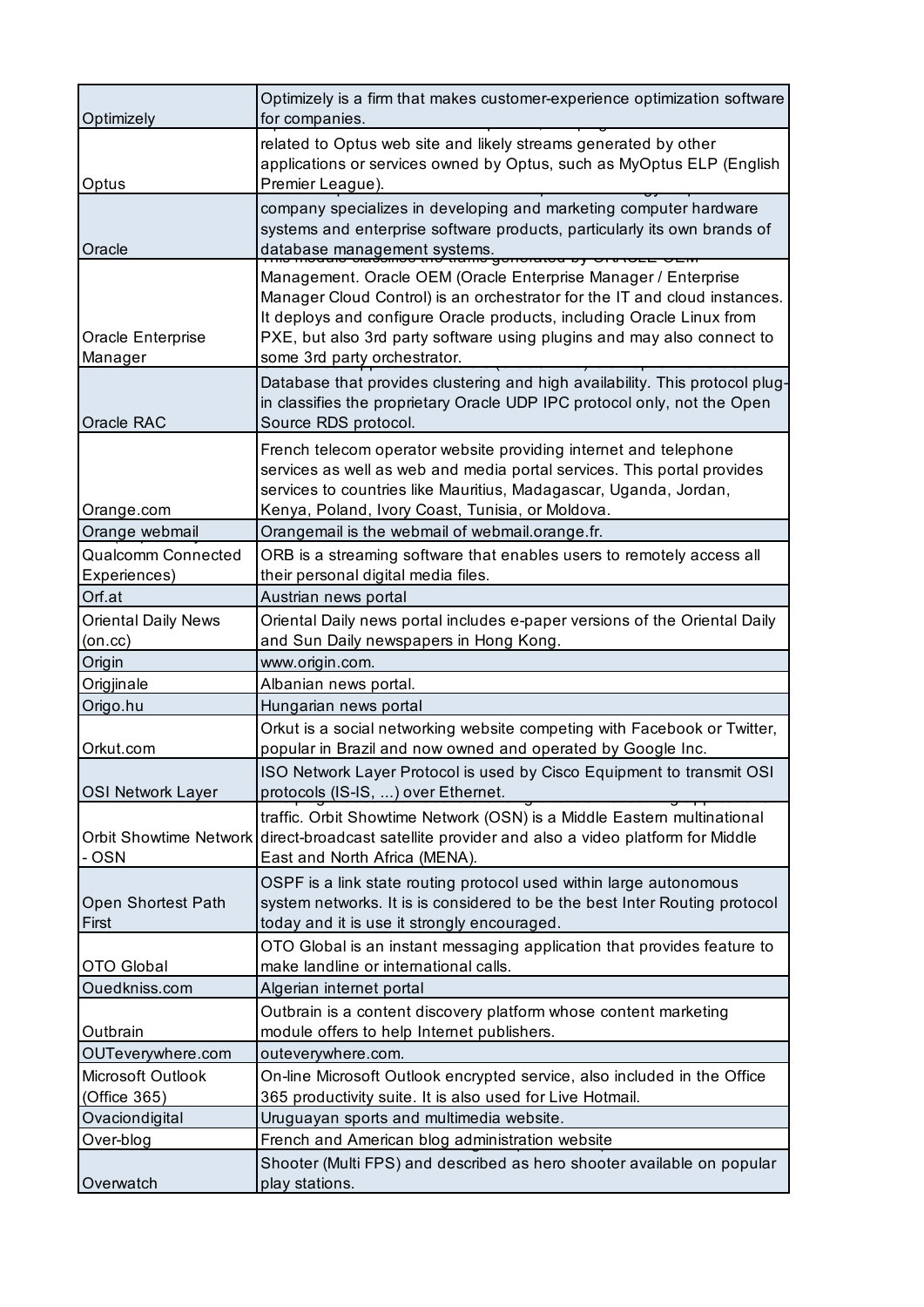|                                | S/MIME), calendars, contacts, tasks, documents (used with SharePoint<br>or in 2010 Office Web Apps), and other mailbox content when access to<br>the Microsoft Outlook desktop application is unavailable. Note: In Basic- |
|--------------------------------|----------------------------------------------------------------------------------------------------------------------------------------------------------------------------------------------------------------------------|
| Outlook Web App                | DPI, Partial classification over http.                                                                                                                                                                                     |
| Open Whisper Systems           | Software editor of secured messaging applications.                                                                                                                                                                         |
| Oxu                            | Azerbaijani news portal.                                                                                                                                                                                                   |
| pacman                         | Pacman is the package manager of Arch Linux distribution.                                                                                                                                                                  |
| Padabum                        | Padabum is a Russian e-books download website.                                                                                                                                                                             |
| Paipai.com                     | This protocol plug-in classifies the traffic to the host paipai.com.                                                                                                                                                       |
| PalTalk                        | Paltalk is an instant messaging protocol.                                                                                                                                                                                  |
| Paltalk audio chat             | Proprietary protocol used by Paltalk in audio chats.                                                                                                                                                                       |
| Protocol                       | Paltalk is an instant messaging protocol.                                                                                                                                                                                  |
| Paltalk video                  | Proprietary protocol used by Paltalk in video.                                                                                                                                                                             |
| Palweather                     | Palestinian meteorological portal                                                                                                                                                                                          |
| Panda Update                   | Panda_update is the protocol used for panda software updates.                                                                                                                                                              |
|                                | pando is a peer-to-peer protocol. Pando servers have been definitely                                                                                                                                                       |
| Pando                          | shut down in August 2013.                                                                                                                                                                                                  |
| Pandora Radio                  | States.                                                                                                                                                                                                                    |
| Pandora.tv                     | This protocol plug-in classifies the http traffic to the host pandora.tv.                                                                                                                                                  |
| Panet.co.il                    | News and entertainment web portal                                                                                                                                                                                          |
|                                | This plugin classifies traffic generated by panet.org, analytics traffic from                                                                                                                                              |
| panet_org                      | http://panet.co.il.                                                                                                                                                                                                        |
| Panoramio                      | Panoramio is a geolocalized photo-sharing website.                                                                                                                                                                         |
| Pantip.com                     | Thai information and entertainment portal                                                                                                                                                                                  |
| Password                       | The Password Authentication Protocol (PAP) provides a simple                                                                                                                                                               |
| <b>Authentication Protocol</b> | authentication method over a PPP link.                                                                                                                                                                                     |
| Paraguay.com                   | Paraguayan news portal                                                                                                                                                                                                     |
| Paran                          | This protocol plug-in classifies the http traffic to the host praran.com.                                                                                                                                                  |
| Parse                          | Parse is a Mobile Backend platform working as a Service provider.                                                                                                                                                          |
| Partis.si                      | Slovenian news portal                                                                                                                                                                                                      |
| PartnerUp.com                  | This protocol plug-in classifies the http traffic to the host partnerup.com.                                                                                                                                               |
| PartyPoker.com                 | Online poker gaming website                                                                                                                                                                                                |
| PassportStamp.com              | passportstamp.com.                                                                                                                                                                                                         |
|                                |                                                                                                                                                                                                                            |
|                                | A pastebin is a type of web application where anyone can store plain                                                                                                                                                       |
| Pastebin                       | text. They are most commonly used to share short source code snippets                                                                                                                                                      |
|                                | for code review via Internet Relay Chat.                                                                                                                                                                                   |
| Pastebin_posting               | pastebin.com website                                                                                                                                                                                                       |
|                                | It is a free social instant messenger for private messaging and sharing                                                                                                                                                    |
| Path                           | photos, videos, music, etc. Deprecated.                                                                                                                                                                                    |
| Path Of Exile                  | Path of Exile is a free online-only action RPG.                                                                                                                                                                            |
| Patreon                        | Patreon is a crowdfunding platform.                                                                                                                                                                                        |
| Payeasy.com.tw                 | Taiwanese online beauty store.                                                                                                                                                                                             |
| Paypal.com                     | Online payment services                                                                                                                                                                                                    |
| Pazar3                         | Macedonian classified ads.                                                                                                                                                                                                 |
| Exchange protocol              | Symantex Private Branch Exchange service protocol, used in the Veritas                                                                                                                                                     |
| (PBX)                          | NetBackup data backup software.                                                                                                                                                                                            |
|                                | PCAnywhere is a remote control solution. It can manage both Windows                                                                                                                                                        |
|                                | and Linux systems. Enhanced video performance and built-in AES 256-                                                                                                                                                        |
|                                | bit encryption help make communications fast and secure. PCAnywhere                                                                                                                                                        |
| PCAnywhere                     | also features powerful file-transfer capabilities.                                                                                                                                                                         |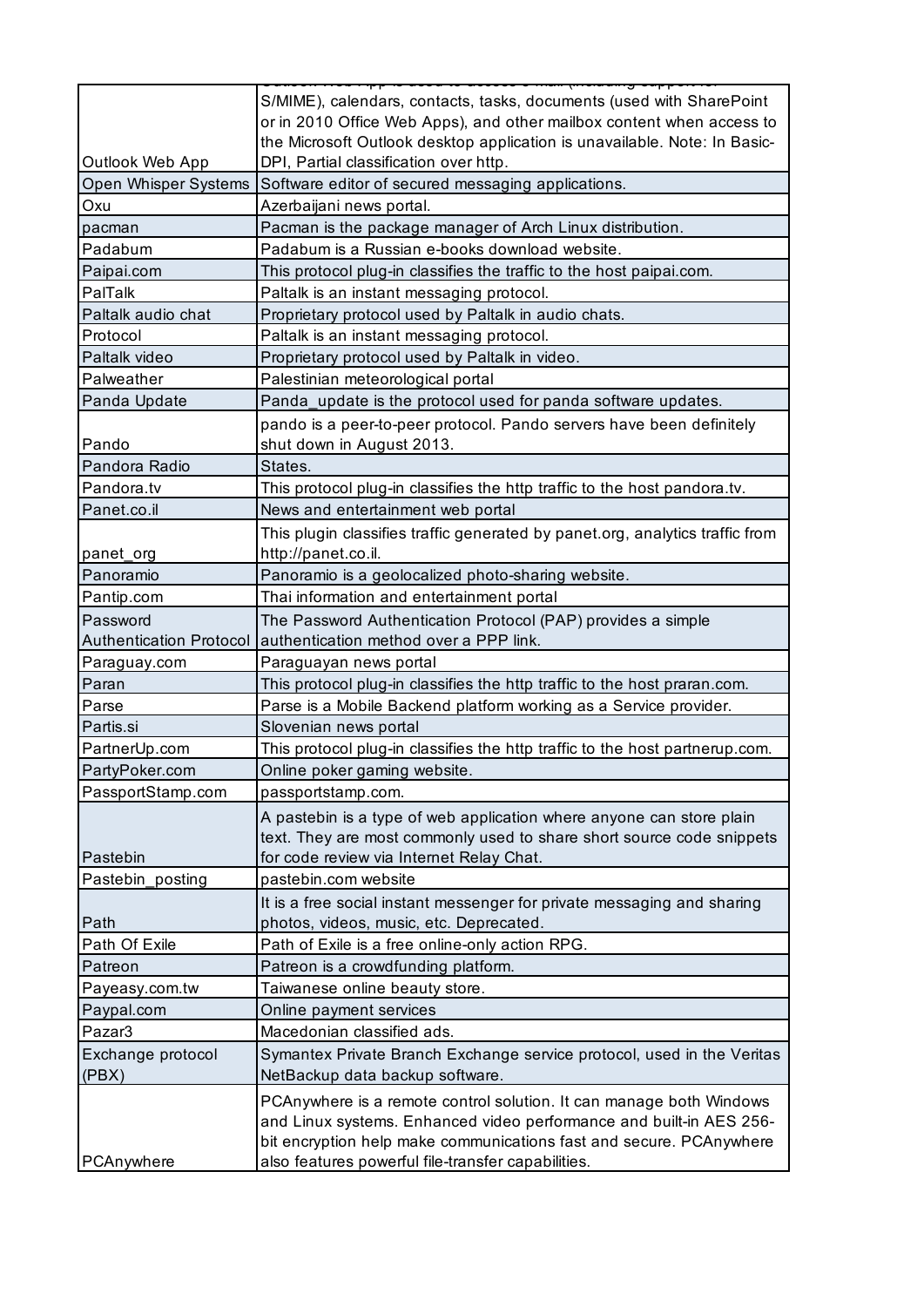|                      | it is used to control software running in Programmable Logic Controler                         |
|----------------------|------------------------------------------------------------------------------------------------|
|                      | (PLC). PCCC traffic can be hardware specific, this plugin addresses traffic                    |
|                      | generated by Rockwell/Allen-Bradley to talk to SLC5, PLC5E and                                 |
| PC-cubed             | MicroLogix PLC for service.                                                                    |
| PCgames.com.cn       | Chinese Games portal.                                                                          |
| PChome.com.tw        | Taiwanese Web portal (news, webmail, shopping                                                  |
| PClady.com.cn        | Chinese beauty and fashion portal.                                                             |
| pCloud               | Personal and business online storage web service.                                              |
| PConline.com.cn      | This protocol plug-in classifies the http traffic to the host pconline.com.cn.                 |
|                      | encrypting all your connections to the internet. This protocol plug-in                         |
|                      | classifies the basic usage of the application (transport protocol set to                       |
| PD-Proxy             | UDP only).                                                                                     |
| Peacefmonline        | Ghanean news portal.                                                                           |
| Peacock              | Peacock is an American video streaming service.                                                |
| PeerCast             | PeerCast is an open-source multimedia streaming protocol.                                      |
|                      | PeerGuardian is capable of blocking incoming and outgoing connections                          |
|                      | based on IP blacklists. This plug-in classifies the firewall attempts to                       |
| PeerGuardian         | update its blacklist from PeerGuardian servers.                                                |
|                      | Pendo is an user experience data manager and analytics platform. This                          |
| Pendo                | plugin classifies website browsing.                                                            |
| Pengyou.com          | pengyou.com.                                                                                   |
| People.com.cn        | This protocol plug-in classifies the http traffic to the host people.com.cn.                   |
| <b>Perfect Dark</b>  | Perfect Dark is a peer-to-peer file-sharing (P2P) protocol from Japan.                         |
| Perfect World        | Perfect World Entertainment is Perfect World's North American online                           |
| Entertainment        | games publisher specializing in free-to-play PC games.                                         |
|                      | Perforce is a commercial, proprietary, centralized revision control system                     |
| Perforce Protocol    | developed by Perforce Software, Inc.                                                           |
| Perform              | group.                                                                                         |
|                      | Perfspot is a social networking website, enabling users to connect to                          |
| Perfspot.com         | relatives, friends, or unknown people and to share files.                                      |
| Periscope            | Periscope is a live video streaming application.                                               |
| Persianblog.ir       | Persian blogging platform                                                                      |
| PetitesAnnonces.pf   | French Polinesian online classified ads                                                        |
| Peyvandha.ir         | Persian internet portal.                                                                       |
|                      | PGM Reliable Transport The pgm protocol (PGM Reliable Transport Protocol) is found over the IP |
| Protocol             | layer (IANA protocol number: 113).                                                             |
| Philenews.com        | Cypriot news portal                                                                            |
| Philo                | Philo is a streaming service for live and on-demand TV.                                        |
|                      | Photo sharing web-service, with advanced editing features, available for                       |
| Photobucket.com      | desktop and mobile devices.                                                                    |
|                      | PHProxy is a web HTTP proxy programmed in PHP meant to bypass                                  |
| PHProxy              | firewalls and access otherwise inaccessible resources.                                         |
| Phweet.com           | This protocol plug-in classifies the http traffic to the host phweet.com.                      |
| PI AF                | OSI PI Analysis Framework SCADA protocol (AF Server, MDB Sync, etc.).                          |
| PI Data Archive      | $etc.$ ).                                                                                      |
| Pichat.net           | Online Chat Application (pichat.net).                                                          |
| Pik.ba               | Bosnian online trading website.                                                                |
| Protocol Independent | The PIM Protocol provides an efficient routing of multicast groups that                        |
| Multicast            | may span wide-area Internet zones.                                                             |
|                      | This protocol plug-in classifies the http traffic to the hosts pimang.com                      |
| Pimang.com, Pmang.co | and www.pmang.com.                                                                             |
| m                    |                                                                                                |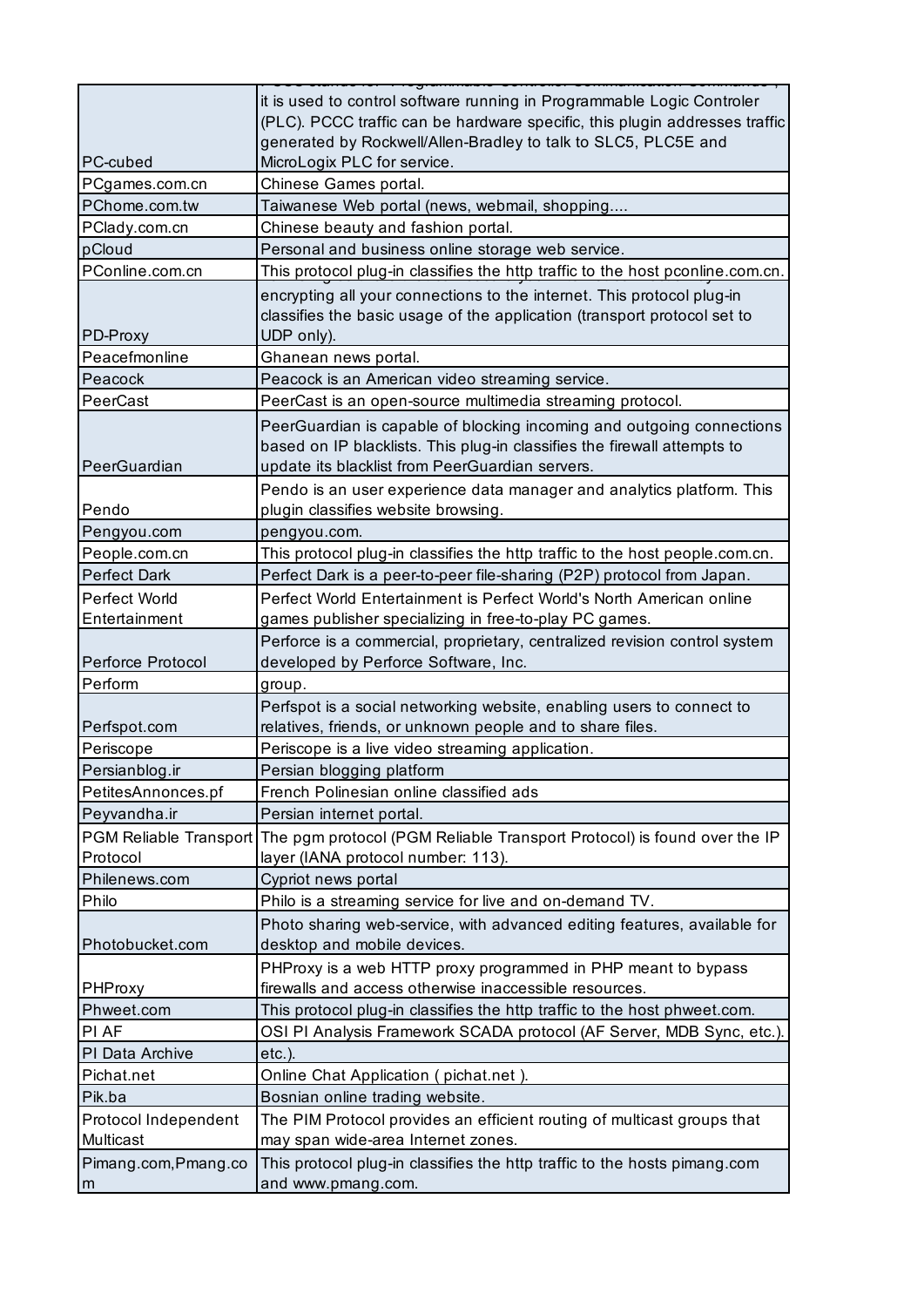| Pinduoduo                        | does not manage live video streaming. Pinduoduo is a Chinese e-<br>commerce company.                                                                         |
|----------------------------------|--------------------------------------------------------------------------------------------------------------------------------------------------------------|
| Pingsta.com                      | This protocol plug-in classifies the http traffic to the host pingsta.com.                                                                                   |
|                                  | On-line service that allows users to attach personal elements on some                                                                                        |
| Pinterest                        | kind of pinboard.                                                                                                                                            |
| Piolet.net                       | P2P for music files. Deprecated.                                                                                                                             |
| Private IP                       | The pipe protocol (Private IP Encapsulation within IP) is found over the                                                                                     |
| Encapsulation within IP          | IP layer (IANA protocol number: 131).                                                                                                                        |
| Pipedrive                        | salespeople.                                                                                                                                                 |
| <b>Pipeliner CRM</b>             | Pipeliner is a CRM as SaaS, and also some additional websites to help<br>sales persons.                                                                      |
| Pixiv.net                        | Web site dedicated to Japanese fanarts and drawings                                                                                                          |
| Pixnet.net                       | Taiwanese web albums and blog service.                                                                                                                       |
| Palo Alto Panorama<br>Management | DPI visibility and network rules editing. This plugin classifies the<br>management protocol between Panorama and managed firewalls or<br>managed collectors. |
| <b>Plants vs Zombies</b>         | Plants vs Zombie is a mobile game.                                                                                                                           |
| Plaxo.com                        | This protocol plug-in classifies the http traffic to the host plaxo.com.                                                                                     |
| Playahead                        | This protocol plug-in classifies the http traffic to the host playahead.se.                                                                                  |
| Playkot                          | Playkot Ltd. is a mobile apps developer company                                                                                                              |
| PlayStation.com                  | This protocol plug-in classifies the http traffic to the host playstation.com.                                                                               |
| Plenty Of Fish                   | and the United States. This plug-in classifies both browsing and file<br>upload workflows.                                                                   |
| Plius.lt                         | Lithuanian online classified ads.                                                                                                                            |
| Plurk                            | Plurk is a social network popular in Taiwan.                                                                                                                 |
| Pluto TV                         | countries.                                                                                                                                                   |
| Pmhotnews                        | Cambodia.                                                                                                                                                    |
|                                  | The pnni protocol (PNNI over IP) is found over the IP layer (IANA                                                                                            |
| PNNI over IP                     | protocol number: 102).<br>Poco is a Chinese webportal, which allow users to share pictures, chat,                                                            |
| POCO.cn                          | exchange files, etc.                                                                                                                                         |
| Pogo.com                         | Pogo.com is a free online casual gaming website.                                                                                                             |
| Point                            | Moldovian news portal                                                                                                                                        |
| Pokemon GO                       | Pokemon GO is an online mobile game by Niantic Labs.                                                                                                         |
| <b>Poker Stars</b>               | Poker Stars is an online poker cardroom.                                                                                                                     |
| Pole-emploi.fr                   | French website for job seekers.                                                                                                                              |
| <b>Politis News</b>              | coverage.                                                                                                                                                    |
| Post Office Protocol             | Post Office Protocol - Version 3 (POP3) allows a workstation to simply                                                                                       |
| (Version 3)                      | and dynamically access a mail stored on a mail server.                                                                                                       |
| Secure POP3                      | Secure version of the POP3 protocol.                                                                                                                         |
| PopAds                           | Online advertising solutions provider.                                                                                                                       |
| <b>Pom555</b>                    | Popular adult videos web site.                                                                                                                               |
| Pornhub                          | Pornhub is a popular adult video streaming website.                                                                                                          |
| Pornhub NETWORK                  | Adult Content Delivery Network used by popular adult video streaming<br>website like youporn, pornhub, redtube and tube8.                                    |
| PORN SURVEY                      | The Porn Survey promotes various Adult offers.                                                                                                               |
| Portalanalitika                  | Generic news portal in Montenegro.                                                                                                                           |
| Port Mapper                      | numbers. This program makes dynamic binding of remote programs<br>possible.                                                                                  |
|                                  | almost all SQL constructs, including subselects, transactions, and user-                                                                                     |
| PostgreSQL                       | defined types and functions.                                                                                                                                 |
| Postimees.ee                     | Estonian news portal                                                                                                                                         |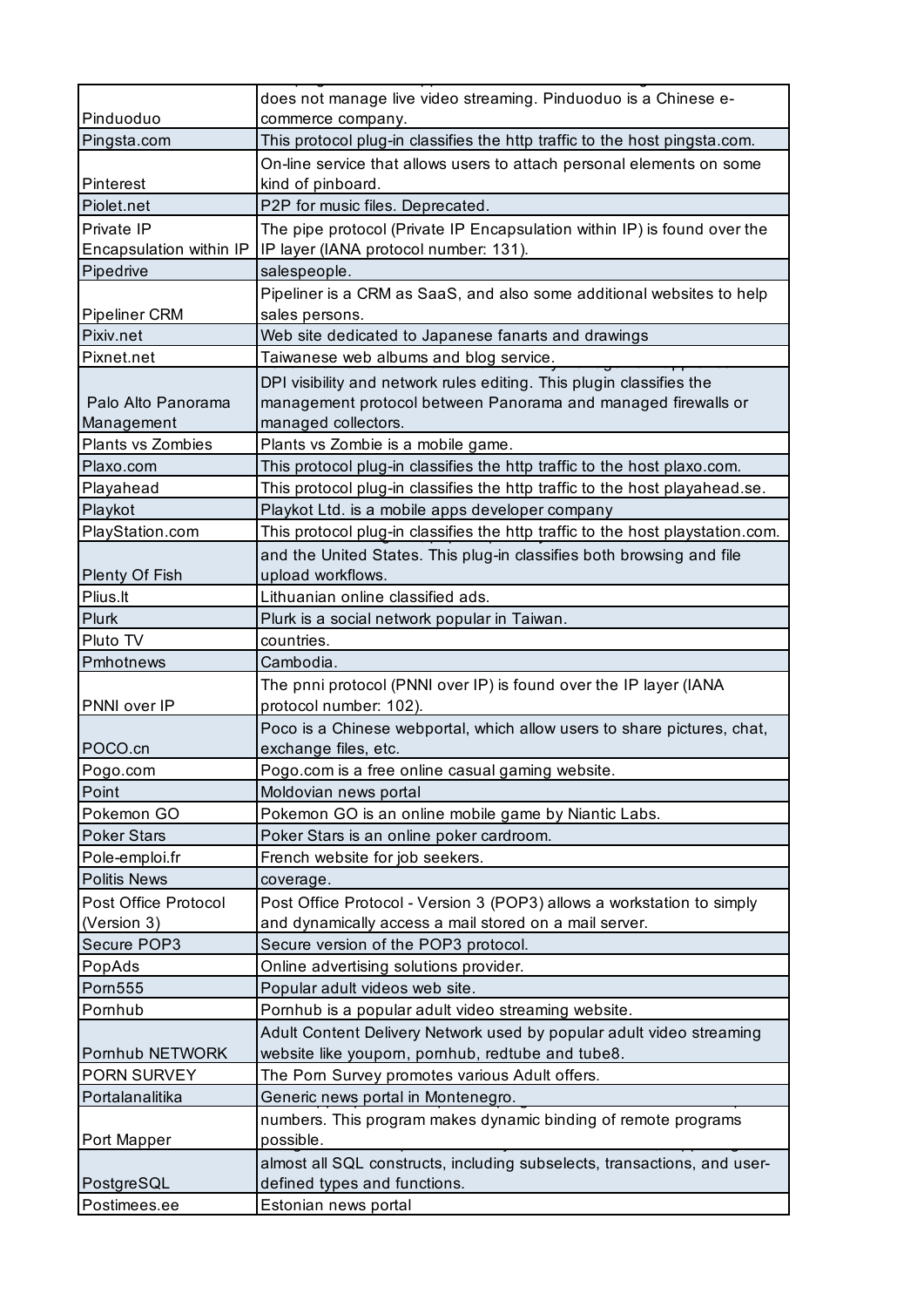| Pou                       | Mobile game                                                                   |
|---------------------------|-------------------------------------------------------------------------------|
| Microsoft Power BI        | On-line Microsoft Business Intelligence application, also included in the     |
| (Office 365)              | Office 365 productivity suite.                                                |
| Microsoft Powerpoint      |                                                                               |
| Online (Office 365)       | On-line version of Microsoft Powerpoint.                                      |
| Protocol                  | ISO 8823/X.226 OSI PRESENTATION PROTOCOL (PP).                                |
|                           | PP Film (aka PIPI.cn or PIPI Player) is a Chinese peer-to-peer and VOD        |
| PIPI Film                 | service. Note: In Basic-DPI, Partial classification over udp.                 |
|                           | PPLIVE application has two main functions : live TV(streaming) and on-        |
|                           | demand TV (VOD). These are two different protocols. This protocol plug-       |
| <b>PPlive</b>             | in handles both.                                                              |
| Ppomppu                   | Southern Korean forum on hightech, food, society and lifestyle.               |
|                           | data along a Point to Point link. It provides dynamic IP addressing,          |
|                           | password support, error checking, and multiple protocols transmission on      |
| Point-to-Point Protocol   | the same link.                                                                |
| Point-to-Point Protocol   | hosts over a simple bridging access device to a remote Access                 |
| <b>Over Ethernet</b>      | Concentrator.                                                                 |
|                           | This protocol plug-in classifies the http traffic to the host pps.tv. This    |
| Pps.tv                    | traffic is now classified as PPstream.                                        |
|                           | on bittorrent (peer-to-peer) technology. It is mainly used in China. The      |
| PPStream - P2P based      | PPStream activity was integrated in the iQiyi video platform by Baidu in      |
| <b>Streamed Media</b>     | 2013.                                                                         |
| Point-to-Point            | Point-to-Point Tunneling Protocol allows the Point to Point Protocol          |
| <b>Tunneling Protocol</b> | (PPP) to be tunnelled through an IP network.                                  |
| Pptv.com                  | pptv.com.                                                                     |
| Prensa                    | Panamanian news portal.                                                       |
| Prensalibre               | Guatemalan news portal.                                                       |
| Present                   | This web service is closed.                                                   |
| Press24.mk                | Macedonian news portal                                                        |
| Pressan.is                | Icelandic news portal                                                         |
|                           | Prezi is a presentation software. This plugin classifies traffic generated by |
| Prezi                     | Individual Premium features.                                                  |
|                           | Priceline is a travel services platform. This plugin classifies website and   |
| Priceline.com             | iOS application traffic.                                                      |
| PriceMinister.com         | This protocol plug-in classifies the traffic to the host priceminister.com.   |
| PriceRunner               | pricerunner is a price comparison service                                     |
| Primewire                 | Video streaming website.                                                      |
|                           | Print.io is a commerce tools for everything from personalized products to     |
| Print.IO                  | business printing and branded merchandise.                                    |
| Private encryption        | The private enc protocol (Any private encryption scheme) is found over        |
| scheme                    | the IP layer (IANA protocol number: 99).                                      |
|                           | iCloud Private Relay is a VPN feature provided with iCloud+ for web           |
| <b>Private Relay</b>      | browsing using Safari web browser.                                            |
| Privax.us                 | This protocol plug-in classifies the http traffic to the host privax.us.      |
| Packet Radio              | The prm protocol (Packet Radio Measurement) is found over the IP layer        |
| Measurement               | (IANA protocol number: 21).                                                   |
| O(x.bg)                   | Bulgarian classified ads                                                      |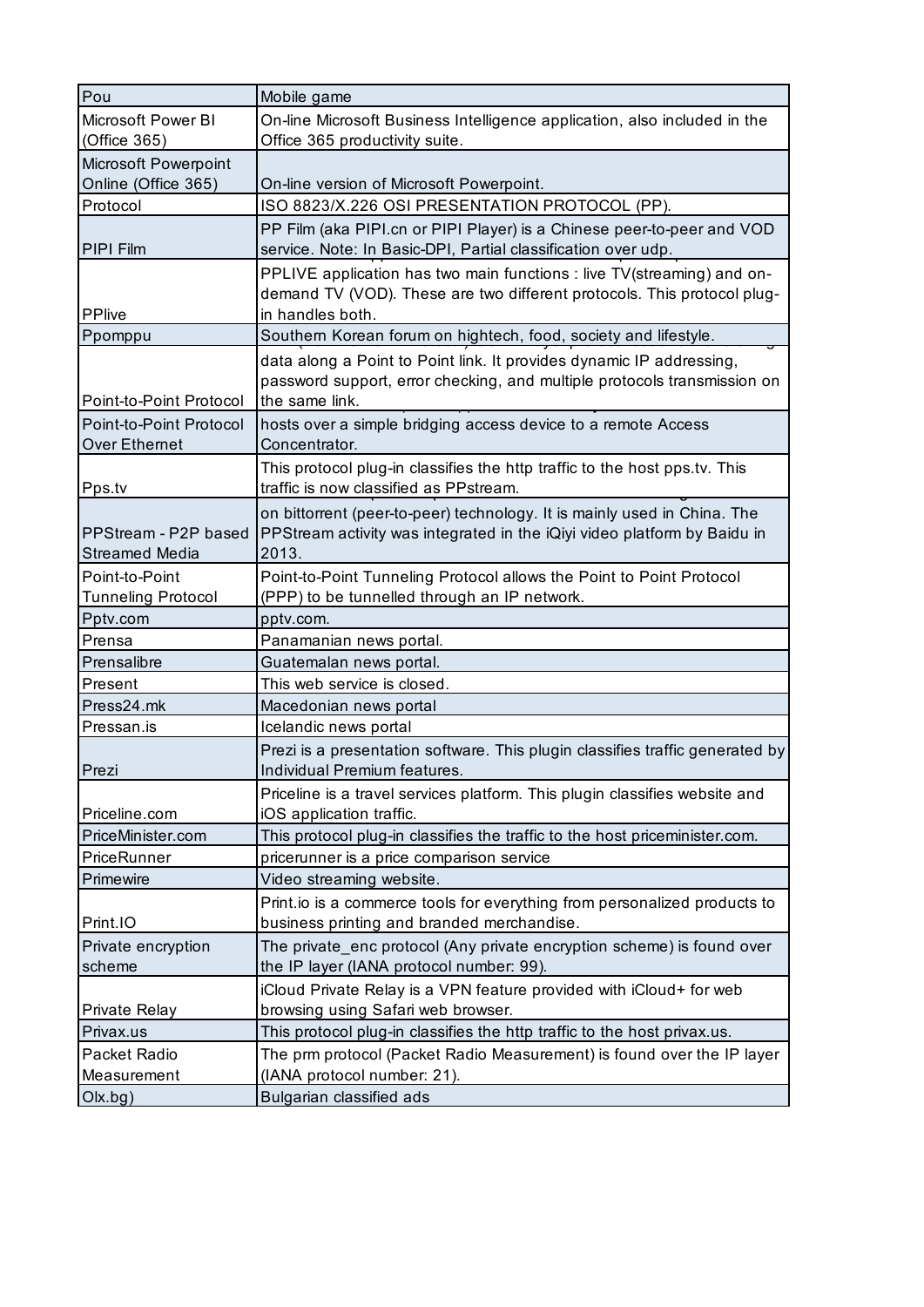|                              | ו ואט ווזעב ו נאון הוא נוסטו וויסט די וטכפאס וויסט וויסטוס און וויסטוס וויסטו |
|------------------------------|-------------------------------------------------------------------------------|
|                              | standard for data communication over Industrial Ethernet, designed for        |
|                              | controlling and collecting data from equipment in industrial systems, with    |
|                              | a particular strength in delivering data under tight time constraints (1ms    |
|                              | or less). The standard is maintained and supported by Profibus &              |
|                              | Profinet International, an umbrella organization headquartered in             |
| Process Field Net            | Karlsruhe, Germany.                                                           |
| <b>CommuniGate Pronto!</b>   | Pronto is the XIMSS protocol used by CommuniGate Pro.                         |
| <b>Property Guru</b>         | Singaporean property sale and rental searching website.                       |
| Prothom Alo                  | Bangladeshi newspaper online portal.                                          |
| ProtonMail                   | This plugin classifies ProtonMail website, webmail and mail applications.     |
| Protothema                   | Greek news portal.                                                            |
| Proxeasy.com                 | This protocol plug-in classifies the http traffic to the host proxeasy.com.   |
| Proxono.org -                | This protocol plug-in classifies the http traffic to the hosts proxono.org    |
| Proxono.info                 | and proxono.info.                                                             |
|                              |                                                                               |
|                              | Ethernet networks. This plugin detects the Redundancy Control Trailer         |
| <b>Parallel Redundancy</b>   | (RCT) to Ethernet frames. The ixEngine does not run the duplication           |
| Protocol                     | removal algorithm.                                                            |
| Psiphon                      | Internet proxy/redirector which allows uncensored access to web content.      |
| <b>Playstation Network</b>   | made by Sony.                                                                 |
| Psyonix                      | Psyonix is a game editor.                                                     |
| Performance                  | The ptp protocol (Performance Transparency Protocol) is found over the        |
| <b>Transparency Protocol</b> | IP layer (IANA protocol number: 123).                                         |
| ptt                          | PTT is a taiwanese BBS website (Bulletin Board System).                       |
| PlayerUnknown's              | PlayerUnknown's BattleGrounds is a First Personal Shooter (FPS) online        |
| <b>BattleGrounds</b>         | video game.                                                                   |
| Public                       | Website providing communications from the Government of Luxemburg.            |
| Luxemburg                    |                                                                               |
| Government                   | Website providing communications from the Government of Luxemburg.            |
| <b>Publinews</b>             | News website in Guatemala.                                                    |
| PubMatic                     | PubMatic is an advertising company.                                           |
| PubNub                       | website traffic.                                                              |
| Puls24.mk                    | Macedonian news portal                                                        |
| Pulse.com.gh                 | Ghanean news portal.                                                          |
| <b>PulsePoint</b>            | PulsePoint is a programmatic advertising technology company.                  |
| Punyumunyu                   | Japanese adult movie website.                                                 |
| <b>PUP</b>                   | number: 12).                                                                  |
| Putlocker                    |                                                                               |
|                              | Site for watching free online movies.                                         |
| Puzzle and Dragon            | Japanese Mobile game.                                                         |
|                              | The pvp protocol (Packet Video Protocol) is found over the IP layer           |
| Packet Video Protocol        | (IANA protocol number: 75).                                                   |
| <b>Pseudo Wire Emulation</b> | Pseudo Wire Emulation (PWE) is a protocol for traffic encapsulation.          |
|                              | PWI is a free gaming MMORPG offering an unparalleled character                |
| <b>PWI</b>                   | customization tool and a unique gameplay style in a magical universe.         |
|                              | The Q.931 protocol enables the use of voice and image on networks for         |
|                              | video conferencing. It provides no flow control, however, or                  |
|                              | retransmission, since the underlying layers are assumed to be reliable        |
|                              | and the circuit-oriented nature of ISDN allocates bandwidth in fixed          |
|                              | increments of 64 kbps. Q.931 does manage connection setup and close.          |
| Q.931                        | Like TCP, Q.931 documents both the protocol itself and a state machine.       |
| Qapacity.com                 | This protocol plug-in classifies the http traffic to the host qapacity.com.   |
| Qatarairways                 | Qatar Airways is the state-owned airline company of Qatar.                    |
| Qatarliving.com              | Qatari online classified ads.                                                 |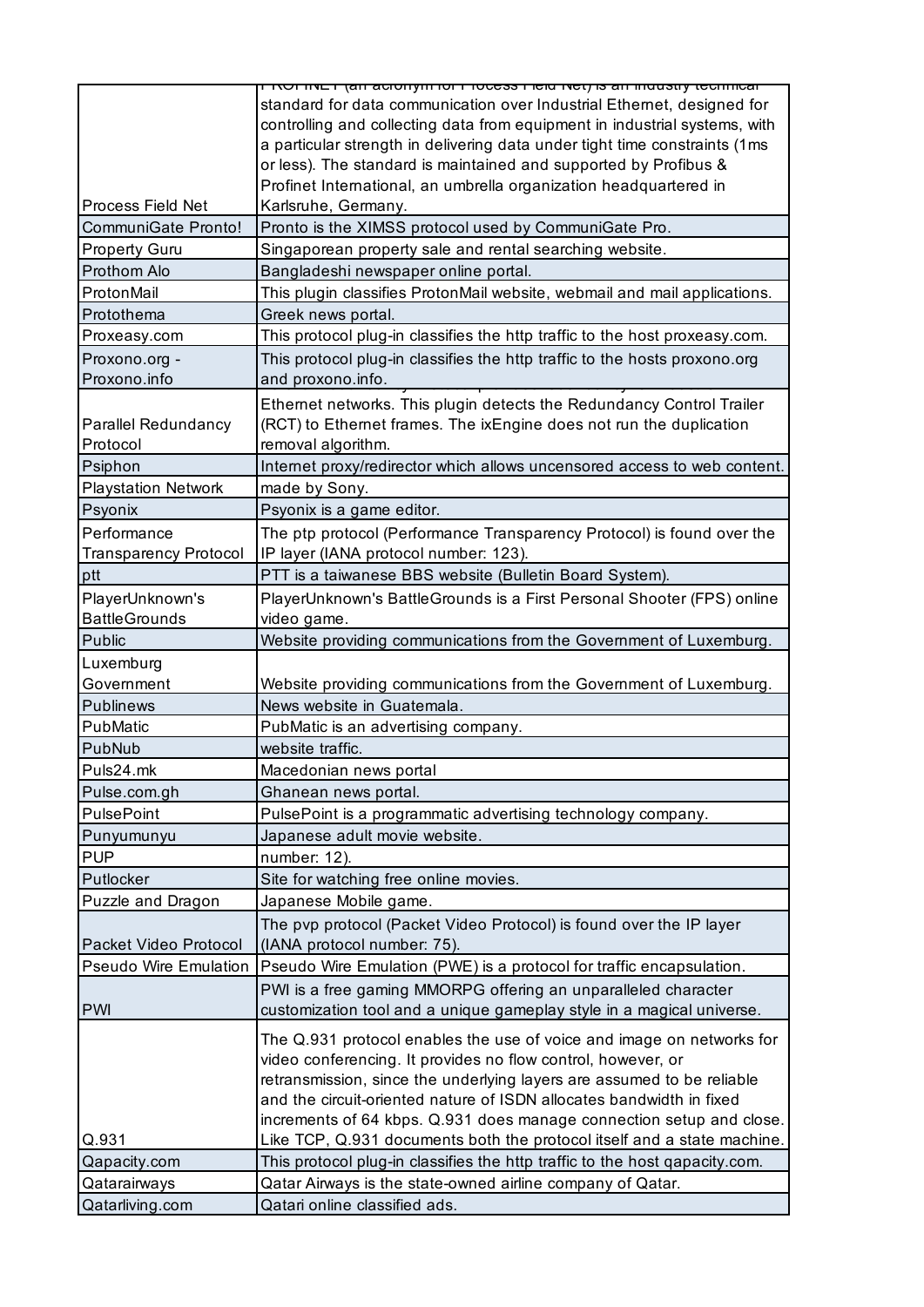| Qbrick                          | Qbrick is a service video provider (Video Platform, Video Player, Video<br>Editor, Analytics, CDN, API). This plugin classifies website traffic.                    |
|---------------------------------|---------------------------------------------------------------------------------------------------------------------------------------------------------------------|
| QIK Video                       | QIK is a PC/smartphone application allowing live and VOD streaming<br>from the web. The video chat additional feature is not supported yet.                         |
| QINIU                           | Shanghai Qiniu Information Technologies Co., Ltd. provides Internet<br>data storage services.                                                                       |
| QNX                             | number: 106).                                                                                                                                                       |
| Qoo10                           | Singaporean online fashion and trend shopping market.                                                                                                               |
| QQ                              | QQ is the most popular free instant messaging computer program in<br>China. Note: In Basic-DPI, Partial classification over https.                                  |
| QQ Blog                         | Tencent blog hosting service.                                                                                                                                       |
| QQ Browser                      | QQ Browser is the web browser developed by Chinese technology<br>company Tencent. This plugin classifies traffic generated by QQ Browser<br>and QQ Browser website. |
| QQ dancer                       | Tencent.                                                                                                                                                            |
| QQ finance                      | Tencent finance news portal.                                                                                                                                        |
| QQ Games                        | Game applications and web portal for Tencent games.                                                                                                                 |
| QQ Lady                         | Tencent fashion website.                                                                                                                                            |
| QQ Mail                         | <b>Tencent Webmail.</b>                                                                                                                                             |
| <b>News</b>                     | Chinese news portal.                                                                                                                                                |
| QQ r2                           | QQ r2 is an online multiplayer game from Tencent. The game provides<br>different services : multiple games, chat and web browsing.                                  |
| QQ Speed                        | QQ speed is an online multiplayer racing game from Tencent.                                                                                                         |
| QQ File Transfer                | File transfer over QQ                                                                                                                                               |
|                                 | QQ.com is a multi-service Chinese web portal hosted by Tencent.                                                                                                     |
| QQ.com                          | Wechat traffic could appears on QQ Web.                                                                                                                             |
| QQ WeiBo                        | Tencent's QQ.                                                                                                                                                       |
|                                 | QQDownload is a Chinese download manager. Its purpose is to                                                                                                         |
| QQDownload                      | download files quickly using HTTP or the BitTorrent protocol.                                                                                                       |
|                                 | QQLive is an application intended to watch TV in Peer-to-Peer mode.                                                                                                 |
| <b>QQLive Network Player</b>    | QQlive also classifies QQ live streaming on web browser                                                                                                             |
| QQMusic                         | QQMusic is a Chinese peer-to-peer file sharing software. Its purpose is to<br>download/stream audio files.                                                          |
| QQStream                        | meta protocol which contains data stream of QQLive, QQ games and<br>QQMusic.                                                                                        |
| QQVideo                         | QQVideo is the QQ video service platform.                                                                                                                           |
| <b>Qtrax Bittorrent tracker</b> | Bittorrent tracker search engine                                                                                                                                    |
|                                 | Quake is a protocol allowing communication between Quake Clients and                                                                                                |
| Quake                           | Quake servers.                                                                                                                                                      |
| Qualtrics                       | browsing.                                                                                                                                                           |
| Quantcast                       | Quantcast provides audience and advertisement services for web sites.                                                                                               |
| Quantum DXi                     | Classifies the Symantec NetBackup streams that use the Quantum DXi<br>replication solution. This implements the OpenStorage API (OST).                              |
| Quarterlife.com                 | This protocol plug-in classifies the http traffic to the host quarterlife.com.                                                                                      |
| quic                            | QUIC is an open networking protocol developed primarily at Google for<br>transporting web content.                                                                  |
| Quickflix                       | Deprecated.                                                                                                                                                         |
| Quickplay                       | Quickplay is a video service provider for IP connected devices.                                                                                                     |
| Trivia Game In The              |                                                                                                                                                                     |
| World!                          | Mobile game                                                                                                                                                         |
| Qunar.com                       | Chinese travel website.                                                                                                                                             |
| Quora                           | Quora is a question-and-answer platform.                                                                                                                            |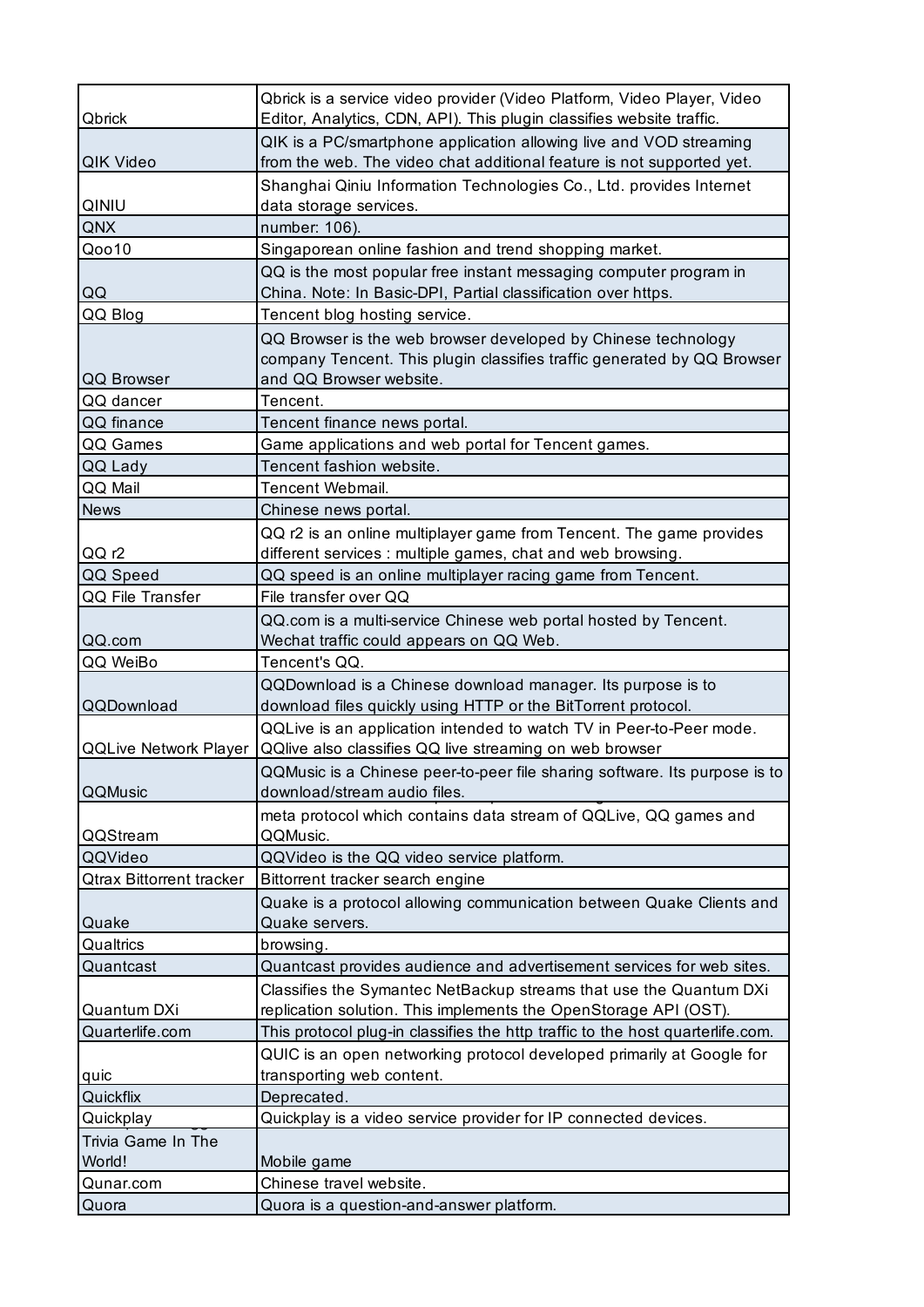| QVOD Player                           | QVOD is a peer-to-peer based Video-On-Demand player.                                                                              |
|---------------------------------------|-----------------------------------------------------------------------------------------------------------------------------------|
| Qwant                                 | Qwant is a French web search engine.                                                                                              |
| Qzone.qq.com                          | Tencent social network.                                                                                                           |
| R <sub>10</sub>                       | Turkish forum on multiple subjects.                                                                                               |
| Rabobank                              | rabobank.nl.                                                                                                                      |
| Rackspace                             | Rackspace Inc. is a managed cloud computing company.                                                                              |
| Radiko.jp                             | Radio broadcast web retransmission service.                                                                                       |
| Radio1.pf                             | French Polinesian radio broadcast website.                                                                                        |
| Radio Bethlehem 2000                  | Palestinian local radio website, featuring live streaming.                                                                        |
|                                       | Radio Javan is a music platform for Persian and Iranian musics. This                                                              |
| Radio Javan                           | plugin classifies traffic related to a free account.                                                                              |
|                                       | News website founded by the United Nations Mission in the Democratic                                                              |
| Radio Okapi                           | Republic of Congo (MONUC) and the Swiss NGO Fondation Hirondelle.                                                                 |
|                                       | RadiumOne is an advertising platform which covers online, video, social                                                           |
| Radiumone                             | and mobile advertising.                                                                                                           |
|                                       | protocol that enables remote access servers to communicate with a                                                                 |
| <b>Remote Authentication</b>          | central server to authenticate dial-in users and authorize their access to                                                        |
| Dial-In User Service                  | the requested system or service.                                                                                                  |
| RadiusIM.com                          | Deprecated.                                                                                                                       |
|                                       | Radmin is a control software which is able to establish a remote secure                                                           |
| Radmin                                | connection between computers.                                                                                                     |
|                                       | Ragnarok Online is an online role-playing game. This plugin classifies                                                            |
| Ragnarok Online                       | traffic generated by Ragnarok M Eternal Love application.                                                                         |
| Alcatel-Lucent Rainbow Enterprise.    |                                                                                                                                   |
|                                       | RakNet is networking middleware for multiplayer game network engine                                                               |
| Raknet                                | (used by Roblox, Minecraft).                                                                                                      |
|                                       |                                                                                                                                   |
|                                       |                                                                                                                                   |
| Rakuten.co.jp                         | Online market place for selling goods and auctions.                                                                               |
|                                       | Rakuten TV is a video-on-demand (VOD) streaming service. This plugin                                                              |
| <b>Rakuten TV</b>                     | classifies traffic for Europe and Japan.                                                                                          |
| service                               | application.                                                                                                                      |
| <b>Ramallah News</b>                  | Palestinian Ramallah City related news portal.                                                                                    |
| Rambler.ru                            | Rambler is a Russian information internet portal.                                                                                 |
| Rambler webmail                       | Rambler webmail is the webmail of the Russian website rambler.ru.                                                                 |
|                                       | Access Network). It is responsible for the signalling service between                                                             |
| <b>Radio Access Network</b>           | UTRAN (Universal Terrestrial Radio Access Network) or GERAN (GSM                                                                  |
| <b>Application Part</b>               | Edge Radio Access Network).                                                                                                       |
| RapidShare.com                        | RapidShare is an online solution to store, send and share files                                                                   |
|                                       | Classifies web browsing on the rapidupload.com Direct DownLoad links                                                              |
| rapidupload.com                       | service. Deprecated.                                                                                                              |
| Rappi                                 | Rappi is an on-demand delivery platform for south America countries.                                                              |
| Rappler                               | Rappler is a social news network.                                                                                                 |
|                                       | Politics, National and international issues, sports, entertainment and                                                            |
| Ratopati                              | other news from Nepal.                                                                                                            |
| tracker                               | Bittorrent tracker search engine                                                                                                  |
|                                       | www.ravelry.com. It also classifies the ssl traffic to the Common Name                                                            |
| Ravelry.com                           | .ravelry.com.                                                                                                                     |
| Raya                                  | Palestinian news portal.                                                                                                          |
| Rayfile Bittorrent tracker            | Bittorrent tracker search engine                                                                                                  |
|                                       | RCS is a communication protocol aiming at replacing SMS messages with                                                             |
|                                       | more advanced features a text-message system that is richer, provides                                                             |
| <b>Rich Communication</b><br>Services | phonebook polling (for service discovery), and can transmit in-call<br>multimedia. It is part of broader IP Multimedia Subsystem. |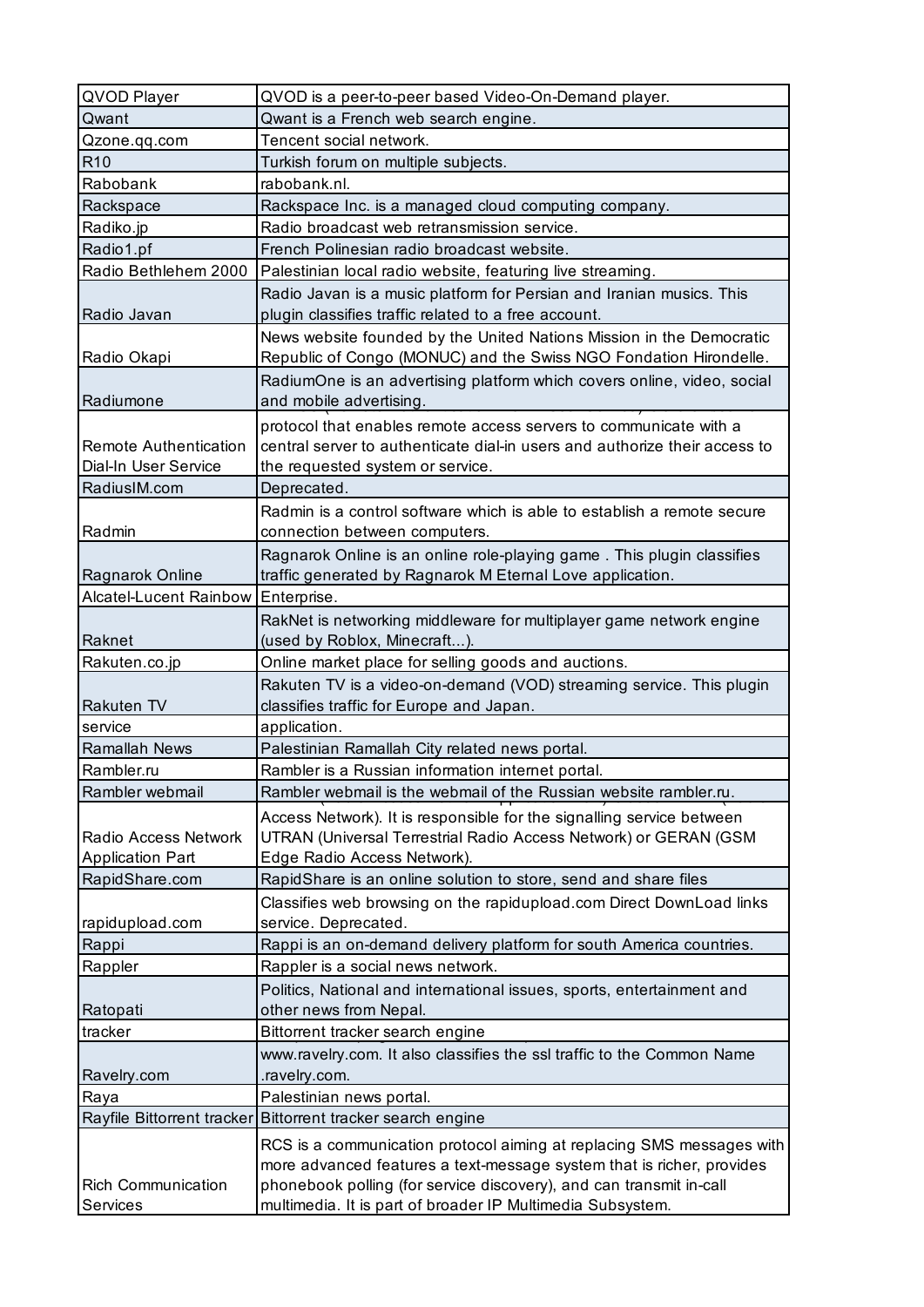| Commission                         | Web portal of the Royal Government of Bhutan.<br>A key component or Temmial Server is the Remote Desktop Frotocor        |
|------------------------------------|--------------------------------------------------------------------------------------------------------------------------|
|                                    | which allows a thin client to communicate with the Terminal Server over                                                  |
|                                    | the network. This protocol is based on International Telecommunications                                                  |
|                                    | Union's (ITU) T.120 protocol, an international, standard multichannel                                                    |
| Remote Desktop                     | conferencing protocol currently used in the Microsoft NetMeeting                                                         |
| Protocol (Windows                  | conferencing software product. It is tuned for high-bandwidth enterprise                                                 |
| <b>Terminal Server)</b>            | environments and will also support encrypted sessions.                                                                   |
| Real Data Transport                | This protocol is used to transport audio/video data.                                                                     |
| to Read                            | numbers.                                                                                                                 |
| Realestate                         | Australian site for property solutions.                                                                                  |
| Realtor.com                        | realtor.com.                                                                                                             |
| Realvnc                            | RealVNC is a company that provides remote access software.                                                               |
| Reddit.com                         | Social news website.                                                                                                     |
| <b>RedHat Update</b>               | This protocol is used for Red Hat updates.                                                                               |
|                                    | Rediff.com is an online news, information and web portal. This plugin                                                    |
| Rediff                             | classifies website traffic.                                                                                              |
|                                    | Redis is a data structure server. It is open-source, networked, in-memory,                                               |
| Redis                              | and stores keys with optional durability.                                                                                |
| Redtube                            | Redtube is a popular adult video streaming website.                                                                      |
| <b>Reflected Networks</b>          | Reflected Networks is a managed hosting and custom hosting solutions.                                                    |
| Reklama5.mk                        | Macedonian classified ads                                                                                                |
| Renren.com                         | renren.com.                                                                                                              |
| Repubblica.it                      | Italian news portal                                                                                                      |
| Republika.co.id                    | republika.co.id.                                                                                                         |
| Republika.slovenija                | Web portal of the Slovenian government.                                                                                  |
|                                    |                                                                                                                          |
| ResearchGATE.net                   | researchgate.net.                                                                                                        |
|                                    | RetailMeNot is an online coupon and deals platform. This plugin                                                          |
| RetailMeNot                        | classifies website and iOS application traffic.                                                                          |
|                                    | Retroshare is a communication and file-sharing Open Source platform                                                      |
| RetroShare                         | which is secured and decentralized.                                                                                      |
| Reuters.com                        | reuters.com.                                                                                                             |
| Revcontent                         | Revcontent is a content recommendation platform.                                                                         |
|                                    | reverbnation.com. It also classifies the ssl traffic to the Common Name                                                  |
| ReverbNation.com                   | .reverbnation.com.                                                                                                       |
| Reverso.net                        | Reverso.net is an online translation platform.                                                                           |
| Revolico                           | Popular classified ads website in Cuba.                                                                                  |
| Revolut                            | application                                                                                                              |
|                                    | RFB (Remote Frame Buffer) is a simple protocol for remote access to                                                      |
| <b>Remote Frame Buffer</b>         | graphical user interfaces.                                                                                               |
| Rhapsody                           | Rhapsody is a subscription based music streaming service.                                                                |
| Ricardo.ch                         | Swiss online trading website.                                                                                            |
|                                    | Riffsy's GIF Keyboard (Tenor.co) permits users to share and discover                                                     |
| Riffsy (Tenor.co)                  | animated GIFs and videos on mobile. Riffsy is now Tenor. Deprecated.                                                     |
| Rimnow.com                         | Mauritanian news portal                                                                                                  |
|                                    | This plugin classifies website traffic of RingCentral, an application for                                                |
| RingCentral                        | video/audio conferencing.                                                                                                |
| Ringring                           | Vietnamese news portal.                                                                                                  |
|                                    | Riot Games is a videogame company, and has developed games like                                                          |
| <b>RiotGames</b>                   | League of Legends, Valorant, etc This plugin classifies website traffic.                                                 |
| Routing Information<br>Protocol V1 | RIP1 (Routing Information Protocol Version 1) is a Distance Vector<br>routing protocol used in Inter Autonomous Systems. |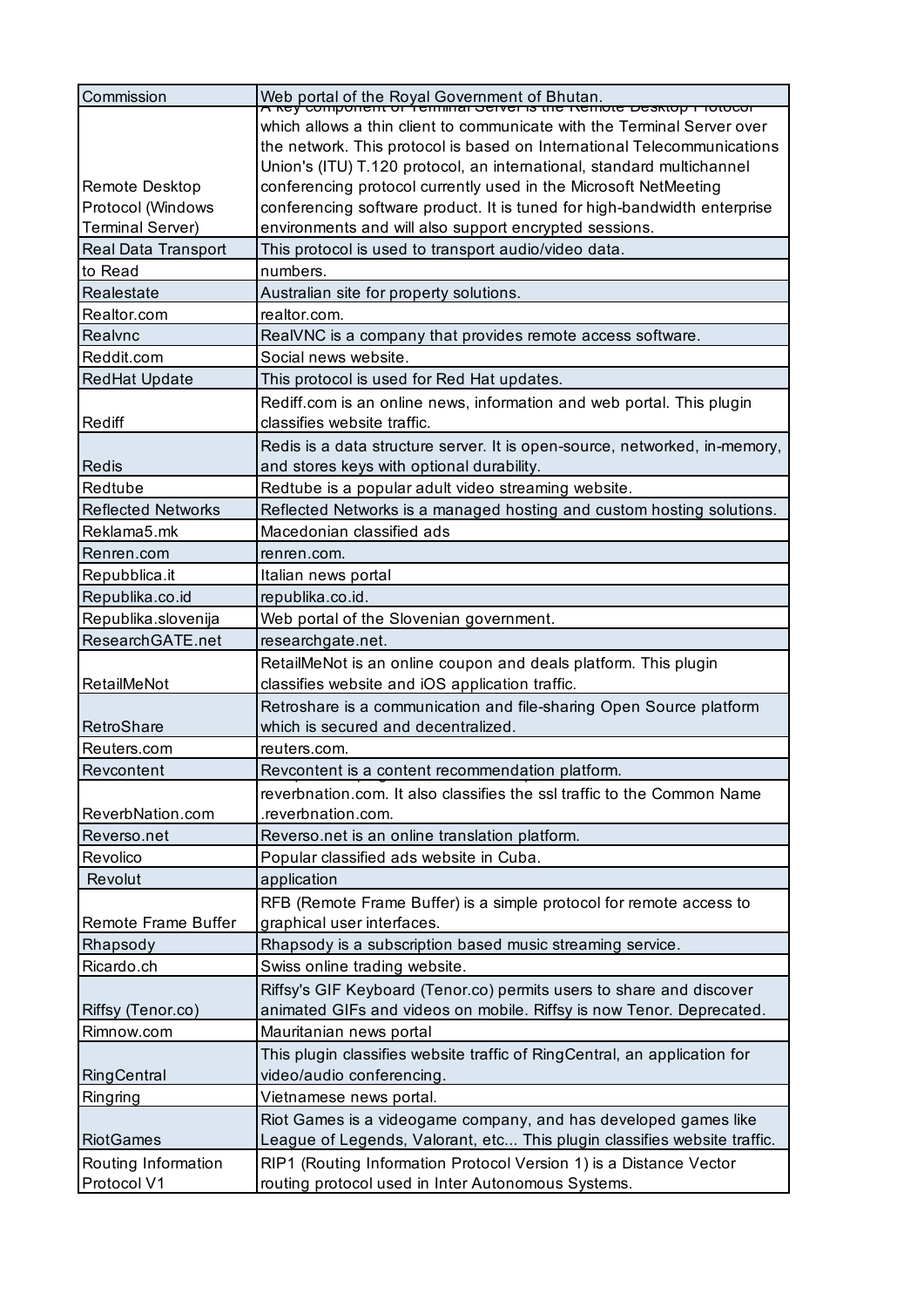| Routing Information<br>Protocol V2                                     | RIP2 (Routing Information Protocol Version 2) is an enhancement of the<br>Version 1 of the protocol. The main differences are the use of multicast<br>instead of broadcast, and the support of variable length subnet mask<br>networks since subnets are now sent inside the updates.    |
|------------------------------------------------------------------------|------------------------------------------------------------------------------------------------------------------------------------------------------------------------------------------------------------------------------------------------------------------------------------------|
| Routing Internet<br>Protocol ng1                                       | RIPng (RIP New Generation) is intended to allow routers to exchange<br>information for computing routes through an IPv6-based network. RIPng<br>is a distance vector protocol. RIPng should be implemented only in<br>routers since IPv6 provides other mechanisms for router discovery. |
| Ripple (XPR)                                                           | Ripple is a cryptocurrency but unlike other cryptocurrencies it is not<br>based on a block chain. RippleNet design is more centralized.                                                                                                                                                  |
| RIcdn                                                                  | Ricdn appends social network data to customer database to help<br>discovering where customers are across the social web.                                                                                                                                                                 |
| Remote Login                                                           | The Rlogin protocol is used to establish a bidirectional communication to<br>distant terminals.                                                                                                                                                                                          |
| <b>Resource Location</b><br>Protocol                                   | Resource Location Protocol (RLP) is a protocol used to discover the<br>location of resources present in a network.                                                                                                                                                                       |
| <b>Remote Method</b><br>Invocation over Internet<br>Inter-ORB Protocol | RMI-IIOP (Remote Method Invocation over Internet Inter-ORB Protocol)<br>delivers CORBA distributed architecture to Java 2 platform, using both<br>remote method invocation system RMI and IIOP protocol.                                                                                 |
| Rmix                                                                   | Territory.                                                                                                                                                                                                                                                                               |
| tracker                                                                | Bittorrent tracker search engine                                                                                                                                                                                                                                                         |
| Roblox                                                                 | Roblox is an online video game.                                                                                                                                                                                                                                                          |
| Roboform                                                               | Roboform is a password management and web form filling program.                                                                                                                                                                                                                          |
| Rocket League                                                          | match making signalization streams. This enables to block the online<br>game workflow.                                                                                                                                                                                                   |
| <b>Rockstar Games</b>                                                  | Rockstar Game is a video game editor.                                                                                                                                                                                                                                                    |
| Rockwell Automation                                                    | This plugin classifies the Rockwell Automation websites and related API.                                                                                                                                                                                                                 |
|                                                                        |                                                                                                                                                                                                                                                                                          |
| Rockwell RNA protocol                                                  | Windows DNA-M and is used for communication between Rockwell<br>FactoryTalk products.                                                                                                                                                                                                    |
| RockYou                                                                | RockYou is a full-service entertainment and media company.                                                                                                                                                                                                                               |
| Rogers TV                                                              | Rogers TV is a group of community channels owned by Rogers<br>Communications. This protocol identifies the flows of this website.                                                                                                                                                        |
| <b>Robust Header</b>                                                   | The rohc protocol (Robust Header Compression) is found over the IP                                                                                                                                                                                                                       |
| Compression                                                            | layer (IANA protocol number: 142).                                                                                                                                                                                                                                                       |
| Rolloid                                                                | Infotainment website in Andorra.                                                                                                                                                                                                                                                         |
| Rollout                                                                | With Rollout.io, mobile developers can quickly react to quality issues in<br>production by hot-patching bugs in real time.                                                                                                                                                               |
| <b>Rules Of Survival</b>                                               | Rules of survival is an online multiplayer Battle Royale game from<br>Chinese company Netease Games.                                                                                                                                                                                     |
| <b>Rotten Tomattoes</b>                                                | Rotten Tomatoes is an information and reviews about movies website.<br>This plugin classifies website traffic.                                                                                                                                                                           |
| Rovi corporation                                                       | Rovi Corporation is a company based in the United States whose<br>patents, products, and technologies include copy protection, software<br>licensing and "search recommendation"on devices such as set-top                                                                               |
|                                                                        | boxes, digital video recorders, TVs, and mobile and tablet devices.<br>Rovio is a mobile game editor. This plug-in handles Rovio games content                                                                                                                                           |
| Rovio Entertainment                                                    | delivery traffic and Rovio website access.                                                                                                                                                                                                                                               |
| The Royal Gazette                                                      | Bermudian newspaper web portal.                                                                                                                                                                                                                                                          |
| Royanews<br>Rozetka                                                    | Jordanian news portal.<br>Online shopping website from Ukraine.                                                                                                                                                                                                                          |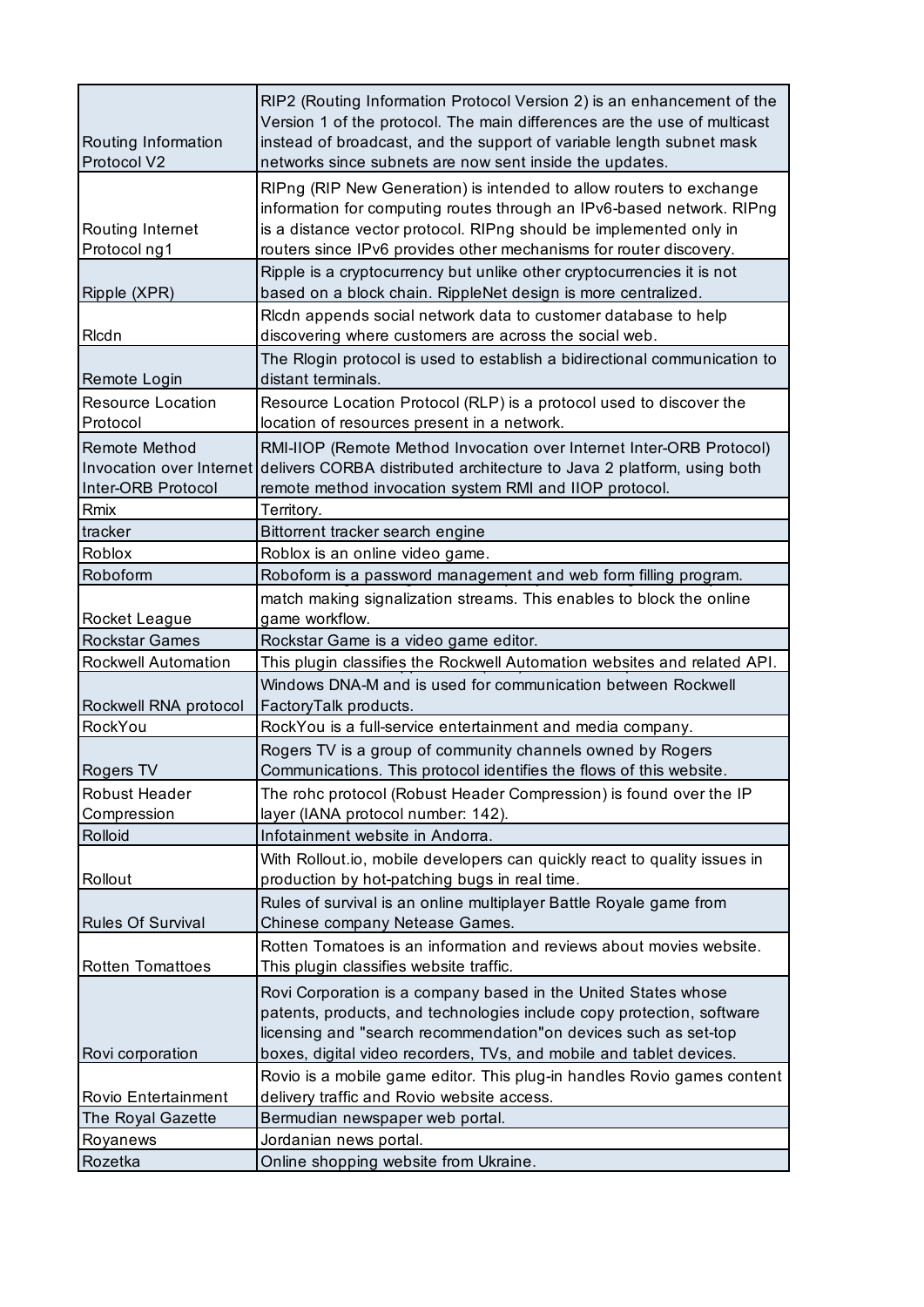| Remote Procedure Call                  | RPC (Remote Procedure Call) is an easy and popular paradigm for<br>implementing the client-server model of distributed computing. A request<br>is sent to a remote system to execute a designated procedure, using<br>arguments supplied, and the result is returned to the caller.                                                                                                                                                                                                                                                  |
|----------------------------------------|--------------------------------------------------------------------------------------------------------------------------------------------------------------------------------------------------------------------------------------------------------------------------------------------------------------------------------------------------------------------------------------------------------------------------------------------------------------------------------------------------------------------------------------|
| <b>IBM Remote Program</b><br>Load      | IBM Remote Program Load allows a client computer to retrieve startup<br>and configuration software from a server when it starts.                                                                                                                                                                                                                                                                                                                                                                                                     |
| Rquota                                 | The RQuota protocol enables the implementation of quotas on remote<br>machines. It is used in conjunction with the NFS protocol.                                                                                                                                                                                                                                                                                                                                                                                                     |
| <b>Remote Shell</b>                    | The RSH protocol allows a user to establish a secure connection to a<br>remote host and to obtain a shell allowing commands to be sent to the<br>remote machine to be executed.                                                                                                                                                                                                                                                                                                                                                      |
| <b>RSS</b>                             | works in a standardized format. Note: In Basic-DPI, Partial classification<br>over http.                                                                                                                                                                                                                                                                                                                                                                                                                                             |
| <b>Rstat</b>                           | The RStat protocol is used in the Sun NFS family to exchange statistics<br>on network activity.<br>RSVP IS a Resource reservation setup Protocol designed for an                                                                                                                                                                                                                                                                                                                                                                     |
| <b>Reservation Protocol</b>            | integrated services Internet. RSVP provides receiver-initiated setup of<br>resource reservations for multicast or unicast data flows, with good<br>scaling and robustness properties. The RSVP protocol is used by a host<br>to request specific qualities of service from the network for particular<br>application data streams or flows. RSVP is also used by routers to deliver<br>quality-of-service (QoS) requests to all nodes along the path(s) of the<br>flows and to establish and maintain state to provide the requested |
| academic or proprietary<br>protocols   | proprietary protocols) is found over the IP layer (IANA protocol number:<br>$134)$ .                                                                                                                                                                                                                                                                                                                                                                                                                                                 |
| Remote synchronous<br>(file transfer)  | Rsync is a protocol used by various services performing updates. It<br>greatly speeds up the update process since only the differences<br>between two sets of files are transfered, instead of the whole new file.                                                                                                                                                                                                                                                                                                                   |
| Rt.com                                 | English.                                                                                                                                                                                                                                                                                                                                                                                                                                                                                                                             |
| <b>Real Time Control</b><br>Protocol   | The Real-time Transport Control Protocol (RTCP) allows monitoring of the<br>data delivery in a manner scalable to large multicast networks, and to<br>provide minimal control and identification functionality. This plug-in also<br>classifies the encrypted profile of RTCP, known as sRTCP.                                                                                                                                                                                                                                       |
| <b>RTL Group</b>                       | RTL Group is an European entertainment company. This plugin classifies<br>Dutch, German and French website homepages of RTL Group.                                                                                                                                                                                                                                                                                                                                                                                                   |
| Real Time Messaging<br>Protocol        | developed by Adobe Systems for streaming audio, video and data over<br>the Internet, between a Flash player and a server. Note: In Basic-DPI,<br>Partial classification over http.                                                                                                                                                                                                                                                                                                                                                   |
| <b>Real Time Protocol</b>              | RTP is the real-time transport protocol used to transmit real-time data,<br>such as audio, video or simulation data, over multicast or unicast network<br>services. This signature also classifies the SRTP and ZRTP encrypted<br>transport protocols. [ rtp is also known as zrtp and srtp.]                                                                                                                                                                                                                                        |
| <b>Real Time Streaming</b><br>Protocol | The Real Time Streaming Protocol ((RTSP RTSP)) is an application-level<br>protocol for control over the delivery of data with real-time properties.<br>(RTSP RTSP) provides an extensible framework to enable controlled, on-<br>demand delivery of real-time data, such as audio and video.                                                                                                                                                                                                                                         |
| Rtvslo.si                              | Slovenian news portal                                                                                                                                                                                                                                                                                                                                                                                                                                                                                                                |
| <b>Rubicon Project</b>                 | Rubicon Project is an online advertising firm.                                                                                                                                                                                                                                                                                                                                                                                                                                                                                       |
| Rudaw                                  | Kurd news portal.                                                                                                                                                                                                                                                                                                                                                                                                                                                                                                                    |
| RuneScape                              | Massively Multiplayer Online Role Playing Game published by Jadex.                                                                                                                                                                                                                                                                                                                                                                                                                                                                   |
|                                        | The RUser's protocol provides a service that lists users currently logged                                                                                                                                                                                                                                                                                                                                                                                                                                                            |
| <b>Rusers</b>                          | on a remote server.                                                                                                                                                                                                                                                                                                                                                                                                                                                                                                                  |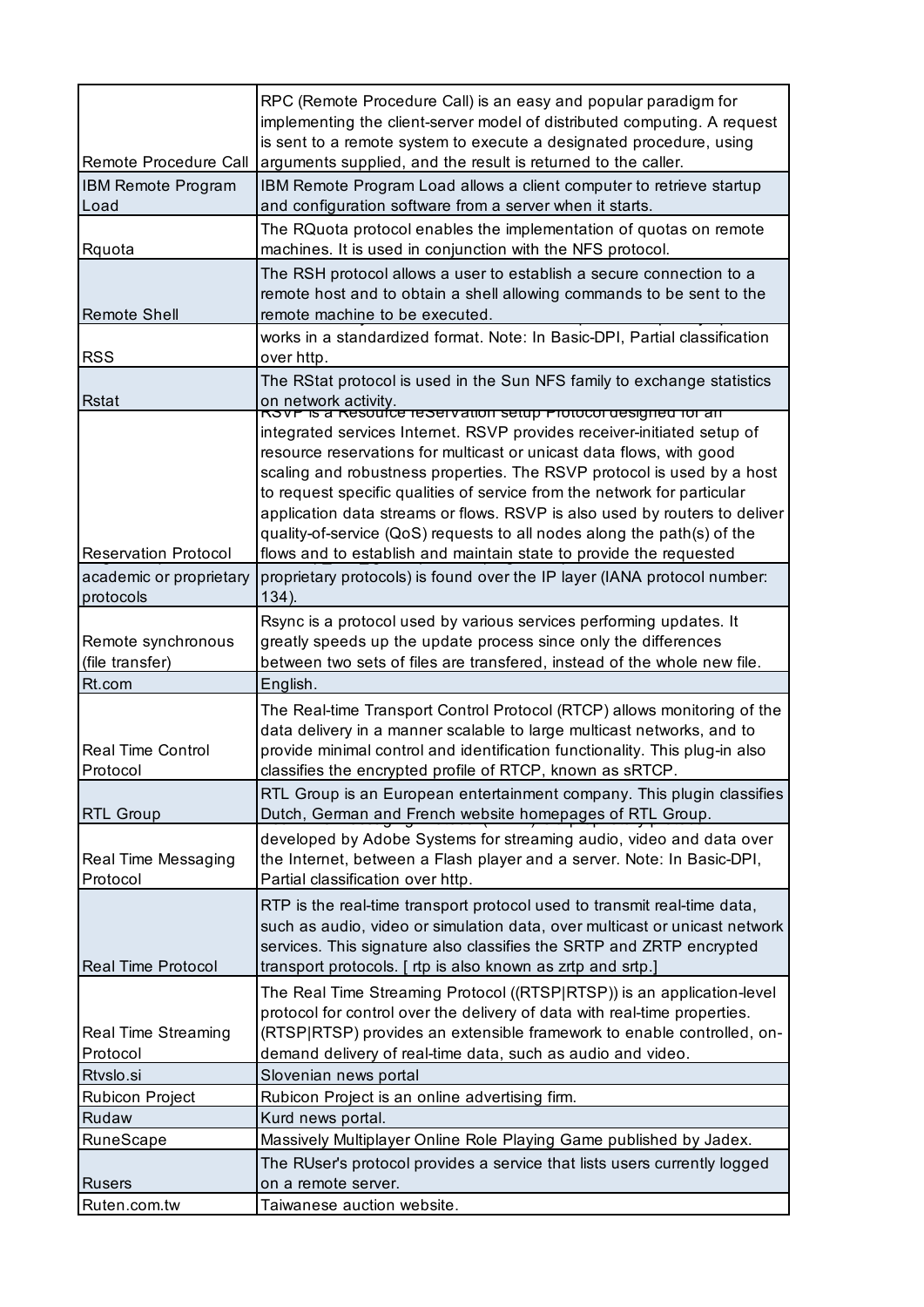| tracker                                     | Bittorrent tracker search engine                                                                                                                                                                                                                                  |
|---------------------------------------------|-------------------------------------------------------------------------------------------------------------------------------------------------------------------------------------------------------------------------------------------------------------------|
| Ruv.is                                      | Icelandic news portal                                                                                                                                                                                                                                             |
|                                             | The rvd protocol (MIT Remote Virtual Disk Protocol) is found over the IP                                                                                                                                                                                          |
|                                             | MIT Remote Virtual Disk layer (IANA protocol number: 66).                                                                                                                                                                                                         |
| Ryanair.com                                 | This protocol plug-in classifies the http traffic to the host ryanair.com.                                                                                                                                                                                        |
| Ryze                                        | professionals.                                                                                                                                                                                                                                                    |
| S1 Application Protocol                     | S1 Application Protocol (S1AP), as described in 3GPP TS 36.413<br>version 11.2.1 Release 11 (2013-02).                                                                                                                                                            |
| s7 Communication                            | between programmable logic controllers (PLCs) of the Siemens S7-<br>300/400 family. It is used for PLC programming, exchanging data<br>between PLCs, accessing PLC data from SCADA (supervisory control<br>and data acquisition) systems and diagnostic purposes. |
|                                             | S7communication Plus is a Siemens proprietary protocol for Siemens'<br>S7 Communication Plus Programmable Logic Controllers (PLC).                                                                                                                                |
| S-oman.net                                  | Omani forum hosting website.                                                                                                                                                                                                                                      |
| Saavn Bollywood Music   music to listeners. | Saavn is a streaming application providing free Indian and Bollywood                                                                                                                                                                                              |
| Sabah                                       | Turkish news portal.                                                                                                                                                                                                                                              |
| Saba Meeting                                | Saba Meeting is a web conferencing and desktop sharing service.                                                                                                                                                                                                   |
| Sabay.com.kh                                | Cambodian news and information portal                                                                                                                                                                                                                             |
| Saberindo.co.id                             | saberindo.co.id.                                                                                                                                                                                                                                                  |
| Sabq.org                                    | Saudi Arabian news portal                                                                                                                                                                                                                                         |
| <b>SACE Education -</b>                     | This plugin classifies SACE Education website access. SACE Education                                                                                                                                                                                              |
| South Australian                            | (South Australian Certificate of Education) is an online learning                                                                                                                                                                                                 |
| Certificate of Education                    | management system portal.                                                                                                                                                                                                                                         |
| Safaricom                                   | Kenyan mobile and internet service provider website.                                                                                                                                                                                                              |
| Safe Web                                    | Free internet monitoring and analytics application.                                                                                                                                                                                                               |
| Sahafah                                     | Yemeni news portal                                                                                                                                                                                                                                                |
| SaharaMedias.net                            | Mauritanian news portal                                                                                                                                                                                                                                           |
| Sahibinden.com                              | Turkish online classified ads and e-commerce platform.                                                                                                                                                                                                            |
| Saitebi.ge                                  | Georgian internet catalog.                                                                                                                                                                                                                                        |
| Sakura.ne.jp                                | Japanese professional web hosting services.                                                                                                                                                                                                                       |
| Salamnews                                   | Azebaijani news portal.                                                                                                                                                                                                                                           |
| Salesforce                                  | product.                                                                                                                                                                                                                                                          |
| Salesforce Chatter                          | Salesforce Chatter is a collaboration and instant messaging tool, part of<br>the Salesforce CRM product.                                                                                                                                                          |
| Samanews                                    | News web portal popular in Palestinian Territory.                                                                                                                                                                                                                 |
| Sameerbook.com                              | Jordanian news portal                                                                                                                                                                                                                                             |
| Samsung                                     | Samsung is a South Korean multinational company.                                                                                                                                                                                                                  |
| Samsung Apps                                | Samsung Apps is an application store for Samsung mobile and TV users.                                                                                                                                                                                             |
|                                             | Samsung Pay is an electronic wallet (payment and loyalty cards), and                                                                                                                                                                                              |
| Samsung Pay                                 | also an on-line payment provider                                                                                                                                                                                                                                  |
| Samsung Update                              | Samsung Update classifies Samsung mobile device updates.                                                                                                                                                                                                          |
| Sana.sy                                     | Syrian news portal                                                                                                                                                                                                                                                |
| Sanjesh                                     | organization.                                                                                                                                                                                                                                                     |
| Sanook.com                                  | Thailandese website providing lottery games, music. chat, news, jobs,<br>shopping and entertainment.                                                                                                                                                              |
| <b>SAP</b>                                  | SAP is both a protocol and the name of an ERP application used by                                                                                                                                                                                                 |
|                                             | most companies.                                                                                                                                                                                                                                                   |
| Sapo.mz - Sapo.pt                           | Mozambican web portal including mail, news, lifestyle. This portal is also<br>accessed from Portugal.                                                                                                                                                             |
| Sarahanews                                  | Jordanian news portal.                                                                                                                                                                                                                                            |
|                                             |                                                                                                                                                                                                                                                                   |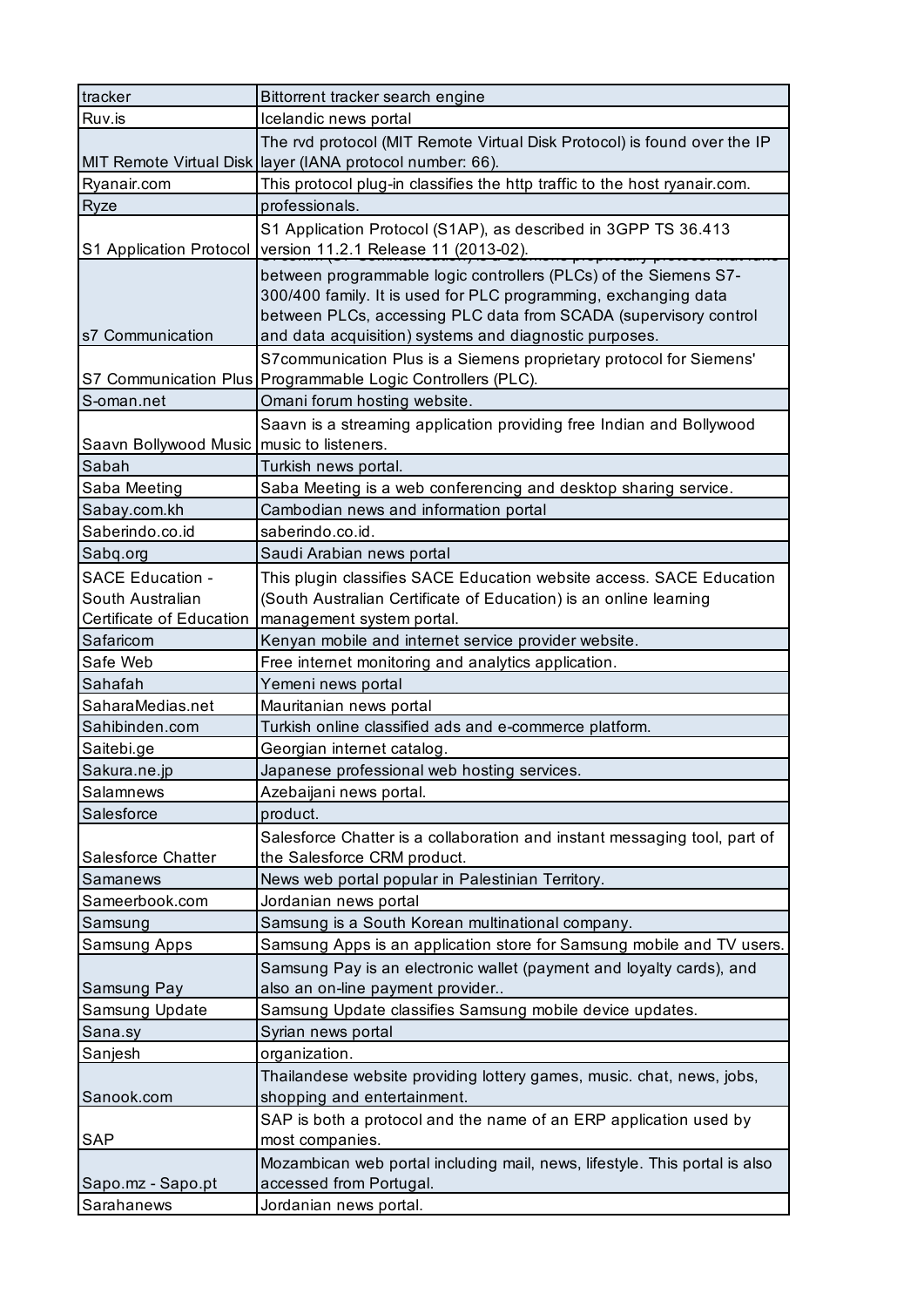| Sarayanews                   | Jordanian news portal                                                                |
|------------------------------|--------------------------------------------------------------------------------------|
|                              | SATNET and Backroom The sat_expak protocol (SATNET and Backroom EXPAK) is found over |
| <b>EXPAK</b>                 | the IP layer (IANA protocol number: 64).                                             |
|                              | The sat_mon protocol (SATNET Monitoring) is found over the IP layer                  |
| <b>SATNET Monitoring</b>     | (IANA protocol number: 69).                                                          |
|                              | Classifies web browsing on the savefile.com Direct DownLoad links                    |
| savefile.com                 | service. Deprecated.                                                                 |
|                              | File download service, allowing a user to download a media resource                  |
| Savefrom                     | from many sites like Youtube, etc.                                                   |
| SayClub.com                  | sayclub.com.                                                                         |
| Sbs.co.kr                    | This protocol plug-in classifies the http traffic to the host sbs.co.kr.             |
| <b>SBS</b>                   | SBS is a media platform streaming in Australia.                                      |
| <b>Communications Sec.</b>   | The scc_sp protocol (Semaphore Communications Sec. Pro.) is found                    |
| Pro.                         | over the IP layer (IANA protocol number: 96).                                        |
|                              | System Center Configuration Manager, is a systems management                         |
|                              | software product by Microsoft for managing large groups of computers                 |
| <b>System Center</b>         | running Windows, Mac OS X, Linux or UNIX, as well as various mobile                  |
| <b>Configuration Manager</b> | operating systems. [ sccm is also known as mssms.]                                   |
|                              | Skinny Client Control Protocol (SCCP) is a Cisco proprietary protocol                |
| <b>Skinny Client Control</b> | used between Cisco Call Manager and Cisco VOIP phones. It is also                    |
| Protocol                     | supported by some other vendors.                                                     |
| <b>Stream Connection</b>     | SCCP is a network layer protocol that provides routing, flow control or              |
| <b>Control Part</b>          | error detection services in SS7 networks.                                            |
| tracker                      | Bittorrent tracker search engine                                                     |
| <b>Scheduled Transfer</b>    | STP is a connection-oriented data transfer protocol. It is found over the            |
| Protocol                     | IP layer (IANA protocol number: 118).                                                |
|                              | Schibsted Media Group is an international media group. This plugin                   |
| <b>Schibsted Media Group</b> | classifies website traffic.                                                          |
| Schneider Integrated         | Integrated Object Network (ION) is a proprietary SCADA protocol for                  |
| <b>Object Network</b>        | Schneider Electrics smart meters.                                                    |
|                              | This protocol plug-in classifies the http traffic to the host                        |
| ScienceStage.com             | sciencestage.com. Deprecated.                                                        |
| Scispace.com                 | This protocol plug-in classifies the http traffic to the host scispace.com.          |
| ScorecardResearch            | Scorecard Research provides a web data collection service.                           |
| Scotiabank                   | Bahamian banking website.                                                            |
| <b>SCPS</b>                  | number: 105).                                                                        |
| Scribd.com                   | scribd.com.                                                                          |
| <b>Stream Control</b>        | The sctp protocol (Stream Control Transmission Protocol) is found over               |
| <b>Transmission Protocol</b> | the IP layer (IANA protocol number: 132).                                            |
| <b>SDE</b>                   | Kenyan news and lifestyle related website.                                           |
| Sdo.com                      | Chinese entertainment portal.                                                        |
| Source Demand                | The sdrp protocol (Source Demand Routing Protocol) is found over the                 |
| Routing Protocol             | IP layer (IANA protocol number: 42).                                                 |
| Searchnu                     | Browser toolbar search engine                                                        |
|                              | Secondlife is an Internet-based virtual world which enables its users to             |
| SecondLife.com               | interact with each other through motional avatars.                                   |
| Sectigo                      | certification authority.                                                             |
|                              | The secure_vmtp protocol (SECURE_VMTP) is found over the IP layer                    |
| Secure VMTP                  | (IANA protocol number: 82).                                                          |
|                              | This protocol plug-in classifies the http traffic to the host intertrust.com (in     |
|                              | 2010, SeeqPod's technology assets were acquired by Sony's Intertrust                 |
| Intertrust (Seeqpod)         | division). Deprecated.                                                               |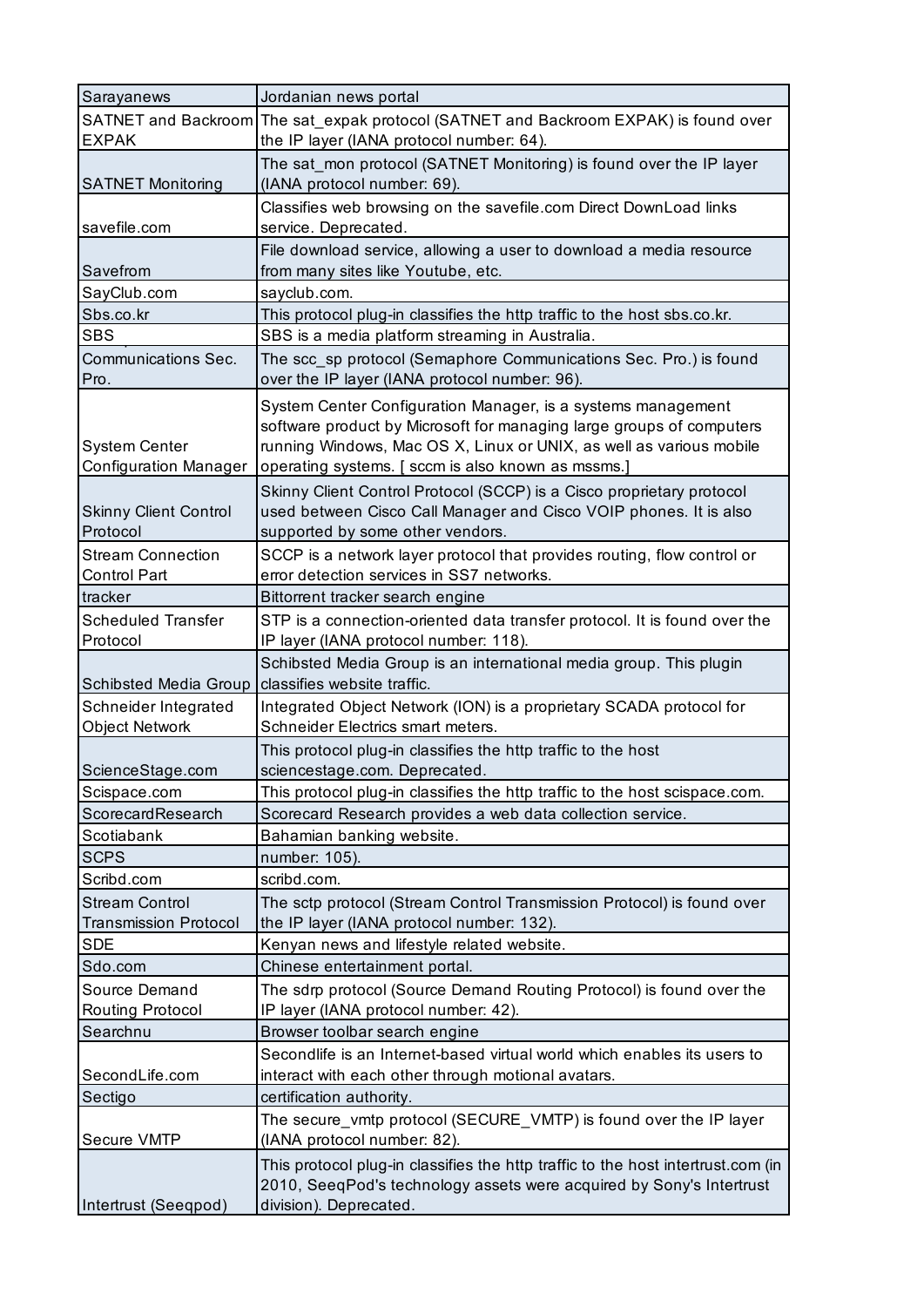| Seesaa                 | web sites                                                                     |
|------------------------|-------------------------------------------------------------------------------|
|                        | This protocol plug-in classifies the http traffic to the host seesmic.com. It |
|                        | also classifies the ssl traffic to the Common Name .seesmic.com. This         |
| Seesmic.com            | protocol is now classified as Hootsuite.                                      |
| Segment                | Segment is a customer data platform. It is a Twilio services.                 |
| Segye.com              | Segye.com is a Korean newspaper website.                                      |
| Sekindo                | advertising.                                                                  |
| SendSpace              | File uploading service for large file sharing on web and mobile devices.      |
| Senego                 | Senegalese national news portal.                                              |
| Seneweb.com            | Senegalese news portal                                                        |
| Seoul.co.kr            | Korean news portal.                                                           |
|                        | ServiceNow is a web platform to develop custom workflow based                 |
|                        | applications for enterprise, similar to a ticket management system. This      |
| Service Now            | plugin classifies the website, API, and mobile applications.                  |
| Setopati               | Nepali news portal.                                                           |
| Seznam.cz              | Czech internet web portal.                                                    |
| <b>SFGate</b>          | traffic.                                                                      |
| SFR.fr                 | SFR Telecom is a French telecommunications operator.                          |
| sgCarMart              | Singaporean online car market.                                                |
| Shabiba                | Omanian news portal.                                                          |
|                        | Shahid is an Arabic VOD service owned by MBC Group (Middle East               |
| Shahid                 | Brodcasting Center). See also 'Mebc' in Protobook.                            |
| Shaparak               | Electronic payment company in Iran.                                           |
|                        | Share is a free peer-to-peer application allowing users to exchange files     |
| Share                  | anonymously and in a secure way.                                              |
| sharebee.com           | service.                                                                      |
| tracker                | Bittorrent tracker search engine                                              |
|                        | Citrix ShareFile is a secure enterprise file sharing and sync (EFSS)          |
| <b>ShareFile</b>       | solution. This plugin classifies only website browsing.                       |
| Shareman               | Shareman is a peer-to-peer file sharing and streaming network.                |
|                        | SharePoint is a web application platform designed as a centralized            |
|                        | replacement for multiple web applications, like content management and        |
| Microsoft SharePoint   | document management systems.<br><del>aouignou ao a comman</del>               |
|                        | replacement for multiple web applications, like content management and        |
| Microsoft SharePoint   | document management systems. This plug-in classifies the administration       |
| Administration         | back-end of SharePoint. Note: In Basic-DPI, Partial classification over       |
| Application            | http/sharepoint.                                                              |
| Microsoft SharePoint   | replacement for multiple web applications, like content management and        |
| <b>Blog Management</b> | document management systems. This plug-in classifies the blog                 |
| Application            | management module of SharePoint.                                              |
| Microsoft SharePoint   | replacement for multiple web applications, like content management and        |
| Calendar Management    | document management systems. This plug-in classifies the calendar             |
| Application            | management module of SharePoint.                                              |
| Microsoft SharePoint   | replacement for multiple web applications, like content management and        |
| Document               | document management systems. This plug-in classifies the document             |
| Management             | management module of SharePoint. Note: In Basic-DPI, Partial                  |
| Application            | classification over http/sharepoint.                                          |
| Microsoft SharePoint   | On-line version of the Microsoft Sharepoint services (included in Office      |
| Online (Office 365)    | $365$ ).                                                                      |
|                        |                                                                               |
| tracker                | Bittorrent tracker search engine<br>sharethemusic.com.                        |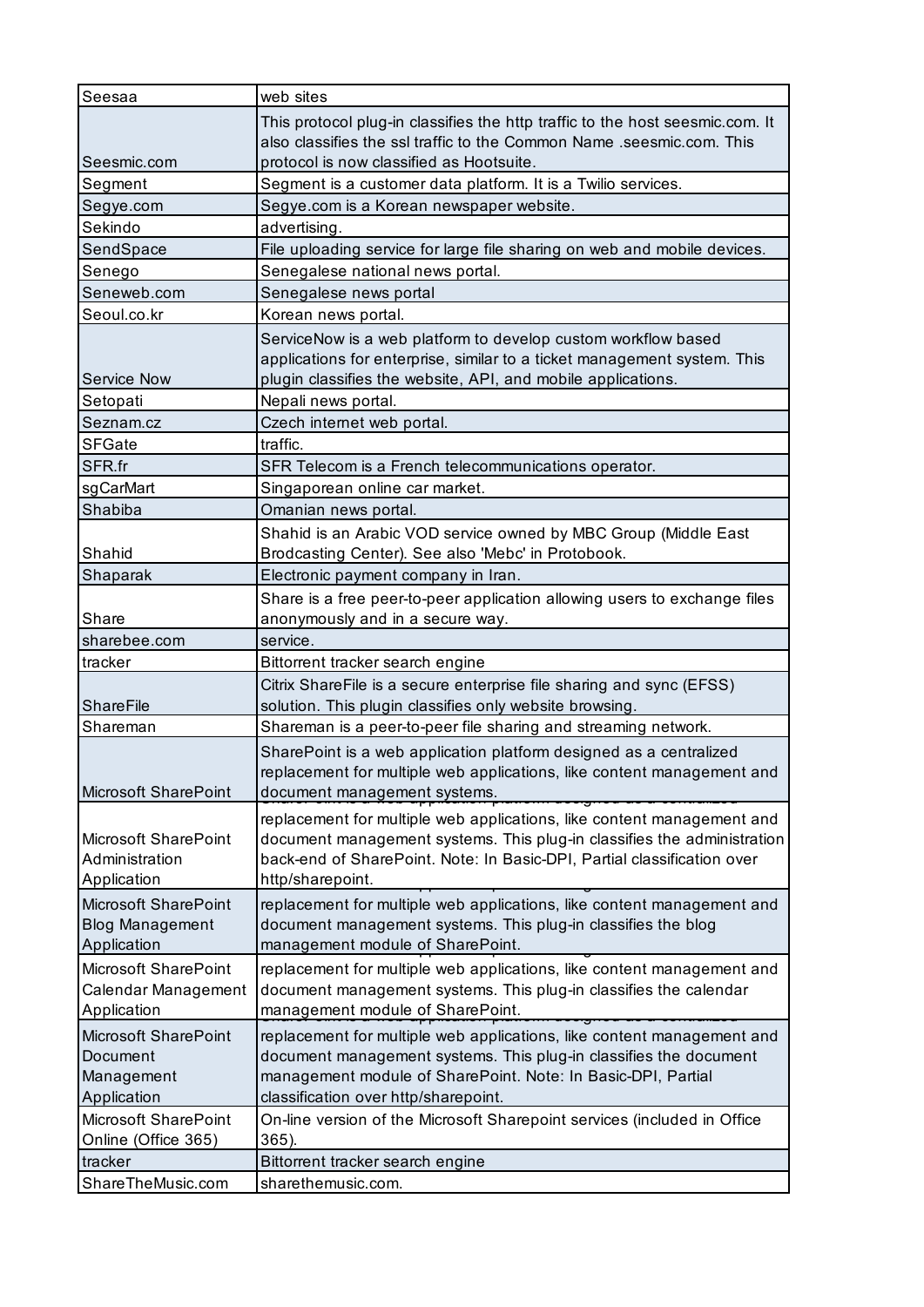|                                            | Sharethrough is an advertising software for publishers, app developers                                                                                                                                                                                                                                                                                                                                                              |
|--------------------------------------------|-------------------------------------------------------------------------------------------------------------------------------------------------------------------------------------------------------------------------------------------------------------------------------------------------------------------------------------------------------------------------------------------------------------------------------------|
| Sharethrough                               | and advertisers.                                                                                                                                                                                                                                                                                                                                                                                                                    |
| Sharp Stream                               | SharpStream is the streaming platform for streamers.                                                                                                                                                                                                                                                                                                                                                                                |
| Shasha                                     | Palestinian news portal.                                                                                                                                                                                                                                                                                                                                                                                                            |
| Shatelland                                 | Shatelland is an Iranian video streaming platform.                                                                                                                                                                                                                                                                                                                                                                                  |
| Shazam                                     | mobiles.                                                                                                                                                                                                                                                                                                                                                                                                                            |
| Shekulli.com.al                            | Albanian news portal                                                                                                                                                                                                                                                                                                                                                                                                                |
| Shelfari.com                               | This protocol plug-in classifies the http traffic to the host shelfari.com.                                                                                                                                                                                                                                                                                                                                                         |
| Shim6 Protocol                             | The shim6 protocol (Shim6 Protocol) is found over the IP layer (IANA<br>protocol number: 140).                                                                                                                                                                                                                                                                                                                                      |
| Shinhan.com                                | Shinhan Bank is a bank headquartered in Seoul, South Korea.                                                                                                                                                                                                                                                                                                                                                                         |
| Shobiddak.com                              | Palestinian online classified ads.                                                                                                                                                                                                                                                                                                                                                                                                  |
| Shop.com.mm                                | Myanmari online shopping website.                                                                                                                                                                                                                                                                                                                                                                                                   |
| shopee.tw                                  | shopee is an online shopping platform.                                                                                                                                                                                                                                                                                                                                                                                              |
| Shopify                                    | Shopify is an online service to build e-commerce websites.                                                                                                                                                                                                                                                                                                                                                                          |
|                                            | Shoutcast is a protocol used to stream audio files over HTTP. This plug-                                                                                                                                                                                                                                                                                                                                                            |
| ShoutCast                                  | in classifies streaming from the web version of Shoutcast.                                                                                                                                                                                                                                                                                                                                                                          |
| ShowMyPc.com                               | This protocol plug-in classifies the http traffic to the host showmypc.com.<br>It also classifies the ssl traffic to the Common Name showmypc.com.                                                                                                                                                                                                                                                                                  |
| Showtime Anytime                           | VoD service of SHOWTIME TV channel. Provides streaming services on<br>tablet, mobile, or TV devices.                                                                                                                                                                                                                                                                                                                                |
| Shqiperiaime                               | Albanian news portal.                                                                                                                                                                                                                                                                                                                                                                                                               |
|                                            | This protocol plug-in classifies the http traffic to the host shutterfly.com. It                                                                                                                                                                                                                                                                                                                                                    |
| Shutterfly.com                             | also classifies the ssl traffic to the Common Name shutterfly.com.                                                                                                                                                                                                                                                                                                                                                                  |
| Shutterstock                               | Shutterstock is a global marketplace for images, videos and music.                                                                                                                                                                                                                                                                                                                                                                  |
| Siebel CRM                                 | A customer relationship management (CRM) solution by Siebel Systems.                                                                                                                                                                                                                                                                                                                                                                |
|                                            | This plugin classifies the main data protocol used by Siemens Apogee                                                                                                                                                                                                                                                                                                                                                                |
|                                            | HVAC product line. This device also uses BACnet and other control                                                                                                                                                                                                                                                                                                                                                                   |
| Siemens Apogee                             | protocols that are not covered here.                                                                                                                                                                                                                                                                                                                                                                                                |
| <b>Sift Science</b>                        | Sift is an analytics company providing services against fraud.                                                                                                                                                                                                                                                                                                                                                                      |
| Sigmalive                                  | Cypriot news portal                                                                                                                                                                                                                                                                                                                                                                                                                 |
| Signal                                     | Signal, formerly BrightTag, is a cross-channel marketing company.                                                                                                                                                                                                                                                                                                                                                                   |
| Messenger (Open<br><b>Whisper Systems)</b> | implements the Signal secured protocol. Audio/Video calls are classified<br>as OWS.                                                                                                                                                                                                                                                                                                                                                 |
|                                            | Media Shuttle is a cloud based file sharing solution from Signiant<br>targeting high volume transfers. It have enterprise work flows<br>management capabilities. This plugin classifies Signiant web site,                                                                                                                                                                                                                          |
| Signiant Media Shuttle                     | MediaShuttle web interface, Signiant file transfer protocol.<br>Onveright is a microsoft web browser plught designed to ferruer<br>programmable animations and to stream videos. It quite similar to Adobe<br>Flash: animated vector graphics, H264 video streaming. This plug-in<br>classifies the Silverlight applications download over HTTP, and the HTTP<br>video streaming from these applications (known as Microsoft Smooth |
| Silverlight (Microsoft                     | Streaming). Note: In Basic-DPI, Partial classification of video streaming.                                                                                                                                                                                                                                                                                                                                                          |
| Smooth Streaming)                          | The installation process on Safari is not classified.                                                                                                                                                                                                                                                                                                                                                                               |
| Simperium                                  | Simperium is a service for developers to move data everywhere it's<br>needed, instantly and automatically.                                                                                                                                                                                                                                                                                                                          |
| Simple Message                             | The simple_msg_p protocol (Simple Message Protocol) is found over the                                                                                                                                                                                                                                                                                                                                                               |
| Protocol                                   | IP layer (IANA protocol number: 121).                                                                                                                                                                                                                                                                                                                                                                                               |
| Simple Speed Test                          | Simple Speed Test helps to monitor network connection (bandwidth,<br>upload, download and ping latency) from smartphone or web browser.                                                                                                                                                                                                                                                                                             |
|                                            | Classifies web browsing on the simpleupload.net Direct DownLoad links                                                                                                                                                                                                                                                                                                                                                               |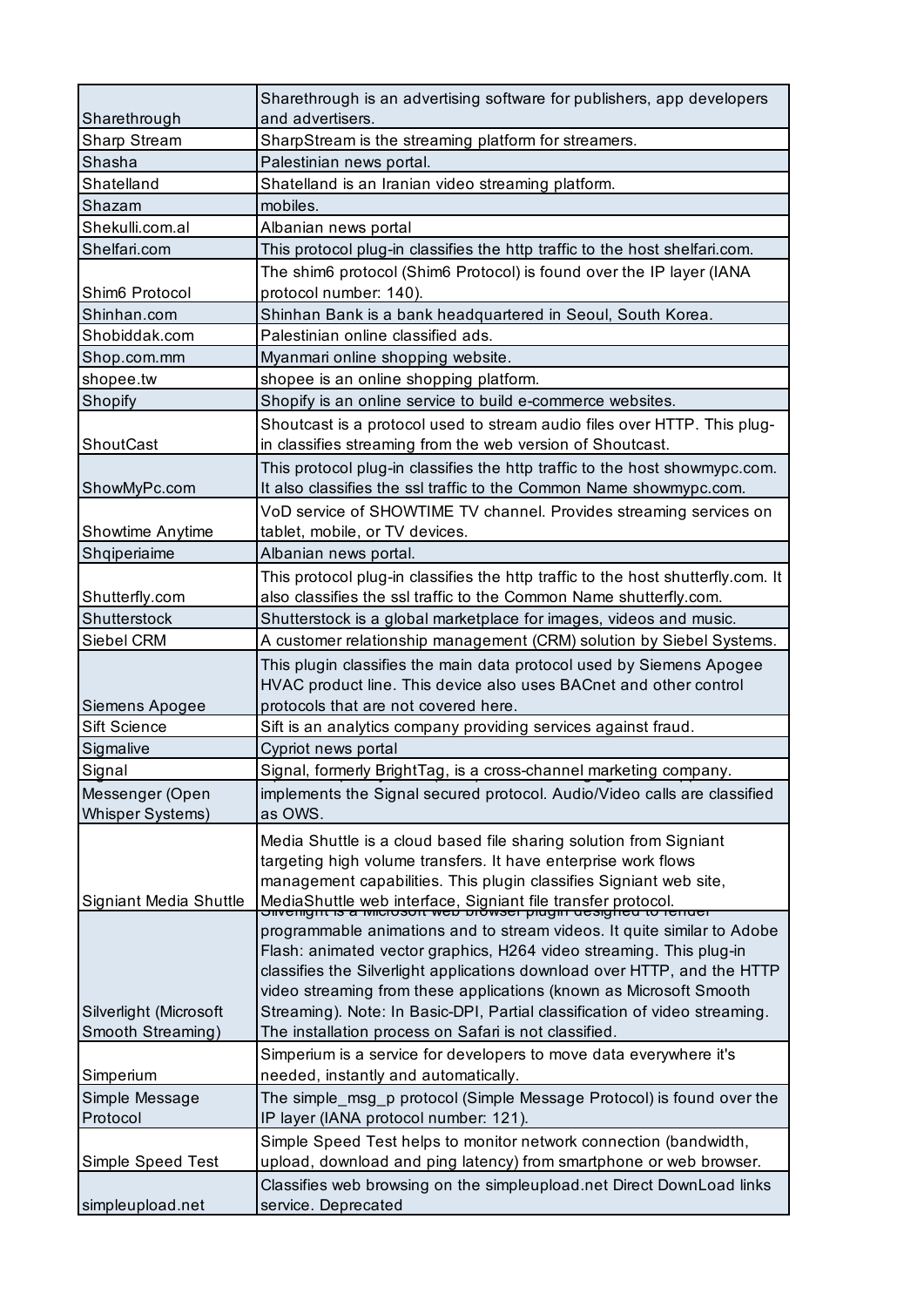|                         | Simpli.fi is an advertising technology company.                                                                                                    |
|-------------------------|----------------------------------------------------------------------------------------------------------------------------------------------------|
|                         | Sina is a Chinese chat client similar to MSN Messenger or ICQ. It                                                                                  |
|                         | contains several features like chat, news portal, micro blogging, music                                                                            |
| Sina.com.cn             | player, online storage (files, photos, etc.).                                                                                                      |
| Sina blog               | Sina blog hosting service.                                                                                                                         |
| Sina finance            | Sina finance news portal.                                                                                                                          |
| Sina News               | Chinese news portal.                                                                                                                               |
| Sina Video              | Chinese on-line video streaming and VOD service.                                                                                                   |
| Sina Webmail            | Sina Webmail is a chinese webmail.                                                                                                                 |
| Sina Weibo              | Sina Weibo is a Chinese microblogging website.                                                                                                     |
|                         | SinDelantal is a food delivery platform in Mexico. A part of SinDelantal                                                                           |
| SinDelantal             | has been acquired by ifood.                                                                                                                        |
| Sinoptik                | Weather forecast website in Bulgaria.                                                                                                              |
| Siol.net                | Slovenian news portal                                                                                                                              |
|                         | Session Initiation Protocol (SIP) is the Internet Engineering Task Force's                                                                         |
|                         | (IETF's) standard for multimedia conferencing over IP. Like other VoIP                                                                             |
| Session Initiation      | protocols, SIP is designed to address the functions of signaling and                                                                               |
| Protocol                | session management within a packet telephony network.                                                                                              |
|                         | SIP-SOAP is an extension to the standard SIP protocol allowing for                                                                                 |
| SIP-SOAP                | SOAP messages to be passed over a SIP connection.                                                                                                  |
| <b>SISTIC Singapore</b> | Sistic is a singaporean online events tickets booking website.                                                                                     |
| Sitel                   | News web portal popular in Macedonia.                                                                                                              |
| MediaMind)              | Sizmek (MediaMind, Eyeblaster) is an advertising management company.                                                                               |
| <b>Skee Ball Arcade</b> | Mobile game                                                                                                                                        |
| Skelbiu.lt              | Lithuanian online classified ads and trading website.                                                                                              |
| <b>SKIP</b>             | number: 57).                                                                                                                                       |
| Skroutz.gr              | Greek price comparator                                                                                                                             |
|                         | Sky is a British media and telecommunications conglomerate. This                                                                                   |
| Sky                     | protocol plug-in classifies the access to the website.                                                                                             |
| Sky Go (formerly Sky    | content from Mac, Windows PC, most of mobile phones or video game                                                                                  |
| Player)                 | consoles.                                                                                                                                          |
|                         |                                                                                                                                                    |
| Skyblog                 | SkyBlog is a website where users can have blogs.                                                                                                   |
| Skycn.com               | This protocol plug-in classifies the http traffic to the host skycn.com.                                                                           |
|                         |                                                                                                                                                    |
| Windows Live SkyDrive   | Skydrive was a personal storage platform for Windows users, now<br>replaced by Microsoft OneDrive. Deprecated.                                     |
| Windows Live SkyDrive   | On-line file storage service owned by Microsoft, now replaced by                                                                                   |
| Login                   | Microsoft OneDrive. Deprecated.                                                                                                                    |
| Skynewsarabia           |                                                                                                                                                    |
|                         | International news portal focused on the middle east region.<br><del>Oxype is a widely used voice over in protocol. it was merged with worv</del>  |
|                         | service in 2013. It's required to use this protocol in conjunction with                                                                            |
|                         | windowslive protocol to optimize the coverage of traffic generated by                                                                              |
|                         | Skype clients. This plug-in now includes previous MSN-related flow                                                                                 |
|                         | signatures to provide both login and chat support. UDP classification is<br>assisted using DNS Caching. Note: In Basic-DPI, Partial classification |
| Skype                   | over https.                                                                                                                                        |
|                         | This protocol plug-in classifies the http traffic to the host                                                                                      |
| Skyrock.com             | www.skyrock.com. Now classified as skyblog.                                                                                                        |
|                         | SkyVpn encrypts your data to secure your connection as a VPN using                                                                                 |
| SkyVpn                  | domain fronting and encrypted traffic.                                                                                                             |
|                         | Slack is an online team collaboration tool, featuring both a web browser                                                                           |
| Slack                   | application and mobile apps.                                                                                                                       |
|                         | Slacker Radio is an online music streaming service available from web                                                                              |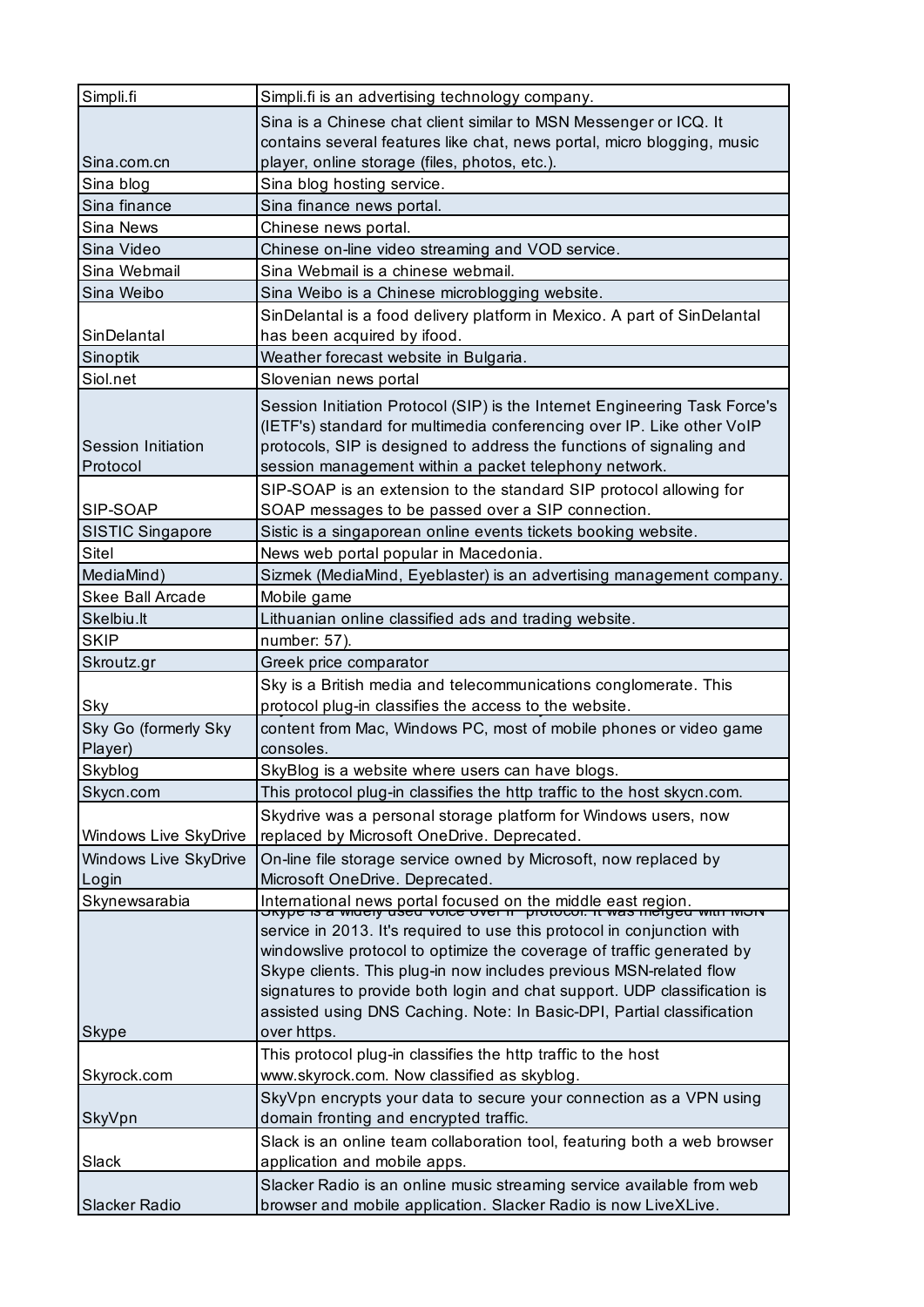| Slando.by (now Olx.by)     | Belarusian free classified ads                                              |
|----------------------------|-----------------------------------------------------------------------------|
|                            | Slate Magazine is an online news platform. This plugin classifies website   |
| Slate Magazine             | and iOS application traffic.                                                |
| Sld                        | Web portal about healthcare, with news and resources, from Cuba.            |
|                            | Slickdeals is an online coupon and deals platform. This plugin classifies   |
| <b>Slickdeals</b>          | website and iOS application traffic.                                        |
|                            | SlideShare is a famous slidepack hosting web service, owned by              |
| SlideShare                 | LinkedIn Corporation.                                                       |
|                            | Slingbox is a streaming protocol over the Internet used to watch and        |
| Slingbox                   | control TV shows received from your home devices.                           |
| Protocol                   | devices.                                                                    |
| <b>SoulSeek</b>            | Soulseek is a peer-to-peer protocol.                                        |
| Sparse Mode                | $122$ ).                                                                    |
| Smaato                     | developers.                                                                 |
| <b>Smart AdServer</b>      | Smart AdServer provides advertising services.                               |
|                            | SMARTalk is a Japanese VoIP application for Smartphones which allows        |
|                            | you to save money when making calls. You can reduce call charges to         |
| <b>SMARTalk</b>            | mobiles and fixed phone lines by using a 050 phone number.                  |
|                            | Smartsheet is a software as a service (SaaS) providing collaboration and    |
| Smartsheet                 | work management tools.                                                      |
|                            | Smashcast is a gaming and eSports live streaming platform. Hitbox           |
|                            | company has been acquired by Azubu (another live streaming platform         |
| Smashcast                  | for video games) and both have been merged to create Smashcast.             |
|                            | applications to read and write to files and to request services from server |
|                            | programs in a computers network. This protocol plug-in supports             |
|                            | SMB/SMB2 protocols, as well as SMB 3.0 when SMB Multichannel is not         |
| Server Message Block       | in use. The SMB RDMA (Remote Direct Memory Access) implementation           |
| (Windows File Server)      | over the iWarp stack (incl. SMB Direct) is supported.                       |
|                            | SMB Direct protocol is a transmission protocol which allows higher          |
| <b>SMB Direct</b>          | thoughput when exchanging data using SMB.                                   |
| Sme.sk                     | Slovak news portal                                                          |
|                            | News streaming site in Australia which features latest local and            |
| Smh                        | International news, business, sport, entertainment etc.                     |
| Short message peer-to-     | SMPP is a telecommunications industry protocol for exchanging SMS           |
| peer protocol              | messages between SMS peer entities.                                         |
| Simple Mail Transfer       | The Simple Mail Transfer Protocol (SMTP) is a protocol used to transfer     |
| Protocol                   | emails reliably and efficiently.                                            |
| Simple Mail Transfer       |                                                                             |
| <b>Protocol Secure</b>     | Secure version of the SMTP protocol.                                        |
| Architecture               | standards.                                                                  |
| <b>Sub-Network Access</b>  | LLC protocol enabling the encapsulation of a greater number of              |
| Protocol                   | protocols in Ethernet II frames.                                            |
|                            | SnapVPN is a free unlimited VPN proxy and WiFi security. This plugin is     |
| SnapVPN                    | deprecated and now classified as springtech_vpn.                            |
|                            | Snapchat is a photo/video sharing service. This plugin also classifies      |
| Snapchat                   | Snap Kit web interface.                                                     |
| Snapmirror relationship    | only, thus protocol related to replication of snapshots between any two     |
| data transfer              | <b>ONTAP</b> systems.                                                       |
|                            | SNMP is a request/response protocol that communicates management            |
| Simple Network             | information between two types of SNMP software entities: SNMP               |
| <b>Management Protocol</b> | applications (also called SNMP managers) and SNMP agents.                   |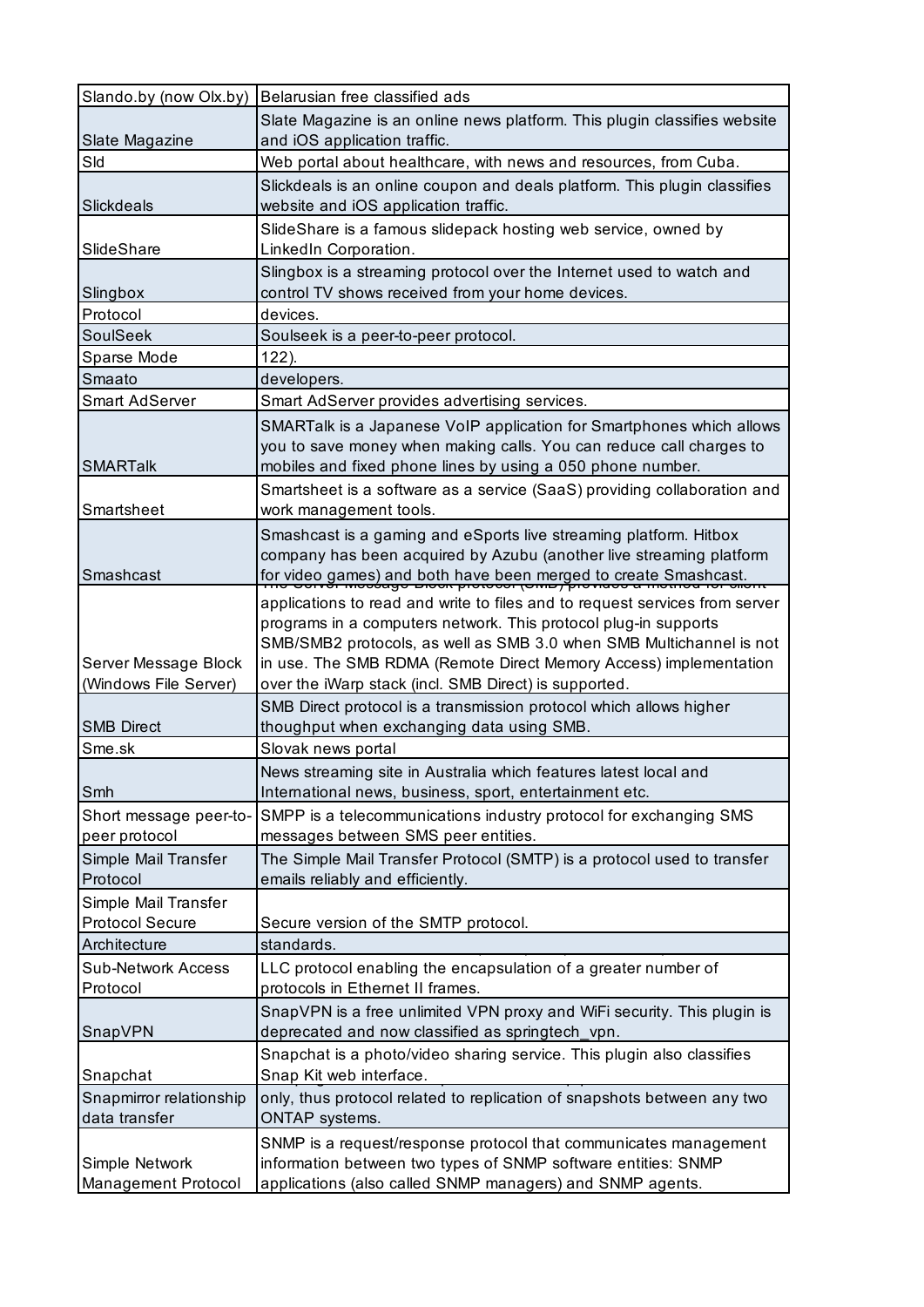| Snodehome                          | Snodehome is a shared cloud computing service provider. This plugin<br>classifies website traffic.                                                                                                                                                                                |
|------------------------------------|-----------------------------------------------------------------------------------------------------------------------------------------------------------------------------------------------------------------------------------------------------------------------------------|
| Snow                               | world.                                                                                                                                                                                                                                                                            |
| <b>Sitara Networks</b><br>Protocol | The snp protocol (Sitara Networks Protocol) is found over the IP layer<br>(IANA protocol number: 109).                                                                                                                                                                            |
| Simple Network Paging<br>Protocol  | This protocol defines a method by which a pager can receive a message<br>over the Internet<br>iotodoi badoa on Atmis intended for okonar                                                                                                                                          |
| Simple Object Access<br>Protocol   | structured information in a decentralized, distributed environment. Note:<br>this protocol can be found in HTTP requests, but it won't be classified if<br>some known web application or service was classified instead. Note: In<br>Basic-DPI, Partial classification over http. |
| Socialcam                          | Socialcam was an application to capture and share videos on mobile<br>handsets, which was shut down on October 2015. Deprecated.                                                                                                                                                  |
| Social-tv.net                      | This protocol plug-in classifies the http traffic to the host srv.sixdegs.com.                                                                                                                                                                                                    |
| SocialVibe.com                     | socialvibe.com.                                                                                                                                                                                                                                                                   |
| socks2http                         | Socks2http is a client software aiming to make a tunnel.                                                                                                                                                                                                                          |
| SOCKet Secure v4                   | Socks 4 is an authentication protocol.                                                                                                                                                                                                                                            |
| SOCKet Secure v5                   | Socks 5 is an authentication protocol.                                                                                                                                                                                                                                            |
| Socomec                            | classifies the monitoring socket of the Silverlight user interface for the<br>PassIP+ gateway to the proprietary ISOM bus. It is used for insulation<br>fault detection.                                                                                                          |
| Soft4fun.net                       | Hardware and software news site.                                                                                                                                                                                                                                                  |
| SoftBank.com                       | SoftBank network operator services.                                                                                                                                                                                                                                               |
| Softonic.com                       | Softonic.com is a software download portal based in Barcelona                                                                                                                                                                                                                     |
| Messenger                          | Softros Messenger is a LAN messaging and file transfer application.                                                                                                                                                                                                               |
| Sogou.com                          | Sogou is a search engine. This plug-in classifies the HTTP traffic and the<br>SSL one from sogou.com and sogoucdn.com.                                                                                                                                                            |
|                                    | Sogou Input is a Chinese input method editor developed by Sohu.com,                                                                                                                                                                                                               |
| Sogou Input                        | Inc. under its search engine brand name, Sogou.                                                                                                                                                                                                                                   |
| Sohu.com, Sohu News                | Sohu, Inc. is a Chinese Internet company. This plugin classifies traffic of<br>Sohu services like Sohu News (except blogging classified in sohu_blog).                                                                                                                            |
| Sohu blog                          | Sohu blog hosting service.                                                                                                                                                                                                                                                        |
| Soku.com                           | This protocol plug-in classifies the http traffic to the host soku.com.                                                                                                                                                                                                           |
| <b>SolarWinds</b>                  | SolarWinds Inc. develops enterprise information technology (IT)<br>infrastructure management software for IT professionals.                                                                                                                                                       |
| Solidworks                         | website. Solidworks is a CAD (Computer-Aided Design) suite from<br>Dassault Systems.                                                                                                                                                                                              |
| Somali Jobs                        | Job seeking website in Somalia.                                                                                                                                                                                                                                                   |
| Somon                              | Classified ads website in Tajikistan.                                                                                                                                                                                                                                             |
| SoMud Bittorrent<br>tracker        | streams over http specific to the SoMud client. Data streams will be<br>classified as bittorrent only.                                                                                                                                                                            |
| So-net.ne.jp                       | Japanese web portal of the internet provider So-net                                                                                                                                                                                                                               |
| Sonico.com                         | This protocol plug-in classifies the http traffic to the host sonico.com.                                                                                                                                                                                                         |
| Netwok Management                  | Nortel/SynOptics Network Management Protocol is a proprietary Nortel                                                                                                                                                                                                              |
| Protocol                           | Networks management protocol.                                                                                                                                                                                                                                                     |
| Sonobi                             | solutions.                                                                                                                                                                                                                                                                        |
| Sopcast.org                        | Sopcast is a video streaming service based on a peer-to-peer protocol :<br>SOP (Streaming Over Peer-to-peer).                                                                                                                                                                     |
| Sophos update                      | Sophos antivirus update protocol.                                                                                                                                                                                                                                                 |
| Soribada.com                       | kpop.soribada.com.                                                                                                                                                                                                                                                                |
| Soso.com                           | This protocol plug-in classifies the http traffic to the host soso.com.                                                                                                                                                                                                           |
| Soufun.com                         | This protocol plug-in classifies the http traffic to the host soufun.com.                                                                                                                                                                                                         |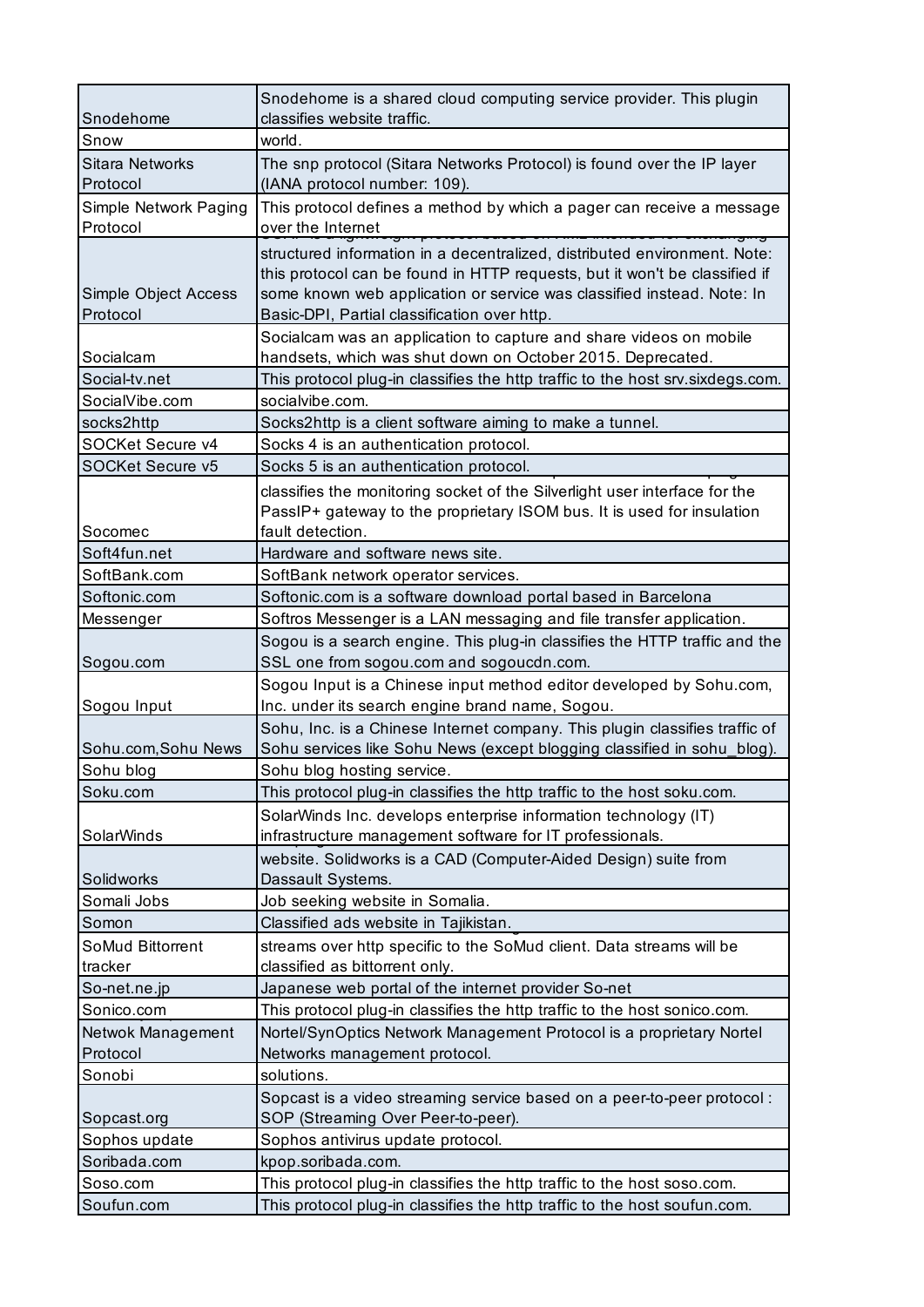|                             | SoundCloud is an online audio distribution platform where users can                                                                                  |
|-----------------------------|------------------------------------------------------------------------------------------------------------------------------------------------------|
| SoundCloud                  | upload, promote and share their sounds with others.                                                                                                  |
| Souq.com                    | Saudi Arabian ecommerce website                                                                                                                      |
|                             | HalfLife, CounterStrike, TeamFortress. Some game servers will be                                                                                     |
| Valve Source Engine         | classified as Steam protocol                                                                                                                         |
|                             | Sourceforge is a famous web based code repository for open source                                                                                    |
| SourceForge                 | software development.                                                                                                                                |
| Southwest.com               | Southwest Airlines Co. is an American airline company.                                                                                               |
| Soy502<br>Protocol          | Guatemalan news portal.                                                                                                                              |
|                             | ISO 8327-1/X.225 OSI Session Protocol (SP).                                                                                                          |
| <b>SPDY</b>                 | transporting web content. Note: In Basic-DPI, Partial classification over<br>https.                                                                  |
| Speedcheck Internet         | Speedcheck tests the speed of internet connections and adds your                                                                                     |
| <b>Speed Test</b>           | results to SpeedSpot's WiFi speed database.                                                                                                          |
| Speedtest                   | Speedtest by Ookla is a web service for testing both bandwidth and<br>latency of any internet connection.                                            |
|                             | Spelling City is an online educational tool that helps children learn to                                                                             |
| SpellingCity                | spell. This plugin classifies website traffic.                                                                                                       |
| Independent                 | SPICE, Simple Protocol for Independent Computing Environments, is a                                                                                  |
| Computing                   | VDI protocol for remote desktop, open-sourced by Red Hat. It is used in                                                                              |
| Environments (SPICE)        | virtualization platforms based on Libvirt.                                                                                                           |
|                             | SPID (Statistical Protocol IDentification) is a statistical classification                                                                           |
| <b>Statistical Protocol</b> | engine, used to identify encrypted or obfuscated streams from advanced                                                                               |
| <b>IDentification</b>       | Peer-to-peer or VPN protocols (ex: BitTorrent RC4 streams).                                                                                          |
| Spiegel.de                  | This protocol plug-in classifies the traffic to spiegel.de.                                                                                          |
|                             | Splunk is an American multinational corporation based in San Francisco,                                                                              |
|                             | California, that produces software for searching, monitoring, and                                                                                    |
| Splunk                      | analyzing machine-generated big data, via a web-style interface.                                                                                     |
| Splunk Cloud                | Splunk Cloud is the data collection, indexing, and visualization service for<br>operational intelligence.                                            |
| Splunk Universal            | is designed to scale to large number of remote systems and collect very                                                                              |
| Forwarder                   | large amount of data.                                                                                                                                |
| Sportal                     | Bulgarian sports related website.                                                                                                                    |
|                             | sportschosun.com. It also classifies the ssl traffic to the Common Name                                                                              |
| Sports.chosun.com           | member.sportchosun.com.                                                                                                                              |
| Sportpesa                   | Kenyan betting platform, sponsor of Kenya's official football League.                                                                                |
| Sportradar                  | Sportradar collects and analyzes sports data.                                                                                                        |
| Sports Illustrated          | News portal dedicated to sports.                                                                                                                     |
| SportsSeoul.com             | This protocol plug-in classifies the http traffic to the host sportsseoul.com.                                                                       |
| Spotflux (Windows only)     | VPN service which offers to protect the Internet connections of its users.<br>This signature only classifies the Windows version of the application. |
|                             | Spotify is an application of musical streaming. Note: In Basic-DPI, Partial                                                                          |
| Spotify                     | classification over http.                                                                                                                            |
| <b>Spotify Audio</b>        | This plugin classifies Spotify audio streams.                                                                                                        |
| SpotXchange                 | SpotX provides a video advertising platform for internet publishers.                                                                                 |
| Spredfast                   | Spredfast is an enterprise social media marketing platform                                                                                           |
|                             | This plugin classifies traffic relative to VPN applications distributed by                                                                           |
|                             | SpringTech company (namely Guangzhou Quanyong Information                                                                                            |
|                             | Technology Company), like Hot VPN, Turbo VPN, VPN Robot, Snap                                                                                        |
| Spring Tech VPN             | VPN, VPN Master Pro, VPN Monster, VPN Master.                                                                                                        |
| Sprint.com                  | This protocol plug-in classifies the http traffic to the host sprint.com.                                                                            |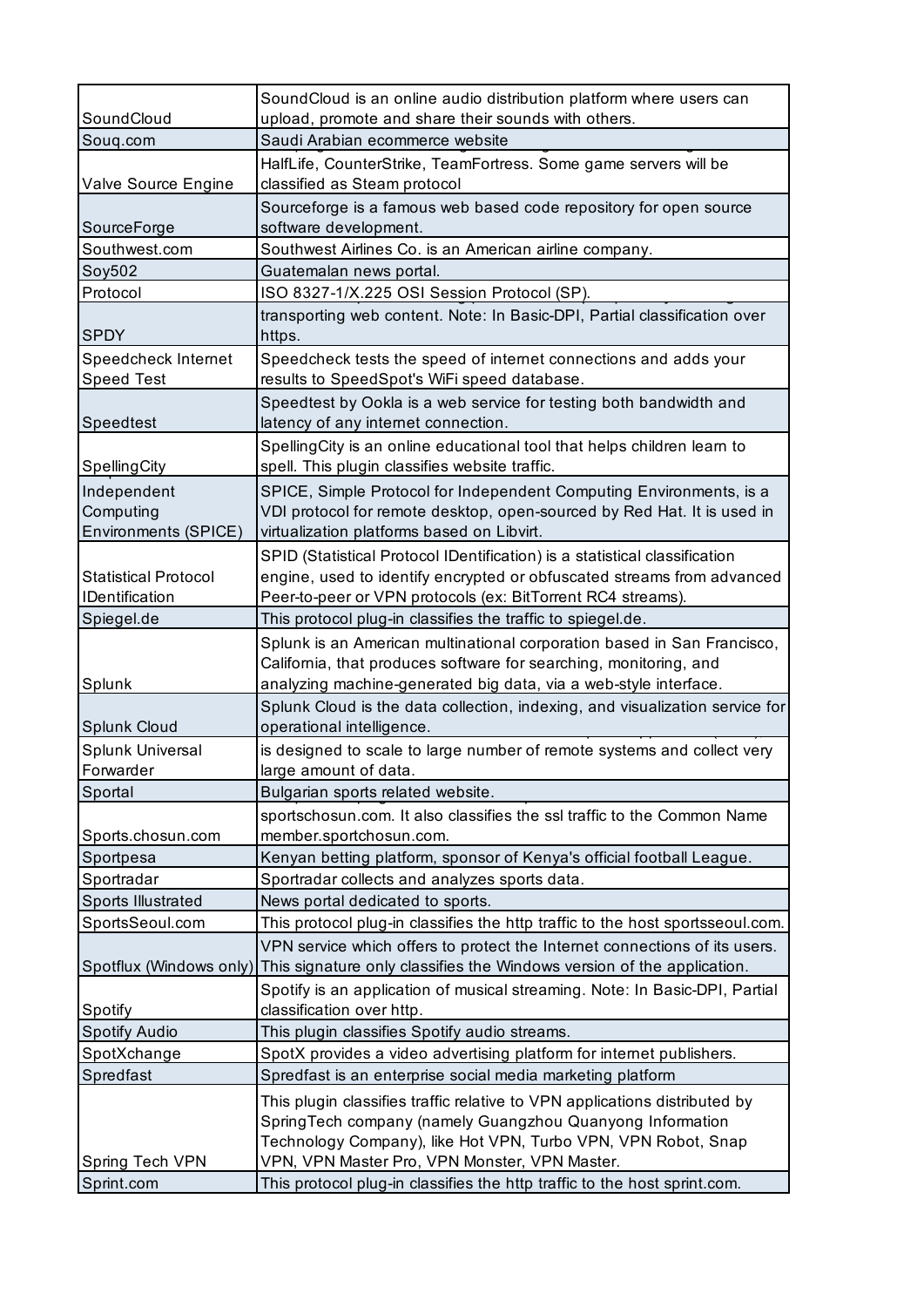|                                                       | The sprite_rpc protocol (Sprite RPC Protocol) is found over the IP layer                                                                                                                                                    |
|-------------------------------------------------------|-----------------------------------------------------------------------------------------------------------------------------------------------------------------------------------------------------------------------------|
| Sprite RPC Protocol                                   | (IANA protocol number: 90).                                                                                                                                                                                                 |
| <b>Secure Packet Shield</b>                           | The sps protocol (Secure Packet Shield) is found over the IP layer (IANA<br>protocol number: 130).                                                                                                                          |
| <b>Microsoft Active</b><br>Protection Service)        | Malware and spyware signature detection network used by Windows<br>Defender and Microsoft Security Essentials.                                                                                                              |
| <b>Structured Query</b><br>Language Interface         | The SQLI protocol (Structured Query Language Interface) is a<br>proprietary protocol seemingly used exclusively in IBM Informix servers.                                                                                    |
| SquirrelMail                                          | language.                                                                                                                                                                                                                   |
| SpectraLink Radio                                     | The srp protocol (SpectraLink Radio Protocol) is found over the IP layer                                                                                                                                                    |
| Protocol                                              | (IANA protocol number: 119).                                                                                                                                                                                                |
| Service Location                                      | Service Location Protocol is a decentralized, lightweight, scalable and                                                                                                                                                     |
| Protocol                                              | extensible protocol for service discovery within a local area network.                                                                                                                                                      |
| Ss.lv                                                 | Latvian online classified ads.                                                                                                                                                                                              |
| <b>Connection Oriented</b><br>Protocol for M-Cast Env | The sscopmce protocol (Service Specific Connection Oriented Protocol<br>for M-Cast Env) is found over the IP layer (IANA protocol number: 128).                                                                             |
| Simple Service                                        | Simple Service Discovery Protocol (SSDP) provides a mechanism                                                                                                                                                               |
| Discovery Protocol                                    | whereby network clients can discover desired network services.                                                                                                                                                              |
| Secure Shell                                          | Secure Shell (SSH), sometimes known as Secure Socket Shell, is a UNIX-<br>based command interface and a protocol for obtaining secure access to<br>a remote computer. Note: In Basic-DPI, Partial classification over http. |
|                                                       | the security of a message transmission on the Internet. SSL has recently                                                                                                                                                    |
|                                                       | been succeeded by Transport Layer Security (TLS), which is based on                                                                                                                                                         |
| Secure Socket Layer                                   | SSL.                                                                                                                                                                                                                        |
| Stream protocol                                       | number: 5).                                                                                                                                                                                                                 |
| St. Lucia News Online                                 | Local news web portal from Saint Lucia island.                                                                                                                                                                              |
|                                                       | Stack Exchange is a network of English-language sites for collaborative                                                                                                                                                     |
| StackExchange                                         | editing questions and answers, each dealing with a particular theme.                                                                                                                                                        |
| StackOverflow                                         | Stack Overflow is a website offering questions and answers on a wide<br>range of topics concerning computer programming.                                                                                                    |
|                                                       | StackPath is a platform allowing computing infrastructure deployment                                                                                                                                                        |
| <b>StackPath</b>                                      | and management. This plugin classifies website traffic.                                                                                                                                                                     |
| Stafaband.co                                          | Stafaband is mp3 download website.                                                                                                                                                                                          |
| Stagevu.com                                           | This protocol plug-in classifies the http traffic to the host stagevu.com.                                                                                                                                                  |
| Stan                                                  | Stan is an Australian streaming company. Stan is owned by StreamCo.                                                                                                                                                         |
| StandardMedia.co.ke                                   | Kenyan news portal                                                                                                                                                                                                          |
| Starcraft 2                                           | Starcraft 2 is a real-time strategy video game.                                                                                                                                                                             |
| <b>Stark VPN Reloaded</b>                             | Stark VPN is a vpn application.                                                                                                                                                                                             |
| <b>StarNieuws</b>                                     | Non-stop news from Suriname, featuring videos, articles, documents.                                                                                                                                                         |
| Startimes.com                                         | Arabic forum hosting site                                                                                                                                                                                                   |
|                                                       | classifies traffic generated by Starz which is a website and mobile app                                                                                                                                                     |
|                                                       | that featured original programming and feature film content from Starz                                                                                                                                                      |
| <b>Starz</b>                                          | available for streaming.                                                                                                                                                                                                    |
| (SBI)                                                 | Internet portal of the SBI Indian bank.                                                                                                                                                                                     |
| StayFriends.de                                        | Stayfriends.de is a social network.                                                                                                                                                                                         |
| Stealthnet                                            | Stealthnet is a file sharing application between two or more hosts.                                                                                                                                                         |
| Steampowered.com                                      | Steam is a digital distribution, digital rights management, multiplayer and<br>communications platform developed by Valve Corporation.                                                                                      |
| <b>Stick Cricket</b>                                  | Mobile game                                                                                                                                                                                                                 |
| Stickam.com                                           | This protocol plug-in classifies the http traffic to the host stickam.com.                                                                                                                                                  |
| <b>Stickyads</b>                                      | Stickyads is a video platform for publishers in Europe.                                                                                                                                                                     |
| Stockq.org                                            | Taiwanese stock market information.                                                                                                                                                                                         |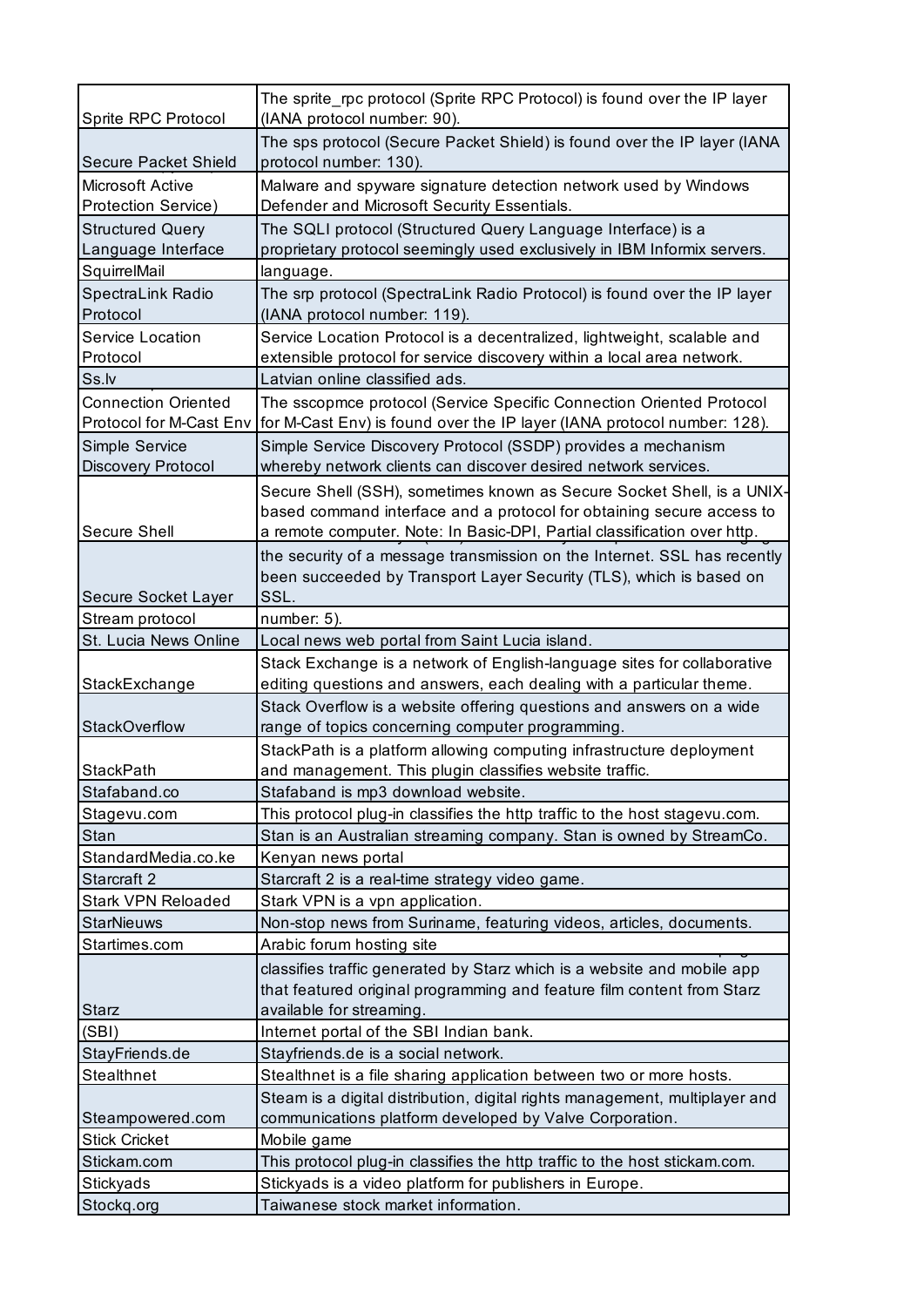|                                      | Storebuff tests and analyzes network traffic from a given URL. This                                                                                                                                                                                                                                                 |
|--------------------------------------|---------------------------------------------------------------------------------------------------------------------------------------------------------------------------------------------------------------------------------------------------------------------------------------------------------------------|
| Storebuff                            | plugin classifies traffic from web site.                                                                                                                                                                                                                                                                            |
|                                      | Storytel is a digital subscription service that enables audio book listening                                                                                                                                                                                                                                        |
| Storytel                             | from browser or smartphones.                                                                                                                                                                                                                                                                                        |
|                                      | Spanning Tree Protocol allows the use of layer 2 networks with<br>redundant paths by creating a covering tree on which frames will be<br>transmitted. The newly created topology of the network (the tree) is loop<br>Spanning Tree Protocol free, thus preventing problems such as broadcast storm from occurring. |
| StreamAudio.com                      | This protocol plug-in classifies the http traffic to the host<br>streamaudio.com. Deprecated.                                                                                                                                                                                                                       |
| StreamCo Media                       | StreamCo Media, Ltd., is a streaming media solutions company.                                                                                                                                                                                                                                                       |
| <b>StreamRail</b>                    | StreamRail is a video advertising technology platform.                                                                                                                                                                                                                                                              |
| streamRoot                           | Distributed Network Architecture for OTT Video Delivery.                                                                                                                                                                                                                                                            |
| <b>Street Fighter</b>                | Street Fighter is a fighting video game franchise developed and<br>published by Capcom. This plugin classifies traffic generated by Street<br>Fighter IV Champion Edition an online mobile video game.                                                                                                              |
| stripe                               | payment processing software and application programming interfaces for<br>e-commerce websites and mobile applications. This plugin classifies<br>website traffic.                                                                                                                                                   |
| STudiVZ.net                          | This protocol plug-in classifies the http traffic to the host studivz.net. It<br>also classifies the ssl traffic to the Common Name studivz.net.                                                                                                                                                                    |
| Stuff.co.nz                          | New zealander news portal                                                                                                                                                                                                                                                                                           |
| StumbleUpon.com                      | stumbleupon.com.                                                                                                                                                                                                                                                                                                    |
| <b>Session Traversal</b>             | STUN (Session Traversal Utilities for NAT) allows a client behind a NAT to                                                                                                                                                                                                                                          |
| Utilities for NAT                    | establish UDP tunnels between two hosts.                                                                                                                                                                                                                                                                            |
| <b>Stupid Videos</b>                 | Streaming website for funny videos                                                                                                                                                                                                                                                                                  |
| <b>SCCP User Adaptation</b><br>Layer | This protocol defines the transport of SCCP signalization over an IP<br>network through SCTP.                                                                                                                                                                                                                       |
| <b>Subway Surfers</b>                | Mobile game                                                                                                                                                                                                                                                                                                         |
| SugarCRM.com                         | Sugar CRM, a client relationship management solution.                                                                                                                                                                                                                                                               |
| SugarSync.com                        | On-line file backup and sync service.                                                                                                                                                                                                                                                                               |
| Sugklonistiko                        | News and entertainment web portal in Greece.                                                                                                                                                                                                                                                                        |
| Olx.ph)                              | Filipino online classified ads.                                                                                                                                                                                                                                                                                     |
| PROTOCOL_Temporar                    | The sun nd protocol (SUN ND PROTOCOL_Temporary) is found over<br>the IP layer (IANA protocol number: 77).                                                                                                                                                                                                           |
| Sun Online                           | SunFM Radio's online streaming and news portal.                                                                                                                                                                                                                                                                     |
| Suning.com                           | Chinese online shopping.                                                                                                                                                                                                                                                                                            |
| Super.cz                             | Republic.                                                                                                                                                                                                                                                                                                           |
| Super Mario Run                      | Online mobile game by Nintendo.                                                                                                                                                                                                                                                                                     |
| Supercell                            | Supercell is a video game developer and editor.                                                                                                                                                                                                                                                                     |
|                                      | This protocol plug-in classifies the traffic to the host supersoccer.co.id or                                                                                                                                                                                                                                       |
| SupperSoccer.co.id<br>Suresome       | supersoccer.tv.                                                                                                                                                                                                                                                                                                     |
|                                      | Suresome allows to increase browsing capabilities with a SSL proxy.                                                                                                                                                                                                                                                 |
| Surrogafier.info                     | This protocol plug-in classifies the http traffic to the hosts surrogafier.info<br>and go.vfserver.com.                                                                                                                                                                                                             |
| SurveyMonkey.com                     | surveymonkey.com. It also classifies the ssl traffic to the Common Name<br>surveymonkey.com.                                                                                                                                                                                                                        |
| Microsoft Service<br>Control         | This protocol is used to control remotely Windows services. Also known<br>as MS-SCMR (Service Control Manager Remote Protocol). For further<br>information, see https://msdn.microsoft.com/en-us/library/cc245832.aspx                                                                                              |
| Svenska Dagbladet<br>(SVD)           | Svenska Dagbladet (SvD), is a Swedish daily newspaper. This plugin<br>classifies only free accounts.                                                                                                                                                                                                                |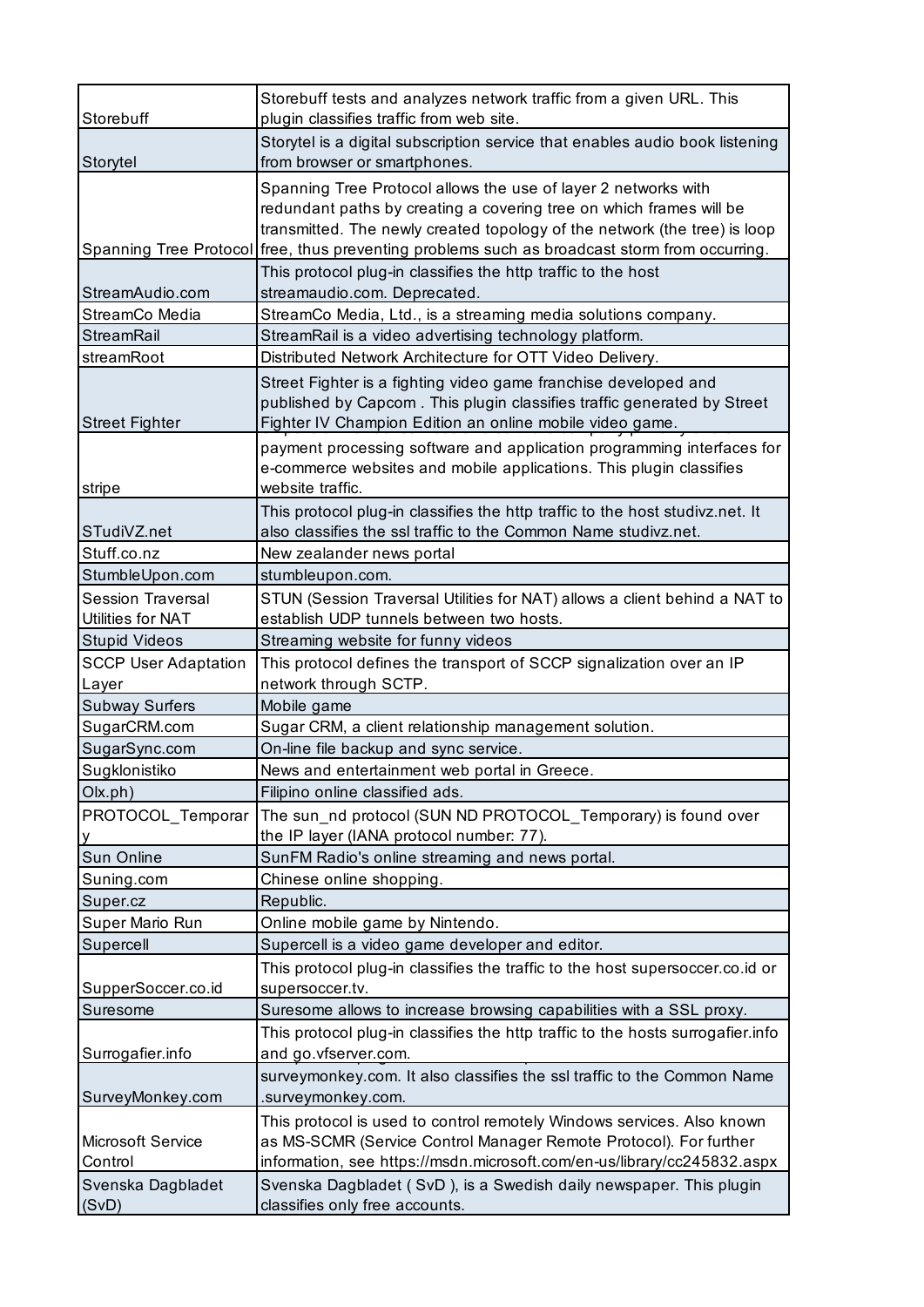| Sveriges Radio             | Sveriges Radio is a Swedish online radio and web portal news.                                                                                |
|----------------------------|----------------------------------------------------------------------------------------------------------------------------------------------|
| Subversion                 | Subversion, version control system.                                                                                                          |
| <b>SVT Play</b>            | Sveriges Television video-on-demand website.                                                                                                 |
| Swedbank (formerly         |                                                                                                                                              |
| ForeningsSparbanken)       | Swedbank online banking and investment web portal.                                                                                           |
| tracker                    | Bittorrent tracker search engine                                                                                                             |
|                            | The swipe protocol (IP with Encryption) is found over the IP layer (IANA                                                                     |
| IP with Encryption         | protocol number: 53).                                                                                                                        |
| Switch                     | Switch is a UK based advertising system.                                                                                                     |
|                            | authentication and SQL queries) between database clients and servers                                                                         |
| Sybase                     | developed by the Sybase Company.                                                                                                             |
|                            | Symantec Corporation makes security, storage, backup and availability                                                                        |
|                            | software. This plug-in only classifies generic web transactions from                                                                         |
| Symantec                   | Norton and other Symantec products.                                                                                                          |
|                            | software suite, which consists of anti-malware, intrusion prevention and                                                                     |
| <b>Symantec Endpoint</b>   | firewall features for servers and desktops. It has the largest market-share                                                                  |
| Protection                 | of any product for endpoint security.                                                                                                        |
| Sync                       | The Sync protocol is an RPC service allowing data synchronization.                                                                           |
| <b>IEEE C37.118</b>        | IEEE C37.118 Synchrophasor Protocol conveys electrical current                                                                               |
| Synchrophasor              | measurements in power grid substations.                                                                                                      |
| <b>TCP Syn flood</b>       | This plug-in is no longer supported.                                                                                                         |
| <b>Backup for Business</b> | Classifies the Windows agent used by Active Backup for Business on                                                                           |
| Agent                      | Synology NAS.                                                                                                                                |
| Syri                       | Popular news website in Albania.                                                                                                             |
|                            | Syslog protocol is used for the transmission of event notification                                                                           |
| Syslog                     | messages across networks between a client and a server.                                                                                      |
|                            |                                                                                                                                              |
| T.38                       | This protocol is used to exchanges FAXes on top on TCP/IP.                                                                                   |
|                            | T-Mobile is a global mobile phone operator. This plugin classifies traffic                                                                   |
| T-Mobile                   | on T-Mobile homepage website.                                                                                                                |
|                            | T-Mobile Cloud is the T-Mobile cloud service. This plugin classifies traffic                                                                 |
| <b>T-Mobile Cloud</b>      | on t-mobilecloud.nl.                                                                                                                         |
| T-Online.de                | T-Online Deutch ISP web portal                                                                                                               |
| Tabelog.com                | Online Japanese restaurant guide                                                                                                             |
|                            | Taboola is a content marketing platform that provides a web widget to                                                                        |
| Taboola                    | content creators on their website.                                                                                                           |
|                            |                                                                                                                                              |
| <b>Terminal Access</b>     | TACACS+ (Terminal Access Controller Access-Control System Plus) is a<br>Cisco Systems proprietary protocol which provides access control for |
| <b>Controller Access-</b>  | routers, network access servers and other networked computing devices                                                                        |
| Control System Plus        | via one or more centralized servers.                                                                                                         |
|                            | Tagged is a social networking website, enabling users to connect to                                                                          |
| Tagged.com                 | relatives, friends, or unknown people.                                                                                                       |
|                            | This protocol plug-in classifies the http traffic to the host tagoo.ru. It also                                                              |
| Tagoo.ru                   | classifies the ssl traffic to the Common Name tagoo.ru.                                                                                      |
| Tahiti Infos               | Tahitian news portal.                                                                                                                        |
| Taiwanlottery.com.tw       | Taiwan lottery website.                                                                                                                      |
| Tajfile                    | Direct Download pirate movie portal in Tajikistan.                                                                                           |
| <b>Takealot</b>            | Online shopping portal in South Africa.                                                                                                      |
| filesend.to)               | files.                                                                                                                                       |
|                            | Largest online food delivery platform in Kuwait, Saudi Arabia, Bahrain,                                                                      |
| Talabat                    | UAE, Oman and Quatar.                                                                                                                        |
| TalentTrove)               | website.                                                                                                                                     |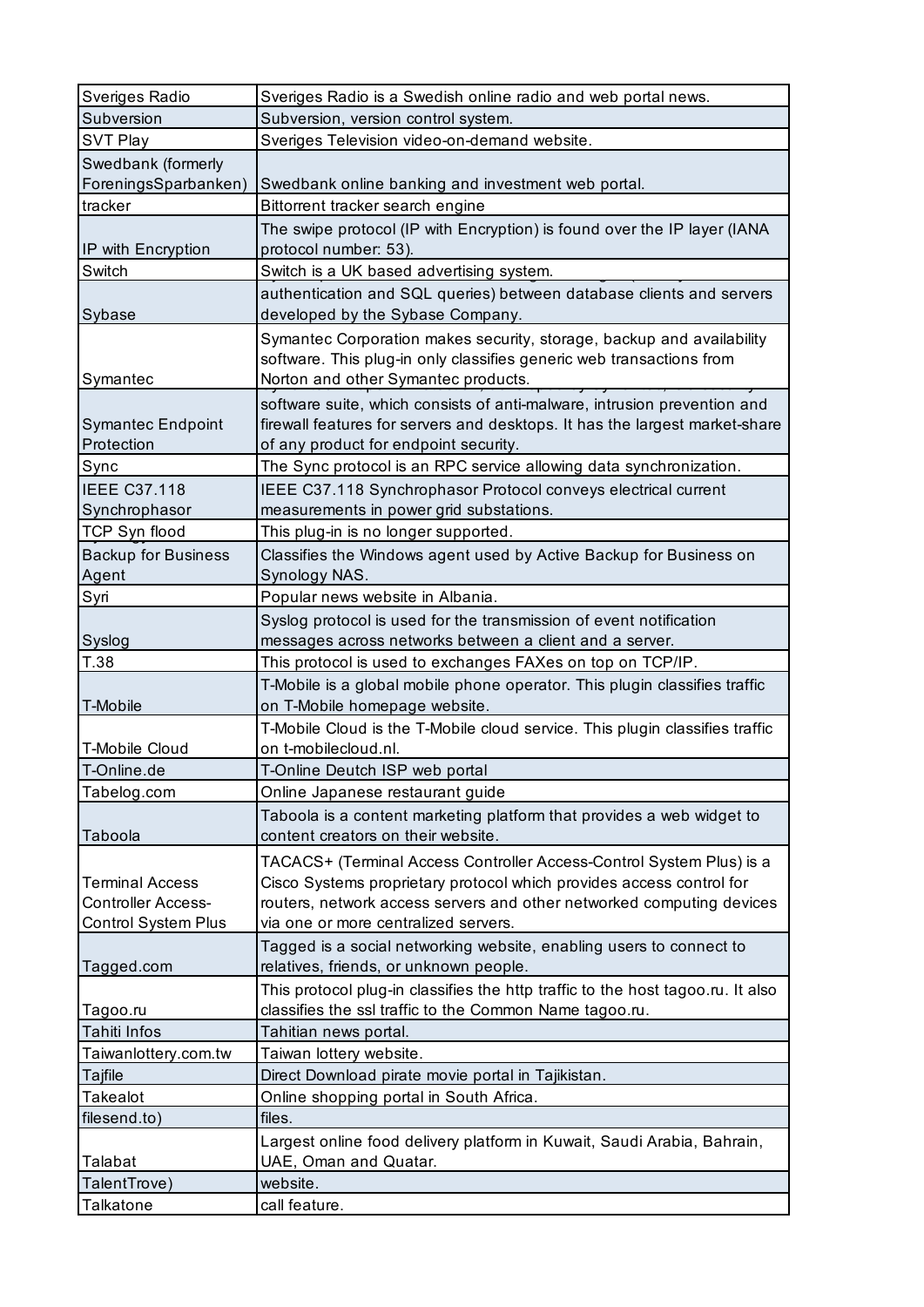| Talkbiznow.com                          | This protocol plug-in classifies the http traffic to the host talkbiznow.com.                                                                                                                  |
|-----------------------------------------|------------------------------------------------------------------------------------------------------------------------------------------------------------------------------------------------|
| <b>Talkbox Voice</b>                    | TalkBox is a mobile group chat application from Hong Kong with support                                                                                                                         |
| Messenger                               | for voice messages.                                                                                                                                                                            |
| Talkray                                 | Talkray is an instant messaging application.                                                                                                                                                   |
| Taltopia.com                            | This protocol plug-in classifies the http traffic to the host taltopia.com.                                                                                                                    |
| tracker                                 | Bittorrent tracker search engine. Deprecated.                                                                                                                                                  |
| Tamtam Info                             | News web portal in Niger.                                                                                                                                                                      |
| Tango Video Calls                       | Tango is an embedded smartphone application dedicated to audio/video-<br>conference.                                                                                                           |
| Tanium                                  | This plugin classifies Tanium Client traffic. Tanium is an Endpoint<br>Detection and Response (EDR) solution. It is Endpoint Management<br>System to protect entreprise against cyber threats. |
| Taobao Ad Network                       |                                                                                                                                                                                                |
| and Exchange                            | Taobao Ad Network and Exchange provides advertising services.                                                                                                                                  |
| Taobao                                  | Taobao is a chinese shopping website.                                                                                                                                                          |
| Tapatalk                                | Mobile app which allows to browse forums.                                                                                                                                                      |
|                                         |                                                                                                                                                                                                |
| Tapchisao<br>Taqadoumi                  | News and entertainment portal from Vietnam.                                                                                                                                                    |
|                                         | Famous news blog in Mauritania.                                                                                                                                                                |
| <b>Target</b>                           | This plugin classifies traffic generated by Target website and Android<br>application.                                                                                                         |
| Taringa.net                             | This protocol plug-in classifies the http traffic to the host taringa.net.                                                                                                                     |
| Tasweernews.com                         | Jordanian news portal                                                                                                                                                                          |
| Tawary.com                              | Mauritanian news portal                                                                                                                                                                        |
| Tayara                                  | (SCM) group.                                                                                                                                                                                   |
| Tayyar                                  | Lebaneese news portal                                                                                                                                                                          |
| TBS                                     | Website to stream funny TV shows and movies.                                                                                                                                                   |
| <b>TCF</b>                              | 87).                                                                                                                                                                                           |
| Tchatche                                | Tchatche is an instant messaging website.                                                                                                                                                      |
| <b>Transmission Control</b><br>Protocol | service. It is used by most TCP/IP applications today (IANA protocol<br>number: 6).                                                                                                            |
| AnalogBit tcp-over-dns                  | Tcp-over-dns contains a special dns server and a special dns client. The<br>client and server work in tandem to provide a TCP and UDP tunnel<br>through the standard DNS protocol.             |
| <b>Tabular Data Stream</b>              | SQL Server.                                                                                                                                                                                    |
| TeacherTube.com                         | teachertube.com.                                                                                                                                                                               |
| TeachStreet.com                         | This protocol plug-in classifies the http traffic to the host teachstreet.com.                                                                                                                 |
| Teads                                   | Teads is a video advertising platform.                                                                                                                                                         |
| Tealium                                 | Tealium sells enterprise tag management and marketing software.                                                                                                                                |
|                                         | The proprietary TeamSpeak2 protocol is used by gamers and oriented                                                                                                                             |
| Teamspeak v2                            | TeamSpeak2 VoIP software.                                                                                                                                                                      |
| TeamSpeak v3                            | communication system. TeamSpeak 3 is not merely an extension of its<br>predecessors but rather a complete rewrite in C++ of its proprietary<br>protocol and core technology.                   |
| TeamViewer                              | computer in order to perform maintenance operations. It is also possible<br>to show the current display to a remote computer, to transfer files, and to<br>create a VPN tunnel.                |
| Tebyan                                  | Popular infotainment portal in Iran.                                                                                                                                                           |
| <b>TechRadar</b>                        | TechRadar is a technology news web site.                                                                                                                                                       |
| Fixme.IT (Techinline)                   | Remote service for viewing, diagnosing and fixing technical issues on<br>desktop machines.                                                                                                     |
|                                         | TED Conferences LLC (Technology, Entertainment, Design) is a media                                                                                                                             |
| <b>Ted Conferences</b>                  | organization that posts talks online for free distribution.                                                                                                                                    |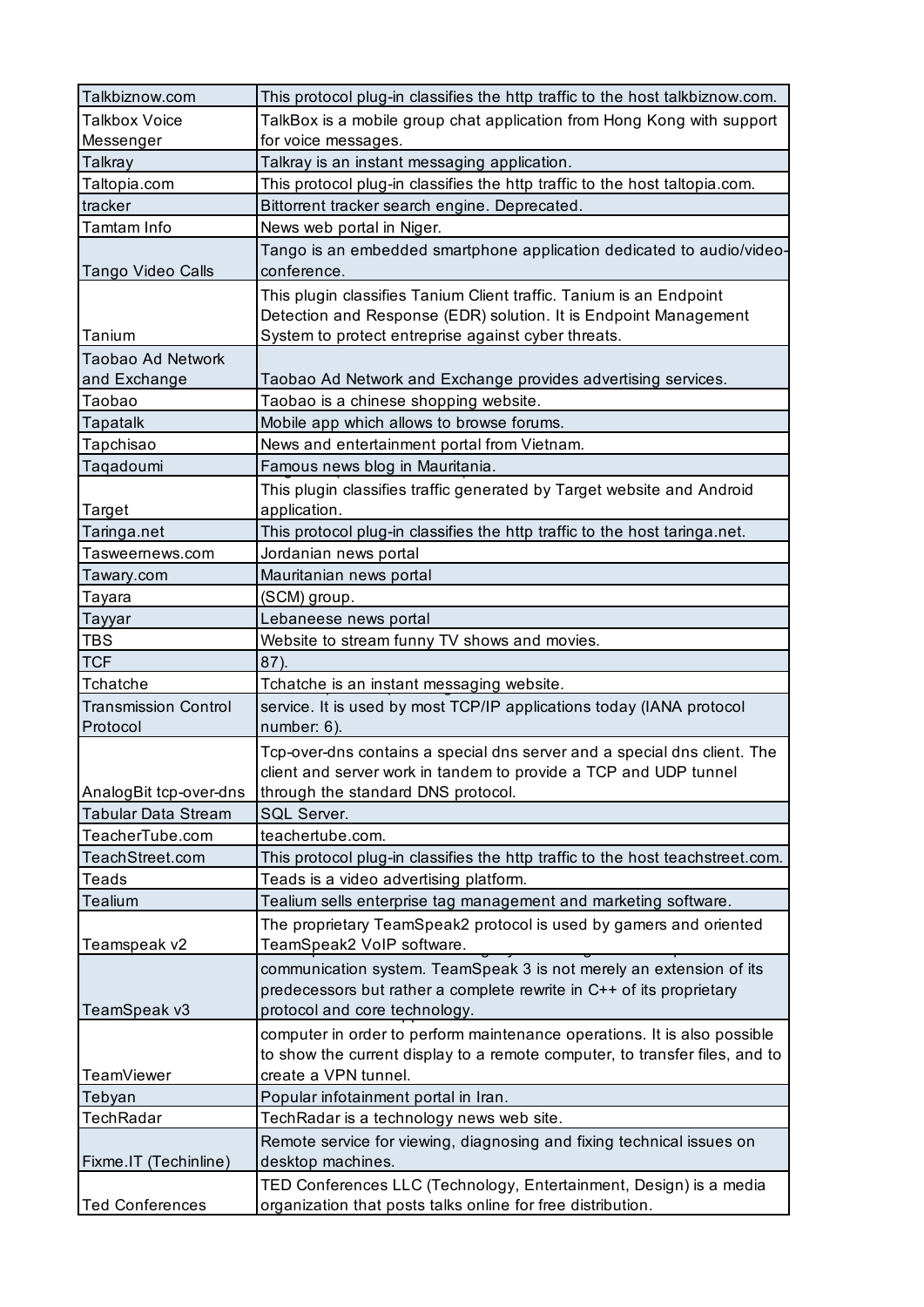| Telegraaf.nl                 | Dutch news web portal                                                     |
|------------------------------|---------------------------------------------------------------------------|
| Telegraf.rs                  | Serbian web portal                                                        |
| Telegrafi                    | Albanian news and media portal                                            |
|                              | also classifies traffic generated by Telegram API embedded by             |
| Telegram                     | telgram.org web site.                                                     |
|                              | The Telegraph is an online news platform. This plugin classifies website  |
| The Telegraph                | and iOS application traffic                                               |
|                              | hardware products for video capture, encoding, transcoding, and           |
| Telestream                   | network-based delivery.                                                   |
| <b>Teletica</b>              | TV calendar service and news web portal in Costa Rica.                    |
|                              | Telnet provides a fairly general, bi-directional, eight-bit byte oriented |
|                              | communications facility. Its primary aim is to provide a standard method  |
| Telnet                       | of interfacing between terminal devices and terminal-oriented processes.  |
| Secure TELNET                | Secure version of the Telnet.                                             |
| <b>Teltel</b>                | VOIP software which allows calling other teltel users.                    |
|                              | Temasys provides cloud-based WebRTC infrastructure and developer-         |
|                              | centric SDKs for embedding real-time communications into web or mobile    |
| Temasys                      | apps for interactive video, voice and data communications.                |
| TempoInteraktif.com          | Tempo is an indonesian media group.                                       |
|                              | personal instant messaging, online entertainment and value-added          |
|                              | services. Tencent Computer Systems Company, the owner of QQ and           |
| Tencent.com                  | Wechat                                                                    |
|                              | Tencent Appstore (Yingyongbao) is an online applications store            |
| <b>Tencent Appstore</b>      | developed by Tencent for Android OS devices.                              |
|                              | Tencent Video is the streaming video platform owned by Tencent. The       |
| <b>Tencent Video</b>         | international version is named WeTV.                                      |
|                              |                                                                           |
| Tenor                        | Tenor is a GIF search engine.                                             |
|                              | The Teredo protocol enables IPv6 tunnelling over UDP, traversing NATs,    |
| Teredo protocol              | and with minimum over-head.                                               |
|                              | Tesla, Inc. is an American automotive and energy company. This plugin     |
| Tesla                        | classifies website traffic.                                               |
|                              | This plugin classifies Testwise website access. Testwise is a scoring and |
| <b>Testwise</b>              | reporting service platform for schools.                                   |
|                              | Text Me is an instant messaging application which can make texting and    |
| <b>Text Me</b>               | calling to any phone and make national & international calls.             |
|                              | textPlus is an instant messaging application which can send and receive   |
| textPlus                     | sms / text / MMS / group messages to anyone in the US or Canada.          |
| TF1.fr                       | TF1.fr is the website of a private national French TV channel.            |
|                              | simpler to use than the File Transfer Protocol (FTP) but that proposes    |
| <b>Trivial File Transfer</b> | less features. TFTP uses the User Datagram Protocol (UDP) rather than     |
| Protocol                     | the Transmission Control Protocol (TCP).                                  |
| Tgbus.com                    | Chinese games portal.                                                     |
| Thadinatin                   | Popular infotainment portal in Myanmar.                                   |
| The Auteurs                  | theauteurs.com.                                                           |
|                              | The Daily Beast is an online news and opinion platform. This plugin       |
| The Daily Beast              | classifies website and iOS application traffic.                           |
| Out                          | Mobile game (EA Games).                                                   |
| theSTAR                      | news.                                                                     |
|                              | The Free Dictionary is an online dictionary aggregator. This plugin       |
| The Free Dictionary          | classifies website and iOS application traffic.                           |
| Theladbible<br>Themasports   | videos.<br>Cypriot sports related website.                                |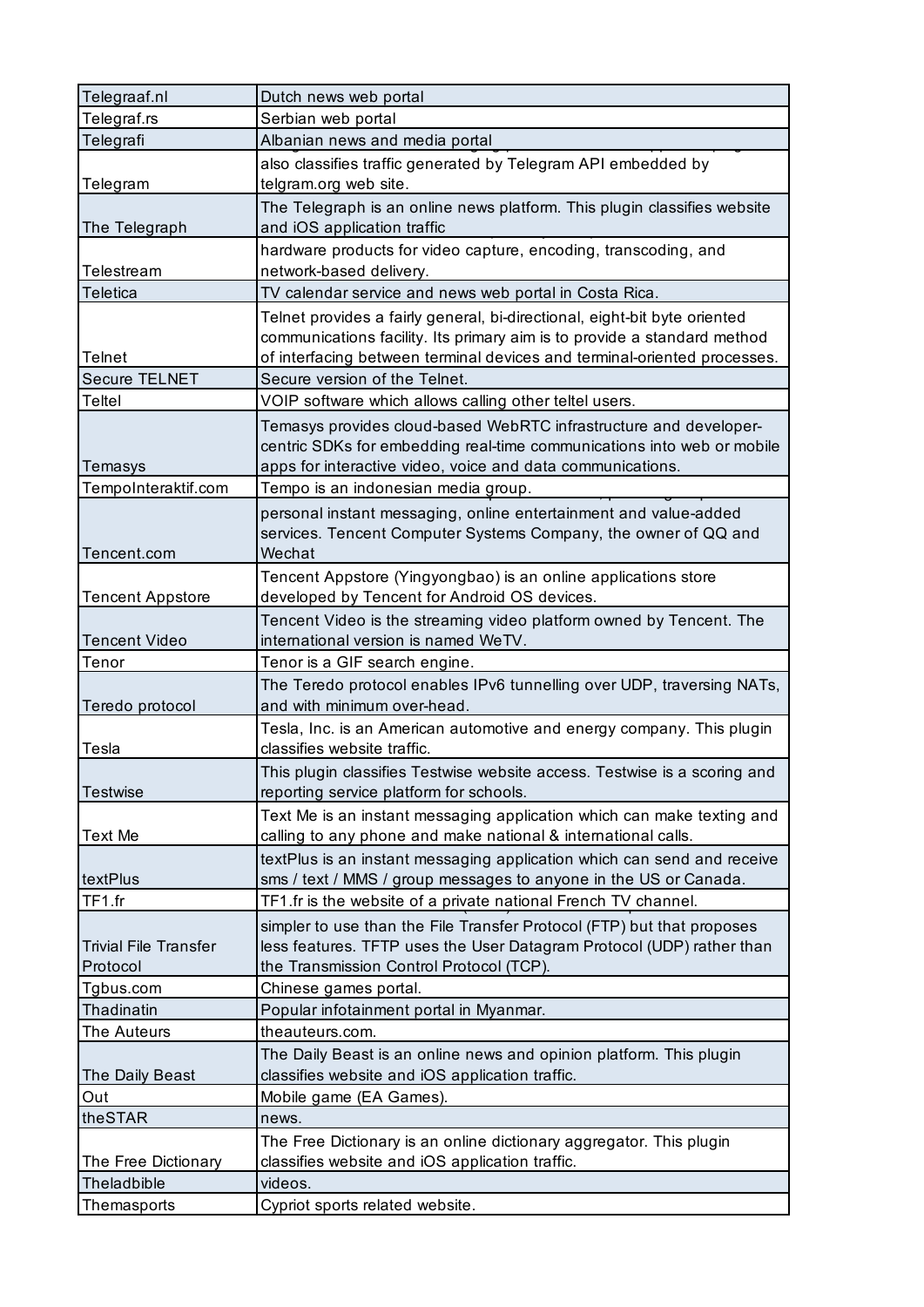| ThePirateBay.se         | The most popular Swedish Torrent indexing website.                                                                                 |
|-------------------------|------------------------------------------------------------------------------------------------------------------------------------|
| Thethao247              | Football news site mostly watched in Vietnam.                                                                                      |
| Thevideos.tv            | Free file upload service.                                                                                                          |
| Think                   | Macedonian news portal.                                                                                                            |
| Thithtoolwin            | Myanmar news portal.                                                                                                               |
|                         | This protocol plug-in classifies the http and ssl traffic to the hosts                                                             |
| Three.co.id - tri.co.id | three.co.id and tri.co.id.                                                                                                         |
| Threema                 | confidentiality.                                                                                                                   |
| Apache Thrift           | Apache Thrift framework used for serialization.<br>Xunlei/Thunder is a Chinese multi-protocol download manager. It uses            |
|                         |                                                                                                                                    |
|                         | several DDL websites and P2P protocols to retrieve files. This plug-in                                                             |
|                         | only classifies Thunder-specific P2P protocols, and miscellaneous<br>HTTP/HTTPS traffic related to the Xunlei/Thunder application. |
|                         | Downloads made by the application from public HTTP or FTP websites                                                                 |
|                         | won't be classified as thunder, but as http and ftp_data for most of them.                                                         |
|                         | The usage of third party P2P protocols won't be classified as thunder,                                                             |
|                         | but as bittorrent or edonkey instead. UDP classification of                                                                        |
| Xunlei/Thunder          | Thunder/Xunlei streams is extended using DNS Caching. Note: In Basic-                                                              |
| protocol                | DPI, Partial classification during file download on Android.                                                                       |
| <b>TiLesTwra</b>        | Buzzing content web portal popular in Greece.                                                                                      |
|                         | live video feature. This plugin does not support the traffic of broadcast of                                                       |
| Tiange 9158             | live video workflow.                                                                                                               |
| Tianya                  | Most popular internet forums in China.                                                                                             |
|                         | Tibbr is a social network for work. This plugin classifies traffic generated                                                       |
| Tibbr                   | by the website browsing.                                                                                                           |
| <b>Tibco Software</b>   | This protocol is a generic layer used as a base for all the Tibco protocols.                                                       |
| Protocol                | This protocol is used in the bank sector.                                                                                          |
| Ticketmonster.co.kr     | This protocol plug-in classifies the traffic to the host ticketmonster.co.kr.                                                      |
|                         |                                                                                                                                    |
|                         | Tidal is a high-fidelity music and video clips streaming service for PC and                                                        |
| Tidal                   | mobile devices.                                                                                                                    |
| Portal.TidalTV.com      | portal.tidaltv.com.                                                                                                                |
| Tiempo                  | Honduran news portal.                                                                                                              |
| Tigerair                | Singaporian online travel agency.                                                                                                  |
| <b>Tikl</b>             | Tikl is a simple VoIP push-to-talk communication application.                                                                      |
|                         | previously known as Musical.ly. It allows its users to share live stream                                                           |
| TikTok (Musical.ly)     | video content.                                                                                                                     |
|                         | Tim is an Italian telecommunication company. This plugin classifies the                                                            |
| <b>TIM</b>              | website browsing.                                                                                                                  |
|                         | Tim Music is a smartphone application and web application provided by                                                              |
| <b>TIM MUSIC</b>        | TIM (Italian telecom company).                                                                                                     |
|                         | Tim Vision is a smartphone application and web application provided by                                                             |
| <b>TIM VISION</b>       | TIM (Italian telecom company).                                                                                                     |
| <b>Time Protocol</b>    | time.                                                                                                                              |
|                         | Time is an American weekly news magazine and news website. This                                                                    |
| <b>TIME</b>             | plugin classifies website and iOS application traffic.                                                                             |
| TimePro VG              | TimePro VG is a 'Time and Attendance' Software developed by Amano.                                                                 |
| Timesofmalta.com        | Maltese news portal                                                                                                                |
| Timesofoman             | Omanian news portal.                                                                                                               |
| <b>Tinder</b>           | Online dating application.                                                                                                         |
| Tistory.com             | This protocol plug-in classifies the http traffic to the host tistory.com.                                                         |
| <b>Transport Layer</b>  | The tisp protocol (Transport Layer Security) is found over the IP layer                                                            |
| Security<br>Tmall.com   | (IANA protocol number: 56).<br>This protocol plug-in classifies the http traffic to the host tmall.com.                            |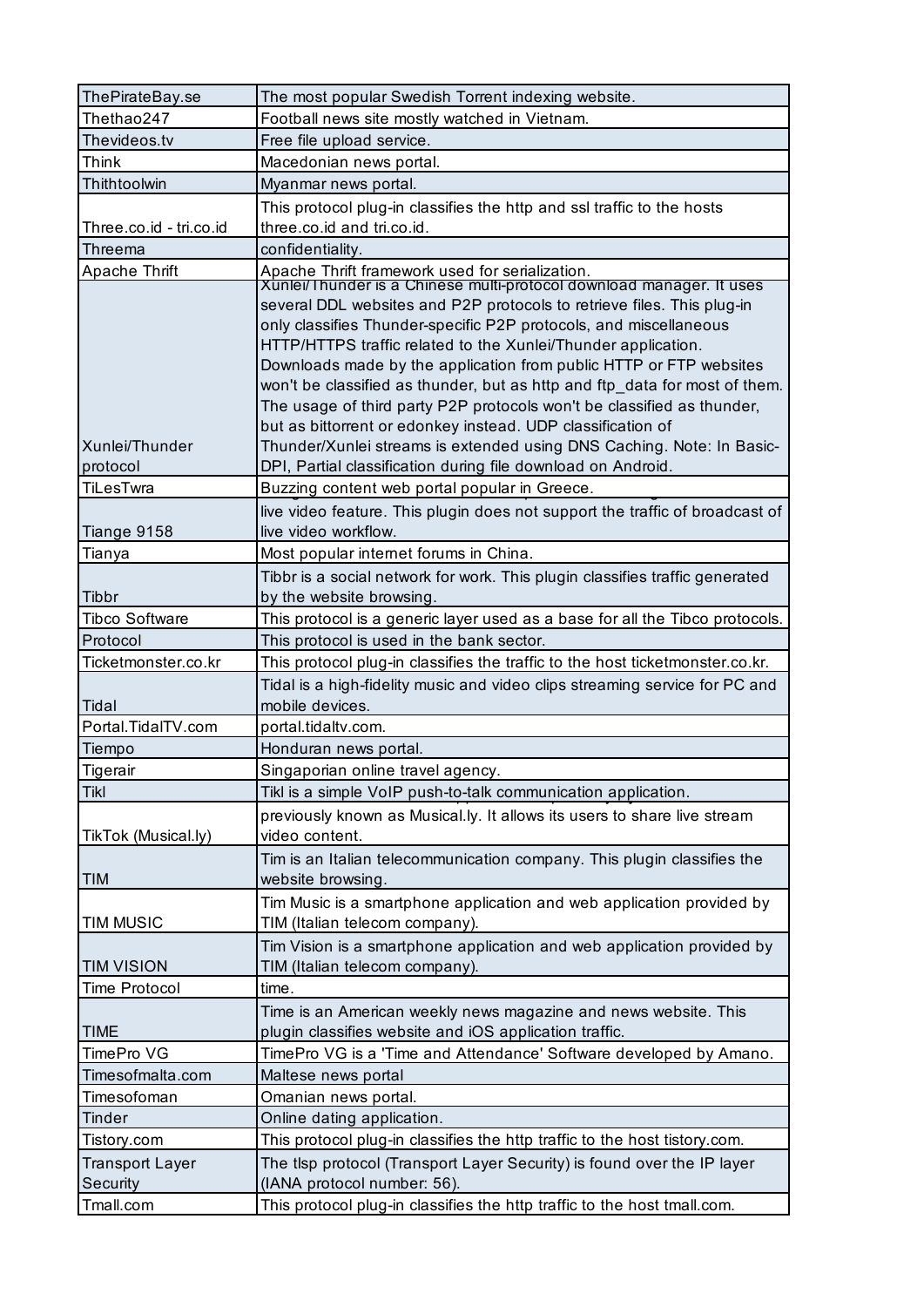|                                                | TMZ is an online entertainment news platform. This plugin classifies                                                                                                                                                                                                                                              |
|------------------------------------------------|-------------------------------------------------------------------------------------------------------------------------------------------------------------------------------------------------------------------------------------------------------------------------------------------------------------------|
| <b>TMZ</b>                                     | website and iOS application traffic.                                                                                                                                                                                                                                                                              |
| TN <sub>8</sub>                                | Nicaraguan news portal.<br><del>ן וטוופהדוס ט הוסוטוסיק טוסמוט פון טאזון טטוז</del>                                                                                                                                                                                                                               |
| <b>Transparent Network</b><br>Service (Oracle) | networking technology that provides a single application interface to all<br>industry-standard networking protocols. To connect to a database, users<br>initiate a connect request by passing information (username and<br>password) along with a short name for the database service they wish to<br>connect to. |
| <b>TNT Drama</b>                               | streaming.                                                                                                                                                                                                                                                                                                        |
| <b>Telnet VIP</b>                              | Telnet VIP is an emulation of the Telnet protocol for VIP (Visual<br>Information Projection) terminals.                                                                                                                                                                                                           |
| To-mati.net                                    | Greek web portal                                                                                                                                                                                                                                                                                                  |
| Tocmai                                         | Romanian classified ads website.                                                                                                                                                                                                                                                                                  |
| Toggle                                         | Singaporian video streaming website.                                                                                                                                                                                                                                                                              |
| Tokbox.com                                     | TokBox was a PaaS (Platform as a Service) company that provided<br>hosted infrastructure, APIs and tools required to deliver enterprise-grade<br>WebRTC capabilities. It was acquired by Vonage.                                                                                                                  |
| Tokobagus.com                                  | tokobagus.com.                                                                                                                                                                                                                                                                                                    |
| Tokopedia                                      | Indonesian general online store.                                                                                                                                                                                                                                                                                  |
| Tonaton                                        | Ghanean classified ads website.                                                                                                                                                                                                                                                                                   |
| Top.channel                                    | Albanina tv streaming website                                                                                                                                                                                                                                                                                     |
| <b>TOP FM Radio</b>                            | Famous radio station in Mauritius.                                                                                                                                                                                                                                                                                |
| Topky.sk                                       | Slovak news portal                                                                                                                                                                                                                                                                                                |
| Topvideo                                       | Video streaming webportal in Tajikistan.                                                                                                                                                                                                                                                                          |
| <b>TOP VIDEO</b>                               | Video sharing and streaming platform in Tajikistan.                                                                                                                                                                                                                                                               |
| Tor                                            | Tor is an application that intends to provide online anonymity. This<br>protocol plug-in classifies the usage of the Tor application in the<br>NORMAL MODE only. The BRIDGE RELAY mode is not supported.                                                                                                          |
| Tor <sub>2</sub> web                           | Tor2web is a project intended to give Internet users access to Tor Onion<br>Services without the need to use Tor Browser.                                                                                                                                                                                         |
| Torg.com                                       | Uzbek classified ads                                                                                                                                                                                                                                                                                              |
| Tori                                           | Classified ads website in Finland.                                                                                                                                                                                                                                                                                |
| Torrent9                                       | Popular torrent file (P2P) search engine and download web site.                                                                                                                                                                                                                                                   |
| TorrentDownloads.net                           | Bittorrent tracker search engine.                                                                                                                                                                                                                                                                                 |
| Torrentkim5                                    | Korea.                                                                                                                                                                                                                                                                                                            |
| Torrentz                                       | Free torrent meta-search engine.                                                                                                                                                                                                                                                                                  |
| Tothemaonline                                  | Cypriote news portal.                                                                                                                                                                                                                                                                                             |
| <b>ToTok Messenger</b>                         | ToTok is an instant messaging application.                                                                                                                                                                                                                                                                        |
|                                                | touch is a cross-platform application providing free text, picture, and                                                                                                                                                                                                                                           |
| touch                                          | video messaging.                                                                                                                                                                                                                                                                                                  |
| Toutiao                                        | Toutiao is a news recommendation engine and a content delivery<br>platform of Bytedance.                                                                                                                                                                                                                          |
| <b>Tower of Saviors</b>                        | Mobile game                                                                                                                                                                                                                                                                                                       |
| Toyo PLC protocol                              | This layer classifies only a limited number of protocols known to be used<br>by Toyo hardware (PLC).                                                                                                                                                                                                              |
| TP++ Transport                                 | The tp_plus_plus protocol (TP++ Transport Protocol) is found over the IP                                                                                                                                                                                                                                          |
| Protocol                                       | layer (IANA protocol number: 39).                                                                                                                                                                                                                                                                                 |
| Trackingclick                                  | Web analytics services located in Bangladesh.                                                                                                                                                                                                                                                                     |
| Trademe.co.nz                                  | New Zealander online trading site.                                                                                                                                                                                                                                                                                |
|                                                | Traffic Factory provides an advertisement engine. It is generated based<br>on user location and targeted device.                                                                                                                                                                                                  |
| <b>Traffic Factory</b><br><b>Traffic Junky</b> | TrafficJunky is an online advertising service.                                                                                                                                                                                                                                                                    |
|                                                |                                                                                                                                                                                                                                                                                                                   |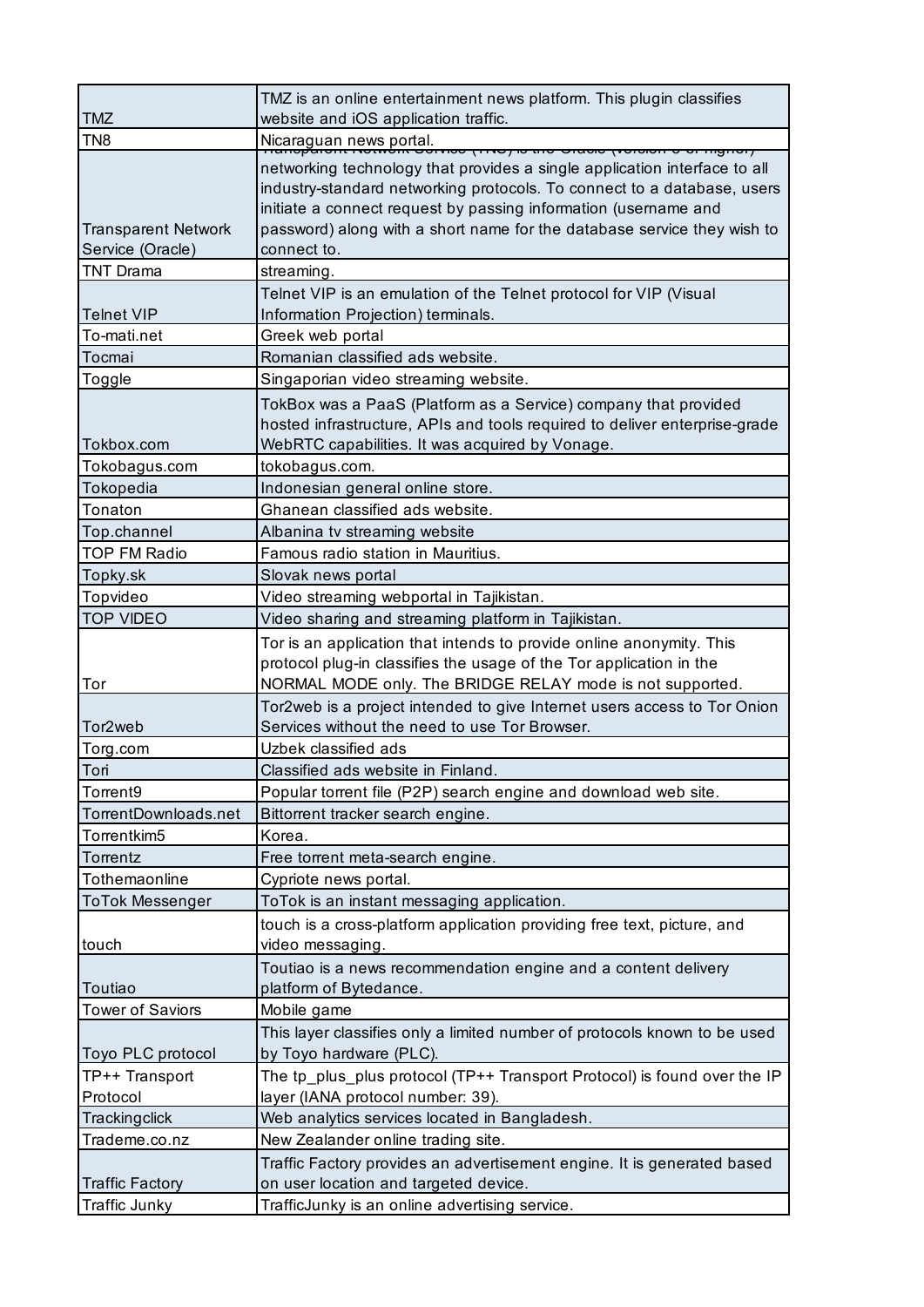| <b>TRAI MySpeed</b>   | This application measures your data speed experience and sends the<br>results to TRAI.                  |
|-----------------------|---------------------------------------------------------------------------------------------------------|
| transferbigfiles.com  | links service.                                                                                          |
| TravBuddy.com         | travbuddy.com.                                                                                          |
| Travellerspoint.com   | travellerspoint.com is traveler community platform.                                                     |
| Travelocity.com       | This protocol plug-in classifies the http traffic to the host travelocity.com.                          |
|                       | This protocol plug-in classifies the http and ssl traffic to the host                                   |
| Travian.co.id         | travian.co.id or travian.com.                                                                           |
| Trello                | Trello is list making application.                                                                      |
| Trend.az              | Azerbaijani news portal                                                                                 |
| protocol              | Trendmicro_update is the protocol used for trendmicro software updates.                                 |
|                       | Tress Poll is a time clock device and software manufactured by Grupo                                    |
| <b>Tress Poll</b>     | Tress Internacional. This plugin classifies those time clock devices.                                   |
| Tribair               | Tribair is an VoIP application for national and international audio calls.                              |
| Tribe.net             | This protocol plug-in classifies the http traffic to the host tribe.net.                                |
| Tribunnews.com        | tribunnews.com.                                                                                         |
| Trinidadexpress       | Trinidadian news portal.                                                                                |
| Trinituner            | Automotive publications and community website in Trinidad and Tobago.                                   |
|                       | hotel and restaurant reviews, accommodation bookings and other travel-                                  |
| TripAdvisor           | related content.                                                                                        |
|                       | Trippy is a social network where users share questions and answers                                      |
| <b>Trippy</b>         | about destinations they have visited around the globe.                                                  |
| <b>Triton Digital</b> | Triton Digital provides audio & podcasts streaming services.                                            |
| Trombi.com            | Trombi.com is a social networking service.                                                              |
| Trunk 1               | number: 23).                                                                                            |
| Trunk 2               | number: 24).                                                                                            |
|                       | TRUSTe is the leading online privacy management services provider                                       |
|                       | offering a broad suite of consumer, advertising, mobile, cloud and data                                 |
| <b>TRUSTe</b>         | privacy solutions. TRUSTe becomes TrustArc.                                                             |
| Ts                    | Kyrgystani video streaming website.                                                                     |
| <b>TTP</b>            | 84).                                                                                                    |
| Tu.tv                 | Online video streaming and sharing website.                                                             |
| Tube8                 | Tube8 is a popular adult video streaming website.                                                       |
| TubeMogul             | Tubemogul is an independent advertising software platform.                                              |
| <b>Tuberel</b>        | Adult video website.                                                                                    |
| Tubi TV               | Tubi TV is a video streaming platform owned by adRise.                                                  |
|                       | Tuchong is a photo sharing platform of Bytedance. This plugin classifies                                |
| Tuchong               | only website browsing traffic.                                                                          |
|                       | This protocol plug-in classifies the http traffic to the hosts tudou.com and                            |
| Tudou.com             | at-img4.tdimg.com.                                                                                      |
|                       | This protocol plug-in classifies the http traffic to the host tuenti.com. It                            |
| Tuenti.com            | also classifies the ssl traffic to the Common Name .tuenti.com.                                         |
| Tukif                 | French porn content website.                                                                            |
| Tuko Kenya            | Kenya.                                                                                                  |
|                       | Tumblr is a social networking and micro-blogging platform allowing users                                |
| Tumblr                | to publish blog posts and multimedia content.                                                           |
| <b>Tune Pakistan</b>  | Pakistani multimedia and lifestyle website.                                                             |
|                       | marketers and their partners. This plugin classifies both the HasOffers                                 |
| <b>Tune</b>           | advertisement services, and also the Mobile App Tracking analytics<br>solutions for mobile applications |
|                       | TuneIn is an audio streaming platform which gives free access to radios                                 |
| Tuneln                | and podcasts.                                                                                           |
|                       |                                                                                                         |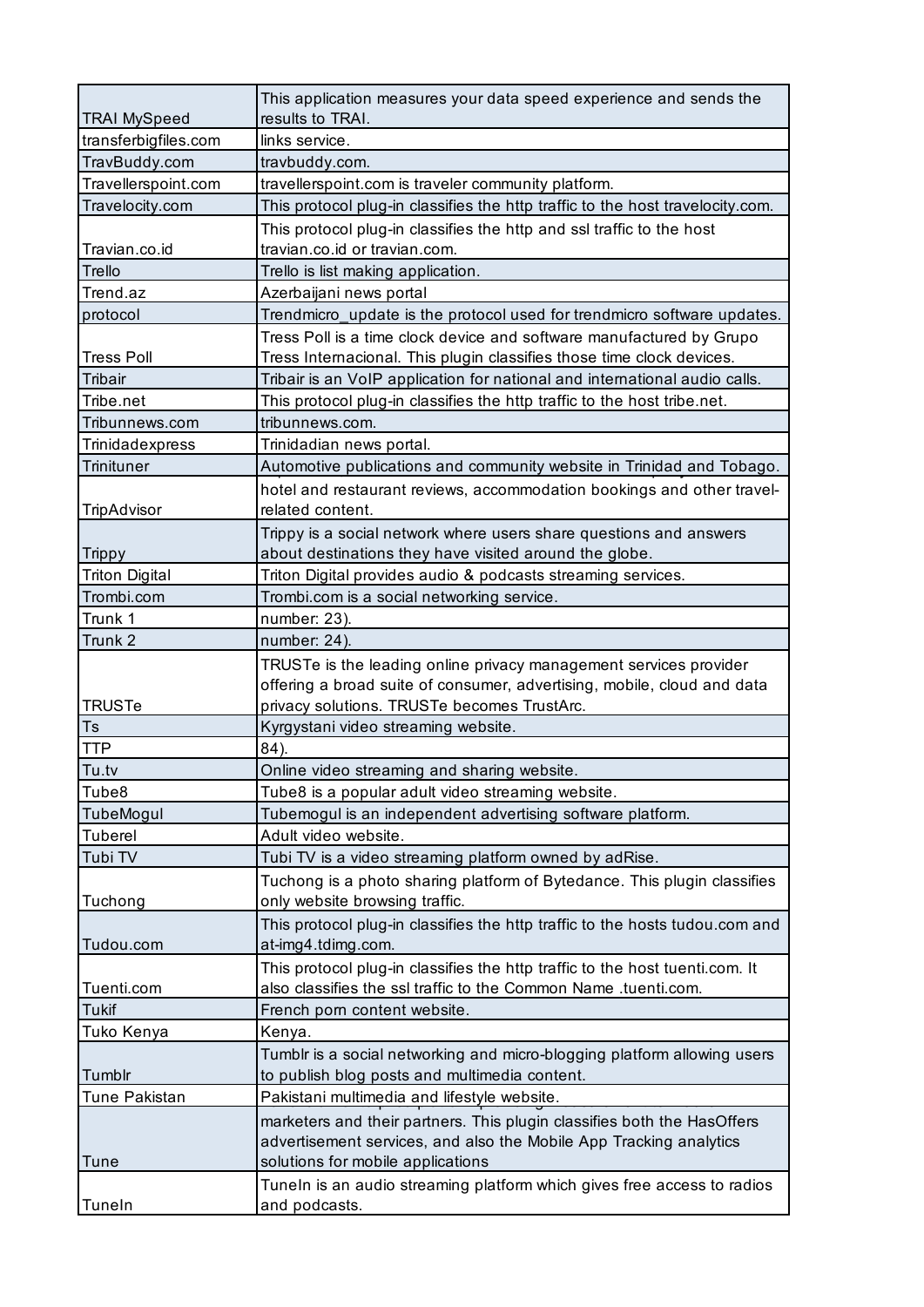| TuneWiki.com                  | versions.                                                                                                         |
|-------------------------------|-------------------------------------------------------------------------------------------------------------------|
| Tunigate                      | News web portal in Tunisia.                                                                                       |
| Tunisia-Sat.com               | Tunisian forum hosting platform.                                                                                  |
| TunnelBear VPN                | provide VPN.                                                                                                      |
|                               | This plugin classifies WebTunnel VPN software edited by TunnelGuru                                                |
| Tunnelguru                    | and its website.                                                                                                  |
| Turbo                         | Car classified ads site in Azerbaijan.                                                                            |
|                               | implements virtual private network (VPN) techniques to connect using                                              |
|                               | secure tunnels. This plugin is deprecated and now classified as                                                   |
| turbo_vpn                     | springtech_vpn.                                                                                                   |
| Turbobit                      | File hosting and sharing service.                                                                                 |
| Turn                          | Turn provides audience, campaign and analytics services.                                                          |
| Turner                        | services.                                                                                                         |
|                               | TusFiles is a cloud storage provider for online hosting and sharing of                                            |
| <b>TusFiles</b>               | files. This plugin classifies website traffic.                                                                    |
| Tut.by                        | Belarusian internet portal.                                                                                       |
| Tv.com                        | This protocol plug-in classifies the http traffic to the host .tv.com.                                            |
| Tv2.dk                        | Danish news portal                                                                                                |
| T <sub>V</sub> 3              | Lithuanian news portal.                                                                                           |
|                               | TV4 Play is a video streaming website broadcasting content from the                                               |
| TV4 Play                      | TV4 swedish TV channel.                                                                                           |
|                               | technology. It provides a way to watch on the PC most cable and                                                   |
| <b>TVAnts Protocol</b>        | satellite as well as WebTV.                                                                                       |
|                               |                                                                                                                   |
| <b>TVB</b>                    | Television Broadcasts Limited is a Hong Kong audio-visual group. This<br>plugin classifies only website browsing. |
|                               |                                                                                                                   |
|                               | channels. Users can access the service via desktop browsers as well as                                            |
| TVCatchup                     | smartphone and tablet apps.                                                                                       |
|                               | own web site and from other ones. Classifies HTTP and SSL web                                                     |
| TvKing                        | browsing only.                                                                                                    |
| Tvm                           | TV channel webportal from Malta, featuring live streaming.                                                        |
| <b>TVN Noticias</b>           | Web portal of a news TV Channel in Panama.                                                                        |
| Tvnet.lv                      | Latvian news and content portal                                                                                   |
| <b>TVU Network Player</b>     | TVUPlayer is an application intended to watch TV in peer to-peer.                                                 |
| Tweakware                     | Tweakware is a vpn application.                                                                                   |
| Twilio                        | traffic.                                                                                                          |
| Twipple                       | Japanese application for posting cute images on Twitter.                                                          |
| Twitch                        | Twitch.tv is a live video streaming service focused on video games.                                               |
|                               | users to share photos with their Twitter followers on web browser and                                             |
| Twitpic                       | mobile devices.                                                                                                   |
|                               | Online microblogging service that enables its users to read and send text-                                        |
| Twitter                       | based short messages.                                                                                             |
|                               | Twoo is a social networking website, enabling users to connect to                                                 |
| Twoo.com                      | relatives, friends, or unknown people.                                                                            |
| TubeCup                       | Adult video website.<br>הס.<br>א <del>מין אוויסונטו בעסטווג בוונטוףווסט אווווטוו טו</del> פוזעוס וווטעומ          |
|                               | flows and other control messages for the phones. The UA/UDP flows                                                 |
|                               | contain the Alcatel NOE protocol when the                                                                         |
| Universal Alcatel/UDP         | Q_PROTO_UAUDP_OPCODE attribute value is 0x15 or 0x16. The RTP                                                     |
| <b>Encapsulation Protocol</b> | flows announced by a UA/UDP session will be classified as uaudp_rtp by                                            |
| (UA/UDP)                      | the ixEngine. [ uaudp is also known as noe.]                                                                      |
| (Alcatel-Lucent               | RTP media flow originated from a UA/UDP (Alcatel-Lucent Enterprise                                                |
| Enterprise)                   | signaling protocol) session.                                                                                      |
|                               |                                                                                                                   |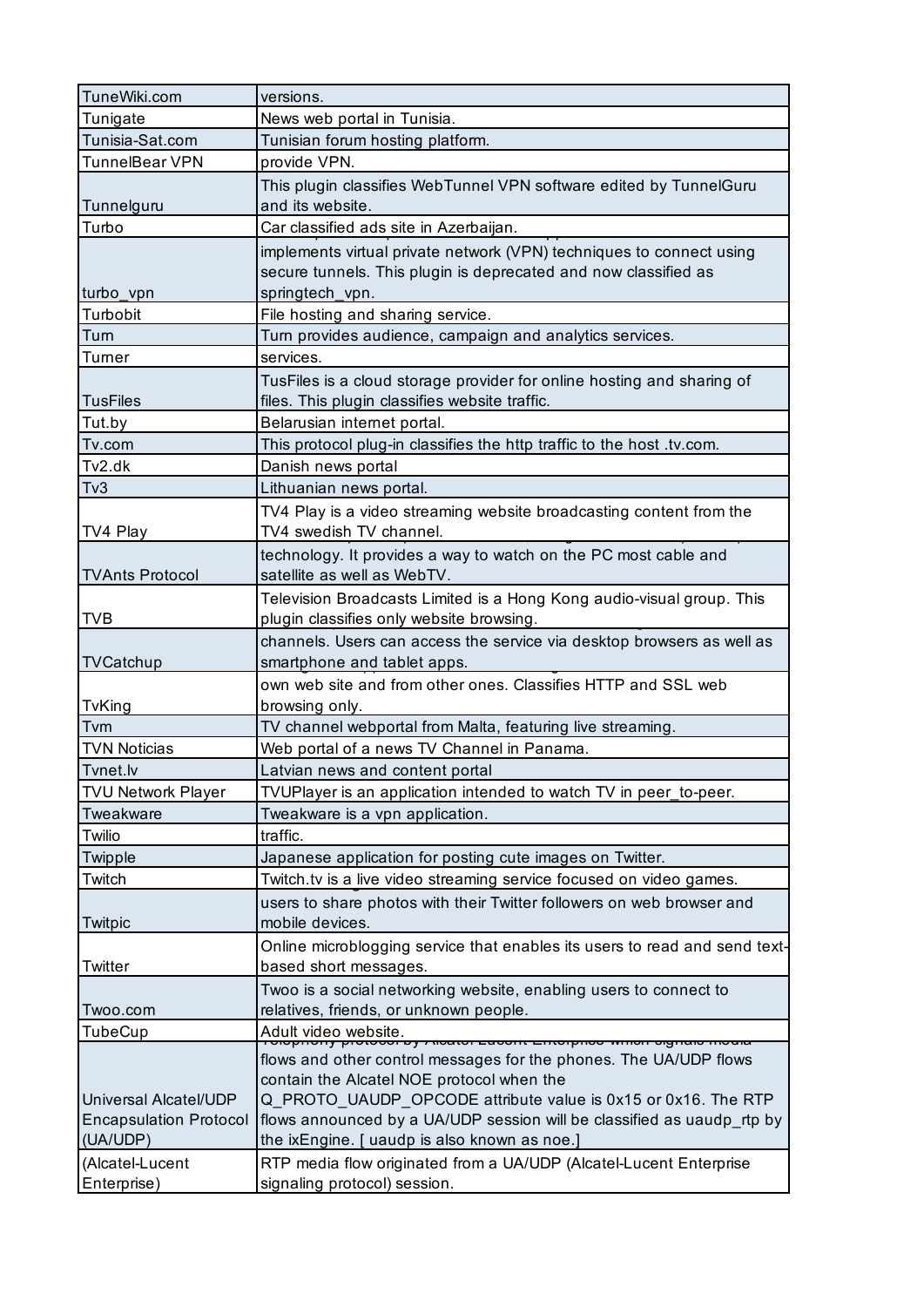| <b>Uber</b> (formerly<br>UberCab)                  | Uber is an American online transportation network company which<br>connects smartphone consumers looking for a trip with drivers.                                                                            |
|----------------------------------------------------|--------------------------------------------------------------------------------------------------------------------------------------------------------------------------------------------------------------|
| <b>Uber Eats</b>                                   | This plugin classifies uber flows that are specific to Uber Eats website<br>and applications. Uber Eats shares the same infrastructure as Uber.                                                              |
| Ubisoft                                            | Ubisoft is an online Game software editor and publisher (Far Cry,<br>Assasin's Creed, Watchdogs).                                                                                                            |
| Ubuntu                                             | Ubuntu is an open source software platform.                                                                                                                                                                  |
| <b>Ubuntu One</b>                                  | smartphones.                                                                                                                                                                                                 |
| <b>UC Browser</b>                                  | UC Browser is a web browser developed by the Chinese mobile Internet<br>company UCWeb and is owned by Alibaba Group of China.                                                                                |
| uCoz.ru                                            | uCoz is a free web hosting with a built-in content management system.                                                                                                                                        |
| Protocol                                           | SMS.                                                                                                                                                                                                         |
| Udemy                                              | Udemy is an online courses platform.                                                                                                                                                                         |
| Udn.com                                            | Taiwan news site.                                                                                                                                                                                            |
|                                                    | non-reliable message transfer service in IP networks. It is used by most<br>applications that do not require a reliable delivery transmission service.<br>User Datagram Protocol (IANA protocol number: 17). |
| <b>UDPLite</b>                                     | The udplite protocol (Connectionless protocol very similar to UDP) is<br>found over the IP layer (IANA protocol number: 136).                                                                                |
| <b>UDP Data Transfer</b><br>protocol               | gg-udt-03) over UDP. This protocol is involved in GridFTP infrastructure. It<br>is a protocol for high performance data transfer with multiplexing and<br>session control.                                   |
| Ukr                                                | Ukrainian portal for news, media and lifestyle.                                                                                                                                                              |
| Ukwezi                                             | Popular news web site in Rwanda.                                                                                                                                                                             |
| <b>ULP</b>                                         | User-plane Location Protocol (ULP) is used for data exchange as part of<br>Assisted GPS.                                                                                                                     |
| Ultimahora                                         | Honduran news portal                                                                                                                                                                                         |
| ultrashare.net                                     | service.                                                                                                                                                                                                     |
| Ultrasurf                                          | Ultrasurf is a tunneling protocol used by the Ultrasurf software for<br>Windows. The classification is based on an IP address range analysis.                                                                |
| Umac                                               | Web portal of the University of Macau.                                                                                                                                                                       |
| Umeng                                              | development teams and individual developers. Umeng is owned by the<br>Alibaba Group.                                                                                                                         |
| Umuryango                                          | News portal in Rwanda.                                                                                                                                                                                       |
| Umuseke                                            | News and media webportal in Rwanda.                                                                                                                                                                          |
| <b>National Autonomous</b><br>University of Mexico | Web portal of a major university in Mexico.                                                                                                                                                                  |
| University of Namibia                              | Web portal of a major university in Namibia.                                                                                                                                                                 |
| Internet Protocol<br>Number 143                    | Protocol Number 143) is found over the IP layer (IANA protocol number:<br>$143$ ).                                                                                                                           |
| <b>Internet Protocol</b><br>Number 144             | Protocol Number 144) is found over the IP layer (IANA protocol number:<br>144).                                                                                                                              |
| Internet Protocol<br>Number 145                    | Protocol Number 145) is found over the IP layer (IANA protocol number:<br>$145$ ).                                                                                                                           |
| <b>Internet Protocol</b><br>Number 146             | Protocol Number 146) is found over the IP layer (IANA protocol number:<br>146).                                                                                                                              |
| Internet Protocol<br>Number 147                    | Protocol Number 147) is found over the IP layer (IANA protocol number:<br>147).                                                                                                                              |
| Internet Protocol<br>Number 148                    | Protocol Number 148) is found over the IP layer (IANA protocol number:<br>148).                                                                                                                              |
| Internet Protocol<br>Number 149                    | Protocol Number 149) is found over the IP layer (IANA protocol number:<br>149).                                                                                                                              |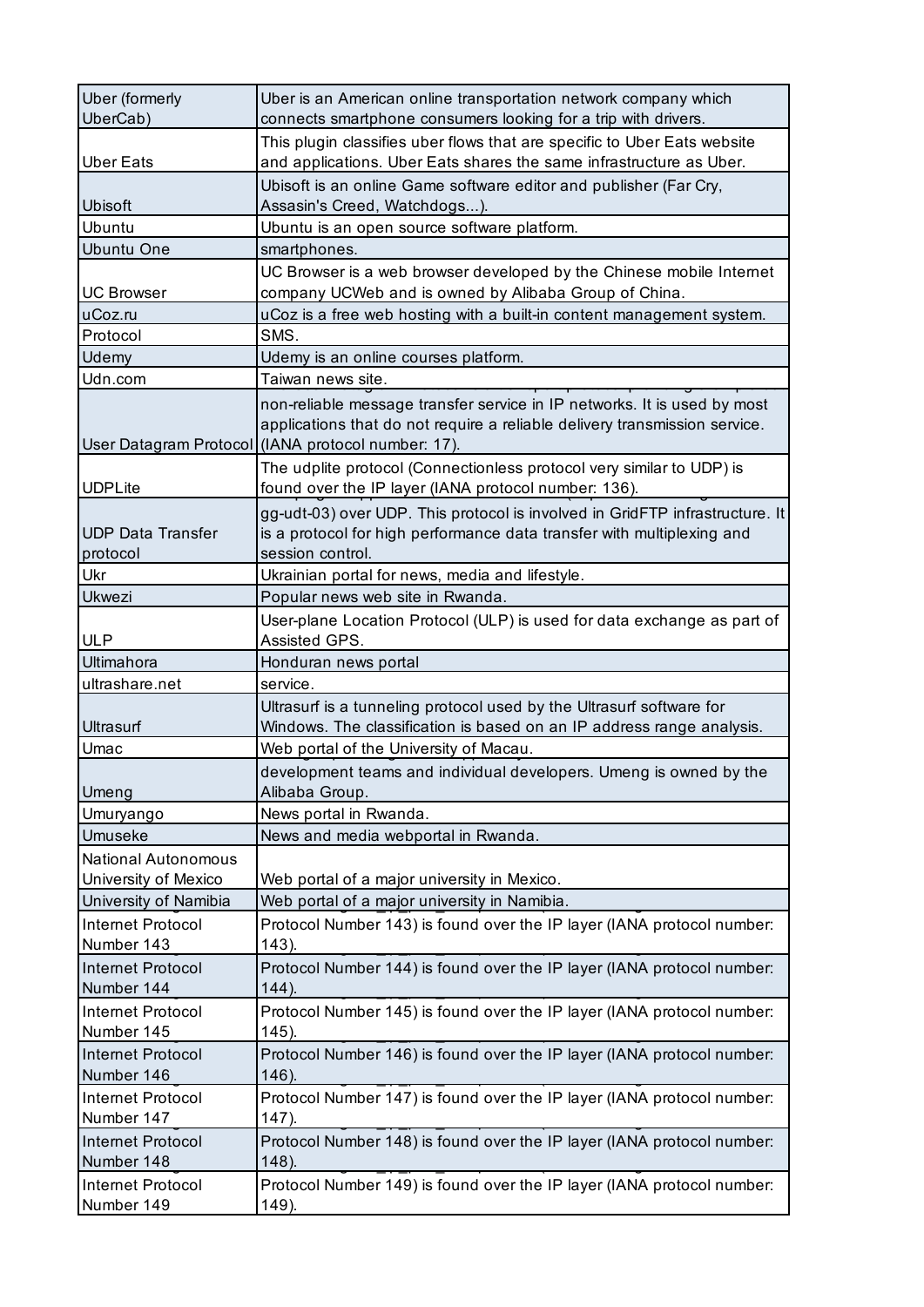| Internet Protocol        | Protocol Number 150) is found over the IP layer (IANA protocol number: |
|--------------------------|------------------------------------------------------------------------|
| Number 150               | $150$ ).                                                               |
| Internet Protocol        | Protocol Number 151) is found over the IP layer (IANA protocol number: |
| Number 151               | $151$ ).                                                               |
| <b>Internet Protocol</b> | Protocol Number 152) is found over the IP layer (IANA protocol number: |
| Number 152               | 152).                                                                  |
| Internet Protocol        | Protocol Number 153) is found over the IP layer (IANA protocol number: |
| Number 153               | 153).                                                                  |
| Internet Protocol        | Protocol Number 154) is found over the IP layer (IANA protocol number: |
| Number 154               | $154$ ).                                                               |
| Internet Protocol        | Protocol Number 155) is found over the IP layer (IANA protocol number: |
| Number 155               | $155$ ).                                                               |
| Internet Protocol        | Protocol Number 156) is found over the IP layer (IANA protocol number: |
| Number 156               | 156).                                                                  |
| Internet Protocol        | Protocol Number 157) is found over the IP layer (IANA protocol number: |
| Number 157               | 157).                                                                  |
| <b>Internet Protocol</b> | Protocol Number 158) is found over the IP layer (IANA protocol number: |
| Number 158               | 158).                                                                  |
| Internet Protocol        | Protocol Number 159) is found over the IP layer (IANA protocol number: |
| Number 159               | 159).                                                                  |
| Internet Protocol        | Protocol Number 160) is found over the IP layer (IANA protocol number: |
| Number 160               | $160$ ).                                                               |
| Internet Protocol        | Protocol Number 161) is found over the IP layer (IANA protocol number: |
| Number 161               | $161$ ).                                                               |
| Internet Protocol        | Protocol Number 162) is found over the IP layer (IANA protocol number: |
| Number 162               | 162).                                                                  |
| Internet Protocol        | Protocol Number 163) is found over the IP layer (IANA protocol number: |
| Number 163               | $163$ ).                                                               |
| <b>Internet Protocol</b> | Protocol Number 164) is found over the IP layer (IANA protocol number: |
| Number 164               | 164).                                                                  |
| Internet Protocol        | Protocol Number 165) is found over the IP layer (IANA protocol number: |
| Number 165               | 165).                                                                  |
| <b>Internet Protocol</b> | Protocol Number 166) is found over the IP layer (IANA protocol number: |
| Number 166               | $166$ ).                                                               |
| Internet Protocol        | Protocol Number 167) is found over the IP layer (IANA protocol number: |
| Number 167               | 167).                                                                  |
| <b>Internet Protocol</b> | Protocol Number 168) is found over the IP layer (IANA protocol number: |
| Number 168               | 168).                                                                  |
| Internet Protocol        | Protocol Number 169) is found over the IP layer (IANA protocol number: |
| Number 169               | $169$ ).                                                               |
| <b>Internet Protocol</b> | Protocol Number 170) is found over the IP layer (IANA protocol number: |
| Number 170               | 170).                                                                  |
| Internet Protocol        | Protocol Number 171) is found over the IP layer (IANA protocol number: |
| Number 171               | $171$ ).                                                               |
| Internet Protocol        | Protocol Number 172) is found over the IP layer (IANA protocol number: |
| Number 172               | $172$ ).                                                               |
| Internet Protocol        | Protocol Number 173) is found over the IP layer (IANA protocol number: |
| Number 173               | 173).                                                                  |
| <b>Internet Protocol</b> | Protocol Number 174) is found over the IP layer (IANA protocol number: |
| Number 174               | 174).                                                                  |
| Internet Protocol        | Protocol Number 175) is found over the IP layer (IANA protocol number: |
| Number 175               | 175).                                                                  |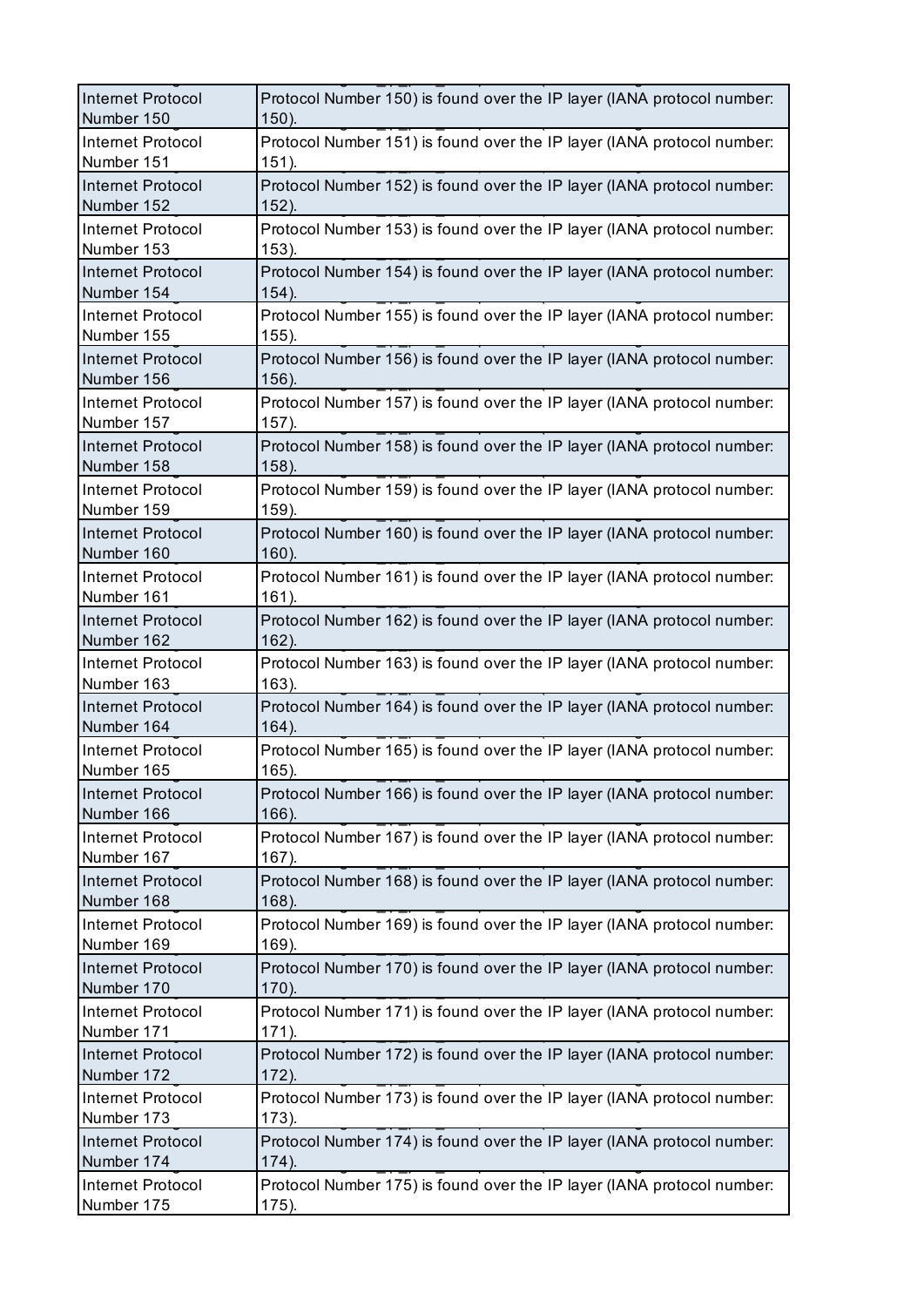| Internet Protocol        | Protocol Number 176) is found over the IP layer (IANA protocol number: |
|--------------------------|------------------------------------------------------------------------|
| Number 176               | 176).                                                                  |
| Internet Protocol        | Protocol Number 177) is found over the IP layer (IANA protocol number: |
| Number 177               | 177).                                                                  |
| <b>Internet Protocol</b> | Protocol Number 178) is found over the IP layer (IANA protocol number: |
| Number 178               | 178).                                                                  |
| <b>Internet Protocol</b> | Protocol Number 179) is found over the IP layer (IANA protocol number: |
| Number 179               | 179).                                                                  |
| Internet Protocol        | Protocol Number 180) is found over the IP layer (IANA protocol number: |
| Number 180               | $180$ ).                                                               |
| Internet Protocol        | Protocol Number 181) is found over the IP layer (IANA protocol number: |
| Number 181               | 181).                                                                  |
| Internet Protocol        | Protocol Number 182) is found over the IP layer (IANA protocol number: |
| Number 182               | 182).                                                                  |
| <b>Internet Protocol</b> | Protocol Number 183) is found over the IP layer (IANA protocol number: |
| Number 183               | 183).                                                                  |
| Internet Protocol        | Protocol Number 184) is found over the IP layer (IANA protocol number: |
| Number 184               | 184).                                                                  |
| Internet Protocol        | Protocol Number 185) is found over the IP layer (IANA protocol number: |
| Number 185               | 185).                                                                  |
| Internet Protocol        | Protocol Number 186) is found over the IP layer (IANA protocol number: |
| Number 186               | 186).                                                                  |
| Internet Protocol        | Protocol Number 187) is found over the IP layer (IANA protocol number: |
| Number 187               | 187).                                                                  |
| Internet Protocol        | Protocol Number 188) is found over the IP layer (IANA protocol number: |
| Number 188               | 188).                                                                  |
| Internet Protocol        | Protocol Number 189) is found over the IP layer (IANA protocol number: |
| Number 189               | 189).                                                                  |
| Internet Protocol        | Protocol Number 190) is found over the IP layer (IANA protocol number: |
| Number 190               | 190).                                                                  |
| Internet Protocol        | Protocol Number 191) is found over the IP layer (IANA protocol number: |
| Number 191               | 191).                                                                  |
| <b>Internet Protocol</b> | Protocol Number 192) is found over the IP layer (IANA protocol number: |
| Number 192               | 192).                                                                  |
| Internet Protocol        | Protocol Number 193) is found over the IP layer (IANA protocol number: |
| Number 193               | 193).                                                                  |
| <b>Internet Protocol</b> | Protocol Number 194) is found over the IP layer (IANA protocol number: |
| Number 194               | 194).                                                                  |
| Internet Protocol        | Protocol Number 195) is found over the IP layer (IANA protocol number: |
| Number 195               | $195$ ).                                                               |
| <b>Internet Protocol</b> | Protocol Number 196) is found over the IP layer (IANA protocol number: |
| Number 196               | 196).                                                                  |
| Internet Protocol        | Protocol Number 197) is found over the IP layer (IANA protocol number: |
| Number 197               | 197).                                                                  |
| <b>Internet Protocol</b> | Protocol Number 198) is found over the IP layer (IANA protocol number: |
| Number 198               | 198).                                                                  |
| Internet Protocol        | Protocol Number 199) is found over the IP layer (IANA protocol number: |
| Number 199               | 199).                                                                  |
| <b>Internet Protocol</b> | Protocol Number 200) is found over the IP layer (IANA protocol number: |
| Number 200               | 200).                                                                  |
| Internet Protocol        | Protocol Number 201) is found over the IP layer (IANA protocol number: |
| Number 201               | 201).                                                                  |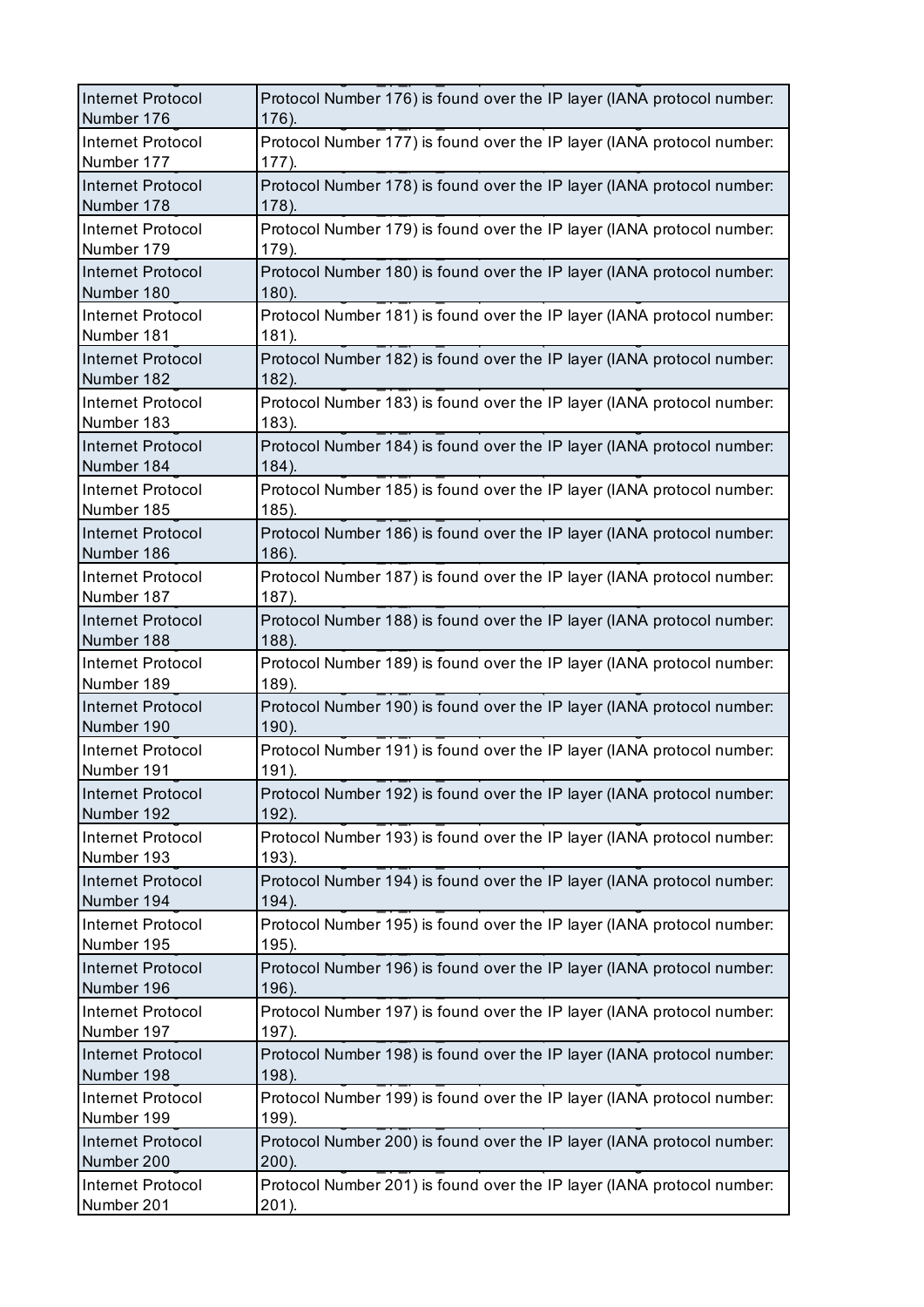| <b>Internet Protocol</b> | Protocol Number 202) is found over the IP layer (IANA protocol number: |
|--------------------------|------------------------------------------------------------------------|
| Number 202               | 202).                                                                  |
| Internet Protocol        | Protocol Number 203) is found over the IP layer (IANA protocol number: |
| Number 203               | 203).                                                                  |
| <b>Internet Protocol</b> | Protocol Number 204) is found over the IP layer (IANA protocol number: |
| Number 204               | 204).                                                                  |
| <b>Internet Protocol</b> | Protocol Number 205) is found over the IP layer (IANA protocol number: |
| Number 205               | 205).                                                                  |
| <b>Internet Protocol</b> | Protocol Number 206) is found over the IP layer (IANA protocol number: |
| Number 206               | 206).                                                                  |
| Internet Protocol        | Protocol Number 207) is found over the IP layer (IANA protocol number: |
| Number 207               | 207).                                                                  |
| Internet Protocol        | Protocol Number 208) is found over the IP layer (IANA protocol number: |
| Number 208               | 208).                                                                  |
| Internet Protocol        | Protocol Number 209) is found over the IP layer (IANA protocol number: |
| Number 209               | 209).                                                                  |
| <b>Internet Protocol</b> | Protocol Number 210) is found over the IP layer (IANA protocol number: |
| Number 210               | 210).                                                                  |
| Internet Protocol        | Protocol Number 211) is found over the IP layer (IANA protocol number: |
| Number 211               | 211).                                                                  |
| Internet Protocol        | Protocol Number 212) is found over the IP layer (IANA protocol number: |
| Number 212               | 212).                                                                  |
| Internet Protocol        | Protocol Number 213) is found over the IP layer (IANA protocol number: |
| Number 213               | 213).                                                                  |
| Internet Protocol        | Protocol Number 214) is found over the IP layer (IANA protocol number: |
| Number 214               | 214).                                                                  |
| Internet Protocol        | Protocol Number 215) is found over the IP layer (IANA protocol number: |
| Number 215               | $215$ ).                                                               |
| Internet Protocol        | Protocol Number 216) is found over the IP layer (IANA protocol number: |
| Number 216               | 216).                                                                  |
| Internet Protocol        | Protocol Number 217) is found over the IP layer (IANA protocol number: |
| Number 217               | 217).                                                                  |
| <b>Internet Protocol</b> | Protocol Number 218) is found over the IP layer (IANA protocol number: |
| Number 218               | 218).                                                                  |
| Internet Protocol        | Protocol Number 219) is found over the IP layer (IANA protocol number: |
| Number 219               | 219).                                                                  |
| Internet Protocol        | Protocol Number 220) is found over the IP layer (IANA protocol number: |
| Number 220               | 220).                                                                  |
| Internet Protocol        | Protocol Number 221) is found over the IP layer (IANA protocol number: |
| Number 221               | 221).                                                                  |
| <b>Internet Protocol</b> | Protocol Number 222) is found over the IP layer (IANA protocol number: |
| Number 222               | 222).                                                                  |
| Internet Protocol        | Protocol Number 223) is found over the IP layer (IANA protocol number: |
| Number 223               | 223).                                                                  |
| <b>Internet Protocol</b> | Protocol Number 224) is found over the IP layer (IANA protocol number: |
| Number 224               | 224).                                                                  |
| Internet Protocol        | Protocol Number 225) is found over the IP layer (IANA protocol number: |
| Number 225               | 225).                                                                  |
| <b>Internet Protocol</b> | Protocol Number 226) is found over the IP layer (IANA protocol number: |
| Number 226               | 226).                                                                  |
| Internet Protocol        | Protocol Number 227) is found over the IP layer (IANA protocol number: |
| Number 227               | 227).                                                                  |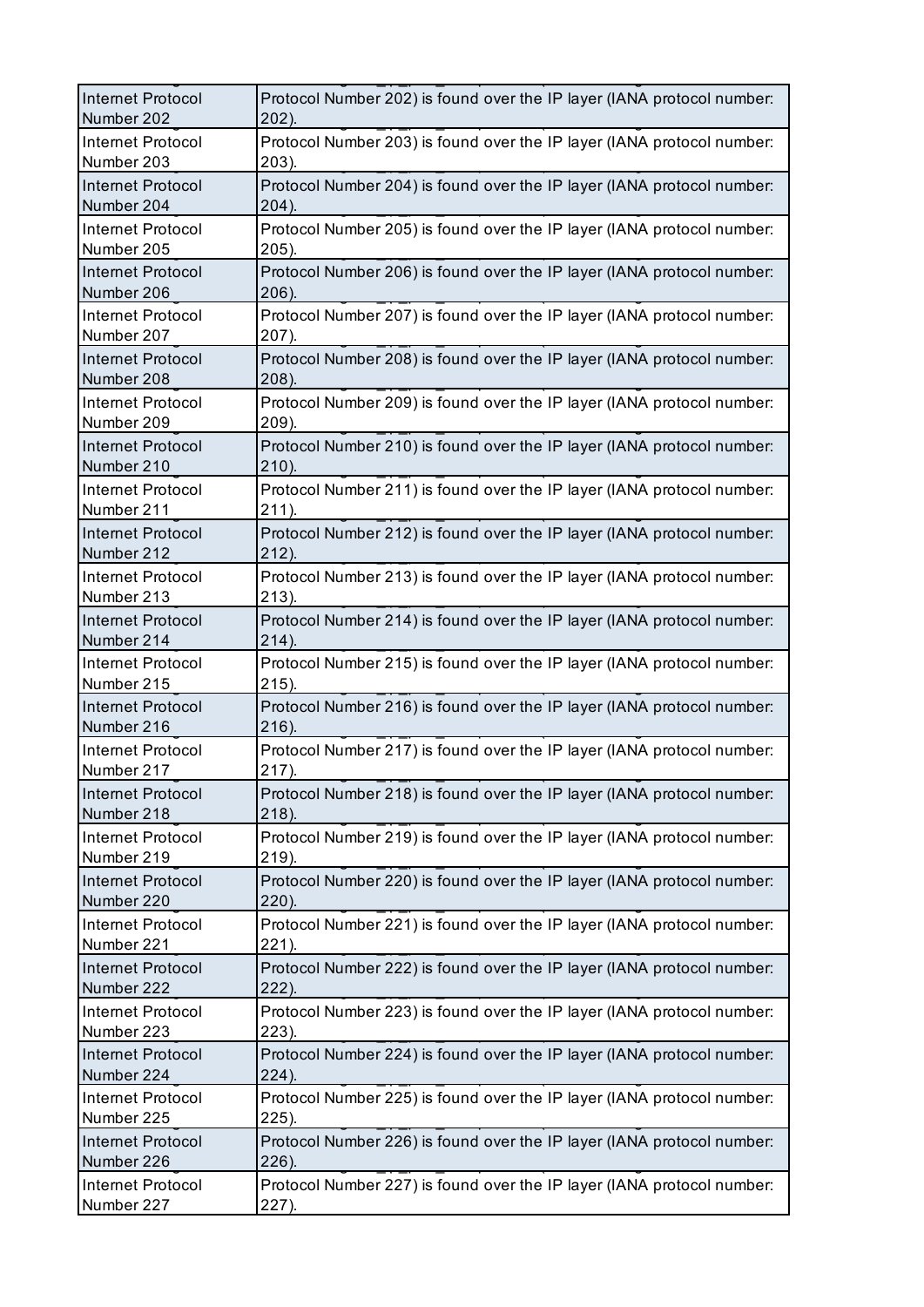| Internet Protocol        | Protocol Number 228) is found over the IP layer (IANA protocol number: |
|--------------------------|------------------------------------------------------------------------|
| Number 228               | 228).                                                                  |
| Internet Protocol        | Protocol Number 229) is found over the IP layer (IANA protocol number: |
| Number 229               | 229).                                                                  |
| <b>Internet Protocol</b> | Protocol Number 230) is found over the IP layer (IANA protocol number: |
| Number 230               | 230).                                                                  |
| <b>Internet Protocol</b> | Protocol Number 231) is found over the IP layer (IANA protocol number: |
| Number 231               | 231).                                                                  |
| Internet Protocol        | Protocol Number 232) is found over the IP layer (IANA protocol number: |
| Number 232               | 232).                                                                  |
| Internet Protocol        | Protocol Number 233) is found over the IP layer (IANA protocol number: |
| Number 233               | 233).                                                                  |
| Internet Protocol        | Protocol Number 234) is found over the IP layer (IANA protocol number: |
| Number 234               | 234).                                                                  |
| Internet Protocol        | Protocol Number 235) is found over the IP layer (IANA protocol number: |
| Number 235               | 235).                                                                  |
| <b>Internet Protocol</b> | Protocol Number 236) is found over the IP layer (IANA protocol number: |
| Number 236               | 236).                                                                  |
| Internet Protocol        | Protocol Number 237) is found over the IP layer (IANA protocol number: |
| Number 237               | 237).                                                                  |
| Internet Protocol        | Protocol Number 238) is found over the IP layer (IANA protocol number: |
| Number 238               | 238).                                                                  |
| Internet Protocol        | Protocol Number 239) is found over the IP layer (IANA protocol number: |
| Number 239               | 239).                                                                  |
| <b>Internet Protocol</b> | Protocol Number 240) is found over the IP layer (IANA protocol number: |
| Number 240               | 240).                                                                  |
| Internet Protocol        | Protocol Number 241) is found over the IP layer (IANA protocol number: |
| Number 241               | 241).                                                                  |
| <b>Internet Protocol</b> | Protocol Number 242) is found over the IP layer (IANA protocol number: |
| Number 242               | 242).                                                                  |
| Internet Protocol        | Protocol Number 243) is found over the IP layer (IANA protocol number: |
| Number 243               | 243).                                                                  |
| <b>Internet Protocol</b> | Protocol Number 244) is found over the IP layer (IANA protocol number: |
| Number 244               | 244).                                                                  |
| Internet Protocol        | Protocol Number 245) is found over the IP layer (IANA protocol number: |
| Number 245               | 245).                                                                  |
| <b>Internet Protocol</b> | Protocol Number 246) is found over the IP layer (IANA protocol number: |
| Number 246               | 246).                                                                  |
| Internet Protocol        | Protocol Number 247) is found over the IP layer (IANA protocol number: |
| Number 247               | 247).                                                                  |
| <b>Internet Protocol</b> | Protocol Number 248) is found over the IP layer (IANA protocol number: |
| Number 248               | 248).                                                                  |
| Internet Protocol        | Protocol Number 249) is found over the IP layer (IANA protocol number: |
| Number 249               | 249).                                                                  |
| <b>Internet Protocol</b> | Protocol Number 250) is found over the IP layer (IANA protocol number: |
| Number 250               | 250).                                                                  |
| Internet Protocol        | Protocol Number 251) is found over the IP layer (IANA protocol number: |
| Number 251               | 251).                                                                  |
| <b>Internet Protocol</b> | Protocol Number 252) is found over the IP layer (IANA protocol number: |
| Number 252               | 252).                                                                  |
| Unegui                   | Classified ads web service in Mongolia.                                |
|                          |                                                                        |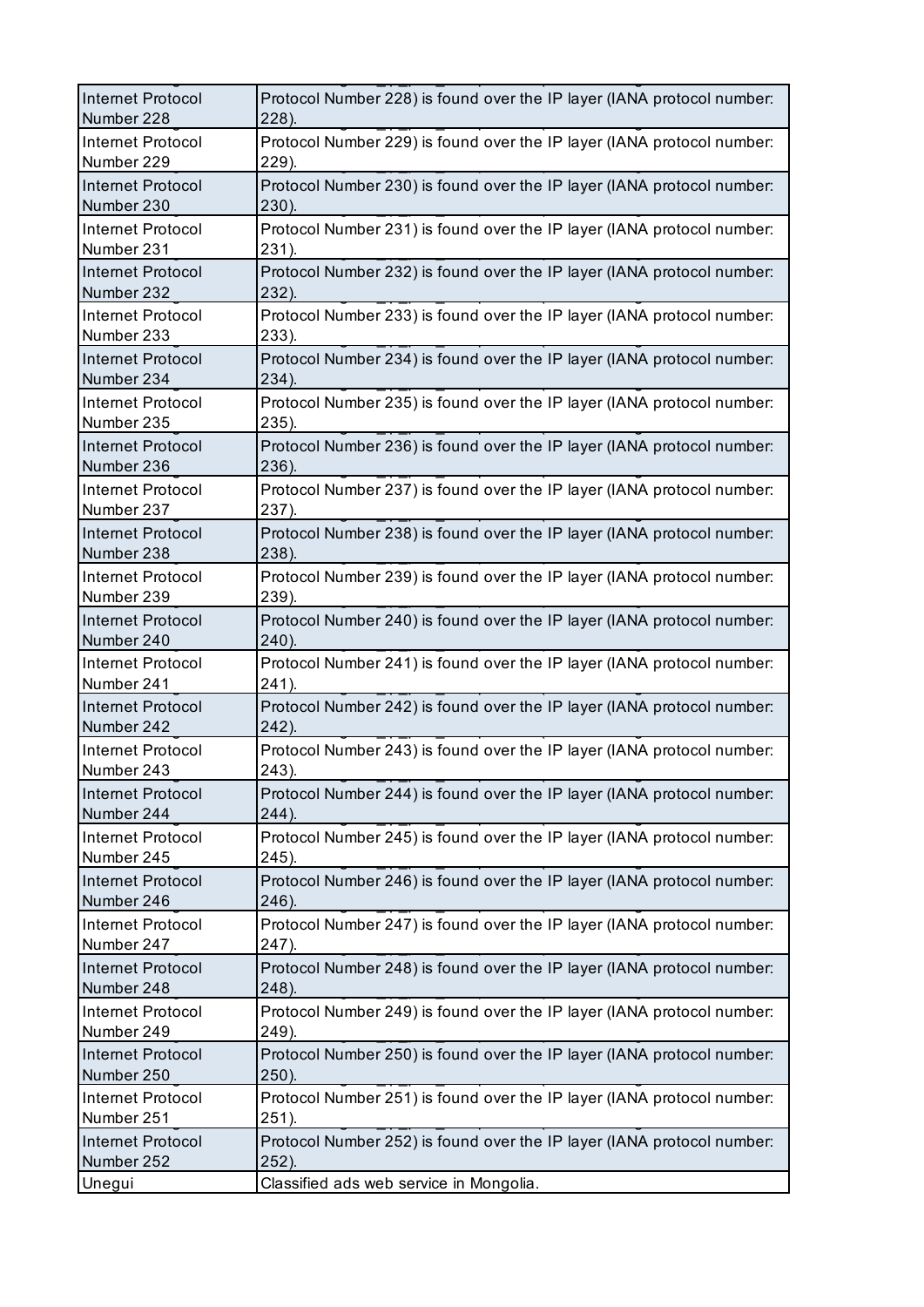|                           | platform of United Airlines This plugin classifies website and iOS                                                  |
|---------------------------|---------------------------------------------------------------------------------------------------------------------|
| <b>United Airlines</b>    | application traffic.                                                                                                |
| United Internet           | United Internet is one of the leading European internet companies.                                                  |
|                           | Unity is a 3D engine supported by more that 25 platforms. This plugin                                               |
| Unity                     | focuses on the video game services.                                                                                 |
| Darussalam                | Website of a major university in Brunei.                                                                            |
| University of Botswana    | Web portal of the University of Botswana.                                                                           |
|                           | This plugin classifies traffic to univision.com. Univision is an American                                           |
| Univision.com             | Spanish-language free-to-air television network.                                                                    |
|                           | are not recognized by the system. Most of the time, its presence is due                                             |
|                           | to the existence of a business application whose specifications are not                                             |
| Unknown virtual           | made available to the public. Such flows can be defined in the system by                                            |
| protocol                  | means of a User Defined Application.                                                                                |
| Unreal_engine             | unreal_engine is a video game engine developed by Epic Games.                                                       |
|                           | Unruly is an advertisement technology company that gets videos                                                      |
| Unruly<br>UOL.com.br      | watched, tracked and shared across the Open Web.                                                                    |
| UpLive                    | Brazalian news portal<br>Uplive is a social network mobile for live streaming in around the world.                  |
| Upload.cnet.com           | service.                                                                                                            |
| uploaded.net              | service.                                                                                                            |
|                           |                                                                                                                     |
| Uploading.com             | Secured file hosting and sharing web service with ability to upload from<br>different desktop and mobile platforms. |
|                           | Classifies web browsing on the uploadingit.com Direct DownLoad links                                                |
| uploadingit.com           | service. Deprecated.                                                                                                |
|                           | upLynk is an easy way to stream your live and on demand video to all                                                |
| UpLynk                    | devices and platforms.                                                                                              |
|                           | facilitate the exchange of information between different devices within a                                           |
| upnp                      | computer network.                                                                                                   |
| Uptobox                   | File hosting web service for sharing files up to 1024MB each.                                                       |
| Uptodown                  | Multiplatform and non restrictive app store for mobile devices.                                                     |
|                           | Urbanairship provides tools and services designed for mobile application                                            |
| Urbanairship              | developers, it becomes Airship.                                                                                     |
| Urdupoint                 | Pakistani news portal.                                                                                              |
| Usabit Bittorrent tracker | Bittorrent tracker search engine                                                                                    |
| USAToday.com              | usatoday.com.                                                                                                       |
|                           | iTunes communicates with the iPhone using something called usbmux,                                                  |
| usbmux                    | this is a system for multiplexing several connections.                                                              |
|                           | This protocol plug-in classifies the http traffic to the host usejump.com. It                                       |
| Usejump.com               | also classifies the ssl traffic to the Common Name beta.usejump.com.                                                |
| UserReport                | UserReport is an analytics platform. This plugin classifies website traffic.                                        |
| Pacific                   | Web site of the University of the South Pacific.                                                                    |
|                           | Ustream is a live video broadcasting webservice available on PC and                                                 |
| <b>UStream</b>            | mobile platforms.                                                                                                   |
| UTI                       | $120$ ).                                                                                                            |
|                           | traffic to the software company. The generated traffic by this software is                                          |
| uTorrent                  | classified as bittorrent.                                                                                           |
| Protocol)                 | <b>BitTorrent transport layer</b>                                                                                   |
|                           | Uusee is a peer-to-peer TV software, using the BitTorrent peer-to-peer                                              |
|                           | technology. It provides a way to watch on the PC most cable and                                                     |
|                           | satellite TV as well as WebTV on PC. It uses the network coding                                                     |
| <b>UUSee Protocol</b>     | technology. Note: In Basic-DPI, Partial classification over http.                                                   |
| Uwi                       | Web portal of the University of The West Indies.                                                                    |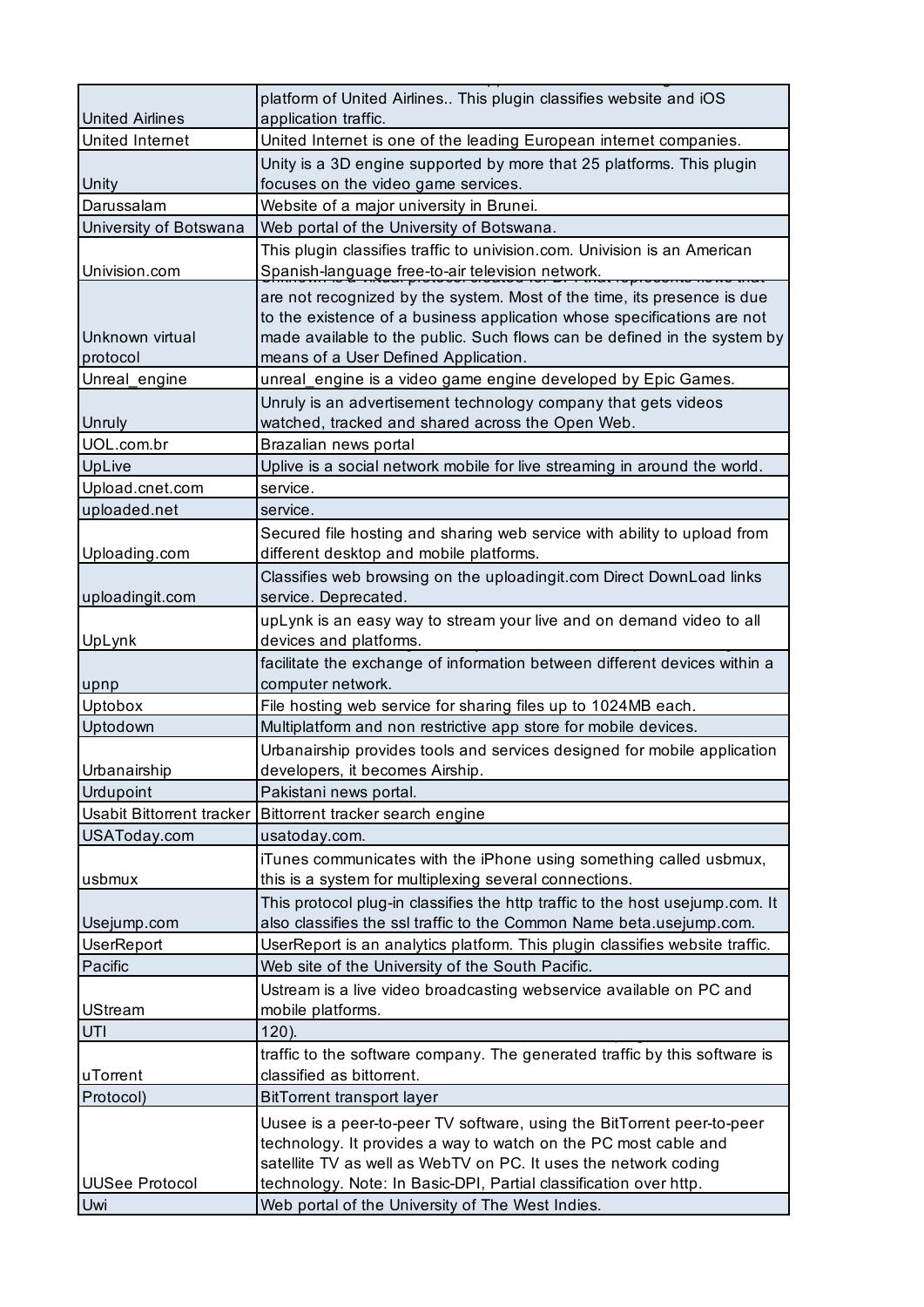|                        | General information, student directory, and links to internal resources of                                                                                                                                                     |
|------------------------|--------------------------------------------------------------------------------------------------------------------------------------------------------------------------------------------------------------------------------|
| University of Zimbabwe | the University of Zimbabwe.                                                                                                                                                                                                    |
| Layer                  | through SCTP.                                                                                                                                                                                                                  |
| Vaguthu                | Maldivian news website.                                                                                                                                                                                                        |
| Vakaka.com             | This protocol plug-in classifies the http traffic to the host vakaka.com.                                                                                                                                                      |
| VampireFreaks.com      | vampirefreaks.com. It also classifies the ssl traffic to the Common Name<br>vampirefreaks.com.                                                                                                                                 |
| Vanguardngr.com        | Nigerian news portal                                                                                                                                                                                                           |
| Varzesh3.com           | Persian online sports new portal.                                                                                                                                                                                              |
| VBOX7.com              | Bulgarian video streaming website.                                                                                                                                                                                             |
| Vecer                  | Macedonian and Balkan news portal.                                                                                                                                                                                             |
|                        | Crotaian news portal                                                                                                                                                                                                           |
| Vecernji               |                                                                                                                                                                                                                                |
|                        | Vector Bittorrent tracker   Bittorrent tracker search engine                                                                                                                                                                   |
| Veeam                  | major virtualization software and cloud storage products, and has specific<br>methods for backing-up certain software products, each of which is<br>classified by its own plugin. This plugin classifies the Veeam website and |
| Veetle.com             | the Veeam backup agent.                                                                                                                                                                                                        |
|                        | This protocol plug-in classifies the http traffic to the host veetle.com.                                                                                                                                                      |
| Ventrilo               | Ventrilo is a low-latency, encrypted voice chat software primarily intended<br>for use while gaming.                                                                                                                           |
| VeohTV                 | VeohTV is a VOD streaming service which includes both client software<br>and a website with embedded flash videos.                                                                                                             |
| Verizon                | Verizon Internet provider hosts and services.                                                                                                                                                                                  |
| Vero                   | business models.                                                                                                                                                                                                               |
|                        |                                                                                                                                                                                                                                |
| VertaMedia             | VertaMedia is a Supply-Side Platform with its own Video Ad Marketplace.<br>Deprecated.                                                                                                                                         |
|                        |                                                                                                                                                                                                                                |
| VestnikTm              | Classified ads website in Turkmenistan.                                                                                                                                                                                        |
|                        |                                                                                                                                                                                                                                |
| Vetogate               | Egyptian news portal.<br>VEVO is a music video streaming platform sponsored by Google,                                                                                                                                         |
| <b>VEVO</b>            | Universal Music Group and Sony Music Entertainment.                                                                                                                                                                            |
| Vg.no                  | Norwegian news portal                                                                                                                                                                                                          |
| Viadeo.com             | Viadeo is a web site designed to manage professional contacts.                                                                                                                                                                 |
|                        | Viaplay is a video-on-demand service for the Nordic countries, which                                                                                                                                                           |
| Viaplay                | uses Silverlight to stream videos.                                                                                                                                                                                             |
| Viber<br>VideoBash.com | Viber is a free embedded voice over-ip application, for smartphones.                                                                                                                                                           |
|                        | This protocol plug-in classifies the http traffic to the host videobash.com.<br>Videojug is an owner of various online consumer TV channels. These<br>include Scoff (food), Pose (beauty), Brideas (weddings), Deco Bliss      |
| Videojug               | (home decor) and Quipstar (comedy).                                                                                                                                                                                            |
| Videoland              | Videoland is a video-on-demand service, when video streaming is hosted<br>on NEP Worldwide servers, this traffic is classified as nepworldwide. This<br>plugin classifies the traffic on videoland.com.                        |
|                        | Videoplaza provides tools to broadcasters, publishers and networks to                                                                                                                                                          |
| Videoplaza             | maximize their advert revenues from their video content.                                                                                                                                                                       |
| VideoSurf.com          | This protocol plug-in classifies the http traffic to the host videosurf.com.                                                                                                                                                   |
| VideosZ                | Porn content website.                                                                                                                                                                                                          |
| Vidmax                 | Website for streaming funny, fail, punk and war videos.                                                                                                                                                                        |
| Vidme                  | User video content website.                                                                                                                                                                                                    |
| Vidyard                | Vidyard is a video marketing platform.                                                                                                                                                                                         |
| VietBao.vn             | This protocol plug-in classifies the http traffic to the host vietbao.vn.                                                                                                                                                      |
| Viewpath<br>FilesTube) | Viewpath is an online project management and collaboration tool.<br>Viewster delivers free video.                                                                                                                              |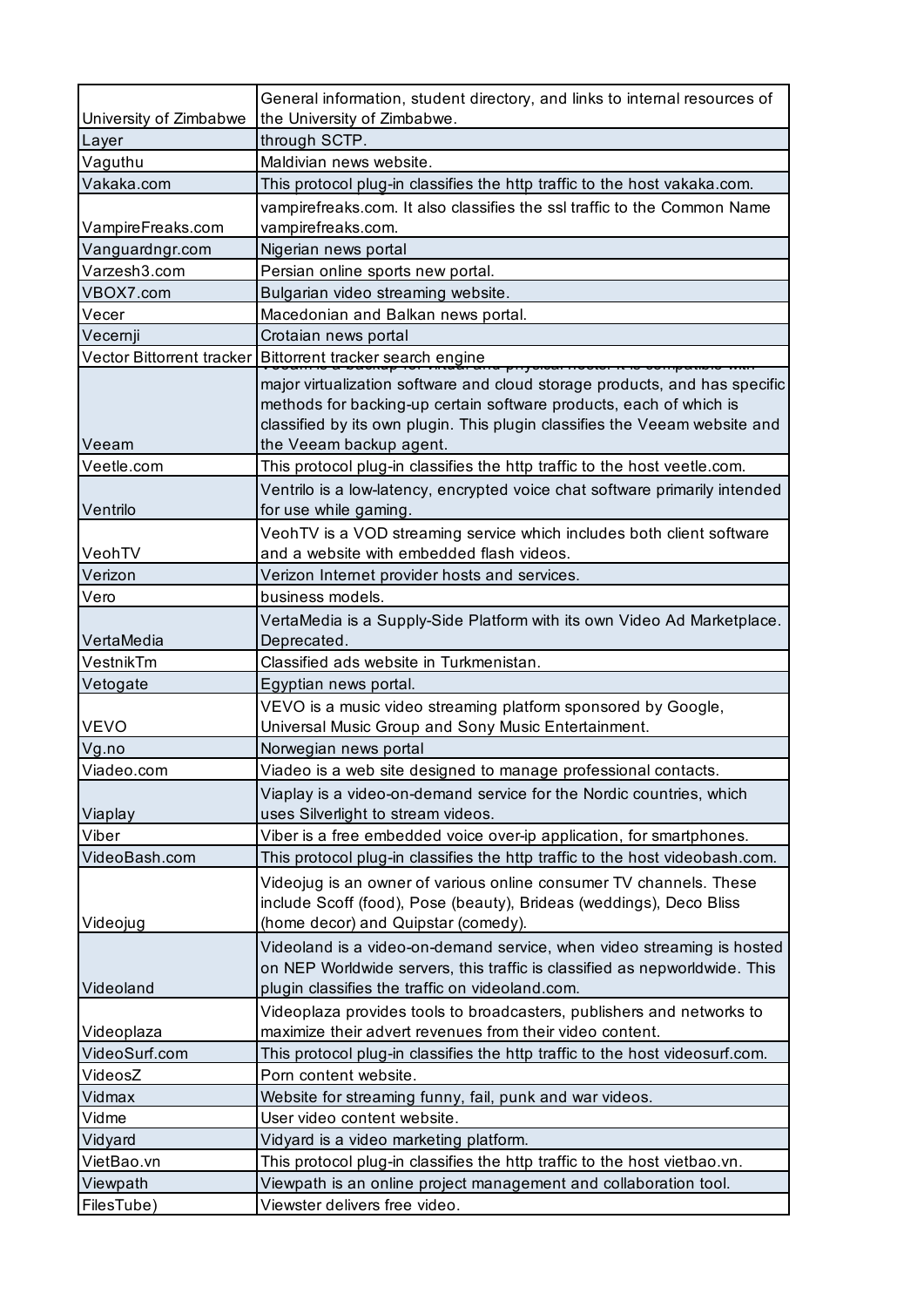| Vijesti.me                                                              | Serbian news portal.                                                                                                                                                                                                                                                                                                     |
|-------------------------------------------------------------------------|--------------------------------------------------------------------------------------------------------------------------------------------------------------------------------------------------------------------------------------------------------------------------------------------------------------------------|
|                                                                         | Vimeo is a high definition video streaming platform, to be accessed from                                                                                                                                                                                                                                                 |
| Vimeo                                                                   | a web browser or mobile applications.                                                                                                                                                                                                                                                                                    |
| Vine                                                                    | Vine is a short-form video sharing service.                                                                                                                                                                                                                                                                              |
| Vines Banyan Systems                                                    | Vines is a network layer protocol, enabling the routing of packets from<br>the transport layer from one node to the transport layer in another node.                                                                                                                                                                     |
| <b>VISA</b>                                                             | The visa protocol (VISA Protocol) is found over the IP layer (IANA<br>protocol number: 70).                                                                                                                                                                                                                              |
| Visa Checkout                                                           | Visa Checkout provides a single sign-in service to pay for online<br>shopping purchases.                                                                                                                                                                                                                                 |
| VisAdd                                                                  | VisAdd provides advertisement services (refers to a malware).                                                                                                                                                                                                                                                            |
| Visir.is                                                                | Icelandic news portal                                                                                                                                                                                                                                                                                                    |
| Visual IQ                                                               | Visual IQ is a marketing solution provider.                                                                                                                                                                                                                                                                              |
| Nokia Vital QIP                                                         | Management)) that comes with a manager (AMS) to administrate Vital<br>QIP appliance.                                                                                                                                                                                                                                     |
| Viu                                                                     | Viu is an Asian streaming application.                                                                                                                                                                                                                                                                                   |
| Vivanews.com                                                            | This protocol plug-in classifies the http and https traffic to the hosts<br>vivanews.com and viva.co.id.                                                                                                                                                                                                                 |
| Vivox                                                                   | integrated voice chat, Instant Messaging (IM) to online games, virtual<br>worlds and other online communities.                                                                                                                                                                                                           |
| Van Jacobson<br>Compressed                                              | Van Jacobson TCP/IP Header Compression is a data compression<br>protocol described in RFC 1144, specifically designed by Van Jacobson<br>to improve TCP/IP performance.                                                                                                                                                  |
| Van Jacobson<br>Uncompressed                                            | Van Jacobson TCP/IP Header Compression is a data compression<br>protocol described in RFC 1144, specifically designed by Van Jacobson<br>to improve TCP/IP performance.                                                                                                                                                  |
| VK Live                                                                 | Russia).                                                                                                                                                                                                                                                                                                                 |
| Vk.com (Vkontakte)                                                      | VKontakte is an European social network service popular among<br>Russian-Speaking users. It is quite similar to Facebook.                                                                                                                                                                                                |
|                                                                         |                                                                                                                                                                                                                                                                                                                          |
|                                                                         | vMotion is the VMware protocol which allows hot migration of virtual                                                                                                                                                                                                                                                     |
| <b>VMware vMotion</b>                                                   | machines between different vSphere servers running on different hosts.                                                                                                                                                                                                                                                   |
| <b>VMTP</b><br><b>VMWare</b>                                            | number: 81).<br>VMWare is a solution vendor for virtualization. This plugins provides<br>generic classification for websites and cloud services under vmware.com.                                                                                                                                                        |
| <b>VMWare Blast</b>                                                     | use for the Horizon platform. When tunneled, it is classified by the<br>vmware_horizon plugin.                                                                                                                                                                                                                           |
|                                                                         | VMWare client is a protocol used by the VMWare application, allowing it                                                                                                                                                                                                                                                  |
| <b>VMWare Client</b>                                                    | to have network interfaces and remote access to a virtual machine.<br>Horizon is VMWare's Virtual Desktop Infrastructure (VDI). It is available                                                                                                                                                                          |
| <b>VMWare Horizon</b><br><b>Vmware Horizon View</b><br>(PCoIP protocol) | both on-premises and in cloud version.<br>Vmware Horizon View is a commercial desktop-virtualization product<br>developed by VMware. This plugin classifies the proprietary PCoIP (PC-<br>over-IP) protocol streams, between virtual machines and Mac/Windows<br>clients. [ vmware_horizon_view is also known as pcoip.] |
| Vnet/IP                                                                 | Yokogawa's control communication network approved by international<br>standards (IEC 61784-2 Ed.2.0).                                                                                                                                                                                                                    |
| VnExpress.net                                                           | Vietnamese news portal                                                                                                                                                                                                                                                                                                   |
| Voddler.com                                                             | Voddler is a streaming client application distributing movies and television<br>programming using a patented hybrid peer-to-peer distribution system.                                                                                                                                                                    |
| Vonage Mobile                                                           | Vonage Mobile is an instant messaging application that provides feature<br>to make landline or international calls.                                                                                                                                                                                                      |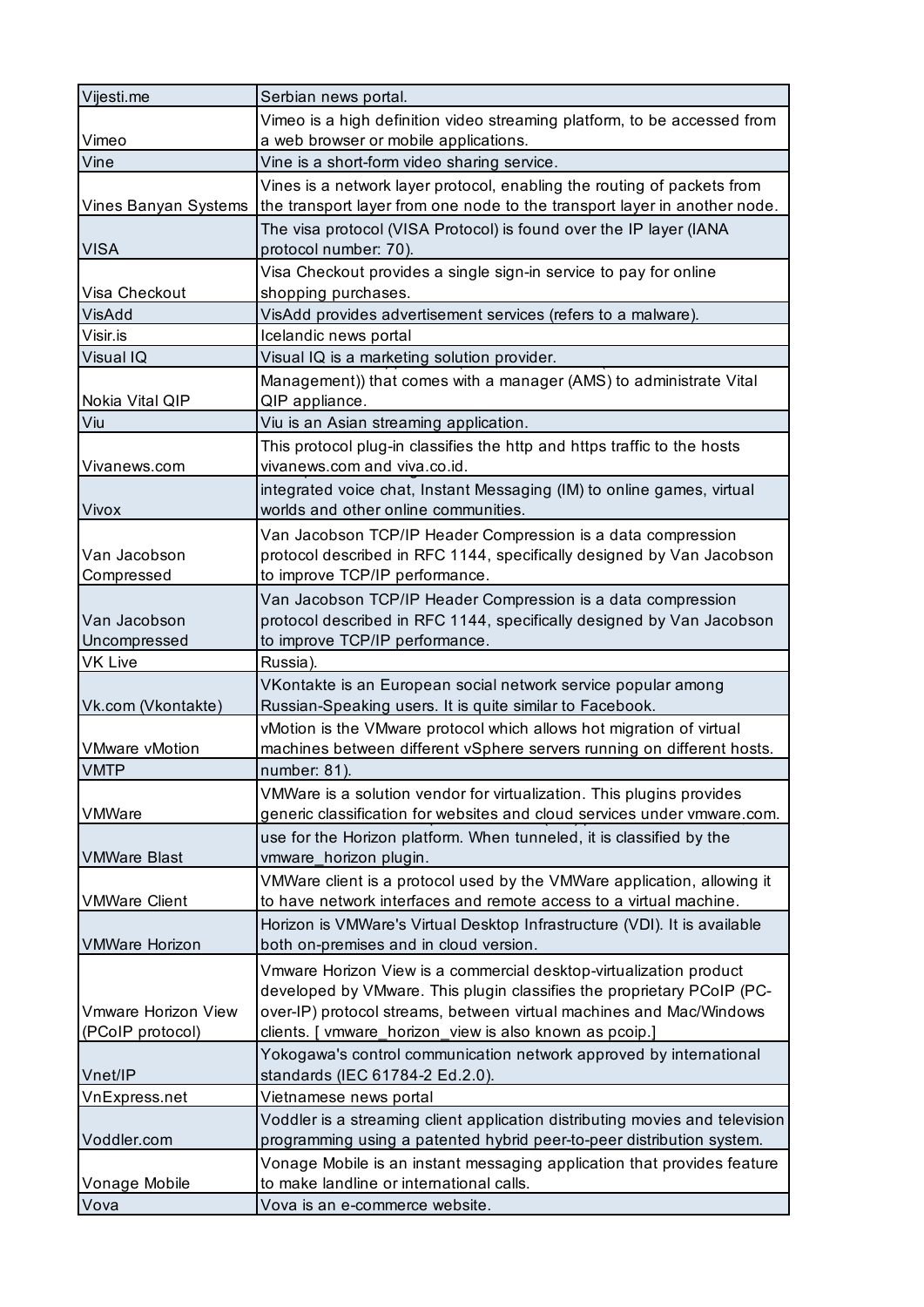| Vox.com                       | General news website.                                                                                                                          |
|-------------------------------|------------------------------------------------------------------------------------------------------------------------------------------------|
|                               | photo, and video with walkie talkie messaging (Push-to-talk PTT) features                                                                      |
| Voxer                         | in a secure messaging app.                                                                                                                     |
|                               | vpn1.com is a website hosting two popular anonymizing web proxies:                                                                             |
| vpn1.com                      | Hoxx VPN and setupvpn                                                                                                                          |
|                               | VPN Master is a free and unlimited VPN tunnel. It is used to unblock                                                                           |
|                               | sites, bypass blocked apps and browse privately and anonymously. This                                                                          |
| <b>VPN Master</b>             | plugin is deprecated and now classified as springtech_vpn.                                                                                     |
|                               | sites, bypass blocked apps, browse privately and anonymously and                                                                               |
| <b>VPN MasterPro</b>          | secure the user device. This plugin is deprecated and now classified as                                                                        |
|                               | springtech_vpn.                                                                                                                                |
|                               | VPN Monster is a free and unlimited VPN tunnel. It is used to unblock<br>sites, bypass blocked apps and browse privately and anonymously. This |
| <b>VPN Monster</b>            | plugin is deprecated and now classified as springtech_vpn.                                                                                     |
|                               | VPN Robot is a free unlimited VPN proxy and WiFi security. This plugin is                                                                      |
| <b>VPN Robot</b>              | deprecated and now classified as springtech_vpn.                                                                                               |
|                               | Vpnoverdns is a solution which provides tunneling through the standard                                                                         |
| vpnoverdns                    | DNS protocol.<br><del>unoj i totopor (ira a 710 u protopor upolg</del>                                                                         |
|                               | eliminate the single point of failure inherent in the static default routed                                                                    |
|                               | environment. VRRP specifies an election protocol that dynamically                                                                              |
| <b>Virtual Router</b>         | assigns responsibility for a virtual router to one of the VRRP routers on a                                                                    |
| <b>Redundancy Protocol</b>    | LAN.                                                                                                                                           |
| Vsee                          | Vsee is a videoconferencing software                                                                                                           |
| VTun (Virtual Tunnel)         | Software that creates virtual tunnels over TCP/IP networks.                                                                                    |
|                               | Vtunnel is a WEB proxy allowing the user to bypass firewalls and access                                                                        |
|                               | restricted resources. This plug-in classifies the HTTP tunneled sessions,                                                                      |
|                               | including both vtunnel and the tunneled application. When using HTTPs,                                                                         |
| Vtunnel.com -                 | the Vtunnel service may connect to the Freeproxies.org proxy: the                                                                              |
| Vtunnels.info                 | corresponding sessions are then classified as freeproxies.                                                                                     |
| <b>VTV</b>                    | News webportal of a Vietnamese TV and media group.                                                                                             |
| Vube.com<br>Vuiviet           | Monthly video contest and video sharing website.                                                                                               |
| Vungle                        | Vietnamese online entertainment portal.<br>Vungle is a mobile advertising platform.                                                            |
|                               | streams over http specific to the Vuze client. Data streams will be                                                                            |
| <b>Vuze Bittorrent client</b> | classified as bittorrent only.                                                                                                                 |
|                               | vxlan is a network virtualization technology that uses vlan-like                                                                               |
|                               | encapsulation over udp. This protocol is only supported when running on                                                                        |
| Virtual Extensible Lan        | ixE 4.19.1 (at least) flow manager.                                                                                                            |
|                               | This protocol plug-in classifies the http traffic to the host vyew.com. It                                                                     |
| Vyew.com                      | also classifies the ssl traffic to the Common Name vyew.com.                                                                                   |
|                               | Canada and do VoIP, text messaging (SMS), and usual chat (File                                                                                 |
| Vyke                          | transfer/text).                                                                                                                                |
| Vz.It                         | Lithuanian business related news portal.                                                                                                       |
|                               | W3Schools is an educational website for learning web technologies                                                                              |
| W3Schools                     | online (content includes tutorials and references).                                                                                            |
| Wada                          | Vietnamese web search engine.                                                                                                                  |
|                               | This protocol plug-in classifies the http traffic to the host wakoopa.com. It                                                                  |
| Wakoopa.com                   | also classifies the ssl traffic to the Common Name .wakoopa.com.                                                                               |
| Walla.co.il                   | Israelian internet portal.                                                                                                                     |
| Wall Street Journal           | The Wall Street Journal is a US national daily.                                                                                                |
| Wall Street Journal           |                                                                                                                                                |
| China (cn.wsj.com)            | Chinese version of the Wall Street Journal.                                                                                                    |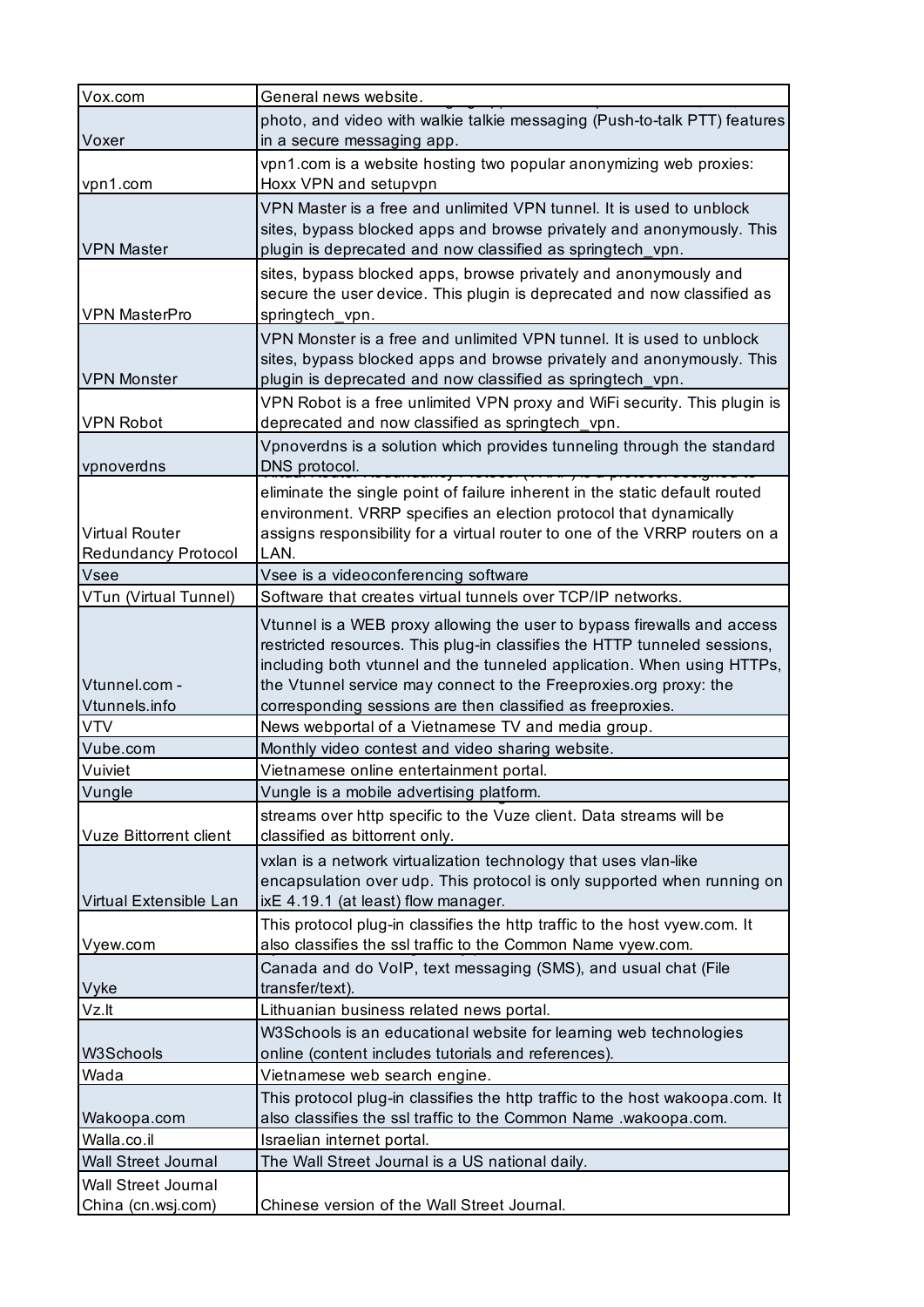| Walmart                    | E-commerce website of the famous american retail chain.                                                                   |
|----------------------------|---------------------------------------------------------------------------------------------------------------------------|
| Wamba                      | Dating portal website framework.                                                                                          |
| Wandoujia                  | Chinese mobile (Android applications.                                                                                     |
|                            | WangWang is the instant messenger service provided by Taobao which                                                        |
| Wangwang                   | provides two applications, Wangxin for buyers and Qianniu for sellers.                                                    |
| <b>WAPA-TV</b>             | Puerto Rico.                                                                                                              |
| Wargaming                  | WarGaming proposes several games such as World of Tanks (WOT),<br>World of Battleships                                    |
| WarnerMedia                | entertainment conglomerate corporation. This plugin classifies website<br>traffic.                                        |
| Wasabi.com                 | wasabi.com.                                                                                                               |
| WashingtonPost.com         | The Washington Post is an American daily newspaper. This plugin<br>classifies traffic generated by the web site browsing. |
| Wat.tv                     | This protocol plug-in classifies the traffic to the host wat.tv.                                                          |
| Wattan                     | Palestinian multimedia news website.                                                                                      |
| Wayn.com                   | WAYN is a travel social network.                                                                                          |
| & Traffic                  | Waze is a community based mapping, traffic & navigation app.                                                              |
| <b>WIDEBAND EXPAK</b>      | The wb_expak protocol (WIDEBAND EXPAK) is found over the IP layer<br>(IANA protocol number: 79).                          |
| Warner Bros.               | This protocol plug-in classifies traffic related to Warner Bros Interactive                                               |
| Interactive                | Entertainment. Warner Bros. Interactive Entertainment (also known as                                                      |
| Entertainment              | WB Games) is the video game production arm of Warner Bros.                                                                |
| <b>WIDEBAND Monitoring</b> | The wb_mon protocol (WIDEBAND Monitoring) is found over the IP layer<br>(IANA protocol number: 78).                       |
| Communication              | WCCP is a Cisco protocol that specifies interactions between one or                                                       |
| Protocol                   | more routers and one or more web-caches.                                                                                  |
| Weather.com                | This protocol plug-in classifies the http traffic to the hosts weather.com<br>and weather.com.cn.                         |
| Weather2Umbrella.com       | <b>World Weather Forecast</b>                                                                                             |
| Weather4all                | Macedonian weather forecast website.                                                                                      |
| Web                        | Famous german web portal. Includes several services such as web<br>search, ecommerce, webmail and news.                   |
| WebCrawler.com             | Webcrawler is a search engine. This protocol plug-in classifies the http<br>and ssl traffic to webcrawler.com.            |
| Web.DE                     | Famous german web portal. Includes several services such as web                                                           |
|                            |                                                                                                                           |
|                            | search, ecommerce, webmail and news.<br>This protocol plug-in classifies the http traffic to the host                     |
| WebBiographies.com         | webbiographies.com. Deprecated.                                                                                           |
|                            | WebEx is an online meeting, videoconferencing and collaborative                                                           |
| WebEx                      | application. Webex is owned by Cisco.                                                                                     |
| Webex WebOffice            | WebOffice is a collaboration suite for managing small businesses teams.                                                   |
| Weborama                   | Weborama is specialized in marketing data collection, and advertising<br>campaigns online broadcasting.                   |
| Web Real-Time              | WebRtc is a free, open-source project that provides real-time                                                             |
| Communication              | communication (RTC) API for web browsers and mobile applications.                                                         |
|                            | The WebSocket Protocol, as described in IETF RFC6455. Important: this                                                     |
|                            | protocol won't be classified if some known Web application or service was                                                 |
| WebSocket                  | detected and classified over http instead.                                                                                |
| Webtretho                  | Vietnamese women lifestyle website.                                                                                       |
| WeChat                     | classifies file transfers, chat and audio/video calls. Tencent is the owner<br>of QQ and Wechat<br>traffic.               |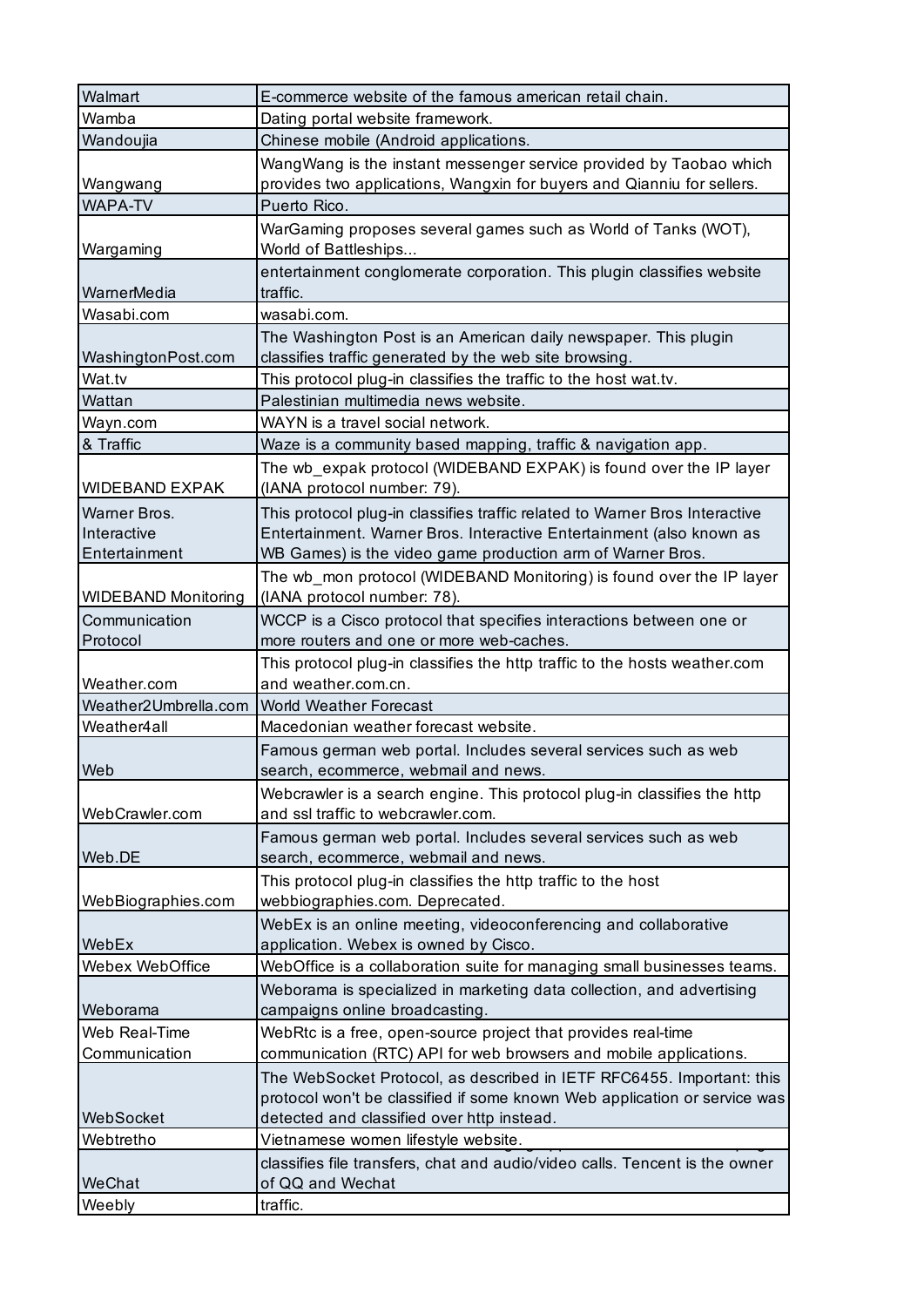| Weiphone                                 | Weiphone.com is a Chinese iPhone community.                                                                                                                                                                                                 |
|------------------------------------------|---------------------------------------------------------------------------------------------------------------------------------------------------------------------------------------------------------------------------------------------|
| Wells Fargo                              | Wells Fargo online banking web portal.                                                                                                                                                                                                      |
|                                          | weourfamily.com. It also classifies the ssl traffic to the Common Name                                                                                                                                                                      |
| WeOurFamily.com                          | member.weourfamily.com.                                                                                                                                                                                                                     |
| Wer-Kennt-Wen.de                         | wen.de.                                                                                                                                                                                                                                     |
| <b>Encapsulating Security</b><br>Payload | The wesp protocol (Wrapped Encapsulating Security Payload) is found<br>over the IP layer (IANA protocol number: 141).                                                                                                                       |
| Westpac.com.au                           | Australia s First Bank with a range of innovative financial packages                                                                                                                                                                        |
| WeTransfer                               | File hosting and sharing service.                                                                                                                                                                                                           |
| Nintendo Wi-Fi<br>Connection             | Wi-Fi Connection (WFC) is the Nintendo on-line gaming service for the Wii<br>and DS videogame systems.                                                                                                                                      |
| <b>WhatsApp Messenger</b>                | application which allows the users to exchange messages without having<br>to pay for SMS. WhatsApp Messenger is available for iPhone,<br>BlackBerry, Android and Nokia and yes, those phones can all message<br>each other.                 |
| <b>WhatsApp Business</b><br><b>API</b>   | WhatsApp Business API is the interface to automate or manage large<br>number of messages.<br><del>.</del>                                                                                                                                   |
| <b>WHOIS</b>                             | databases that store the registered users or assignees of an Internet<br>resource, such as a domain name, an IP address block, or an<br>autonomous system, but is also used for a wider range of other<br>information.                      |
| Wifi Master                              | This plugin classifies website and Android application browsing. Wifi<br>Master is a wifi application to manage and share Wi-Fi access points and<br>it also contains news from Lian Shang Toutiao.                                         |
| WiiConnect24                             | on the Nintendo Wii gaming system. It used by some information<br>channels and services embedded in the console, and by some games<br>too.                                                                                                  |
| Wikia.com                                | A free Wiki website hosting service.                                                                                                                                                                                                        |
| Wikipedia.com                            | Wikipedia is the biggest multilingual free-content encyclopedia on the<br>Internet. This plugin also classifies Wikimedia website traffic.                                                                                                  |
| Willhaben.at                             | Austrian online classified ads.                                                                                                                                                                                                             |
| <b>WiMP</b>                              | WiMP was a music streaming service, in 2017 it was phased-out in favor<br>of Tidal. This protocol plug-in is deprecated.                                                                                                                    |
| Winamax                                  | Online gambling.                                                                                                                                                                                                                            |
| (previously Windows<br>Azure)            | Microsoft Azure is an enterprise cloud computing platform, providing<br>SaaS and PaaS.                                                                                                                                                      |
| <b>Windows Marketplace</b>               | 7/8/10 and Microsoft Windows 8/10 platforms that allows users to<br>browse, download and update applications that have been developed<br>by third-parties. The website of the chain of retail stores Microsoft Store is<br>also classified. |
| <b>Windows Update</b>                    | Windows_update is the protocol used for windows system updates.                                                                                                                                                                             |
| Windows Live                             | Windows Live is a signature which classifies generic web services related<br>to the Microsoft Live platform.                                                                                                                                |
| <b>Windows Live Spaces</b>               | This protocol plug-in classifies the http traffic to the host spaces.live.com.                                                                                                                                                              |
| WindowsMedia.com                         | windowsmedia.com.                                                                                                                                                                                                                           |
| Windscribe VPN                           | Windscribe is a desktop application and browser extension that provide<br>VPN and Ad blocker features.                                                                                                                                      |
| Winmx                                    | WinMX is a freeware peer-to-peer file sharing program authored by<br>Frontcode Technologies that runs on Microsoft Windows operating<br>systems, and created in 2000.                                                                       |
| winNY                                    | sharing program.                                                                                                                                                                                                                            |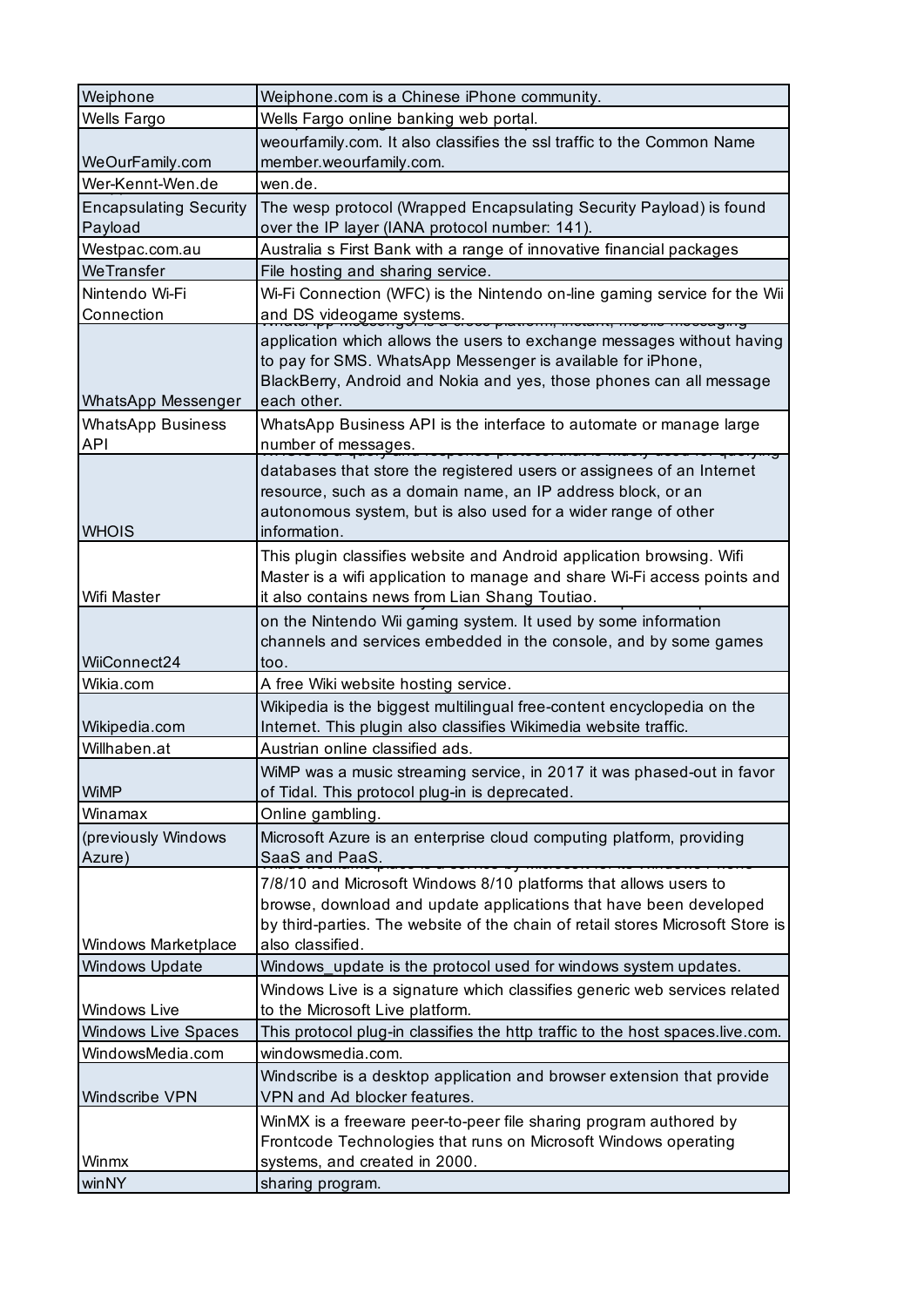| Windows Internet<br>Naming Service | WINS (Windows Internet Naming Service) is Microsoft's implementation of<br>NetBIOS Name Service (NBNS), which is a name server and service for<br>NetBIOS computer names. This plug-in classifies replication flows<br>between servers. Client-to-Server flows are handled by the nbns plug-in. |
|------------------------------------|-------------------------------------------------------------------------------------------------------------------------------------------------------------------------------------------------------------------------------------------------------------------------------------------------|
| Wired                              | Wired.com is an online version of Wired magazine. This plugin classifies<br>website and iOS application traffic.                                                                                                                                                                                |
| Wireguard                          | Wireguard is an open-source VPN protocol designed to be lightweight.<br>The website is classified too.                                                                                                                                                                                          |
| WiserEarth                         | This protocol plug-in classifies the http traffic to the host wiserearth.org.                                                                                                                                                                                                                   |
| Wish                               | Wish is an e-commerce website and application.                                                                                                                                                                                                                                                  |
| Wistia                             | Wistia provides video-hosting services for businesses, including adding<br>videos to the web, tracking performance and building audiences. This<br>plugin classifies website traffic.                                                                                                           |
| Wix                                | Wix.com is a web development platform to create and host websites.                                                                                                                                                                                                                              |
| Wixi.com                           | This protocol plug-in classifies the http traffic to the host wixi.com.                                                                                                                                                                                                                         |
| Windows Management                 | Windows Management Instrumentation (WMI) is the Microsoft                                                                                                                                                                                                                                       |
| Instrumentation                    | implementation of the Web-Based Enterprise Management (WBEM).                                                                                                                                                                                                                                   |
|                                    | This protocol plug-in classifies the http traffic to the host wooribank.com.                                                                                                                                                                                                                    |
| WooriBank.com                      | It also classifies the ssl traffic to the Common Name .wooribank.com.                                                                                                                                                                                                                           |
| Microsoft Word Online              |                                                                                                                                                                                                                                                                                                 |
| (Office 365)                       | On-line version of Microsoft Word.                                                                                                                                                                                                                                                              |
|                                    | WordPress is a popular blogging system. This plug-in classifies the usage                                                                                                                                                                                                                       |
| WordPress.com                      | of Wordpress.com blog hosting online service.                                                                                                                                                                                                                                                   |
|                                    | WordReference.com is an online dictionaries, translator and word games.                                                                                                                                                                                                                         |
| WordReference.com                  | This plugin classifies Wordrefrence website and iOS application.                                                                                                                                                                                                                                |
|                                    | Workday provides cloud based finance and HR software. On internal                                                                                                                                                                                                                               |
| Workday                            | networks a part of the traffic won't be classified as Workday.                                                                                                                                                                                                                                  |
|                                    | WorkSite is a Document Management System (DMS) application. It is                                                                                                                                                                                                                               |
| Worksite                           | primarily used by law firms and corporate legal departments.                                                                                                                                                                                                                                    |
|                                    | World Of Tanks is a massively multiplayer online Belarusian game                                                                                                                                                                                                                                |
| <b>World Of Tanks</b>              | developed by Wargaming.net company.                                                                                                                                                                                                                                                             |
|                                    | World Of Tanks Blitz, aka WOTB, is a massively multiplayer online                                                                                                                                                                                                                               |
| World Of Tanks Blitz               | Belarussian game developed by Wargaming.net company.                                                                                                                                                                                                                                            |
| World of Warcraft                  | WOW is an online role-playing game.                                                                                                                                                                                                                                                             |
| Wp.pl                              | Polish news portal                                                                                                                                                                                                                                                                              |
| DLMS/COSEM over IP                 | TCP/UDP wrapper protocol (WPDU) for transporting over IP the                                                                                                                                                                                                                                    |
| wrapper                            | DLMS/COSEM (IEC-62056) protocol for energy and water smart meters.                                                                                                                                                                                                                              |
| Wretch.cc                          | Taiwanese Photo Album and Blog.                                                                                                                                                                                                                                                                 |
|                                    | Wrike is web based project management software that gives you full                                                                                                                                                                                                                              |
| Wrike                              | visibility and control over your projects.                                                                                                                                                                                                                                                      |
| <b>Web Services Dynamic</b>        | Web Services Dynamic Discovery (WS-Discovery) is a multicast SOAP                                                                                                                                                                                                                               |
| Discovery                          | over UDP service discovery protocol standardized by OASIS.                                                                                                                                                                                                                                      |
|                                    | SOAP-based protocol for managing computer systems (Web Services                                                                                                                                                                                                                                 |
| WS-Management                      | Management). This signature classifies the standard HTTP API.                                                                                                                                                                                                                                   |
|                                    | The wsn protocol (Wang Span Network) is found over the IP layer (IANA                                                                                                                                                                                                                           |
| Wang Span Network                  | protocol number: 74).                                                                                                                                                                                                                                                                           |
| World Series of Poker              | Mobile game.                                                                                                                                                                                                                                                                                    |
| <b>Wireless Session</b>            | Wireless Session Protocol (WSP) is an application layer protocol present                                                                                                                                                                                                                        |
| Protocol                           | in the WAP stack. It is used by mobile stations to send SMS for example.                                                                                                                                                                                                                        |
|                                    | Wireless Transport layer the WAP stack. It sits between the WTP and WDP layers in the WAP                                                                                                                                                                                                       |
| Security                           | communications stack.                                                                                                                                                                                                                                                                           |
|                                    |                                                                                                                                                                                                                                                                                                 |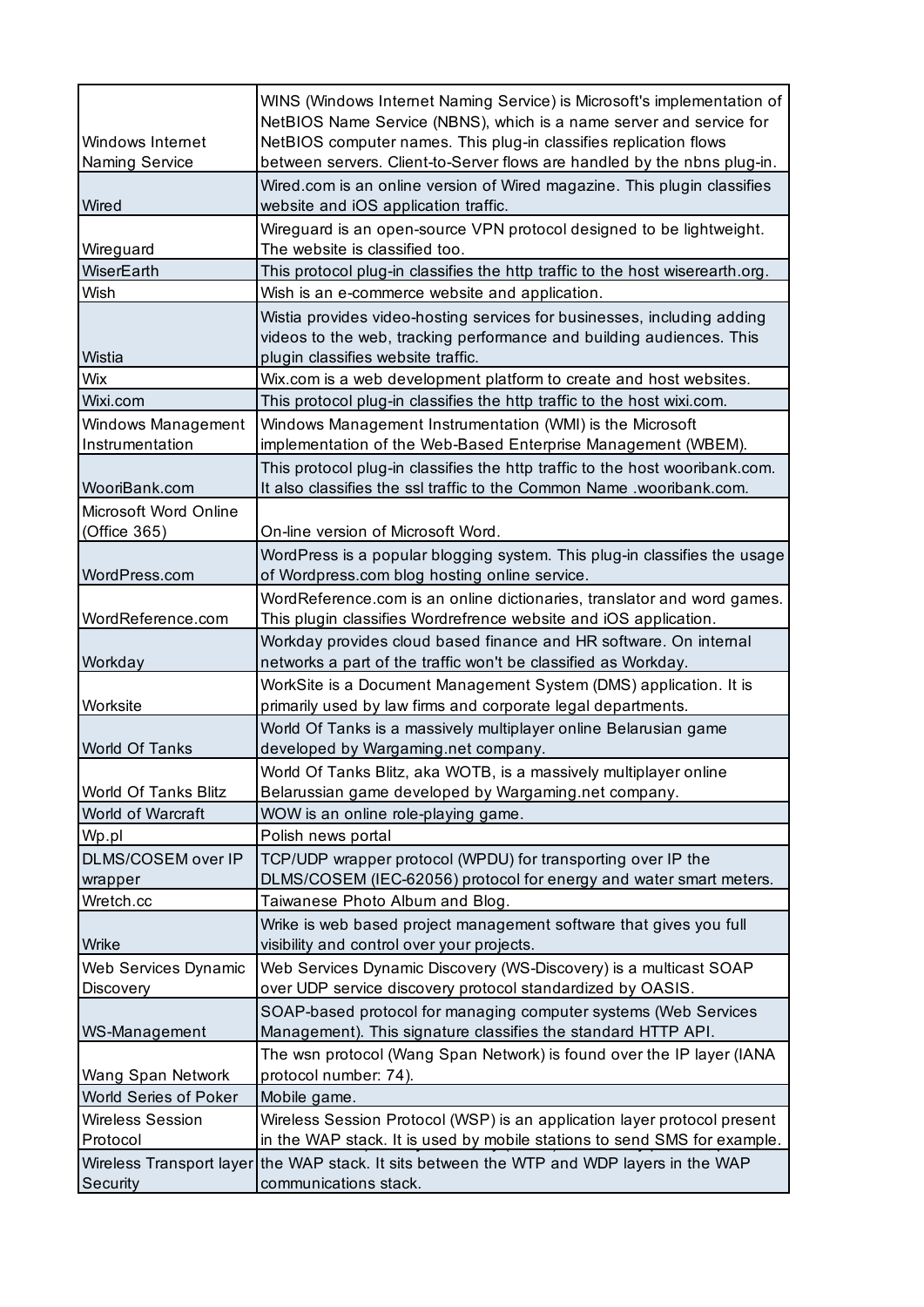| <b>Wireless Transaction</b><br>Protocol      | Wireless Transaction Protocol (WTP) is a transport layer protocol which<br>belongs to the WAP stack. It provides a reliable transmission of network<br>packets and is very similar to TCP.                                                                                       |
|----------------------------------------------|----------------------------------------------------------------------------------------------------------------------------------------------------------------------------------------------------------------------------------------------------------------------------------|
| <b>WTV Networks</b>                          | WTV Networks is an entertainment and show biz news website.                                                                                                                                                                                                                      |
| X Window System                              | X11 is designed to communicate all the information necessary to operate<br>a window system over a single asynchronous bi-directional stream of 8-bit<br>bytes. The X protocol specifies four types of messages but named<br>extensions can also be defined to extend the system. |
| X.25                                         | international recommendation for the exchange of data as well as control<br>information between a user device (host), called Data Terminal<br>Equipment (DTE) and a network node, called Data Circuit Terminating<br>Equipment (DCE).                                            |
| x_vpn                                        | x-vpn unblock the web securely, privately and anonymously on your<br>Android devices. x-vpn was formerly FastLemon VPN                                                                                                                                                           |
| Xanga.com                                    | This protocol plug-in classifies the traffic to the host xanga.com.                                                                                                                                                                                                              |
| Xbox                                         | This protocol plug-in classifies generic traffic to the Xbox web portal.                                                                                                                                                                                                         |
| <b>Xbox Music</b>                            | Xbox Music is an online service for music.                                                                                                                                                                                                                                       |
| Xbox Video (Microsoft<br>Movies and Tv)      | Microsoft Movies and Tv is an online service to watch movies, tv show<br>and series.                                                                                                                                                                                             |
| Xbox Live                                    | Online multiplayer gaming and digital media delivery service created and<br>operated by Microsoft Corporation.                                                                                                                                                                   |
| Xbox Live Marketplace                        | Xbox Live Marketplace is a service where users can purchase and<br>download games and multimedia.                                                                                                                                                                                |
| <b>Xcams</b>                                 | Xcams is an adult webcam website.                                                                                                                                                                                                                                                |
| Xcap                                         | environment is used to setup, enable or disable the Supplementary<br>Services available for a user. Note: In Basic-DPI, Partial classification<br>over http.                                                                                                                     |
| <b>Xbox Cloud Gaming</b>                     | Xcloud is the cloud gaming service provided by Xbox on android with the<br>Game Pass Ultimate subscription.                                                                                                                                                                      |
| X Display Manager<br><b>Control Protocol</b> | XDMCP is an extension of the X11 protocol that addresses the issue of<br>discovering and authenticating available X servers on the LAN.                                                                                                                                          |
| Xendan                                       | Iranian news portal                                                                                                                                                                                                                                                              |
| Xero                                         | Xero is a SaaS accounting platform. External applications from the<br>marketplace are classified by their own plugin.                                                                                                                                                            |
| X Font Server                                | X Font Server is a standard communication protocol between an X server<br>and a font renderer.                                                                                                                                                                                   |
| xHamster.com                                 | Pornographic videos streaming platform.                                                                                                                                                                                                                                          |
| Xiami.com                                    | Chinese Music P2P community website.                                                                                                                                                                                                                                             |
| Red Book                                     | platform.                                                                                                                                                                                                                                                                        |
| Xiaomi                                       | develops, and sells smartphones, mobile apps, and consumer<br>electronics.                                                                                                                                                                                                       |
| Ximalaya                                     | stations.                                                                                                                                                                                                                                                                        |
| Xing.com                                     | This protocol plug-in classifies the http traffic to the host xing.com. It also<br>classifies the ssl traffic to the Common Name xing.com.                                                                                                                                       |
| Xinhuanet.com                                | This protocol plug-in classifies the http traffic to the host xinhuanet.com.                                                                                                                                                                                                     |
| Xinnet                                       | Xinnet provides web-hosting, and mailbox services in China.                                                                                                                                                                                                                      |
| Xiph                                         | Xiph is non-profit corporation dedicated to protecting multimedia from<br>control by private interests.                                                                                                                                                                          |
| XI                                           | Portugese multi-sites and portal                                                                                                                                                                                                                                                 |
| <b>XL Nonton</b>                             | XL Nonton offers access streaming contents via PC and Smartphone.                                                                                                                                                                                                                |
| XL wap                                       | This protocol plug-in classifies the http traffic to the host wap.xl.co.id.                                                                                                                                                                                                      |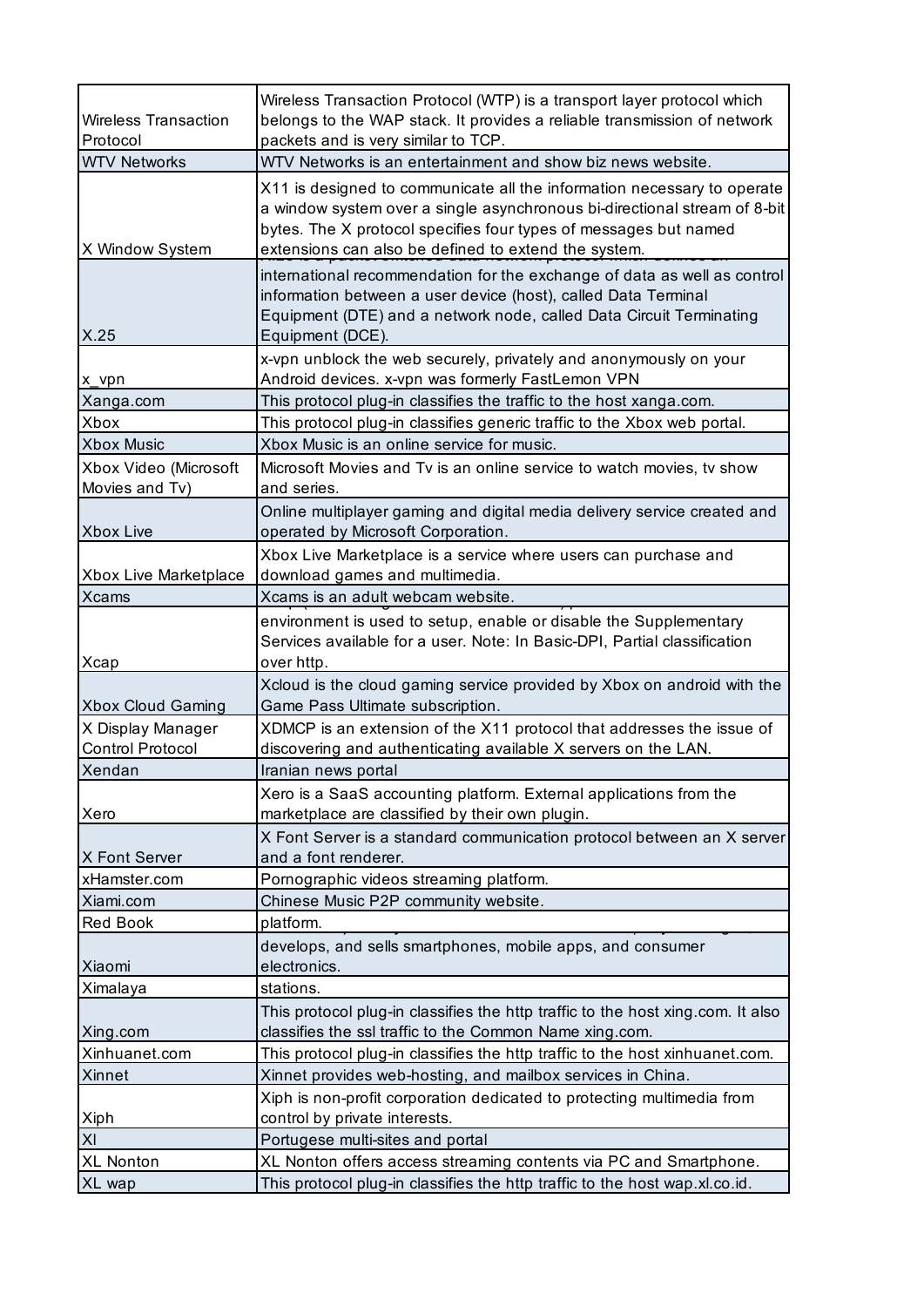|                              | This protocol plug-in classifies the http traffic to the host webmail.xl.co.id.     |
|------------------------------|-------------------------------------------------------------------------------------|
| <b>XL Webmail</b>            | It also classifies the ssl traffic to the Common Name webmail.xl.co.id.             |
| XL.co.id                     | Indonesian mobile telecommunications services operator web portal.                  |
| XL.net.id                    | This protocol plug-in classifies the http traffic to the host xl.net.id.            |
| Xlovecam                     | Xlovecam is an adult webcam website.                                                |
|                              | and siriusxm.com. It also classifies the ssl traffic to the Common Name             |
| SiriusXm.com                 | .siriusxm.com.                                                                      |
| <b>Extensible Messaging</b>  | Cisco External Client Protocol to interact with service routing-enabled             |
| <b>Control Protocol</b>      | network                                                                             |
|                              | XML as the encoding. XML-RPC is designed to be as simple as possible,               |
|                              | while allowing complex data structures to be transmitted, processed and             |
| <b>XMLRPC</b>                | returned.                                                                           |
| xmrpool.eu                   | Mining pool for cryptocurrency named Monero (blockchain).                           |
|                              | The xnet protocol (Cross Net Debugger) is found over the IP layer (IANA             |
| Cross Net Debugger           | protocol number: 15).                                                               |
|                              | PARC. Many PC networking companies such as Novell and 3Com used                     |
|                              | or currently use a variation of XNS as their primary transport protocol             |
| Xerox Network Systems stack. |                                                                                     |
|                              | The xns_idp protocol (XEROX NS IDP) is found over the IP layer (IANA                |
| <b>XEROX NS IDP</b>          | protocol number: 22).                                                               |
| <b>XNXX</b>                  | XNXX is a popular adult video streaming website.                                    |
| <b>XopoM News</b>            | Mongolian free news portal site                                                     |
| XOT (X25 over TCP)           | Protocol used to transport x25 data over TCP in IP network.                         |
|                              | Milestone Systems. This plugin only support the demonstration version               |
| Xprotect                     | on mobile devices.                                                                  |
| XREA.com                     | This protocol plug-in classifies the http traffic to the host xrea.com.             |
| Xt3.com                      | This protocol plug-in classifies the http and ssl traffic to the host xt3.com.      |
| <b>XTP</b>                   | 36).                                                                                |
| Xuite.net                    | Taiwanese blog platform, media file sharing, online games                           |
|                              | Xunfei, styled as IFLYTEK, is a partially state-owned Chinese information           |
| Xunfei - iFlytek             | technology. This plugin classifies website traffic.                                 |
| Xunfei Input Method          | Xunfei.                                                                             |
| Xvideos.com                  | Xvideos is a free adult videos website.                                             |
| Xvideoslive.com              | Xvideos Live is an adult live webcam website.                                       |
| <b>XYPLEX</b>                | Xyplex is used to communicate with Xyplex servers.                                  |
| Y8.com                       | Y8.com has Free Online Mini Games in both Flash and Shockwave                       |
|                              | Yadro is an advertising company that is part of a network of sites and              |
| Yadro                        | other technologies.                                                                 |
| Yahoo.com                    | to Yahoo.                                                                           |
| Vietnam                      | vn.360plus.yahoo.com.                                                               |
| Yahoo Answers                | answers.yahoo.com.                                                                  |
|                              | This protocol plug-in classifies the http traffic to the hosts                      |
| Yahoo Biz                    | fr.biz.yahoo.com and finance.yahoo.com.                                             |
| Yahoo Buy Taiwan             | Yahoo Taiwanese Shopping portal.                                                    |
| Yahoo Douga                  | This protocol plug-in classifies the traffic to streaming yahoo.co.jp.              |
| Yahoo Games                  | games.yahoo.com.                                                                    |
| <b>Yahoo Geocities</b>       | geocities.yahoo.com.                                                                |
|                              |                                                                                     |
|                              | Yahoo! Groups offers free mailing lists, photo and file sharing, group              |
| Yahoo groups                 | calendars and more.                                                                 |
|                              | This protocol plug-in classifies the http traffic to the hosts yahoo.co.kr          |
| Yahoo Korea<br>Yahoo Maps    | and kr.yahoo.com.<br>Yahoo Maps can be used to calculate routes or to look at maps. |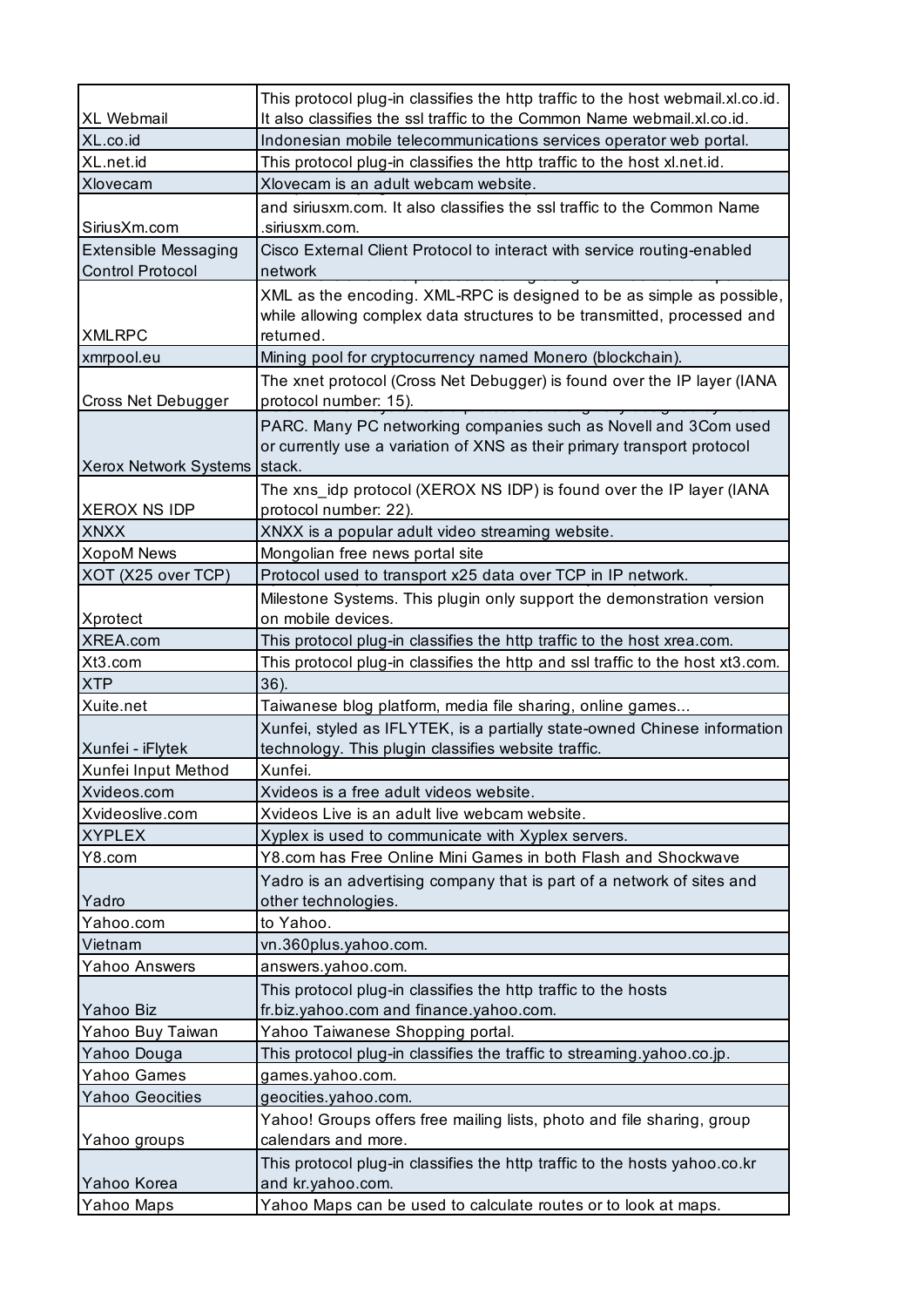|                          | This protocol plug-in classifies the http traffic to the hosts            |
|--------------------------|---------------------------------------------------------------------------|
| Yahoo Homes              | realestate.yahoo.com and homes.yahoo.com.                                 |
| Yahoo Screen             | screen.yahoo.com.                                                         |
| Yahoo Search             | This protocol is used to send queries to the Yahoo search engine.         |
| Yahoo Stock              | Yahoo finance Taiwanese portal.                                           |
|                          | Yahoo Together is a group messaging application. Known by its project     |
| Yahoo Together           | name Squirrel, it replaces Yahoo web messenger.                           |
|                          | This protocol plug-in classifies the http traffic to the hosts            |
| Yahoo Travel             | travel.yahoo.com and fr.voyage.yahoo.com.                                 |
| Yallakora                | Egyptian football related website.                                        |
| Yam.com                  | This protocol plug-in classifies the traffic to the host yam.com.         |
| Yammer.com               | Private social network solution for companies.                            |
| Yandex.ru                | Yandex is a Russian search engine.                                        |
| <b>Yandex Disk</b>       | Yandex Disk is a Russian file sharing service.                            |
| Photos)                  | Yandex Fotki (Yandex Photos) is the Yandex photo service.                 |
| <b>Yandex Maps</b>       | Yandex Maps is the Yandex map service.                                    |
|                          | Yandex Music is a music and radio streaming web service by Yandex.        |
| <b>Yandex Music</b>      | Most of the traffic is classified as yandex only.                         |
|                          | Yandex Stream is the plugin for the hosting service used by Yandex        |
| Yandex Stream            | services for multimedia streaming (Yandex Music, Yandex, ).               |
|                          | connects smartphone consumers looking for a trip with drivers. Yandex     |
|                          | Taxi and Uber in Russia and East European countries had merged in         |
| Yandex Taxi              | 2017.                                                                     |
| <b>Yandex Video</b>      | Yandex Video is a video streaming web portal showing Youtube videos.      |
| Yandex webmail           | Yandex webmail is the Russian webmail on webmail.yandex.ru.               |
| Yapo                     | Chilian classified ads website                                            |
| Yasour                   | Generic content and entertainment website in Lebanon.                     |
| YeeCall                  | YeeCall is an instant messaging application.                              |
| Yelp.com                 | This protocol plug-in classifies the http traffic to the host yelp.com.   |
| Yemen.net                | Yemeni service provider portal                                            |
| Yemennow                 | Yemeni news portal                                                        |
| <b>YEN</b>               | Ghanian news and entertainment web portal.                                |
| Yesky.com                | This protocol plug-in classifies the http traffic to the host yesky.com.  |
|                          | Yield Manager is an advertising delivery technology operated by Right     |
| Yield Manager            | Media. Since 2007, this has operated as a subsidiary of Yahoo.            |
| Yieldmo                  | Yieldmo is a mobile advertising technology company.                       |
| Yihaodian (YHD)          | Chinese Online shopping.                                                  |
| Yle.fi                   | Finnish news portal                                                       |
|                          | This protocol is the ajax based version of Webmail Yahoo. Note: In Basic- |
| Yahoo Mail v.2.0         | DPI, Partial classification over http.                                    |
| Yahoo Mail classic       | Yahoo! Mail Classic was the original interface for Yahoo! Mail.           |
| Yahoo mail for mobile    | mobiles.                                                                  |
| Yahoo webmail for        | Yahoo Mail Mobile_new is the new yahoo.com webmail adapted to             |
| mobile                   | mobiles. Most of the encrypted traffic is classified as yahoo.            |
|                          | Yahoo Messenger is used by the Yahoo Instant Messenger application        |
|                          | to send instant messages, files and emails between users. Yahoo           |
| Yahoo Messenger          | Messenger is discontinued. Deprecated.                                    |
|                          | This protocol is used in signaling part in a conference. Please note that |
| Yahoo Messenger          | since version 11.5.0, voice calls are not supported, therefore rtp        |
| conference service       | inheritance is deprecated. Deprecated.                                    |
| Yahoo Messenger          |                                                                           |
| <b>Transfer Protocol</b> | This protocol is used for file transfers over ymsg. Deprecated            |
|                          |                                                                           |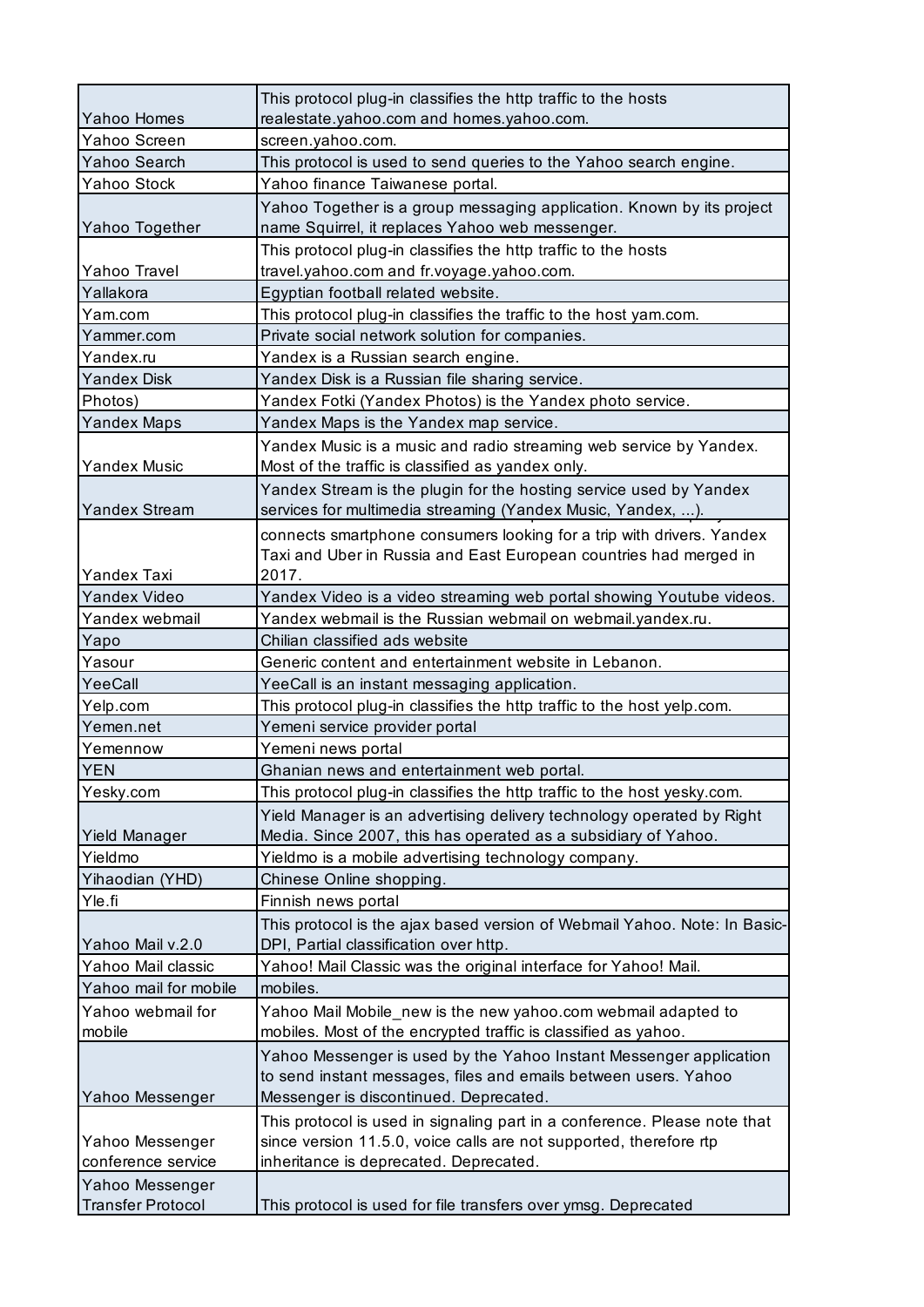| Yahoo Messenger<br>Video   | This protocol is used by Yahoo Messenger for video conversations<br>(versions prior to 10.0.0.270). Deprecated.                                                                                                                         |
|----------------------------|-----------------------------------------------------------------------------------------------------------------------------------------------------------------------------------------------------------------------------------------|
| Yahoo Webmessenger         | Yahoo webmessenger. Deprecated.                                                                                                                                                                                                         |
| Ynet.co.il                 | Israeli news portal                                                                                                                                                                                                                     |
| Yodiz                      | Yodiz is online Agile Project Management tool, consisting of Product<br>Backlog Management, Kanban Scrum Board, Issue Tracking Software,<br>Team Discussions and issues.                                                                |
| Yoka.com                   | Chinese fashion portal.                                                                                                                                                                                                                 |
| Yokogowa protocol          | This layer classifies only a limited number of protocols known to be used<br>by Yokogowa hardware.                                                                                                                                      |
| Yolo                       | Yolo is an application to send questions and answers to Snapchat users.<br>Currently only available on iOS.                                                                                                                             |
| Yomiuri.co.jp              | Japanese news web site                                                                                                                                                                                                                  |
| Yoono.com                  | This protocol plug-in classifies the http traffic to the host .yoono.com.                                                                                                                                                               |
| YOPmail                    | YOPmail is a disposable email platform. YOPmail provides a fake<br>temporary and anonymous email address.                                                                                                                               |
| Youdao.com                 | applications and Youdao website browsing. Youdao is a learning<br>company owned by Netease, providing user-oriented learning products<br>and services.                                                                                  |
| YouKu                      | Youku is a chinese video hosting web service.                                                                                                                                                                                           |
| Youm7.com                  | This protocol plug-in classifies the http traffic to the host youm7.com.                                                                                                                                                                |
| Youme                      | Youme provides in-App communication cloud services for games.                                                                                                                                                                           |
|                            | calumbrannan.com (Youmeo was originally founded in April 2005 by                                                                                                                                                                        |
| CalumBrannan.com           | Calum Brannan, whose blog this is).                                                                                                                                                                                                     |
| Youni SMS                  | Youni SMS is a totally free mobile messaging application.                                                                                                                                                                               |
| Younow                     | YouNow is a live webcast service.                                                                                                                                                                                                       |
| Youporn                    | Youporn is a popular adult video streaming website.                                                                                                                                                                                     |
| Your Freedom               | VPN tunneling and anonymisation application.                                                                                                                                                                                            |
| (discontinued)             | yourfilehost.com service.                                                                                                                                                                                                               |
| yourfiles.biz              | service.                                                                                                                                                                                                                                |
| YouSeeMore.com             | youseemore.com.                                                                                                                                                                                                                         |
| Hightail.com               | Cloud file storage service with professional services.                                                                                                                                                                                  |
| Youtube.com                | Youtube is a website where users can send or watch videos.                                                                                                                                                                              |
|                            | Youtube HD classification ensures that the user is watching a High                                                                                                                                                                      |
| Youtube HD                 | Definition video (at least 720 lines).                                                                                                                                                                                                  |
| YouTube Kids               | YouTube for younger children, with parental control features and video<br>filter. This plugin classifies traffic for Android devices, on the other<br>platform like iOS and web browser, this traffic will be classified as<br>youtube. |
| Youtube Music              | YouTube Music is a music streaming app available for iOS and Android.<br>It is YouTube's app for music and music videos.                                                                                                                |
| Yellow Page Bind           | At startup, it searches for an NIS server responsible for serving the<br>system's default domain (as set by the domainname(1) command) using<br>net-work broadcasts                                                                     |
| Yellow Page Passwd         | The Yellow Page Password protocol enables the modification of logins<br>and passwords in Network Interface System cards.                                                                                                                |
| <b>Yellow Pages Server</b> | Yellow Pages Server is a protocol used to distribute NIS databases to<br>client systems within an NIS domain.                                                                                                                           |
| <b>Yellow Pages Update</b> | The Yellow Pages Update protocol enables information updates in<br>Network Information Services (NIS) cards.                                                                                                                            |
| Yr                         | Norwegian meteorological website.                                                                                                                                                                                                       |
|                            |                                                                                                                                                                                                                                         |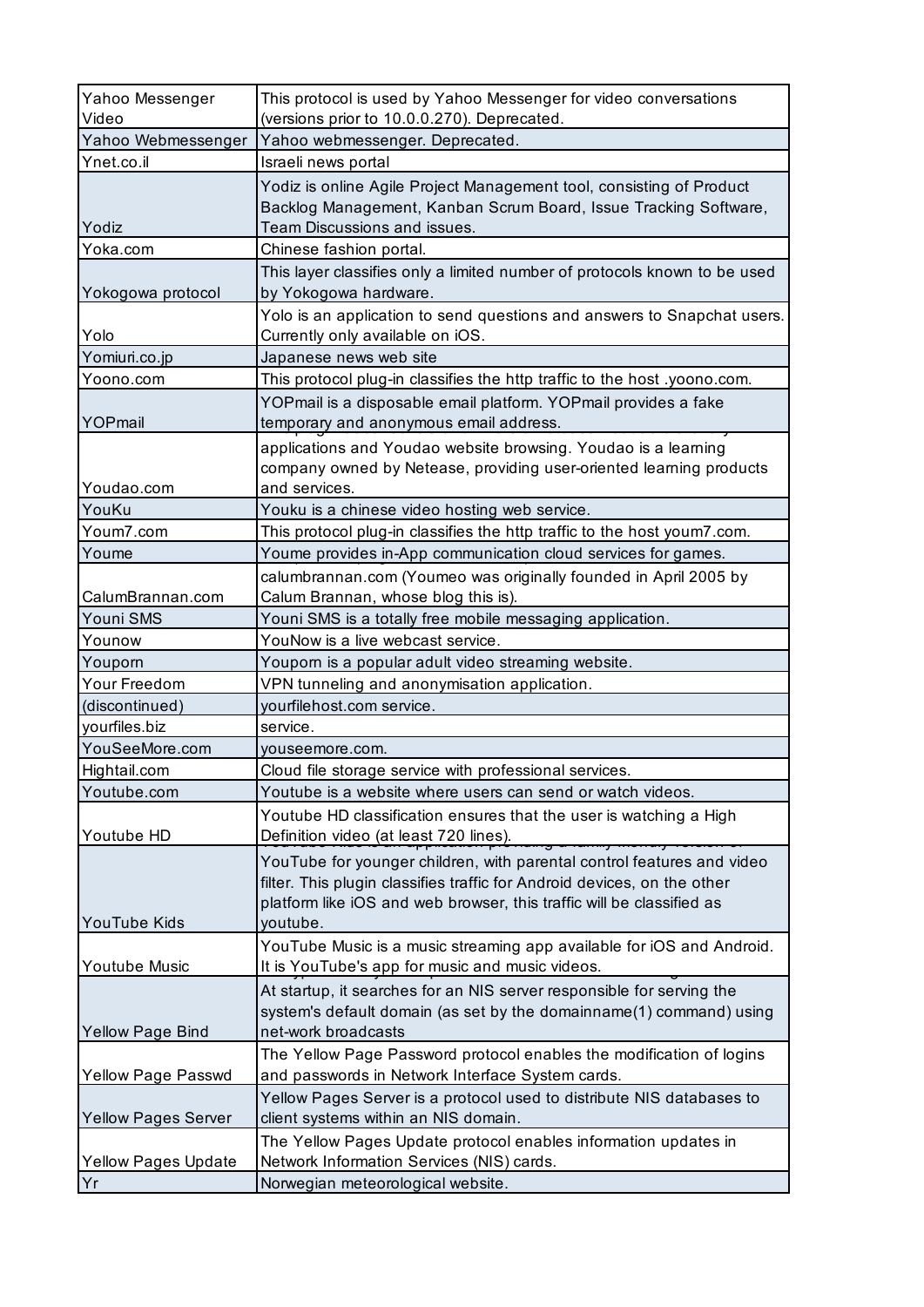| Ytimg.com                                 | This protocol plug-in classified the http traffic to the host .ytimg.com. This<br>traffic is now classified as youtube.                                                                                                                                                  |
|-------------------------------------------|--------------------------------------------------------------------------------------------------------------------------------------------------------------------------------------------------------------------------------------------------------------------------|
| Yubo                                      | Yubo is a social network for finding new friends and live streaming. This<br>plugin classifies the applications and the website.                                                                                                                                         |
| Yugma.com                                 | This protocol plug-in classifies the http traffic to the host yugma.com. It<br>also classifies the ssl traffic to the Common Name yugma.com.                                                                                                                             |
| Yuuguu.com                                | share.yuuguu.com. It also classifies the ssl traffic to the Common Name<br>share.yuuguu.com.                                                                                                                                                                             |
| YY                                        | YY is a Chinese video-based social network.                                                                                                                                                                                                                              |
| Zabbix agent                              | Agent for Zabbix monitoring server. Uses TCP port 10050.                                                                                                                                                                                                                 |
| Zahraa                                    | Global news website from Mauritania.                                                                                                                                                                                                                                     |
| zalo                                      | Zalo is a vietnamese mobile IM application created by VNG Corporation<br>with audio/image file send feature. The HTTP/HTTPS traffic generated by<br>this application may either be classified as Zalo or Zing. Note: In Basic-<br>DPI, Partial classification over http. |
| Zaluu.com                                 | Mongolian news portal                                                                                                                                                                                                                                                    |
| Zambiawatchdog                            | Breaking and investigate news on Zambia.                                                                                                                                                                                                                                 |
| Zamunda.net                               | <b>Bulgarian Torrent tracker</b>                                                                                                                                                                                                                                         |
| Zattoo.com                                | Zattoo is website and a set of peer-to-peer TV applications.                                                                                                                                                                                                             |
| ZEDO                                      | Zedo is a global advertisement solution provider.                                                                                                                                                                                                                        |
| Zelune                                    | HTTP redirector service (anonymizing proxy).                                                                                                                                                                                                                             |
| Zendesk                                   | Zendesk is a cloud-based customer service platform, that includes<br>ticketing, self-service options, and customer support features.                                                                                                                                     |
| ZenMate                                   | ZenMate is a web-browser extension that provides VPN-like protection.                                                                                                                                                                                                    |
|                                           | Zeri newspaper, voice portal and mobile independent media portal,                                                                                                                                                                                                        |
| Zeri                                      | popular in Albania.                                                                                                                                                                                                                                                      |
| Zerotier                                  | Zerotier is a peer-to-peer VPN for establishing a SDN over the Internet.                                                                                                                                                                                                 |
| Zhenai                                    | Zhenai is a provider of online matchmaking and dating services in China.                                                                                                                                                                                                 |
| Zhihu                                     | Famous chinese question-and-answer website.                                                                                                                                                                                                                              |
| Ziddu.com                                 | Ziddu is an online solution to upload and share files.                                                                                                                                                                                                                   |
| Zimbra Webmail                            | Zimbra provides open source server and client software for messaging<br>and collaboration.                                                                                                                                                                               |
| Zimbra Webmail<br><b>Standard Version</b> | Zimbra Standard is the Standard interface version of the Zimbra Webmail<br>client.                                                                                                                                                                                       |
| Zimeye                                    | Popular news portal in Zimbabwe.                                                                                                                                                                                                                                         |
| Zing.vn                                   | Vietnamese classified ads.                                                                                                                                                                                                                                               |
| Zippyshare                                | File hosting and sharing services.                                                                                                                                                                                                                                       |
| Zoho Corporation                          | Zoho is a software development company providing online office suite<br>named Zoho Office Suite.                                                                                                                                                                         |
| Zoho CRM                                  | This protocol plug-in classifies the http traffic to the host crm.zoho.com. It<br>also classifies the ssl traffic to the Common Name crm.zoho.com.                                                                                                                       |
| ZOHO DB and Reports                       | application.                                                                                                                                                                                                                                                             |
| Zoho Chat                                 | Multi-protocol Instant Messaging web service owned by ZOHO Corp.                                                                                                                                                                                                         |
| Zoho Meeting                              | Zoho Meeting is a video conferencing platform.                                                                                                                                                                                                                           |
| Zoho Notebook                             | Zoho Notebook application classification.                                                                                                                                                                                                                                |
| Zoho People                               | This protocol plug-in classifies the http traffic to the host wms2.zoho.com.                                                                                                                                                                                             |
| Zoho Planner                              | Zoho Planner application classification.                                                                                                                                                                                                                                 |
| Zoho Share                                | Zoho Share application classification.                                                                                                                                                                                                                                   |
| Zoho Sheet                                | Zoho Sheet application classification.                                                                                                                                                                                                                                   |
| Zoho Show                                 | Zoho Show application classification.                                                                                                                                                                                                                                    |
| Zol.com.cn                                | zol.com.cn is an IT professional website.                                                                                                                                                                                                                                |
| Zombie Tsunami                            | Mobile game.                                                                                                                                                                                                                                                             |